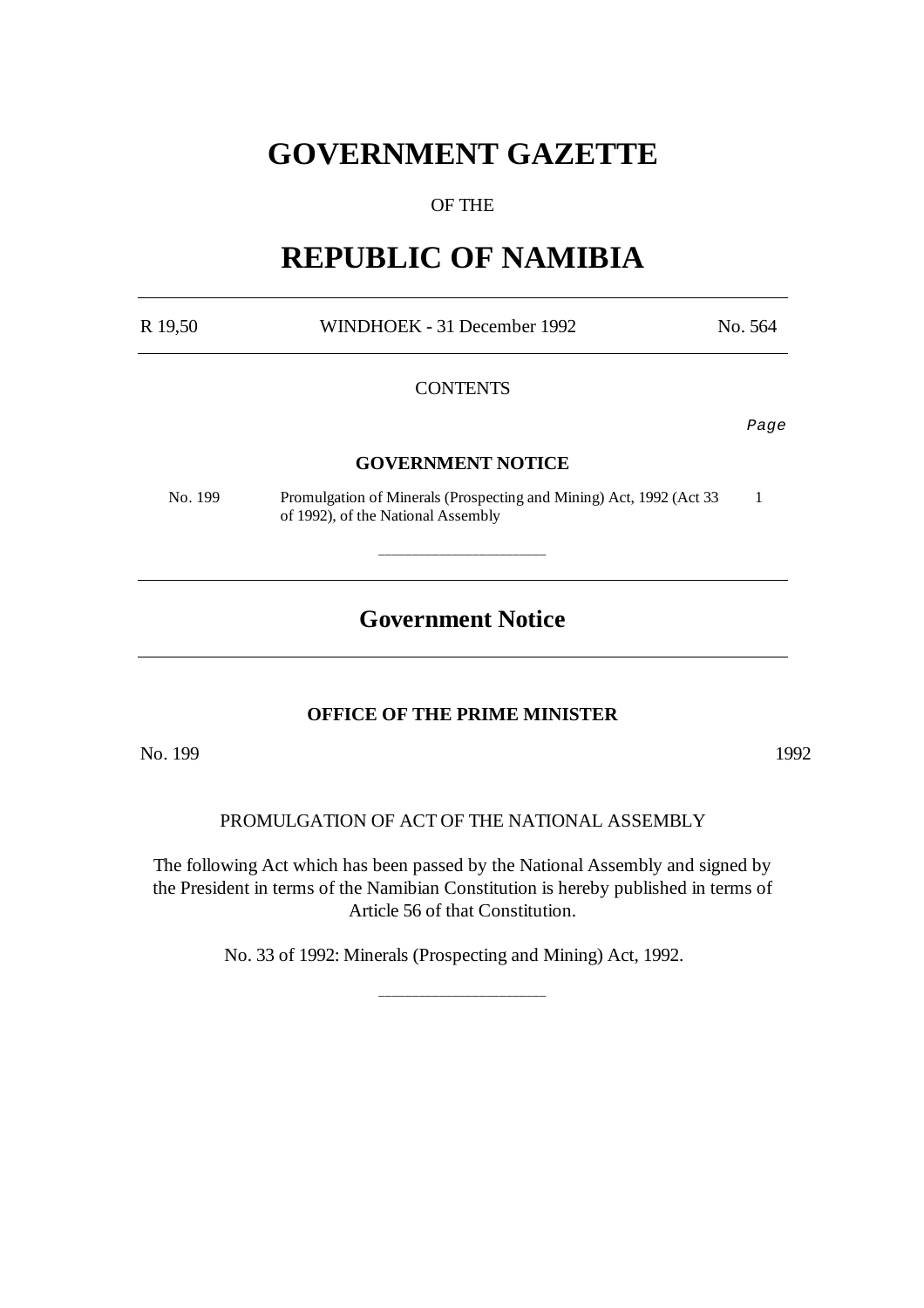#### **ACT**

# **To provide for the reconnaissance, prospecting and mining for, and disposal of, and the exercise of control over, minerals in Namibia; and to provide for matters incidental thereto.**

*(Signed by the President on 16 December 1992)*

#### BE IT ENACTED by the National Assembly of the Republic of Namibia, as follows:

#### ARRANGEMENT OF SECTIONS

PART I Introductory provisions

1. Definitions.

## PART II

#### Rights in relation to minerals

- 2. Rights in relation to minerals.
- 3. Prohibition on carrying on certain operations without licence, and transfer of certain licences or grant, cession or assignment of interests in such licences, and joinder of persons as joint holders of such licences or interests.

#### PART III

### Administration of Act

- 4. Appointment of Mining Commissioner, and designation of other officers.
- 5. General powers of Commissioner.
- 6. Preservation of secrecy.
- 7. Prohibition of certain officers on holding certain interests in mineral licences or in companies holding mineral licences.
- 8. Limitation of liability.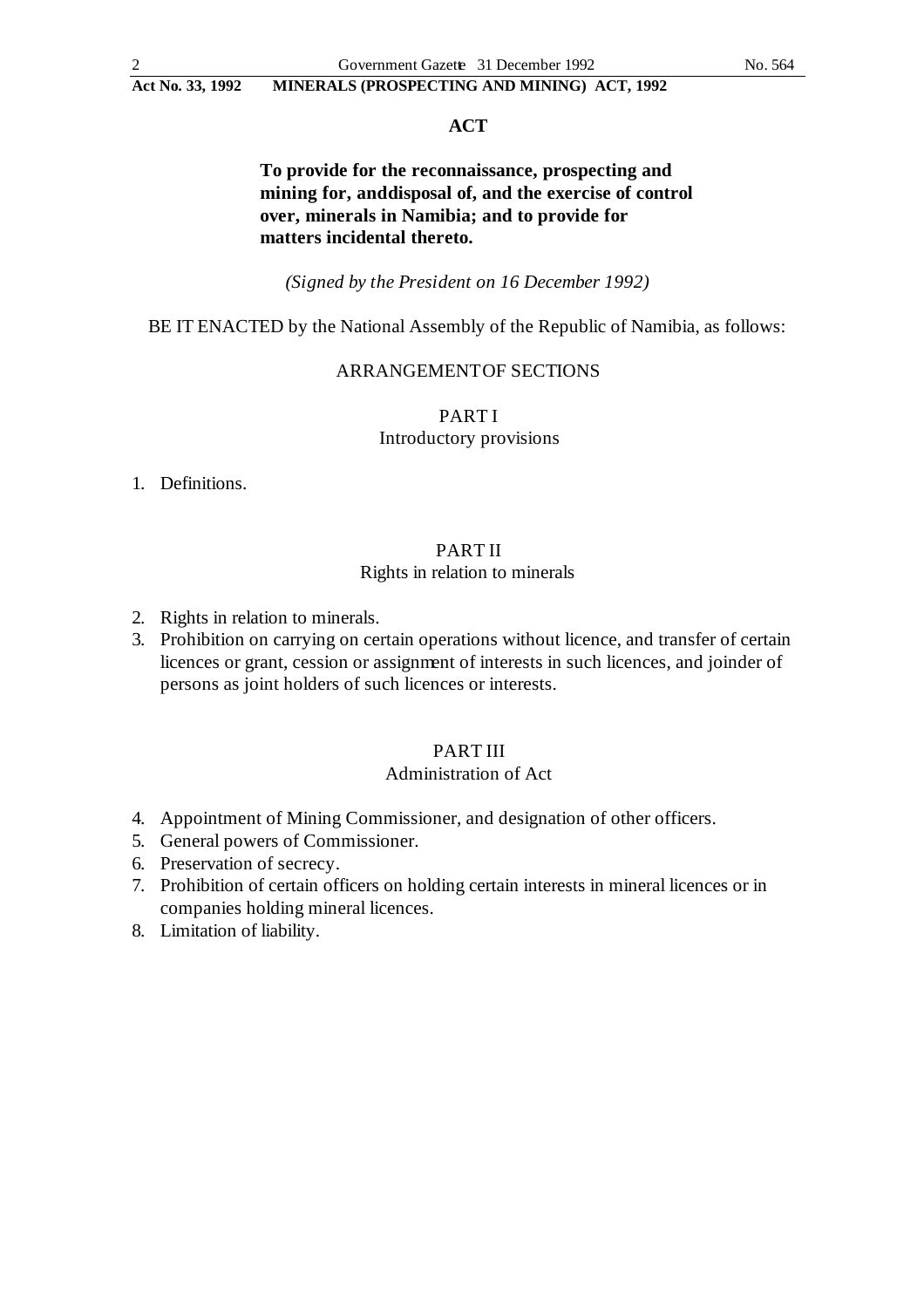#### PART IV

#### Minerals Board of Namibia

- 9. Establishment of Minerals Board of Namibia.
- 10. Functions of board.
- 11. Constitution of board.
- 12. Term of office and conditions of service of members of board.
- 13. Vacation of office by members of board.
- 14. Meetings of board and decisions.
- 15. Performance of administrative functions of board.

#### PART V

# Provisions relating to non-exclusive prospecting licences

- 16. Rights of holders of non-exclusive prospecting licenses.
- 17. Persons who may apply for nonexclusive prospecting licences.
- 18. Applications for non-exclusive prospecting licences.
- 19. Powers of Commissioner in respect of applications for nonexclusive prospecting licences.
- 20. Restrictions on grant of non-exclusive prospecting licences.
- 21. Issue of non-exclusive prospecting licences.
- 22. Duration of non-exclusive prospecting licences.
- 23. Transfer or renewal of non-exclusive prospecting licences, and grant, cession or assignment of interests in such licences, and joinder of persons as joint holders of such licences or interests.
- 24. Records to be kept and returns to be submitted by holders of nonexclusive prospecting licences.

## PART VI

#### Pegging of claims

- 25. Persons who may peg claims.
- 26. Restrictions on pegging of claims.
- 27. Limitations on pegging of claims.
- 28. Manner of pegging of claims.
- 29. Effect of pegging of claims.
- 30. Powers of Commissioner in event of failure by holders to comply with provisions of this Part or disputes.

## PART VII

#### Provisions relating to mining claims

- 31. Rights of holders of mining claims.
- 32. Persons who may apply for registration of claims.
- 33. Applications for registration of claims.
- 34. Powers of commissioner in respect of applications for registration of claims.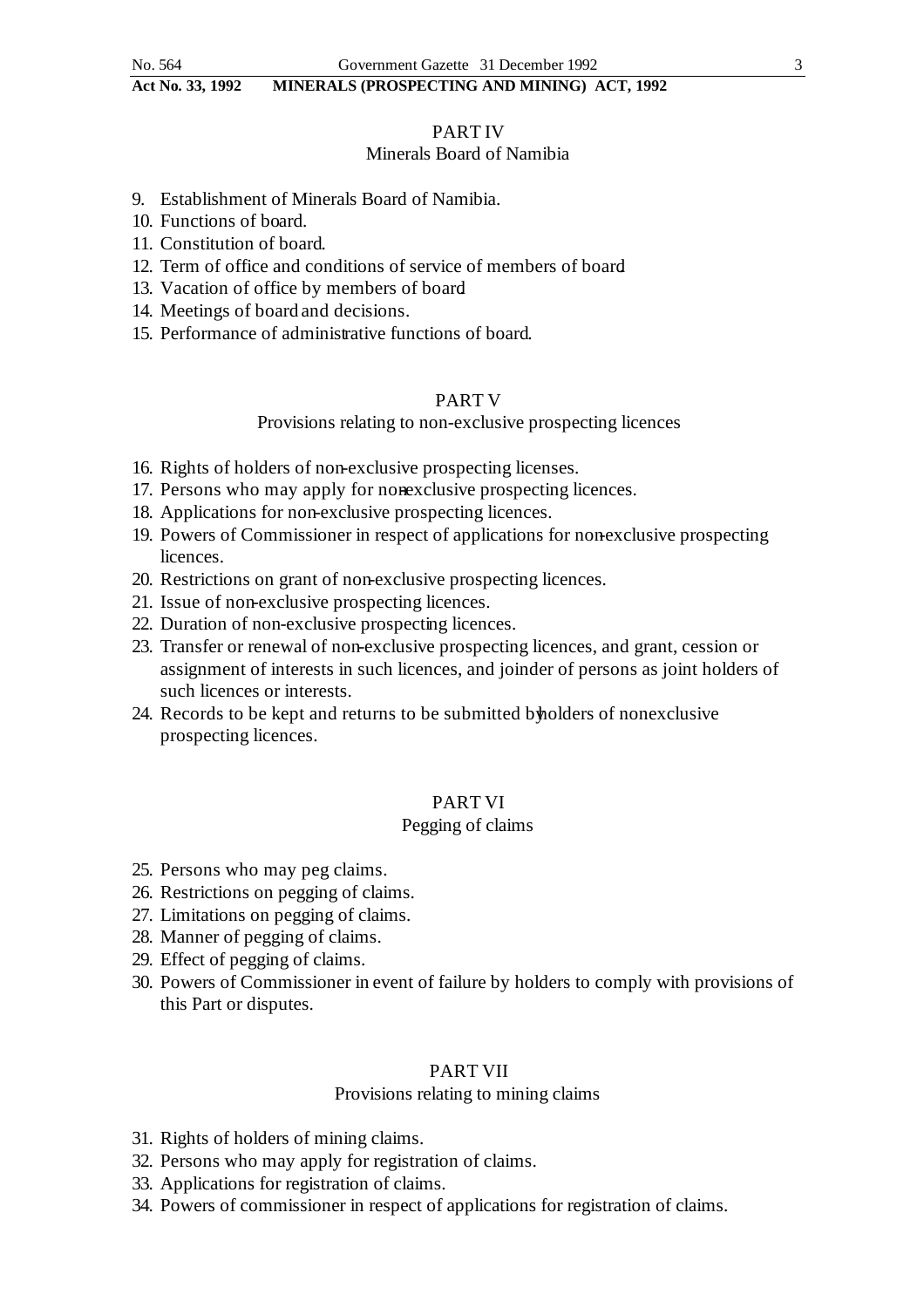- **Act No. 33, 1992 MINERALS (PROSPECTING AND MINING) ACT, 1992**
- 35. Restrictions on grant of applications for registration of claims.
- 36. Registration of claims.
- 37. Duration of mining claims.
- 38. Applications for renewal of registration of mining claims.
- 39. Transfer of mining claims, and grant, cession or assignment of interests in mining claims, and joinder of persons as joint holders of such mining claims or interests.
- 40. Directions to holders of mining claims.
- 41. General terms and conditions of registration of mining claims.
- 42. Work programmes of prospecting operations and mining operations.
- 43. Abandonment of mining claims.
- 44. Cancellation of registration of mining claims.
- 45. Records, maps, plans and financial statements to be kept, and information, reports and returns to be submitted, by holders of mining claims.

#### PART VIII

#### General provisions relating to mineral licences

- 46. Persons who may apply for, or for transfer of, mineral licences or for approval to grant, cede or assign interests in such licences or to be joined as joint holders of such licences or interests.
- 47. Applications for, or for renewal or transfer of, mineral licences, or for approval for grant, cession or assignment of interests in mineral licences or to be joined as joint holders of such mineral licences or interests.
- 48. Powers of Minister in respect of applications for, or for renewal or transfer of, mineral licences or for approval for grant, cession or assignment of interests in mineral licences, or to be joined as joint holders of such mineral licences or interests.
- 49. Mineral agreements.
- 50. General terms and conditions of mineral licences.
- 51. Register of mineral licences.
- 52. Restrictions on exercise of rights by holders of mineral licences.
- 53. Drilling of boreholes.
- 54. Abandonment of reconnaissance areas, prospecting areas, retemna areas and mining areas.
- 55. Cancellation of mineral licences.
- 56. *Vis Major*
- 57. Directions to holders of mineral licences.

#### PART IX

#### Provisions relating to reconnaissance licences

- 58. Rights of holders of reconnaissance licences.
- 59. Exclusive rights to carry on reconnaissance operations.
- 60. Applications for reconnaissance licences.
- 61. Restrictions on grant of applications relating to reconnaissance licences.
- 62. Issue of reconnaissance licences.
- 63. Duration of reconnaissance licences.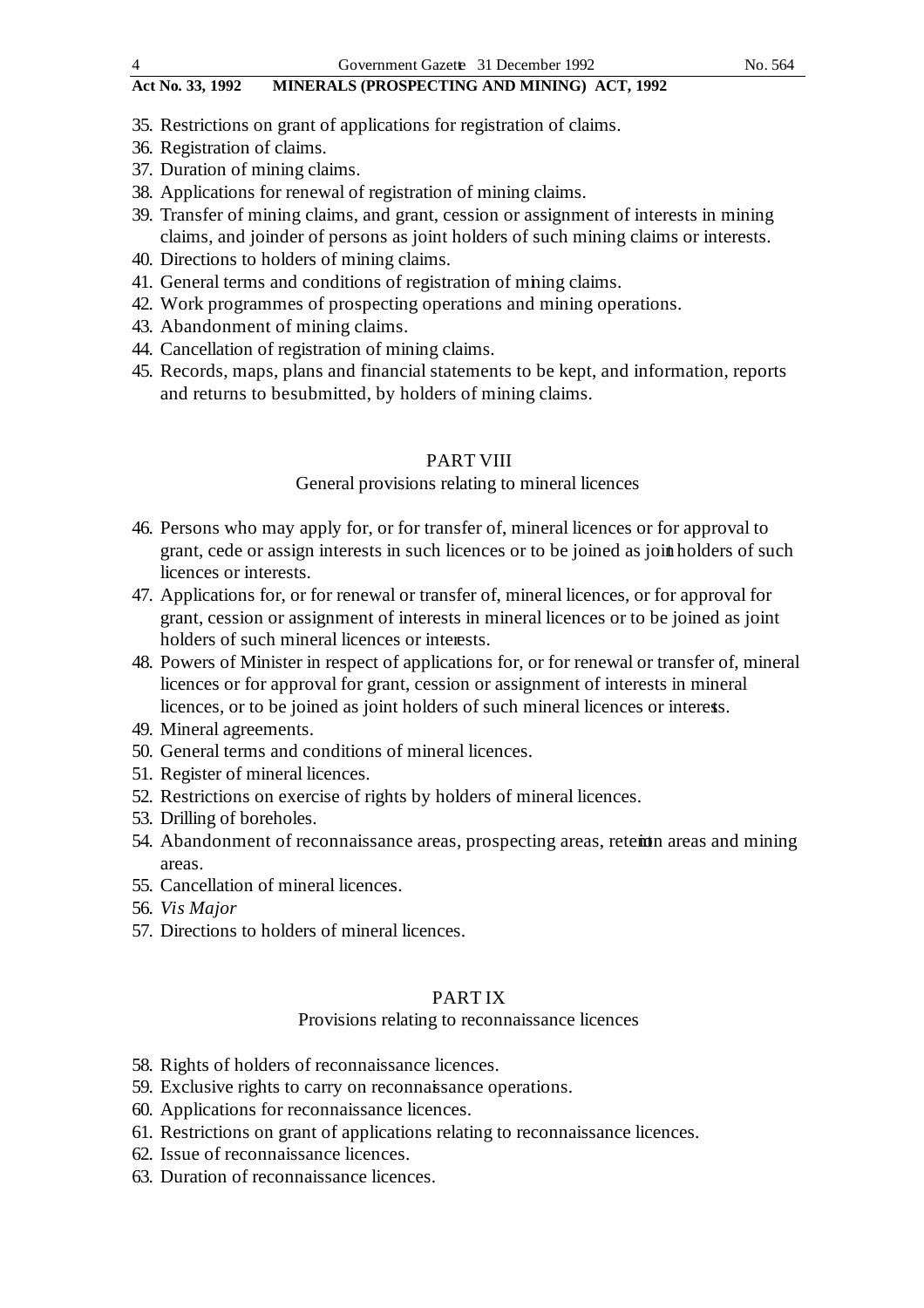- 64. Transfer of reconnaissance licences, and grant cession or assignment of interests in such licences, and joinder of persons as joint holders of such licences or interests.
- 65. Work programmes of reconnaissance operations.
- 66. Records, maps, plans and financial statements to be kept, and information reports and returns to be submitted, by holders of reconnaissance licences.

## PART X

## Provisions relating to exclusive prospecting licences

- 67. Rights of' holders of exclusive prospecting licences.
- 68. Applications for exclusive prospecting licences.
- 69. Exercise of powers by Minister to grant or refuse exclusive prospecting licences.
- 70. Issue of exclusive prospecting licences.
- 71. Duration of exclusive prospecting licences.
- 72. Applications for renewal of exclusive prospecting licences.
- 73. Applications for amendment of exclusive prospecting licences.
- 74. Obligations of holders of exclusive prospecting licences.
- 75. Work programmes of prospecting operations.
- 76. Records, maps, plans and financial statements to be kept, and information reports and returns to be submitted, by holders of exclusive prospecting licences.

# PART XI

# Provisions relating to mineral deposit retention licences

- 77. Rights of holders of mineral deposit retention licences.
- 78. Persons who may apply for mineral deposit retention licences.
- 79. Applications for mineral deposit retention licences.
- 80. Exercise of powers of Minister to grant or refuse mineral deposit retention licences.
- 81. Issue of mineral deposit retention licenses.
- 82. Duration of mineral deposit retention licences.
- 83. Effect of issue of mineral deposit retention licences on prospecting areas.
- 84. Applications for renewal of mineral deposit retention licences.
- 85. Application for amendment of mineral deposit retention licences.
- 86. Obligations of holders of mineral deposit retention licences.
- 87. Work programmes of operations carried on in terms of mineral deposite tention licences.
- 88. Directions by Minister to holders of mineral deposit retention licences to apply for mining licences.
- 89. Records, maps, plans and financial statements to be kept, and information reports and returns to be submitted, by holders of mineral dposit retention licences.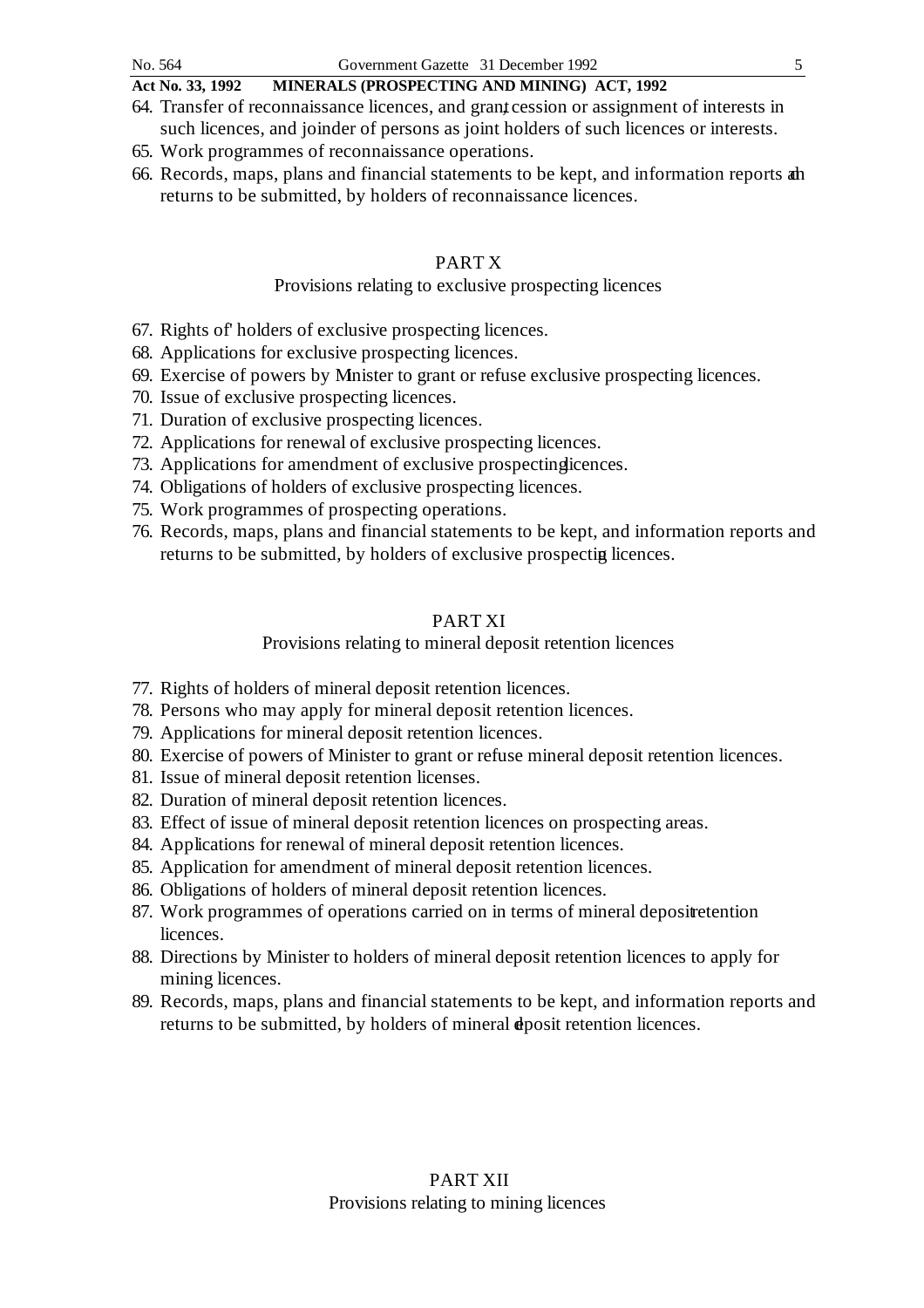- 90. Rights of holders of mining licences.
- 91. Applications for mining licences.
- 92. Exercise of powers of Minister to grant or refuse mining licences.
- 93. Issue of mining licences.
- 94. Duration of mining licences.
- 95. Effect of issue of mining licences on prospecting areas.
- 96. Applications for renewal of mining licences.
- 97. Applications for amendment of mining licences.
- 98. Obligations of holders of mining licences.
- 99. Notice of cessation of mining operations.
- 100. Directions by Minister in relation to mining of minerals or groups of minerals by holders of mining licences.
- 101. Records, maps, plans and financial statements to be kept, and information, reports and returns to be submitted, by holders of mining licenses.

#### PART XIII

# Provisions relating to source material specified in Part 5 of Schedule 1

- 102. Possession, disposal, enrichment, reprocessing and export of source materials specified in Part 5 of Schedule 1.
- 103. Offences and penalties.

#### PART XIV

#### High value minerals

- 104. Prohibitions relating to dealing in or possession of high value minerals.
- 105. Applications for, and issue of, permits.
- 106. Obligations of persons authorized under section 105 to purchase, sell, deal in, receive or dispose of, or to be in possession of, high value minerals.

#### PART XV

### Ancillary rights

- 107. Limitation of fundamental rights contemplated in Article 16 of Constitution.
- 108. Establishment of Minerals Ancillary Rights Commission.
- 109. Obtaining of rights by holder of nonexclusive prospecting licence, mineral licence or a mining claim.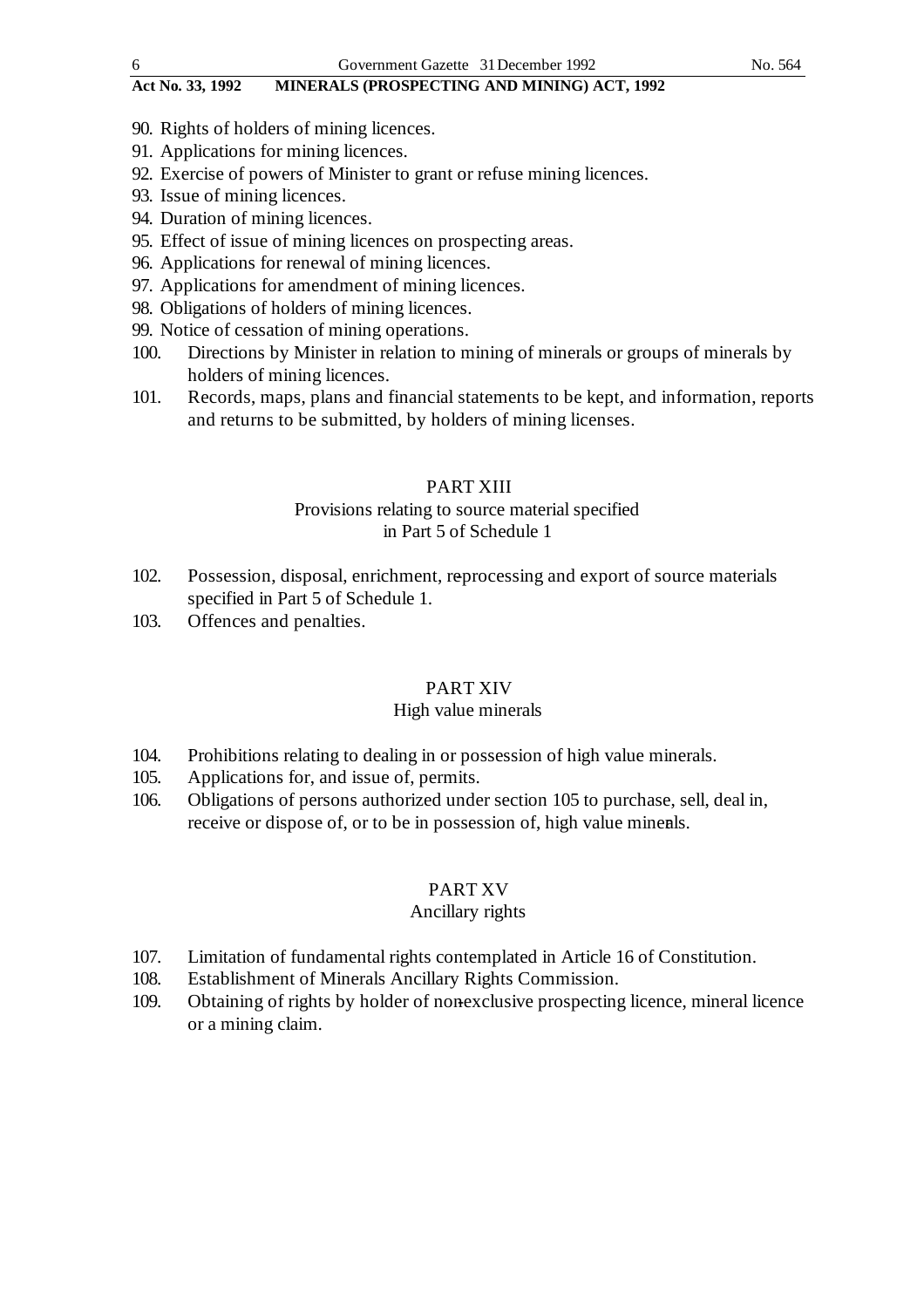- 110. Consideration of applications by Commission.
- 111. Costs incurred in respect of applications to Commission.
- 112. Compensation payable in respect of rights granted.
- 113. Right of appeal.

## PART XVI

#### Financial matters

- 114. Royalties payable on minerals.
- 115. Penalties for late payments.
- 116. Remission and deferment of royalties or penalties.
- 117. Powers of Minister in case of failure by holders of licences or mining claims to pay royalties.
- 118. Security for payment of royalties.
- 119. Powers of Minister relating to pricing of minerals.
- 120. Proof of amounts payable in terms of this Part.

# PART XVII

# General provisions

- 121. Obligations of persons applying for, nonexclusive prospecting licences, registration of mining claims or mineral licences, and of holders of non-exclusive prospecting licences, mining claims or mineral licences, not resident in Namibia to appoint accredited agents.
- 122. Reservation of land from prospecting operations and mining operations.
- 123. Determination of application, licence and registration fees payable in terms of this Act.
- 124. Notice by Commissioner of applications made in terms of this Act.
- 125. Order in which applications made in terms of this Act are to be considered.
- 126. Reports to be submitted by purchasers and sellers of minerals.
- 127. Export of minerals or groups of minerals.
- 128. Removal of property from areas to which nonexclusive prospecting licences, mining claims or mineral licences relate on abandonment, cancellation or expiration, and remedying of damage caused to surface of, and environment on, land situated in such areas.
- 129. Powers of Minister to obtain further information in relation to reconnaissance operations, prospecting operations or mining operations or minerals won, mined, sold or otherwise disposed.
- 130. Liability of holders of licences or mining claims for pollution of environment or other damages or losses caused.
- 131. General right of appeal.
- 132. Service of documents.
- 133. Miscellaneous offences and penalties.
- 134. Jurisdiction of court in relation to offences under this Act committed at sea.
- 135. Evidence.
- 136. Forfeiture orders.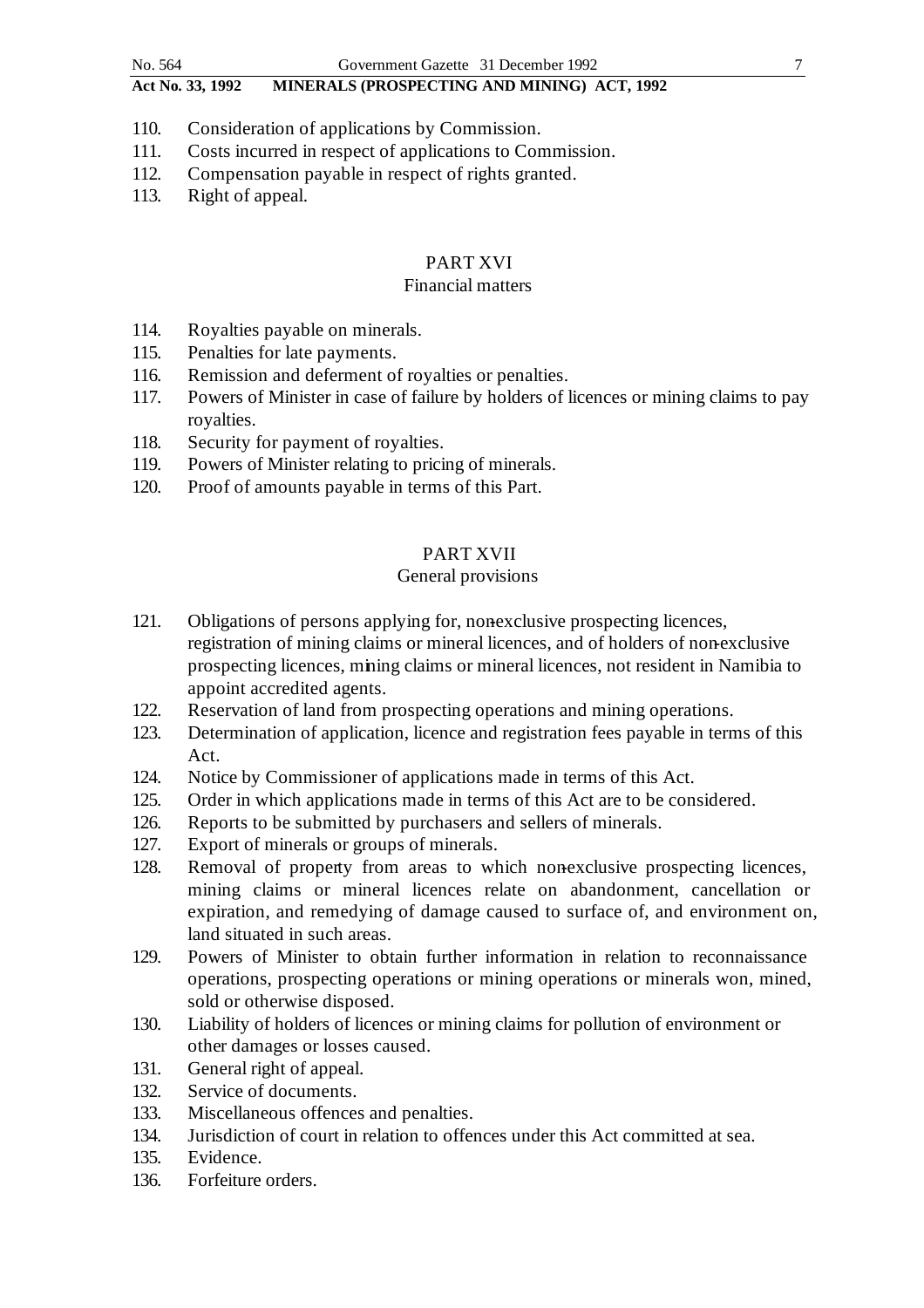- 137. Exemptions.
- 138. Delegation of powers.
- 139. Repeal and amendment of laws, and savings.
- 140. Short title and commencement.

# SCHEDULE 1 Groups of minerals, elements and rock

# SCHEDULE 2 Laws repealed or amended

\_\_\_\_\_\_\_\_\_\_\_\_\_\_\_\_\_\_\_\_

# **PART I Introductory provisions**

## **1. Definitions.**

(1) In this Act unless the context indicates otherwise -

"accessory works" means any building, plant or other structure required for purposes of reconnaissance operations, prospecting operations or mining operations or for the disposal of any mineral or group of minerals won or mined in the course of any such operations, or is connected with such operations or disposal, including -

- (a) any power plant, transmission line or substation;
- (b) any water borehole, well, pipe-line, drilling rig, pump station, tank or dam;
- (c) any airfield, helicopter landing-pad, road, gate, rail or railway siding;
- (d) any workshop, hangar, store or office;
- (e) any explosives magazine;
- (f) any sampling plant, processing plant, smelter or refinery whether erected on land or constructed on any vehicle or vessel;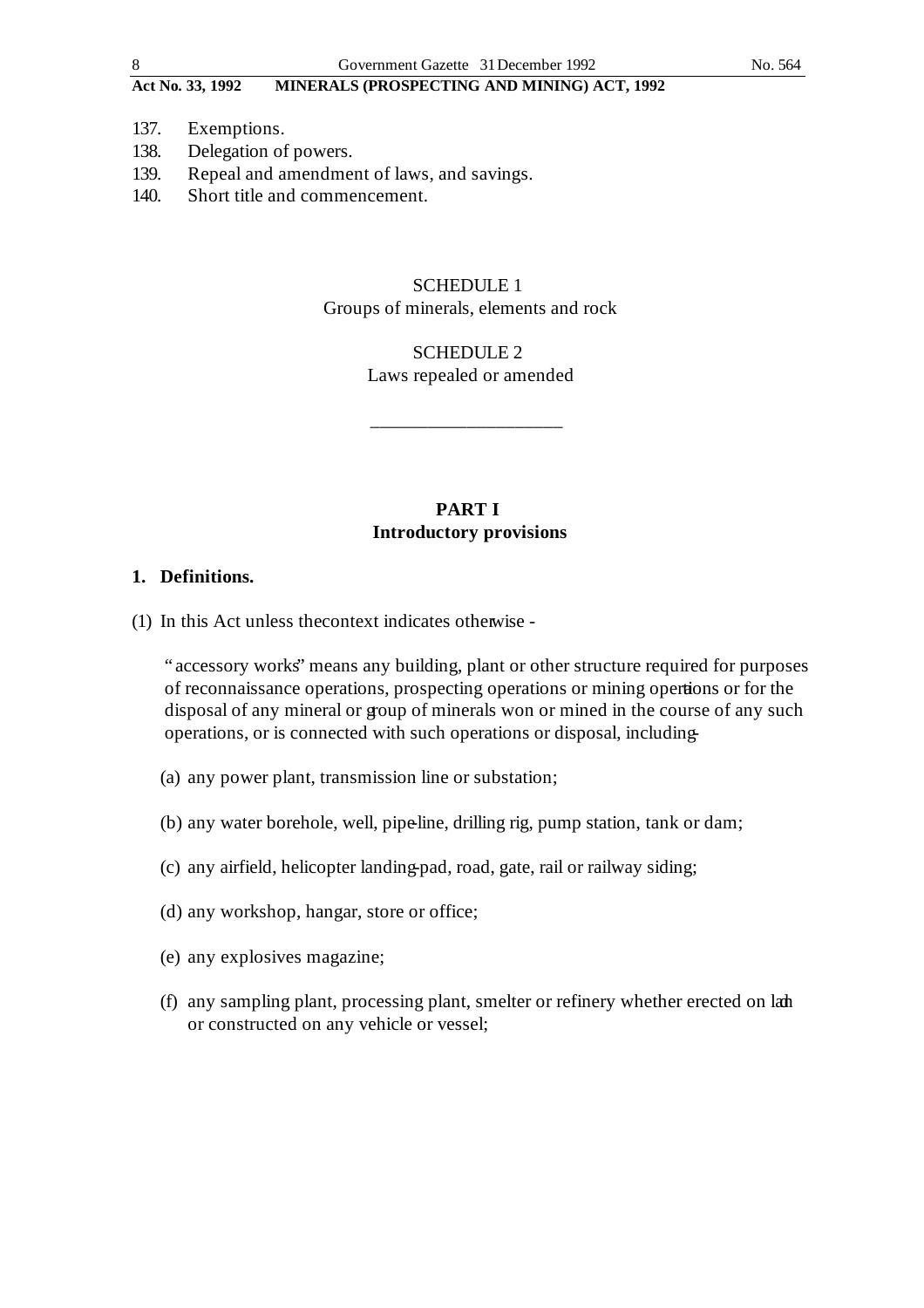(g) any waste disposal site; or

(h) any camp site or temporary or permanent residential area;

"accredited agent" means a person designated in accordance with the provisions of section 121 as the accredited agent for the holder of a nonexclusive licence, mining claim or mineral licence, as the case may be;

"base and rare metals group" means, subject to the provisions of subsection (4), a group of minerals containing the elements specified in Part 1 of Schedule 1;

"board" means the Minerals Board of Namibia established by section 9;

"claim" means an area of land which has been pegged as a claim in accordance with the provisions of Part VI;

"claim area" means the area of land of a mining claim;

"Commission" means the Minerals Ancillary Rights Commission established by section 108;

"Commissioner" means the Mining Commissioner appointed under section 4(1);

"company" means-

(a) a company as defined in section 1 of the Companies Act 1973 (Act 61 of 1973), including an external company as so defined to which a certificate of registration has been issued in terms of section 322(2) of that Act; or

(b) a juristic person established by or under any law in force in Namibia;

"controlled mineral" means any mineral specified in the nuclear fuel minerals group, the precious metals group and the precious stones group, and any other mineral declared under subsection (3)(a) to be a controlled mineral;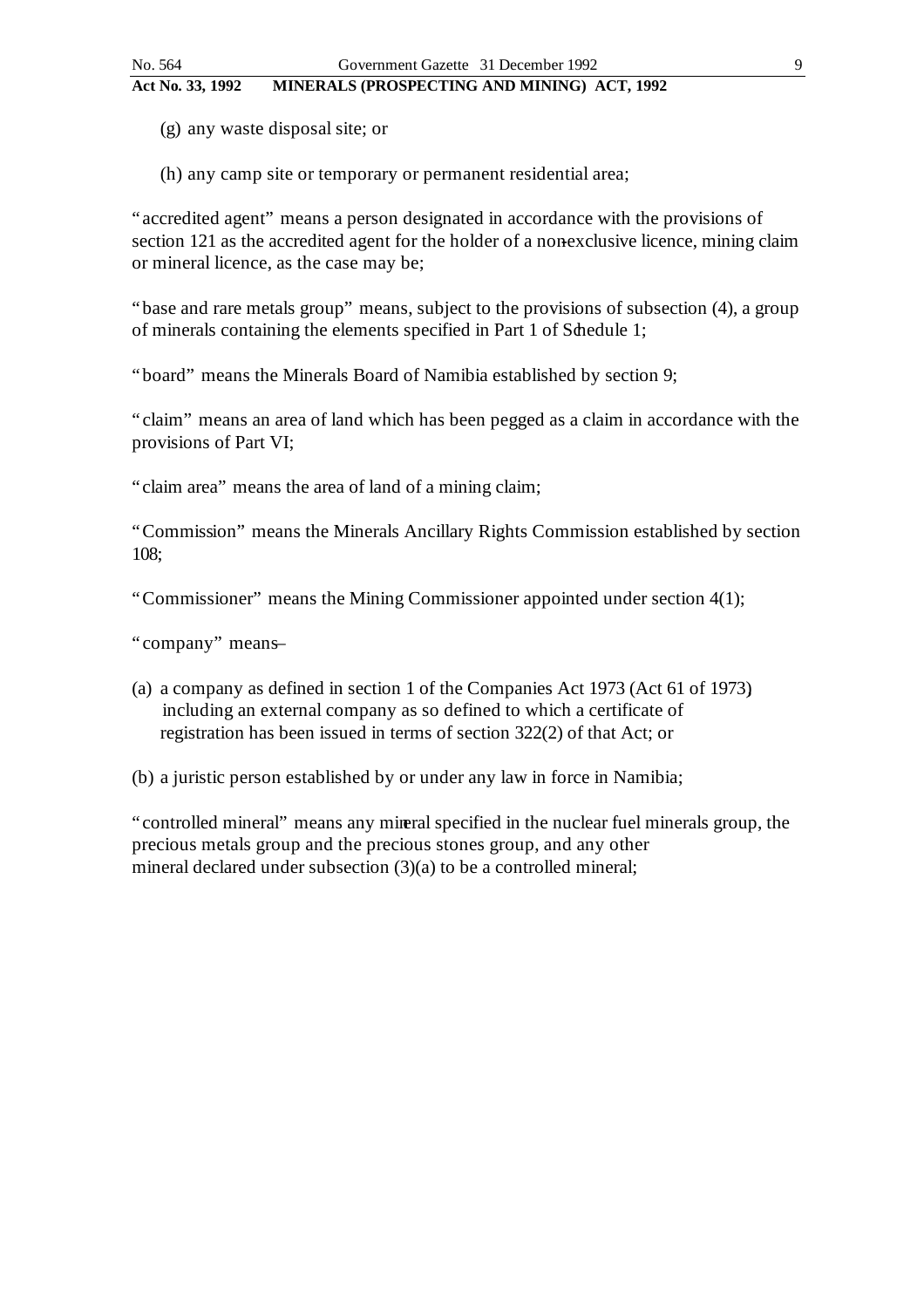"dimension stone group" means, subject to the provisions of subsection (4), a group of minerals containing rock material specified in Part 2 of Schedule 1;

"excavation" means any trench, pit, shaft or other open or underground working made in the course of prospecting operations or mining operations, as the case my be, excluding any superficial excavations made for purposes of geochemical soil and rock sampling;

"exclusive prospecting licence" means an exclusive prospecting licence issued under section 70 and includes the renewal of any such licence;

"good mining practices", "good prospecting practices" or "good reconnaissance practices" means any practices which are generally accepted by persons involved in mining operations, prospecting operations or reconnaissance operations, as the case may be, in other countries of the world as good, safe and necessary in carrying out any such operations in relation to a mineral or a group of minerals;

"group", in relation to minerals, means the precious metals group, the base and rare metals group, the precious stones group, the semiprecious stones group, the industrial minerals group, the dimension stone group, the nomuclear fuel minerals group or the nuclear fuel minerals group;

"high value mineral" means an unwrought precious metal and a rough and uncut emerald, ruby or sapphire, and any other mineral declared under subsection (3)(b) to be a high value mineral;

"industrial minerals group" means, subject to the provisions of subsection (4), a group of minerals specified in Part 3 of Schedule 1;

"land" includes the sea and the seabed within the territorial sea referred to in section 2 of the Territorial Sea and Exclusive Economic Zone of Namibia Act, 1990 (Act 3 of 1990), the exclusive economic zone referred to in section 4 of that At and the continental shelf referred to in section 6 of that Act, and land beneath any other water, and the subsoil of land;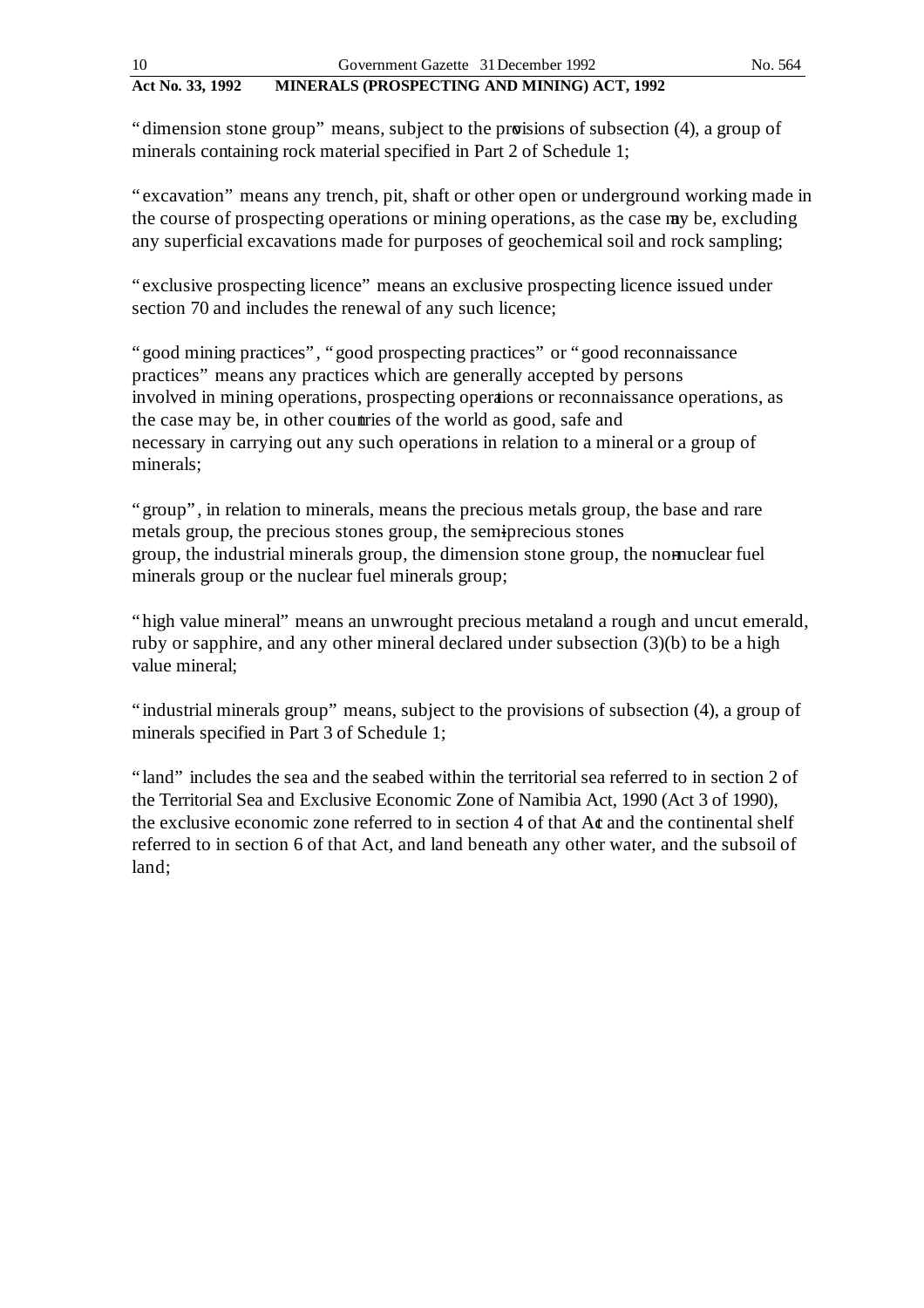"mine" means-

- (a) when used as a noun, any place where mining operations are or have been carried on, and includes any excavation or accessory works which is or are necessary for, or incidental to, such mining operations; or
- (b) when used as a verb, means any operations calulated to win any mineral or group of minerals from a mine or from any ore won fom a mine, and includes any operations which are necessary for, or incidental to, such operations, and "mining" shall have a corresponding meaning;

"mineral" means any substance, whether in solid, liquid or gaseous form, occurring naturally in, on or under any land and having been formed by, or subjected to, a geological process, excluding -

- (a) water, not being water taken from land or from the sea for the extraction therefrom of a mineral or a group of minerals;
- (b) petroleum, as defined in section Iof the Petroleum (Exploration and Production Act), 1991 (Act 2 of 1991); or
- (c) subject to the provisions of subsection (2), soil, sand, clay, gravel or stone (other than rock material specified in Part 2 of Schedule 1) if they are *bona fide* required for purposes of -
	- (i) agriculture, building works, fencing or road making;
	- (ii) the manufacture of bricks and tiles;
- (iii)the construction of sports fields, airfields, railways, bridges, dams, reservoirs, weirs, canals or other irrigation works; or
	- (iv) any other purpose defined by the Minister by notice in the *Gazette*;
- "mineral agreement" means an agreement entered into in terms of section 49;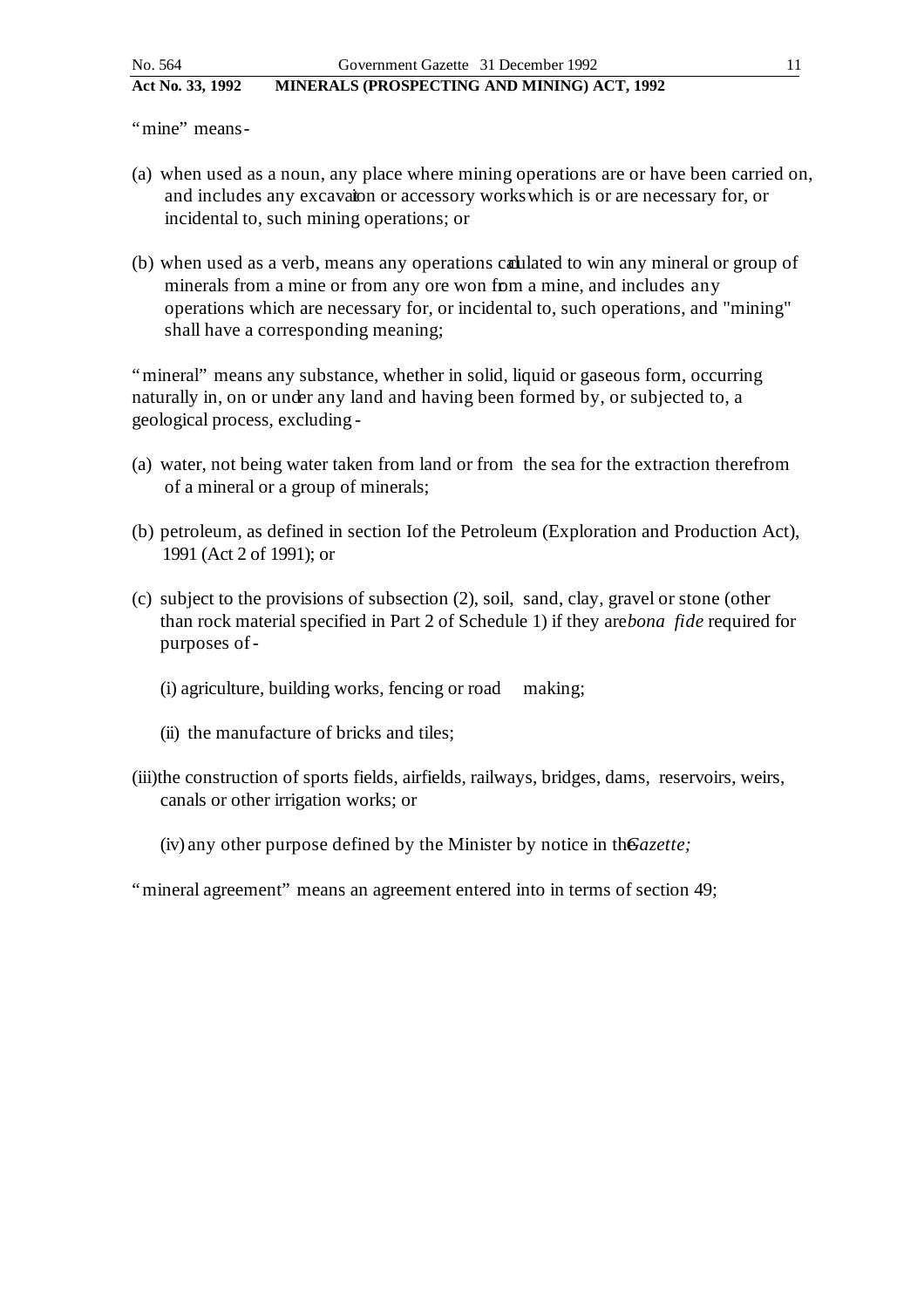"mineral deposit retention licence" means a mineral deposit retention licence issued under section 81 and includes the renewal of such licence;

"mineral licence" means a reconnaissance licence, an exclusive prospecting licence, a mining licence or a mineral deposit retention licence and includes the renewal of any such licence;

"mining area" means the area of land to which a mining licence relates;

"mining claim" means a claim registered under section 36 and includes the renewal of the registration of any such claim;

"mining licence" means a mining licence issued under section 93 and includes the renewal of any such licence;

"mining operations" means any operations carried on in connection with mining;

"Minister" means the Minister of Mines and Energy;

"non-exclusive prospecting licence" means a nonexclusive prospecting licence issued under section 21 and includes the renewal of any such licence;

"non-nuclear fuel minerals group" means, subject to the provisions of subsection (4), a group of minerals specified in Part 4 of Schedule 1;

"nuclear fuel minerals group" means, subject to the provisions of subsection (4), a group of minerals specified in Part 5 of Schedule 1;

"officer" means an officer or employee as defined in section 1 of the Public Service Act, 1980 (Act 2 of 1980);

"owner" means -

(a) the person in whose name any private land is existered in the Deeds Registry, and includes -

(i) if the owner of such land is deceased, the executor of his or her estate;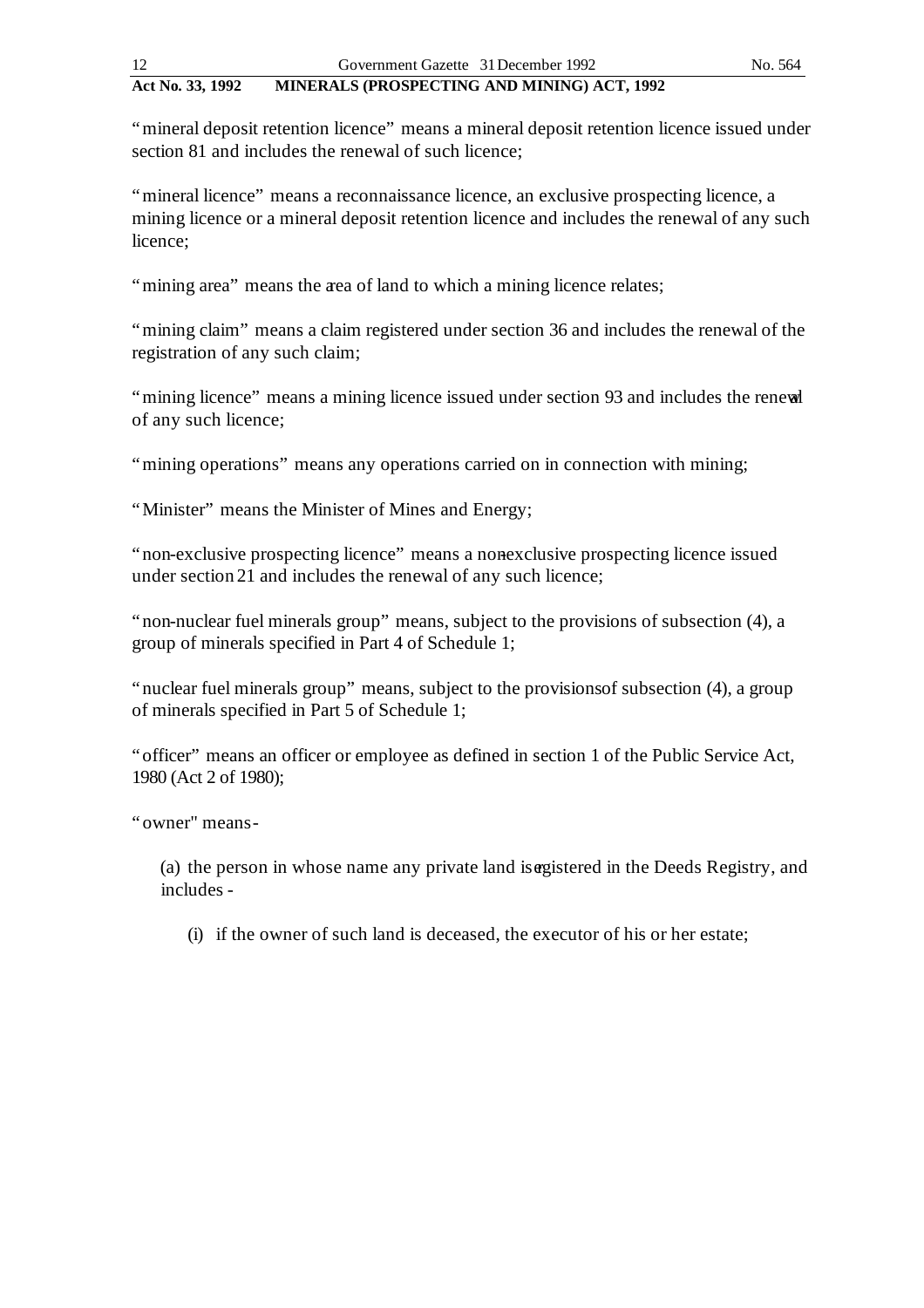- (ii) if the estate of the owner of such land has been sequestrated, the trustee of his or her estate;
- (iii)if the owner of such land is a company which has been wound up, the liquidator of such company;
- (iv) if the owner of such land is under a legal disability, his or her legal representative;
- (v) if such land has been attached in terms of an order of a court of lawhe sheriff or deputy sheriff; or
- (vi) the person who has been authorized in writing by the owner to act on behalf of such owner for purposes of the provisions of this Act;
- (b) a lessee of land owned by the State,

but does not include the holder of any grazing rights in, on or in respect of any such land;

"Permanent Secretary" means the Permanent Secretary: Mines and Energy;

"precious metals group" means, subject to the provisions of subsection (4), a group of minerals containing the elements specified in Part 6 of Schedule 1;

"precious stones group" means, subject to the provisions of subsection (4), a group of minerals specified in Part 7 of Schedule 1;

"private land" means land other than State land, including land leased from the State if the lessee of such land has exercised his or her option to purchase such land;

"prospecting" means intentionally searching, whether by way of excavations or otherwise, for any mineral or group of minerals with a view to delineating or evaluating deposits or concentrations of any such mineral or group of minerals, but does not include "mining";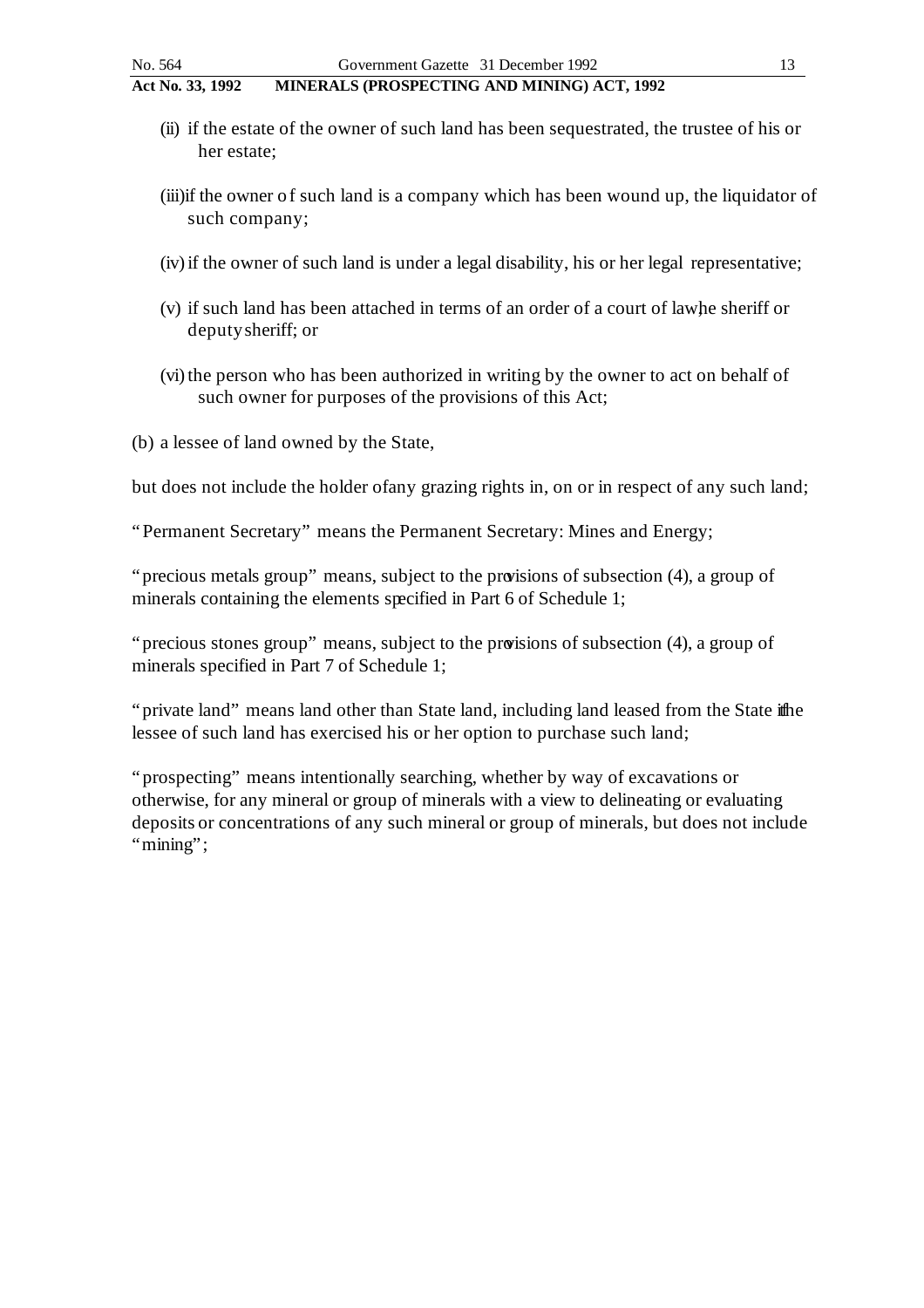"prospecting area" means the area of land to which an exclusive prospecting licence relates;

"prospecting operations" means any operations carried on in connection with prospecting, including any accessing, extraction or incidental winning of any mineral or group of minerals for the purposes of mineralogical examination, assaying, testwork or marketability surveys;

"reconnaissance area" means an area of land towhich a reconnaissance licence relates;

"reconnaissance licence" means a licence issued under section 62 and includes the extension of such licence;

"reconnaissance operations" means any operations carried on in a general search for any mineral or group of minerals by means of aerial sensing techniques, including geophysical surveys, photogeological mapping or imagery carried on from the air, and "reconnaissance" shall have a corresponding meaning;

"retention area" means an area of land to which a mineral deposit retention licence relates;

"semi-precious stones group" means, subject to the provisions of subsection (4), a group of minerals specified in Part 8 of Schedule 1;

"unwrought precious metal" means any unmanufactured metal consisting of gold, siler, platinum, palladium, osmium, rhodium, iridium and ruthenium in the form of bars, ingots, buttons, wire, plate, granules or in solution or in any other form whatsoever, or any article or substance containing such precious metal, or any article consisting of or containing such precious metal which although manufactured is not as such an article of commerce or a work of art or an article of archaeological interest;

"waste" means any waste rock, tailings, slimes or other residue derived from any prospecting operations, mining operations or processing of any mineral or group of minerals.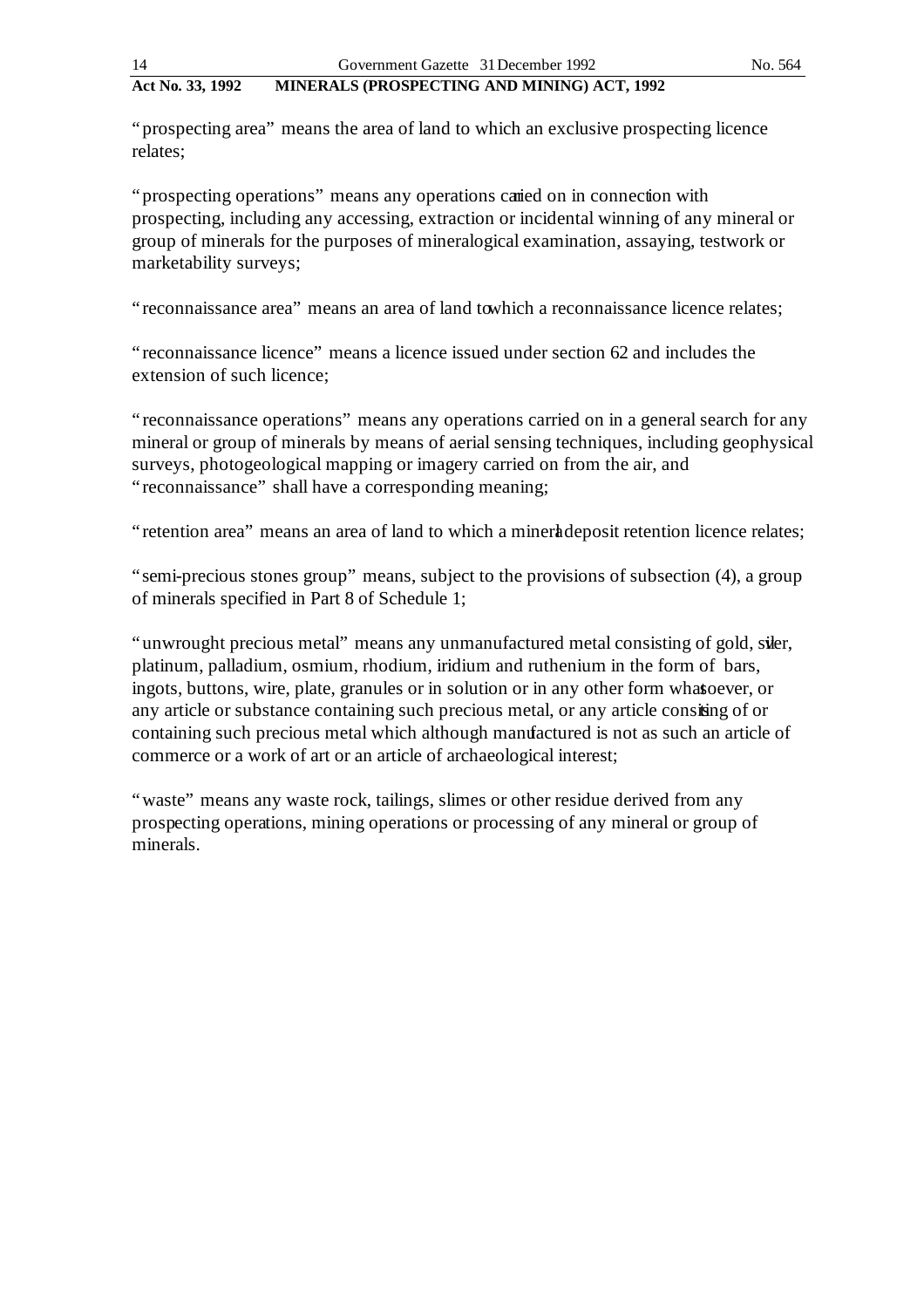(2) The Minister may, if he or she is on reasonable grounds satisfied that at any place or on any land in Namibia, soil, sand, clay, gravel or stone (other than rock material specified in Part 2 of Schedule 1) is won or mined by any person for purposes of the disposal of such soil, sand, clay, gravel or stone to any other person for profit or for use in the course of any business or undertaking, by notice in the *Gazette* declare that any provision of this Act specified in such notice shall apply, subject to such conditions, limitations or exceptions, if any, as may be specified in such notice, to such soil, sand, clay, gravel or stone at such place or on such land specified in such notice as if such soil, sand, clay, gravel or stone were a mineral.

(3) The Minister may, if he or she deems it desirable in the interests of the development or the protection of the mineral resources in Namibia, at any time by notice in the*Gazette* declare -

- (a) any mineral other than a diamond to be a controlled mineral;
- (b) any mineral other than a diamond to be a high value mineral.

(4) If for purposes of any provision of this Act any dispute arises as to the question whether any mineral falls within any group of minerals, the Minister shall have the power to determine in which group of minerals such mineral shall fall for such purposes, and any such determination shall be final.

# **PART II Rights in relation to minerals**

# **2. Rights in relation to minerals.**

Subject to any right conferred under any provision of this Act, any right in relation to the reconnaissance or prospecting for, and the mining and sale or disposal of, and the exercise of control over, any mineral or group of minerals vests, notwithstanding any right of ownership of any person in relation to any land in, on or under which any such mineral or group of minerals is found, in the State.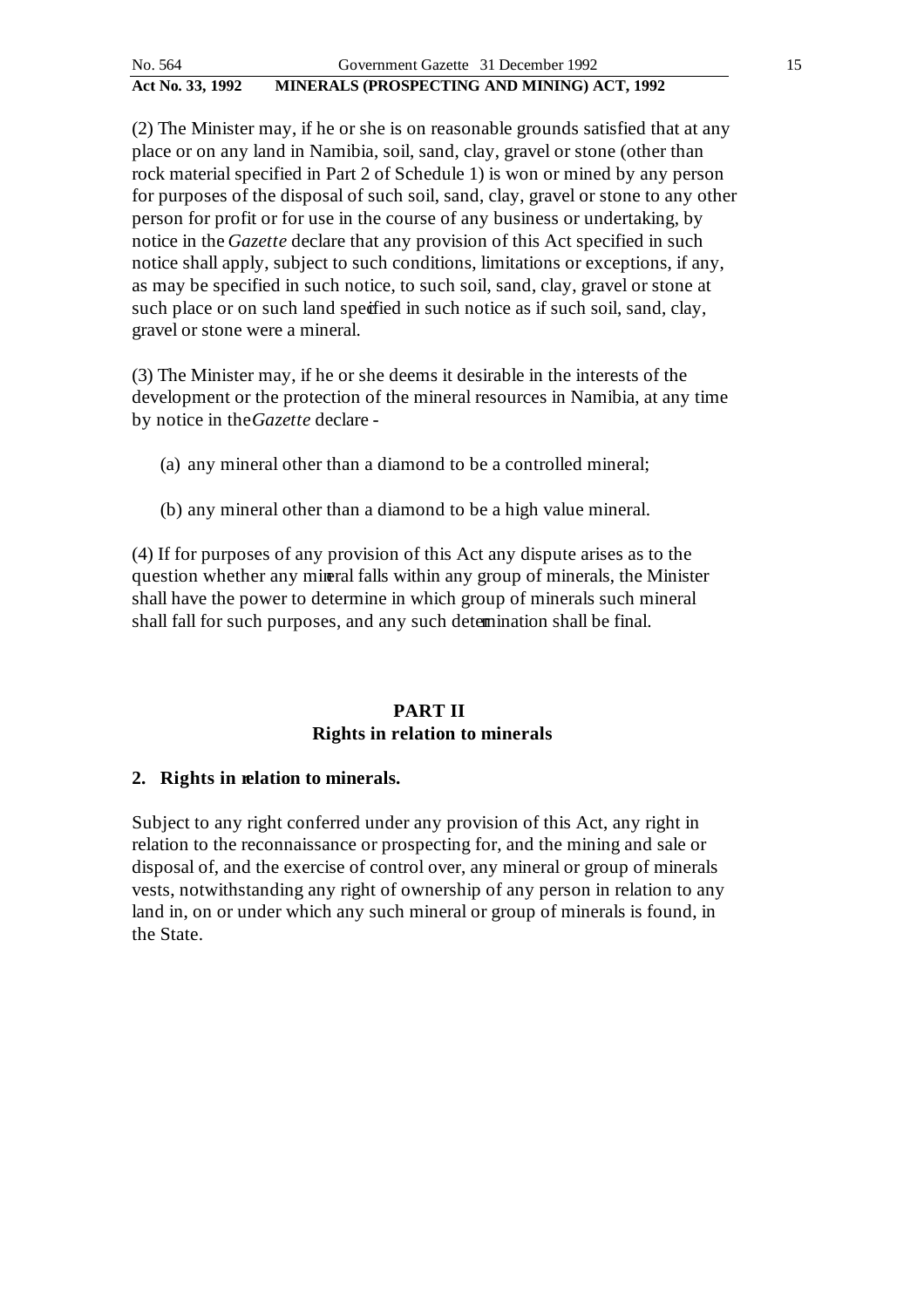- **3.** Prohibition on carrying on certain operations without licence, and ransfer of **certain licences or grant, cession or assignment of interests in such licences, and joinder of persons as joint holders of such licences or interests.**
	- (1) Subject to the provisions of this Act, no person shall-
- (a) carry on any reconnaissance operations, pospecting operations or mining operations in, on or under any land in Namibia, except under and in accordance with a non-exclusive prospecting licence, a mining claim or a mineral licence, as the case may be; or
	- (b) transfer any mining claim, exclusive prospecting licence, mineral deposit retention licence or mining licence, or grant, cede or assign any interest in any such claim or licence to any other person, or be joined as a joint holder of such mining claim, licence or interest otherwise than in writing and with the approval in writing of the Minister.

(2) Any person who contravenes or fails to comply with the provisions of subsection (1) shall be guilty of an offence and on conviction liable to a fine not exceeding R 100 000 or to imprisonment for a period not exceeding five years or to both such fine and such imprisonment.

# **PART III Administration of Act**

# **4. Appointment of Mining Commissioner, and designation of other officers.**

(1) The Minister shall, subject to the laws governing the public service, appoint a person to be known as the Mining Commissioner who shall exercise or perform, subject to the direction and control of the Minister, the powers, duties and functions conferred or imposed upon the Commissioner by or under the provisions of the Act and such other functions as may be imposed upon the Commissioner by the Minister.

(2) The Commissioner shall he assisted by such other officers as may be designated by the Permanent Secretary for such purpose.

(3) The powers conferred and the duties and functions imposed upon the Commissioner by or under the provisions of this Act may be exercised or performed by the Commissioner personally or, except in so far as the Commissioner otherwise determines, by any officer referred to in subsection (2) engaged in carrying out such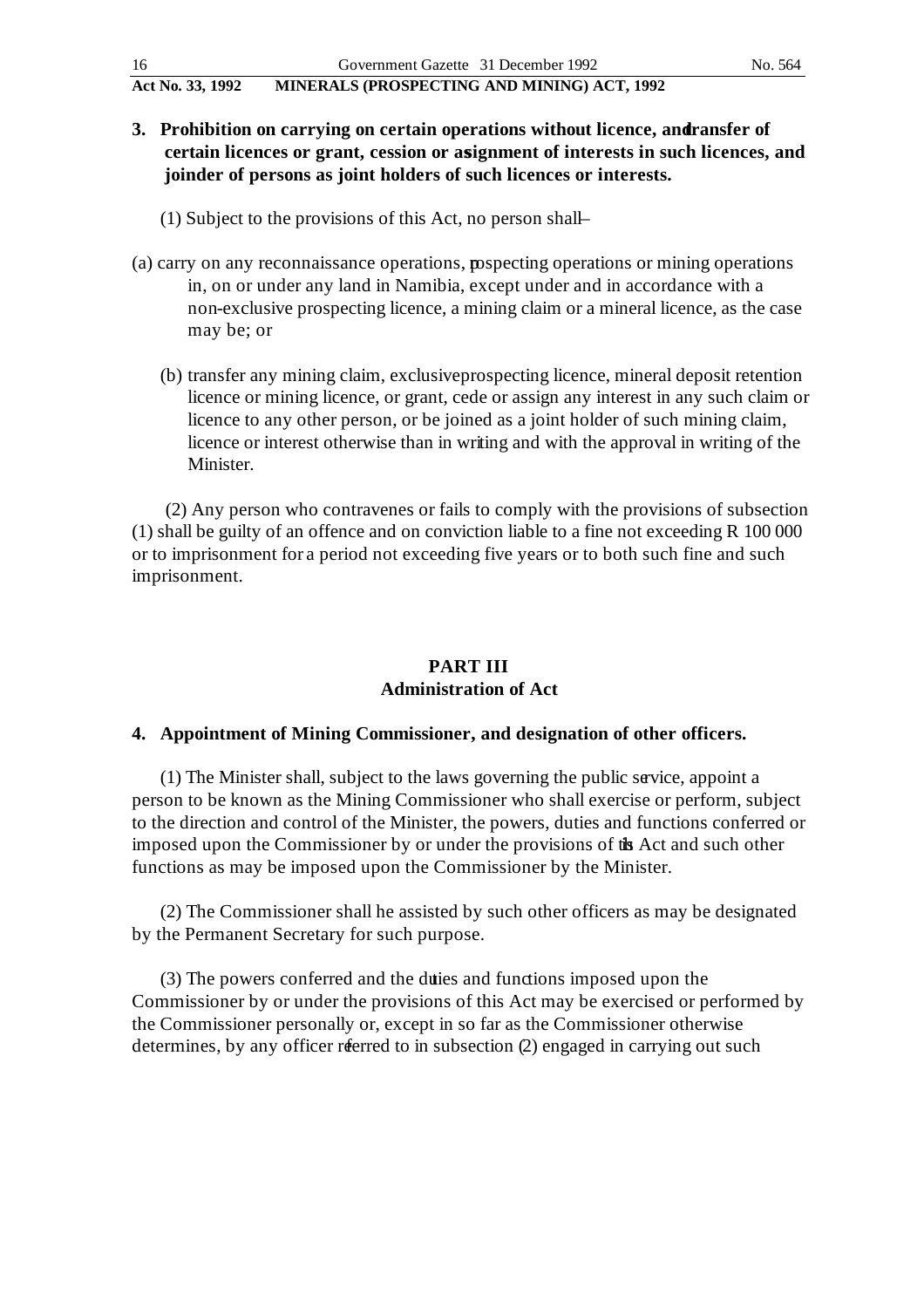provisions under the direction and control of the Commissioner.

#### **5. General powers of Commissioner**

(1) Subject to the provisions of subsection (2), the Commissioner or any officer who is engaged in carrying out the provisions of this Act and who has been authorized thereto by the Commissioner may, in order to exercise any power or perform any duty or function conferred or imposed by this Act-

- (a) at all reasonable times enter any land or place where any reconnaissance operations, prospecting operations or mining operations have been, are or are to
- 
- be carried on, including any accessory works or land to which any such operations or accessory works relate;
	- (b) take or remove, for purposes of mineralogical examination, assaying, testwork or marketability surveys from -
		- $(i)$  any land, place or accessory works referred to in paragraph  $(a)$ , any sample of any mineral or group of minerals; or
		- (ii) any such land, place or accessory works, a sample taken of any sample, or taken of any mineral or group of minerals won or mined, in the course of any operations referred to in paragraph (a);
	- $(c)$  seize any sample referred to in paragraph  $(b)$  or any book, record or document which may in his or her opinion be used in evidence in connection with any offence in terms of this Act;
	- (d) inspect, make extracts from, and make copies of any book, record or document in relation to any operations or accessory works referred to in paragraph (a);
	- (e) may make such investigations and inquiries as may be necessary to determine whether the provisions of this Act or any term and condition, direction or order determined, given or made under this Act is being complied with.
	- (2) The Commissioner or officer referred to in subsection (1) shall -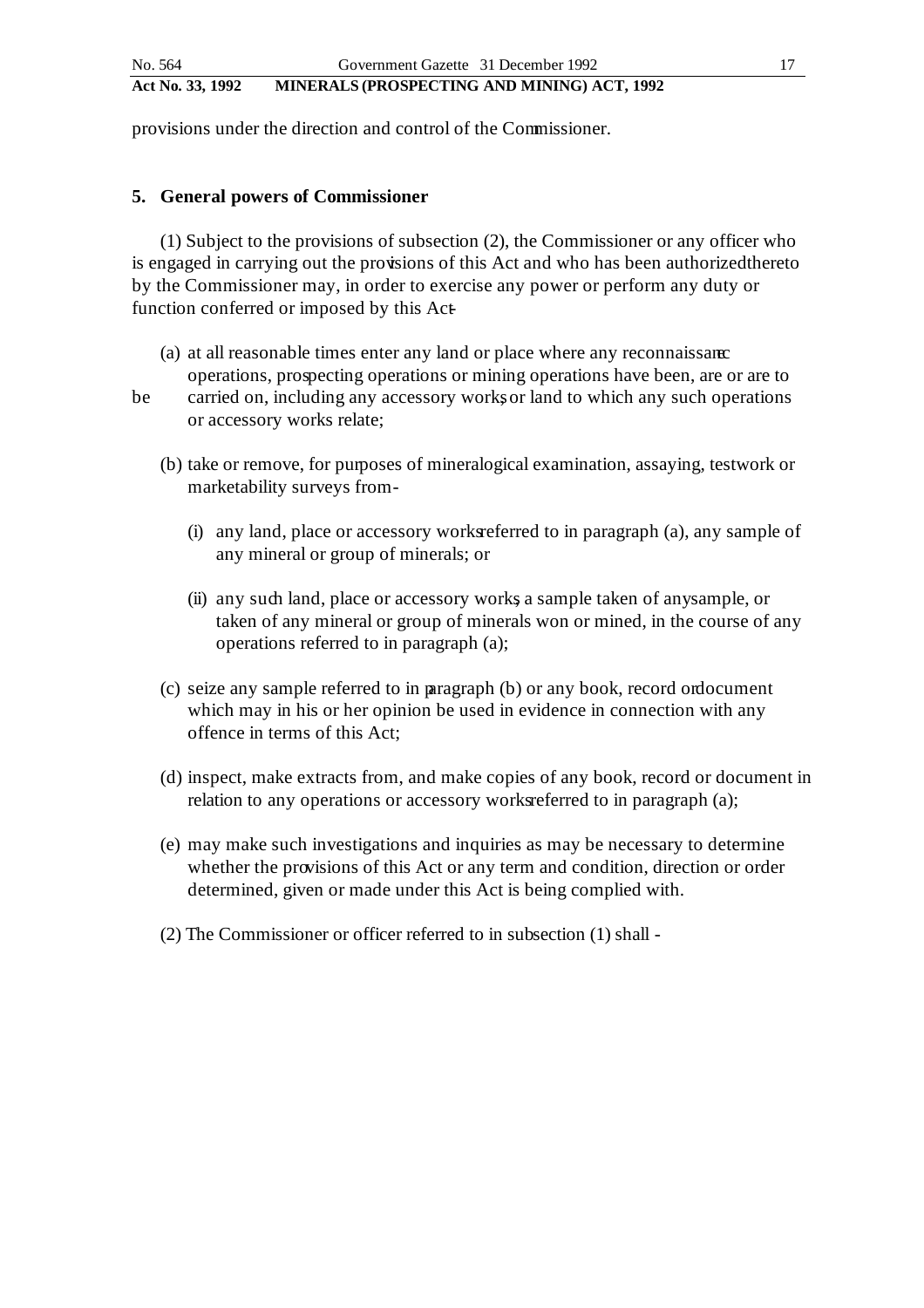- 
- (a) before exercising any powers under that subsection, identify himself or herself to any holder of a nonexclusive prospecting licence, mining claim or mineral licence or the owner or occupier or other person in charge of the land, place or accessory works, any sample, mineral or group of minerals, or book, record or document in question;
- (b) issue a receipt in respect of any sample taken or removed under paragraph (b) of that subsection or any sample, book, record or document seized under paragraph (c) of that subsection;
- (c) upon any claim received from the owner of any such sample, return such sample to such owner if it is not used within a reasonable period in evidence in connection with any offence in terms of this Act, or pay to such owner an amount equal to the market value of such sample;
- (d) return such book, record or document to the owner of such book, record or document if it is not used within a reasonable period in evidence in connection with any offence in terms of this Act.

(3) The Commissioner or officer referred to in subsection (1) may, in the exercise of his or her powers under that subsection, consult with, or be accompanied by any person who in the opinion of the Commissioner or such officer, has special or expert knowledge of any matter in relation to which such powers are  $\theta$  be exercised.

- (4) (a) The holder of a non-exclusive prospecting licence, a mining claim or a mineral licence or the owner or occupier or other person in charge of any land, place, accessory works, mineral, group of minerals, book, record or document referred to in subsection (1) shall provide the Commissioner or officer so referred to with such reasonable facilities or assistance as may be necessary for the exercise of the powers or the performance of the duties and functions coferred or imposed upon the Commissioner or such officer in terms of that subsection.
- (b) Any person who contravenes or fails to comply with the provisions of paragraph (a) shall be guilty of an offence and on conviction liable to a fine not exceeding R8 000 or to imprisonment for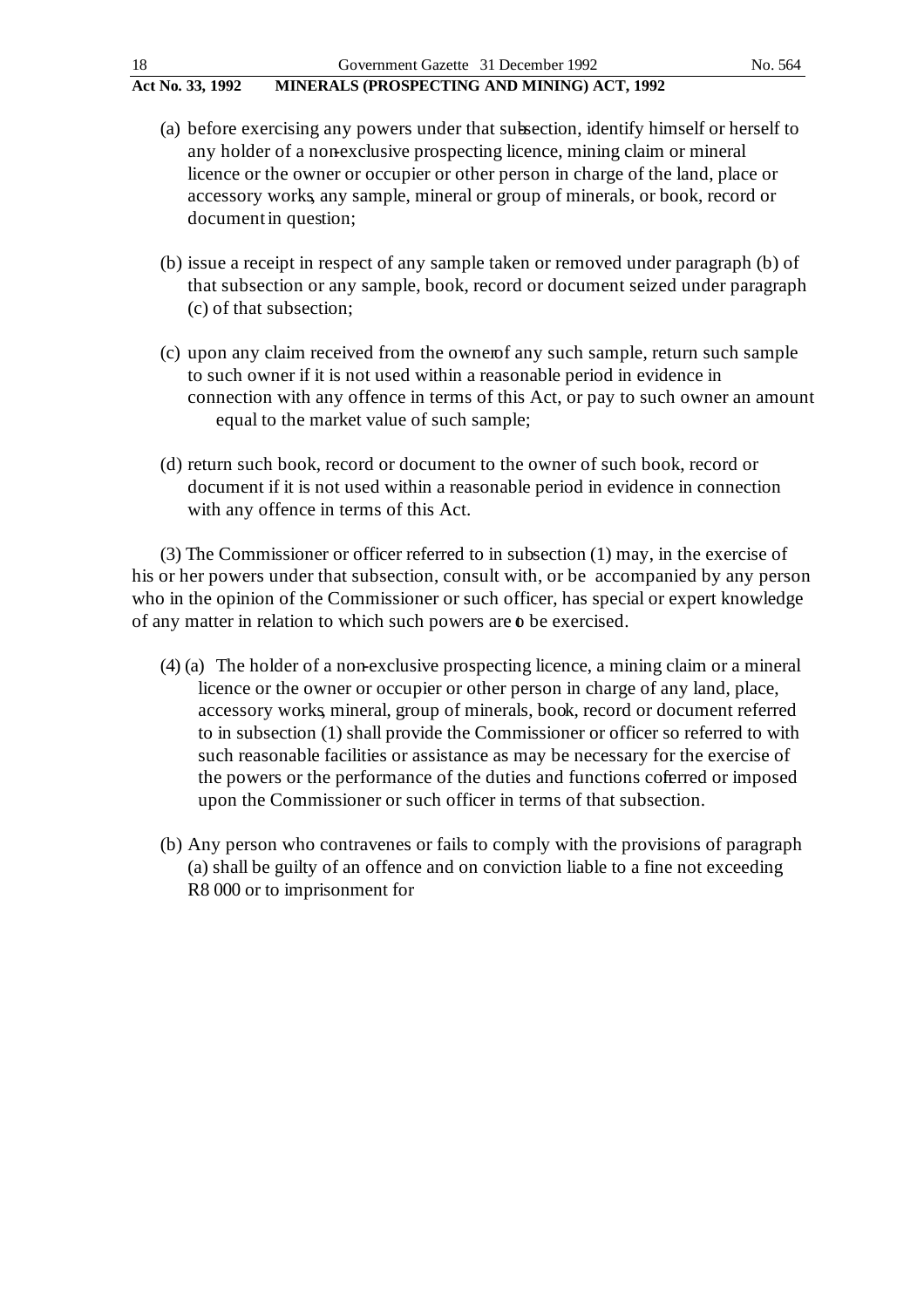a period not exceeding 12 months or to both such fine and such imprisonment.

#### **6. Preservation of secrecy.**

(1) The Commissioner, any other officer employed in the Ministry of Mines and Energy, whether or not engaged incarping out the provisions of this Ad, and any other person engaged in carrying out any provision of this Act shall preserve and aid in preserving secrecy in relation to all matters that may come to his or her knowledge in the exercise of the powers or the performance of the duties and functions conferred or imposed upon the Commissioner or such officer or person in terms of any provision of this Act, and shall not communicate any such matter to any other person or permit any other person to have access to any documents in his or her possession or custody, except in so far as any such communication-

- (a) is required by, or may be made in terms of, this Act or any other law, or is required by an order of a competent court;
- (b) is effected with the prior permission in writing of the person concerned, or of the Minister granted in respect of any matter which in the opinion of the Minister is of a general nature and may be disclosed in the public interest;

(c) relates to any information submitted, whether by way of a report, return or otherwise, to the Minister or the Commissioner in terms of any provision of this Act in connection with any reconnaissance operations, prospecting operations or mining operations carried on under a nonexclusive prospecting licence, mining claim or mineral licence, as the case may be, unless the holder of such licence or mining claim has applied for any other mineral licence or the registration of a mining claim in respect of the prospecting area, mining area or claim area, as the case may be, in relation to which such information has been submitted or the secrecy of such information is required to be preserved in terms of any term and condition of such mineral licence or mining claim.

(2) Any person who contravenes or fails to comply with the provisions of subsection (1) shall be guilty of an offence and on conviction liable to a fine not exceeding R8 000 or to imprisonment for a period not exceeding 12 months or to both such fine and such imprisonment.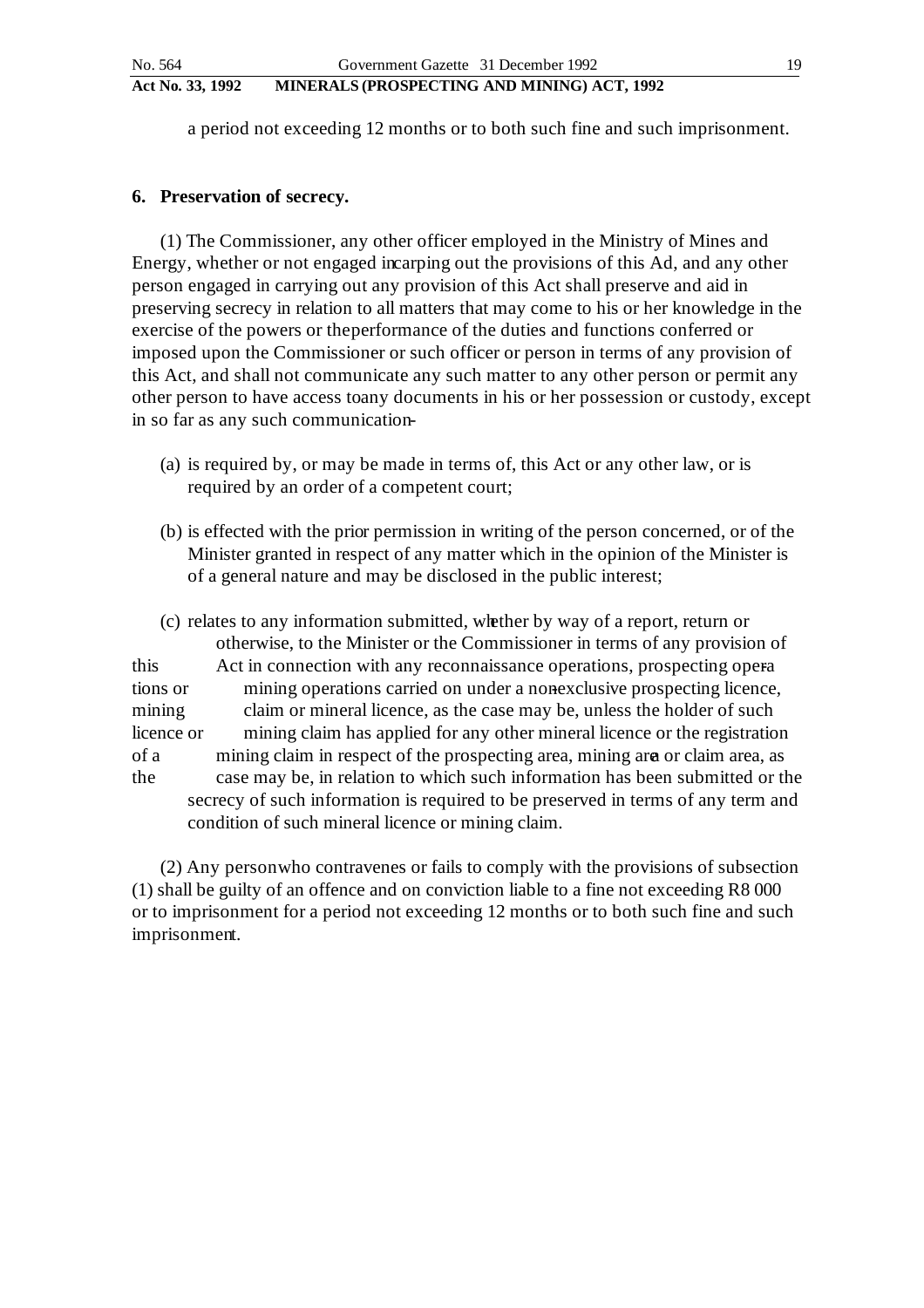# **7. Prohibition of certain officers on holding certain interests in mineral licences or in companies holding mineral licences.**

(1) The Commissioner or any other officer employed in the Ministry of Mines and Energy, whether or not engaged in carrying out the provisions of this Act and any other officer engaged in carrying out the provisions of this Act, shall not -

- (a) acquire, whether directly or indirectly, any right or interest in any nonexclusive prospecting licence, mining claim or mineral licence;
- (b) acquire or hold any share, as defined in section 1 of the Companies Act, 1973 (Act 61 of 1973), or interest in a company which is the holder of a non-exclusive prospecting licence, a mining claim or a mineral licence.

(2) For the purposes of paragraph (b) of subsection (1), the acquisition or holding of a share, as defined in section 1 of the Companies Act, 1973 (Act 61 of 1973), or interest in a company by the husband or wife of the Commissioner or an officer referred to in that subsection, shall be deemed to be an acquisition or holding by the Commissioner or such officer, as the case may be.

(3) Any document or transaction purporting to grant any right or interest referred to in paragraph (a) of subsection (1) upon, or any share certificate or other document purporting to vest any shares or interest referred to in paragraph (b) of that subsection in, the Commissioner or such officer shall be null and void.

 $(4)$  Any person who contravenes or fails to comply with the provisions of ubsection (1) shall be guilty of an offence and on conviction liable to a fine not exceeding R8 000 or to imprisonment for a period not exceeding 12 months or to both such fine and such imprisonment.

 $(5)$  In any prosecution for an offence referred to inparagraph (b) of subsection  $(1)$ , it shall be a sufficient defence if the accused person proves that the share in question was acquired -

(a) by operation of law and that all reasonable steps necessary have been taken, and are being taken, to dispose of the share or interest; or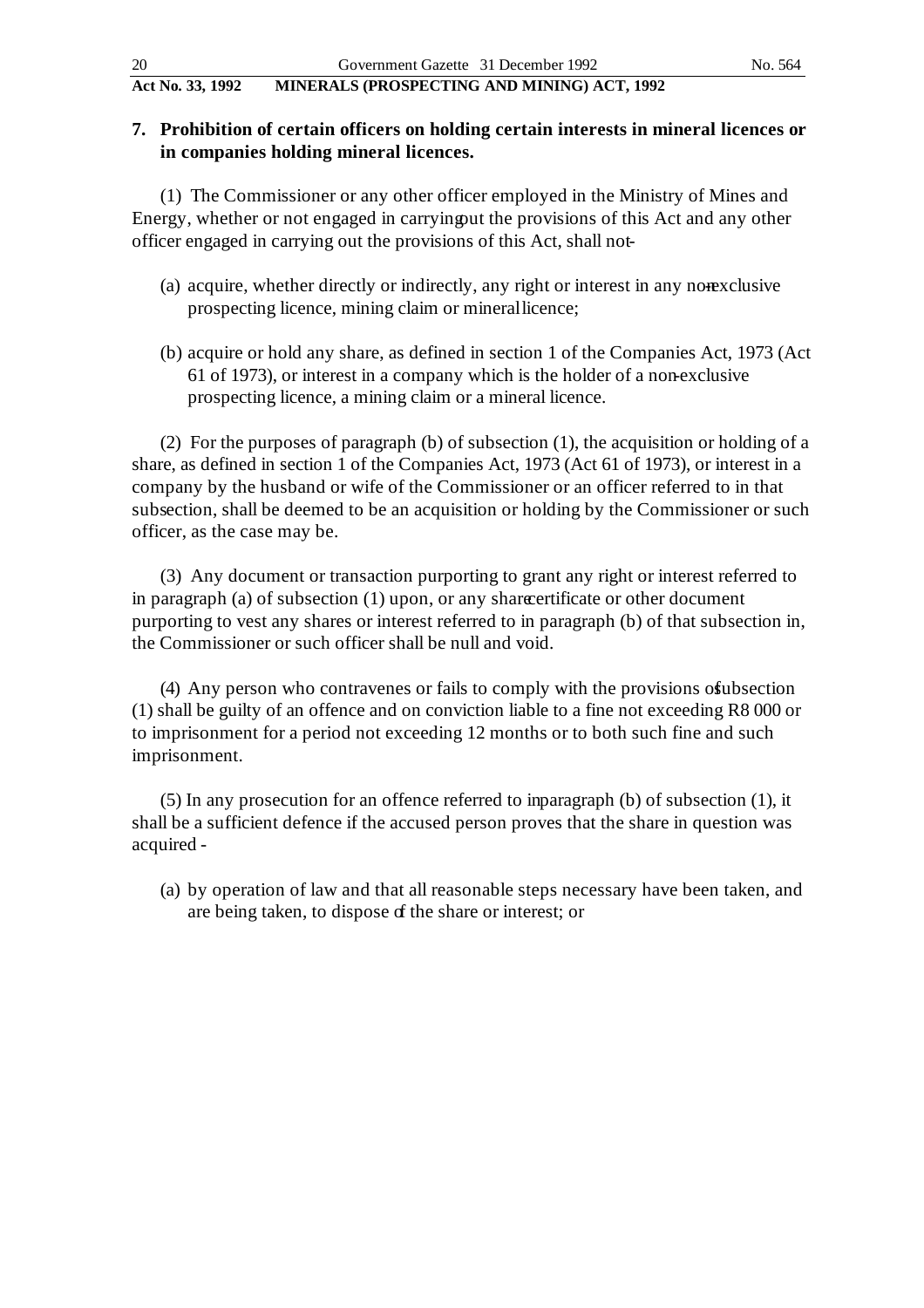(b) before he or she became the Commissioner or an officer referred to in subsection  $(1)$  or before the company became the holder of the nonexclusive prospecting licence, mining claim or mineral licence, as the case maybe, and that as from the date on which he or she was appointed as the Commissioner or designated as such officer or as from the date on which such company became such holder, all reasonable steps necessary have been taken, and are being taken to dispose of the share.

# **8. Limitation of liability.**

No compensation shall be payable by the State or by the Commissioner or any other officer employed in carrying out the provisions of this Act in respect of any act done in good faith under this Act.

## **PART IV Minerals Board of Namibia**

# **9. Establishment of Minerals Board of Namibia.**

There is hereby established a board to be known as Minerals Board of Namibia.

## **10. Functions of board.**

(1) The functions of the board shall be to advise the Minister generally or in respect of a particular matter, and make recommendations to him or her, in relation to -

- (a) the policy which is or may be followed in relation to the reconnaissance or prospecting for, and the mining and disposal of, and the exercise of control over, any mineral or group of minerals in Namibia, and the manner in which such policy is or may be implemented;
- (b) the amendment or application of the provisions of this Act;
- (c) any matter referred to the board by the Minister under subsection (2).

(2) Where the Minister is required to exercise or perform any power, duty or function or to take any decision under or for the purposes of this Act, the Minister may, before doing so, request the board to advise him or her in relation to the exercise or performance of such power, duty or function or the taking of such decision.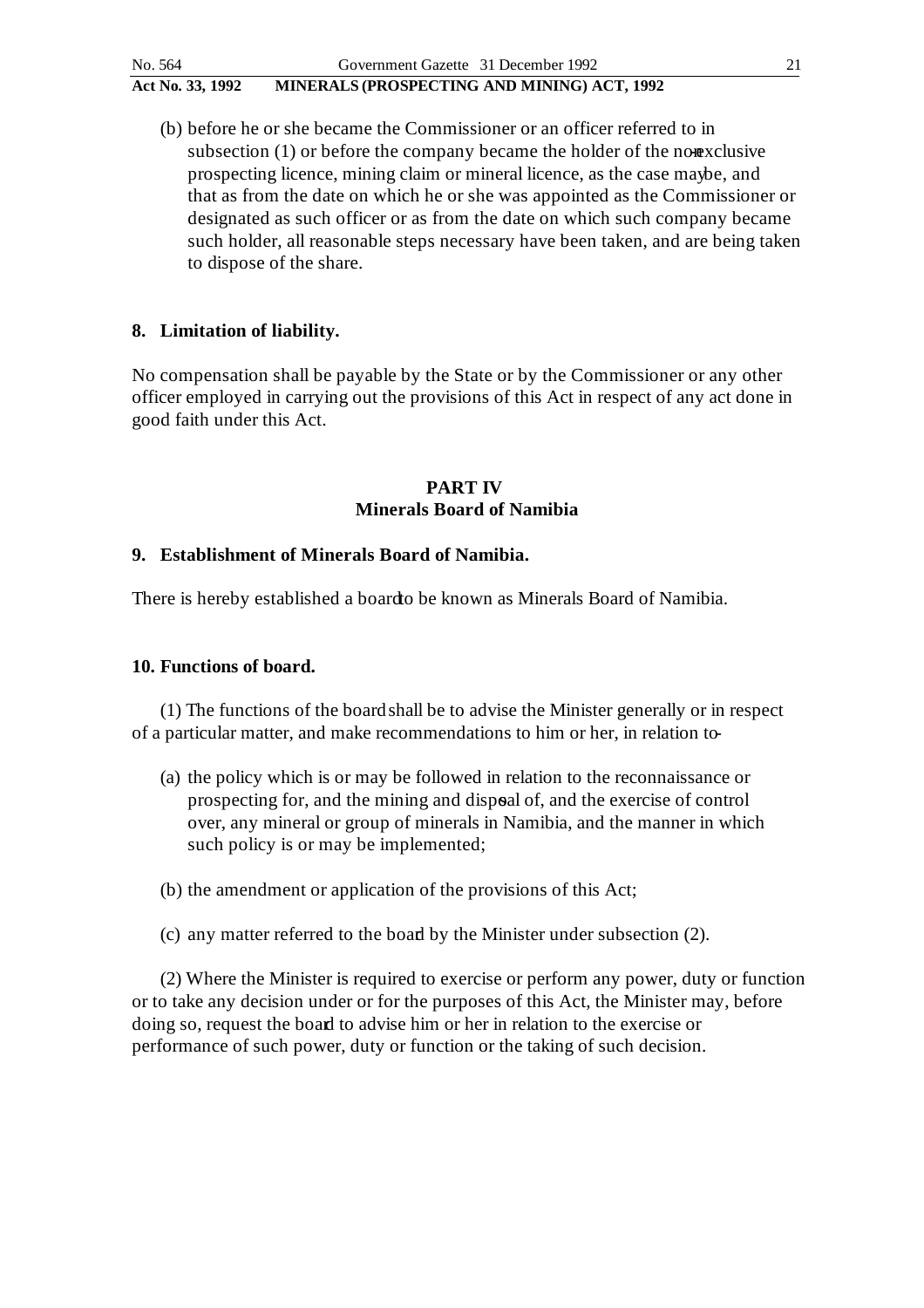#### **11. Constitution of board.**

- (1) The board shall consist of -
- (a) the Minister or a person designated by him or her who shall be the chairperson of the board;
- (b) two persons nominated by the Chamber of Mines of Namibia and appointed by the Minister of whom –
	- (i) one shall represent the interests of persons involved in prospecting operations; and
	- (ii) one shall represent the interests of persons involved in mining operations;
- (c) two persons appointed by the Minister of whom
	- $(i)$  one in the opinion of the Minister represents he intends of persons involved in small scale prospecting operations;
	- (ii) one in the opinion of the Minister represents the interests of persons involved in small scale mining operations;
- (d) one person appointed by the Minister who in the opinion of the Minister represents the interests of trade unions established in the interests of persons employed by holders of licences issued under this Act or holders of mining claims; and
- (e) two persons employed in the Ministry of Mines and Energy designated by the Minister.

(2) For purposes of the constitution of the board in terms of subsection (1) or to fill any casual vacancies which may have occurred in the membership of the board, the Minister shall by notice in writing invite the Chamber of Mines of Namibia to make the required nominations within such period as may be determined by the Minister and specified in such notice.

(3) If the Chamber of Mines of Namibia ceases to exist or fails to comply with any invitation referred to in subsection (2) within the period referred to in that subsection, the Minister may, with due regard to the provisions of subsection (1), appoint as a member of the board a person who in his or her opinion represents the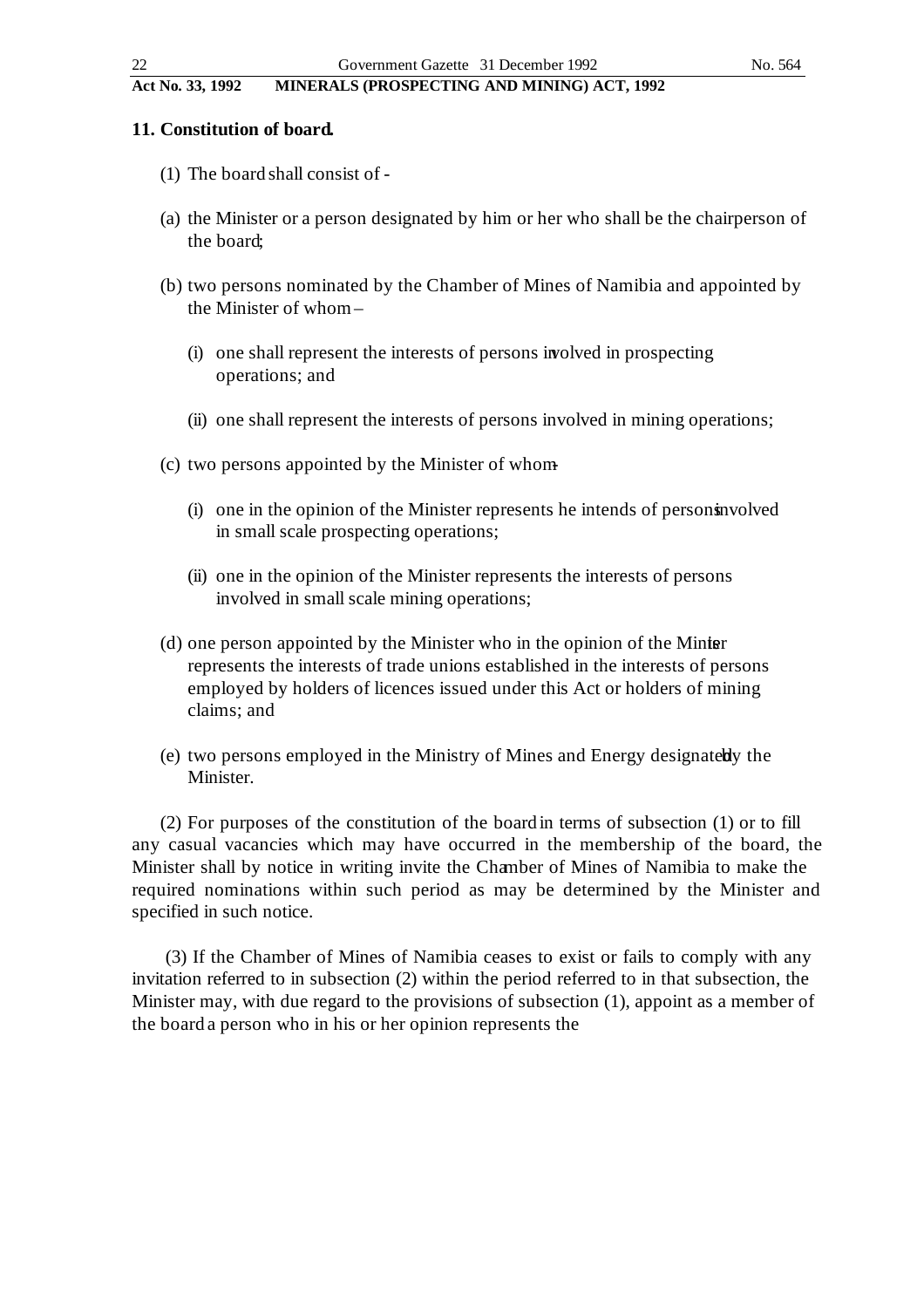interests of the persons referred to in paragraph  $(b)(i)$  or  $(ii)$ , as the case may be.

(4) The board may co-opt, with the concurrence of the Minister, on such conditions as may be determined in writing by the Minister

- (a) not more than five persons of whom one each may be designated by  $\theta$ 
	- (i) the Minister of Finance;
	- (ii) the Minister of Wildlife, Conservation and Tourism;
	- (iii) the Minister of Fisheries and Marine Resources;
	- (iv) the Minister of Health and Social Services; and
	- (v) the Minister of Agriculture, Water and Rural Development,
	- or, as the circumstances may require, by any one of the said Ministers;
- (b) one person designated by any such other Minister or by each one of such other Ministers as the Minister may, after consultation with such other Minister or Ministers, determine;
- (c) one or more other persons,

to assist it in the exercise or performance of its functions, but such person or persons shall not be entitled to vote on any matter before the board.

#### **12. Term of office and conditions of service of members of board.**

(1) Subject to the provisions of section 13, a member of the board referred to in paragraph (b), (c) or (d) of subsection (1) of section 11 shall hold office for a period of three years, but may be reappointed at the expiration of that period.

 $(2)$  A member of the board who is not employed in the public service on a full-time basis shall be paid out of money, appropriated for such purpose by an Act of Phiament, such remuneration and allowances, if any, and in respect of a journey undertaken for purposes of the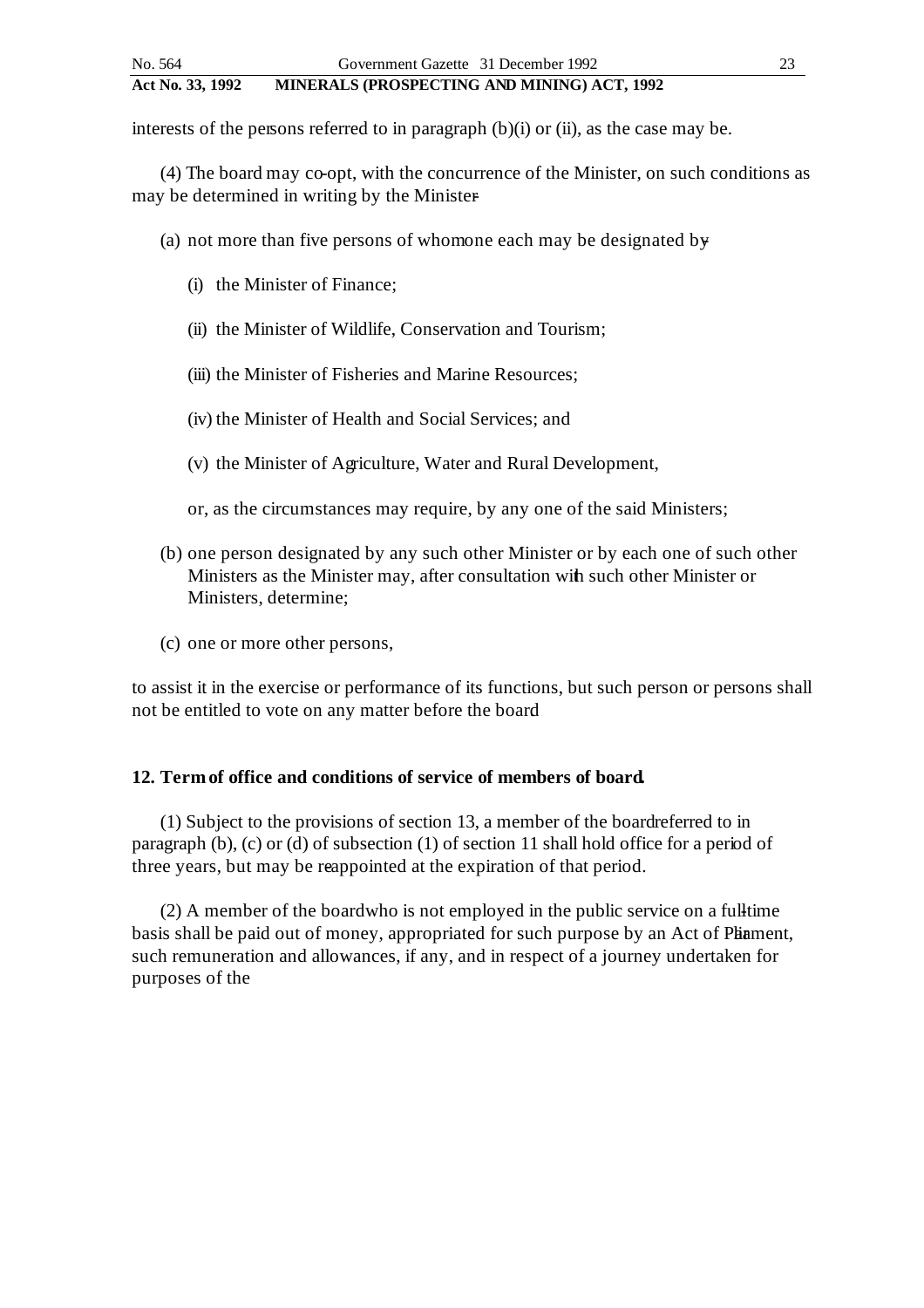business of the board, such subsistence and travelling allowances as the Minister may, with the concurrence of the Minister of Finance, determine.

(3) The remuneration and allowances determined under subsection (2) may differ according to the office on the boardheld by a member of the board concerned or the functions performed by him or her.

# **13. Vacation of office by members of board.**

- (1) A member of the board shall vacate his or her omen if -
- (a) the estate of such member is sequestrated, or such member compromises with his or her creditors;
- (b) such member is according to the law detained as a mentally ill person;
- (c) such member is convicted of an offence and sentenced to imprisonment without the option of a fine;
- (d) such member, by writing under his or her hand adduced and delivered to the Permanent Secretary, resigns from his or her office as a member of the board
- (e) such member has absented himself or herself from two consecutive meetings of the board without the leave of the chairperson of the board;
- (f) such person's nomination or designation, as the case may be, as a member of the board is withdrawn by notice in writing addressed and delivered to the Minister by the person who has nominated or designated him or her.

(2) Any casual vacancy on the board caused by the death or vacation of office by any member of the board shall, with due regard to the provisions of section 11, be filled for the unexpired portion of the period of office of the member of the board who has died or vacated his or her office, as the case may be.

## **14. Meetings of board and decisions.**

 $(1)$  Subject to the provisions of subsection  $(2)$ , a meeting of the boardshall be held at such time and place as may be determined by the chairperson of the board.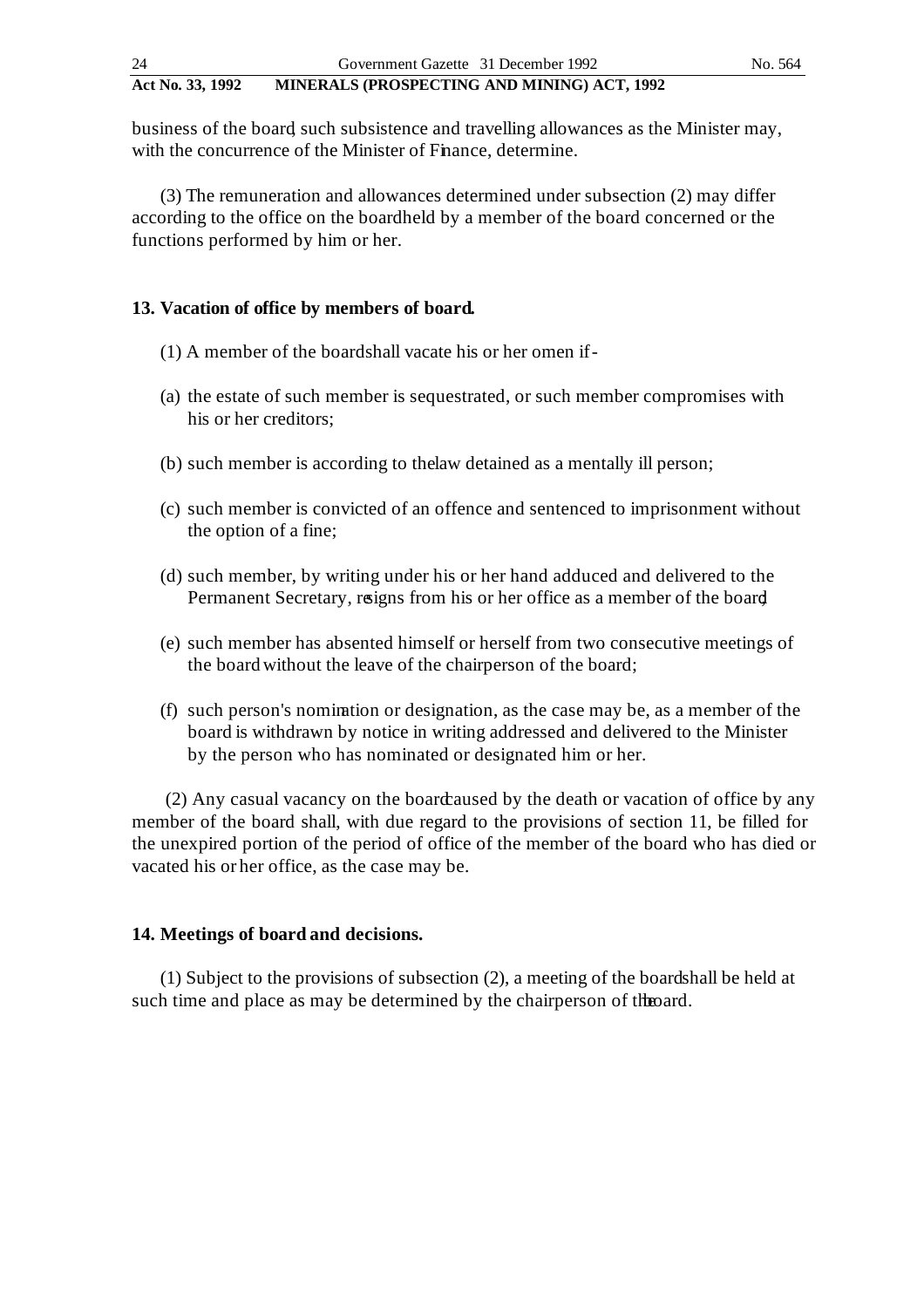(2) The chairperson of the board shall, if he or she is not the Minister, at the request of the Minister or on a reasoned request in writing of at least four members of the board convene a special meeting of the board.

(3) The majority of the members of the boardshall form a quorum for a meeting of the board.

(4) The chairperson of he boardshall preside at all meetings of the board at which he or she is present.

(5) When the chairperson of the board is absent from a meeting of the board the members of he board present shall elect a person from among their number to act as chairperson at that meeting, and while such member so acts he or she shall have all the powers and shall perform 11 the duties of the chairperson.

(6) The decision of a majority of the members of the board present at the meeting of the board shall be a decision of the board: Provided that in the event of an equality of votes the person presiding at the meeting shall have a casting vote in addition to his or her deliberative vote.

 $(7)$  The person presiding at a meeting of the board shall, if such person is not the Minister, cause –

- (a) any decision of the board and the reasons for such decision; and
- (b) upon the request of any member who has voted against such decision, his or her reasons for voting against such decision,

to be conveyed to the Minister.

(8) No decision taken by the boardor act performed under the authority of the board shall be invalid by reason only of a vacancy on the board, or by reason only of the fact that any person who is not entitled to sit as a member of the board at as a member of the board when the decision was taken or the act was authorized, if the decision was taken or the act was authorized by the requisite majority of the members of the board who were present at the time and entitled to sit as such members.

(9) The board shall cause a record to be kept of the proceedings of the meetings of the board.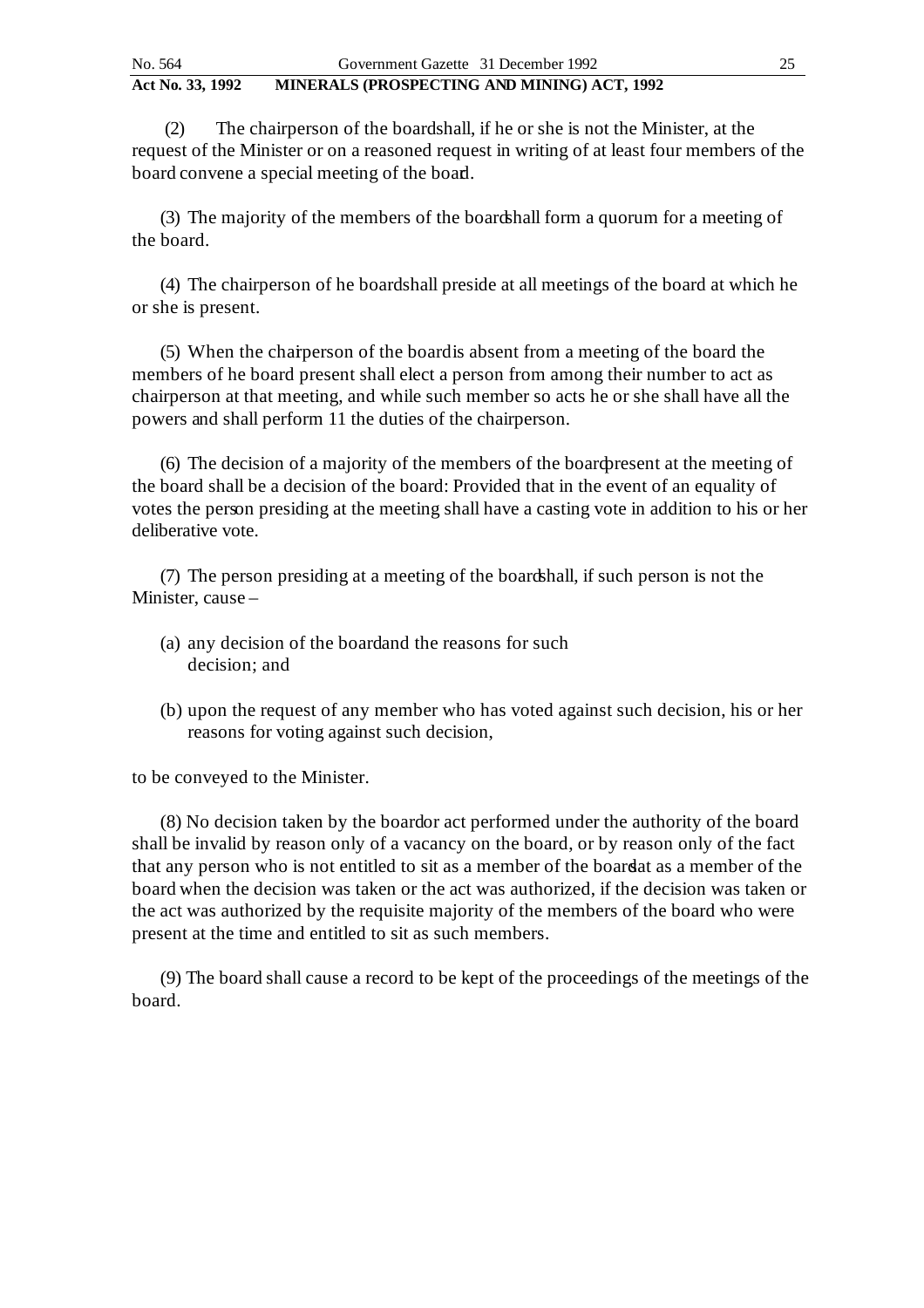(10) The board may make rules in relation to the holding of, and procedure at, meetings of the board.

## **15. Performance of administrative functions of board.**

(1) The administrative and clerical work involved in the performance of the functions of the board shall be performed by officers in the Ministry of Mines and Energy made available by the Permanent Secretary for that purpose.

(2) The Permanent Secretary may designate an officer referred to in subsection (1) as secretary of the board.

(3) Subject to the provisions of the State Finance Act, 1991 (Act 31 of 1991), the board may, after consulation with the Permanent Secretary and on such coditions as may be mutually agreed upon, obtain the services of such persons as it may deem necessary to advise it in connection with the performance of its functions.

# **PART V Provisions relating to non-exclusive prospecting licences**

## **16. Rights of holders of non-exclusive prospecting licences.**

(1) Subject to the provisions of subsections  $(2)$  and  $(3)$ , the holder of a nonexclusive prospecting licence shall be entitled -

- (a) to carry on prospecting operations on any land for any mineral or group of minerals;
- (b) to remove any mineral or group of minerals other than a controlled mineral or sample of such mineral or group of minerals, for any purpose other than she or disposal, from any place where it was found or incidentally won in the course of prospecting operations referred to in paragraph (a) to any place within Namibia;
- (c) with the permission of the Commissioner previously obtained generally or in every particular case in writing and subject to such conditions as may be determined by the Commissioner or subject to be conditions of an exemption granted under section 137 -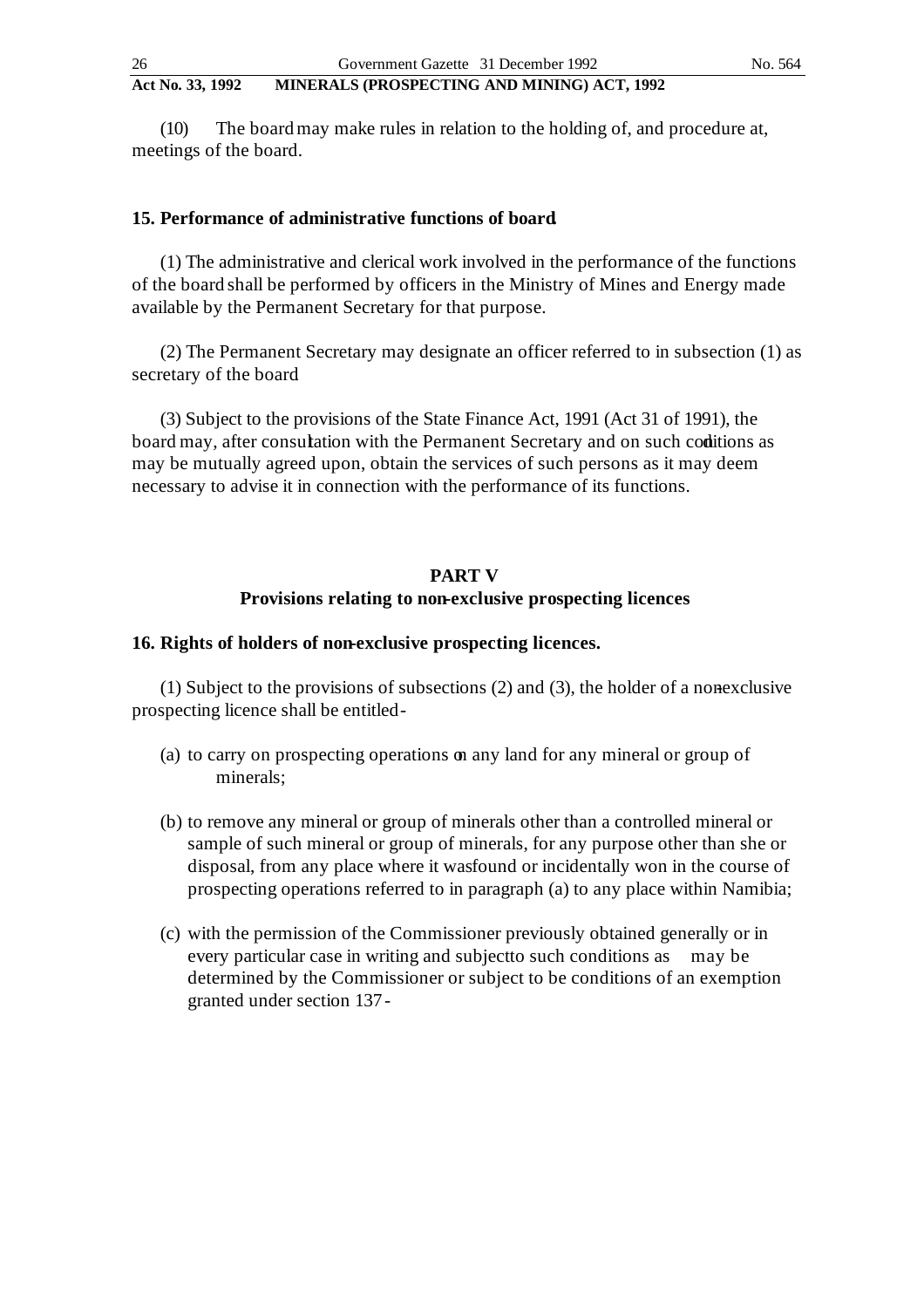- (i) to remove any mineral or group of minerals referred to in paragraph (b) for any purpose other than sale or disposal, from any place where it was found or incidentally won in the course of prospecting operations referred to in paragraph (a) to any place outside Namibia;
- (ii) to remove any controlled mineral or sample of such mineral, for any purpose other than sale or disposal, from any place where it was found or incidentally won in the course of prospecting operations referred to in paragraph (a) to any place, whether within or outside Namibia;
- (iii)to remove any mineral or group of minerals, for purposes of sale or disposal, from any place where it was found or incidentally won in the course of such prospecting operations;
- (iv) to sell or otherwise dispose of any such mineral or group of minerals.

(2) The holder of a non-exclusive prospecting licence shall not exercise any rights conferred upon such holder by subsection  $(1)$ 

- (a) in, on or under any private land until such time as such holder has by way of an endorsement on such licence or otherwise obtained the **ermission** in writing of the owner of such land to exercise such rights on such land without the payment of any compensation to such owner, or has complied *nutatis mutandis* with the provisions of section 52(1)(a)(i) or has been granted an ancillary right as provided in section 110(4) to exercise such rights on such land;
	- (b) unreasonably and in such manner that the rights and interests of the owner of any land to which such licence relates are adversely affected, except to the extent to which such owner is compensated;
	- (c) in respect of any mineral or group of minerals, in, on or under any land forming part of -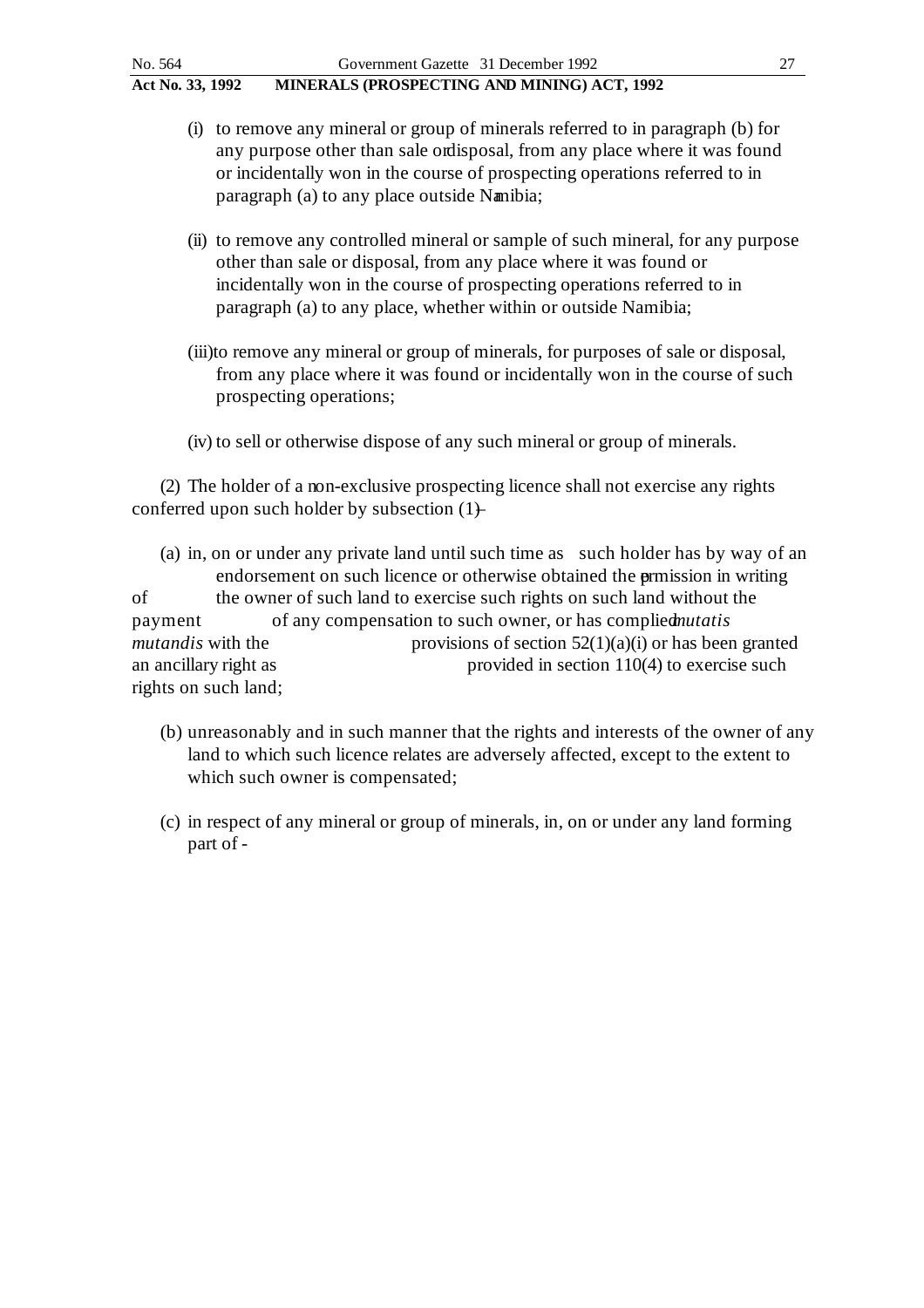| 28               | Government Gazette 31 December 1992                                                                                                                      | No. 564 |
|------------------|----------------------------------------------------------------------------------------------------------------------------------------------------------|---------|
| Act No. 33, 1992 | MINERALS (PROSPECTING AND MINING) ACT, 1992                                                                                                              |         |
|                  | (i) any land in relation to which an application by any other person for a<br>reconnaissance licence and an exclusive right referred to in section 59 in |         |
|                  | respect of such mineral or group of minerals, submitted to the                                                                                           |         |
|                  | Commissioner and posted on the notice board the office of the                                                                                            |         |

Commissioner, is pending;

- (ii) a reconnaissance area in relation to which an application by any other person for an exclusive right referred to in section 59 in respect of such mineral or group of minerals, submitted to the Commissioner and posted on the notice board in the office of the Commissioner, is pending; or
- (iii)a reconnaissance area in relation to which an exclusive right referred to in section 59 has been conferred upon any person in respect of such mineral or group of minerals;
- (d) in, on or under any land in a chaim area, a prospecting area, a retention area or a mining area or, subject to the provisions of section 29, in, on or under any claim;
- (e) in, on or under any land in respect of which an application by any other person for an exclusive prospecting licence, a mineral deposit retention licence or a mining licence, submitted to the Commissioner in accordance with the provisions of section 47 and posted on the notice board in the office of the Commissioner, is pending;
- (f) in, on or under any land in respect of any source material specified in Part 5 of Schedule 1.

(3) The provisions of sections  $52(1)(b)$ , (c), (d), (e) and (f), (2), (3), (4), (5), (6) and (7) and 53 shall apply *mutatis mutandis* in relation to the holder of a non-exclusive prospecting licence.

(4) An application for the permission referred to in subsection  $(1)(c)$ , shall be made to the Commissioner in such form as may be determined in writing by the Commissioner and shall be accompanied by such applicatin fee, if any, as may be determined under section 123, together with such documents and information as may be required by the Commissioner.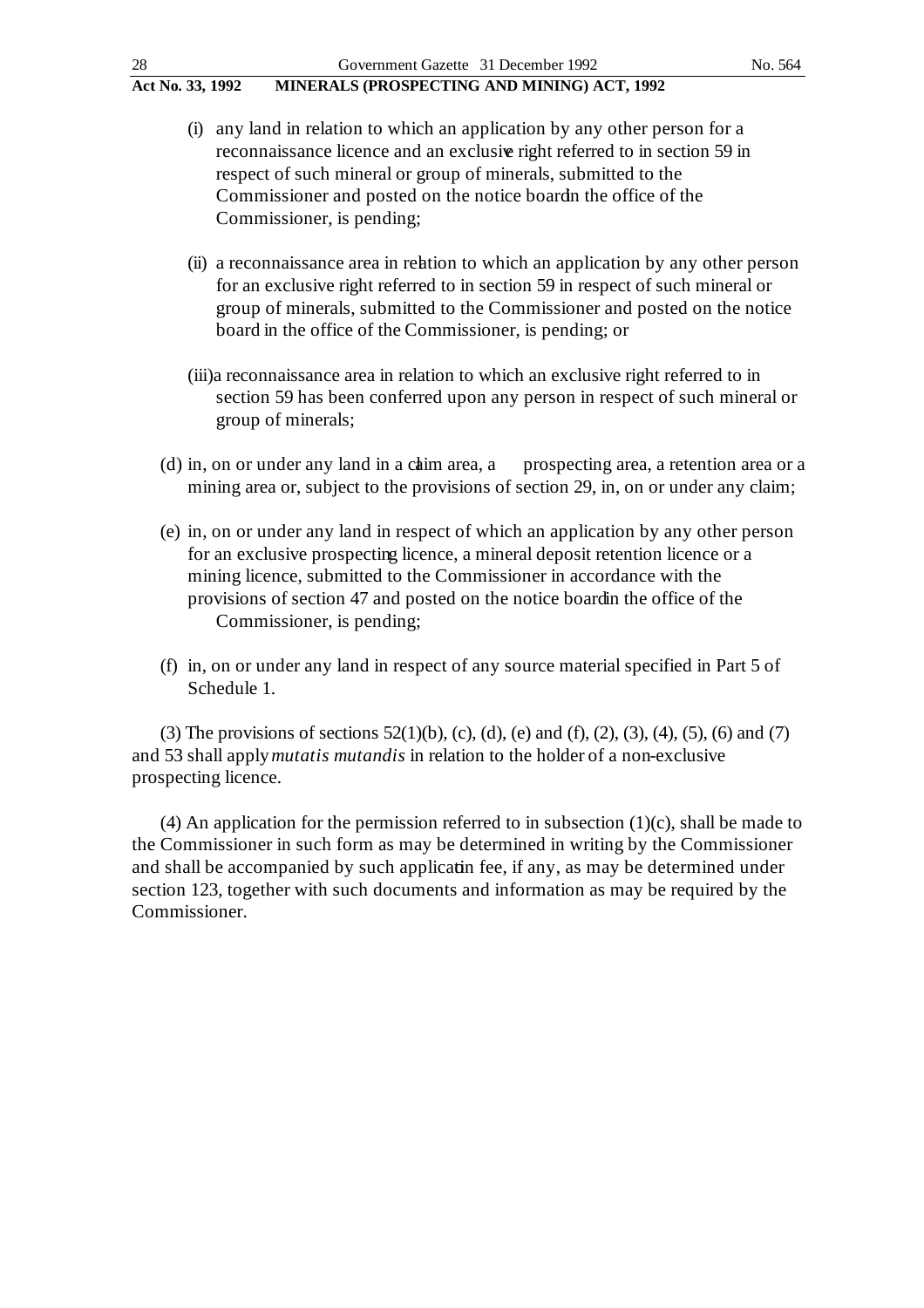(5) The holder of a non-exclusive prospecting licence who has removed, as contemplated in paragraph (b) of subsection (1), any mineral or group of minerals other than a controlled mineral or any sample of such mineral or group of minerals from the place where it was found or incidentally won, for any purpose other than for sale or disposal, to any place within Nambia, shall, except to the extent to which such holder has been exempted under the provisions of section 137 from the provisions of this subsection, inform the Commissioner in writing of such removal, not later than 14 days or such longer period after such removal as the Commissioner may allow, and provide particulars of the nature of such sample, mineral or group of minerals and the place to which it has been so removed.

- (6) (a) The holder of a non-exclusive prospecting licence who has contravened or failed to comply with the provisions of subsection  $(1)(c)$  or  $(5)$  shall be guilty of an offence and on conviction liable to a fine not exceeding R20 000 or to imprisonment for a period not exceeding two years or to both such fine and such imprisonment.
- (b) If in any prosecution in terms of paragraph (a) of this subsection for the contravention or failure to comply with the provisions of subsection  $(1)(c)(iii)$ , it is proved -
	- (i) that the holder referred to in that paragraph has removed any mineral or group of minerals from the area to which the nonexclusive prospecting licence relates;
	- (ii) that such holder has not obtained the permission of the Commissioner for the removal of such mineral or group of minerals as required by subsection  $(1)(c)$ ; and
	- (iii)that such holder has failed to inform the Commissioner of the removal of such mineral or group of minerals as provided in subsection (5),

it shall be presumed until the contrary is proved that such holder has removed submineral or group of minerals for purposes of sale or disposal.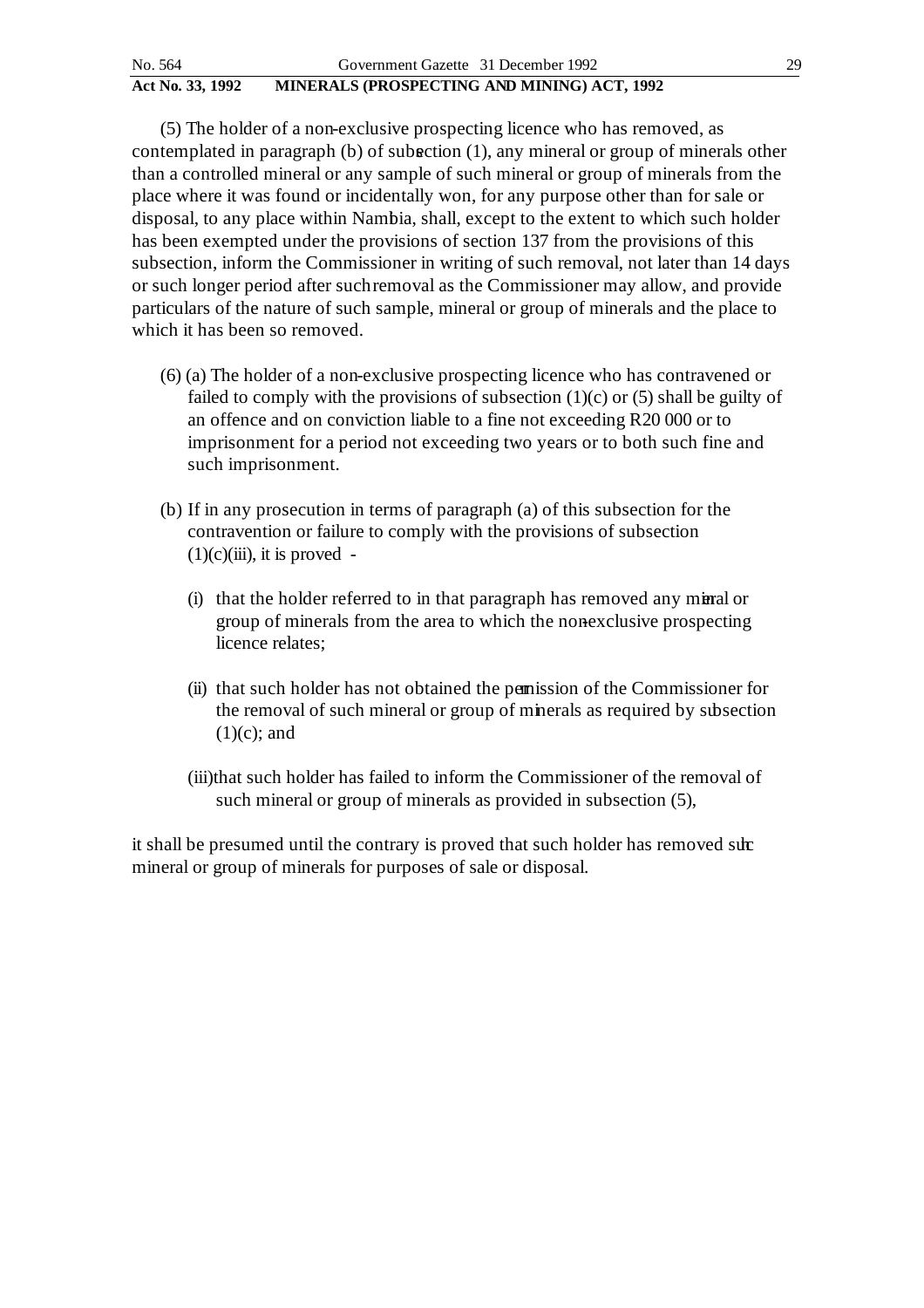# **17. Persons who may apply for non-exclusive prospecting licences.**

Any person may apply for a nonexclusive prospecting licence, provided, in the case of a natural person, such person has reached the age of 18 years.

# **18. Applications for non- exclusive prospecting licences.**

 $(1)$  Subject to the provisions of this Act, an application for a nonexclusive prospecting licence shall be made to the Commissioner in such form as may be determined in writing by the Commissioner and shall be accompanied by such application fee and such licence fee in respect of the licence period of such licence as may be determined under section 123.

- (2) An application referred to in subsection (1) -
- (a) shall contain
	- (i) in the case of a natural person
		- (aa)the full names, nationality, date of birth, postal and residential address of such person; and
		- (bb)particulars, if any, of any convictions by a court of law in respect of which he or she was sentenced to imprisonment, whether suspended or not, without the option of a fine; or
	- (ii) in the case of a company, the name of such company, particulars of its incorporation and registration as a company, the registered address and principal place of business of such company in Namibia and the names and nationality of the directors of the company; and
	- (iii) in the case of any, such person represented by an accredited agenthe full names and address of such accredited agent;
- (b) shall be accompanied by such documents as the Commissioner may require in relation to any particulars referred to in this section; and
- (c) may contain any other matter which in the opinion of the person concerned is relevant to the application.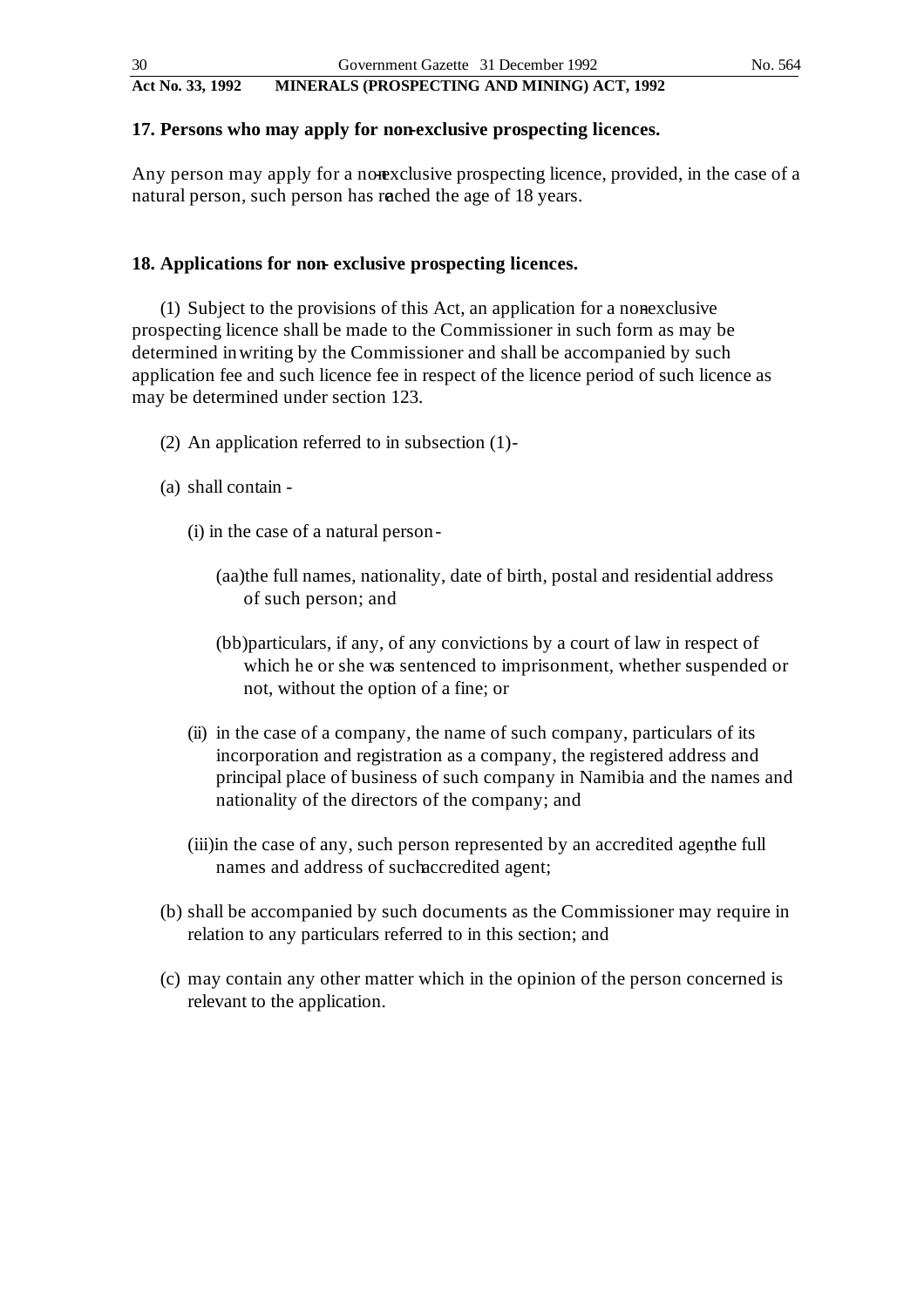(3) Subject to the provisions of this Act, the Commissioner may grant on such terms and conditions as may be determined in writing by him or her, or refuse to grant, an application referred to in subsection (1).

# **19. Powers of Commissioner in respect of applications for nonexclusive prospecting licences.**

(1) The Commissioner may at any time after receipt of any application for a non-exclusive prospecting licence referred to in section 11 require the person concerned by notice in writing to furnish him or her within such reasonable period as may be specified in such notice, with -

- (a) such information specified in such notice as the Commissioner may in his or her discretion deem necessary to enable him or her to determine who, in the case of a company, has the controlling interest in the affairs of the company; or
- (b) such other information so specified as the Commissioner may in his or her discretion deem necessary for purposes of considering such application.

(2) In order to enable the Commissioner to consider any application referred to in subsection (1) the Commissioner may cause such investigations to be made or undertaken as the Commissioner may in his or her discretion deem necessary.

# **20. Restrictions on grant of non-exclusive prospecting licences.**

The Commissioner shall not grant an application for a nonexclusive prospecting licence to any natural person, unless such person is a person referred to in section 17 and is in the opinion of the Commissioner a fit and proper person to hold such licence.

# **21. Issue of non-exclusive prospecting licences.**

 $(1)$  The Commissioner shall, upon the granting of an application for a nonexclusive prospecting licence, issue to the person who applied for such licence a nonexclusive prospecting licence in such form and on such terms and conditions as may be determined by the Commissioner.

(2) Subject to the provisions of subsection (1), a nonexclusive prospecting licence shall –

(a) contain the full names and address of the holder of the non-exclusive prospecting licence and, in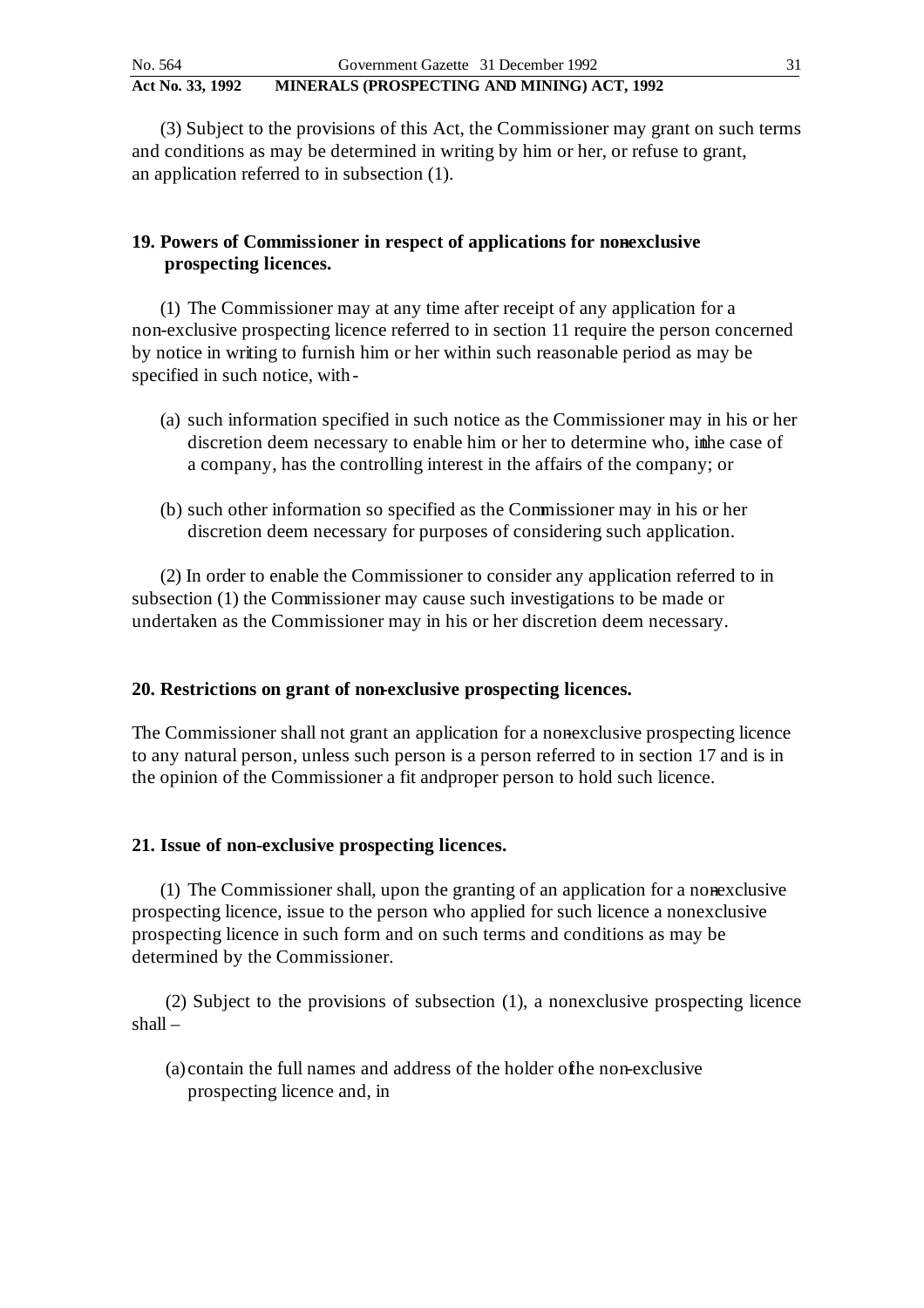the case of such a holder who is resident outside Namibia, the full names and address of such holder's accredited agent

- (b) state the date on which and the period for while such non-exclusive prospecting licence is issued;
- (c) state, whether or not by way of an annexure to such licence, the terms and conditions subject to which such licence is issued;
- (d) contain a reference to the place where the issue of such licence has been recorded in the register kept in terms of section 51, as applied by subsection (3) of this section; and
- (e) contain such other particulars as the Commissioner may, either generally or in any particular case, determine.

(3) The provisions of section 51 shall apply in relation to every non-exclusive prospecting licence issued in terms of this section.

# **22. Duration of non-exclusive prospecting licence.**

Subject to the provisions of this Act, a nonexclusive prospecting licence shall be valid for a period of 12 months.

# 23. Transfer or renewal of nonexclusive prospecting licences, and grant, cession or **assignment of interests in such licences, and joinder of persons as joint holders of such licences or interests.**

A non-exclusive prospecting licence shall not be transferred or renewed, and the holder of any non-exclusive prospecting licence shall not grant, cede or assign any interest in such licence to any other person, and no person shall be joined as the joint holder of such licence or interest.

# 24. Records to be kept and returns to be submitted by holders of nonexclusive **prospecting licences.**

- (1) The holder of a non-exclusive prospecting licence -
- (a) shall keep at an address in Namibia a proper record in such form as may be determined in writing by the Commissioner in relation to-
	- (i) the nature and mass or volume of any mineral or group of minerals found or incidentally won in the course of such prospecting operations; and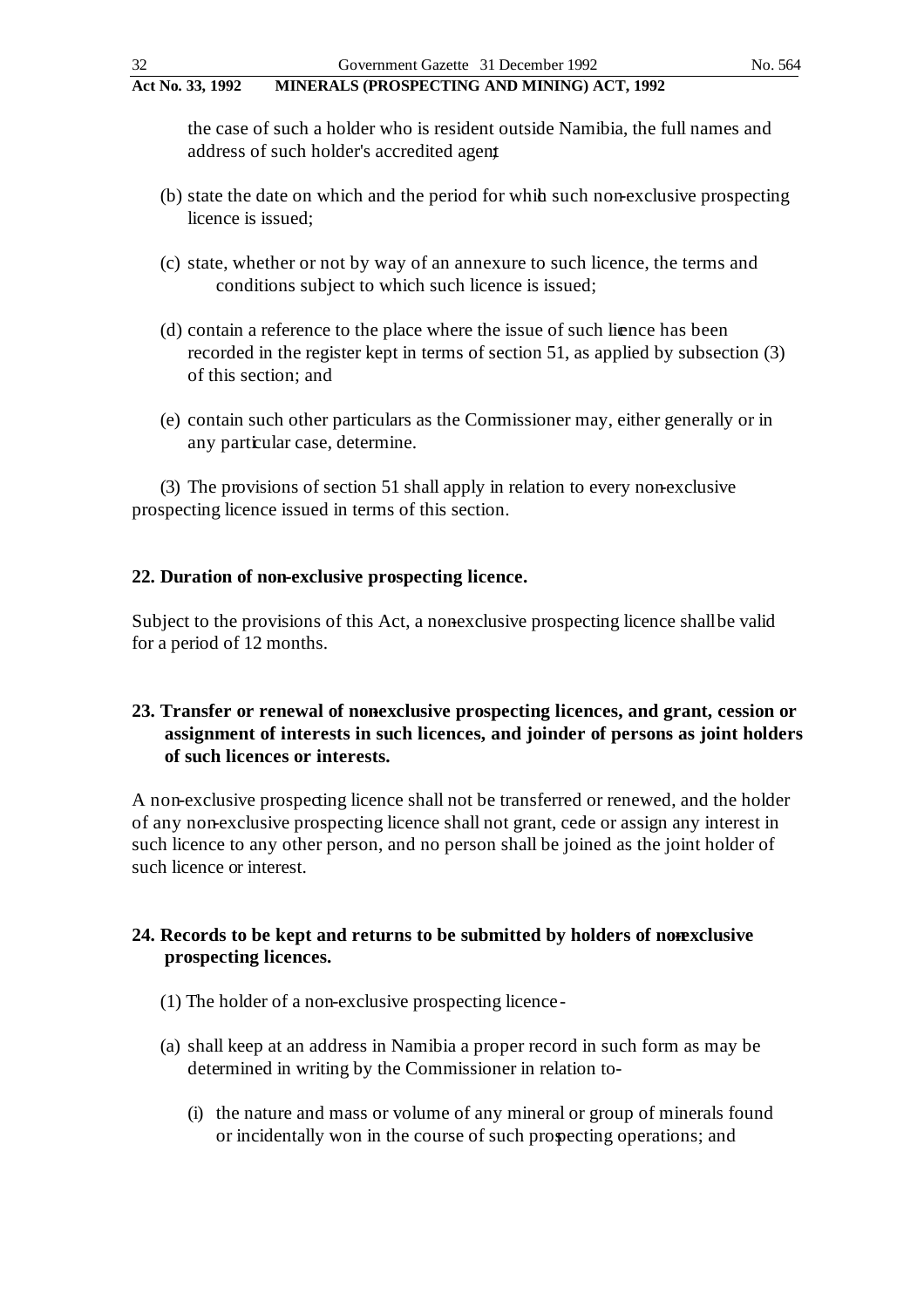$(ii)$  the nature, mass or volume and value  $f$  any mineral or group of minerals sold or otherwise disposed of and the full names and address of any person to whom such mineral or group of minerals has been sold or otherwise disposed of,

and shall retain such records for a period of not less than three years as from the expiry of such licence;

- (b) shall submit in respect of the period of such licence's currency to the Commissioner in such form as the Commissioner may determine a statement of income and expenditure derived or incurred in relation to the information contemplated in paragraph (a);
	- (c) shall upon the request of the Commissioner produce the record referred to in paragraph (a) or any copies of such records to the Commissioner for inspection.

 $(2)$  Any person referred to insubsection  $(1)$  who contravenes or fails to comply with the provisions of that subsection shall be guilty of an offence and on conviction be liable to a fine not exceeding R8 000 or to imprisonment for a period not exceeding 12 months or to both such fine and such imprisonment.

# **PART VI Pegging of claims**

## **25. Persons who may peg claims.**

(1) No person shall peg any claim, unless such person is the holder of a non-exclusive prospecting licence or, with the permission of the Minister referred to in subsection (2), an exclusive prospecting licence, and such person-

- (a) is a Namibian citizen; or
- (b) is, in the case of a company referred to in paragraph (a) of the definition of "company" in section 1, a company whose articles of association contain a provision providing -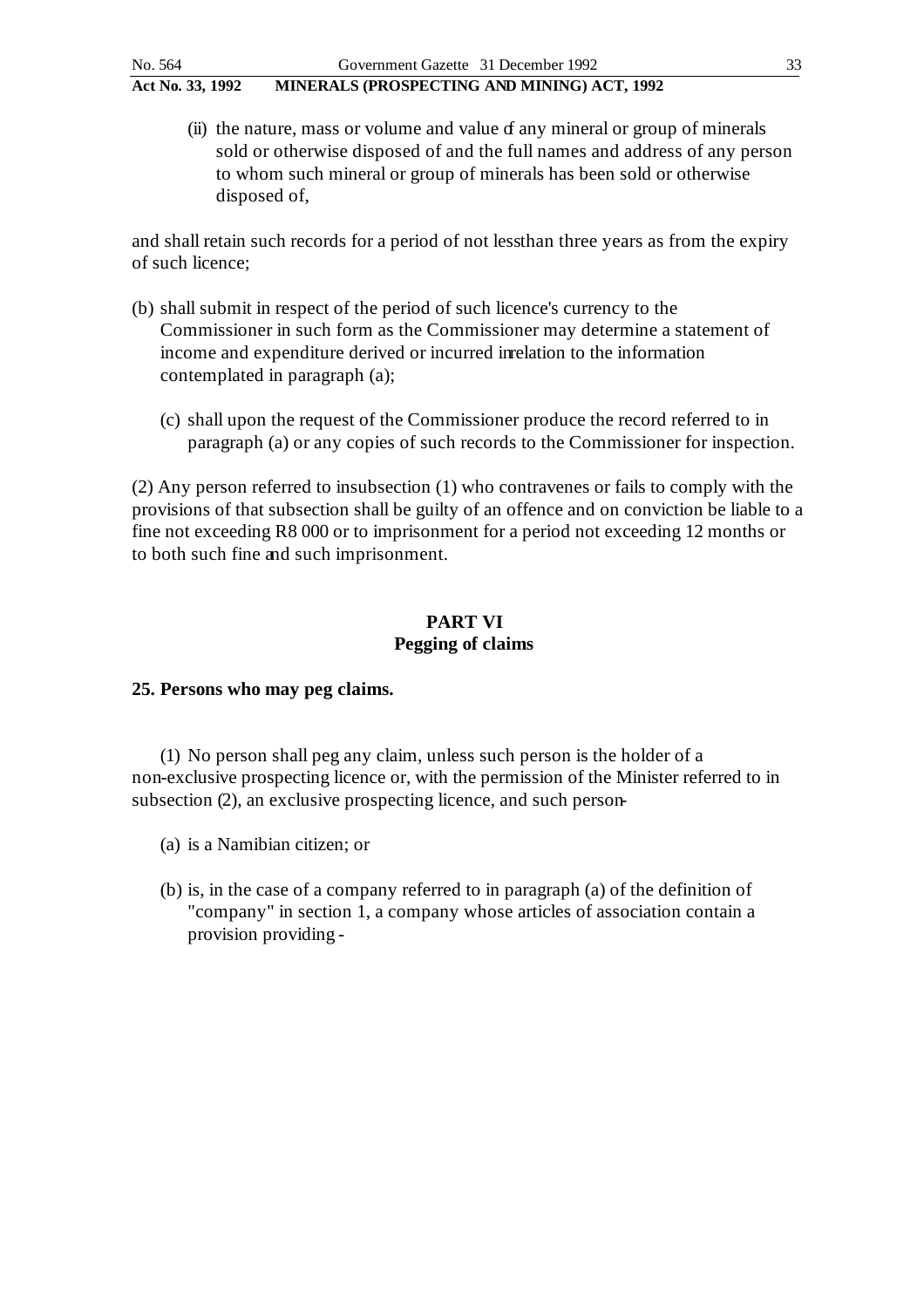- (i) that only Namibian citizens may own shares in such company;
- (ii) that only another company whose articles of association contain such a provision may own shares in such firstmentioned company; or
- (iii)that only Namibian citizens and a company referred to in subparagraph (ii) may own shares in such firstmentioned company; or
- (c) is a company referred to in paragraph (b) of the definition of "company" in section 1.
- (2) (a) The Minister may, upon an application made by the holder of an exclusive prospecting licence contemplated in subsection (1) and if the Minister deems it desirable in the interests of the development of the mineral resources of Namibia, grant such holder permission to peg a claim.
- (b) An application referred to in paragraph (a) shall be made to the Minister in such form as may be determined in writing by the Minister and shall be accompanied by such application fee, if any, as may be determined under section 123, together with such documents as may be required by the Minister.

(3) Notwithstanding the provisions of subsection (1), the Minister may, upon an application made to him or her in such form as may be determined in writing by the Minister and if the Minister deems it desirable in the interests of the development of the mineral resources of Namibia, declare by notice in the *Gazette* that any company other than a company referred to in paragraph (b) or (c) of subsection (1) shall, for purposes of this section, be deemed, either generally or in respect of any particular claim, to be a company referred to in the said paragraph (b).

#### **26. Restrictions on pegging of claims.**

(1) No person shall peg any claim in respect of source material specified in part 5 of Schedule 1.

(2) Subject to the provisions of subsection  $(3)$ , no person shall peg-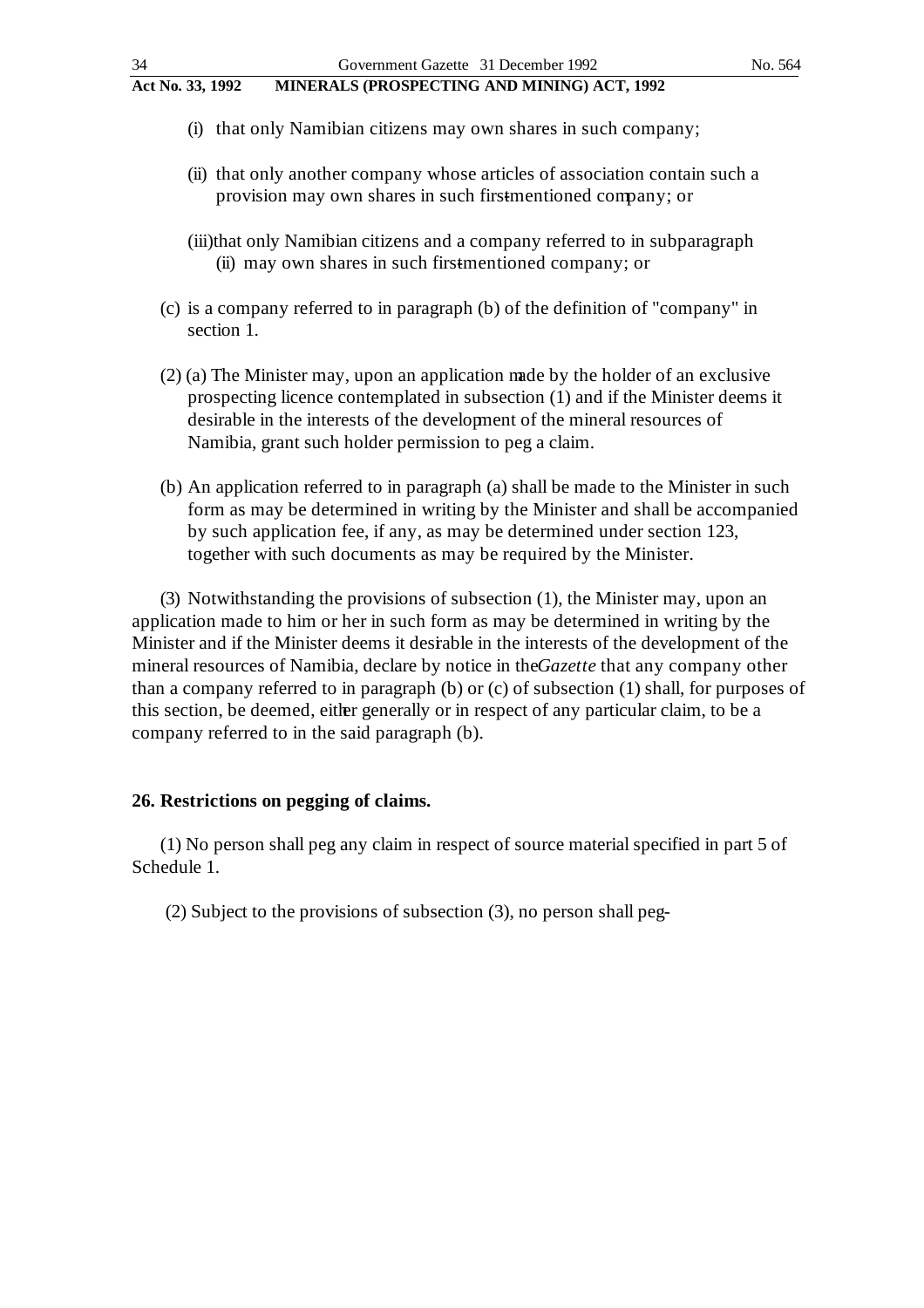- (a) any claim if such person is the holder of 10 or more mining claims;
- (b) more than 10 claims; or
- (c) such number of claims which would, together with any other claims pegged by him or her or any mining claims of which he or she is the holder, amount to more than 10 claims,

without the prior permission in writing of the Minister.

(3) An application for the permission of the Minister referred to in subsection (2) shall be made to the Minister in such form as may be determined in writing by the Minister and shall be accompanied by such application fee, if any, as may be determined under section 123, together with such documents as may be required by the Minister.

(4) The Minister shall in considering an application referred to in subsection (3) have regard to the interests of the development of the mineral resources of Namibia and the technical and financial resources of, or available to, such person to carry on mining operations or prospecting operations on the claim to which such application relates.

#### **27. Limitations on pegging of claims.**

- (1) No claim shall, be pegged by a person referred to in section 25 -
- (a) between sunset and sunrise or on a Sunday or on any public holidaspecified in the Schedule to the Public Holidays Act, 1990 (Act 26 of 1990); and
- (b) unless such person or any other person authorized thereto by him or her in writing, is present and in possession of such licence or a copy of such first-mentioned person's non-exclusive prospecting licence or the exclusive prospecting licence the case may be, certified as a true copy by a commissioner of oaths, on the land on which such claim is pegged.

(2) The person referred to in subsection (1) shall allot to each claim pegged by him or her in accordance with the provisions of this section an ordinal number in consecutive order commencing from the number one.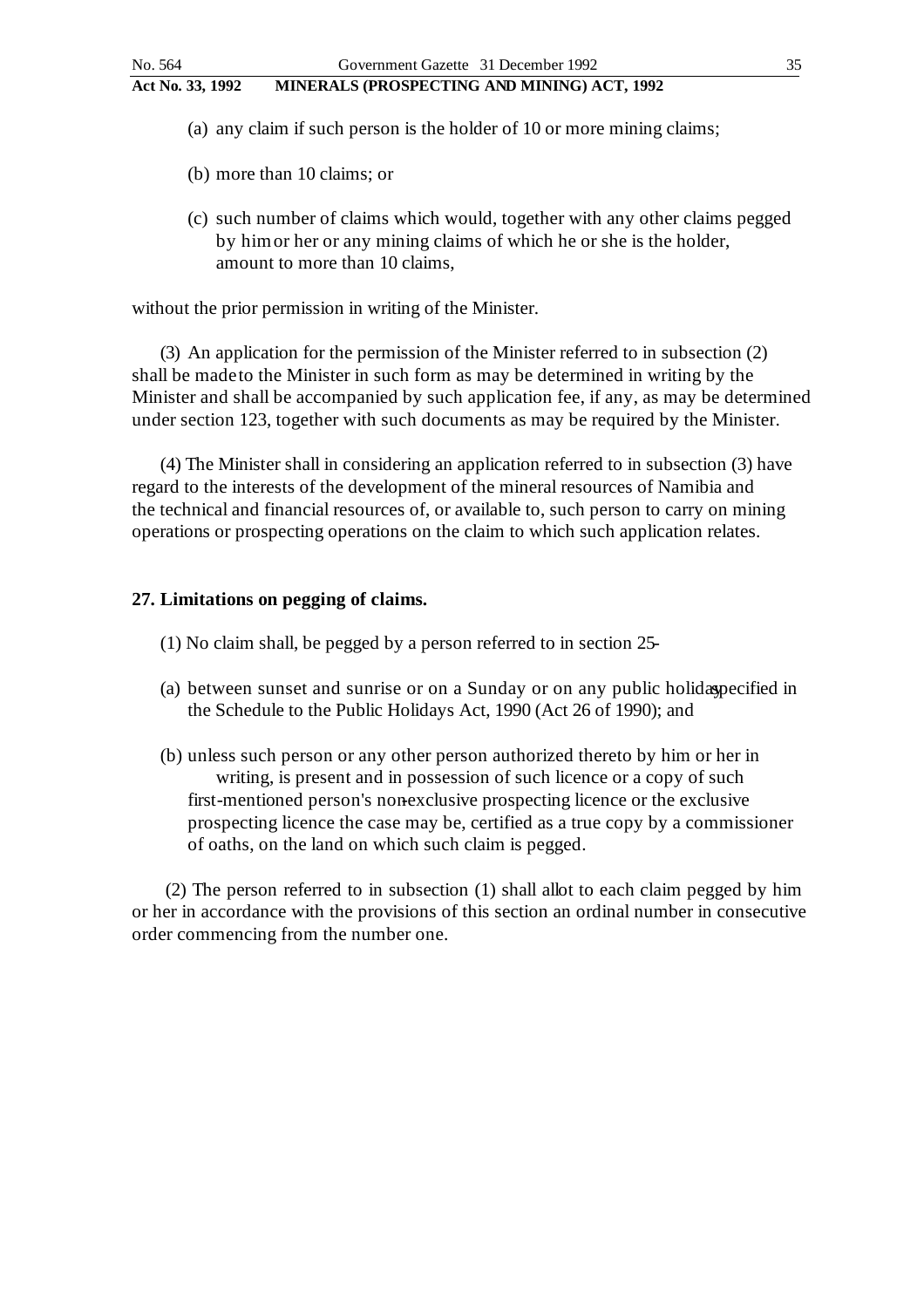(3) Any person who contravenes or fails to comply with the provisions of subsection (1) shall be guilty of an offence and on conviction liable to a fine not exceeding R8 000 or to imprisonment for a period not exceeding 12 months or to both such fine and such imprisonment.

# **28. Manner of pegging of claims.**

- (1) Subject to the provisions of subsection (2), a claim -
- (a) shall be of rectangular shape of which the dimensions of its longer an shorter sides shall measure horizontally 600 and 300 metres, respectively;
- (b) shall not include portions of land which are not contiguous to each other.

(2)The provisions of subsection (1) shall not apply in relation to a claim in respect of which the proximity of existing claims or mining claims or existing mining areas, prospecting areas or retention areas or the application of the provisions of section  $f(2)$ renders such shape and dimensions impossible: Provided that the area of such claim shall not exceed 18 hectares.

(3) Subject to the provisions of subsection (5), a claim referred to in subsection (1) shall be pegged by erecting-

- (a) two middle beacons 300 metres horizontally apart, each at the middle point of the long sides of such claim;
- (b) four corner beacons, each on one of the four corners of such claim; and
- (c) such line beacons between any of the beacons referred to in paragraphs (a) and (b) as may be necessary to ensure that the two beacons adjoining any beacon on the boundary of such claim are clearly visible from such lastmentioned beacon.

(4) Subject to the provisions of subsection (5), a claim referred to in subsection (2) shall be pegged by erecting-

(a) a corner beacon at each point where each line on the boundary of such claim changes direction on a horizontal level; and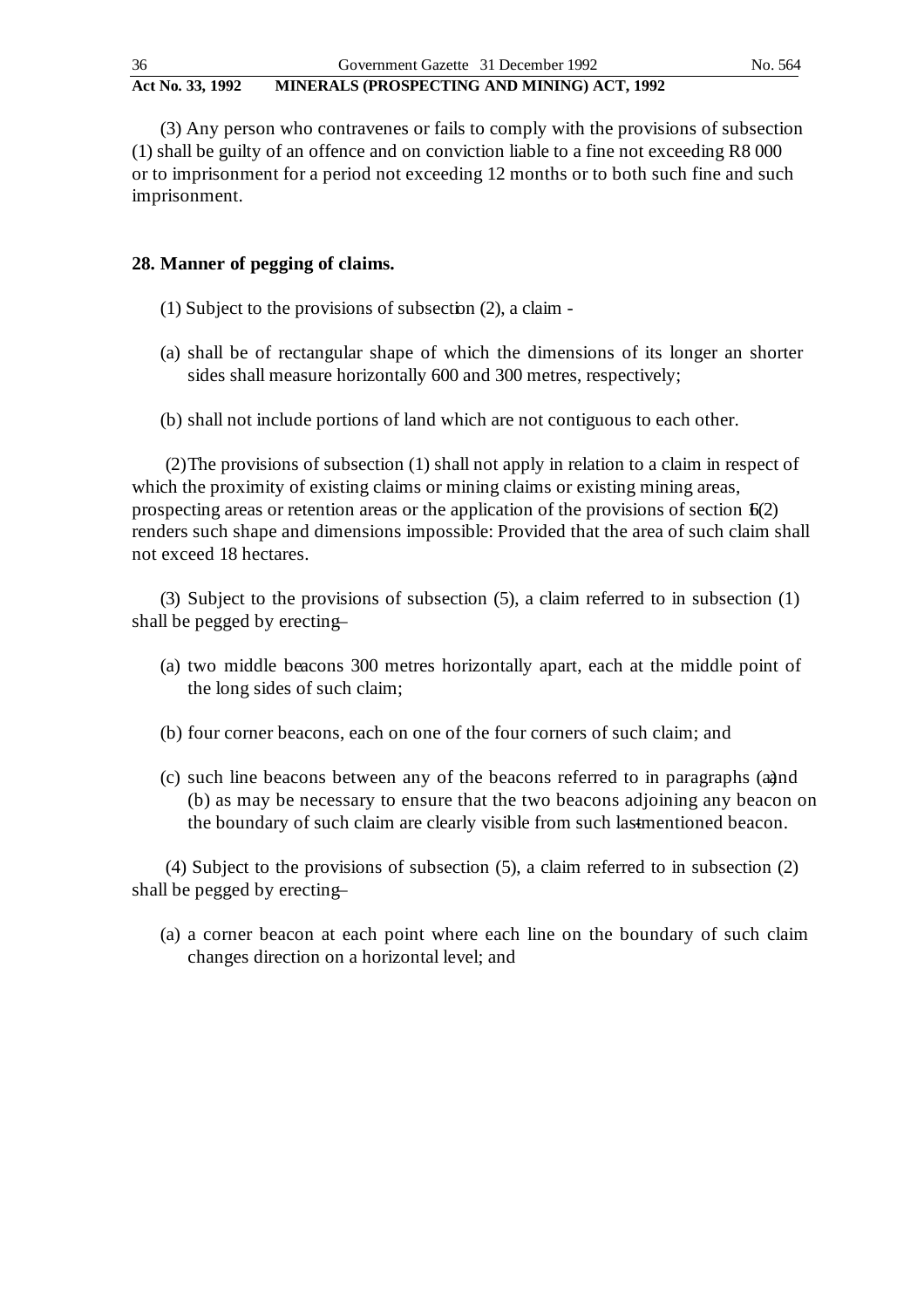(b) such line beacons between any of the beacons referred to in paragraph (a) as may be necessary to ensure that the two beacons adjoining any beacon on the boundary of such claim are clearly visible from such lastmentioned beacon.

(5) If the place at any point where a beacon is in terms of the provisions of this section required to be erected is not reasonably accessible, one indicatory beacon shall be erected on each one of he boundary lines which meet at such point as near as possible to such point indicating the position of such point.

- $(6)$  Every beacon contemplated in this section shall consist of  $-$
- (a) a peg, consisting of
	- (i) a metal rod in diameter of not less than 20 millimetres or a metal fencing pole of any diameter; or
	- (ii) a wooden pole in diameter of not less than 50 millimetres,

fixed, having regard to the natue of the surface of the land, firmly in an upright position projecting at least one metre above the surface of the ground;

- (b) a beacon plate at the uppermost end of the peg referred to in paragraph (a), consisting of a rectangular metal or strong wooden plate, the long and short sides of which shall measure not less than 300 millimetres and 230 millimetres, respectively;
- (c) a cairn of stones of conical shape having a diameter at its base of not less than one metre and is apex rising to at least 300 millimetres in height up the peg from the surface of the ground or, in an area where sufficient stones are not available, a heap of sand or gravel of such shape having a diameter at its base of not less than two metres and its apex rising to **a** least 300 millimetres in height up the peg from the surface of the ground;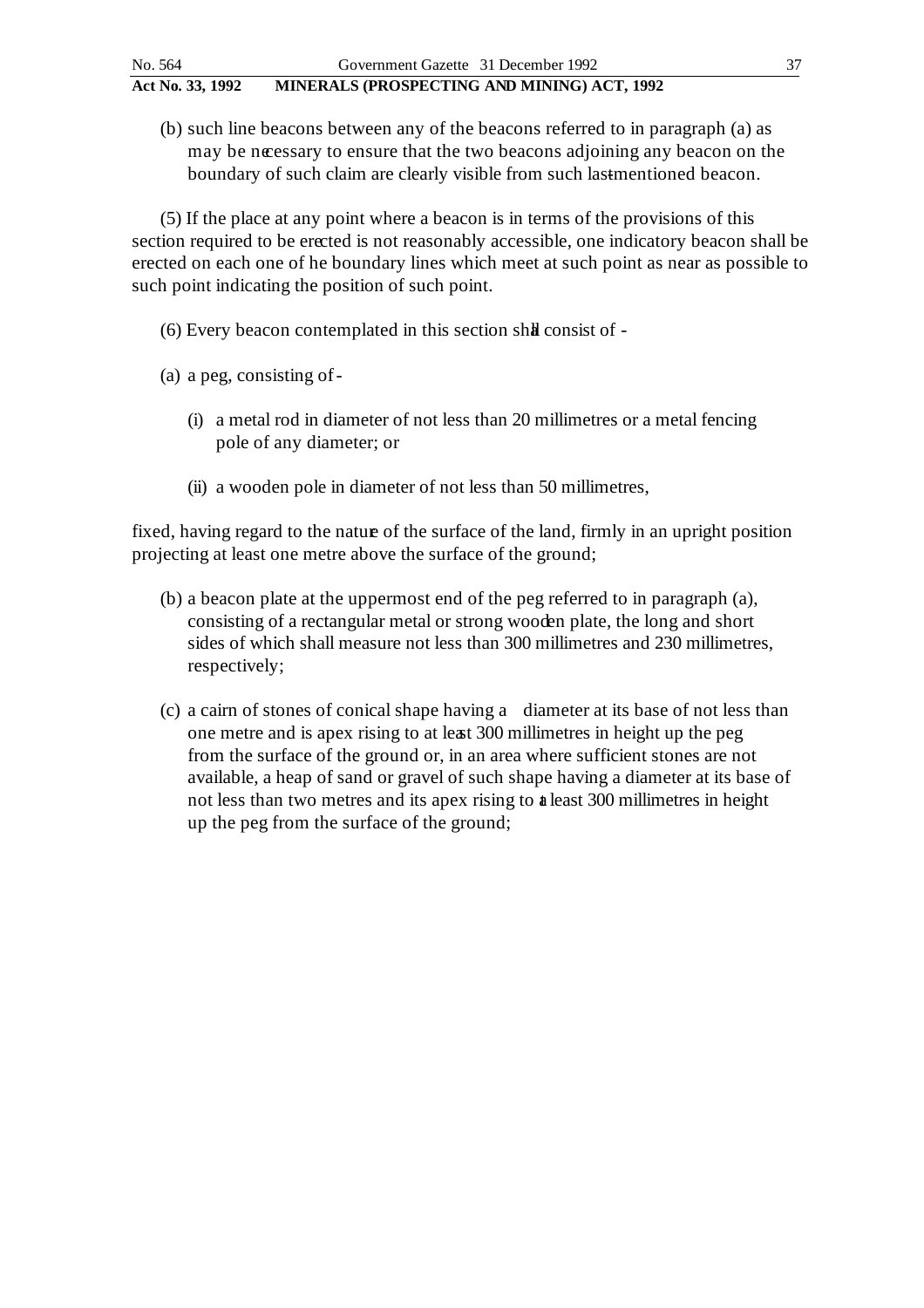- (d) where the nature of the surface of land permits, a trench of 300 millimetres deep and 300 milli metres wide surrounding the base of the cairn of stones or heap of sand or gravel referred to in paragraph (c); and
- (c) a trench of 300 millimetres deep and 300 milli metres wide or, where the nature of the surface of the land does not permit the digging of any such trench, a line of stones, extending outward from the base of the cairn a stones or heap of sand or gravel referred to in paragraph (c) for a distance of not less than two metres in the direction of the two beacons adjoining such beacon on the boundary of such claim.

(7) Each beacon plate referred  $\bf{b}$  in subsection (6) shall display in legible block letters of at least 25 millimeters in height -

- (a) the name of the holder of the licence in question;
- (b) the nature and number of the licence in question;
- (c) the ordinal number allotted by such holder to such claim in terms of section 27(2);
- (d) the date on which such claim was pegged in accordance with the provisions of subsection (3) or (4), as the case may be;
- (e) a description of the type of beacon as being a middle beacon, a corner beam, a line beacon or an indicatory beacon, as the case may be; and
- (f) in the case of an indicatory beacon, the distance expressed in metres from the peg of such beacon to the point to which such indicatory beacon relates.

(8) If a claim adjoining any existing claim is pegged and any beacon of such existing claim is situated on a point where a beacon for he first-mentioned claim is, in terms of the provisions of this section, required to be erected, the holder of the licence in question pegging such claim may, in erecting a beacon at such point, make use, without causing any damage to such firstmentioned beacon, of any part of such beacon other than the peg or beacon plate thereof.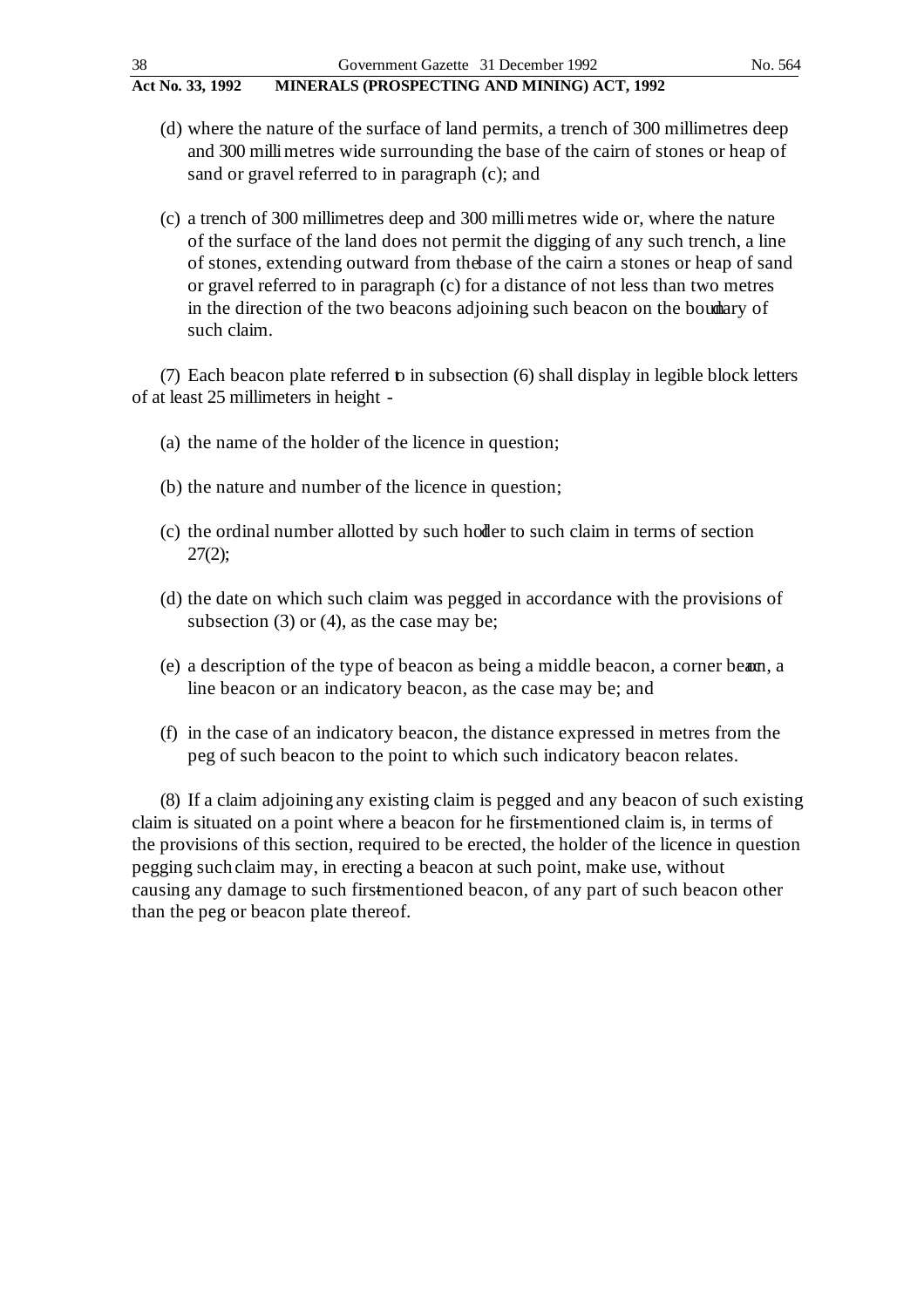#### **29. Effect of pegging of claims.**

Subject to the provisions of' this Act, no person other than the holder of the licence in question who has pegged a claim as provided in section 28(3) or (4) shall carry on any prospecting operations, and no person shall peg any claim or carry on any mining operations on any such firstmentioned claim -

- (a) during a period of 21 days as from the date on which such claim was so pegged; or
- (b) if application has been made to the Commissioner for the registration of such claim in terms of section 33, during a period as from the date on which such application has been so made until such application is refused or the application is withdrawn or has lapsed, whichever occurs first, or, if such application is granted, until such time as the registration of such claim is entered in the register referred to in section 36(2).

## **30. Powers of Commissioner in event of failure by holders to comply with provisions of this Part or disputes.**

(1) If the Commissioner has at any time, whether before or after the registration of a claim, reason to believe that the holder of the licence in question who has pegged a claim, has contravened or failed to comply with any provision of this Part, or if any dispute arises between any such holder and any other person who has a direct and substantial interest in any matter relating to such pegging whether such holder has contravened or has failed to comply with any such provision, the Commissioner shall make such investigations in such manner and in accordance with such procedure as he or she may deem necessary or expedient.

(2) If after any investigation referred to in subsection (1), the Commissioner finds that the holder referred to in that subsection has contravened or failed to comply with any provision of this Part, the Commissioner-

- (a) may by notice in writing addressed and delivered to such holder inform such holder of his or her findings and the reasons for such finding and
	- (i) direct such holder to take, within the period specified in such notice such steps as the Commissioner may determie and specified in such notice, to give effect to the provisions of this Act; or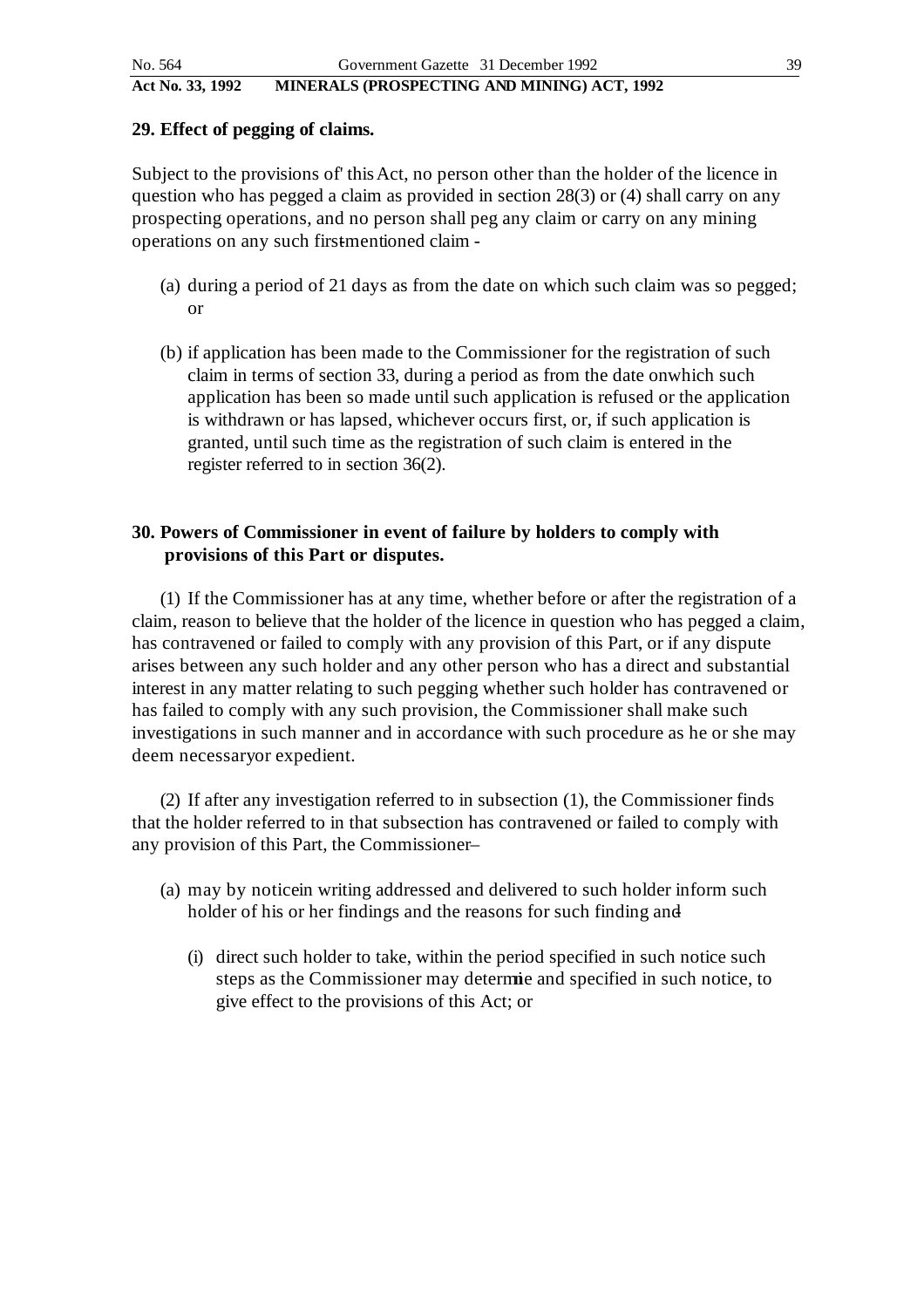(ii) declare the pegging of such claim to be null and void, whereupon such claim shall, for purposes of the provisions of this Act, be deemed to have been abandoned; and

(b) may direct such holder or the other person referred to in subsection  $(1)$  to pay

- (i) for the benefit of the State Revenue Fund the costs or any part of such costs incurred by the Commissioner in connection with such investigation;
- (ii) to the holder or such person, as the case may be, the coos or any part of such costs incurred by such holder or person in conection with any dispute between them which gave rise to such investigation.

(3) A direction referred to in paragraph (b) of subsection (2) shall be executable as if such direction were a judgement of a magistrate's court.

(4) Any person who contravenes or fails to comply with a direction referred to in subsection (2) shall be guilty of an offence and on conviction liable to a fine not exceeding R8 000 or to imprisonment for a period not exceeding 12 monks or to both such fine and imprisonment.

(5) If the holder referred to in subsection (1) fails to take to the satisfaction of the Commissioner the steps specified in the notice referred to in paragraph (a) of subsection (2) within the period specified in such notice or such further period as the Commissioner may on good cause shown allow, the Commissioner may cause such sops to be taken and recover in a competent cont the costs incurred thereby from such holder.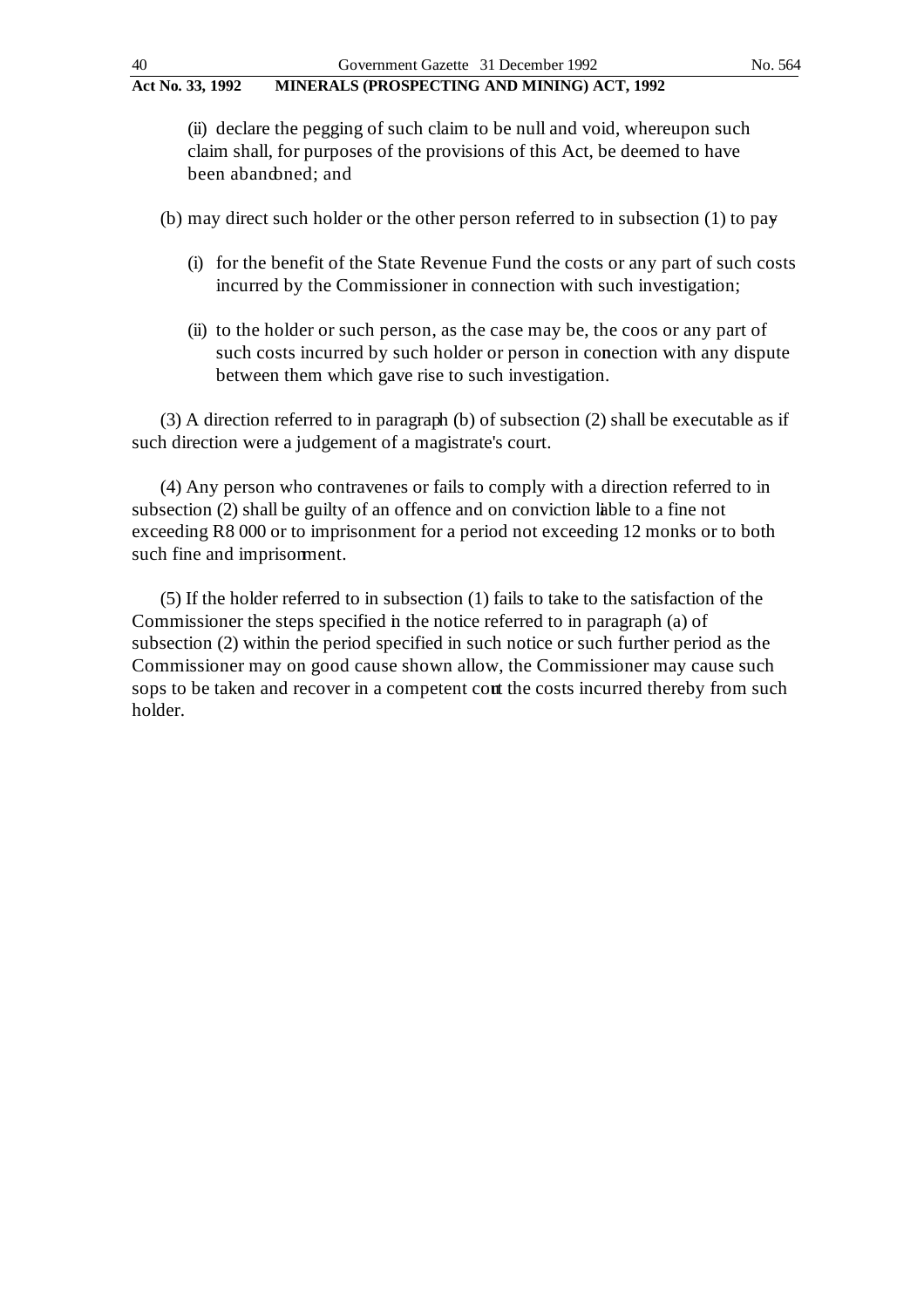-

#### **Act No. 33, 1992 MINERALS (PROSPECTING AND MINING) ACT, 1992**

## **PART VII Provisions relating to mining claims**

#### **31. Rights of holders of mining claims.**

(1) Subject to the provisions of this Act and the terms and conditions subject to which any mining claim has been registered, he holder of a mining claim shall be entitled

- (a) to carry on mining operations on such mining claim for any mineral or group of minerals in respect of which such mining claim has been registered;
- (b) to carry on on such mining claim
	- (i) in lieu of any mining operations referred to in paragraph (a), any prospecting operations in relation to any mineral or group of minerals for a period not exceeding six months as from the date on which such mining claim is registered or, upon the expiry of such period, such further period as the Commissioner may, on application to the Commissioner by the holder of such mining claim in such form as may be determined in writing by the Commissioner and on good cause shown, approve in wring;
	- (ii) in conjunction with any mining operations referred to in paragraph (a), any prospecting operations in relation to any mineral or group of minerals;
- (c) to remove any mineral or group of minerals other than a controlled mineral or sample of such mineral or group of minerals, for any purpose other than sale or disposal, from any place where it was won or mined in the course of mining operations referred to in paragraph (a) or found or incidentally won in the course of prospecting operations referred to in paragraph (b) to any other place within Namibia;
- (d) with the permission in writing of the Commissioner previously obtained generally or in every particular case and subject to such terms and conditions as may be determined by the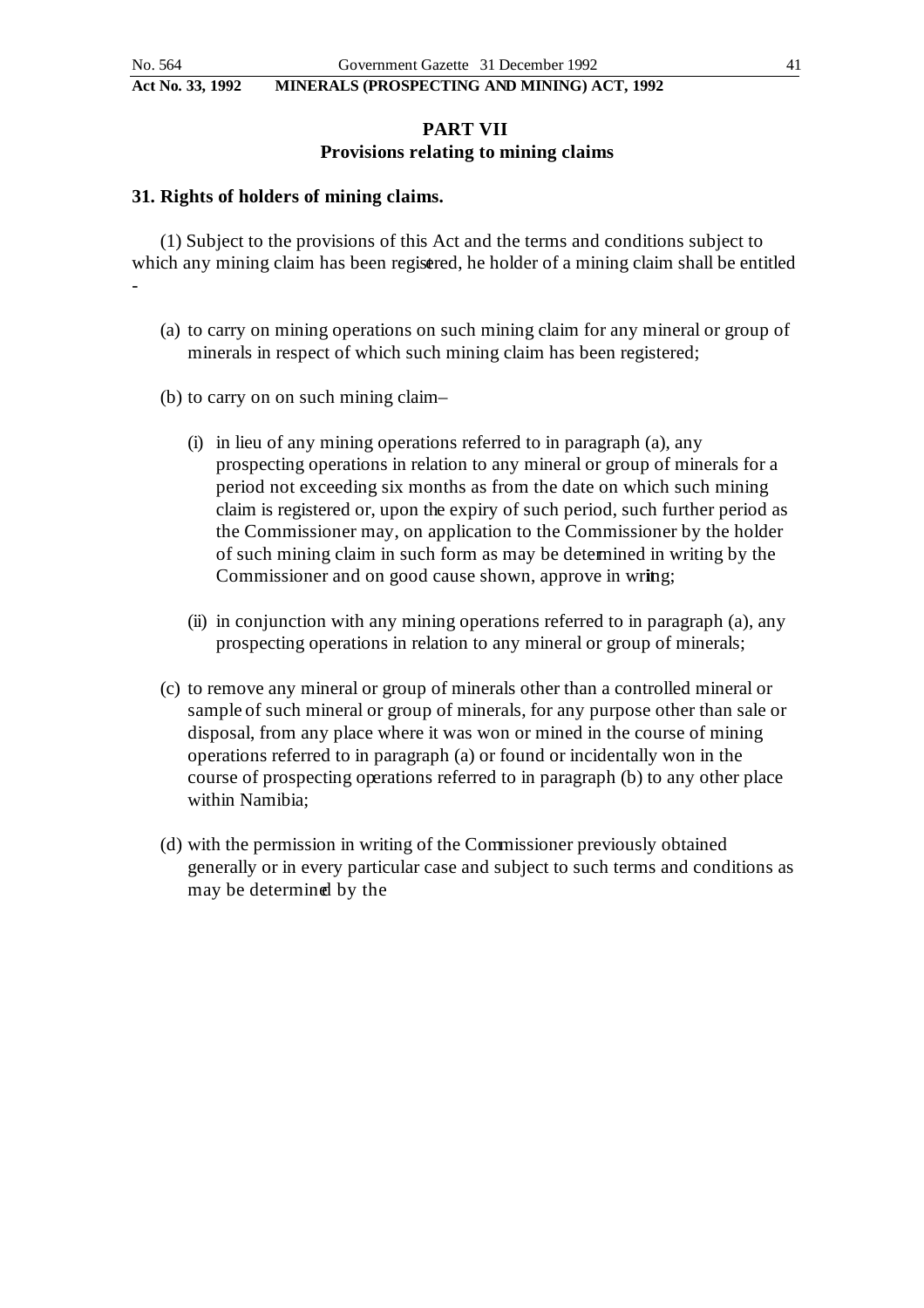Commissioner or subject to the conditions of an exemption granted under section 137 -

- (i) to remove any mineral or group of minerals referred to in paragraph (c) for any purpose other than sale or disposal, from any place where it wawon or mined in the course of mining operations referred to in paragraph (a) or found or incidentally won in the course of prospecting operations referred to in paragraph (b) to any place outside Namibia;
- (ii) to remove from the claim area, for any purpose other than sale or disposal, any controlled mineral or sample of such mineral won or mined in the course of mining operations referred to in paragraph (a) or found or incidentally won in the course of prospecting operations referred to in paragraph (c) to any other place, whether within or outside Namibia;
- (iii)to remove from the claim area, for purposes of sale or disposal, any mineral or group of minerals, won or mined in the course of mining operations referred to in paragraph (a) or found or incidentally won in the course of prospecting operations referred to in paragraph (b)(i);
- (iv) to sell or otherwise dispose of any such mineral or group of minerals;
- (e) to carry on such other operations, including the erection or construction of accessory works, as may be reasonably necessary for, or in connection with, any mining operations, prospecting operations, removal, selling or disposal contemplated in paragraph  $(a)$ ,  $(b)$ ,  $(c)$  or  $(d)$ .

(2) The provisions of sections  $52(1)(a)$ , (b), (c), (d), (e) and (f), (2), (3), (4), (5), (6) and (7) and 53 shall apply *mutatis mutandis* in relation to the exercise by the holder of a mining claim of the right to carry on mining operations or prospeting operations referred to in this section.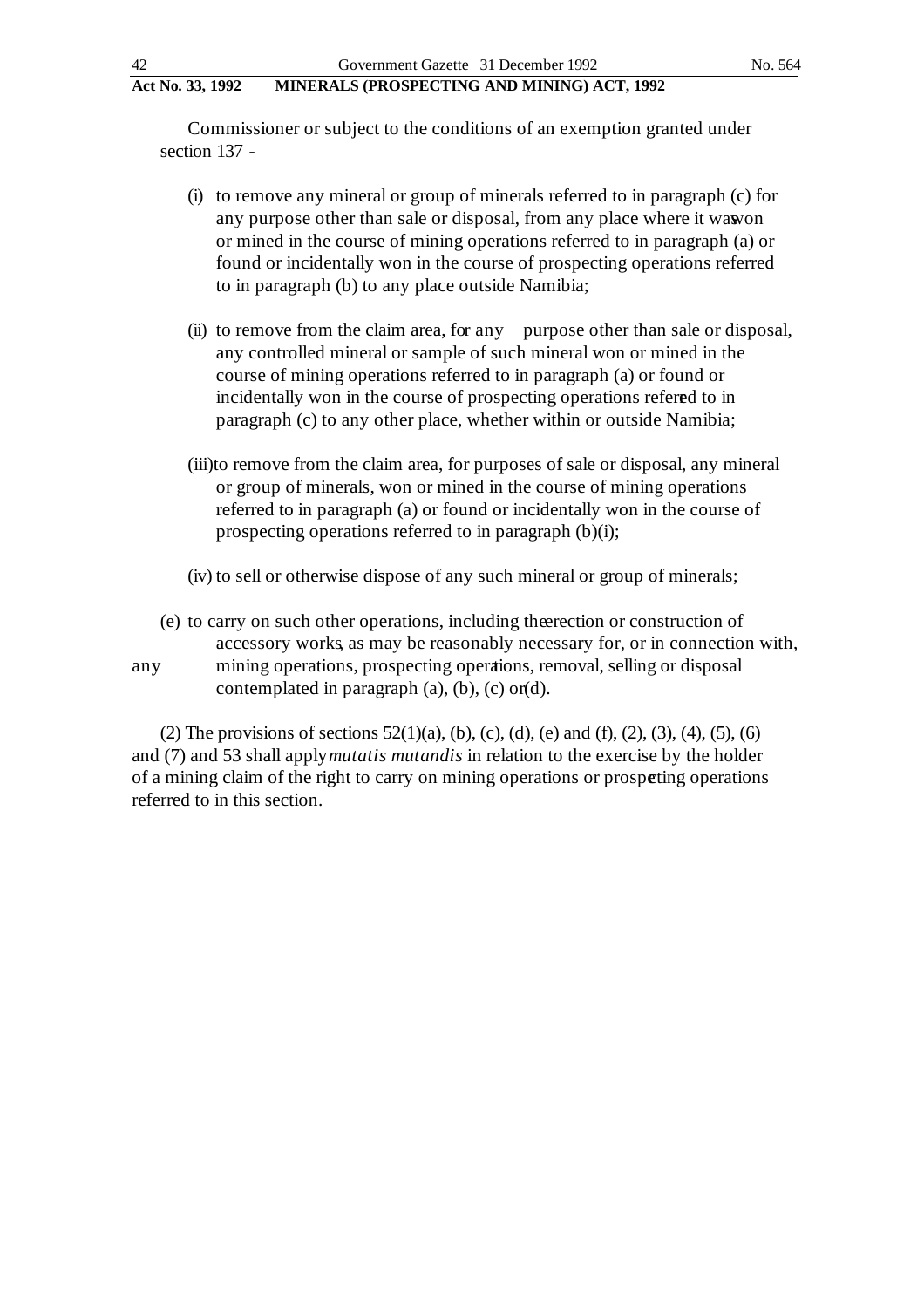- (3) (a) The holder of a mining claim shall not erect or construct any accessory works referred to in subsection  $(1)(c)$  without the prior permission in writing of the Commissioner.
- (b) The Commissioner shall not grant the permission referred to in paragraph (a) in respect of a mining claim situated on private land, unless the holder of the mining claim -
	- (i) has entered into an agreement in writing with the owner of such and containing terms and conditions relating to the payment of compensation and has submitted a copy of such agreement to the Commissioner; or
	- (ii) has been granted an ancillary right as provided in section 110(4) to exercise such rights on such land.
- (4) An application -
- (a) to carry on prospecting operations in accordance with the provisions of subsection  $(1)(b)(i)$  for a period longer than six months;
- (b) for the permission referred to in subsection  $(1)(d)$  or  $(3)$ , shall be made to the Commissioner in such form as may be determined in writing by the Commissioner and shall be accompanied by such application fee, if any, as may be determined under section 123, together with such documents and information as may be required by the Commissioner.

(5) The holder of a mining claim who has removed, as contemplated in paragraph (c) of subsection (1), any mineral or group of minerals other than a controlled mineral or any sample of such mineral or group of minerals from the placewhere it was found or won, for any purpose other than for sale or disposal, to any other place within Namibia, shall, except to the extent to which such holder has been exempted under the provisions of section 137 from the provisions of this subsection, inform the Commissioner in writing of such removal, not later than 14 days or such longer period after such removal as the Commissioner may allow, and provide. particulars of the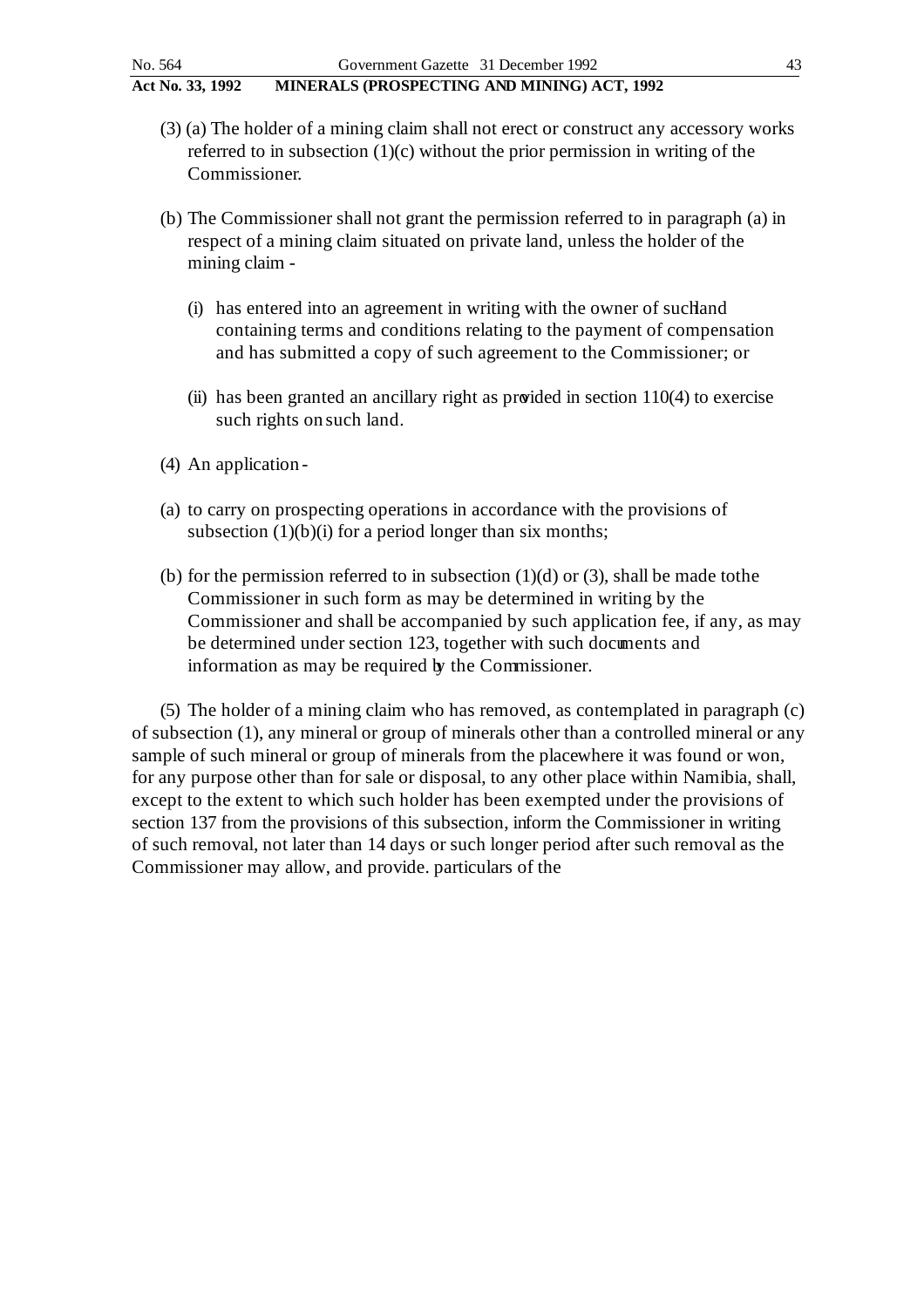nature of such sample, mineral or group of minerals and the place to which that been so removed.

- (6) (a) The holder of a mining claim who has contravened or failed to comply with the provisions of subsection  $(1)(b)(i)$  or  $(d)$ ,  $(3)$  or  $(5)$  shall be guilty of an offence and on conviction liable to a fine not exceeding R20 000 or to imprisonment for a period not exceeding two years or to both such fine and such imprisonment.
- (b) If in any prosecution in terms of paragraph (a) of this subsection for an offence referred to in subsection  $(1)(d)(iii)$ , it is proved -
	- (i) that the holder referred to in that paragraph has removed any mineral or group of minerals from the claim area to which the mining claim relates;
	- (ii) that such holder has not obtained the permission of the Commissioner for the removal of such mineral or group of minerals as required by subsection  $(1)(d)$ ; and
	- (iii) that such holder has failed to inform the Commissioner of the removal of such mineral or group of minerals as provided in subsection (5),

it shall be presumed until the contrary is proved that such holder has removed such mineral or group of minerals for purposes of sale or disposal, as the case may be.

### **32. Persons who may apply for registration of claims.**

A person who has pegged a claim in accordance with the provisions of Part VI may apply for the registration of such claim.

### **33. Applications for registration of claims.**

(1) Subject to the provisions of this section, an application for the registration of a claim shall be made to the Commissioner in such form as may be determined in writing by the Commissioner within 21 days as from the date on which such claim has been pegged as provided in section 28, and shall be accompanied by such application fee and such claim fee in respect of the first registration period of such mining claim as may be determined under section 123.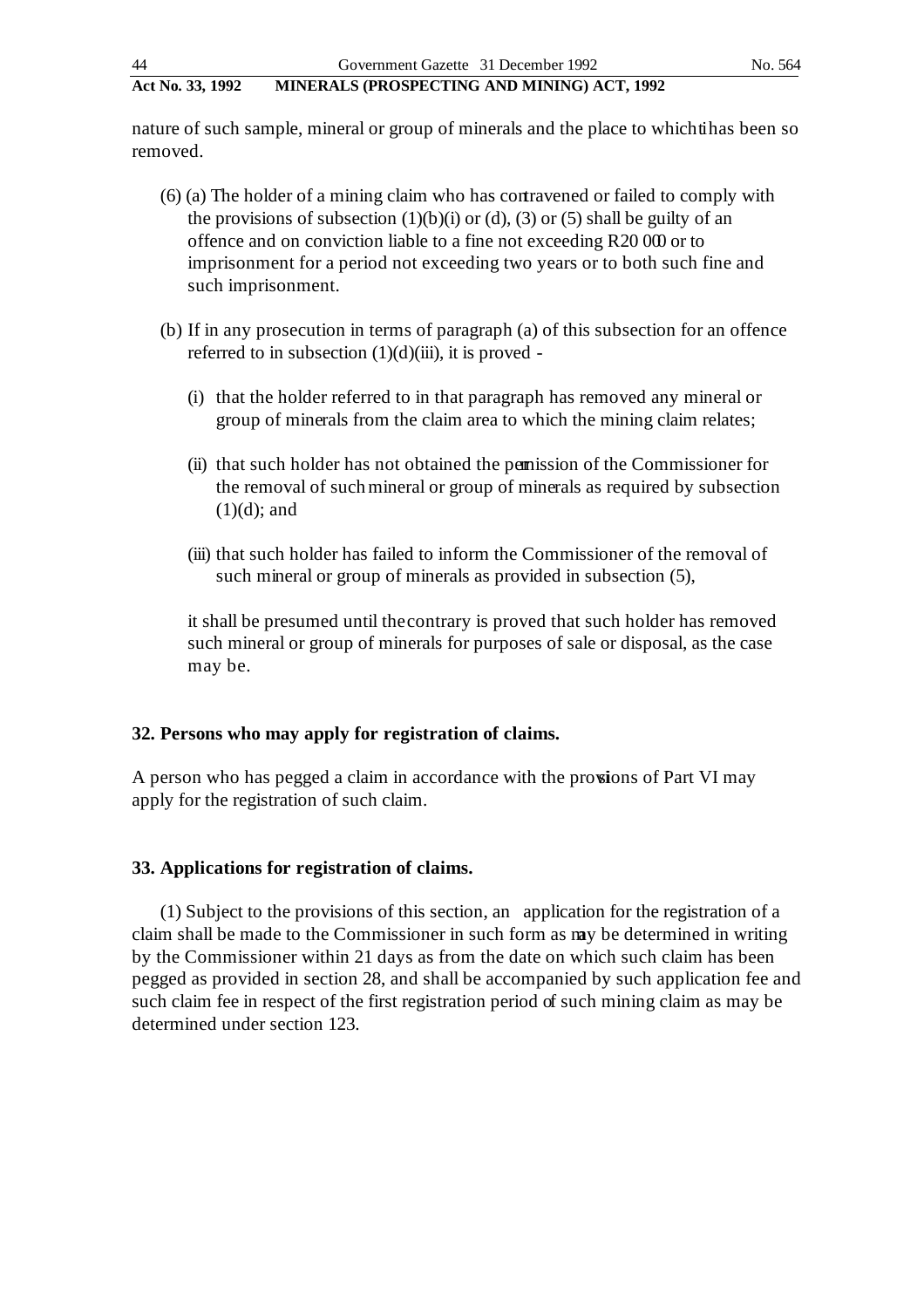- (2) An application referred to in subsection (1) -
- (a) shall contain
	- (i) in the case of a natural person
		- (aa)the full names, nationality, date of birth, postal and residential address of such person; and
		- (bb)particulars, if any, of any convictions by a court of law in respect of which he or she was sentenced to imprisonment, whether suspended or not, without the option of a fine; or
	- (ii) in the case of a company, the name of such company and particulars of its incorporation and registration as a company, the registered address and principal place of business of the company in Namibia, the full names and nationality of the directors of the company, the share capital of the company and the full names and nationality of any person who is the beneficial owner of more than five per cent of the shares issued by such company; and
	- (iii)in the case of any person represented by an accredited agenthe full names and address of such accredited agent;
- (b) shall contain particulars of
	- (i) any licences issued in terms of this Act or any law repealed by this Act held by such person alone or jointly with any other person; and
	- (ii) any prospecting operations and mining operations carried on by such person alone or jointly with any other person outside Namibia, on the date of such application and during a period of 10 yews immediately preceding such date; and
- (c) shall contain -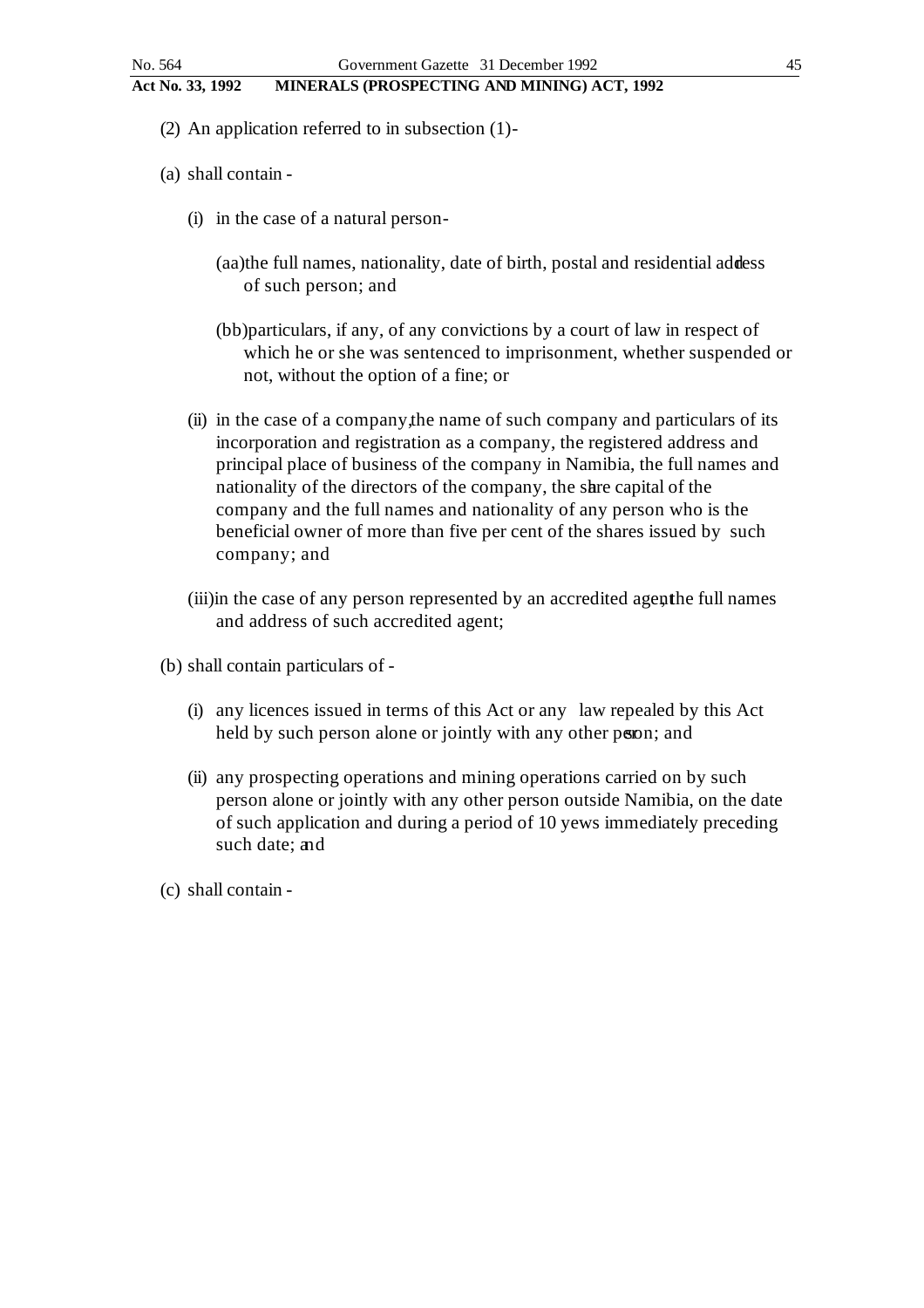- (i) particulars of the mineral or group of minerals which such holder intends to mine on such claim;
- (ii) the date on which such claim was pegged in accordance with the provisions of section 28(3) or (4), as the case may be;
- (iii)the ordinal number allotted by such holder to such claim in terms of section 27(2);
- (iv) the number and, if any, the name of the property on, and the magisterial district in, which the claim has been pegged, and the name and post address of the owner of such property;
- (v) particulars, substantiated by documentary proof or such other proof as may be required by the Commissioner, of the technical and financial resources of, or available to, such person to carry on mining operations or prospecting operations on the claim to which the application relates; and
- (vi) particulars of
	- (aa)the condition of, and any existing damage to, the environment in the area to which the application relates; and
	- (bb)an estimate of the effect which the proposed prospecting operations and mining operations may have on the environment and the proposed steps to be taken in order to minimize or prevent any such effect;
- (d) shall contain, in the case of an application for the renewal of the registration of a mining claim, particulars of -
	- (i) mining operations carried on on the mining claim in question and the amount expended in respect of such mining claim during the period as from the date on which it was registered or, if such registration was previously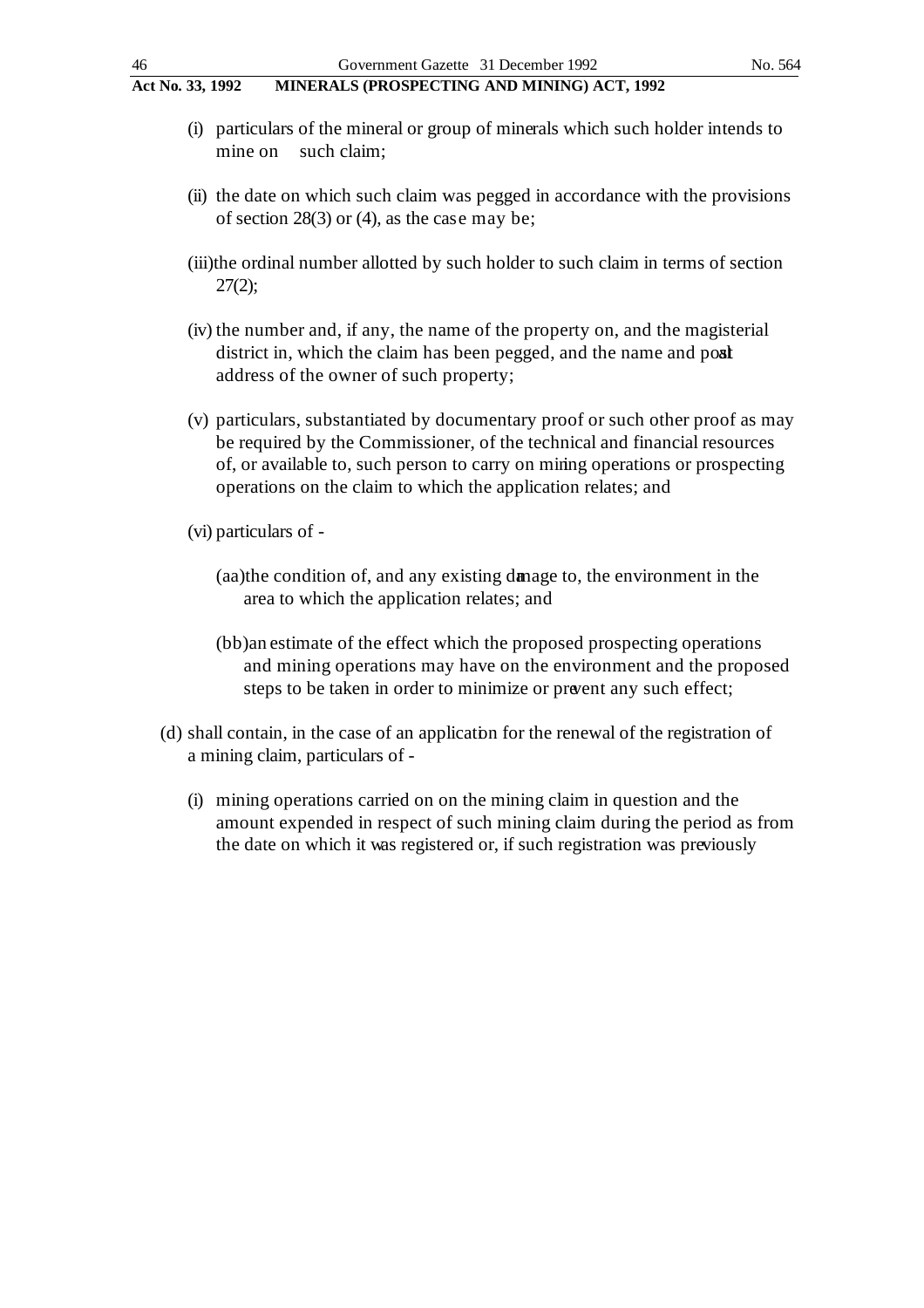renewed, the date on which it was so renewed, to a date not later than 14 days prior to such application; and

- (ii) any mineral or a group of minerals mined on such mining claim and sold or otherwise disposed of during such period as the Commissioner may require;
- $(e)$  shall be accompanied by a sketchplan in quadruplicate, together with such certificate as the Commissioner may require verifying the accuracy of such sketch-plan and confirming that the beacons of such claim have been erected in accordance with the provisions of Part VI-
	- (i) drawn as near as possible to scale in ink on strong or durable paper;
	- (ii) showing the direction of either the true or magnetic north pointing towards the top edge of such paper;
	- (iii)showing the relative position of every middle beacon, corner beacon, line beacon or indicatory beacon erected on the boundaries of such claim, and the length of each boundary line of such claim;
	- (iv) showing the position of all adjoining claims, mining claims or mining areas, exclusive prospecting areas or retention areas which are marked by beacons, the names of holders of such licences and the ordinal numbers appearing on such becons;
	- (v) showing the position of such claim relative to
		- (aa)the boundaries of, and any buildings on, the property on which such claim is pegged and the approximate angle of direction to, and distance from, at least one of the corner beacons of the claim to the nearest corner beacon or peg of such property;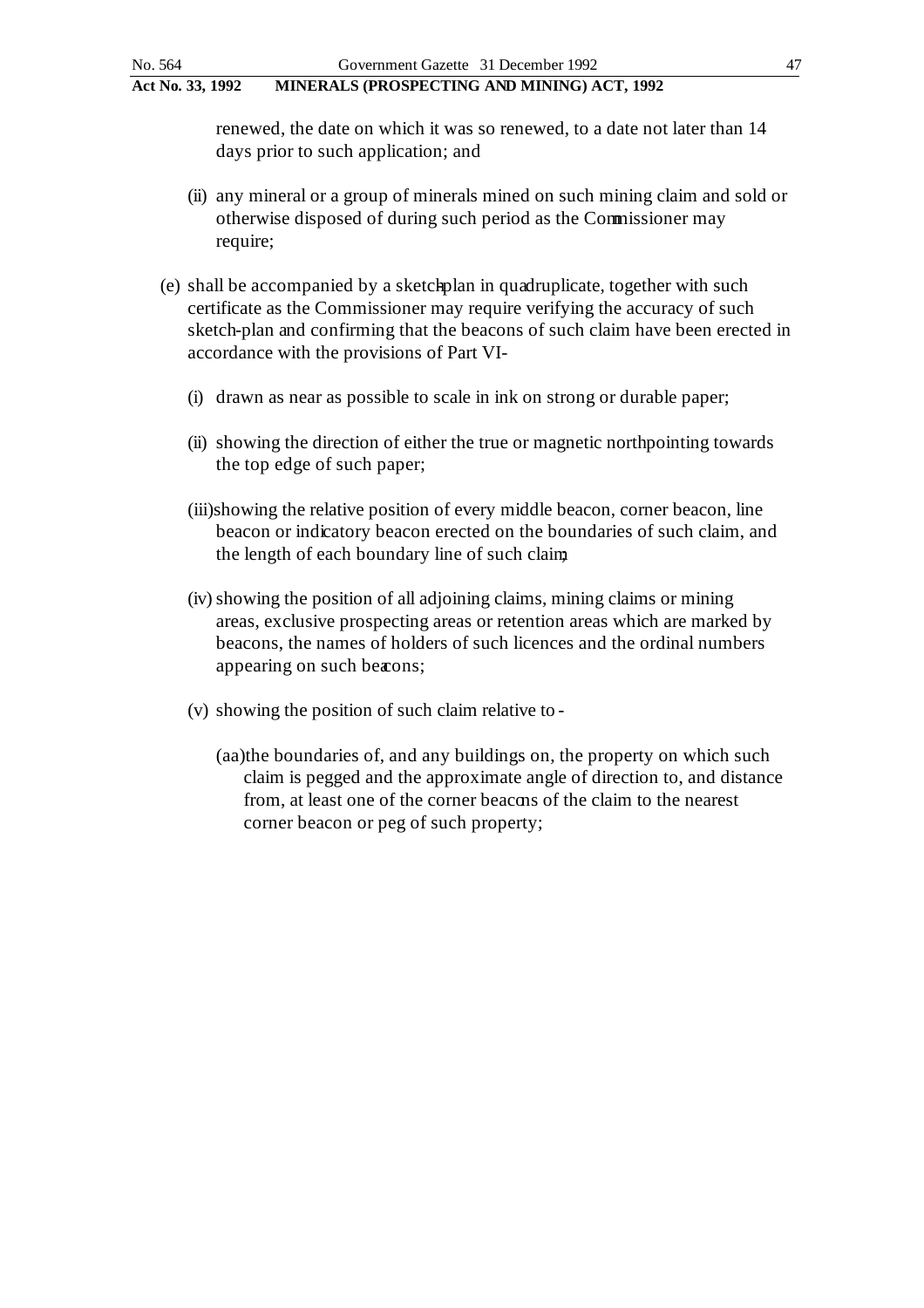- (bb)any building, water supply, road, railway, river-bed, fence, trigonometrical beacon, claim, mining claim, mining area, exclusive prospecting area or retention area which is marked with beacons within such claim or within 500 metres of any boundary of such claim; and
- (vi) showing any other particulars so as to enable the claim to be located on the land where it is situated and to be plotted on a topocal astral map;
- (f) shall be accompanied by such other documents as the Commissioner may require in relation to any particulars referred to in this section; and
- (g) may contain any other matter which in the opinion of the person concerned is relevant to the application.

(3) Subject to the provisions of this Act, the Commissioner may grant on such terms and conditions as may be determined in writing by him or her, or refuse to grant, an application referred to in subsection (1).

### **34. Powers of Commissioner in respect of applications for registration of claims.**

(1) The Commissioner may at any time after the receipt of any application referred to in section 33 for the registration of a claim, require the person concerned by notice in writing to furnish him or her within such reasonable period as may be specified in such notice with -

- (a) such information specified in such notice as the Commissioner may in his or her discretion deem necessary to enable him or her to determine who, in the case of a company, are the shareholders of such company; and
- (b) such other information so specified as the Commissioner may in his or her discretion deem necessary for purposes of considering such application.

(2) In order to enable the Commissioner to consider any application referred to in subsection (1) the Commissioner may cause such investigations to be made or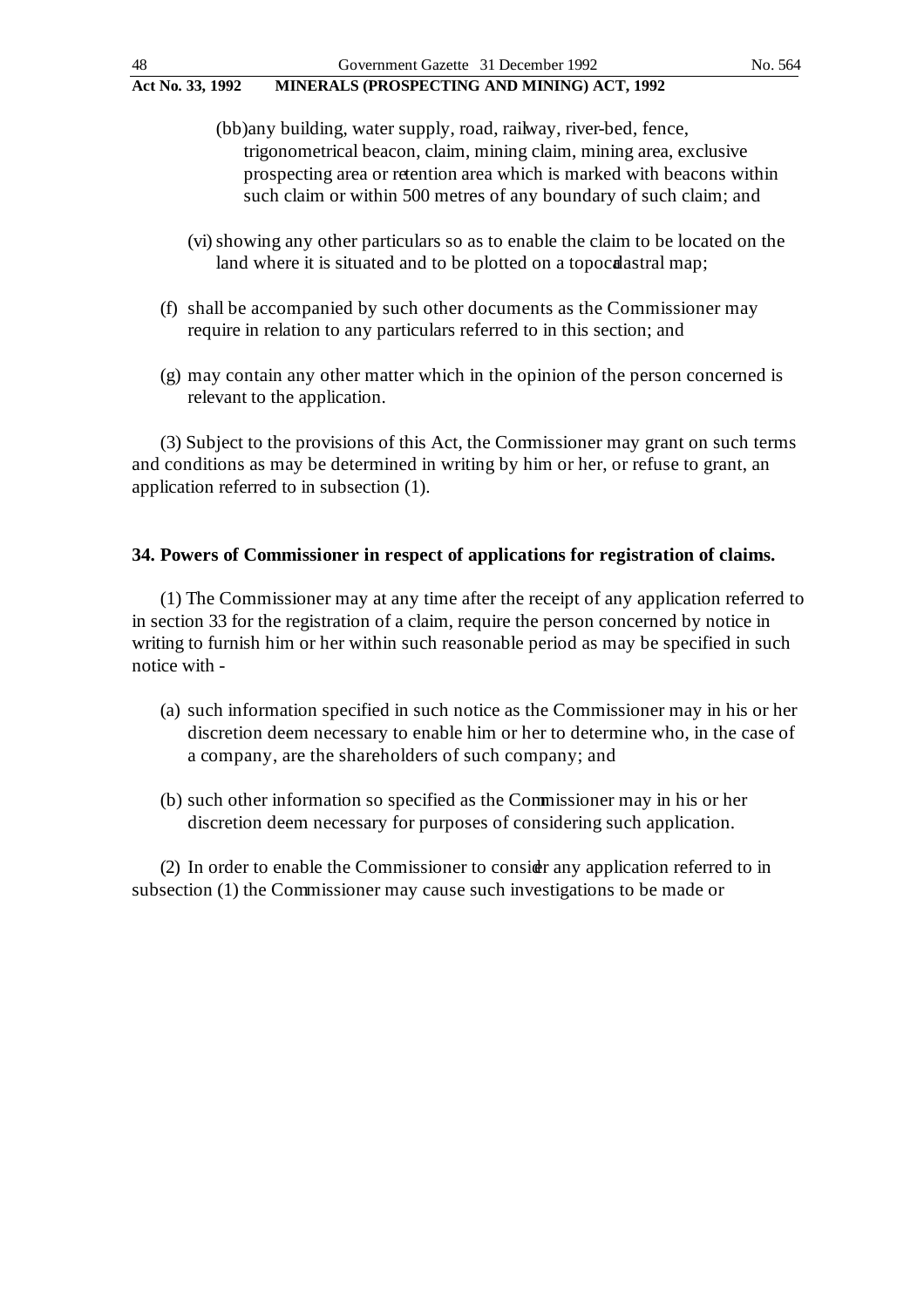undertaken as the Commissioner may in his or her discretion deem necessary, and may, in consequence of any such investigations, give such directions in writing to the person referred to in subsection (1) in relation to such application as the Commissioner may deem reasonably necessary or expedient.

(3) In considering any application referred to in subsection (1) and the terms and conditions subject to which such application may be granted, the Commissioner shall take into account the need to conserve and protect the natural resources in, on or under the land to which the application relates and in, on or under adjoining or neighbouring land.

## **35. Restrictions on grant of applications for registration of claims.**

The Commissioner shall not grant an application for the registration by any person of a claim -

- (a) unless such person is a person referred to in section 32;
- (b) unless such person has complied with the provisions of Part VI;
- (c) if, at the time of the application, such person is contravening any provision of this Act or any term and condition, direction or order determined, given or made under any provision of this Act or is failing to comply with any such provision, term and condition, direction or order;
- (d) unless such claim is situated in an area of land in which, and relates to any mineral or group of minerals in respect of' which, such person was entitled, at the time of the pegging of such claim, to carry on prospecting operations;
- (e) unless the Commissioner is on reasonable grounds satisfied
	- (i) that such claim contains a mineral or a group of minerals to which the application relates which in the Commissioner's opinion may be mined and sold or otherwise disposed of on a profitable basis;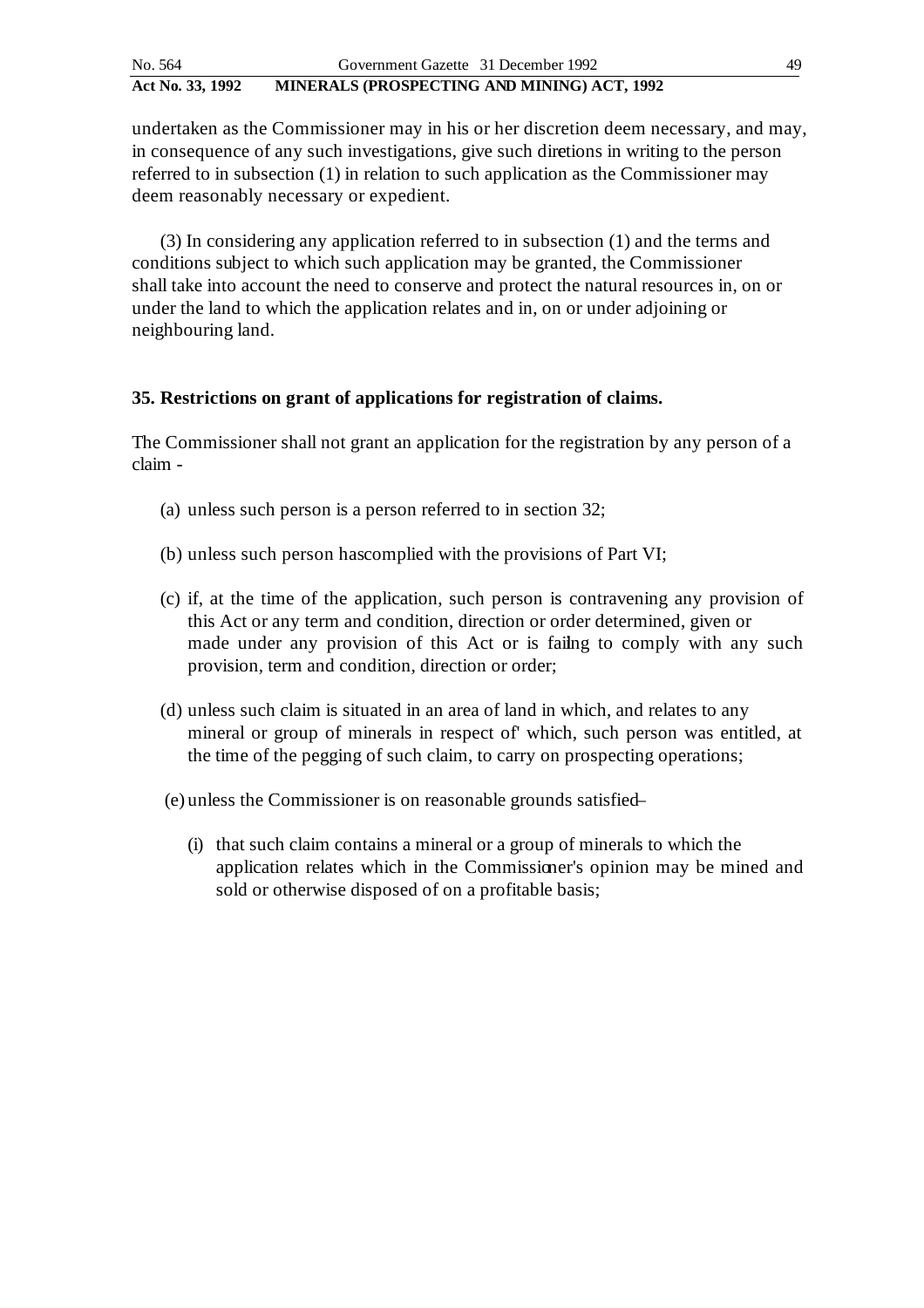- (ii) that such person intends to carry on mining operations in good faith and has the technical and financial resources to do so; and
- (iii)that in the course of any such mining operations or any prospecting operations which may be carried on in lieu of' such mining operations appropriate measures will be taken to minimize or prevent any pollution of the environment.

## **36. Registration of claims.**

(1) The Commissioner shall, upon the granting of an application for registration of a claim -

- (a) register such claim, subject to such terms and conditions as may be determined in writing by the Commissioner.
- (b) enter such registration in the register of mining claims kept in terms of subsection (2);
- (c) issue, in such form as may be determined in writing by the Commissioner, a registration certificate to the person concerned which shall-
	- (i) state the full names and address of the holder of the mining claim and, in the case of such a holder who is resident outside Namibia, the full names and address of such holder's accredited agent
	- (ii) state the date on which and the period for which such mining claim is registered;
	- (iii)contain a copy of the sketch-plan referred to in section  $33(2)(e)$  or a diagram, prepared by an officer employed in the Ministry of Mines and Energy and designated by the Permaent Secretary for that purpose, of the claim area in question containing geometrical or numerical depictions or any combination of such depiction and a description in words or symbols of such mining claim;
	- (iv) state the mineral or group of minerals in respect of which such mining claim is registered;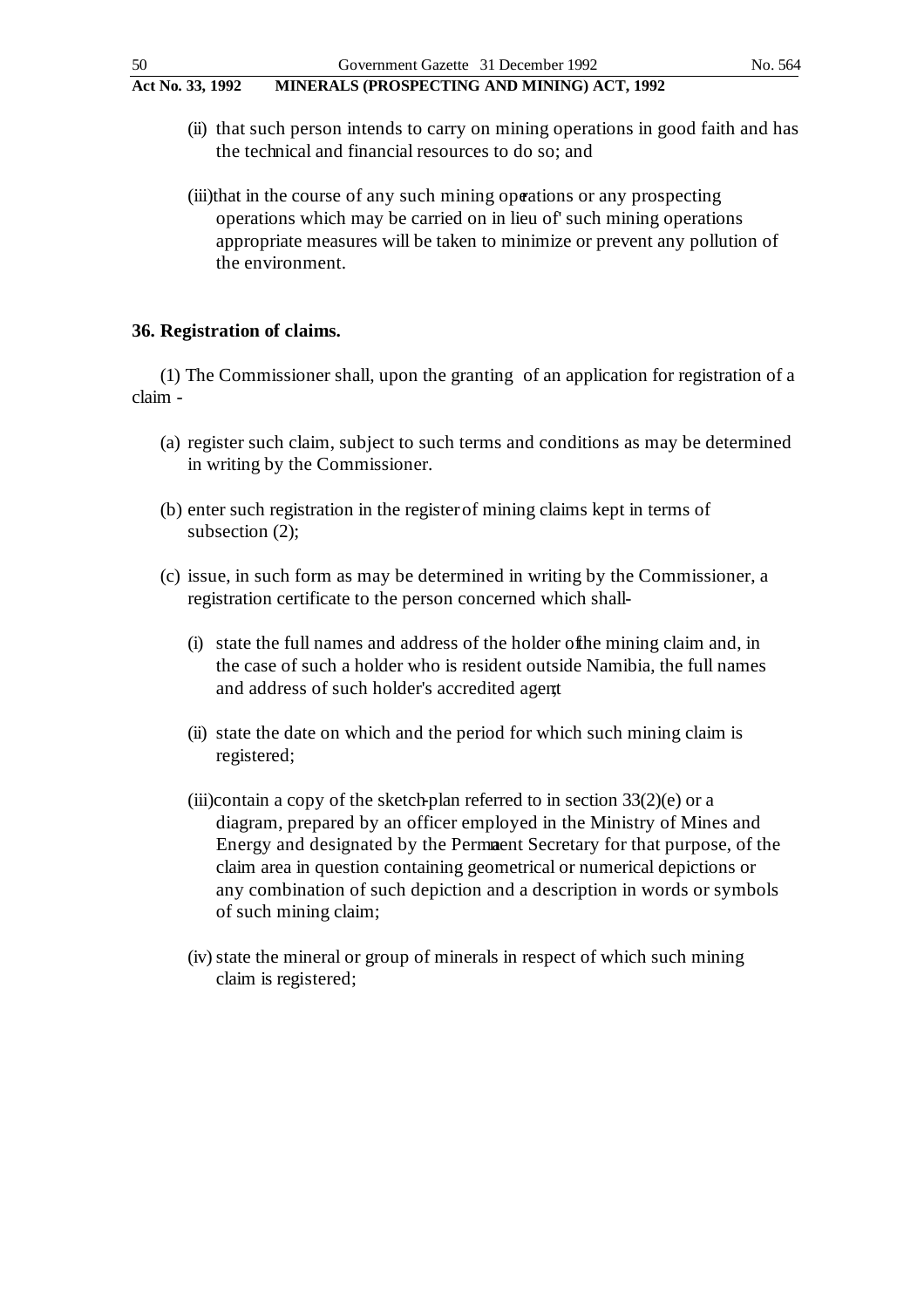- (v) state, whether or not by way of an annexure to such registration certificate, the terms and conditions subject to which such mining claim has been registered; and
- (vi) contain such other particulars as the Commissioner may, either generally or in any particular case, determine; and
- (d) forthwith inform the owner of the land on which the claim is situated by notice in writing of the registration of such claim and furnish such owner of such particulars of the holder and the location of such claim as the Commissioner may deem appropriate.

(2) The Commissioner shall keep and maintain a register of mining claims in which shall be recorded -

- (a) the full names and such other particulars of the holder and jolt holder of a mining claim or interest in such mining claim in whose name such mining claim or interest has been registered or to whom such claim has been transferred or to whom an interest in such mining claim has been granted, ceded or assigned as may be determined in writing by the Commissioner and, in the case of a holder or joint holder of a mining claim who is resident outside Namibia, the full names and address of his or her accredited agent;
- (b) the date on which such mining claim has been registered or transferred or any interest in such mining claim has been granted, ceded or assigned or a person has been joined as joint holder of such mining claim or interest and the date on which such mining claim will lapse in terms of section 37;
- (c) the date on which the registration of such claim has been renewed in terms of section 38 and the date on which such registration will lapse after such renewal;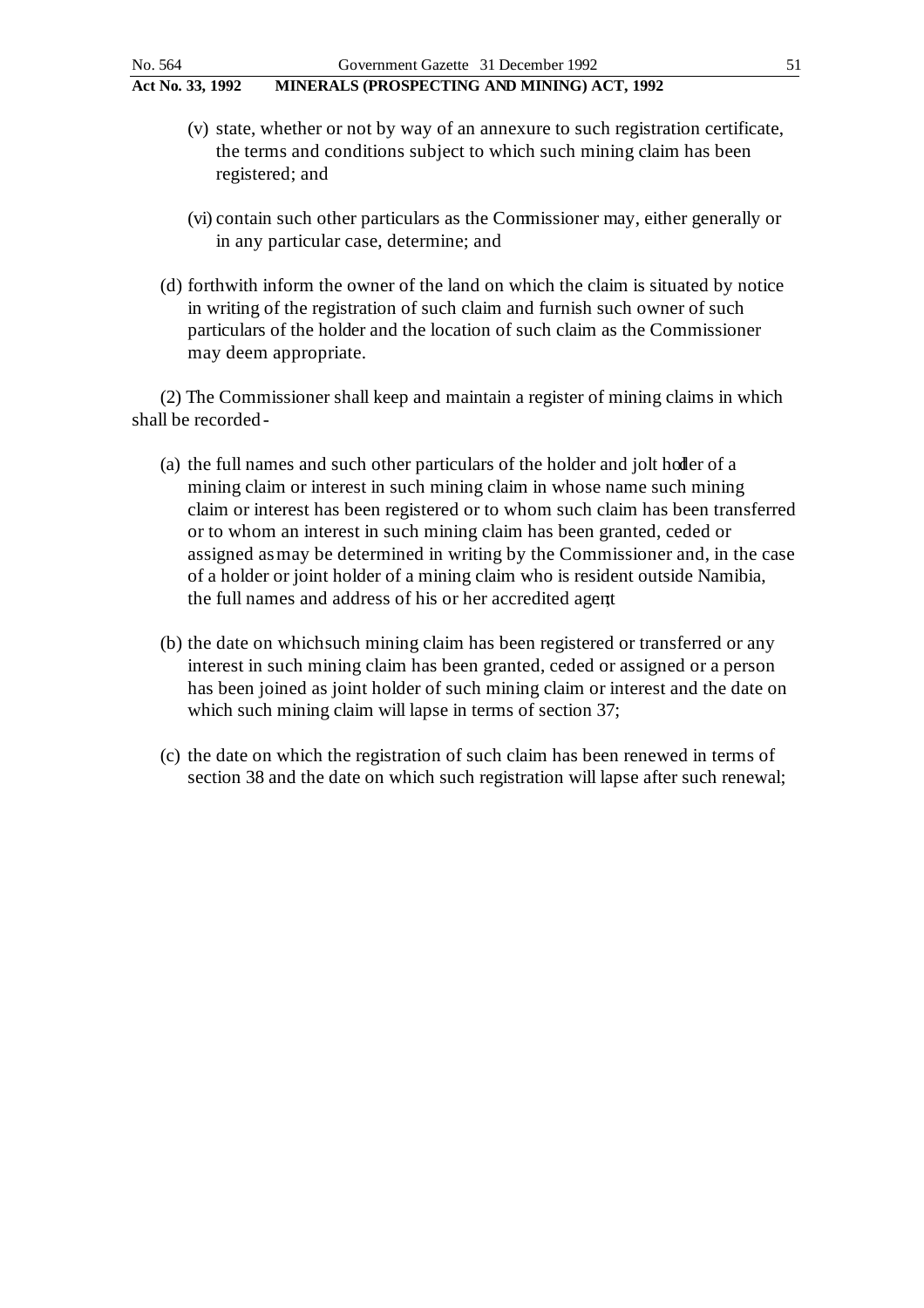- (d) a description of the location of such mining claim, including, if furnished or otherwise acquired in terms of section  $40(3)(a)$  or  $41(3)$ , the longitude and latitude co-ordinates of any beacons of such claim;
- (e) the minerals or group of minerals in respect of which such mining claim has been registered;
- (f) particulars of any permissions granted under any provision of this Act in relation to such mining claim;
- (g) the date on which the registration of such mining claim has been cancelled in terms of section 44;
- (h)particulars of' any agreement or ancillary right referred to in section 52, as applied by section 3 121 and
- (i) such other particulars as may in the opinion of the Commissioner be necessary for purposes of carrying out the provisions of this Act to effect an efficient system of registration of mining claims and any interests in such mining claims.

(3) A copy of the registration certificate issued in terms of paragraph (c) of subsection (1) and the register referred to in subsection (2) shall during ordinary office hours be open for inspection by any person free of charge, and any person may on payment of such fee as may be determined under section 123 obtain copies of such registration certificate or extracts from such register.

### **37. Duration of mining claims.**

(1) Subject to the provisions of this Act, the registration of a mining claim shall lapse -

- (a) on a date three years as from the date on which such mining claim has been registered;
- (b) on such later date or dates not exceeding two years at a time as from the date on which such registration has from time to time been renewed in terms of section 38; or
- (c) on the date on which a mineral deposit retention licence or a mining licence is issued to the holder of such mining claim in respect of the claim area.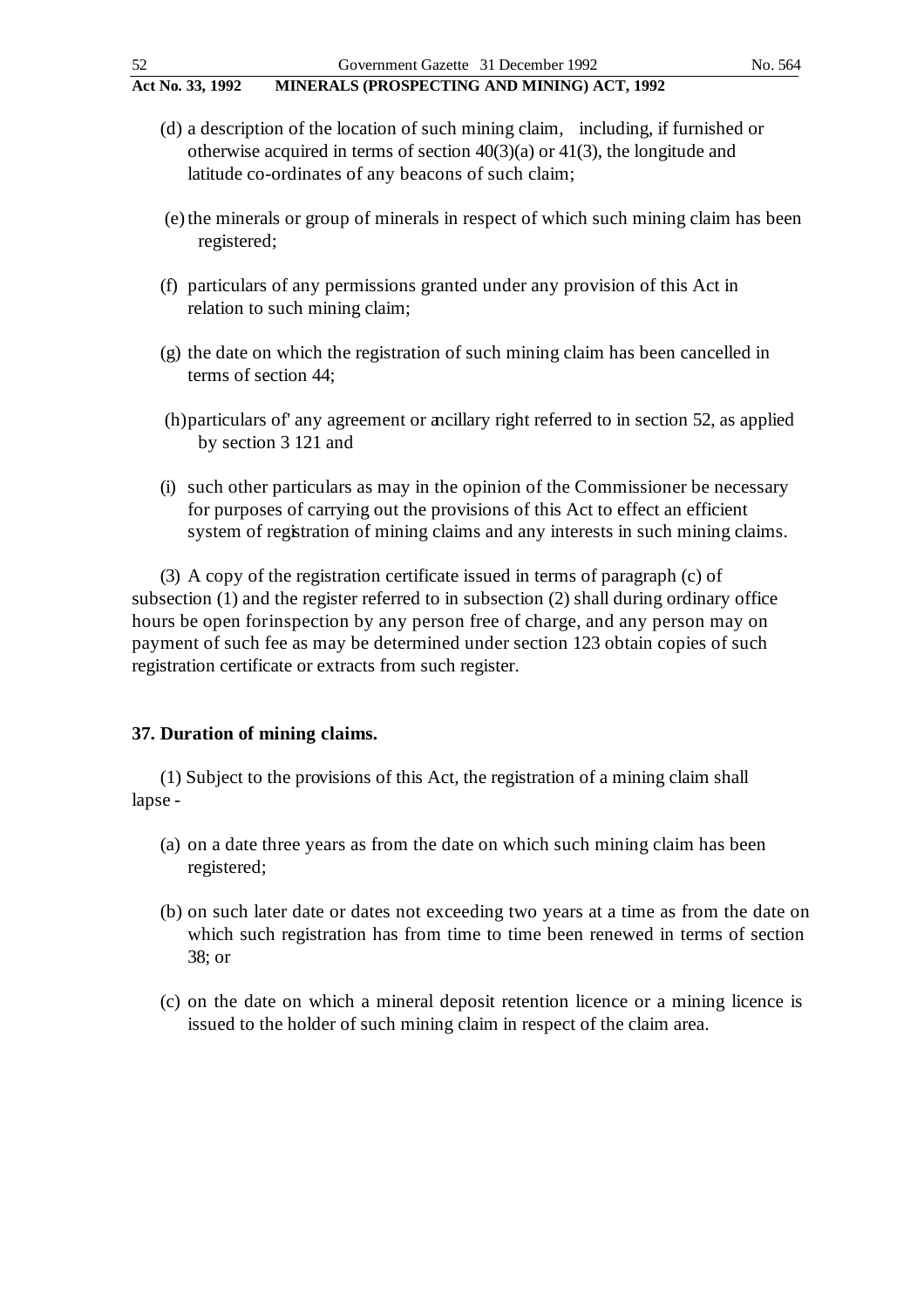(2) Notwithstanding the provisions of subsection (1), but subject to the other provisions of this Act, where an application is made by the holder of a mining claim for -

- (a) the renewal of the registration of' such mining claim; or
- (b) a mineral deposit retention licence or a mining licence in relation to the claim area of such mining claim,

the registration of such mining claim shall not lapse until such application is refused or the application is withdrawn or has lapsed, whichever occurs first or, if such application is granted, until such time as a registration certificate is issued in respect of such renewal or, as the case may be, a mineral deposit retention licence or mining licence is issued in consequence of such application.

## **38. Applications for renewal of registration of mining claims.**

(1) Subject to the provisions of subsection (2) of this section, the provisions of sections 33, 34, 35 and 36 shall apply *mutatis mutandis* in relation to an application for the renewal of the registration of a mining claim.

(2) An application for the renewal of the registration of a mining claim shall be made not later than 90 days before the date on which the registration of such mining claim will lapse if it is not renewed or such later date, but not later than the date on which such registration will lapse, as the Commissioner may on good cause shown allow.

# **39. Transfer of mining claims, and grant, cession or assignment of interests in**  mining claims, and joinder of persons as joint holders of such mining claims **interests.**

(1) An application for the approval of the Minister for the transfer of a mining claim to any other person or for the grant, cession or assignment of an interest in any mining claim, or to be joined as a joint holder of a mining claim or such interest, shall be made to the Commissioner in such form as may be determined in writing by him or her and shall be accompanied by-

(a) an agreement in writing entered into between the holder of the mining claim and the person to whom such mining laim is to be transferred or, to whom any interest in such mining claim is to be granted, ceded or assigned or the person to be joined as a joint holder of such mining claim or interest in which it is agreed to the satisfaction of the Minister that such transfer, grant, cession or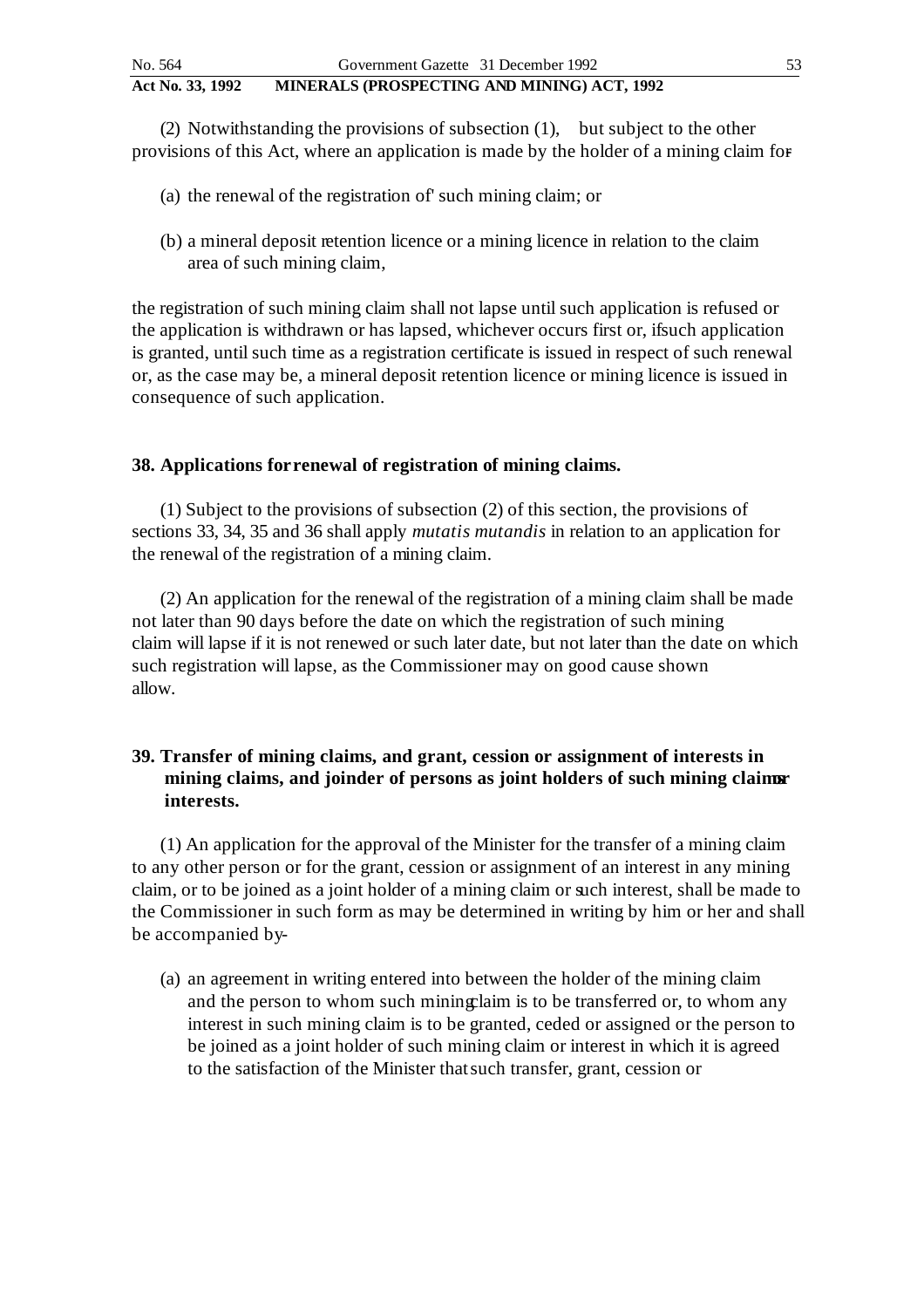assignment is, subject to the approval of the Minister, final;

- (b) the registration certificate issued to the holder of such mining claim and a sketch-plan, in quadruplicate, of such mining claim bearing its ordinal number; and
- (c) such application In if any, as may be determined under section 123.

(2) Subject to the provisions of this Act, the Minister may grant on such terms and conditions as may be determined in writing by him or her, or refuse to grant an application referred to in subsection (1).

(3) The Minister shall not grant an application referred to in subsection (1) -

- (a) if, at the time of the application, the holder of the mining claim is contravening any provision of this Act or any term and condition, direction or order determined, given or made under any provision of this Act or is failing to comply with any such provision, term and condition, direction or order;
- (b) unless the person to whom the mining claim is to be transferred or an interest in such mining claim .is to be granted, ceded or assigned or the person to be joined as a joint holder of such mining claim or interest is a person contemplated in paragraph (a), (b), (c) or (d) of subsection  $(1)$  of section 25.

(4) The Commissioner shall, upon the granting of an application referred to in subsection (1) -

- (a) register the transfer of the mining claim or the grant, cession or assignment of an interest in a mining claim or joinder of a person as joint holder of such mining claim or such interest *mutatis mutandis* in accordance with the provisions of section 31 and shall thereupon issue *mutatis mutandis* in accordance with the provisions of section  $36(1)(c)$  a new or other appropriate registration certificate in which such transfer, grant, cession, assignment or joinder is reflected; and
- (a) notify *mutatis mutandis* in accordance with the provisions of section 36(1)(d) the owner of the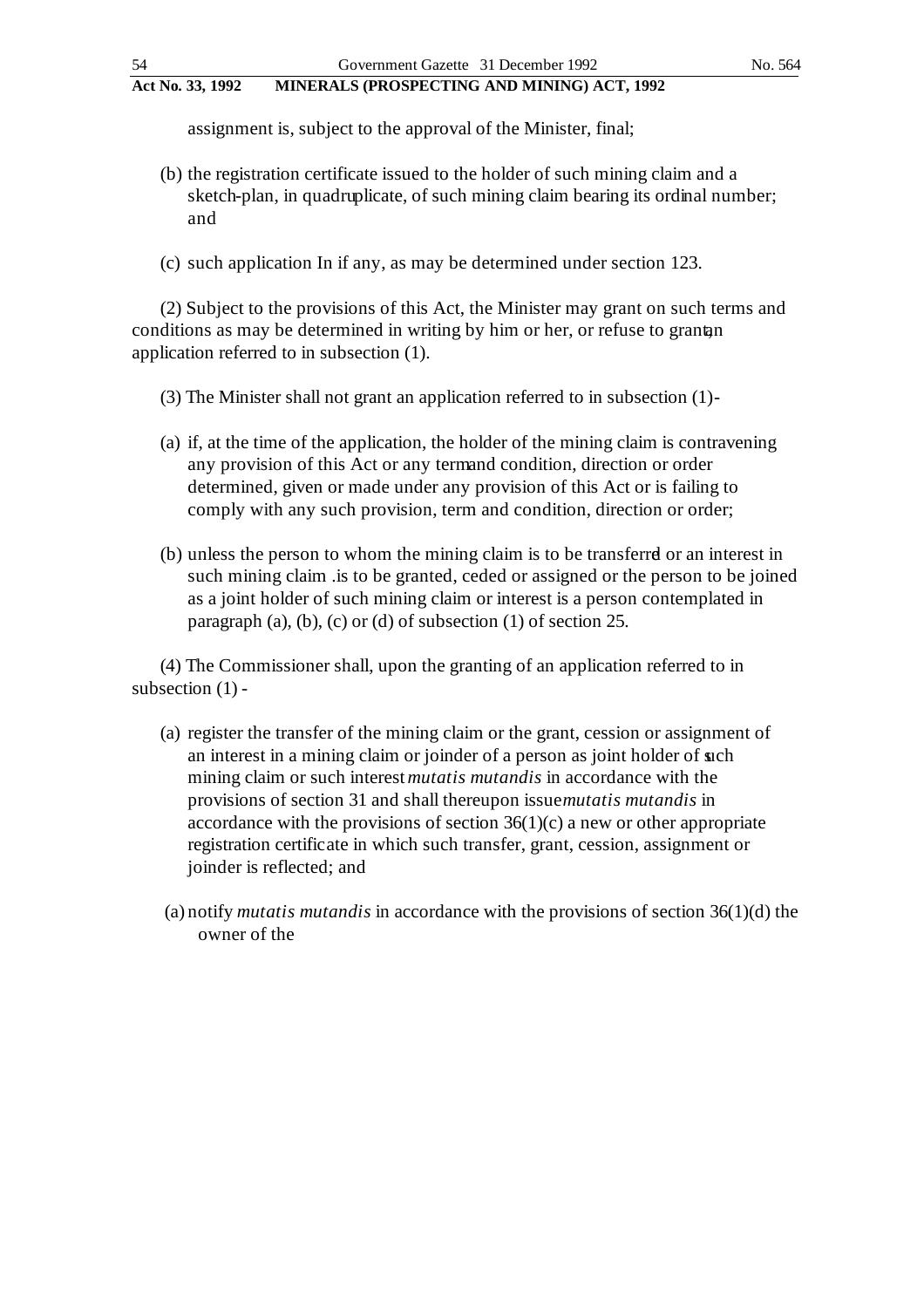land on which such mining claim is situated of the transfer of such mining claim or the grant, cession or assignment of an interest in such claim or the joinder of a joint holder of such mining claim or interest.

(5) The person to whom a mining claim has, in terms of the provisions of this section, been transferred shall, within 30 days as from the date on which a registration certificate has been issued to him or her, with due regard to the provisions of Part VI, substitute on every claim beacon of such mining claim his or her own peg for the peg of the person from whom such mining claim was transferred bearing, in addition to the particulars referred to in section 28(7), words indicating from whom and the date on which such claim was transferred.

(6) The transfer of a mining claim or the grant, cession or assignment of any interest in a mining claim or the joinder of a person as joint holder of such mining claim or interest shall not affect any legal proceedings instituted against the holder of such claim, and such legal proceedings shall be continued as if such tansfer, grant, cession, assignment or joinder had not taken place.

(7) Where -

(a.) any mining claim is transferred in accordance with the provisions of this Act;

(b) any interest in any mining claim is so granted, ceded or assigned; or

(b)any person is so joined as joint holder of such mining claim or interest,

all the rights, liabilities and obligations which vested in the holder of such mining claim on the date immediately before such transfer, grant, cession, assignment or joinder shall vest, as from the date of such transfer, grant, cession, assignment or joinder, in the person to whom such mining claim was so transferred or such interest was so granted, ceded or assigned or who was so joined, in so far as such mining claim was so transferred or such interest was so granted, ceded or assigned or such person was so joined.

(8) The provisions of subsection (7) shall not be construed as -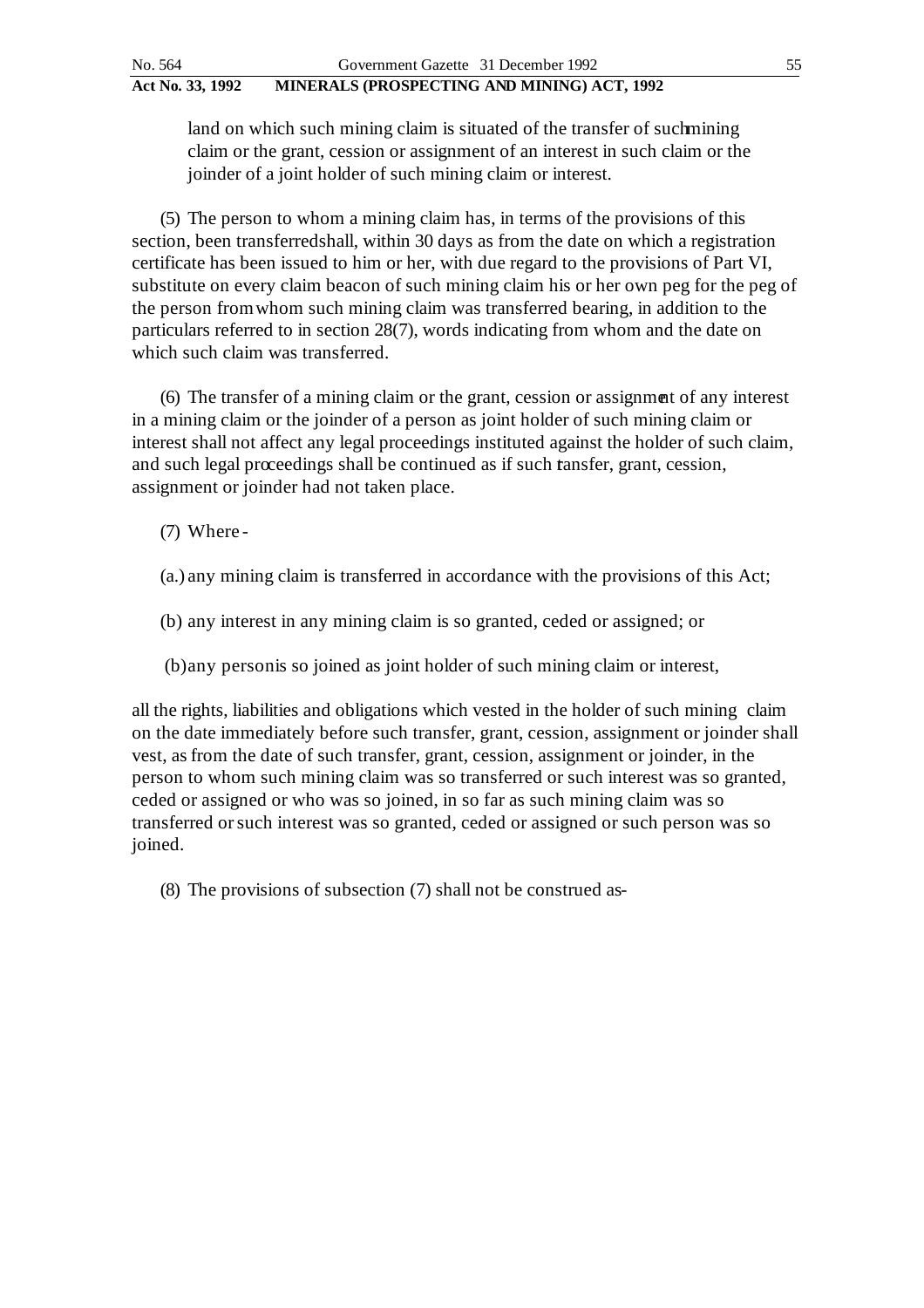- (a) limiting the right of, or preventing, any person to whom private land on which a mining claim is situated is transferred from, requiring from the holder of any such mining claim to enter into a new agreement contemplated in section  $52(1)(a)(i)$ ; or
- (b)in the absence of any such agreement, limiting the right of, or preventing, such holder to obtain an ancillary right as provided in section 110(4).

(9) Any holder of a mining claim who contravenes or fails to comply with the provisions of subsection (5) shall be guilty of an offence and liable upon conviction to a fine not exceeding R 1 000 or to imprisonment for a period not exceeding six months.

#### **40. Directions to holders of mining claims.**

(1) The provisions of section 57 shall apply *mutatis mutandis* in relation to a mining claim.

- (2) in the application of the provisions of section 57 –
- (a) any reference to the Minister, shall be construed as a reference to the Commissioner;
- (b) any reference to the holder of a mineral licence, shall be construed as a reference to a holder of a mining claim; and
- (c) any reference to reconnaissance operations shall be deemed to have been deleted.
- (3) (a) The Commissioner may at any time -
- (i) by notice in writing addressed and delivered to the holder of a mining claim require such holder to furnish the Commissioner within such period as may be determined by him or her in such notice of the longitude and latitude co-ordinates of each corner beacon of such claim; or
- (ii) cause the beacons of any mining claim to be surveyed and the longitude and latitude co-ordinates of such beacons to be determined,

and may enter such coordinates into the register referred to in section 36(2).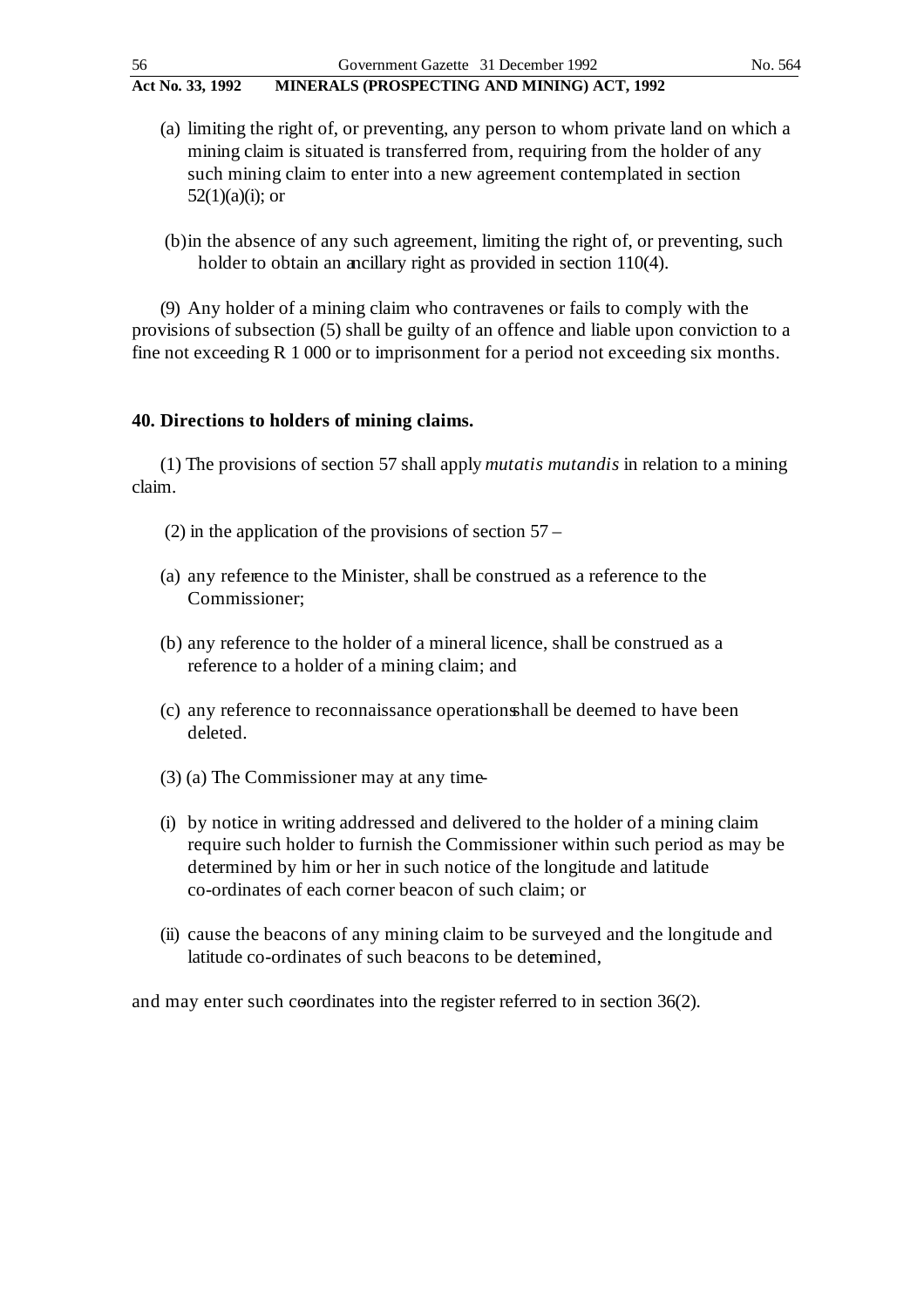(b) Any holder of a mining claim referred to in paragraph (a) who fails to comply with a notice referred to in that paragraph shall be guilty of an offence and  $\alpha$ conviction be liable to a fine not exceeding R8 000 or to imprisonment for a period not exceeding 12 months or to both such fine and such imprisonment.

# **41. General terms and conditions of registration of mining claims.**

(1) It shall be a term and condition of the registration of a mining claim that the holder of such mining claim shall -

- (a) exercise any right granted to him or her in terms of the provisions of this Act reasonably and in such manner that the rights and interests of the owner of any land to which such mining claim relates are not adversely affected, except to the extent to which such owner is compensated;
- (b) carry on, in accordance with the provisions of section 31, mining operations or prospecting operations in the claim area in accordance with good mining practices or good prospecting practices;
- (c) maintain all beacons erected on such mining claim in such a condition that they at all times comply with the provisions of section 28(6) and (7);
- (d) at the request of
	- (i) the Commissioner;
	- (ii) the owner of the land on which such mining claim is situated;
	- (iii) the holder of a licence who desires to peg in terms of Part VI a claim adjoining such mining claim; or
	- (iv) the holder of an exclusive prospecting licence, a mineral deposit retention licence or a mining licence in respect of a prospecting area, a retention area or mining area, as the case may be, adjoining such mining claim,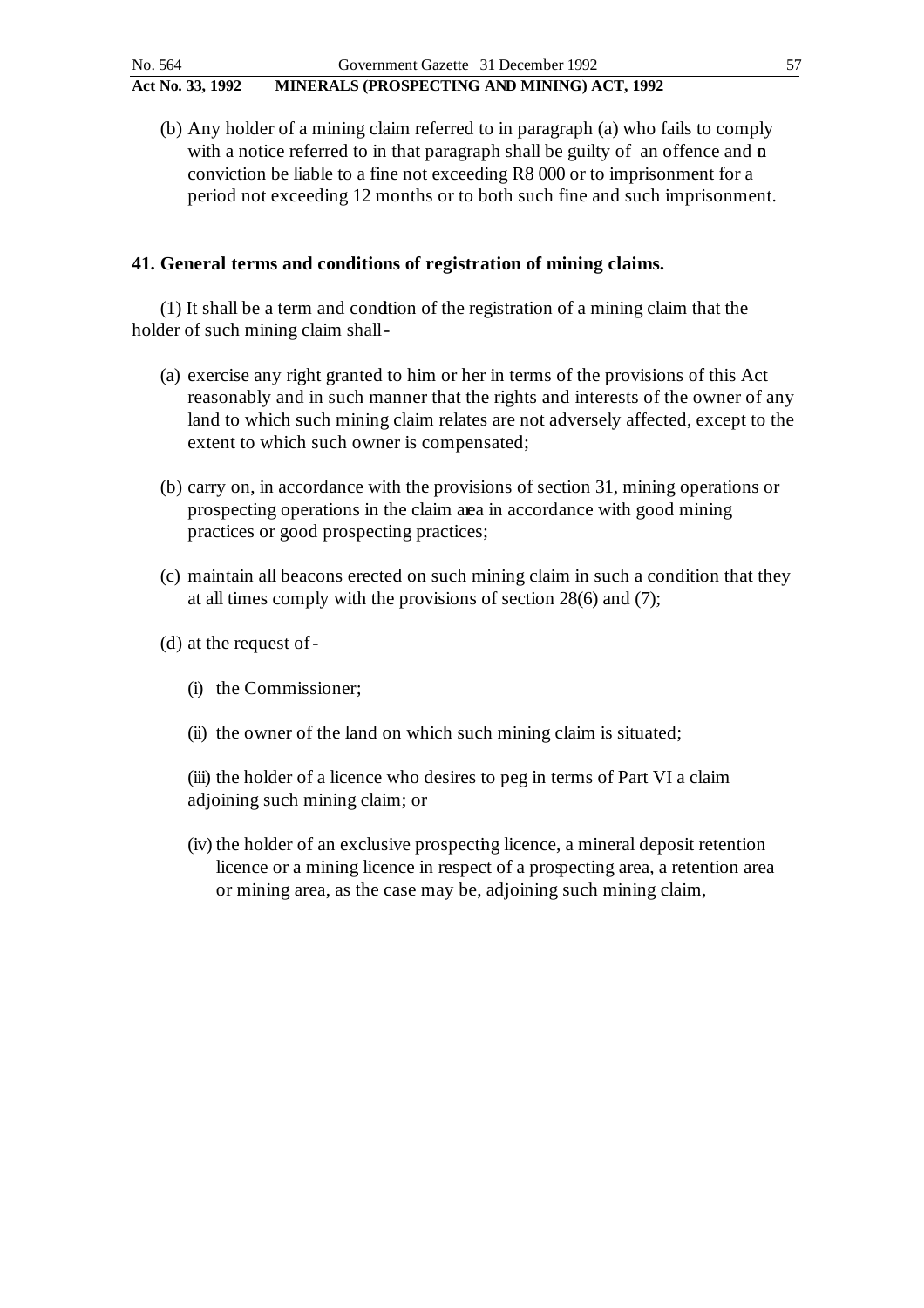point out all beacons erected on such mining claim upon payment of any expenses to be incurred by the holder of such mining claim or, if such beacons as shown on the sketch-plan referred to in section  $33(2)(e)$  cannot readily be located on the land, free of charge;

- (c) take all reasonable steps necessary  $\boldsymbol{\delta}$  secure, in accordance with any applicable law, the safety, welfare and health of persons employed in such claim area, and to prevent or minimize any pollution of the environment;
- $(f)$  maintain, in accordance with any applicable law, in good condition and repair all accessory works in such claim area;
- (g) remove from such claim area all structures, equipment and other goods not used or intended to be used in connection with mining operations and prospecting operations;
- (h) take, in accordance with any applicable law, reasonable steps to warn persons who may from time to time be in the vicinity of any accessory works fthe possible hazards resulting there from;
- (i) give to the Commissioner notice of
	- (i) the discovery of any mineral or group of minerals other than a mineral or group of minerals to which such mining claim relates;
	- (ii) the discovery, as defined in section 1 of the Petroleum (Exploration and Production) Act, 1991 (Act 2 of 1991), of petroleum,

within 30 days after such discovery; and

- (j) in the case of a company, give to the Commissioner notice of any change of
	- (i) the name of such company;
	- (ii) the registered address and principal place of business of the company in Namibia;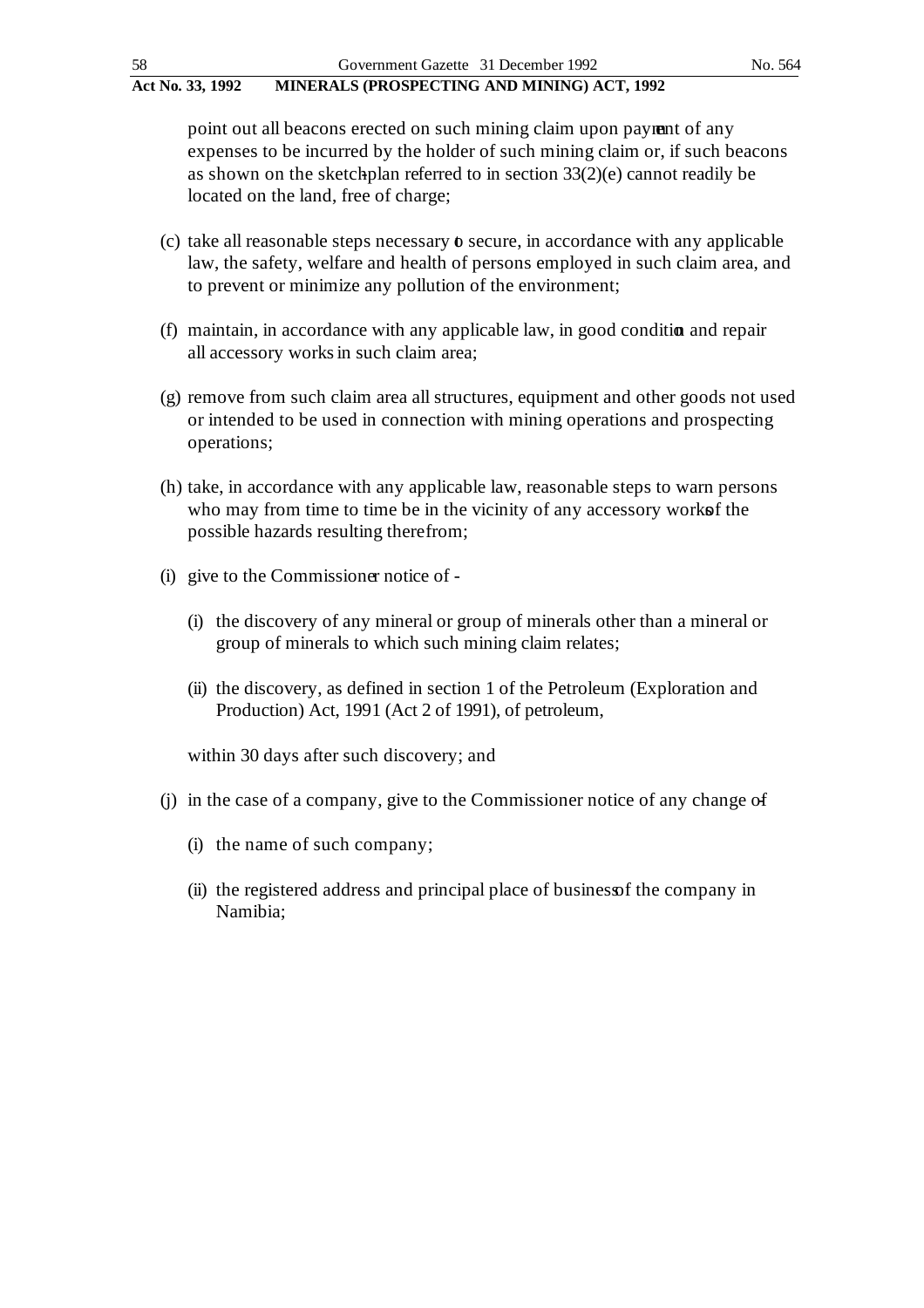(iii)the directors of the company;

- (iv) the share capital of the company;
- (v) the beneficial owner of more than five per cent of the shares issued by such company,

within 30 days as from such change.

- (k) in the case of a natural person, give to the Commissioner notice of any change of the address of such person within 30 days as from such change.
- (2) (a) If the holder of a mining claim referred to in subsection (1) fails to comply with the provisions of that subsection, the Commissioner may at any time by notice in writing addressed and delivered to such holder, direct such holder to take, within the period specified in such notice, such steps as may be so specified.
- (b) A holder referred to in paragraph (a) who contravenes or fails to comply with a direction given under that paragraph shall be guilty of an offence and on conviction be liable to a fine not exceeding R8 000 or to imprisonment for a period not exceeding 12 months or to both such fine and such imprisonment.
- (c) If the holder referred to in paragraph (a) fails to take to the satisfaction of the Commissioner the steps specified in the notice so referred to within the period specified in such notice or such further period as the Commissioner may on good cause shown allow, the Commissioner may cause such steps to be taken, and recover in a competent court the costs incurred thereby from such holder.

(3) The Commissioner may cause any beacons pointed out in terms of pagraph (d) of subsection  $(1)$  to be surveyed and may enter the longitude and latitude coordinates of such beacons so determined into the register referred to in section 36(2).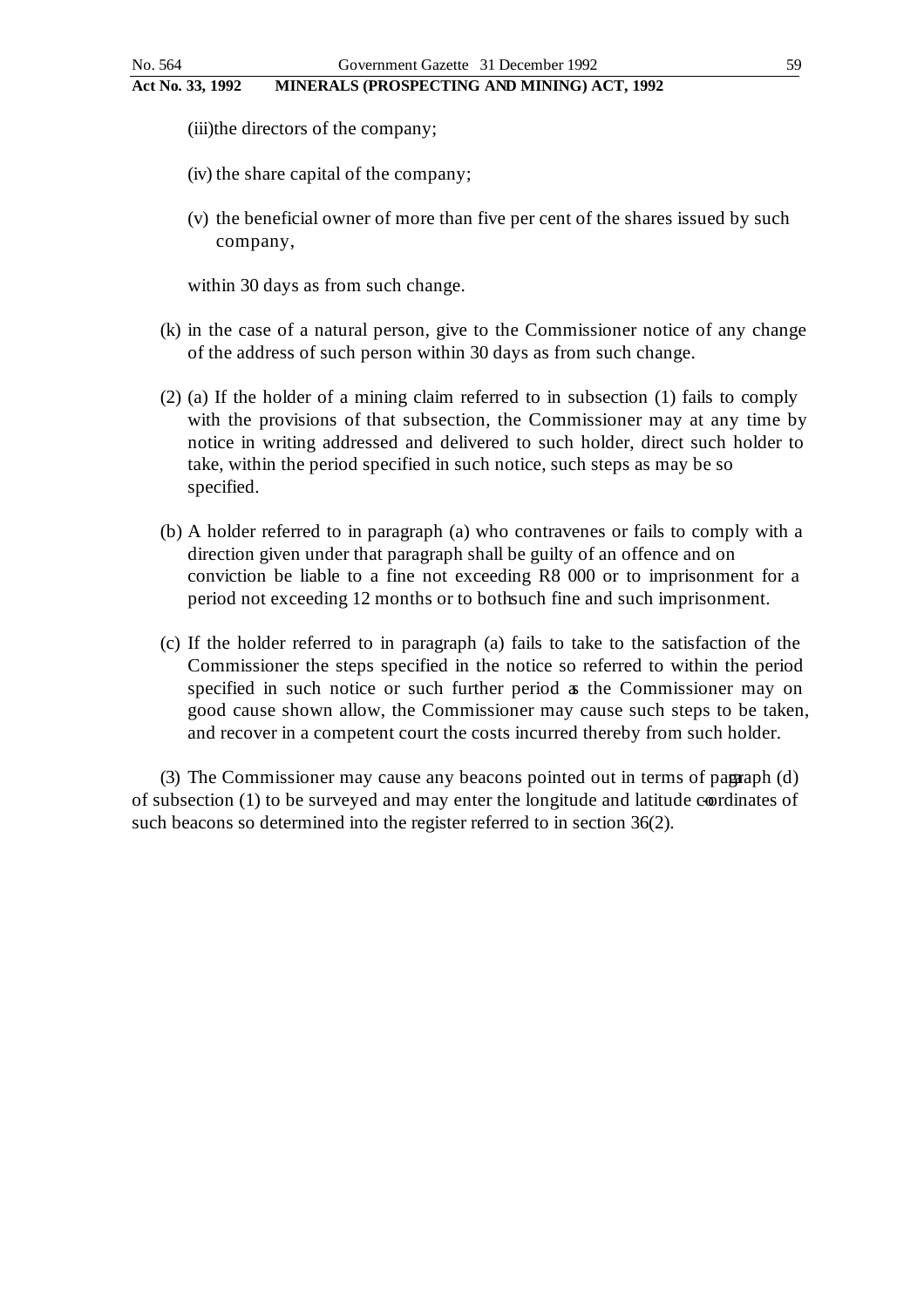#### **42. Work programmes of prospecting operations and mining operations.**

(1) The holder of a mining claim who is, by virtue of the terms and conditions of registration of such mining claim, required to carry on, within a particular period and in accordance with a work programme, certain mining operations, prospecting operations or other operations referred to in paragraph (c) of subsection (1) of section 31, or to expend certain expenditure, shall furnish the Commissioner on such date or dates as may be determined by the Commissioner and made known by notice in writing addressed and delivered to such holder, with particulars of such mining operations, prospecting operations, other operations or expenditure.

(2) The Minister may, on application made to him or her by the holder of a mining claim, by notice in writing addressed and delivered to such holder, amend any work programme or expenditure referred to in subsection (1) in accordance with proposals contained in such application or to such extent as the Minister may deem appropriate.

(3) The holder of a mining claim who contravenes or fails to comply with the requirements of a work programme referred to in subsection (1) shall be guilty of an offence and on conviction be liable to a fine not exceeding R8 000 or to imprisonment for a period not exceeding 12 months or to both such fine and such imprisonment.

#### **43. Abandonment of mining claims.**

(1) The holder of a mining claim may abandon such mining claim by notice in writing addressed and delivered to the Commissioner and shall together with such notice return the registration certificate of such claim, whereupon -

(a) the Commissioner shall -

- (i) cancel such registration certificate;
- (ii) make an entry to that effect in the register of mining claims referred to in section 36(2);
- (iii)notify the person who was the holder of such mining claim that such registration certificate has been cancelled; and
- (iv) notify the owner of the land on which such claim was situated of such abandonment and provide such owner with a sketchplan of such mining claim referred to in section 33(2)(e); and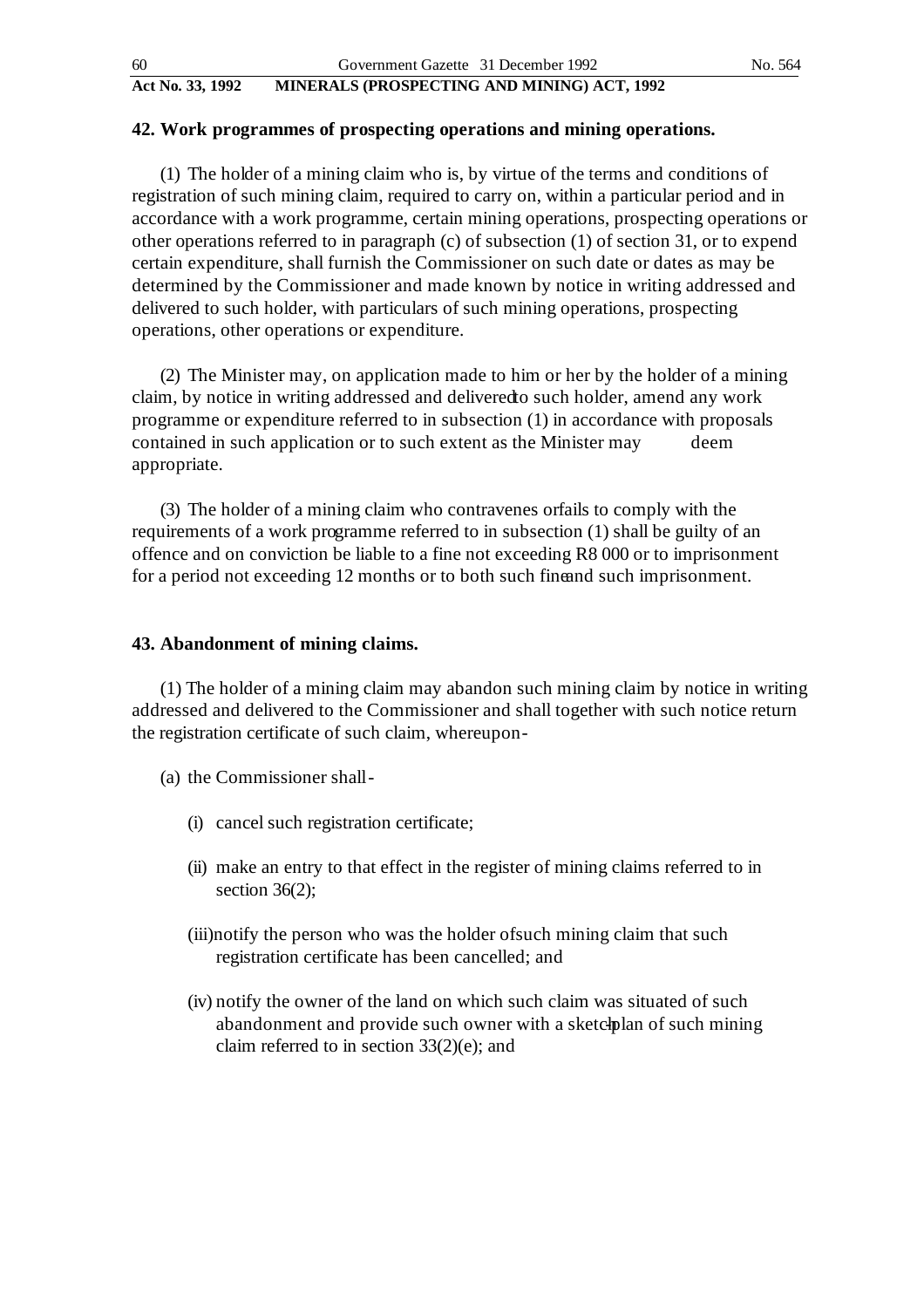(b) such mining claim shall be deemed to have been abandoned on the date on which such registration certificate has been cancelled as provided in subparagraph (i) of paragraph (a).

(2) If a mining claim is abandoned as contemplated in subsection (1), the holder of such such mining claim shall -

- (a) within 30 days as from the date of the cancellation of the registration certificate as provided in subsection (1), remove all beacons erected by him or her on such claim and, in the case of a beacon used as a joint beacon, his or her peg and beacon plate without causing damage to any other part of such beacon;
- (b) demolish any accessory works erected or constructed by such person in the claim area to which the mining claim related, except in so far as the owner of the land retains such accessory works on such terms and conditions as may mutually be agreed upon between such owner and person, and remove from such land all debris and any other object brought onto such land; and
- (c) take all such steps as may be necessary to remedy to the reasonable satisfaction of the Minister any damage caused by any prospecting operations and mining operations carried on by such holder to the surface  $\phi$ , and the environment on, the land in the claim area in question.

(3) The abandonment of a mining claim shall not affect any legal proceedings instituted against such holder or any obligation or liability of such holder in terms of the provisions of this Act.

(4) Any person who contravenes or fails to comply with the provisions of subsection (2) shall be guilty of an offence and on conviction be liable to a fine not exceeding R8 000 or to imprisonment for a period not exceeding 12 months or to both such fine and such imprisonment.

#### **44. Cancellation of registration of mining claims.**

(1) The provisions of section 55 shall apply *mutatis mutandis* in relation to the cancellation of the registration of any mining claim.

(2) For purposes of the application of section 55, as applied by subsection (1) of this section -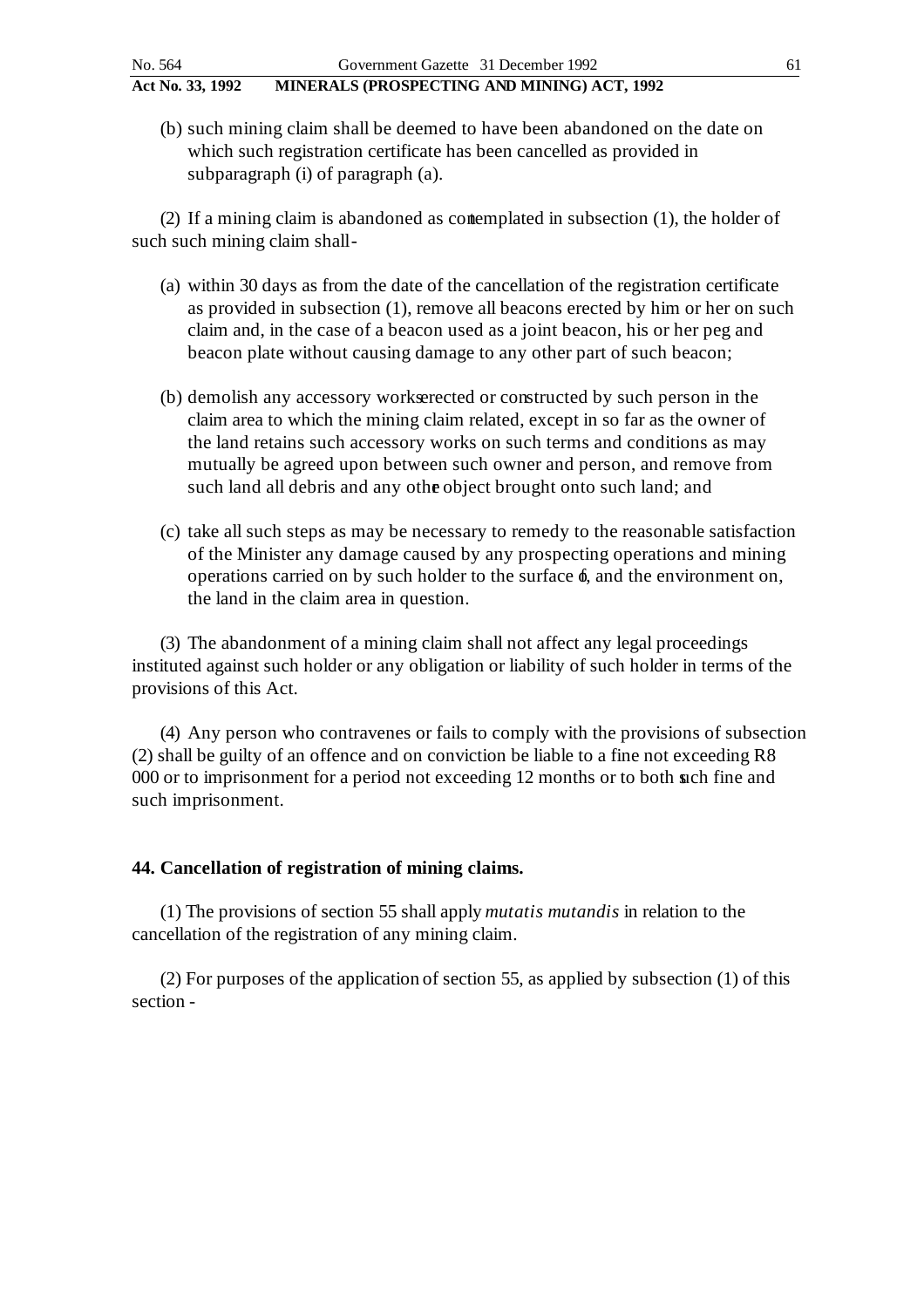- (a) any reference to the Minister, shall be construed as a reference to the Commissioner;
- (b) any reference to the holder of a mineral licence, shall be construed as a reference to the holder of a mining claim; and
- (c) any reference to a mineral licence, shall be construed as a reference to the registration of a mining claim.

## **45. Records, maps, plans and financial statements to be kept, and information, reports and returns to be submitted, by holders of mining claims.**

- (1) The holder of a mining claim –
- (a) shall keep at an address in Namibia a proper record in such form as may be determined in writing by the Commissioner in relation to-
	- (i) any mining operations referred to insection  $31 \cdot (1)(a)$  -
		- (aa)the nature, appraisal and results of all mining operations carried on in the claim area to which such mining claim relates;
		- (bb)the nature and mass or volume of any mineral or group of minerals won or mined on such mining claim and treated or stockpiled on such mining claim or elsewhere;
		- (cc)the nature, mass or volume and value of any mineral or group of minerals so won or mined, sold or otherwise diposed of and the full names and address of any person to whom such mineral or group of minerals was sold or otherwise disposed of;
		- (dd)the nature and mass or volume of any waste removed from such mining claim and the manner in which it was diposed of;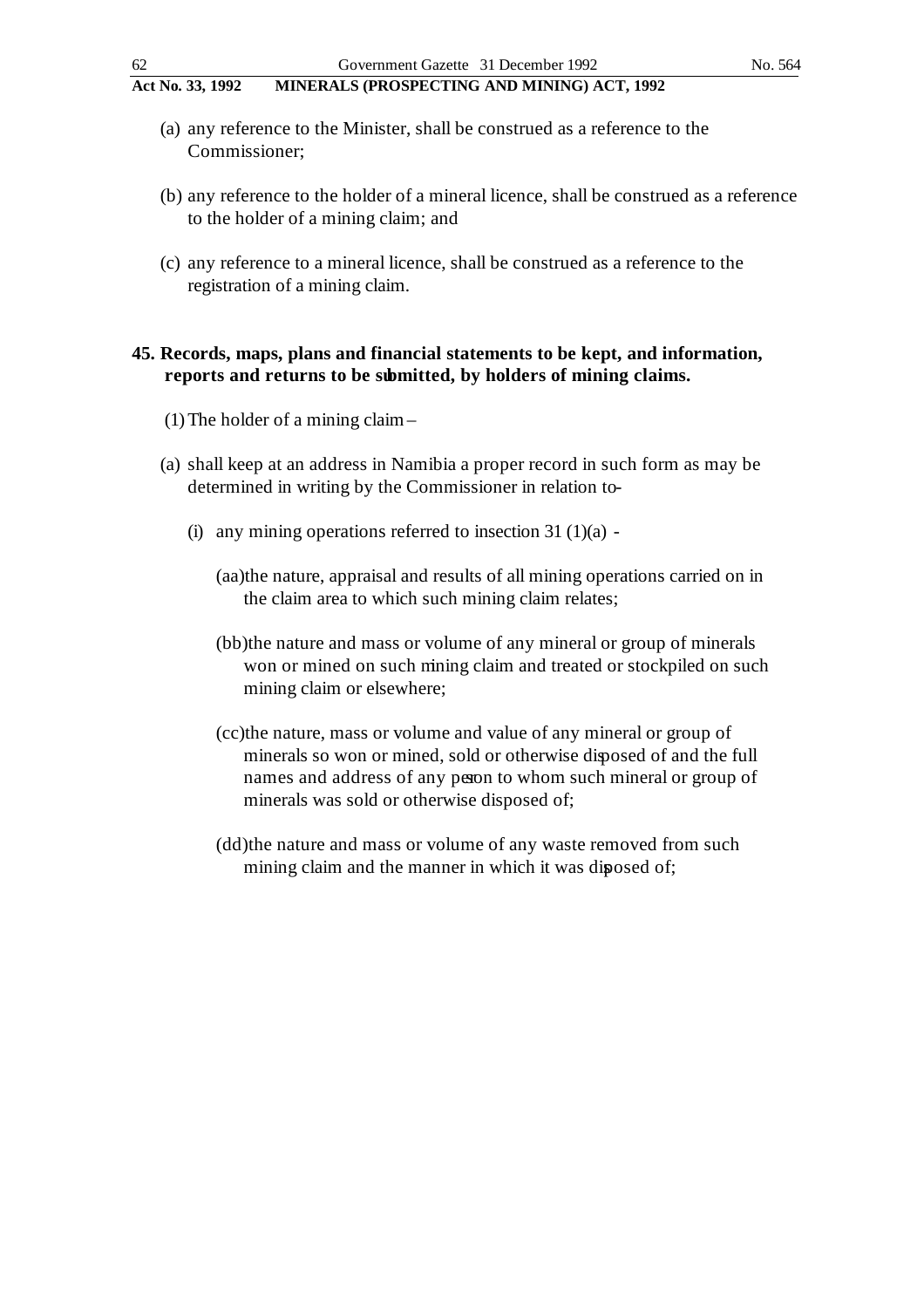- (ee)the persons employed by such holder for purposes of such mining operations, including the full names, addresses, nationality and ages of, and remuneration and other benefits paid and granted to such persons;
- (ff) the unit operating and off-mine costs incurred;
- (gg)the expenses incurred by such holder in the course of such mining operations; and
- (hh)such other work carded on in the course of such mining operations as may be determined by the Commissioner and specified by notice in writing addressed and delivered to such holder; and
- (ii) any, prospecting operations referred to in section  $31(1)(b)$ -
	- (aa)the nature, location and results of all prospecting operations carried on by such holder, and the interpretation and assessment of such operations;
	- (bb)the nature and mass or volume of any mineral or group of minerals found or incidentally won in the course of such prospecting operations;
	- (cc)the persons employed by such holder for purposes of such prospecting operations, including the full names, addresses, nationality and ages of, and remuneration and other benefits paid and granted to such persons;
	- (dd)the expenses incurred by such holder in the course of such prospecting operations; and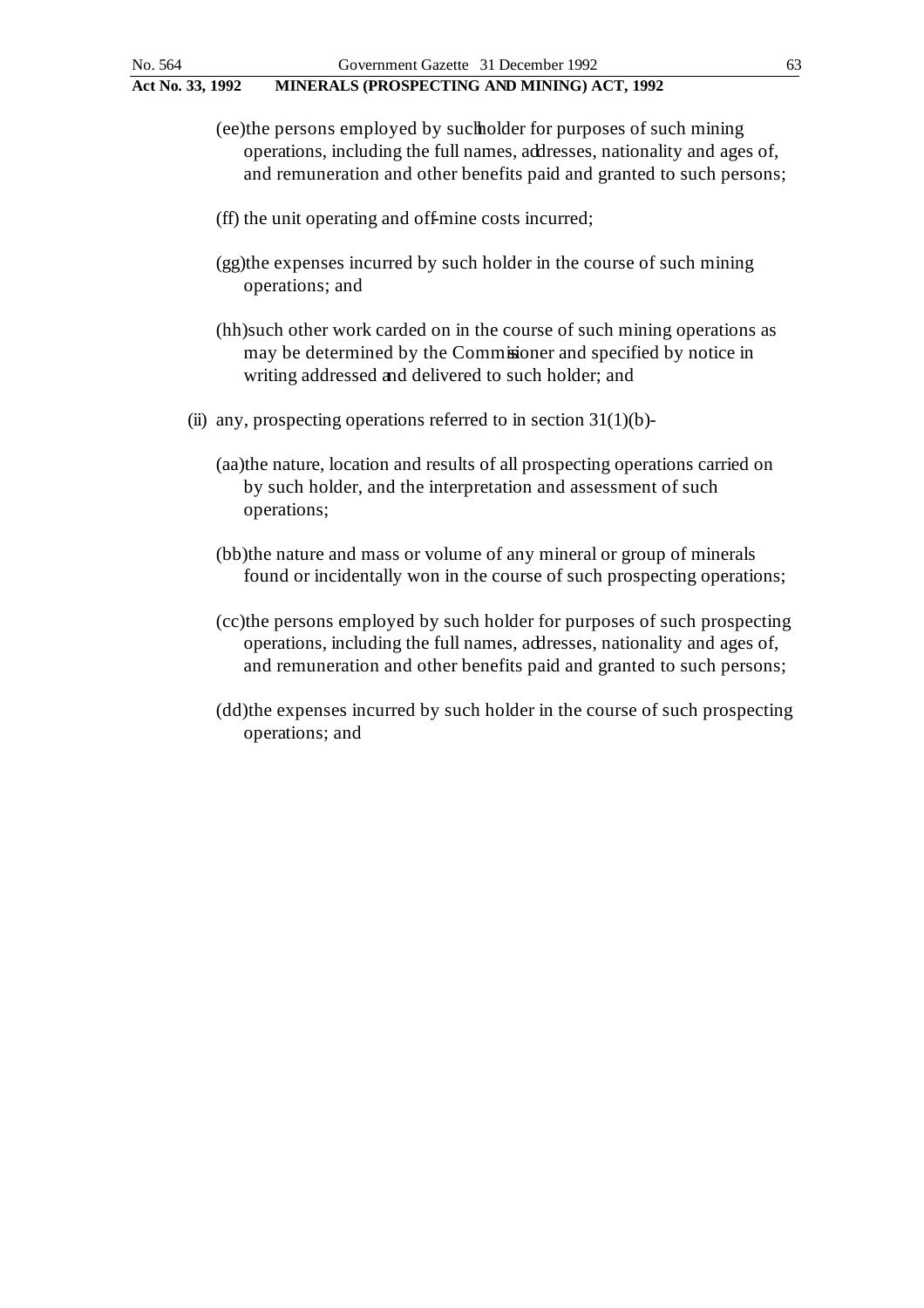and shall retain such records for a period of not less than three years;

- (b) shall prepare or cause to be prepared and maintain at all times plans and maps in respect of the claim area;
- (c) shall prepare, in respect of each year of assessment, as defined in section 1 of the Income Tax Act, 1981 (Act 24 of 198 1), of such holder during the registration of such mining claim, a statement of income and expenditure derived or incurred in connection with any prospecting operations and mining operations on such mining claim, including a balance sheet and profit and loss account, and such other financial statements as the Commissioner may require in such form as the Commissioner may determine;
- (d) shall submit within 15 days after the end of each month or such longer period as the Commissioner may, on good cause shown, determine in writing during the currency of the registration of such mining claim to the Commissioner in such form as may be so determined by the Commissioner a return or returns containing in relation to such month or period-
	- (i) such summary of the particulars and information contained in the records referred to in paragraph (a)(i), excluding item (ff) thereof, as may be required by the Commissioner and indicated in such form or requested by the Commissioner by notice in writing addressed and delivered to such holder; and
	- (ii) such other particulars as the Commissioner may require in relation to the prospecting operations and mining operations carried on by such holder on such mining claim;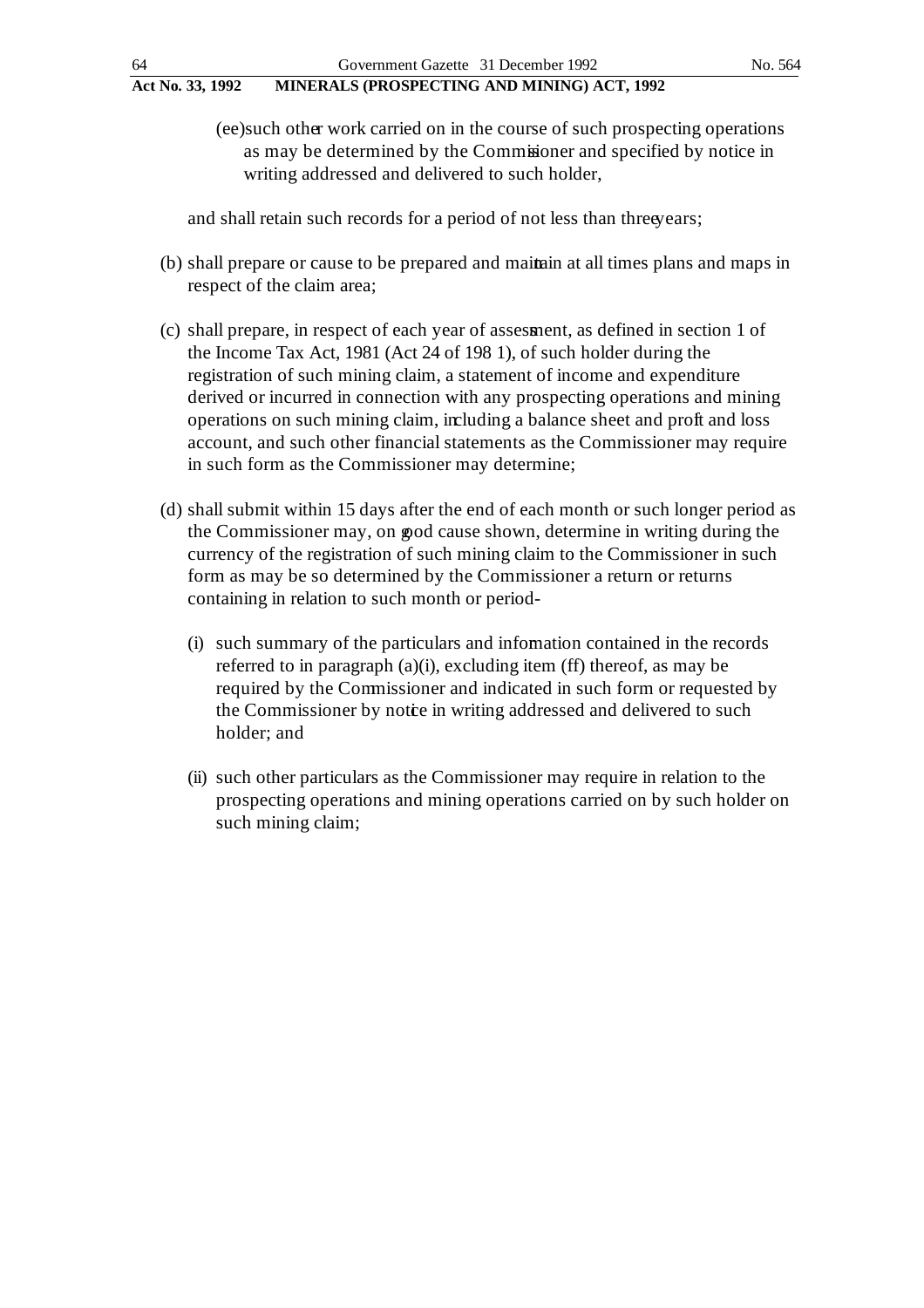- (e) shall submit within 60 days after 31 December in each year to the Commissioner in such form as may be determined in writing by the Commissioner -
	- (i) a return containing in relation to such year
		- (aa)a summary of the particulars and information contained in the records referred to in paragraph (a)(i) as may be required by the Commissioner and indicated in such form or otherwise requested by the Commissioner by notice in writing addressed and divered to such holder;
		- (bb)an estimate of the remaining mineral reserves in such mining claim properly illustrated by way of plans and maps according to an appropriate scale;
		- (cc)particulars of any proposed mining operations during the succeeding year, together with a forecast of the source of such mining operations in terms of delineated mineral reserves; and
		- (dd)such other particulars as the Commissioner may require in relation to the prospecting operations and mining operations carried on by such holder on such mining claim;
	- (ii) the statement of income and expenditure and financial statements referred to in paragraph (c); and
- (f) shall submit, together with an application referred to in section  $31(l)(b)(i)$  or an application for the renewal of the registration of a mining claim referred to in section 38 in respect of the whole of the claim area or an application for a mineral deposit retention licence or a mining licence in respect of the whole or any portion of the mining claim, to the Commissioner in such form as may be determined in writing by the Commissioner-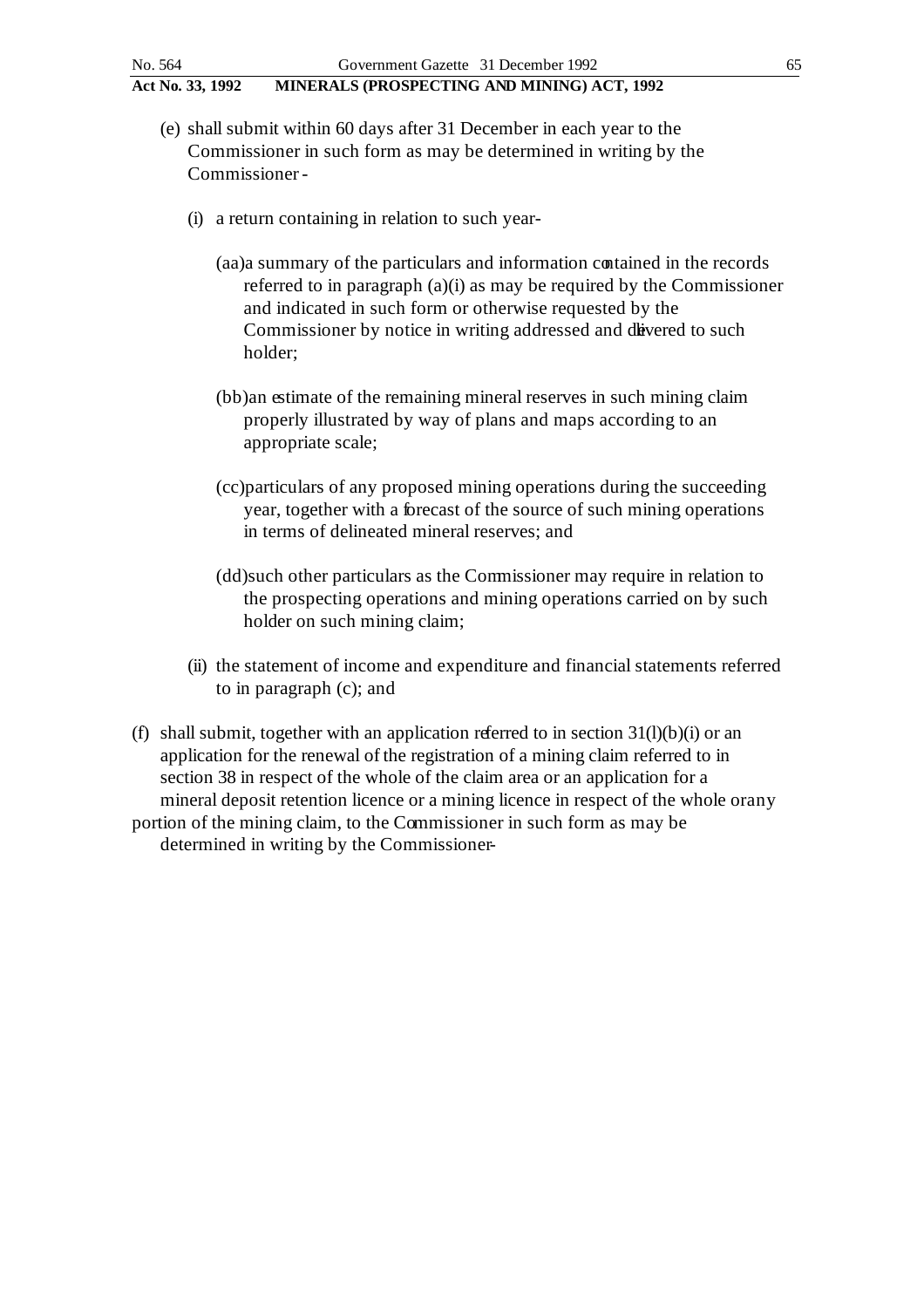| 66               | Government Gazette 31 December 1992                                                                                                                                                                                                                                                                                                                                                                                                                                                                              | No. 564 |
|------------------|------------------------------------------------------------------------------------------------------------------------------------------------------------------------------------------------------------------------------------------------------------------------------------------------------------------------------------------------------------------------------------------------------------------------------------------------------------------------------------------------------------------|---------|
| Act No. 33, 1992 | MINERALS (PROSPECTING AND MINING) ACT, 1992                                                                                                                                                                                                                                                                                                                                                                                                                                                                      |         |
|                  | (i) a report in duplicate or, in the case where application is made for a mineral<br>deposit retention licence or a mining licence in respect of a portion of the<br>mining claim, separate reports in duplicate in respect of such portion and<br>the remainder of such claim area, containing in relation to the period<br>immediately before the date of such application, reckoned from the date of<br>registration of such mining claim or the date of renewal of such<br>registration, as the case may be- |         |
|                  | (aa) all information in the records referred to in paragraph (a) and the plans<br>and geological maps referred to in paragraph (b);                                                                                                                                                                                                                                                                                                                                                                              |         |
|                  | (bb)an estimate of the remaining mineralreserves in such mining claim<br>properly illustrated by way of plans and maps according to an<br>appropriate scale; and                                                                                                                                                                                                                                                                                                                                                 |         |
|                  | (cc)such other particulars as the Commissioner may require in relation to<br>the prospecting operations carried on by such hoder; and                                                                                                                                                                                                                                                                                                                                                                            |         |
|                  | (ii) the statement of income and expenditure and financial statements<br>referred to in paragraph (c) in relation to the period, immediately before the<br>date of such application, reckoned from the date of registration of such<br>mining claim or the date on which the last such statements have been<br>submitted in terms of paragraph (e)(ii).                                                                                                                                                          |         |
|                  | (2) In the event of the cancellation of the registration of a mining claim under section<br>$\mathbf{r}$ and $\mathbf{r}$ and $\mathbf{r}$ and $\mathbf{r}$ and $\mathbf{r}$ and $\mathbf{r}$ and $\mathbf{r}$ and $\mathbf{r}$                                                                                                                                                                                                                                                                                  |         |

44 or the lapsing of such registration, the person who was the holder of such mining claim immediately before such cancellation or lapsing shall on a date not later than one month after the date of such cancellation or lapsing deliver to the Commissioner-

(a) all records kept in terms of the provisions of subsection  $(1)(a)$ ;

(b) all maps and plans referred to in subsection  $(1)(b)$ ;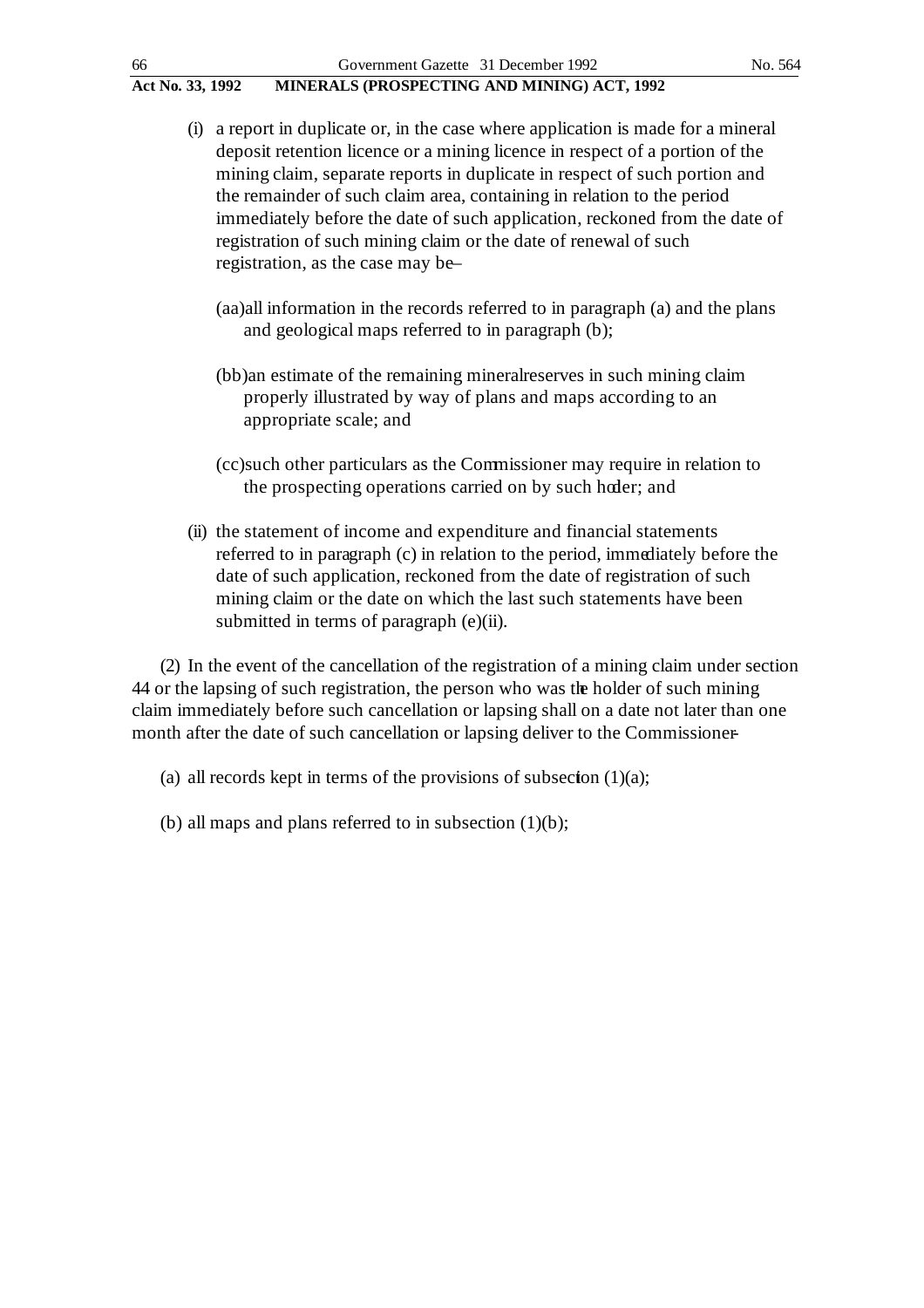- (c) all reports, photographs, tabulations, tapes and discs prepared by or on behalf of such person in the course of any prospecting operations and mining operations carried on in such mining claim; and
- (d) such other books, documents, records and reports as the Commissioner may require by notice in writing addressed and delivered to such person,

or copies of such records, maps, plans, reports, photographs, tabulations, tapes, discs, books and documents, unless a mineral deposit retention licence or a mining licence is issued to such person in relation to the area to which such mining claim related with effect from the date following on the date of such cancellation or lapsing or such later date as the Commissioner may on good cause shown allow.

(3) If the holder referred to in subsection (2) fails to comply with the provisions of that subsection the Commissioner may *mutatis mutandis* in accordance with the provisions of Chapter 2 of the Criminal Procedure Act, 1977 (Act 51 of 1977) -

- (a) enter upon any premises whatsoever and search for the records, maps and plans, reports, photographs, tabulations, tapes, discs, books and documents referred to in paragraphs (a) to (d) of subsection (2);
- (b) seize any such records, maps and plans, reports, photographs, tabulations, tapes, discs, books and documents,

as if he or she were a police official referred to in that Act and such records, maps and plans, reports, photographs, tabulations, tapes, discs, books and documents were concerned in the commission of any offence.

(4) Any person referred to in subsection (1) or (2) who contravenes or fails to comply with the provisions of that subsection shall be guilty of an offene and on conviction be liable to a fine not exceeding R8 000 or to imprisonment for a period not exceeding 12 months or to both such fine and such imprisonment.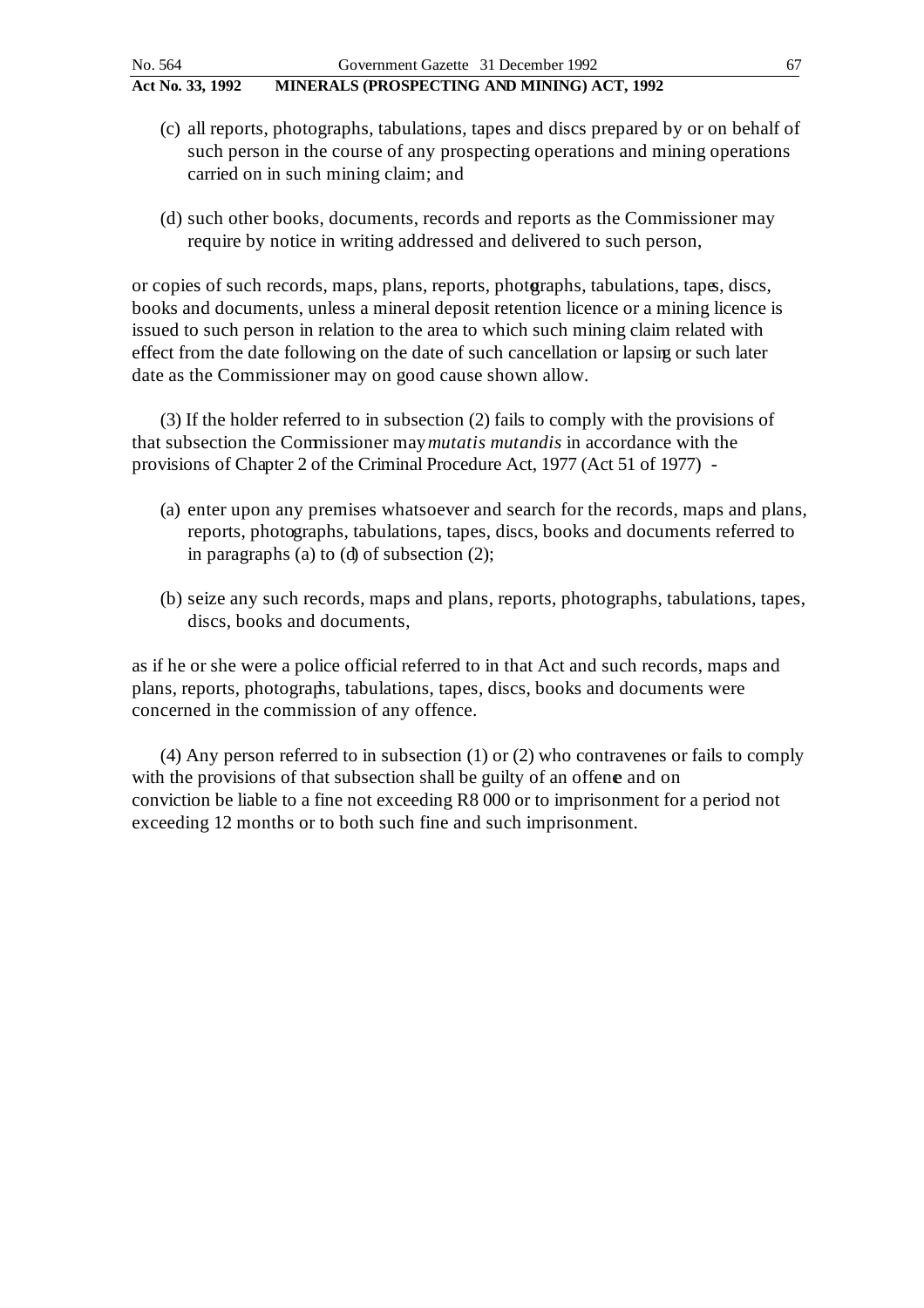## **PART VIII**

# **General provisions relating to mineral licences**

# **46. Persons who may apply for, or for transfer of, mineral licences or for approval to grant, cede or assign interests in such licences or to be joined as joint holders of such licences or interests.**

Subject to the provisions of this Act, a mineral licence shall not be granted or transferred or any interest in such mineral licence be granted, ceded or assigned to any person other than -

- (a) a company; or
- (b) a Namibian citizen who has reached the age of 18 years and who, in the opinion of the Minister, is a fit and proper person to holdsuch licence,

and no person other than such person shall be joined as a joint holder of any such mineral licence or interest.

# **47. Applications for, or for renewal or transfer of, mineral licences, or for approval tot grant, cession or assignment of interests in mineral licences, or to be joined as joint holders of such mineral licences or interests.**

- (1) Subject to the provisions of this Act, an application for –
- (a) a mineral licence or the renewal thereof;
- (b) the amendment of a mineral licence; or
- (c) the approval of the Minister for the transfer of a mineral licence, or the grant, cession or assignment of any interest in any mineral licence, or to be joined as a joint holder of a mineral licence or such interest,

shall be made to the Minister in suchform as may be determined in writing by the Commissioner and shall be accompanied by such application fee and such licence fee as may be payable in respect of the licence period or first licence period, as the case may be, of such licence as my be determined under section 123.

- (2) Subject to the provisions of this Act, the Minister –
- (a) may grant on such terms and conditions as may be determined in writing by him or her, or refuse to grant an application referred to in subsection (1); or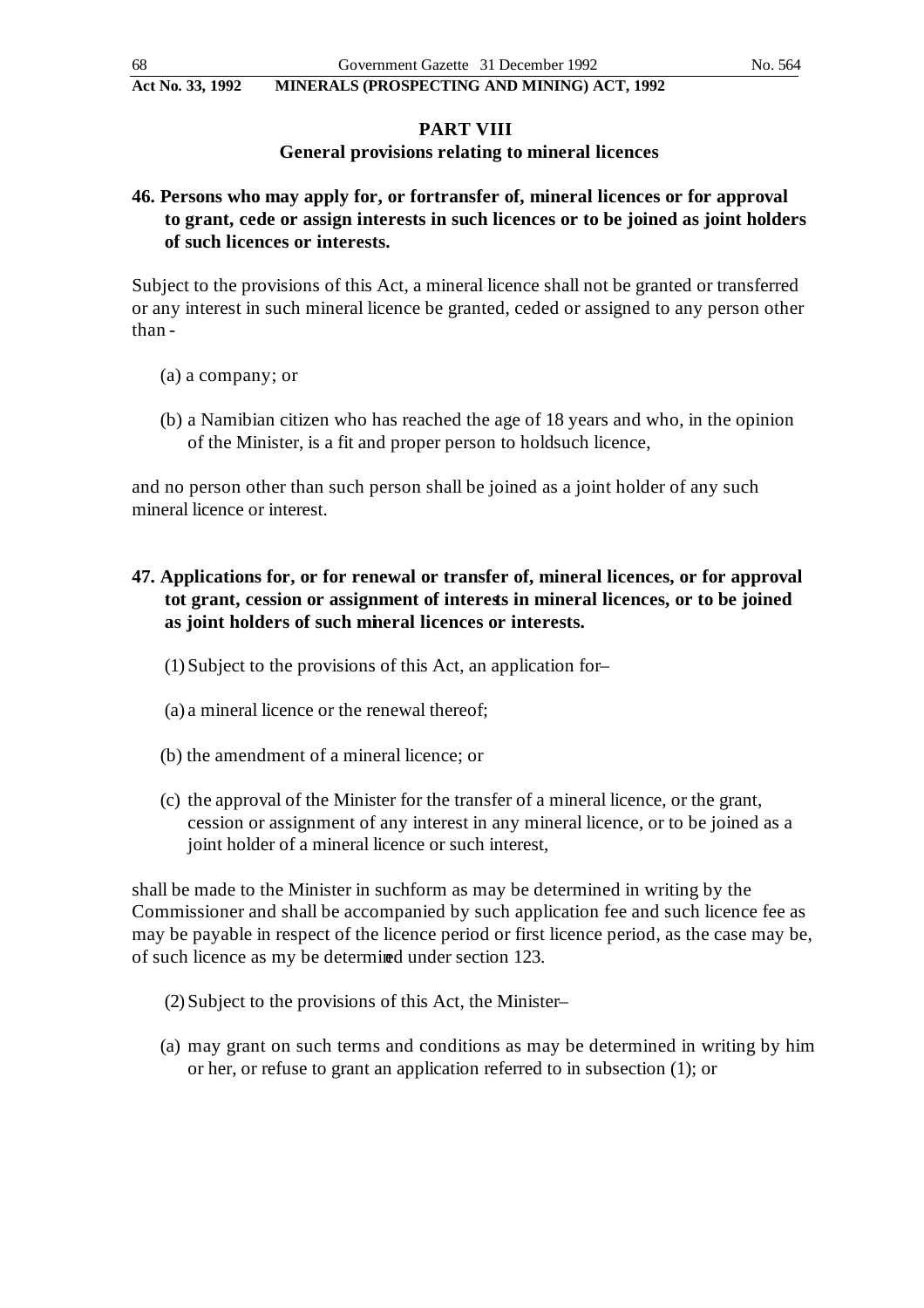(b) shall grant an application for the transfer of' it mineral licence referred to in paragraph (c) of subsection ( 1) where such mineral licence is to be transferred from a company which is the holder of such mineral licence to a company which is controlling, controlled by or under common control with such holder, if the Minister is on reasonable grounds satisfied that such holder is not contravening or failing to comply with the terms and conditions of such licence or any other mineral licence held by it or any provision of this Act.

(3) The provisions of section 39(6), (7) and (8) shall apply *mutatis mutandis* in relation to the transfer of a mineral licence or the granting, cession or assignment of any interest in a mineral licence or the joinder of a person as a joint holder of such mineral licence or interest.

# **48. Powers of Minister in respect of applications for, or for renewal or transfer of, mineral licences or for approval for grant, cession or assignment of interests in**  mineral licences, or to be joined as joint holders of such mineral licences or **interests.**

(1) The Minister may at any time after the receipt of any application referred to in section 47 require the person concerned by notice in writing-

- (a) to furnish him or her within such reasonable period as may be specified in such notice with -
	- (i) such information specified in such notice as the Minister may in his or her discretion deem necessary to enable him or her to determine who, in the case of a company, has the controlling interest in the affairs of the company; and
	- (ii) such other information so specified as the Minister may in his or her discretion deem necessary for purposes of considering such application;

(b)to publish particulars of the application in relation to  $-$ 

- (i) the full names of such person; and
- (ii) the area, the kind of mineral licence and the mineral or group of minerals to which such application relates,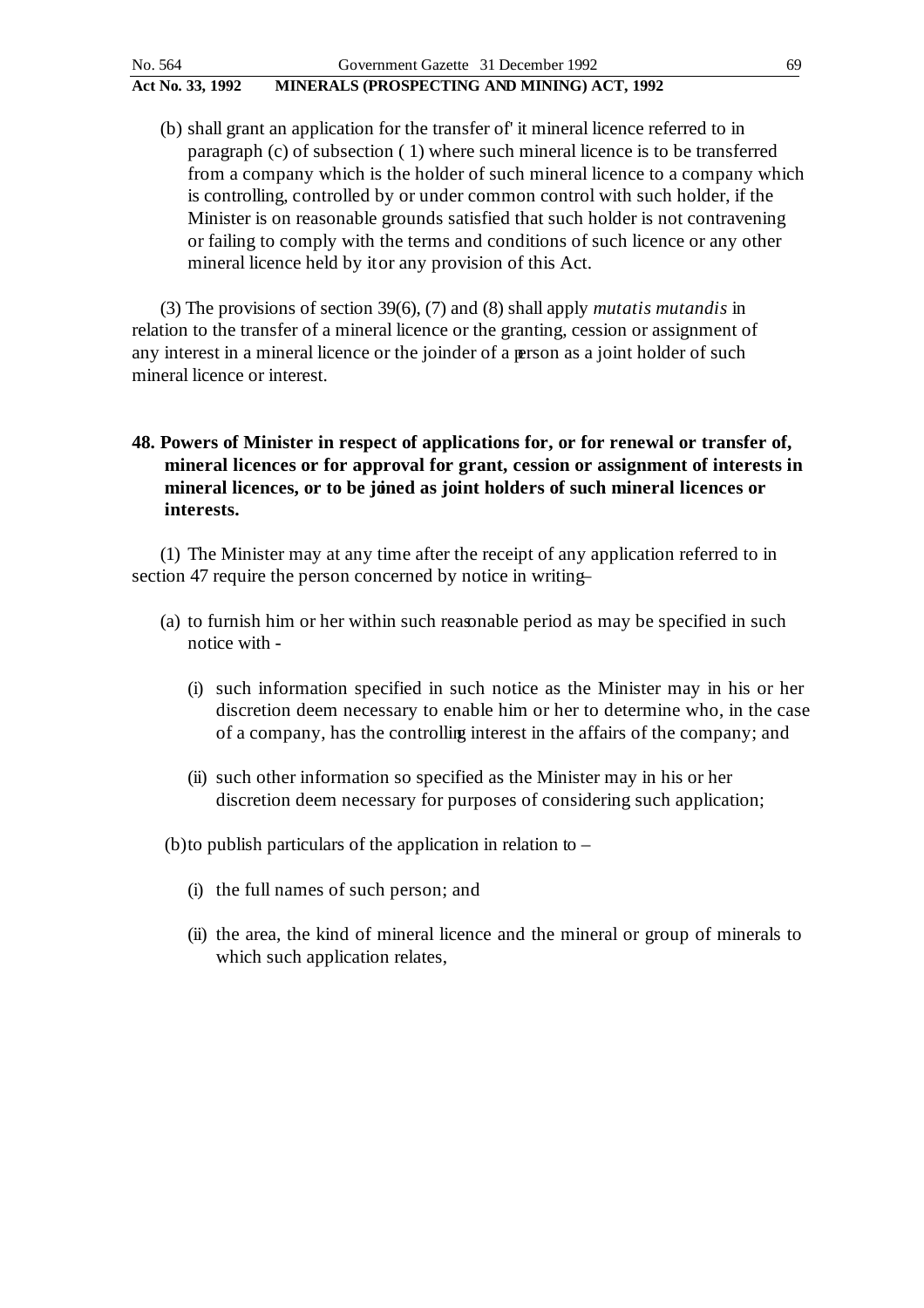in such manner as may be specified in such notice;

- (c) to give the particulars of the application
	- (i) referred to in paragraph (b);
	- (ii) relating to the condition of, and any existing damage to, the environment in the area to which the application relates;
	- (iii)relating to an estimate of the effect which the proposed prospecting operations or mining operations, as the case may be, may have on the environment and the proposed steps to be taken in order to prevent or minimize such effect,

in such manner and to such person or persons as may be specified in such times.

(3) In order to enable the Minister to consider any application referred to in section 47 the Minister may –

- (a) cause such investigations to be made or undertaken as the Minister may in his or her discretion deem necessary;
- (b) require the person concerned by notice in writing  $-$ 
	- (i) to carry out or cause to be carried out such environmental impact studies as may be specified in the notice;
- (ii) to furnish the Minister within such period as may be specified in such notice with such proposals, by way of alteration to or in addition to proposals set out in the application, as may be so specified.

(3) In considering any application referred to in section 47 and the terms and conditions subject to which such application may be granted, the Minister shall take into account the need to conserve and protect the natural resources in, on or under the land to which the application relates and in, on or under adjoining or neighbouring land.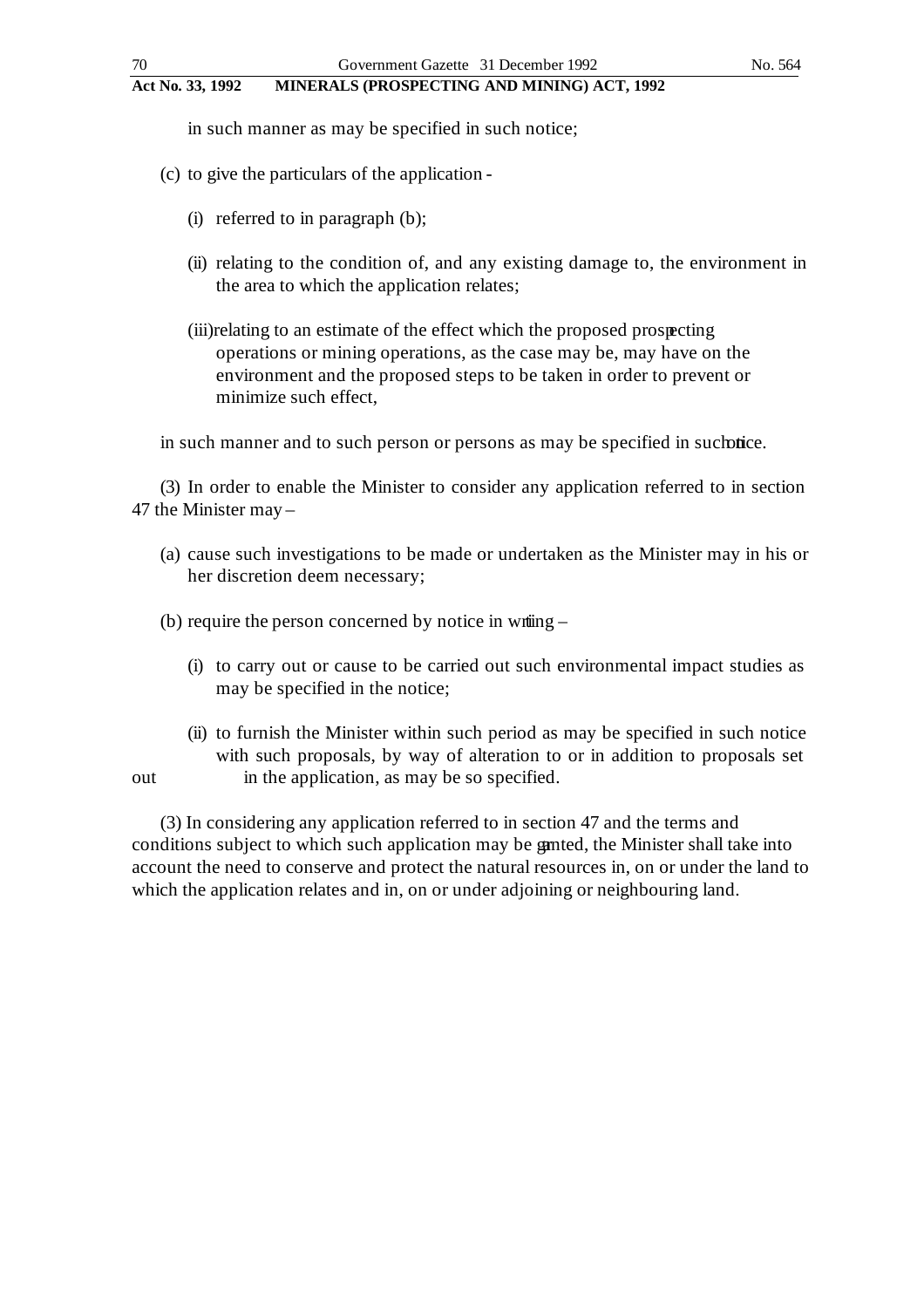(4) If the Minister is, after having considered an application referred to in section 47, prepared to grant the application subject to certain terms and conditions, he or she shall direct that notice be given to the person concerned in which the terms and conditions, in addition to he term and conditions referred to in section 50, are set out on which he or she is prepared to grant such application.

(5) The person referred to in subsection (4) may, within one month as from the date of that notice or such further period as the Minister may on good cause shown allow in writing, agree in writing to accept such terms and conditions or such other terms and conditions as may be agreed upon.

- (6) If the person making an application referred to in section 47 fails -
- (a) to comply with the requirements of any notice referred to in subsection (1) or  $(2)(b)$ ; or
- (b) to agree as contemplated in subsection (5),

within the period specified in such notice or such further period as the Minister may on good cause shown allow in writing, the application in question shall lapse on the expiration of such period.

### **49. Mineral agreements.**

(1) The Minister may, before a mineral licence is issued and at the request of the person making an application referred to in section 47, enter into an agreement not inconsistent with the provisions of this Act with such person containing the terms and conditions agreed upon as provided in section 48(4) and (5) on which such mineral licence will be issued.

(2) A mineral agreement –

(a) shall contain the full names and address of the person concerned and, in the case of a company, particulars of its incorporation and registration as a company, the registered address and principal place of business of the company in Namibia, the full names and nationality of the directors of the company the share capital of the company and the full names and nationality of any person who is the beneficial owner of more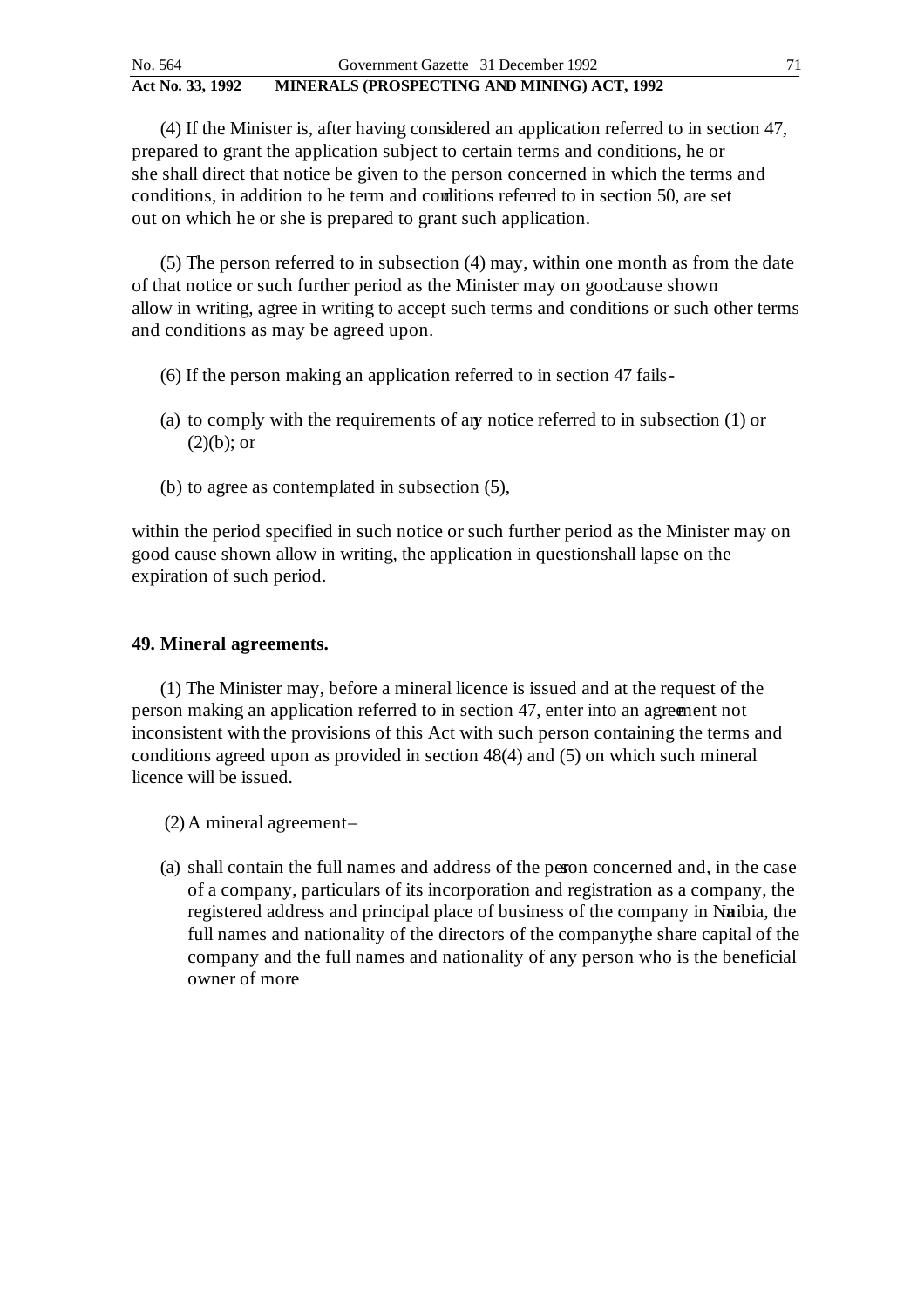than five per cent of the shares issued by such company; or

- (b) may include terms and conditions relating to
	- (i) minimum reconnaissance operations, prospecting operations or mining operations to be carried on and the time table determined for purposes of such operations;
	- (ii) the minimum expenditure in respect of reconnaissance operations, prospecting operations or mining operations;
	- (iii)the formation of joint ventures or the operation of production sharing or other joint arrangements;
	- (iv) the participation, including the acquisition of equity share capital, by the State or any other person in any ventures or arrangements referred to in subparagraph (iii);
	- (v) the manner in which reconnaissance operations, prospecting operations or mining operations shall be carried out;
	- (vi) the processing, whether wholly or partly, within Namibia of any mineral or group of minerals found, won or mined by the holder of a mineral licence in the course of any prospecting operations or mining operations;
	- (vii)the basis on which the market value of any mineral or group of minerals in question may from time to time be determined;
	- (viii)the utilization of any profits derived by the holder of a mineral licence from any reconnaissance operations, prospecting operations or mining operations carried on under such mineral licence;
	- (ix) guarantees to ensure the due and proper performance of the liabilities and obligations under a mineral licence;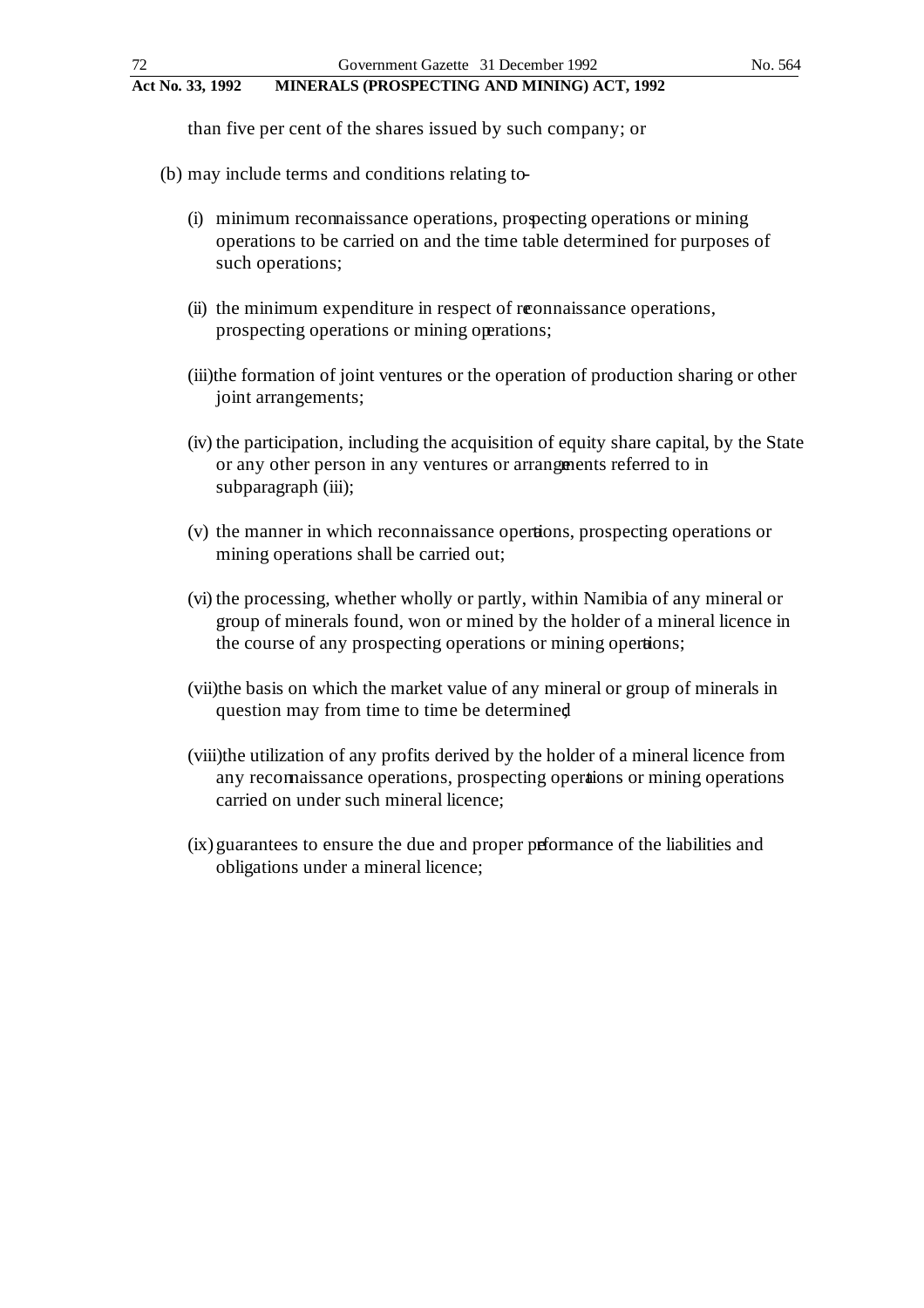(x)financial and insurance arrangements;

 $(xi)$  the application of any of the fiscal laws in force in Namibia;

- (xii)arbitration in the event of any dispute which may arise in the application of any term and condition contained in such agreement, whether in terms of the provisions of the Arbitration Act, 1965 (Act 42 of 1965) or by way of any international arbitration tribunal specified in such agreement;
- (xiii)co-ordination of prospecting operations or mining operations to be carried on by the person concerned in terms of a mineral licence with any prospecting operations or mining operations carried on by any other holder of a mineral licence in any neighbouring prospecting area or mining area.

(3) Any term and condition contained in an agreement referred to in subsection (1) which is inconsistent with any provision of this Act shall, to the extent it is so inconsistent, be null and void.

(4) Nothing contained in an agreement referred to in subsection (1) shall be construed as absolving any party thereto from any requirement laid down by law or from applying for, and obtaining, any permit, licence, approval, permission or other document required by law.

# **50. General terms and conditions of mineral licences.**

In addition to any term and condition contained in a mineral agreement and any term and condition contained in any mineral licence, it shall be a term and condition of any mineral licence that the holder of such mineral licence shall -

(a) exercise any right granted to him or her in terms of the provisions of this Act reasonably and in such manner that the rights and interests of the owner of any land to which such licence relates are not adversely affected, except to the extent to which such owner is compensated;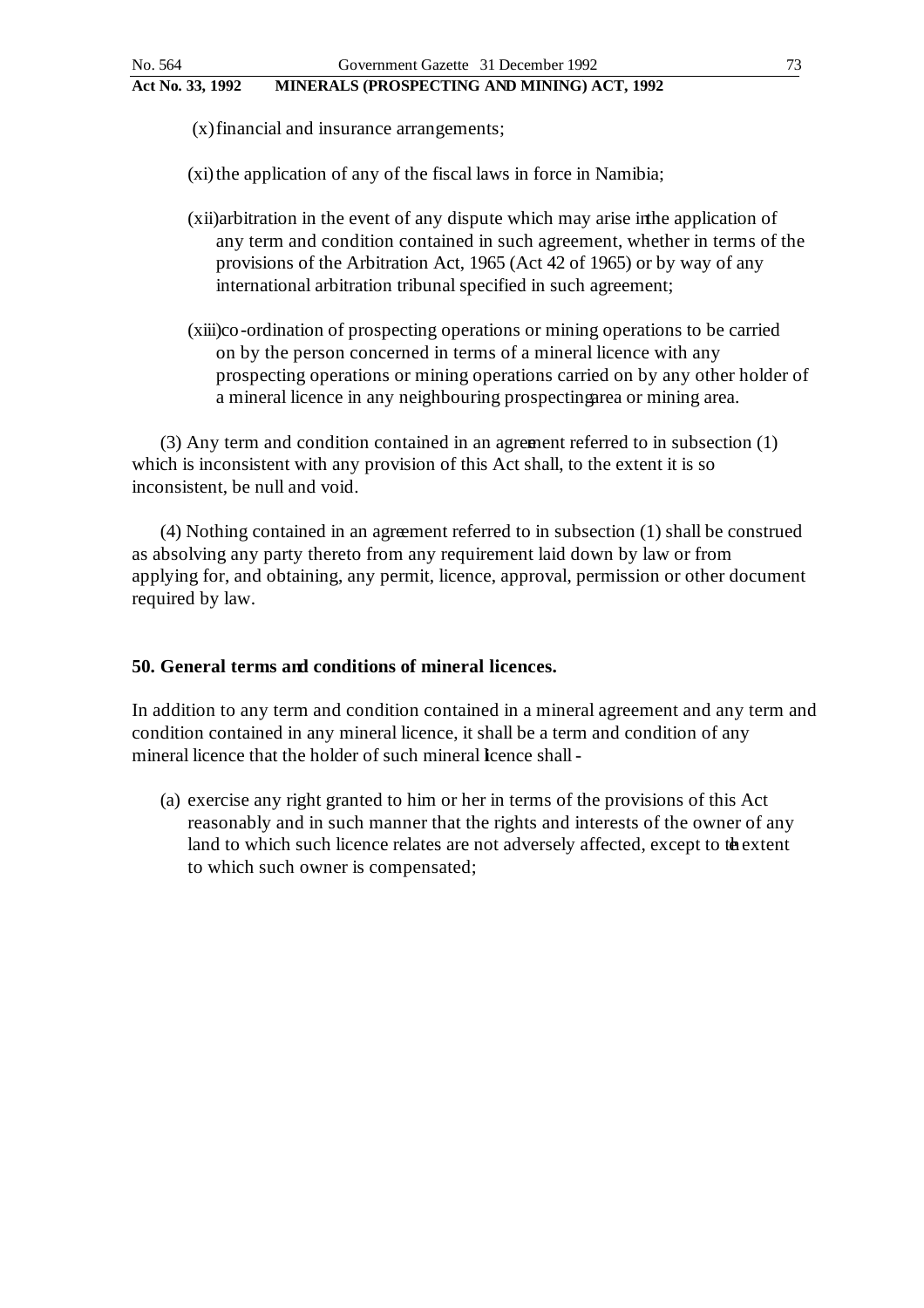- (b) in the employment of employees, give preference to Namibian citizens who possess appropriate qualifications, expertise and experience for purposes of the operations to he carried on in terms of such mineral licence;
- (c) carry out training programmes in order to encourage and promote the development of Namibian citizens employed by such holder;
- (d) with due regard to the need to ensure technical and economic efficiency, make use of products or equipment manufactured or produced, and serices available, within Namibia;
- (c) co-operate with other persons involved in the mining industry in order to enable such citizens to develop skills and technology to render services in the interest of that industry in Namibia;
- (f) prepare in such form as may be determined in writing by the Commissioner for the approval of the Commissioner-
	- (i) an environmental impact assessment indicating the extent of any pollution of the environment before any prospecting operations or mining operations are being carried out and an estimate of any pollution, if any, likely to be caused by such prospecting operations or mining operations;
	- (ii) if any pollution is likely to be so caused, an environmental management plan indicating the proposed steps to be taken in order to minimize or prevent to the satisfaction of the Commissioner any pollution of the environment in consequence of any prospecting operations or mining operations carried on by virtue of such mineral licence;
- (g) from time to time as circumstances change to revise such environmental management plan either out of his or her own motion or if required by the Commissioner;
- (h) in the case of a company, give to the Commissioner notice of any change of -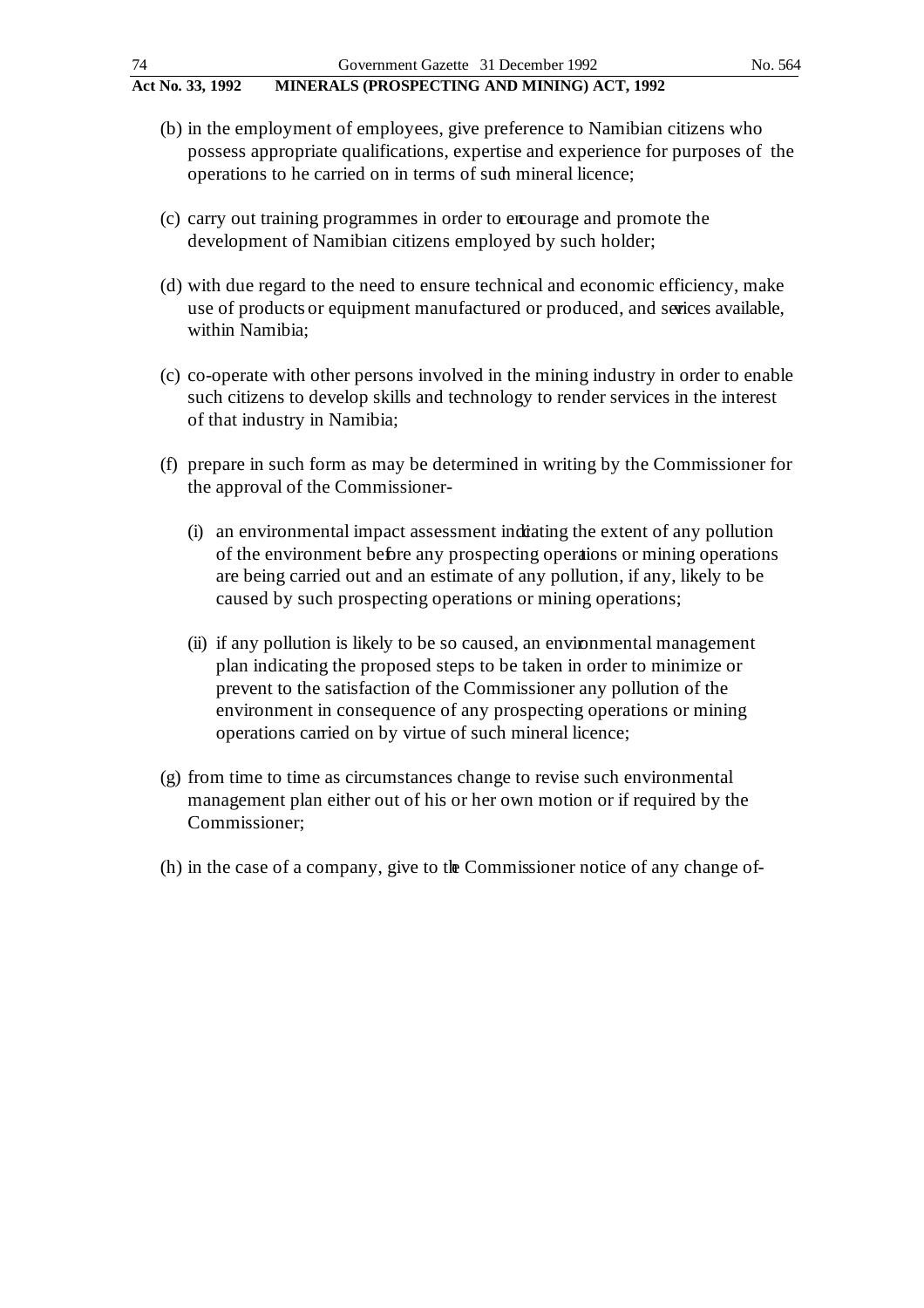- (i) the name of such company;
- (ii) the registered address and principal place of business of the company in Namibia;
- (iii)the directors of the company;
- (iv) the share capital of the company;
- (v) the beneficial owner of more than five per cent of the shares issued by such company,

within 30 days as from such change.

(i) in the case of a natural person, give to the Commissioner notice of any change of the address of such person within 30 days as from such change.

#### **51. Register of minerallicences.**

(1) The Commissioner shall keep and maintain a register of mineral licences in such form as may be determined in writing by the Commissioner in which shall be recorded in respect of every mineral licence issued -

- (a) the full names and such other particulars of the holder and joint holder of a mineral licence or interest in such mineral licence in whose name such mineral licence has been issued or to whom such mineral licence or interest has been transferred or to whom an interest in such mineral licence has been granted, ceded or assigned as may be determined in writing by the Comissioner and, in the case of a holder or joint holder of a mineral licence who is resident outside Namibia, the full names and address of his or her accredited agent;
- (b) the date on which such mineral licence has been issued or transferred or any interest in such mineral licence has been granted, ceded or assigned or a person has been joined as joint holder of such mineral licence or interest;
- (c) the date on which such mineral licence has been renewed and the date on which such mineral licence will lapse in terms of the provisions of this Act;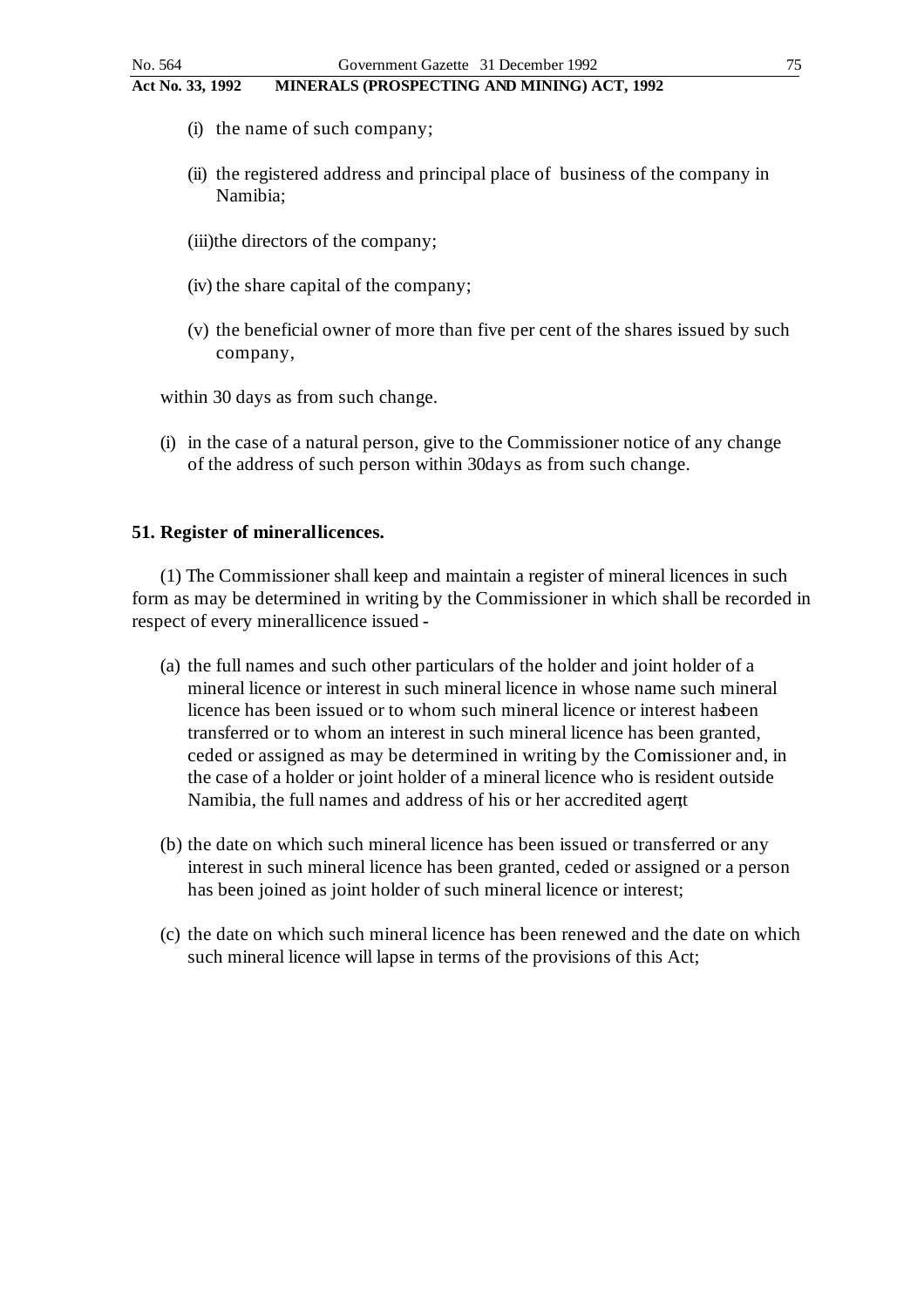- **Act No. 33, 1992 MINERALS (PROSPECTING AND MINING) ACT, 1992**
	- (d) the nature of such mineral licence;
	- (e) particulars of the area of land to which such mineral licence relates;
	- (f) the mineral or group of minerals in respect of which such mineral licence has been issued;
	- $(g)$  particulars of any permissions granted under any provision of this Act in relation to such mineral licence;
	- (h) the date on which such mineral licence is cancelled in terms of section 55;
	- (i) particulars of any agreement or ancillary right referred to in section  $52(1)(a)$ ; and
	- (j) such other particulars as may in the opinion of the Commissioner be necessary for purposes of carrying out the provisions of this Act to effect an efficient system of registration of mineral licences and any interests in such mineral licences.

(2) A copy of any mineral licence issued in terms of this Act and the register referred to in subsection (1) shall during ordinary office hours be open for inspection by any person foe of charge, and any person may on payment of such fee as may be determined under section 123 obtain copies of such mineral licence or extracts from such register.

- (3) A person who fraudulently-
- (a) makes or causes to be made any entry in the register referred to in subsection (1) which is false;
- (b) prepares or submits any extract of an entry in such register which is false or causes such an extract to be prepared or submitted,

shall be guilty of an offence and on conviction liable to a fine not exceeding R8 000 or to imprisonment for a period not exceeding 12 months or to both such fine ad such imprisonment.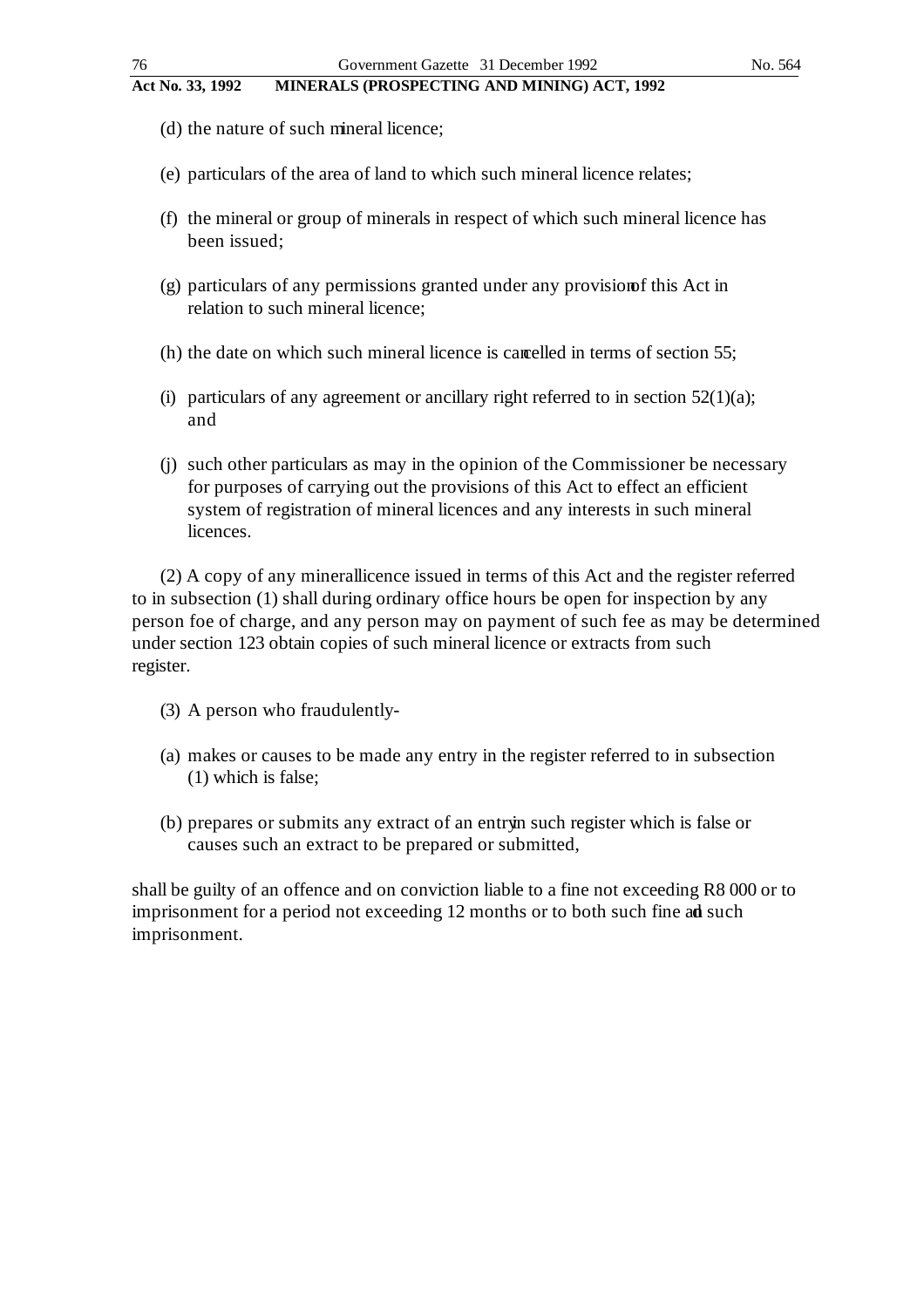#### **52. Restrictions on exercise of rights by holders of mieral licences.**

(1) The holder of a mineral licence shall not exercise any rights conferred upon such holder by this Act or under any terms and conditions of such mineral licence

- (a) in, on or under any private land until such time as such holder
	- (i) has entered into an agreement in writing with the owner of such land containing terms and conditions relating to the payment of compensation, or the owner of such land has in writing waked any right to such compensation and has submitted a copy of such agreement or waiver to the Commissioner; or
	- (ii) has been granted an ancillary right as provided in section 110(4) to exercise such rights on such land;

(b) in, on or under any -

- (i) town or village;
- (ii) land comprising a proclaimed road, including such parts adjoining such road as may in terms of any law governing such road be regarded as the road reserve, aerodrome, harbour, railway or cemetery; or

(iii)land used or reserved for any governmental or public purpose,

and otherwise in conflict with any law, if any, in terms of which such town, village, road, aerodrome, harbour, railway, cemetery or land has been established, erected, constructed or is other wise regulated, without the prior permission of the Minister granted, upon an application to the Minister in such form as may be determined in writing by the Commissioner, by notice in writing and subject to such conditions  $\alpha$  may be specified in such notice;

(c) in, on or under any land in respect of which no person other than the holder of a reconnaissance licence is, by virtue of a notice issued in terms of section 122, entitled to carry on any prospecting operations mining operations;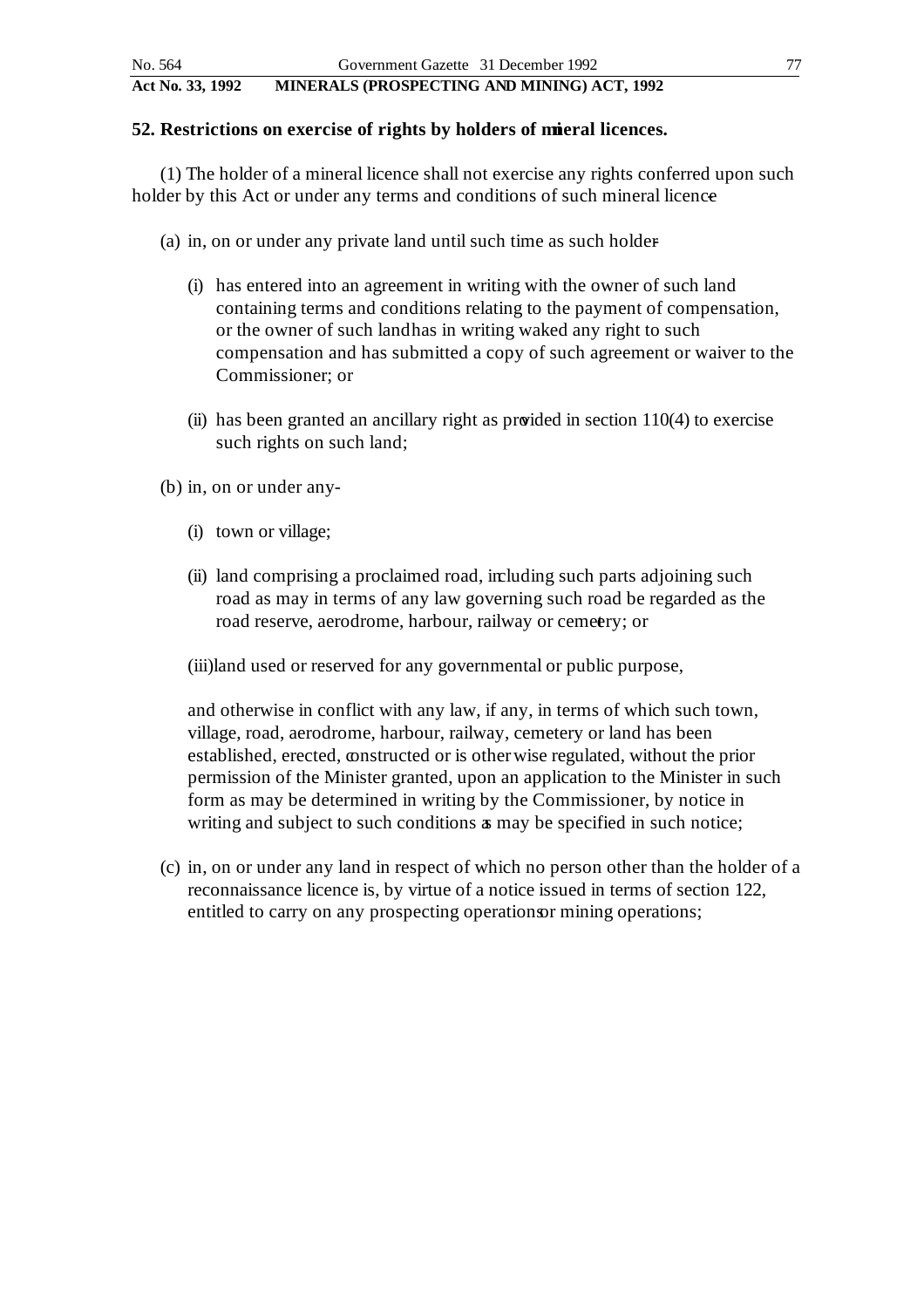- (d) in, on or under any private or State land-
	- (i) used as a garden, orchard, vineyard, nursery, plantation or which is otherwise under cultivation;
	- (ii) within a horizontal distance of 100 metres of any spring, well, borehole, reservoir, dam, dipping-tank, waterworks, perennial stream or pan, artificially constructed watercourse, kraal, building or any structure of whatever nature;
	- (iii)within a horizontal distance of 300 metres from any point on the nearest boundary of any erf, as defined in section 1 of the Towships and Division of Land Ordinance, 1963 (Ordinance 11 of 19631 if such erf has been surveyed for the purpose of inclusion in a township as defined in that section; or
	- (iv) on which accessory works were erected or constructed under this Act and which existed at the time of the issue of the mineral licence in question,

without the prior permission in writing of the owner of such land, and, in the case of land referred to in subparagraph (iv), of the holder of a mineral licence who has erected or constructed such accessory works on which it is proposed to exercise such right;

- (e) in, on or under any land subject to a production licence, as defined in section 1 of the Petroleum (Exploration and Production) Act, 1991 (Act 2 of 1991), which existed at the time of the issue of the licence in question, without the prior permission in writing of the holder of the production licence concerned; and
- (f) which in any way will interfere with fishing or marine navigation, without he prior permission of the Minister granted, upon an application to the Minister in such form as may be determined in writing by the Commissioner, by notice in writing and subject to such conditions as may be specified in such notice.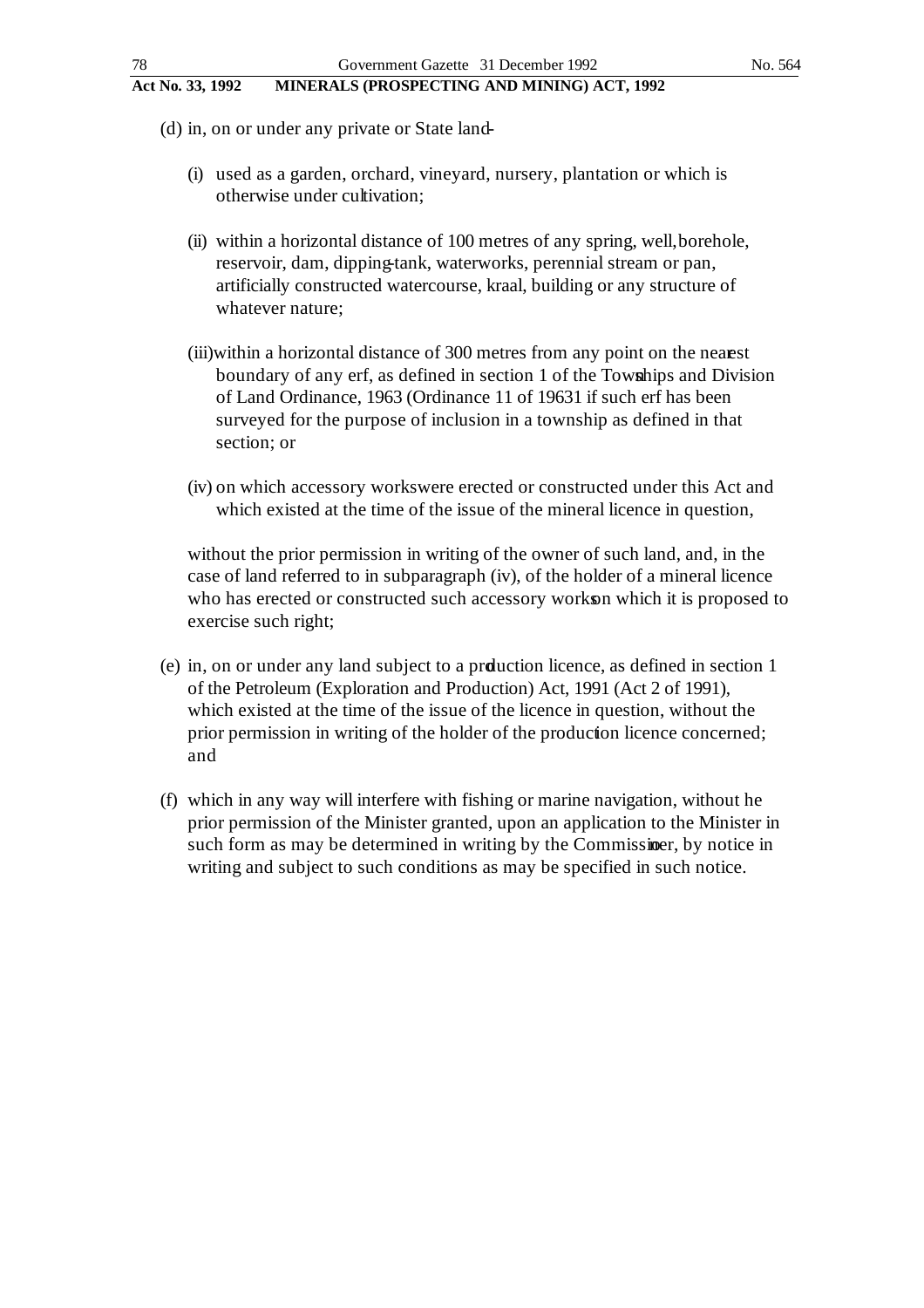(2) When, in the course of any prospecting operations or mining operations in any prospecting area, mining area or retention area, as the case may be, and amage is caused or done to the surface of any land or to any water source, cultivation, building or other structure therein or thereon as a result of such operations, the holder of the mineral licence in question shall be liable to pay compensation to the owner of the land, water source, cultivation, building or other structure, as the case may be, in relation to which such damage has been caused or done.

(3) When a dispute arises between the holder of a mineral licence and the owner referred to in subsection (2) in relation to the liability for, or the amount of, compensation payable under that subsection, such holder or owner, or such holder and owner, may make application in writing to the Commission to have the matter determined as provided in section 110.

(4) The provisions of subsection (3) shall not be construed as prohibiting an owner referred to in the said subsection (3) or an authority administering land from instituting civil proceedings in any competent court against the holder of a mineralicence for the payment of compensation in respect of any damage referred to in the said subsection (2).

(5) When the owner of land or any authority admistering land on which prospecting operations or mining operations are being carried on in an appliation to the Minister -

- (a) states that such operations prevent the proper use of the land wholly or partly for farming purposes; and
- (b) requests that the holder of the mineral licence concerned carrying on such operations be required to purchase so much of the land as cannot be so wed,

the Minister may, if he or she is on reasonable grounds satisfied that such operations prevent the land from being so used, by notice in writing addressed and delivered to such holder, direct such holder to purchase so much of the land as cannot be so used on such conditions as may be specified in such notice, and shall notify the owner of the land in question accordingly.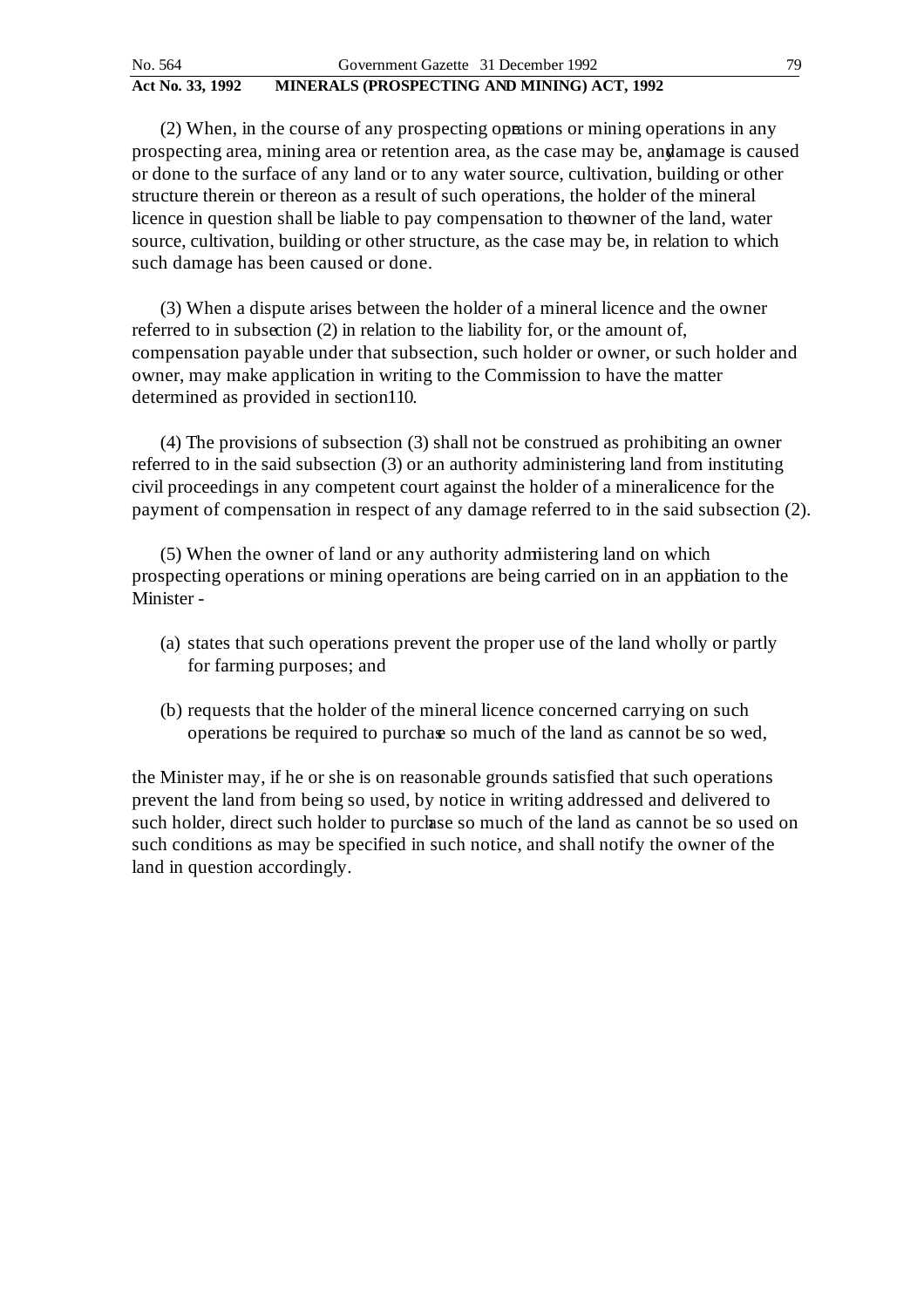(6) When the holder of a mineral licence and the owner of land or an authority administering land are unable to ague on the price to be paid for land to which a direction under subsection (5) relates, the price and mode of payment shall be fixed by arbitration.

(7) Any person who contravenes or fails to comply with the provisions of subsection (1) or any direction referred to in subsection (5) shall be guilty of an offence and on conviction liable to a fine not exceeding R8 000 or to imprisonment for a period not exceeding 12 months or to both such fine and such imprisonment.

# **53. Drilling of boreholes.**

(1) Any holder of a mineral licence shall not drill in connection with any prospecting operations or mining operations any borehole or boreholes from the surface of any land or resume the drilling of any such borehole or boreholes which has been discontinued for a period of more than three months, unless such holder has given the Commissioner notice in such form as may be determined in writing by the Commissioner of such holder's intention to so drill any such borehole or boreholes.

(2) A holder of a mineral licence referred to in subsection (1) shall, at the request in writing of the Commissioner and within such period as may be so detenined by him or her, furnish the Commissioner with a report in such form as may be so determined by the Commissioner, containing particulars relating to -

- (a) the location, direction and depth of such bord ole;
- (b) the geological formations through which such borehole was drilled;
- (c) the widths and assay values of any mineral or group of minerals intersected in such borehole; and
- (d) such other information as the Commissioner may require.

(3) A holder of a mineral licence referred to in subsection (1) or a person who was at any time such a holder shall not destroy or dispose of or cause to be desoyed or disposed of any borehole core or other material derived from any borehole referred to in that subsection except -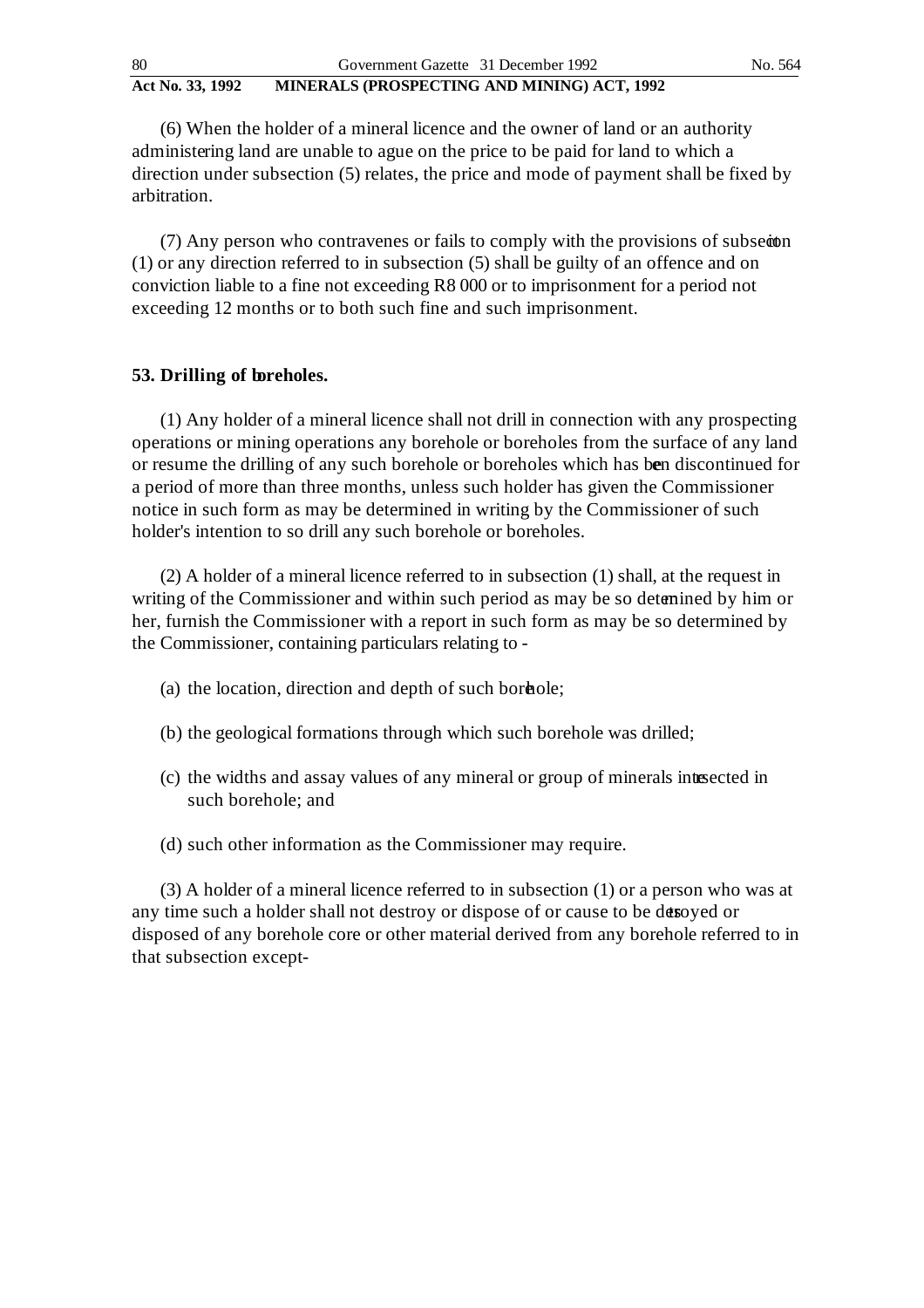- (a) with the prior approval in writing of the Commissioner; or
- (b) in so far as it is reasonably necessary to destroy such core or material in the course of any analytical or metallurgical testing.
- (4) (a) The Commissioner may by notice in writing addressed and delivered to the holder or person referred to in subsection (3) require such holder or person to deliver to the Commissioner in such manner as may be specified in such notice at such holder's or person's own costs-
	- (i) in the case of any such holder, in the course of drilling operations, any borehole core or other material referred to in subsection (3) or any sample of such borehole core or other material; or
	- (ii) in the case of any such holder or person, after the completion of drilling operations any borehole core, other material or sample so referred to or any part thereof.
- (b) The Commissioner shall
	- (i) issue a receipt in respect of any borehole core, other material or sample thereof delivered in terms of paragraph (a); and
	- (ii) upon any claim received from the holder of a mineral licence or person referred to in paragraph (a) other than a holder or person who has applied for or obtained the approval contemplated in subsection  $(3)(a)$ , return such borehole core, other material or sample to such holder or person, or pay to such holder or person an amount equal to the market value of any such borehole core, other material or sample.

(5) Any person who contravenes or fails to comply with the provisions of this section or any notice referred to in subsection (4) shall be guilty of an offence and on conviction liable to a fine not exceeding R8 000 or to imprisonment for a period not exceeding 12 months or to both such fine and such imprisonment.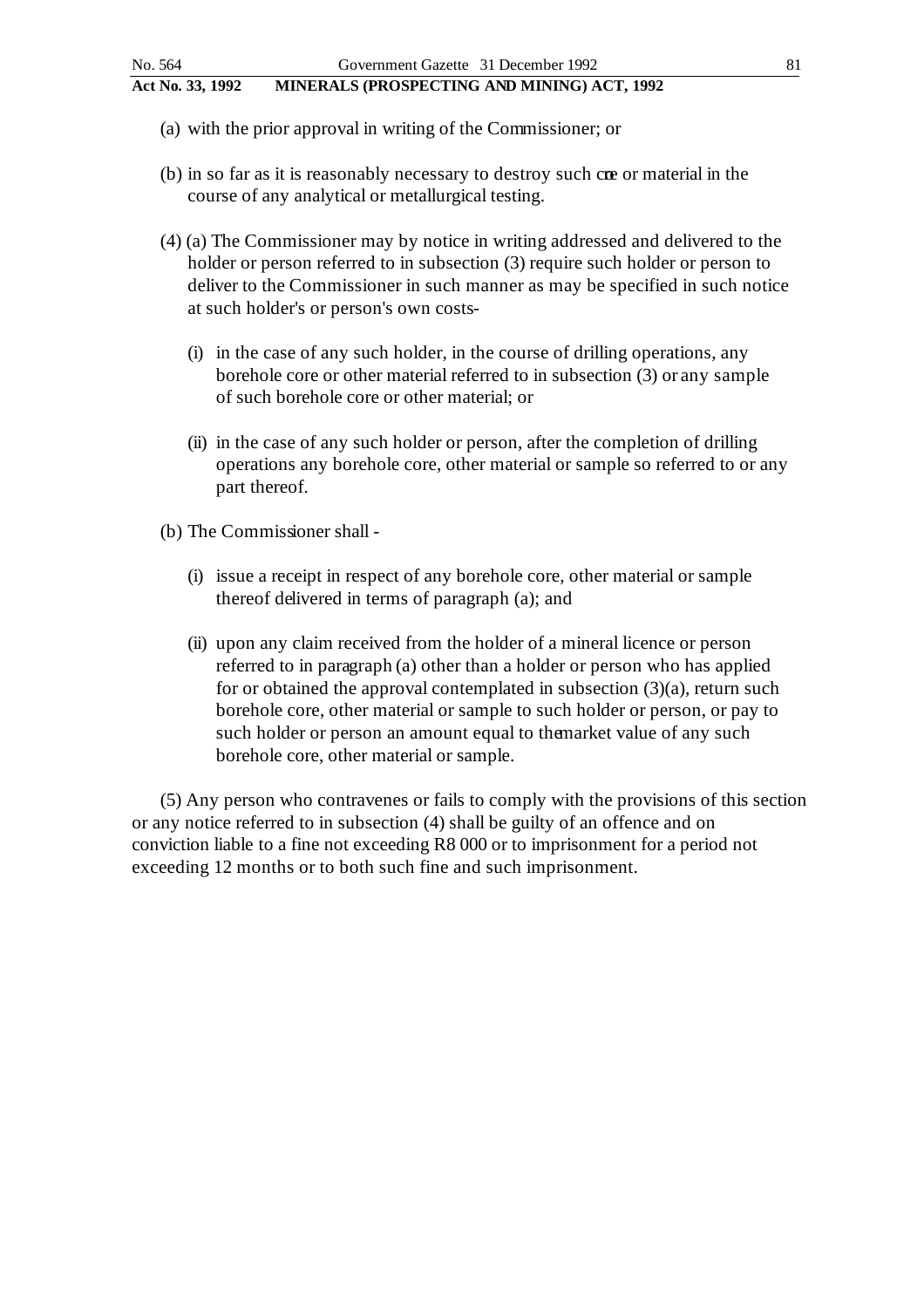# **54. Abandonment of reconnaissance areas, prospecting areas, retention areas and mining areas.**

(1) The holder of a mineral licence may abandon the reconnaissance area, prospecting area, retention area or mining area to which such licence relates by notice in writing addressed and delivered to the Commissioner and shall together with such notice return such mineral licence, whereupon –

- (a) the Commissioner shall
	- (i) cancel such mineral licence;
	- (ii) make an entry to that effect in the register of mineral licences referred to in section 51;
	- (iii) notify the person who was the holder of such mineral licence that such mineral licence has been cancelled; and
	- (iv) notify the owner of the land on which such area was situated of such abandonment; and
- (b) such area shall be deemed to have been abandoned on the date on which such mineral licence has been cancelled as provided in subparagraph (i) of paragraph (a).

(3) If a reconnaissance area, prospecting area, retention area or mining area is abandoned as provided in subsection (1), the holder of the mineral licence to which such area relates shall –

- (a) demolish any accessory works erected or constructed by such person in such area, except in so far as the owner of the land retains such accessory, works on such conditions as may mutually be agreed upon between such owner and person, and remove from such land all debris and any other object brought onto such land;
	- (b) take all such steps as may be necessary to remedy to the reasonable satisfaction of the Minister any damage caused by any prospecting operations and ming operations carried on by such holder to the surface of, and the environment on, the land in the area in question.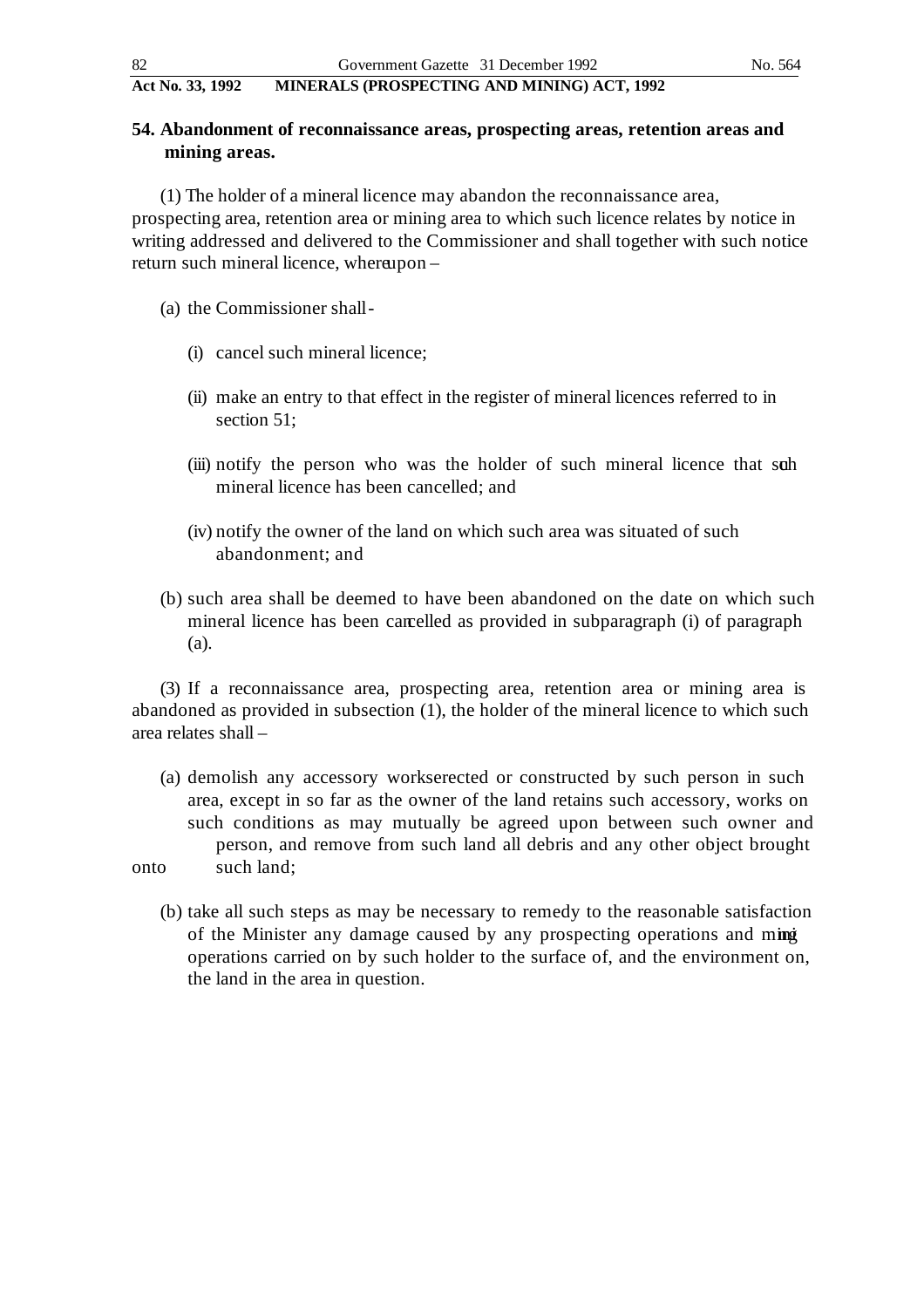| No. 564          | Government Gazette 31 December 1992         | 83 |
|------------------|---------------------------------------------|----|
| Act No. 33, 1992 | MINERALS (PROSPECTING AND MINING) ACT, 1992 |    |

(3) The abandonment of a reconnaissance area, prospecting area, retention area or Suing area shall not affect any legal proceedings instituted against such holder or any obligation or liability of such holder in terms of the provisions of this Act.

(4) Any person who contravenes or fails to comply with the provisions of subsection (2) shall be guilty of' an offence and on conviction be liable to a fine not exceeding R8 000 or to imprisonment for a period not exceeding 12 months or to both such fine and such imprisonment.

### **55. Cancellation of mineral licences.**

(1) Subject to the provisions of section 56 and subsections (2) and (3) of this section, the Minister may by notice in writing addressed and delivered to the holder of a mineral licence, cancel the mineral licence of such holder or, in the case of two or more persons who are the joint holders of such mineral licence or interest, cancel the mineral licence in respect of any one or more of such holders, if-

- (a) any such holder fails to comply with the terms and conditions of such mineral licence or of the provisions of this Act;
- (b) in the case of a company, such company is wound up in terms of the provisions of the Companies Act, 1973 (Act 61 of 1973), unless such company has been wound up for purposes of an amalgamation or reconstruction, as contemplated in that Act, and has obtained the prior approval of the Ministrefor such amalgamation or reconstruction;
- (c) in the case of a natural person, such person's estate is sequestrated.

(2) The Minister shall not under subsection 1(a) cancel a mineral licence so referred to, unless -

- (a) the Minister has by notice in writing informed the holder of such mineral licence of his or her intention to cancel such mineral licence -
	- (i) setting out particulars of the alleged failure; and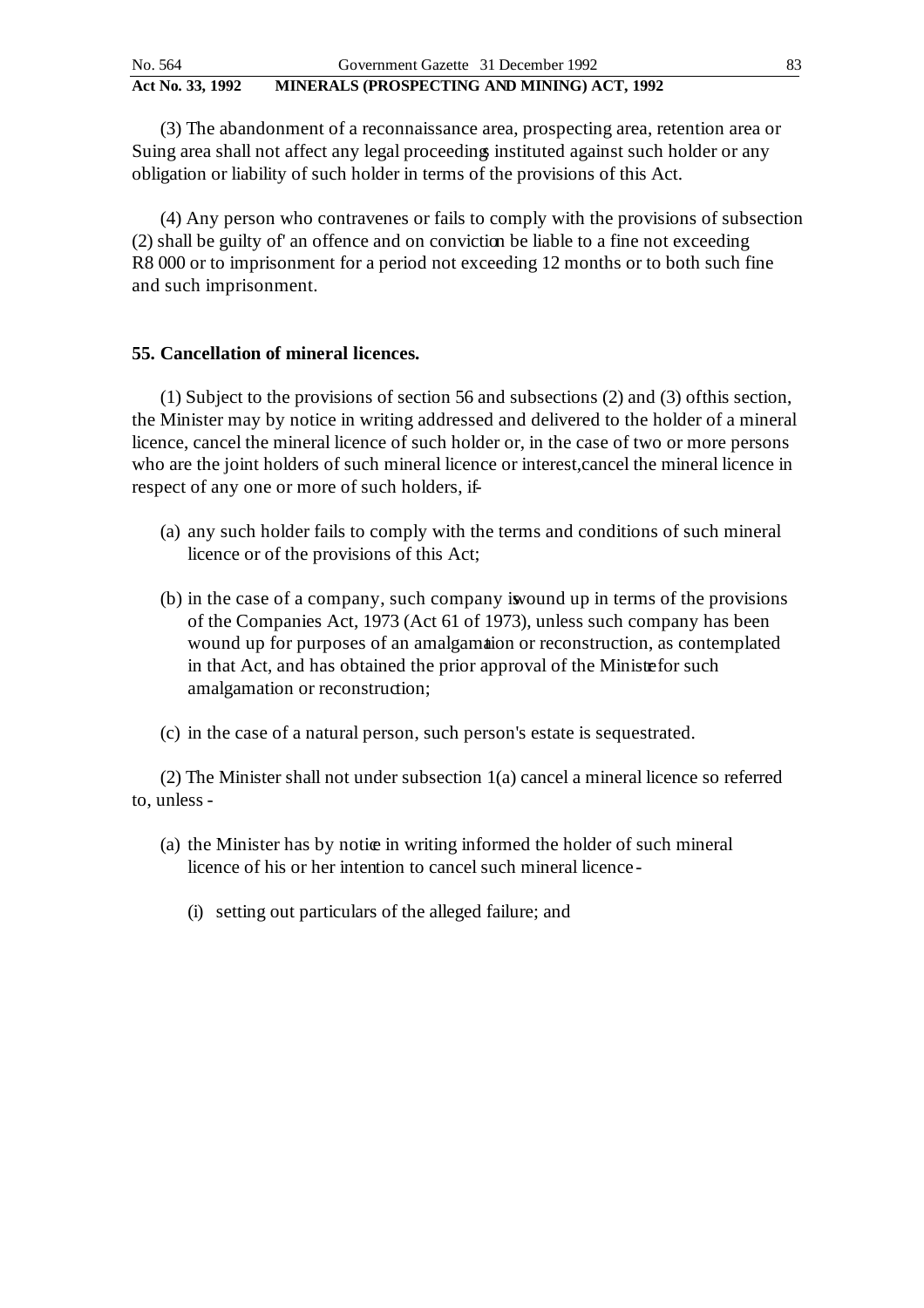- (ii) calling upon such holder to make such representations to the Minister as such holder may deem necessary or expedient within such period, but not less than 30 days as from the date of such notice, as may be specified in such notice;
- (b) the Minister has considered
	- $(i)$  any steps taken by such holder to remed the failure in question or to prevent any such failure from being repeated during the currency of the mineral licence; and
	- (ii) any other matters submitted to the Minister by way of the representations made under paragraph (a)(ii); and
- (c) in the case of a holder of a mineral licence who has failed to pay any amount payable by such holder in terms of this Act or by virtue of the terms and conditions of the mineral licence in question, such holder has, before the date specified in the notice referred to in paragraph (a), paid any such amount, together with any interest payable in respect of such amount.

(3) The Minister may, on application in writing made to him or her by the holder of a mineral licence in such form as may be determined in writing by the Commissioner and on payment of such fee, if any, as may be determined under section 123, cancel by notice in writing any mineral licence.

(4) The cancellation of a mineral licence in terms of the provisions of this section shall not affect any liability or obligation incurred in relation to anything done under or by virtue of the terms and conditions of such mineral licence.

# **56.** *Vis Major*

(1) Any failure by the holder of a mineral licence to comply with any term and condition of such mineral licence or any provision of this Act shall not be regarded as being a failure to comply with such term and condition or provision in so far as such holder was prevented from complying with such term and condition or provision due to an am of war, hostility or insurrection or an act of God.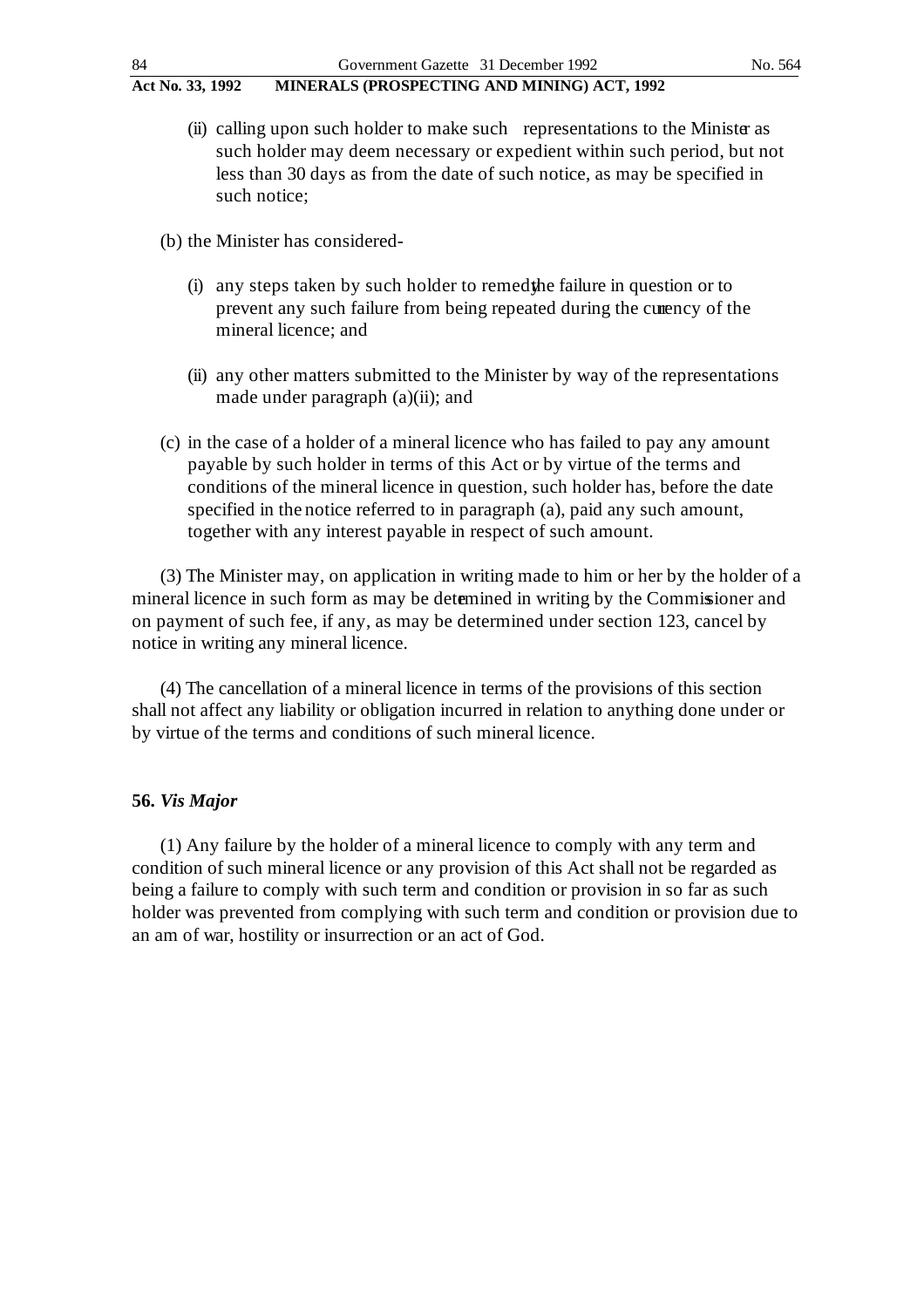(2) The holder of a mineral licence who is prevented from complying with a term and condition or provision as contemplated in subsection ( 1) shall forthwith inform the Minister by notice in writing setting out particulars of the nature, extent and causes of such holder's failure to comply with the term and condition of provision specified in such notice.

(3) The Minister may, on application made to him or her by the holder of a mineral licence referred to in subsection (2) who has been prevented from exercising any rights under such mineral licence for any period in the circumstances contemplated in subsection (1), extend by notice in writing on such conditions as may be so determined by the Minister the period for which the mineral licence in question has been issued, by such period as may be so determined by the Minister with due regard to the provisions of this Act relating to the period after which mineral licences of the nature of the mineral licence in question expire.

(4) The Minister may refuse any application referred to in subsection (3) if the holder of the mineral licence concerned could, by taking such reasonable steps as may have been available to such holder, have exercised such rights duing that period.

(5) The provisions of this section shall not he construed as absolving any holder of a mineral licence from complying with any liability or obligation under a mineral licence or this Act to pay any royalties, annual charges, rent or fees.

#### **57. Directions to holders of mineral licences.**

(1) The Minister may, with due regard to good reconnaissance practices, good prospecting practices or good mining practices by notice in writing addressed and delivered to the holder of a mineral licence, give directions to such holder in relation to -

- (a) the carrying on of reconnaissance operations, prospecting operations and mining operations, including the erection or construction of any accessory works;
- (b) the protection of the environment;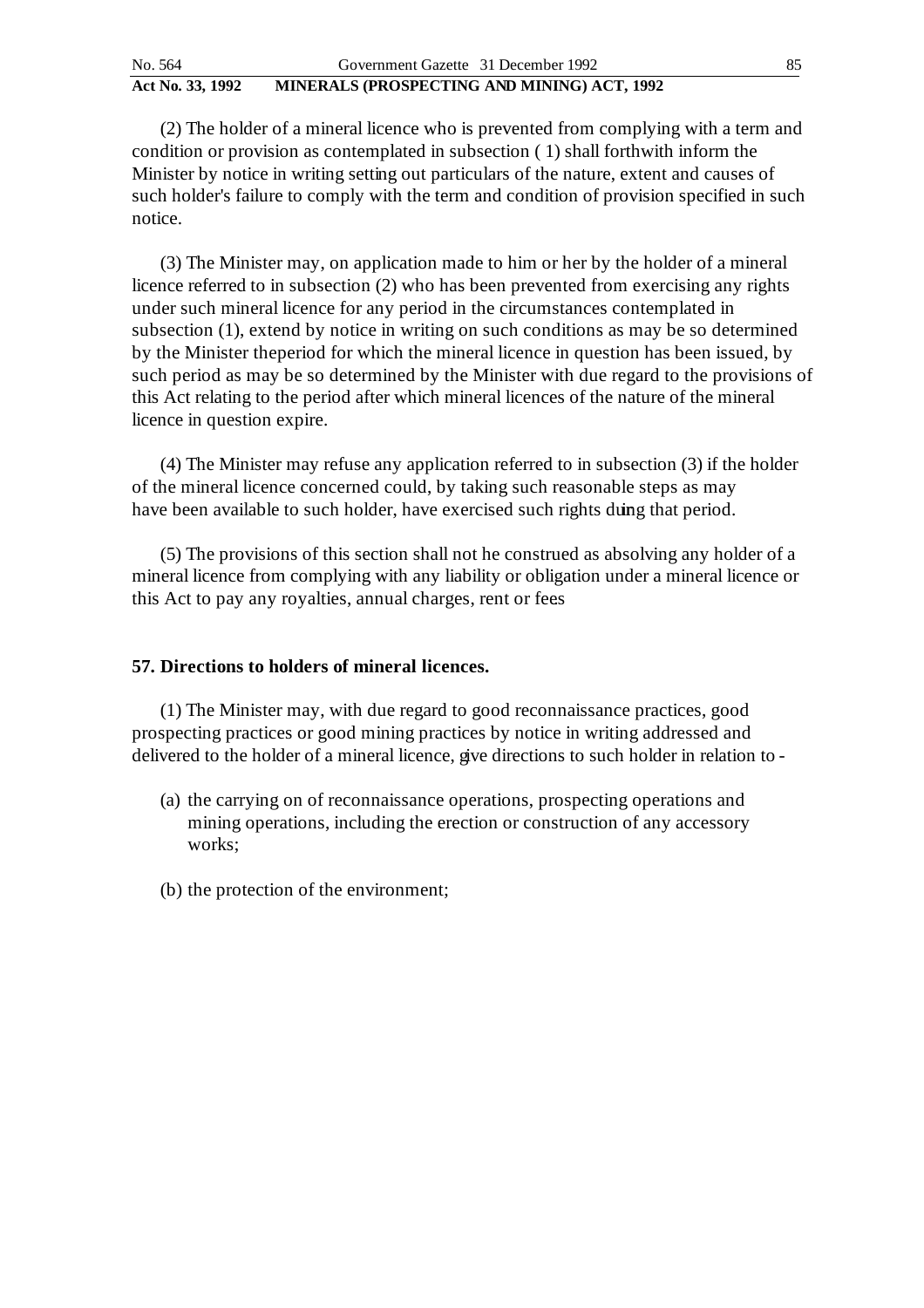- (c) the conservation of any natural resources, including mineral resources, and the prevention of the waste of such resources;
- (d) the construction, erection, maintenance, operation or use of accessory works;
- (e) the removal of accessory works or other goods erected, constructed or brought on land in connection with the prospecting for, or the mining or conveyance of, any mineral or group of minerals which is not used or intended to be used in connection with such prospecting, mining or conveyance;
- (c) the discovery of any mineral or group of minerals;
- (g) the taking, preservation and furnishing to the Commissioner of cores, cuttings or samples of any mineral or group of minerals obtained  $\sigma$  which may be obtained in the course of reconnaissance operations, prospecting operations and mining operations;
- (h) the submission to the Commissioner of reports, returns and other information,

and the Minister may, if such holder fails to comply, within such period as may be specified in such notice or such further period as the Minister may on good cause shown allow in writing, with such directions to the satisfaction of the Minister, cause such steps to be taken as may be necessary to comply ith such directions, and may recover from such holder in a competent court the costs incurred in connection with the taking of such steps.

(2) Any holder of a mineral licence who contravenes or fails to comply with a notice issued under subsection (1) shall be guilty of an offence and on conviction be liable to a fine not exceeding R8 000 or to imprisonment for a period not exceeding 12 months or to both such fine and such imprisonment.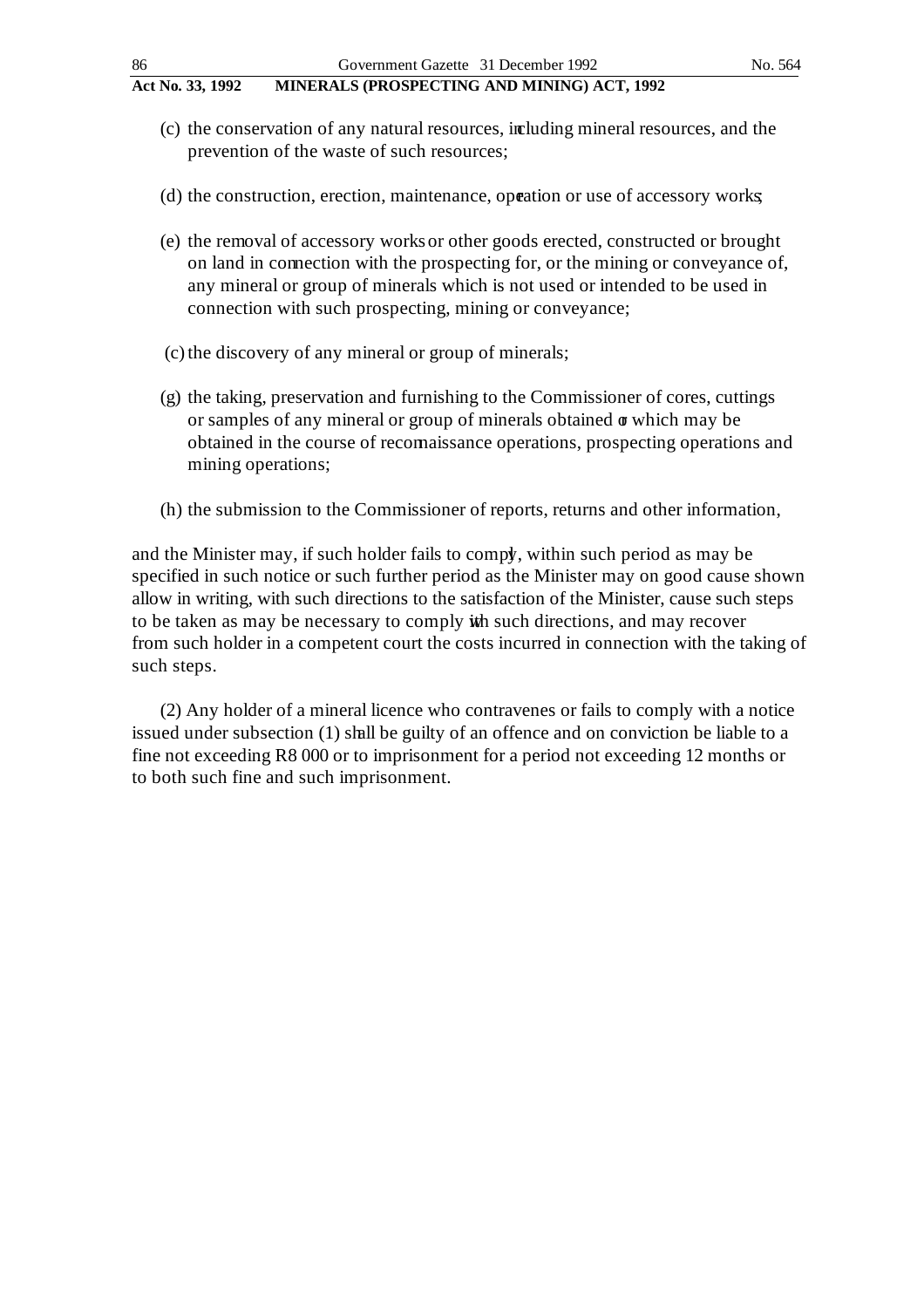# **PART IX Provisions relating to reconnaissance licences**

# **58. Rights of holders of reconnaissance licences.**

(1) Subject to the provisions of this Act, a reconnaissance licence shall authorize the holder of such licence -

- (a) to carry on reconnaissance operations in the reconnaissance area to which such licence relates in respect of any mineral or group of minerals, whether or not a mineral licence has in terms of the provisions of this Act been issued to any other person or a mining claim has been registered in the name of any other person in respect of the land towhich such reconnaissance licence relates;
- (b) to carry on such other operations, including the erection or construction of accessory works, in such reconnaissance area as may be reasonably
- necessary for, or in connection with, any recomaissance operations contemplated in paragraph (a).
	- (2) (a) The holder of a reconnaissance licence shall not erect or construct any accessory works referred to in subsection (1)(b) without the prior permission in writing of the Commissioner.
	- (b) The Commissioner shall not grant the permission referred to in paragraph (a) in respect of accessory works to be erected or constructed on private land, unless the holder of the reconnaissance licence has complied with the provisions of section 52(1)(a) in relation to any compensation to be paid to the owner of such private land.
	- (3) The provisions of subsection (1) shall not be construed as -
	- (a) conferring on the holder of a reconnaissance licence any preferential right to any other licence during the currency or on expiry of such reconnaissance licence;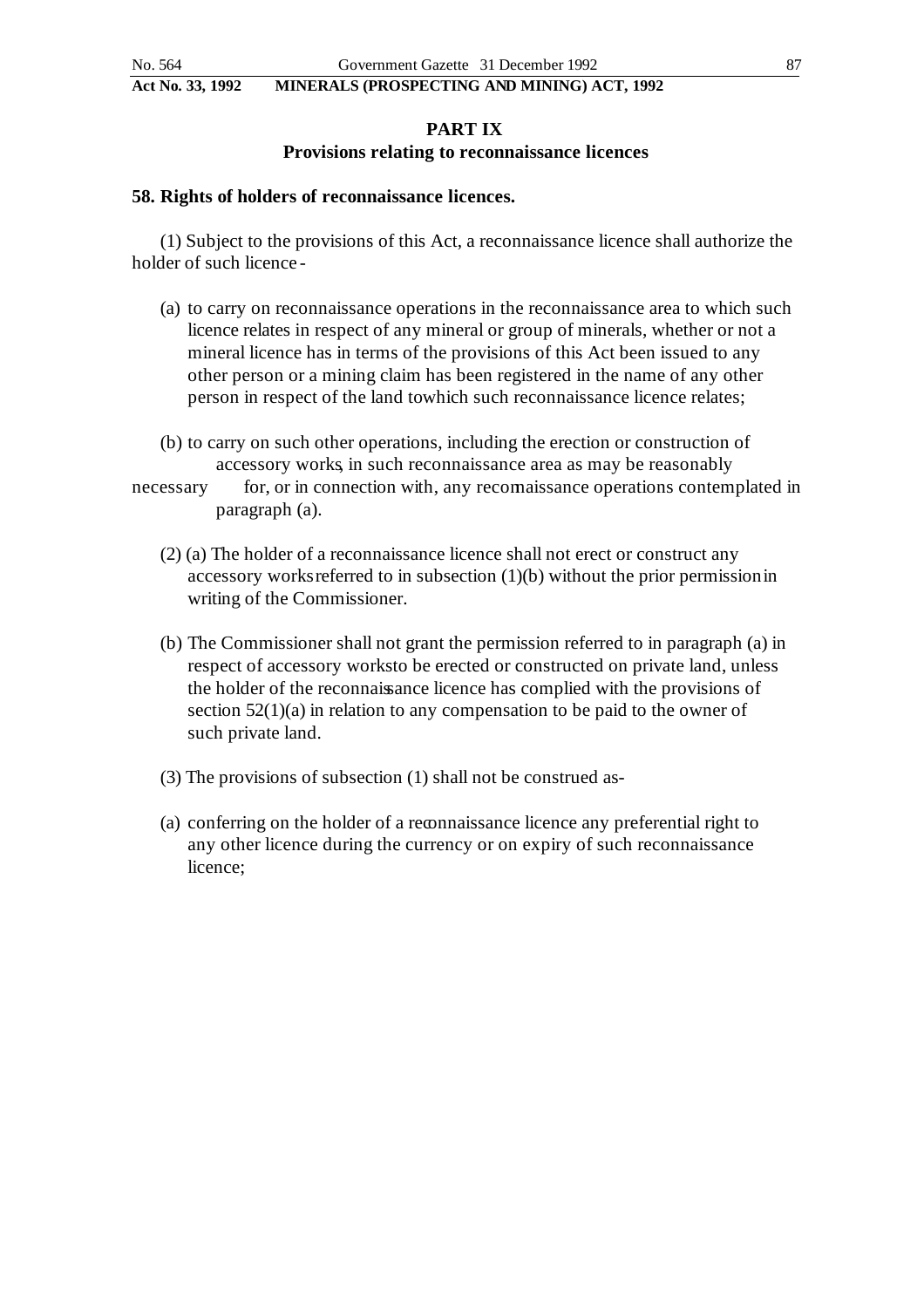- (b) preventing the Minister from granting any other licence in respect of' any mineral or group of minerals or any area of land in the reconnaissance area to which such reconnaissance licence relates; or
- (c) preventing any other person from pegging, and the Commissioner from registering, a mining claim in such reconnaissance area during the currency of such reconnaissance licence.

# **59. Exclusive rights to carry on reconnaissance operations.**

- (1) Subject to the provisions of subsection  $(2)$ , the Minister may, on application by
- (a) a person applying for a reconnaissance licence, grant to such person a reconnaissance licence; or
- (b) the holder of a reconnaissance licence, cause an endorsement to be made on such reconnaissance licence,

by virtue of which an exclusive right is conferred upon such person to carry on in the reconnaissance area to which such reconnaissance licence relates, reconnaissance operations in relation to any mineral or group of minerals specified in such licence, if the Minister is on reasonable grounds satisfied that the extent of the reconnaissance operations to be carried out and the expenditure to be incurred in or in relation to the reconnaissance area justifies the grant of such exclusive right.

- (2) An exclusive right referred to in subsection (1) shall not be granted in respect of
- (a) any mining claim; or
- (b) any area of land to which any other mineral licence, by virtue of which an exclusive right to carry on reconnaissance operations, prospecting operations o mining operations has been conferred, relates, to carry on reconnaissance operations for the same mineral or group of minerals.

# **60. Applications for reconnaissance licences.**

An application by any person for a reconnaissance licence –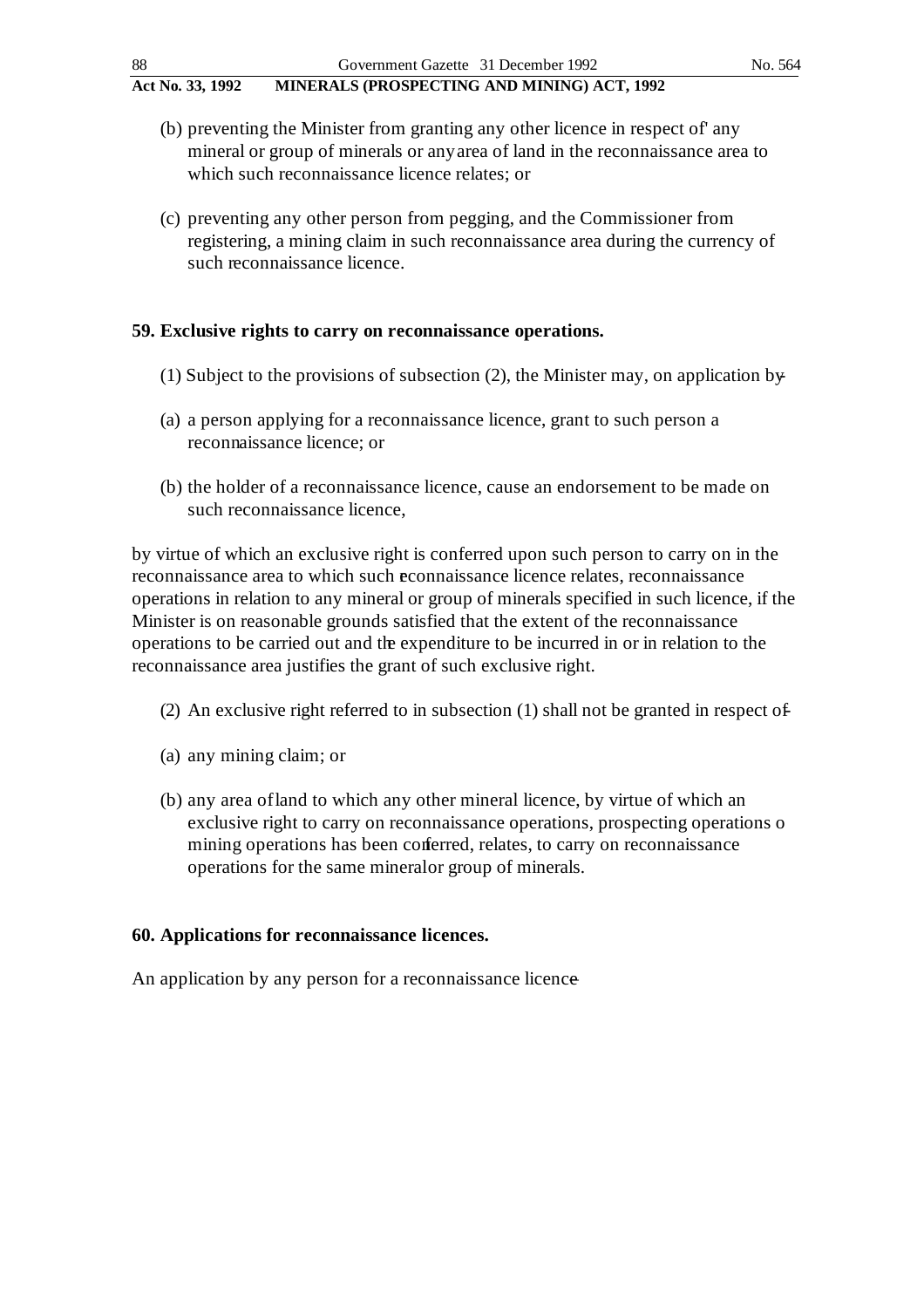- (a) shall contain
	- (i) in the case of a natural person the full names, nationality, date of birth, postal and residential address of such person;
	- (ii) in the case of a company, the name of such company and particulars of its incorporation and registration as a company, the registered address and principal place of business of the company in Namibia, the full names and nationality of the directors of the company, the share capital of the company and the full names and nationality of any person who is the beneficial owner of more than five per cent of the shares issued by such company; and
	- (iii) in the case of any person represented by an accredited agenthe full names and address of such accredited agent;
- (b) shall be accompanied by a detailed plan of the area to which the application relates drawn according to scale of such area which shall not exceed two contiguous squares, each of which does not exceed one degree in longitude and one degree in latitude, indicating -
	- (i) its location with reference to magisterial districts; and
	- (ii) the extent of such area defined by reference to coordinate reference points;
- (c) shall contain a concise geological description of the area of land and, in the case of an application for an exclusive right referred to in section 59, the mineral or group of minerals to which such application relates;
- (d) shall contain particulars of
	- (i) any licences issued in terms of this Act or any law repealed by this Act held by such person alone or jointly with any other person; and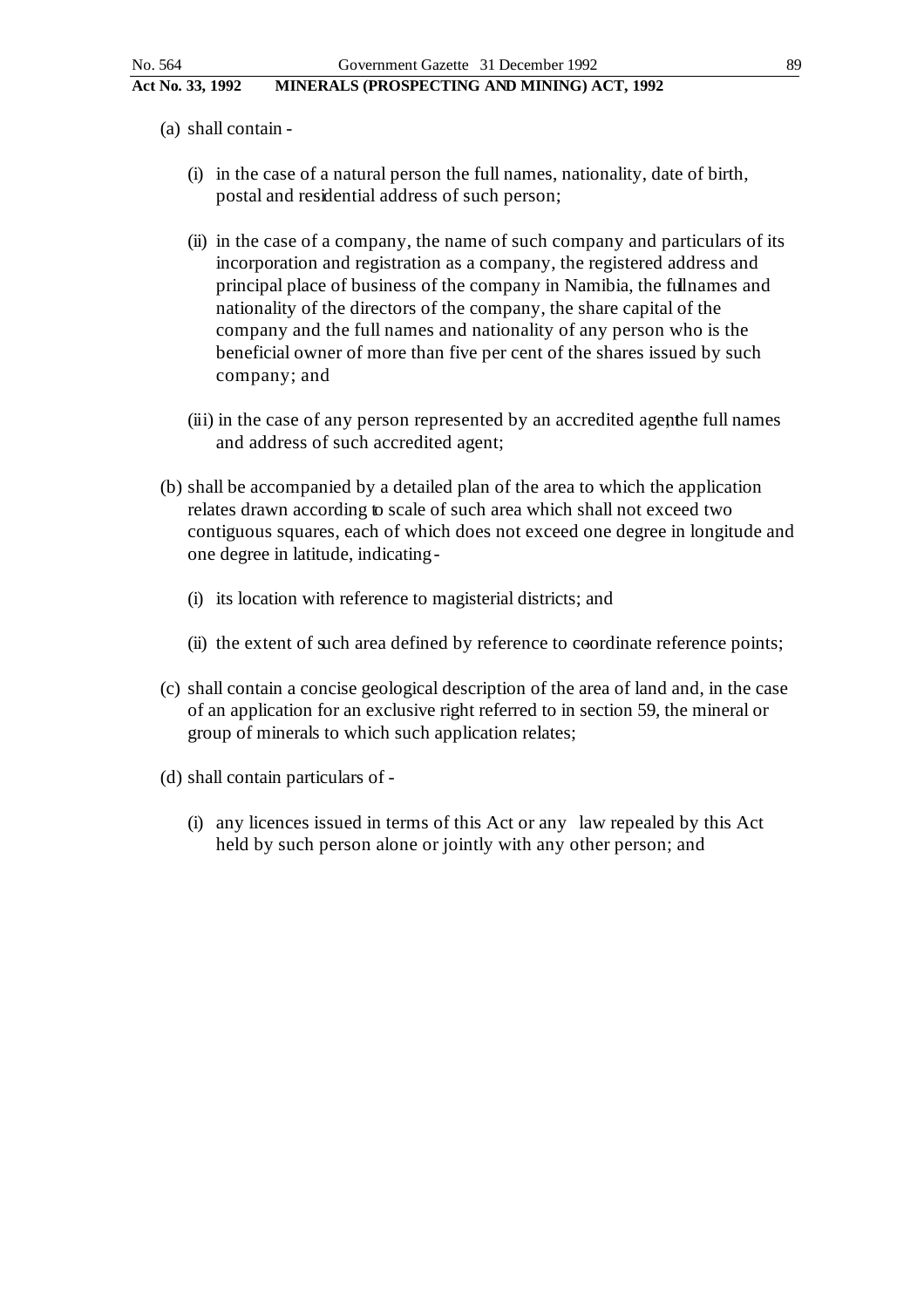(ii) any prospecting operations and mining operations carried on by such person alone or jointly with any other person outside Nambia,

on the date of such application and during a period of 10 years immediately preceding such date;

- (e) shall contain particulars, substantiated by documentary proof or such other proof as may be required by the Commissioner, of the technical and financial resources of, or available to, such person to carry on the reconnaissance operations to which the application relates;
- (f) shall contain particulars of
	- (i) the programme of reconnaissance operations proposed to be carried on, the estimated expenditure in respect thereof and the period within which such operations will be carried on and such expenditure will be expended;
	- (ii) in the case of an application for an exclusive right referred to in section 59, the reasons for such application;
- (g) shall be accompanied by such documents as the Minister may require in relation to any particulars referred to in this section; and
- (h) may contain any other matter which in the opinion of the person concerned is relevant to the application.

# **61. Restrictions on grant of applications relating to applications relating to reconnaissance licences.**

The Minister shall not grant an application for a reconnaissance licence-

- (a) unless such person is a person referred to in section 46;
- (b) if, at the time of the application, such person is contravening any provision of this Act or any term and condition, direction or order determined, given or made under any such provision or is failing to comply with any provision of this Act, term and condition, direction or order;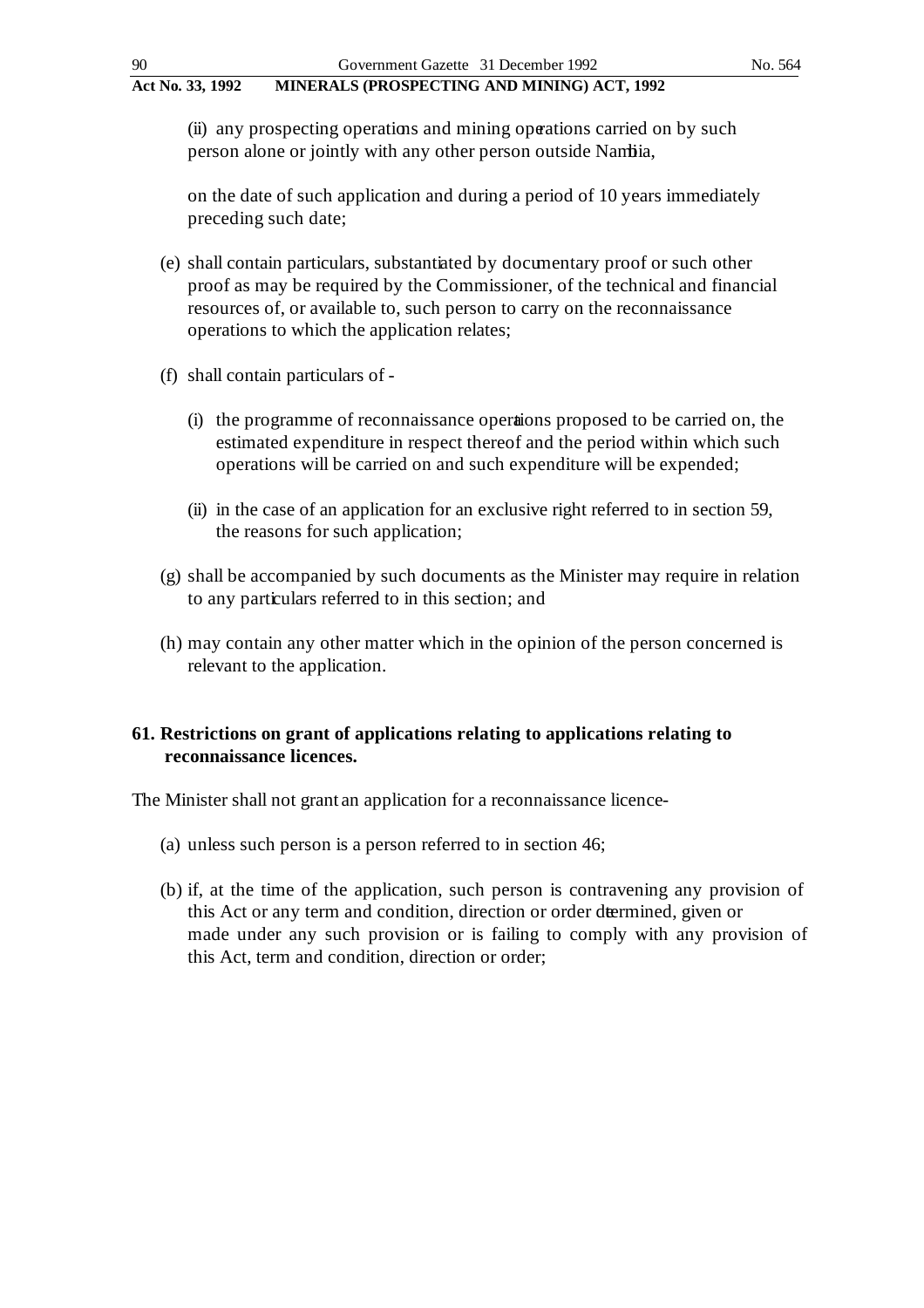(c) unless the Minister is on reasonable grounds satisfied -

- (i) with the programme of reconnaissance operations to be carded on or the expenditure to be expended in respect of such reconnaisance operations;
- (ii) that the person concerned has the technical and financial resources to carry on such reconnaissance operations;
- (d) in respect of an area of land in relation to a mineral or group of minerals in respect of which an exclusive right has, in terms of section 59, been conferred on any other holder of a reconnaissance licence.

### **62. Issue of reconnaissance licences.**

(1) Subject to subsections (4) and (5) of section 48, the Minister shall upon the granting of an application for a reconnaissance licence, direct the Commissioner to issue to the person who applied for such reconnaissance licence, a reconnaissance licence on such terms and conditions as may be agreed upon as provided in the said subsections.

- (2) Subject to the provisions of subsection  $(1)$ , a reconnaissance licence shall-
- (a) state the full names and address of the holder of the reconnaissance licence and, in the case of such a holder who is resident outside Namibia, the full names and address of such holder's accredited agent
- (b) state the date on which and the period for which such reconnaissance licence is issued;
- (c) contain a diagram prepared by an officer employed in the Ministry of Mines and Energy and designated by the Permanent Secretary for that purpose of the area of land to which such reconnaissance licence relates containing geometrical or numerical depictions or any combination of such depiction and a description in words or symbols of such land;
- (d) state the terms and conditions other than the terms and conditions referred to in section 50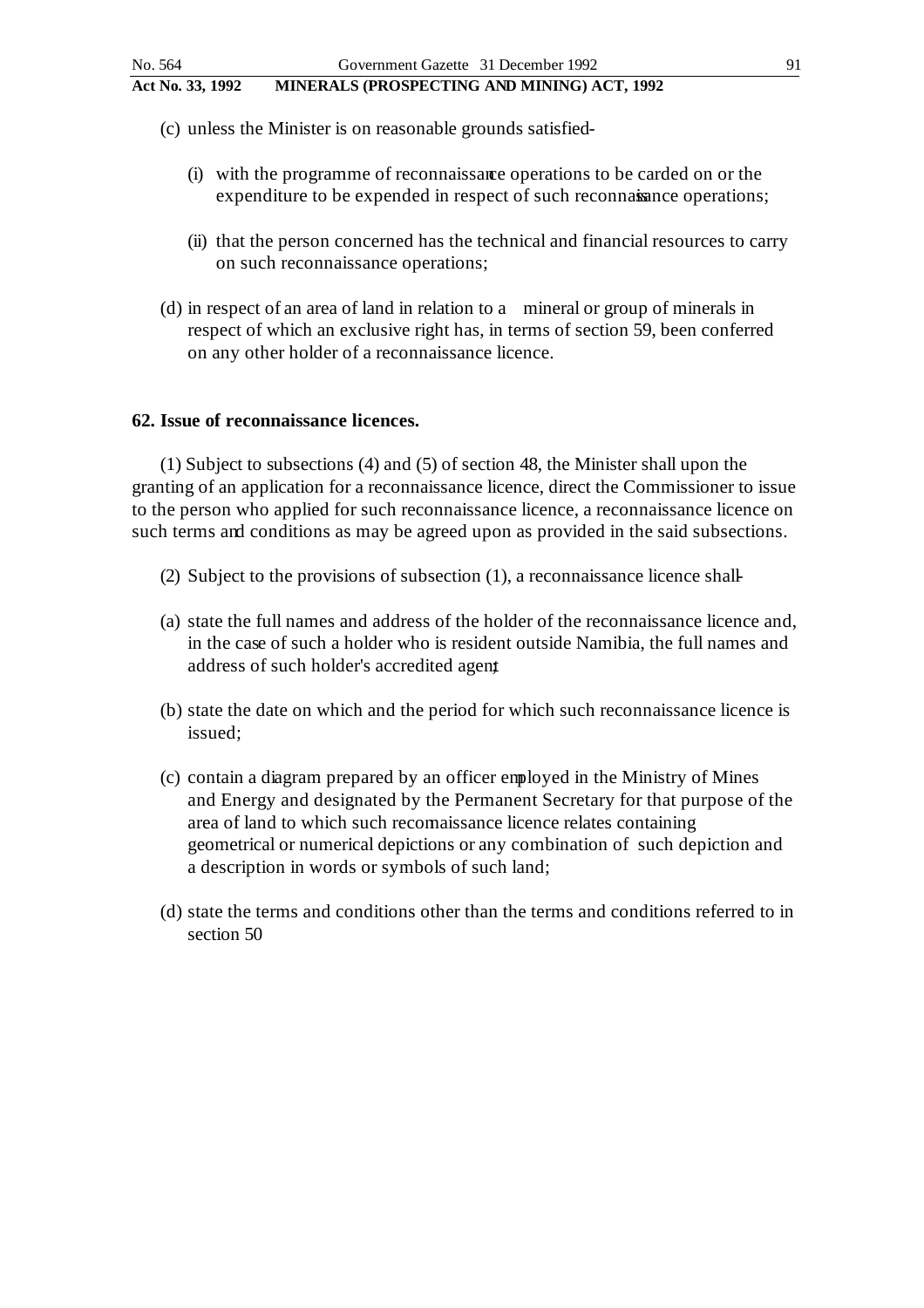subject to which such reconnaissance licence is issued;

- (e) state the mineral or group of minerals in respect of which such reconnaissance licence is issued; and
- (f) contain such other particulars as the Minister may, either generally or in any particular case, determine.

# **63. Duration of reconnaissance licences.**

(1) Subject to the provisions of this Act, a reconnaissance licence shall be valid for such period, not exceeding six months, as may be determined in writing by the Minister at the time of the granting of such licence.

(2) Subject to the provisions of subsection (3), a reconnaissance licence shall not be subject to renewal.

(3) The Minister may, on an application in writing made to him or her by the holder of a reconnaissance licence in such form as may be determined in writing by the Minister, extend such licence on one occasion for a period not exceeding six months if the Minister is on reasonable grounds satisfied that such holder has during the currency of such licence been prevented through no fault of such holder to fully carry on the reconnaissance operations authorized under such licence.

(4) Notwithstanding the provisions of subsection (1), but subject to the other provisions of this Act, a reconnaissance licence shall not expire during a period in which -

- (a) an application referred to in subsection (3) by such holder;
- (b) an application by such holder for an exclusive prospecting licence in respect of an area of, and in the reconnaissance area to which such reconnaissance licence relates or any mineral or group of minerals in respect of which an exclusive right has been conferred on such holder to carry on reconnaissance operations,

is being considered, until such application is refused or the application is withdrawn or has lapsed, whichever occurs first or, if such application is granted, until such time as the reconnaissance licence is extended or the exclusive propecting licence is issued, as the case may be, in consequence of such application.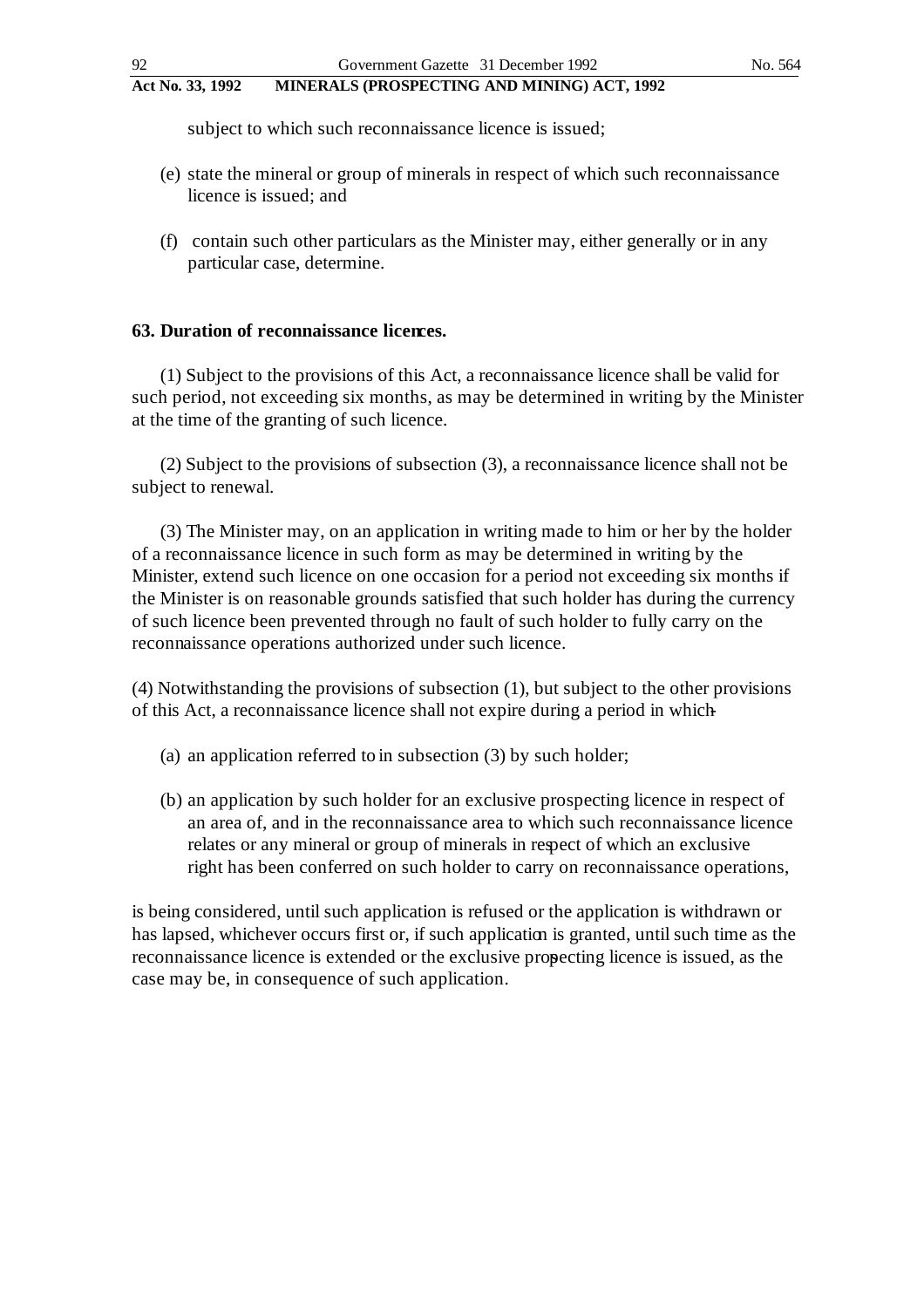# **64. Transfer of reconnaissance licences, and grant, cession or assignment of interests in such licences, and joinder of persons as joint holders of such licences or interests.**

A reconnaissance licence shall not be transferred and any interest in such licence shall not be granted, ceded or assigned to any other person, and no personall be joined as a joint holder of such licence or interest.

# **65. Work programmes of reconnaissance operations.**

The provisions of section 42 shall apply *mutatis mutandis* in relation to the holder of a reconnaissance licence, and in such application-

- (a) any reference to the holder of a mining claim, shall be construed as a reference to the holder of a reconnaissance licence;
- (b) any reference to prospecting operations or mining operations, shall be construed as a reference to reconnaissance operations; and
- (c) any reference to the registration of a mining claim, shall be construed as a reference to the issue of a reconnaissance licence.

# **66. Records, maps, plans and financial statements to be kept, and information, reports and returns to be submitted, by holders of reconnaissance licences.**

- (1) The holder of a reconnaissance licence –
- (a) shall keep at an address in Namibia a proper record in such form as may be determined in writing by the Commissioner in relation to
	- (i) the location and nature of all photogeological studies, imaging and geophysical and other surveys carried on by such holder in the course of the reconnaissance operations carried on by him or her in the reconnaissance area to which such reconnaissance licence relates, and the results, interpretation and assessment of such studies and surveys;
	- (ii) the persons employed by such holder for purposes of such reconnaissance operations, including the names, addresses, nationality and ages of, and remuneration and other benefits paid and granted to such persons;
	- (iii)the expenses incurred by such holder in the course of such reconnaissance operations; and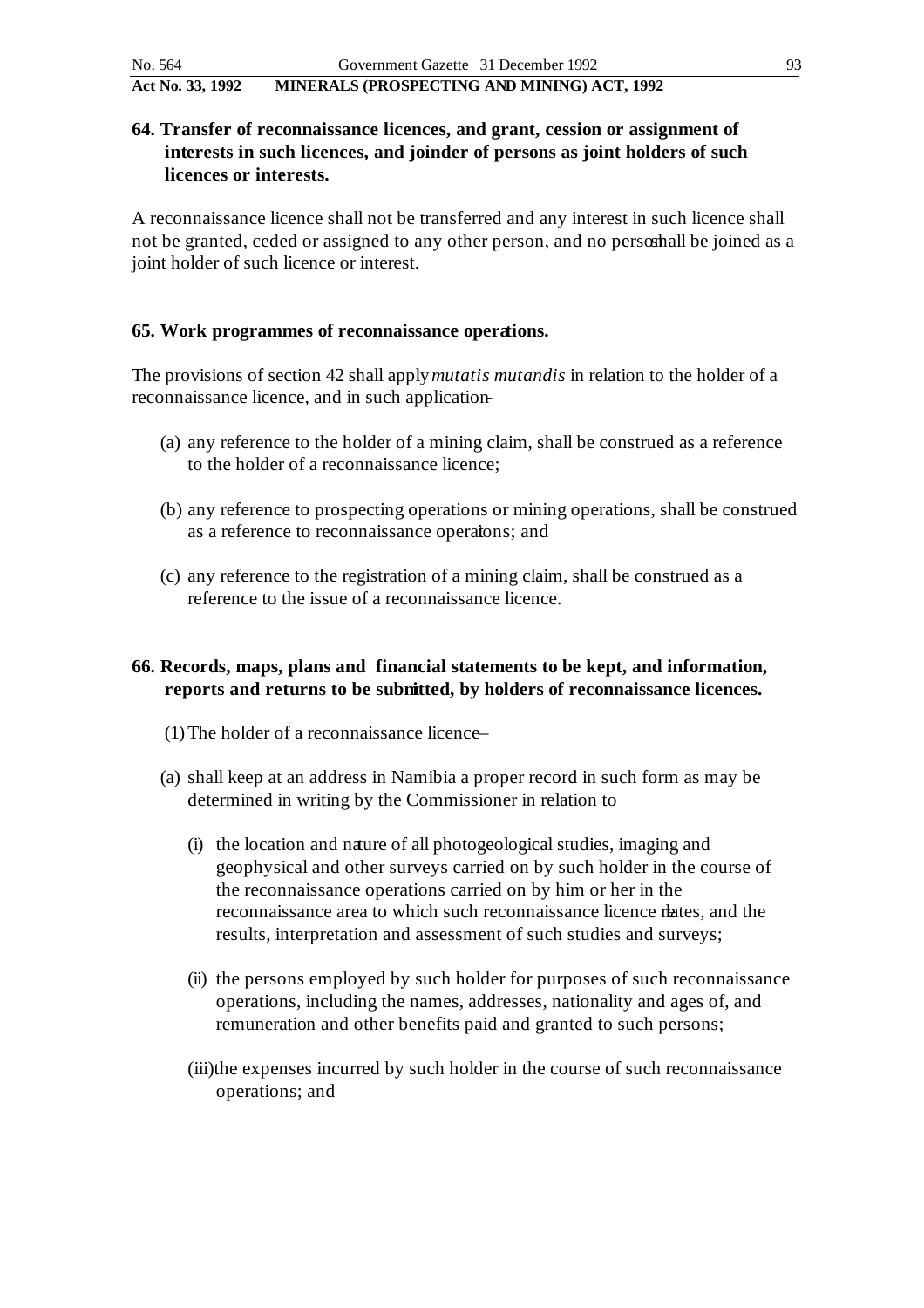(iv) such other work as may be determined by the Commissioner and specified by notice in witting addressed and delivered to such holder,

and shall retain such records for a period of not less than three years as from the expiry of such licence;

- (b) shall prepare or cause to be prepared and maintain at all times plans and maps in respect of such reconnaissance area;
- (c) shall prepare in respect of the period of the currency of such reconnaissance licence a statement of income and expenditure derived or incurred in connection with such reconnaissance operations in such reconnaissance area and such other financial statements as the Commissioner may require in such form as the Commissioner may determine; and
- (d) shall submit, within 60 days after the end of the currency of such reconnaissance licence in respect of the whole of the reconnaissance area, or together with an application referred to in section 63(3) or an application for an exclusive prospecting licence or mining licence in respect of the whole or any portion of the reconnaissance area, to the Commissioner-

(i) in such form as may be determined in writing by the Commissioner, a report in duplicate or, in the case where an application is made for an exclusive prospecting licence or mining licence in respect of a portion of the reconnaissance area, separate reports in duplicate in respect of such portion and the remainder of such reconnaissance area, seting out in relation to such period -

(aa)an evaluation of the prospects of the discovery of any mineral or group of minerals in such reconnaissance area;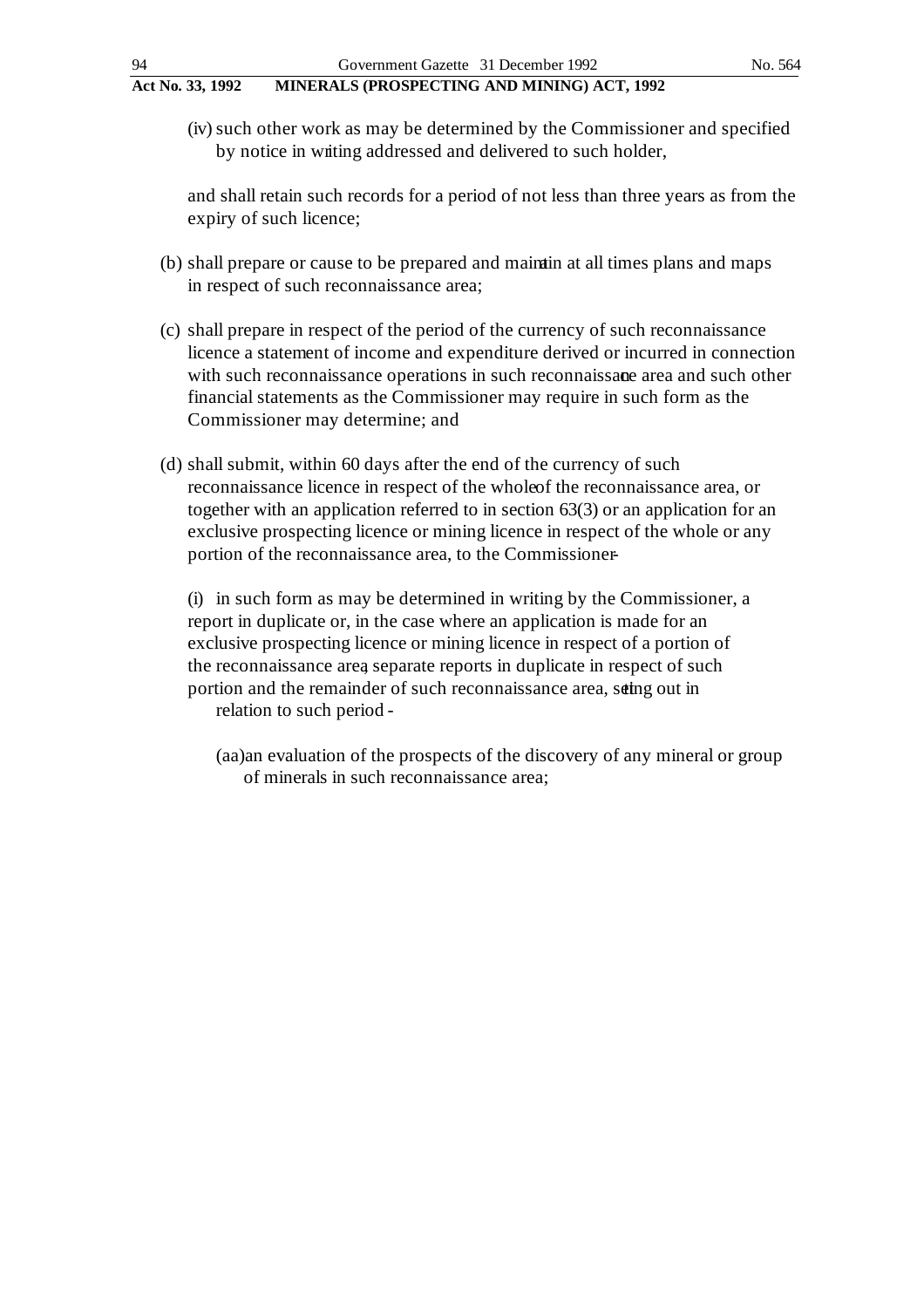- (bb)all information, including photographs, tabulations, tapes and discs, in the records referred to in paragraph (a) and the plans and maps referred to in paragraph (b); and
- (cc)such other particulars as the Commissioner may require in relation to the reconnaissance operations carried on by such holder; and
- (ii) the statement of income and expenditure and financial statements referred to in paragraph (c).

(2) In the event of the cancellation of a reconnaissance licence under section 55 the person who was the holder of such licence immediately before such cancellation shall on a date not later than 30 days after the date of such cancellation deliver to the Commissioner -

- (a) all records kept in terms of the provisions of subsection  $(1)(a)$ ;
- (b)all maps and plans referred to in subsection  $(1)(b)$ ;
- (c) all reports, photographs, tabulations, tapes and discs prepared by or on behalf of such person in the course of such reconnaissance operations; and
- (d) such other books, documents, records and reports as the Commissioner may require by notice in writing addressed and delivered to such person, or copies of such records, maps, plans, reports, photographs, tabulations, tapes, discs, books and documents, unless an exclusive prospecting licence or a mining licence is issued to such person in relation to the area to which such reconnaissance licence related with effect from the date following on the date of such cancellation or lapsing or such later date as the Commissioner may on good cause shown allow.

(3) If the holder referred to in subsection (2) fails to comply with the provisions of that subsection the Commissioner may *mutatis mutandis* in accordance with the provisions of Chapter 2 of the Criminal Procedure Act, 1977 (Act 51 of 1977) -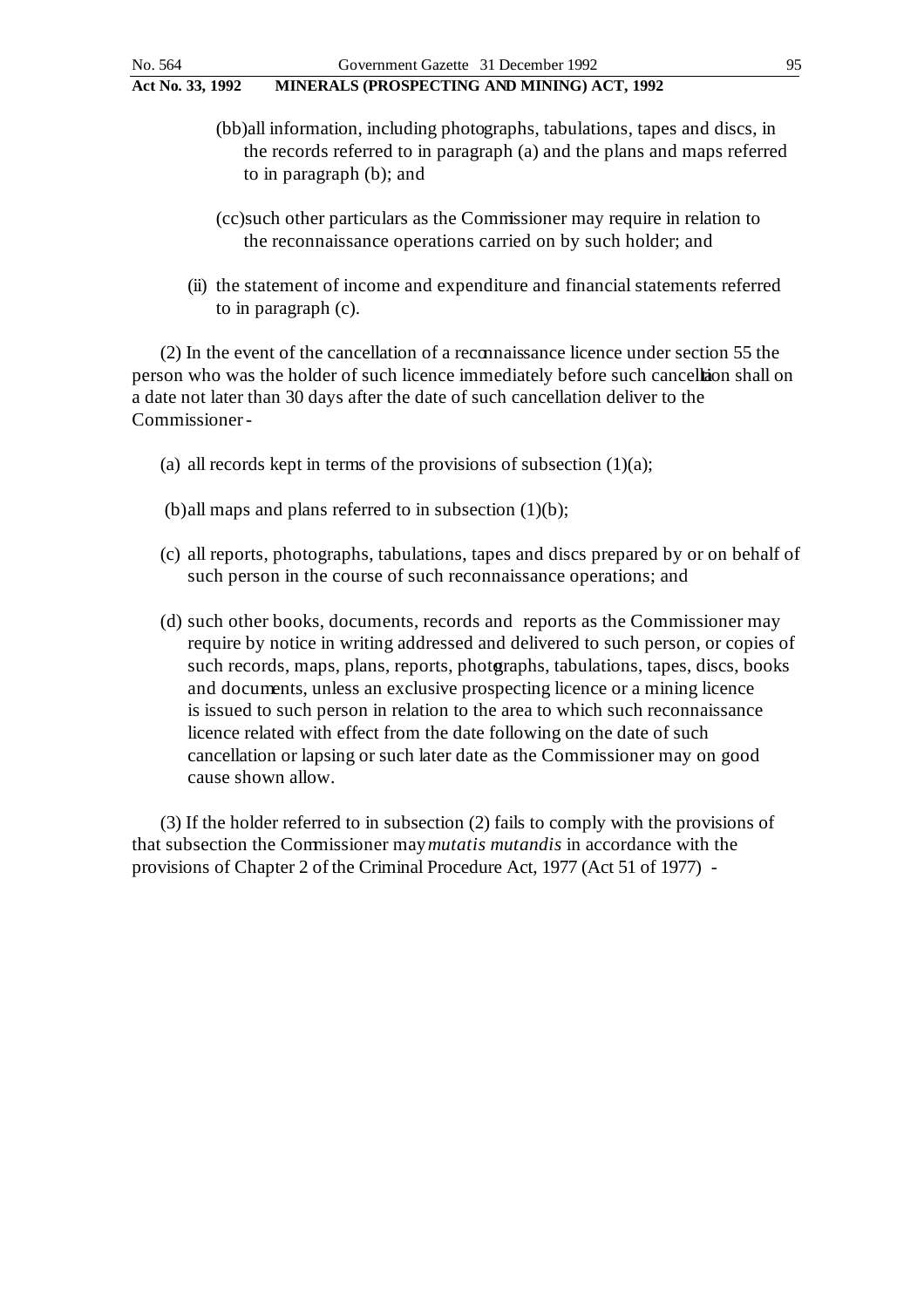- (a) enter upon any premises whatsoever and search for the records, maps and plans, reports, photographs, tabulations, tapes, discs, books and documents referred to in paragraphs (a) to (d) of subsection (2);
- (b) seize any such records, maps and plans, reports, photographs, tabulations, tapes, discs, books and documents, as if he or she were a police official referred to in that Act and such records, maps and plans, reports, photographs, tallations, tapes, discs, books and documents were concerned in the commission of any offence.

(4) Any person referred to in subsection (1) or (2) who contravenes or fails to comply with the provisions of any such subsection shall be guilty of an offere and on conviction be liable to a fine no exceeding R8 000 or to imprisonment for a period not exceeding 12 months or to both such fine and such imprisonment.

# **PART X Provisions relating to exclusive prospecting licences**

# **67. Rights of holders of exclusive prospecting licences.**

(1) Subject to the provisions of subsection (2) and the other provisions of this Act, the holder of an exclusive prospecting licence shall be entitled-

- (a) to carry on prospecting operations in the prospecting area to which such licence relates in respect of such mineral or group of minerals specified in such licence;
- (b) to remove any mineral or group of minerals other than a controlled mineral or sample of such mineral or group of minerals, for any purpose other than saloer disposal, from any place where it was found or incidentally won in the course of prospecting operations referred to in paragraph (a) to any other place within Namibia;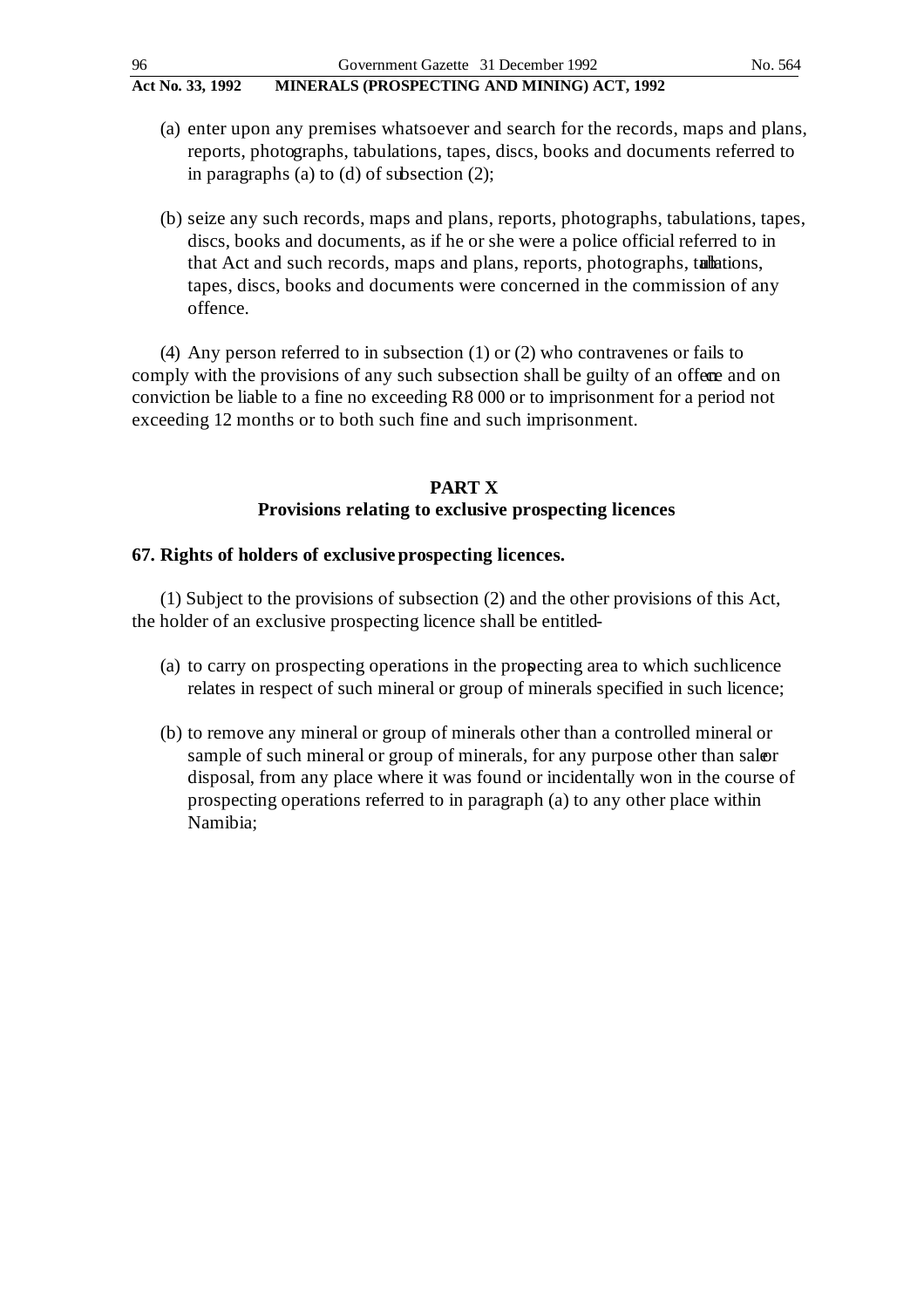- (c) with the permission of the Commissioner previously obtained generally or in every particular case in writing and subject to such conditions as may be determined by the Commissioner or subject to the conditions of an exemption granted under section 137 -
	- (i) to remove any mineral or group of minerals referred to in paragraph (b) for any purpose other than sale or disposal, from any place where it was found or incidentally won in the course of prospecting operations referred to in paragraph (a) to any place outside Namibia;
	- (ii) to remove any controlled mineral or sample of such mineral, for any purpose other than sale or disposal, from any place where it was found or incidentally won in the course of prospecting operations referred to in paragraph (a) to any place, whether within or outside Namibia;
	- (iii)to remove any mineral or group of minerals, for purposes of sale or disposal, from any place where it was found or incidentally won in the course of such prospecting operations;
	- (iv) to sell or otherwise dispose of any such mineral or group of minerals;
- (d) to carry on such other operations, including the erection or construction of accessory works, as may be reasonably necessary for, or in connection with, such prospecting operations or selling or disposal contemplated in paragraph (a), (b) or (c).
- (2) The provisions of subsection (1) shall not be construed as -
- (a) conferring on the holder of an exclusive prospecting licence any preferential right to any other licence in relation to any mineral or group of minerals, other than a mineral or group of minerals to which such exclusive prospecting licence relates, during the currency or on expiry of such exclusive prospecting licence;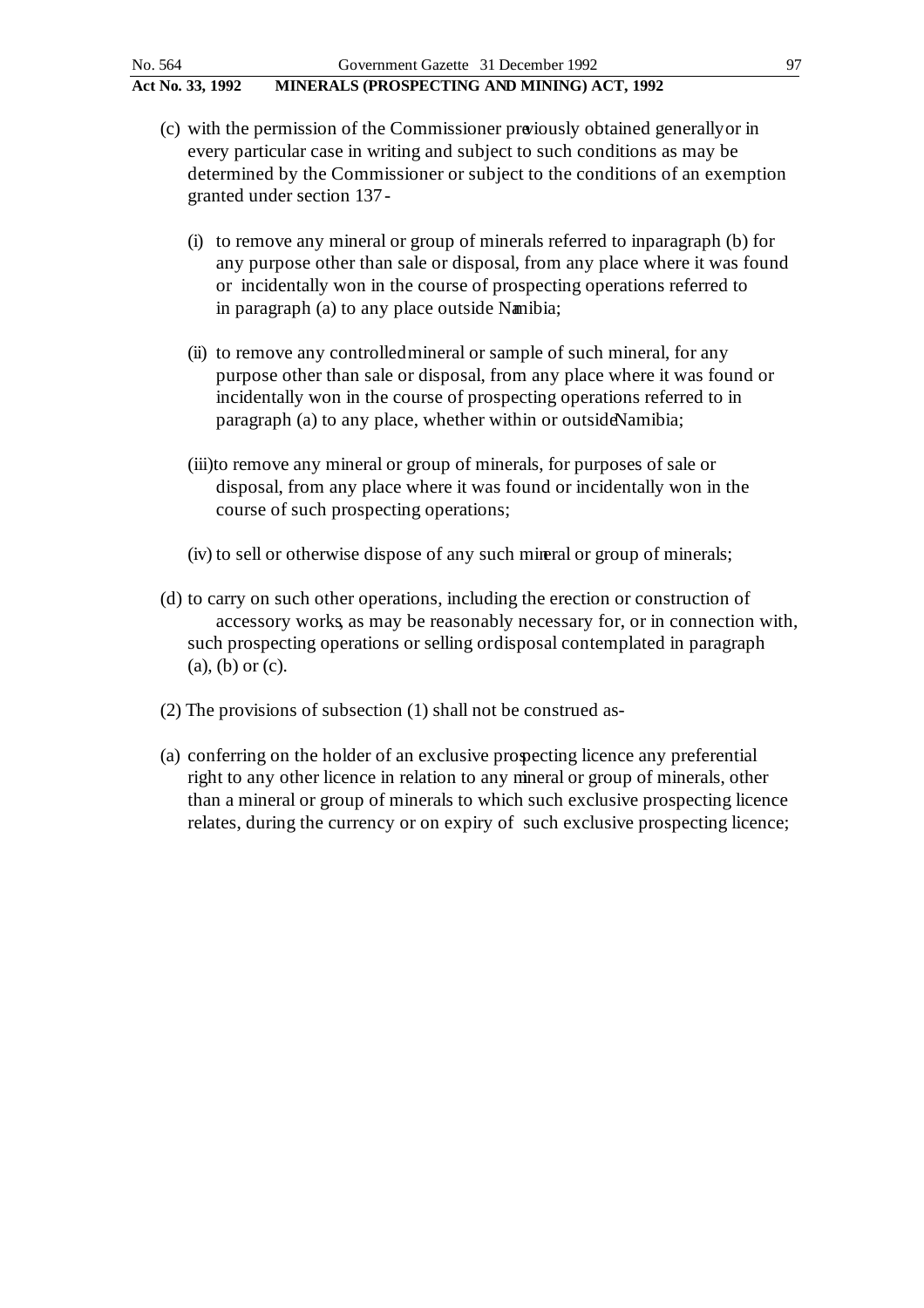- (b) preventing the Minister from granting to -
- (i) any other person in respect of the propecting area to which such exclusive prospecting licence relates -
	- (aa)a reconnaissance licence in respect of any mineral or group of minerals;
	- (bb)a reconnaissance licence by virtue of which an exalusive right is conferred upon the holder of such licence to carry on reconnaissance operations in respect of any mineral or group of minerals other than the mineral or group of minerals to which such exclusive prospecting licence relates;

(cc)an exclusive prospecting licence, mining licence or mineral deposit retention licence in respect of any mineral or group of minerals other than the mineral or group of minerals to which such first-mentioned exclusive prospecting licence relates;

- (ii) any other holder of an exclusive prospecting licence approval to peg a claim in respect of any mineral or group of minerals to which such other holder's exclusive prospecting licence relates.
- (3) (a) The holder of an exclusive prospecting licence shall not erect or construct any accessory works referred to in subsection  $(1)(d)$  without the prior permission in writing of the Commissioner.
- (b) The Commissioner shall not grant the permission referred to in paragraph (a) in respect of accessory works to be erected or constructed on private land, unless the holder of such exclusive prospecting licence has complied with the provisions of section 52(1)(a) in relation to a ny compensation to be paid to the owner of such private land.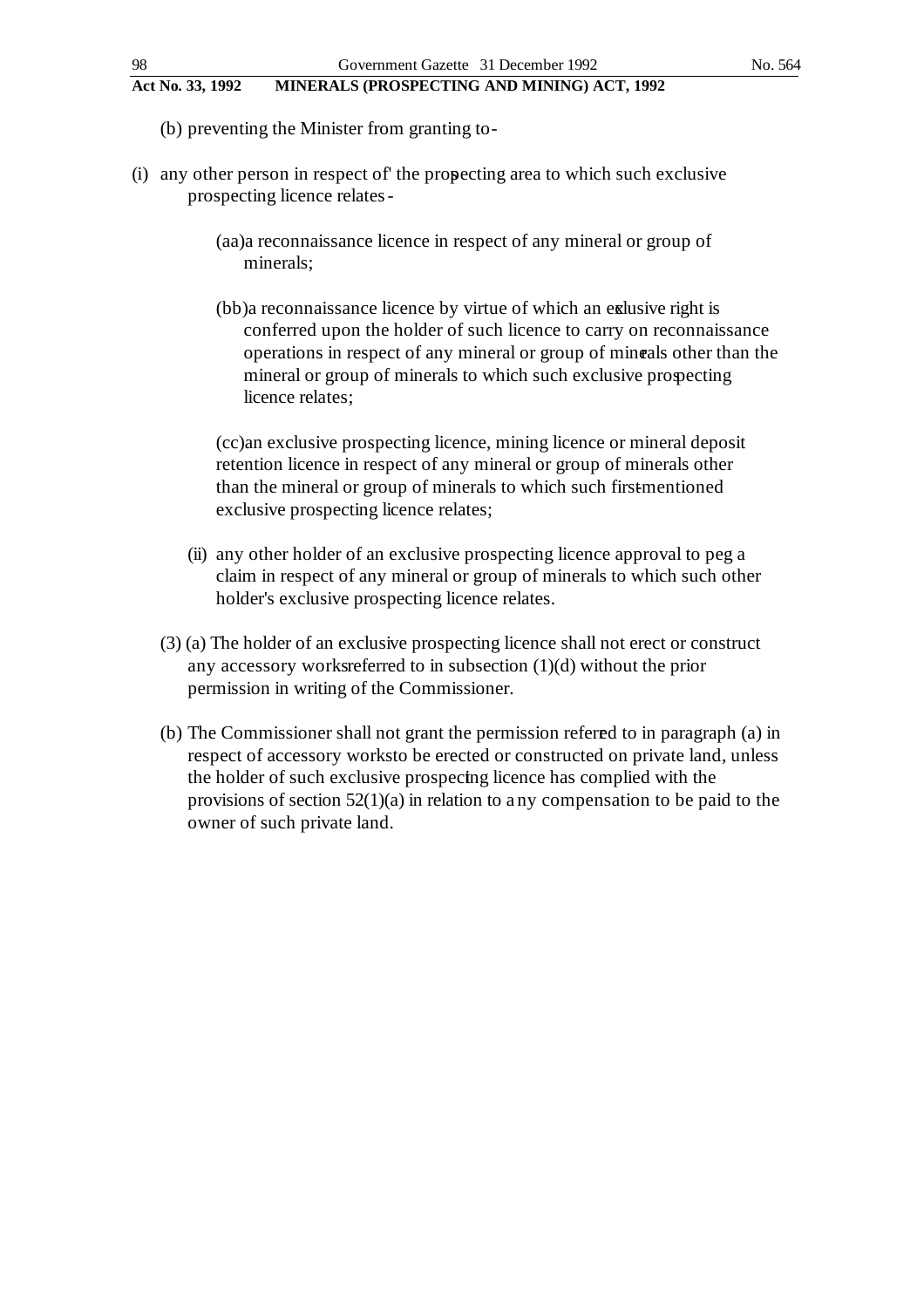(4) An application for the permission referred to in subsection  $(1)(c)$  or  $(3)$  shall be made to the Commissioner in such form as may be determined in writing by the Commissioner and shall be accompanied by such application fee, if any, as maybe determined under section 123, together with such documents and information as may be required by the Commissioner.

(5) The holder of an exclusive prospecting licence who has removed, as contemplated in paragraph (b) of subsection (1), any mineral or group of minerals other than a controlled mineral or any sample of such mineral or group of minerals from the place where it was found or incidentally won, for any purpose other than for sale or disposal, to any place within Namibia, shall, except to the extent to which such holder has been exempted, under the provisions of section 137, from the provisions of this subsection, inform the Commissioner in writing of such removal, not later than 14 days or such longer period as the Commissioner may allow after such removal, and provide particulars of the nature of such sample, mineral or group of minerals and the place to which it has been so removed.

- (6) (a) The holder of an exclusive prospecting licence who has contravened or failed to comply with the provisions of subsection  $(1)(c)$ ,  $(3)$  or  $(5)$  shall be guilty of an offence and on conviction liable to a fine not exceeding R20 000 or to imprisonment for a period not exceeding two years or to both such fine and such imprisonment.
- (b) If in any prosecution in terms of paragraph (a) of this subsection for the contravention or failure to comply with the provisions of subsection  $(1)(c)(iii)$ , it is proved -
	- (i) that the holder referred to in that paragraph has removed any mineral or group of minerals from the prospecting area to which the exclusive prospecting licence relates;
	- (ii) that such holder has not obtained the permission of the Commissioner for the removal of such mineral or group of minerals as required by subsection  $(1)(c)$ ; and
	- (iii)that such holder has failed to inform the Commissioner of the removal of such mineral or group of minerals as provided in subsection (5),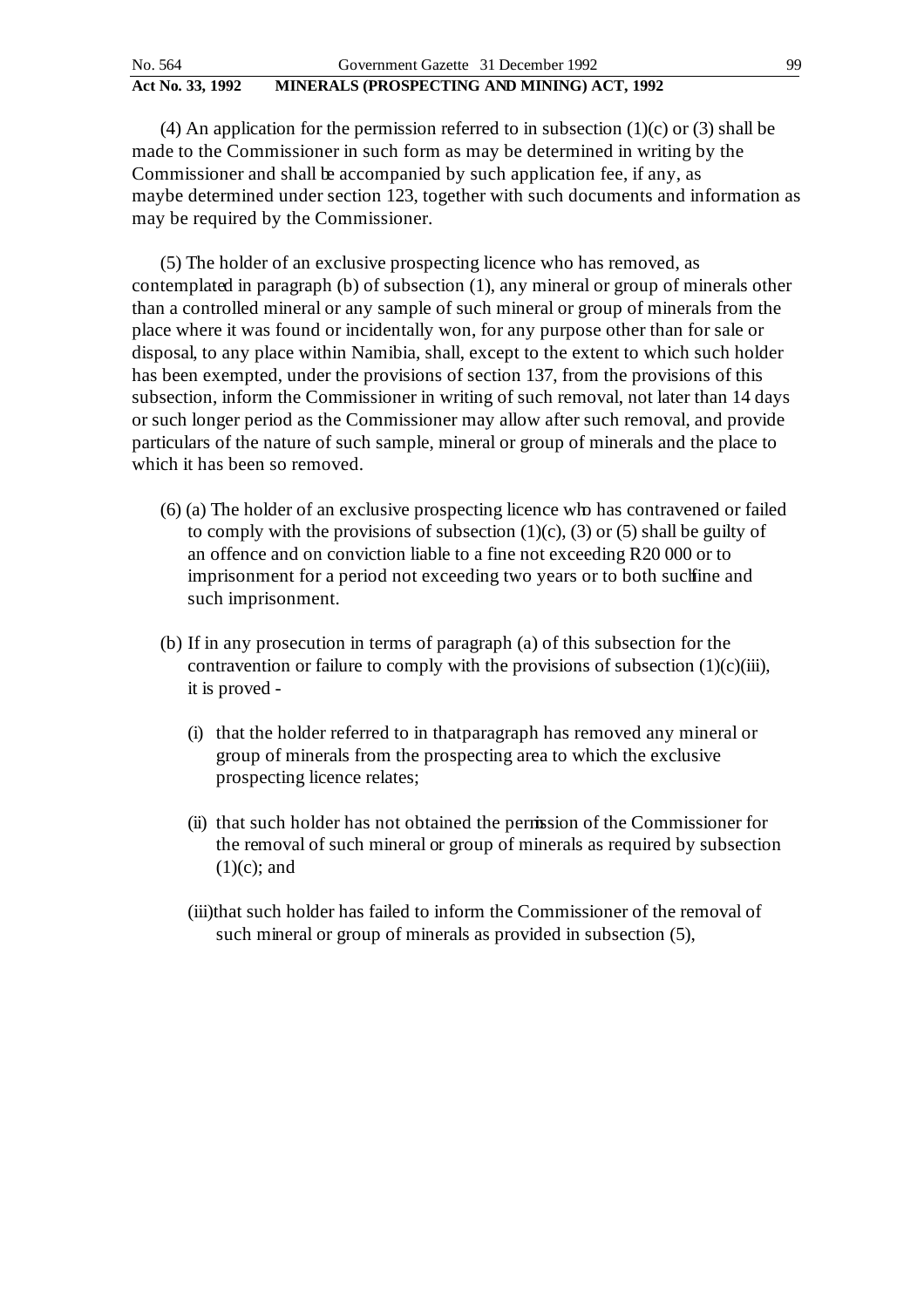it shall be presumed until the contrary is proved that such holder has removed such mineral or group of minerals for purposes of sale or disposal, as the case may be.

### **68. Applications for exclusive prospecting licences.**

An application by any person for an exclusive prospecting licence

- (a) shall contain
	- (i) in the case of a natural person, the full names, nationality, date of birth, postal and residential address of such person;
	- (ii) in the case of a company, the name of such company and particulars of its incorporation and registration as a company, the registered address and principal place of business of the company in Namibia, the full names and nationality of the directors of the company, the share capital of the company and the full names and nationality of any person who is the beneficial owner of more than five per cent of the shares issued by such company; or
	- (iii)in the case of any person represented by an accredited agent the full names and address of such accredited agent;
- (b) shall state the period for which such exclusive prospecting licence is required and the mineral or group of minerals to which such application relates;
- (c) shall be accompanied by a detailed plan of the area to which the application relates drawn according to scale of such area which shall not exceed 100 000 hectares in extent indicating
	- (i) its location with reference to magisterial districts;
	- (ii) the name and number of any farm situated therein; and
	- (iii)the extent of such area defined by reference to identifiable physical features or co-ordinate reference points;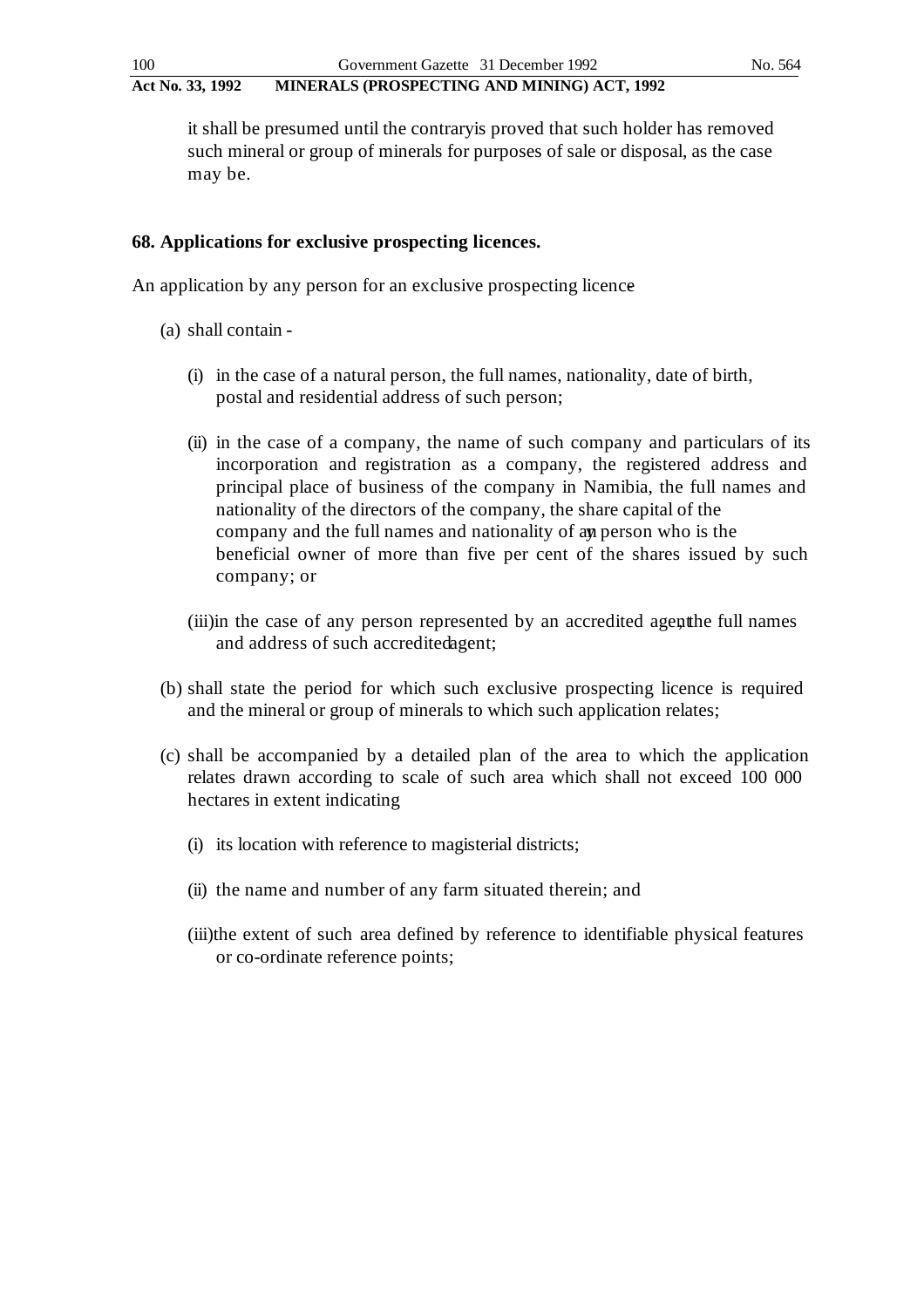- (d) shall contain a concise geological description of the area of land and, in the case of an application by a person who is the holder of a reconnaissance licence in respect of the area to which the application relates, the report or separate reports referred to in section  $66(1)(d)$ ;
- (e) shall contain particulars of
	- (i) any licence, including any mining claim, issued in terms of this Act or any law repealed by this Act held by such person alone or jointly with any other person and, in the case of the holder of a reconnaissance licence by virtue of which an exclusive right is conferred in section 59(2) in the area to which the application relates, the mineral or group of minerals to which such exclusive right relates; and
	- (ii) any prospecting operations and mining operations carried on by such person alone or jointly with any other person outside Namibia,

on the date of such application and during a period of 10 years immediately preceding such date;

- (f) shall contain particulars of
	- (i) the condition of, and any existing damage to, the environment in the area to which the application relates; and
	- (ii) an estimate of the effect which the proposed prospecting operations may have on the environment and the proposed steps to be taken in order to prevent or minimize any such effect;
- $(g)$  shall contain particulars, substantiated by documentary proof or sult other proof as may be required by the Commissioner, of the technical and financial resources of, or available to, such person to carry on the prospecting operations to which the application relates;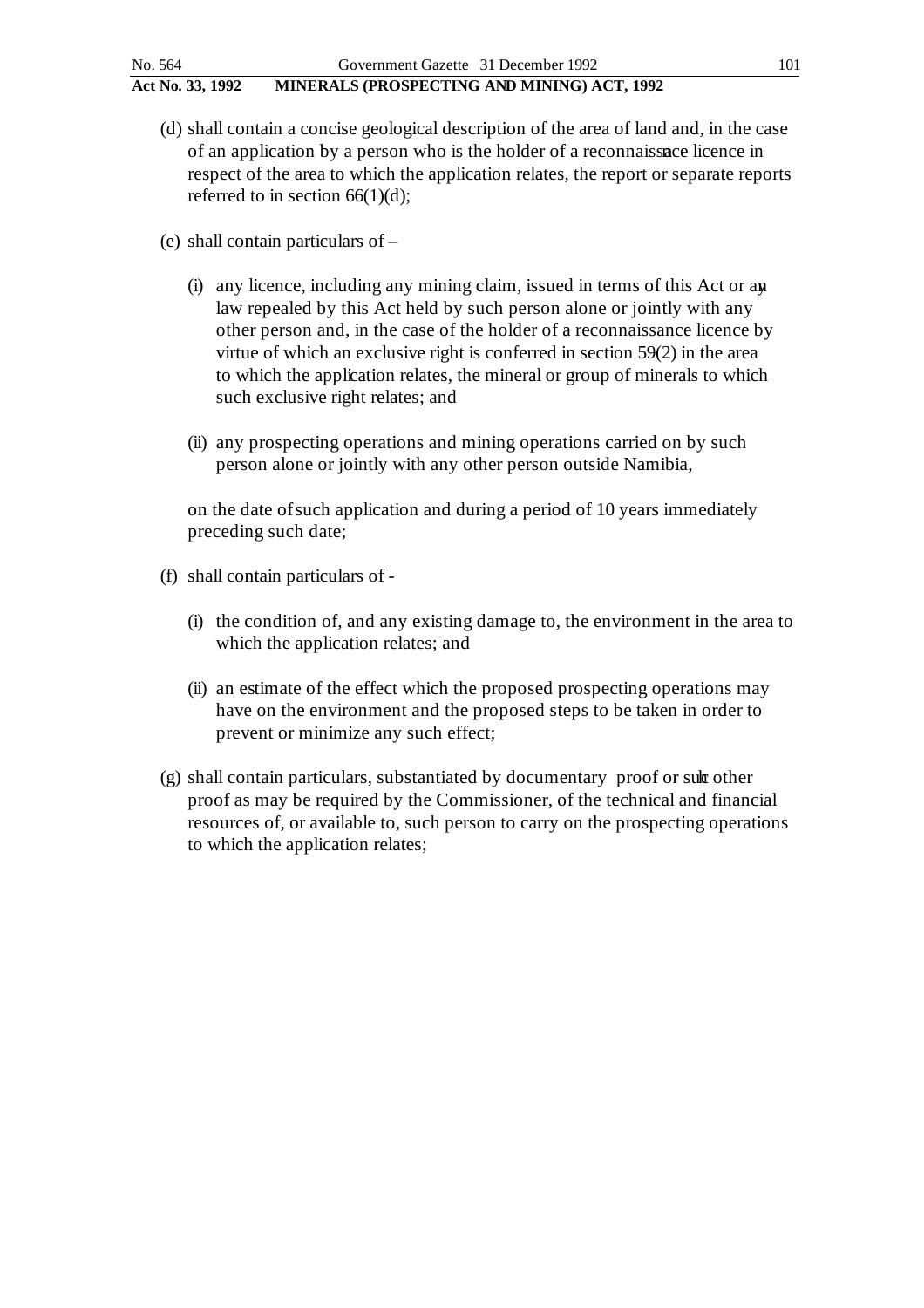- (h) shall contain particulars of the programme of such prospecting operations, the estimated expenditure in respect thereof, the period within which such operations will be carried on and such expenditure will be expended;
- $(i)$  shall be accompanied by such documents as the Minister may require relation to any particulars referred to in this section; and
- (j) may contain any other matter which in the opinion of the person concerned is relevant to the application.

### **69.** Exercise of powers by Minister to grant or refuse exclusive prospecting icences.

- (1) Subject to the provisions of this section, the Minister -
- (a) shall, in the case of an application for an exclusive prospecting licence by the holder of a reconnaissance licence to whom an exclusive right has been conferred in terms of section 59, subject to the provisions of sections 48(4) and (5) and 49, grant such application if such application relates to an area of land and a mineral or group of minerals to which such exclusive right relates; or
- (b) may, in the case of any other application for an exclusive prospecting licence, subject to the provisions of sections 48(4) and (5) and 4, grant or refuse such application.

(2) Notwithstanding the provisions of subsection (1), the Minister shall not grant an application by any person for an exclusive prospecting licence –

- (a) unless such person is a person referred to in section 46;
- (b) if, at the time of the application, such person is contravening any provision of this Act or any condition, direction or order determined, given or made under any such provision or is failing to comply with any such provision, condition, direction or order;
- (c) unless the Minister is on reasonable grounds satisfied -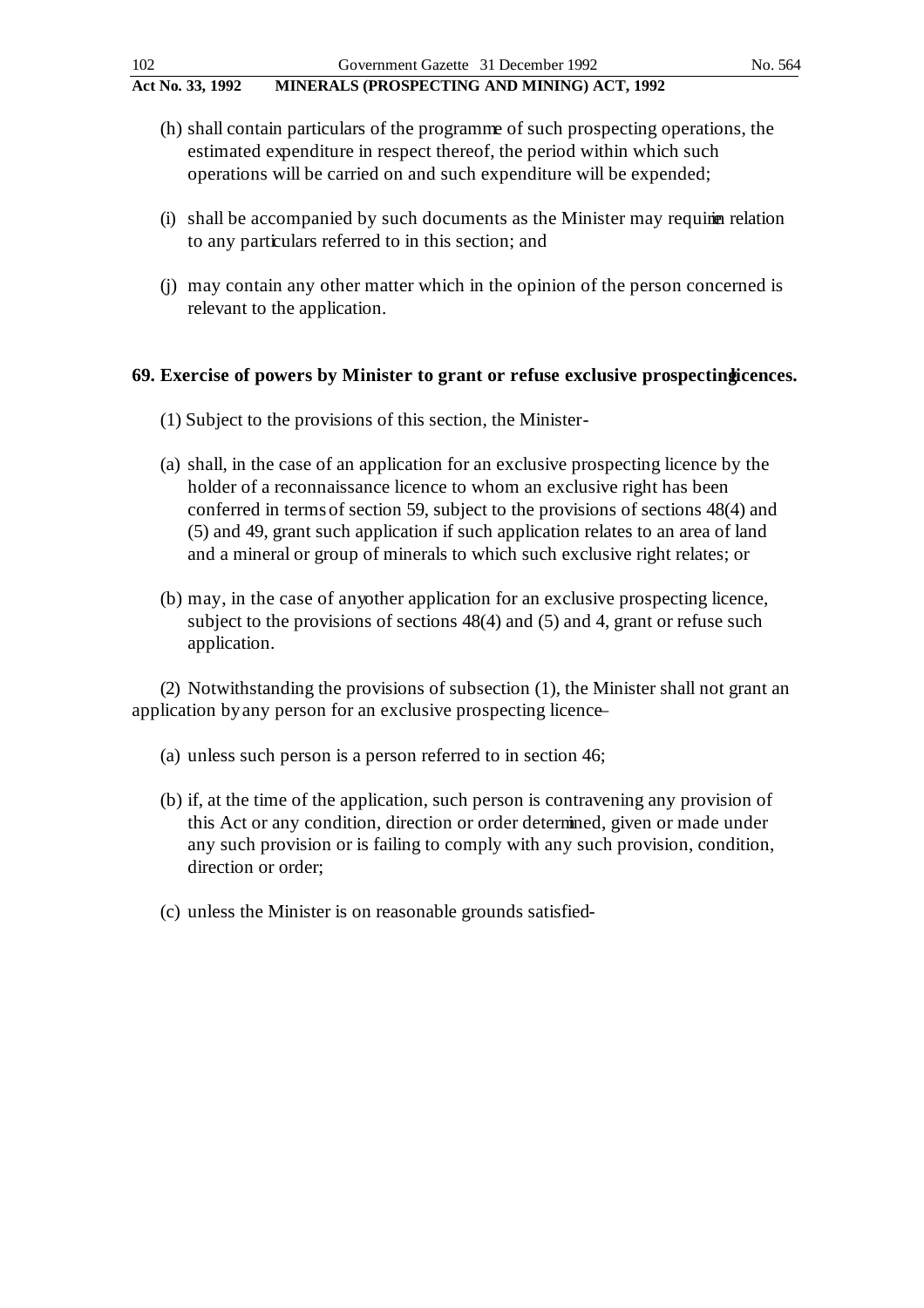- (i) with the proposed programme of prospecting operations or the proposed expenditure to be expended in respect of such operations;
- (ii) that the person concerned has the technical and financial resources to carry on such prospecting operations;
- (d) in respect of an area of land in relation to a mineral or group of minerals in respect of which an exclusive right has, in terms of section 59, been conferred on any holder of a reconnaissance licence;
- (e) in respect of any claim area or mining area;
- (f) in respect of any area of land to which an extusive prospecting licence or a mineral deposit retention licence relates in relation to a mineral or group of minerals to which such exclusive pros- licence or such mineral deposit retention licence relates;
- (g) in respect of any prospecting area or retention area in relation to a mineral or group of minerals other than the mineral or group of minerals to which the exclusive prospecting licence or mineral deposit retention licence issued in respect of such areas relates, respectively, unles-
	- (i) such person has given notice in writing, not later than on the date on which such application is made, to the holder of the exclusive prospecting licence or mineral deposit retention licence to which such prospecting area or retention area, as the case may be, relates of his or her application or intended application, as the case may be, for such exclusive prospecting licence and has provided the Minister of proof in writing of having done so;
	- (ii) the Minister has afforded the holder referred to in subparagraph (i) a reasonable opportunity to make representations in relation to such application;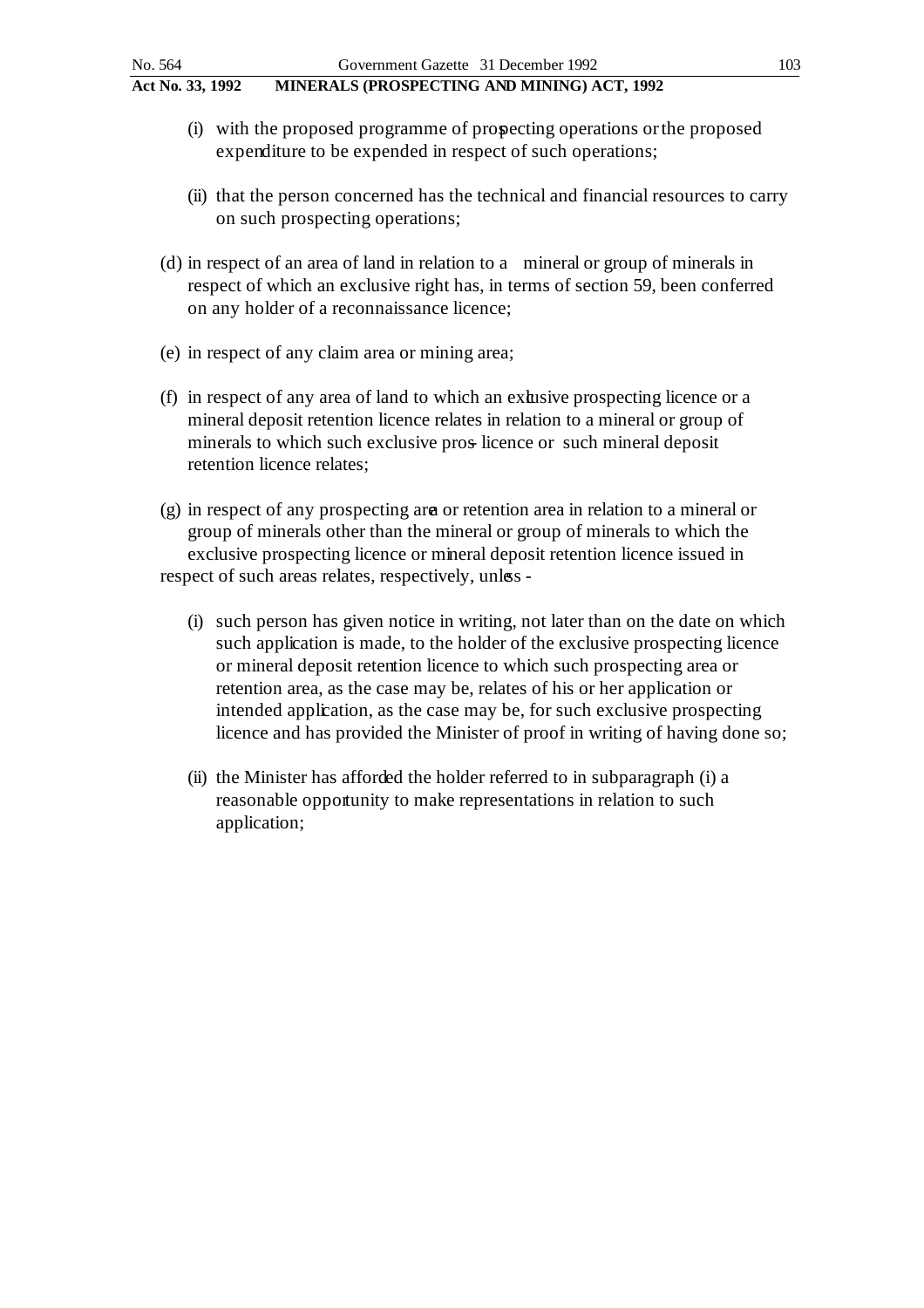- (iii)the Minister deems it, with due regard to representations made in terms of subparagraph (ii), if any, desirable in the interests of the development of the mineral resources of Namibia, to grant such licence; and
- (iv) the Minister is on reasonable grounds satisfied that prospecting operations carried on by virtue of such licence will not detrimentally affect the rights of any holder of an exclusive prospecting licence or a mineral deposit retention licence, as the case may be, in respect of any such area.

### **70. Issue of exclusive prospecting licences.**

(1) Subject to subsections (4) and (5) of section 48, the Minister shall, upon the granting of an application for an exclusive prospecting licence, direct the Commisioner to issue to the person who applied for such licence, an exclusive prospecting licence on such terms and conditions as may be agreed upon as provided in the said subsections.

(2) The provisions of section 62 shall apply *mutatis mutandis* in relation to an exclusive prospecting licence.

### **71. Duration of exclusive prospecting licences.**

(1) Subject to the provisions of this Act, an exclusive prospecting licence shall be valid -

- (a) for such period, not exceeding three years, as may be determined by the Minister at the time of the granting of such licence; and
- (b) for such further periods, not exceeding two years at a time as may be determined by the Minister at the time of the renewal of such licence as from the date on which such licence would have expired if an application for its renewal had not been made.

(2) An exclusive prospecting licence shall not be renewed on more than two occasions, unless the Minister deems it desirable in the interests of the development of the mineral resources of Namibia that an exclusive prospecting licence be renewed in any particular case on a third or subsequent occasion.

(3) Notwithstanding the provisions of subsection (1), but subject to the other provisions of this Act -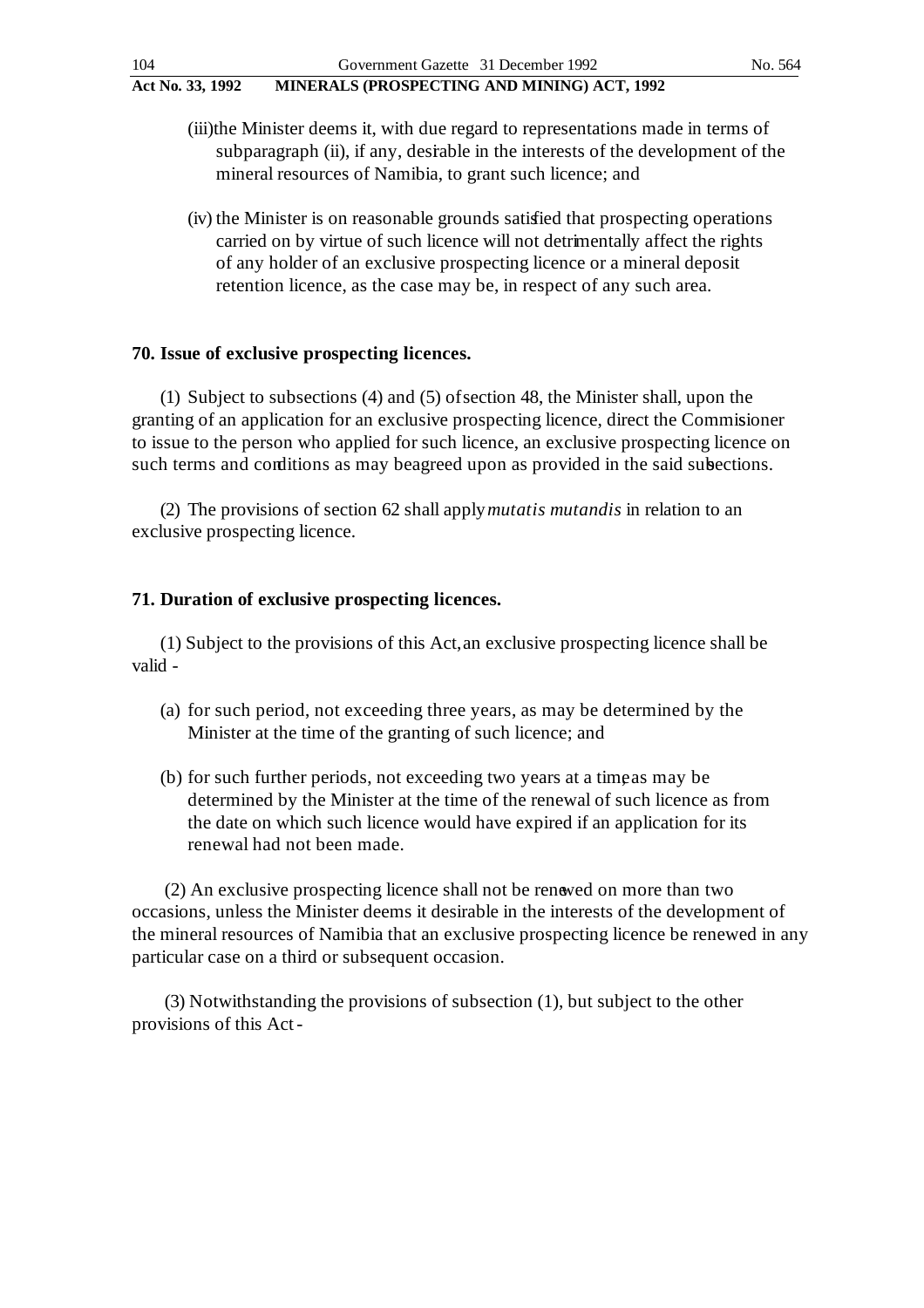- (a) an exclusive prospecting licence shall not expire during a period during which an application for the renewal of such licence is being considered, until such application is refused or the application is withdrawn or has lapsed, whichever occurs first or, if such application is granted, until such time as the exclusive prospecting licence is renewed in consequence of such application; or
- (b) where an application is made by the holder of an exclusive prospecting licence for a mineral deposit retention licence or a mining licence in relation to an area of land which forms part of the prospecting area and in respect of any mineral or group of minerals to which such exclusive prospecting licence relates, such exclusive prospecting licence shall not expire in relation to such area of land and such mineral or group of minerals, until such application is refused or the application is withdrawn or has lapsed, whichever occurs first or, if such application is granted, until such time as the mineral deposit retention licence is issued in consequence of such application.

# **72. Applications for renewal of exclusive prospecting licences.**

(1) Subject to the provisions of subsection (2) of this section, the provisions of section 68 shall apply *mutatis mutandis* in relation to an application for the renewal of an exclusive prospecting licence.

- (2) An application for the renewal of an exclusive prospecting licence shall -
- (a) be made not later than 90 days before the date on which such licence will expire if it is not renewed or such later date, but not later than such expiry date, as the Minister may on good cause shown allow;
- (b) not be made
	- (i) in the case of a first application for the renewal of such licence, in respect of any land greater in extent than 75 per cent of the prospecting area in respect of which such licence has been issued; or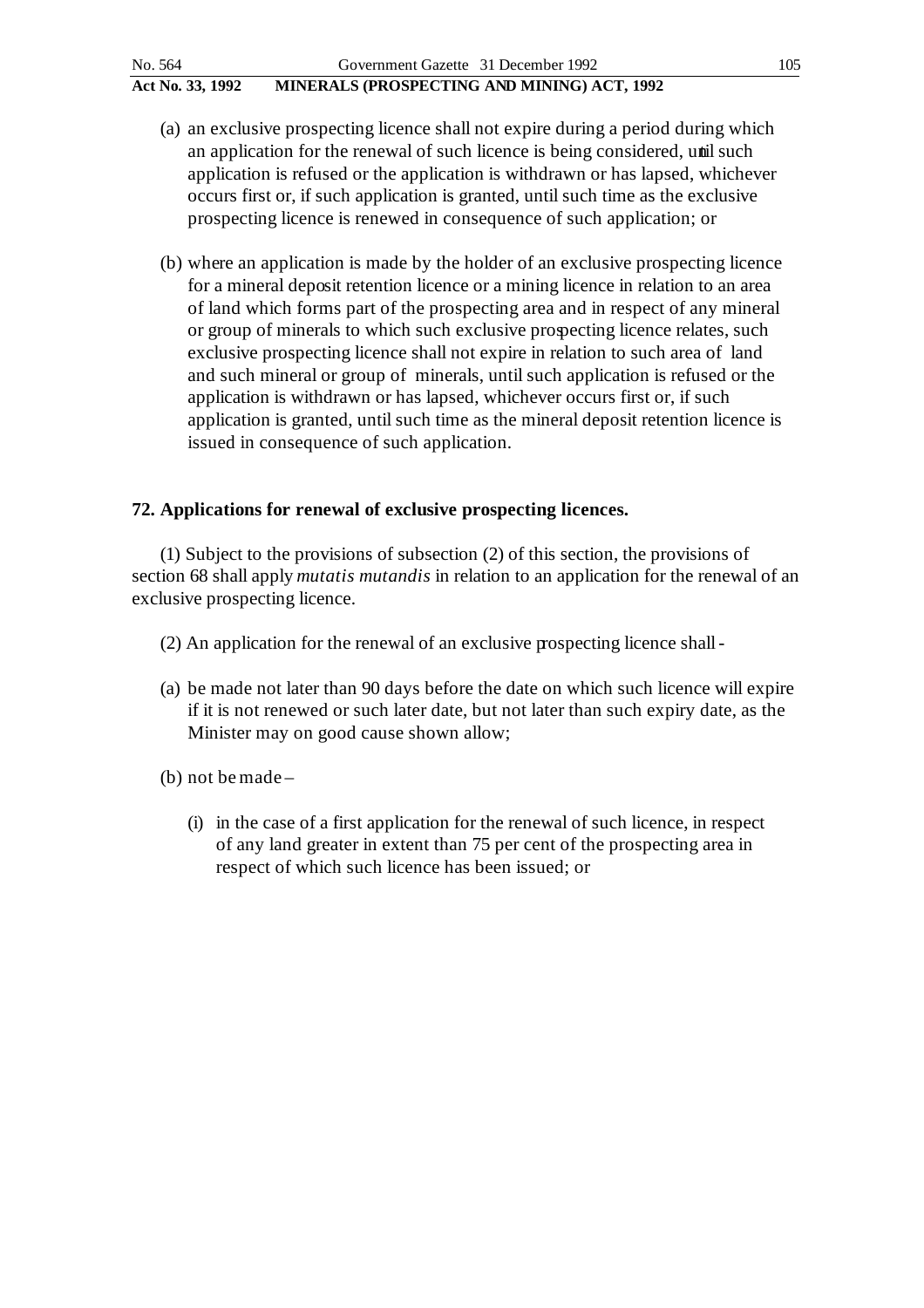(ii) in the case of any other application for the renewal of such licence, in respect of any land greater in extent than 50 per cent of the prospecting area citing at the date of such application,

without the approval of the Minister, granted in the interest of the development of the mineral resources of Namibia and on good cause shown by the holder of the exclusive prospecting licence in question; and

(c) be accompanied by a report in duplicate containing the particulars contemplated in section 76(1)(e) prepared in respect of the immediately preceding period of the currency of such exclusive prospecting licence.

(3) Subject to the provisions of subsection (1), the Minister shall not grant an application for the renewal of an exclusive prospecting licence, unles the Minister is on reasonable grounds satisfied with the manner in which the programme of prospecting operations have been carried on or the expenditure expended in respect of such operation,

(4) The Minister shall not refuse to grant an application for the renewal of an exclusive prospecting licence -

(a) if the holder of such licence -

- (i) has complied with all the terms and conditions of such licence;
- (ii) has complied with the proposed programme of prospecting operations; and
- (iii)has expended the expenditure in respect of such operations as in accordance with the terms of such mineral agreement;
- (b) if the Minister is on reasonable grounds satisfied
	- (i) with the proposed programme of prospecting operations or the proposed expenditure to be expended in respect of such operations;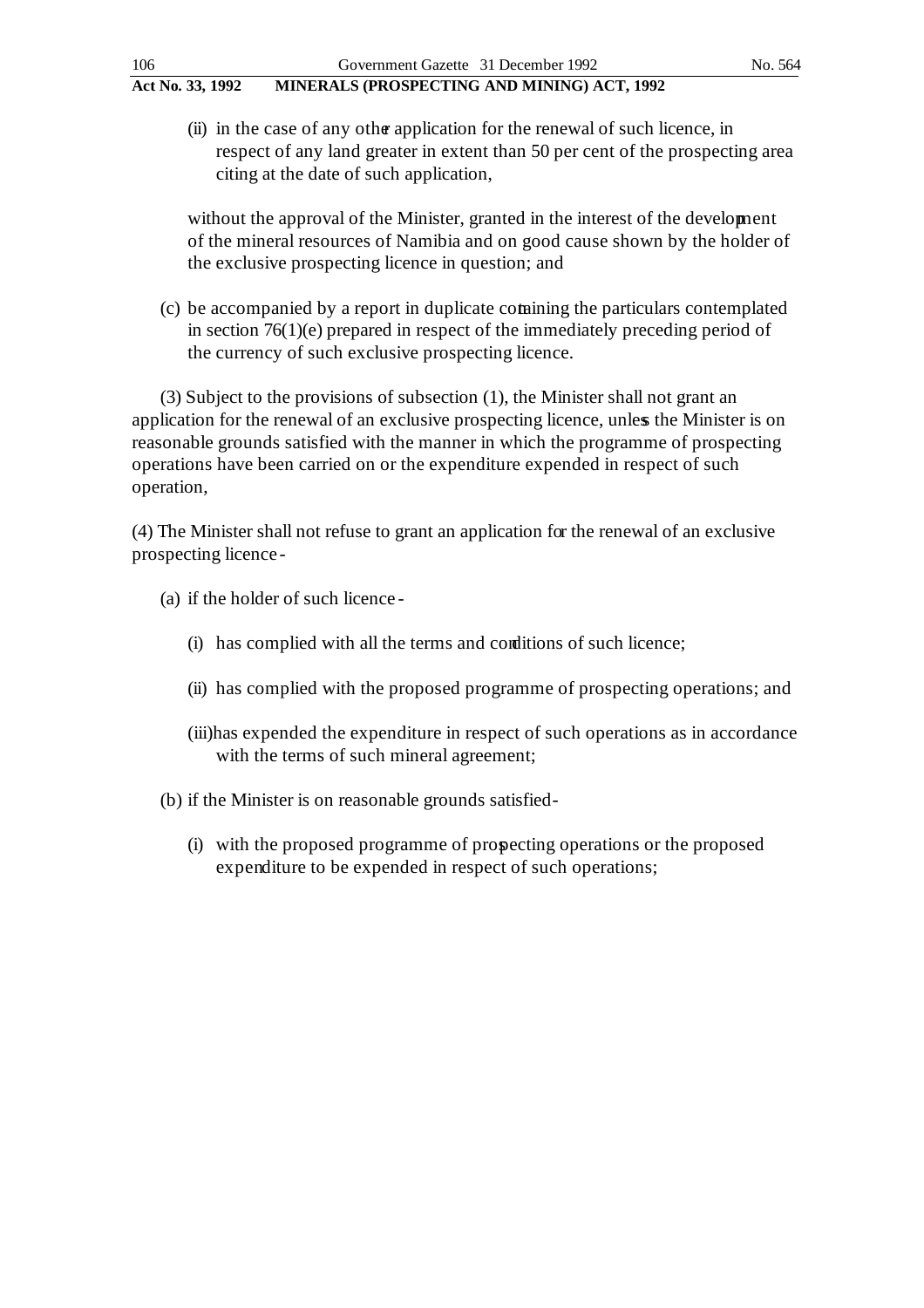- (ii) that the person concerned has the technical and financial resources to carry on such prospecting operations;
- (c) on the grounds thereof that such holder has contravened or failed to **comply** with any provision of this Act or any term and condition of such licence, unless the Minister has by notice in writing informed such holder of his or her intention to so refuse such application -
	- (i) setting out particulars of the contravention or failure in question; and
	- (ii) requiring such holder to make representations to the Minister in relation to such contravention or failure or to remedy such contravention or failure on or before a date specified in such notice,

and such holder has failed to so remedy such contravention or failure or make representations.

# **73. Applications for amendment of exclusive prospecting licences.**

(1) Subject to the provisions of subsection (2), the holder of an exclusive prospecting licence may apply for the amendment of such licence

(a) by the extension or reduction or the extension and reduction of the prospecting area to which such licence relates; or

(b) by the addition of any mineral or group of minerals to which such licence relates.

(2) The provisions of sections 68 and 69 shall apply *mutatis mutandis* in relation to an application referred to in subsection (1).

(3) If the Minister grants an application referred to in subsection (1) the Commissioner shall amend the licence in question accordingly.

# **74. Obligations of holders of exclusive prospecting licences.**

The provisions of section 41(1) shall apply *mutatis mutandis* in relation to the holder of an exclusive prospecting licence, and in such application-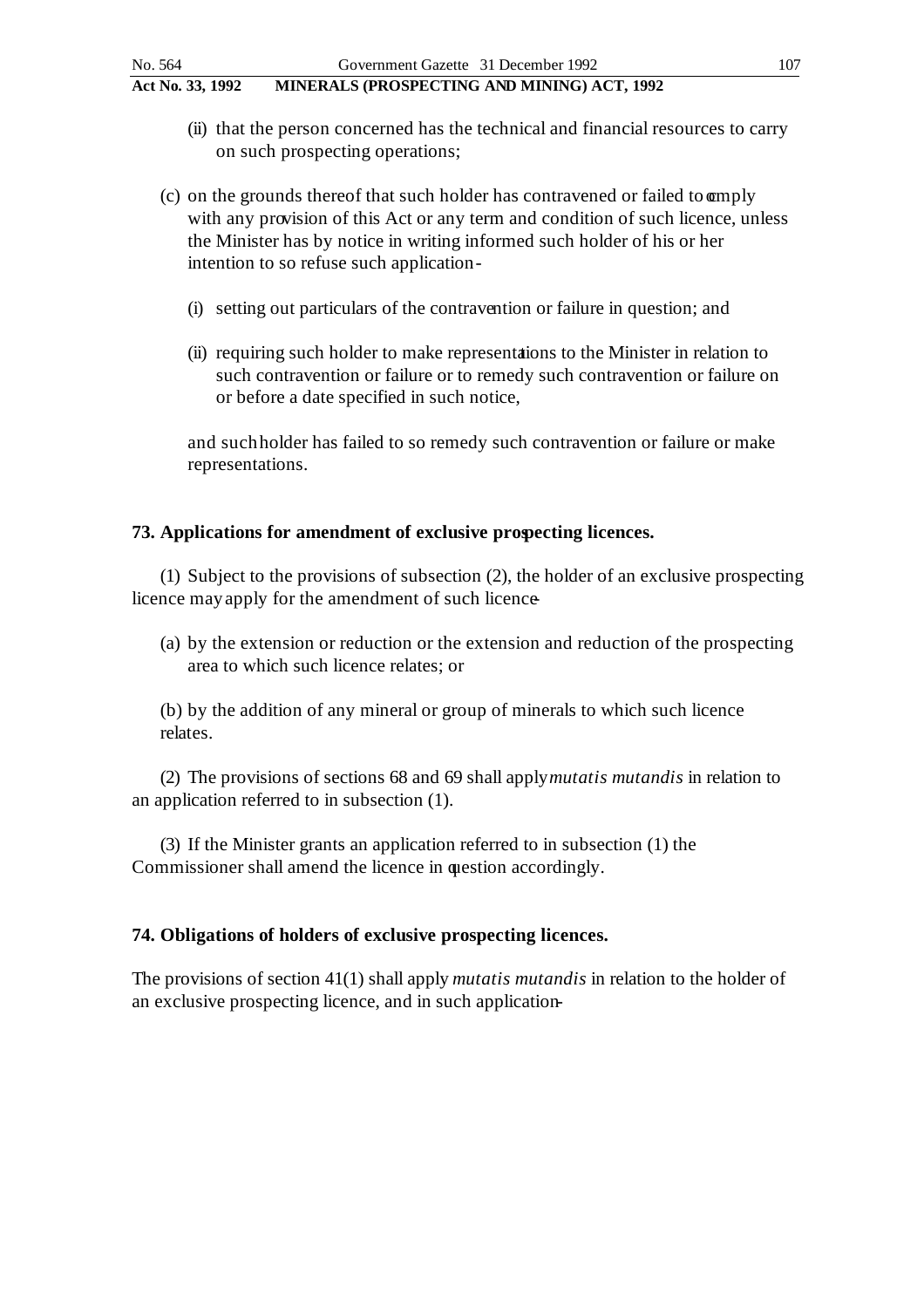- (a) any reference to the registration of a mining claim, shall be construed as a reference to an exclusive prospecting licence;
- (b) any reference to mining operations, shall be deemed to have been deleted;
- (c) any reference to a claim area or a mining claim, shall be construed as a reference to a prospecting area; and
- (d) the provisions of paragraphs (b) and (c) of section  $41(1)$  shall be deemed to have been deleted.

### **75. Work programmes of prospecting operations.**

The provisions of section 42 shall apply *mutatis mutandis* in relation to the holder of an exclusive prospecting licence, and in such application-

- (a) any reference to the holder of a mining claim, shall he construed as a reference to the holder of an exclusive prospecting licence;
- (b) any reference to mining operations, shall be deemed to have been deleted; and
- (c) any reference to the registration of a mining claim, shall be construed as a reference to an exclusive prospecting licence.
- **76. Records, maps, plans and financial statements to be kept, and information, reports and returns to be submitted, by holders of exclusive prospecting licences.**
	- (1) The holder of an exclusive prospecting licence –
	- (a) shall keep at an address in Namibia a proper record in such form as may be determined in writing by the Commissioner in relation to -
		- (i) the location and results of all photogeological studies, imaging, geological mapping, geochemical sampling, geophysical surveyig, drilling, pitting and trenching, sampling and bulk sampling carried on by such holder in the course of the prospecting operations carried on by him or her in the prospecting area to which such exclusive prospecting licence relates;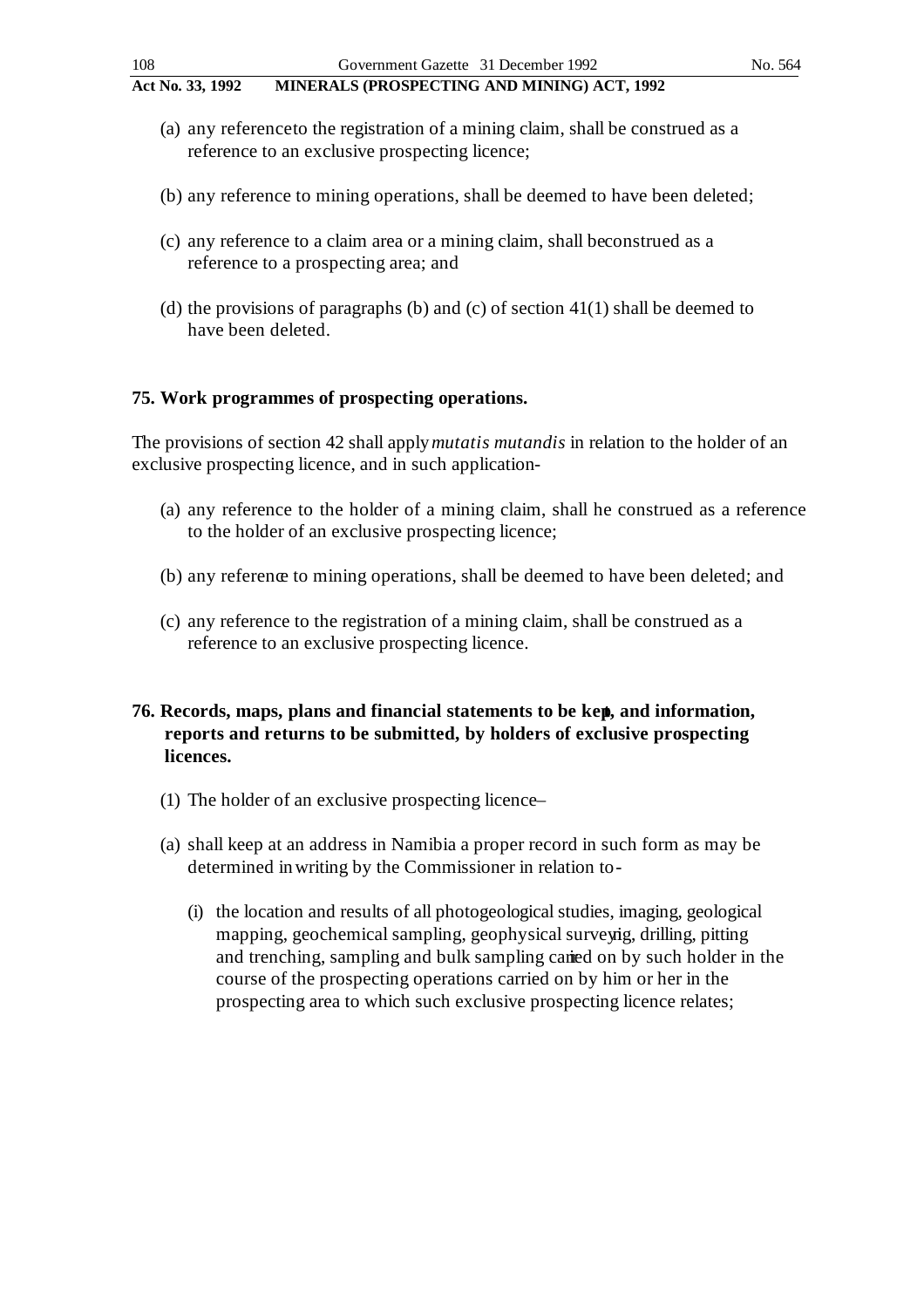- (ii) the results of all analytical, metallurgical and mineralogical work incidental to such prospecting operations;
- (iii)the interpretation and assessment of the studies, surveys and work referred to in subparagraphs (i) and (ii);
- (iv) the persons employed by such holder for purposes of such prospecting operations, including the names, addresses, nationality and ages of, and the total remuneration and other benefits paid and granted to such persons;
	- (v) the nature, mass or volume and value of any mineral or group of minerals sold or otherwise disposed of and the full names and address of any person to whom such mineral or group of minerals was sold or otherwise disposed of;
	- (vi) the expenses incurred by such holder in the course of such prospecting operations; and
	- (vii)such other work as may be determined in writing by the Commissioner and specified by notice in writing addressed and delivered to such holder;
	- (b) shall prepare or cause to be prepared and maintain at all times plans and maps in respect of the prospecting area;
	- (c) shall prepare, in respect of each year of assessment, as defined in section 1 of the Income Tax Act, 1981 (Act 24 of 1981) of such holder during the currency of such exclusive prospecting licence and each period during which such exclusive prospecting licence is renewed, a statement of income and expenditure derived or incurred in connection with any prospecting operations in such prospecting area and such other financial statement, defined in section 1 of the Income Tax form as the Commissioner may determine;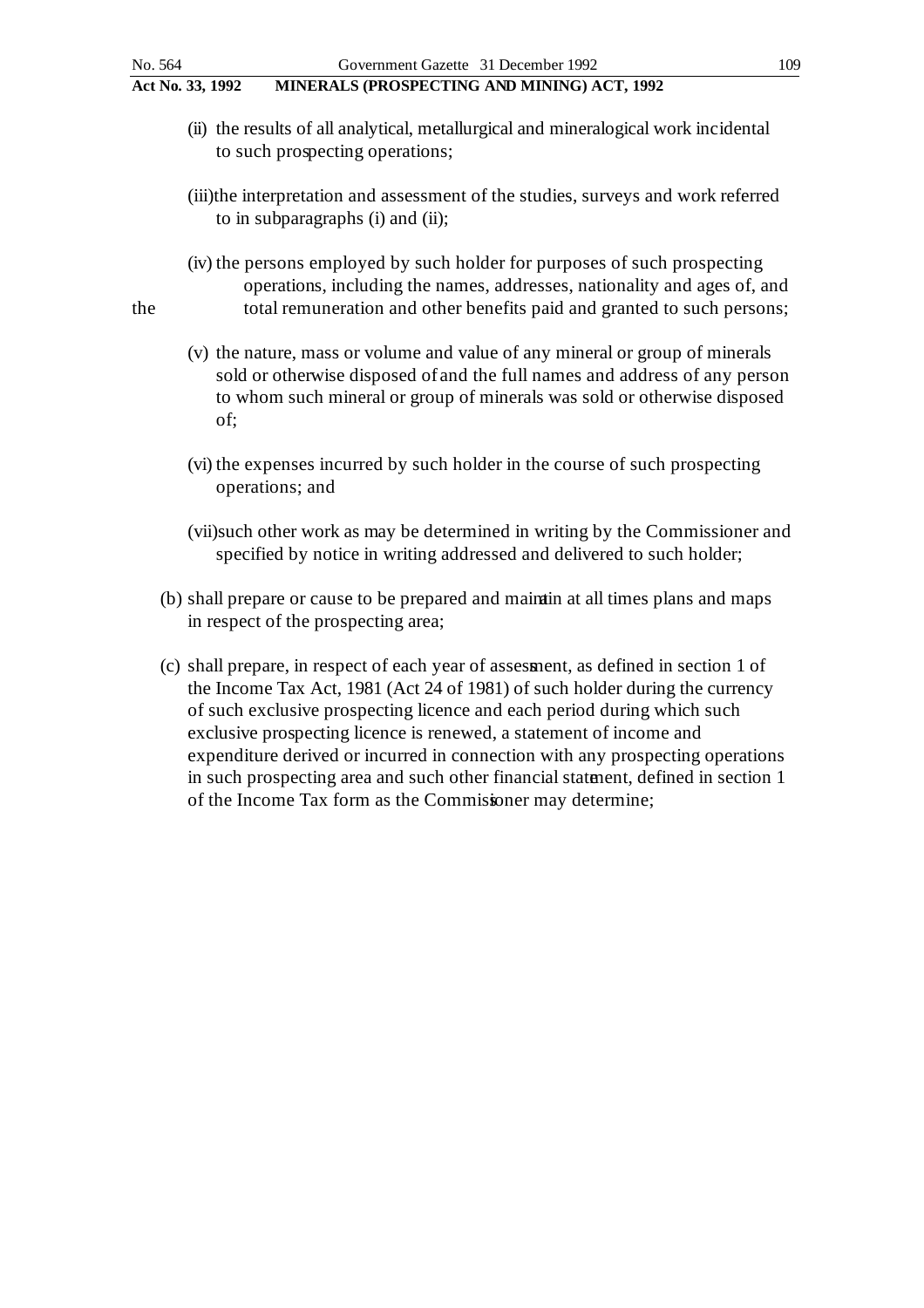(d) shall submit within 30 days after the end of each quarter during the currency of such exclusive prospecting licence to the Commissioner in such form as may be determined in writing by the Commissioner a return or returns containing in relation to such quarter -

(i) a summary of the particulars and information contained in the records referred to in paragraph (a) as may be required by the Commissioner and indicated in such form or requested by the Commissioner by notice in writing addressed and delivered to such holder; and

- (ii) such other particulars as the Commissioner may require in relation to the prospecting operations carried on by such holder; and
- (e) shall submit, within 60 days after the end of the currency of such exclusive prospecting licence and of each period during which such exclusive prospecting licence has been renewed in respect of the whole of the prospecting area, or together with an application for the renewal of such exclusive prospecting licence or an application for a mineral deposit retention licence or mining licence in respect of the whole or any portion of the prospecting area, to the Commissioner -
	- (i) in such form as may be determined in writing by the Commissioner, a report in duplicate or, in the case where an application is made for a mineral deposit retention licence or mining licence in respect of a portion of the prospecting area, separate reports in duplicate in respect of such portion and the remainder of such prospecting area containing in relation to such period -
		- (aa)an evaluation of the prospects of the discovery of any mineral or group of minerals in such prospecting area;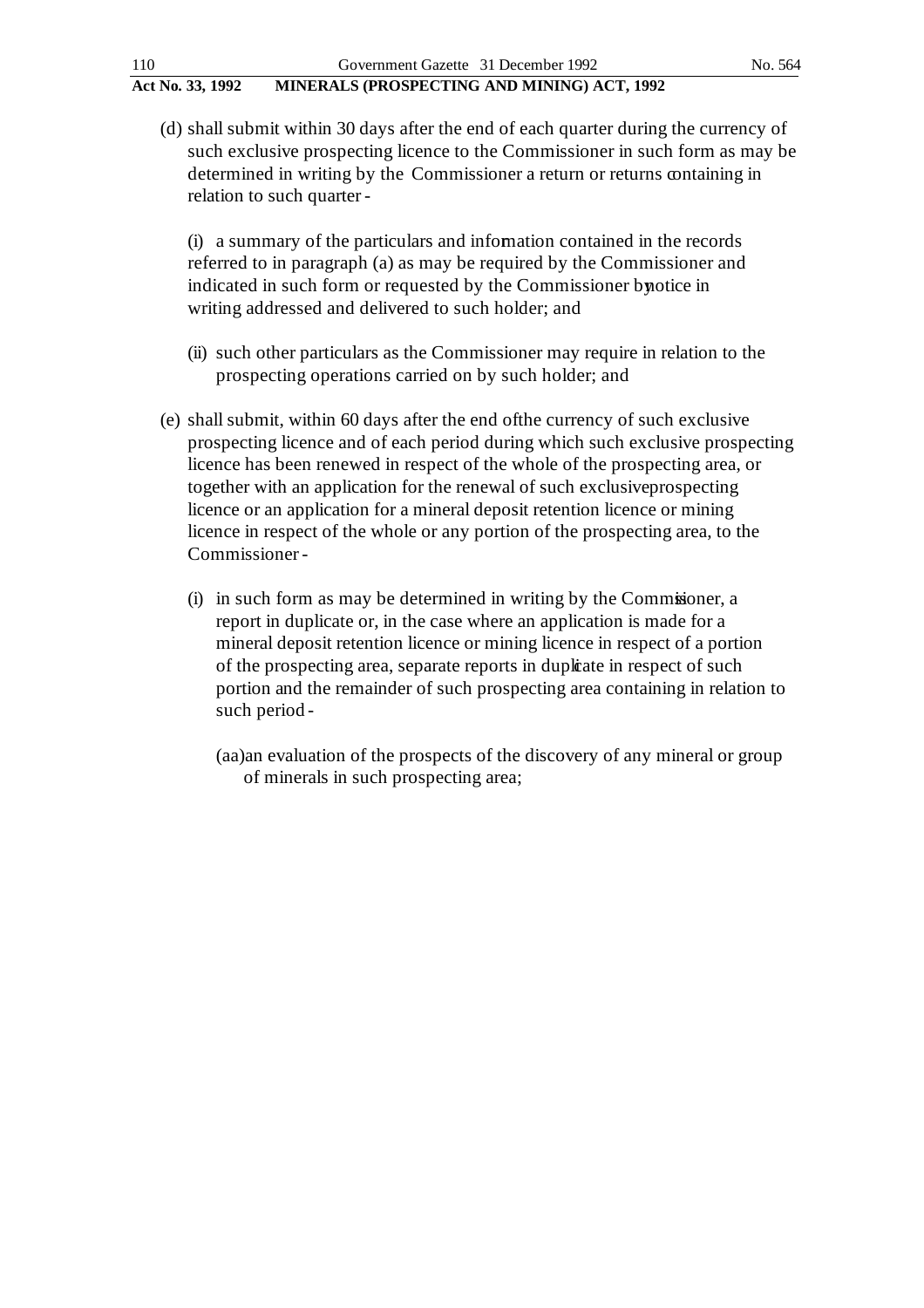- (bb)all information, including photographs, tabulations, tapes and discs, but excluding information contained in a report furnished in terms of section 53(2), in the records referred to in paragraph (a) and the plans and maps referred to in paragraph (b);
- (cc)the nature, mass or volume and value of any mineral or group of minerals sold or otherwise disposed of and the full names and address of any person to whom such mineral or group of minerals has been sold or otherwise disposed of;
- (dd)an estimate of the mineral reserves in the prospecting area properly illustrated by way of plans and maps according to an appropriate scale; and
- (ee)such other particulars as the Commissioner may require in relation to the prospecting operations carried on by ach holder; and
- (ii) the statement of income and expenditure and financial statements referred to in paragraph (c).

(2) In the event of the cancellation of an exclusive prospecting licence under section 55 or the expiration of an exclusive prospecting licence, the person who was the holder of such licence immediately before such cancellation or expiration shall on a date not later than one month after the date of such cancellation or expiration deliver to the Commissioner -

- (a) all records kept in terms of the provisions of subsection  $(1)(a)$ ;
- (b) all maps and plans referred to in subsection  $(1)(b)$ ;
- (c) all reports, photographs, tabulations, tapes and discs prepared by or on behalf of such person in the course of such prospecting operations, and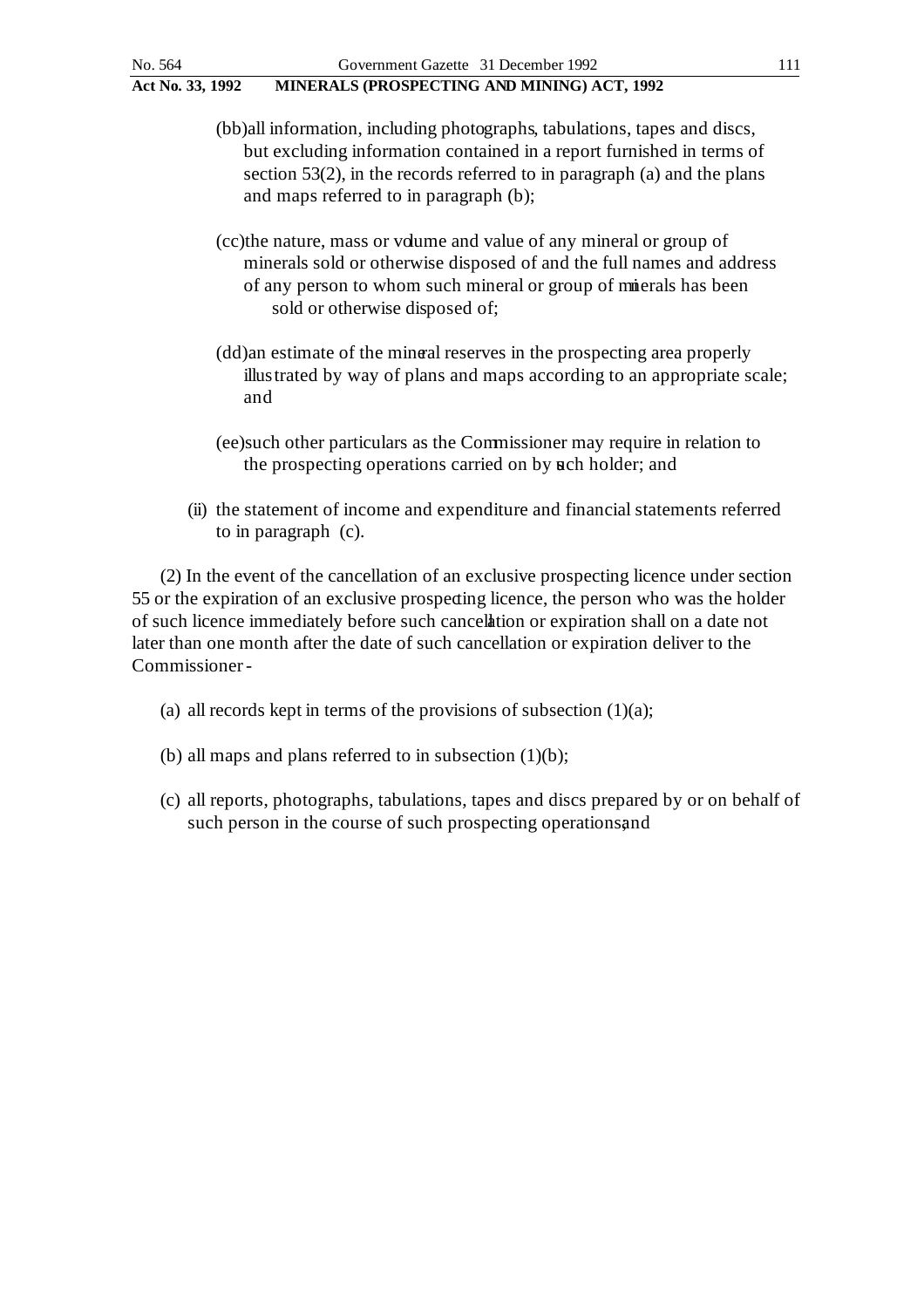(d) such other books, documents, records and reports as the Commissioner may require by notice in writing addressed and delivered to such person,

or copies of such records, maps, plans, reports, photoraphs, tabulations, tapes, discs, books and documents, unless a mineral deposit retention licence or a mining licence is issued to such person in relation to the area to which such exclusive prospecting licence related with effect from the date following on the date of such cancellation or lapsing or such later date as the Commissioner may on good cause shown allow.

(3) If the holder referred to in subsection (2) fails to comply with the provisions of that subsection the Commissioner may *mutatis mutandis* in accordance with the provisions of Chapter 2 of the Criminal Procedure Act, 1977 (Act 51 of 1977) -

- (a) enter upon any premises whatsoever and search for the records, maps and plans, reports, photographs, tabulations, tapes, discs, books and documents referred to in paragraphs (a) to (d) of subsection (2);
- (b) seize any such records, maps and plans, reports, photographs, tabulations, tapes, discs, books and documents,

as if he or she were a police official referred to in that Act and such records, maps and plans, reports, photographs, tabulations, tapes, discs, books and documents were concerned in the commission of any offence.

(4) Any person referred to in subsection (1) or (2) who contravenes or fails to comply with the provisions of that subsection shall be guilty of an offence and on conviction be liable to a fine not exceeding R8 000 or to imprisonment for a period not exceeding 12 months or to both such fine and such imprisonment.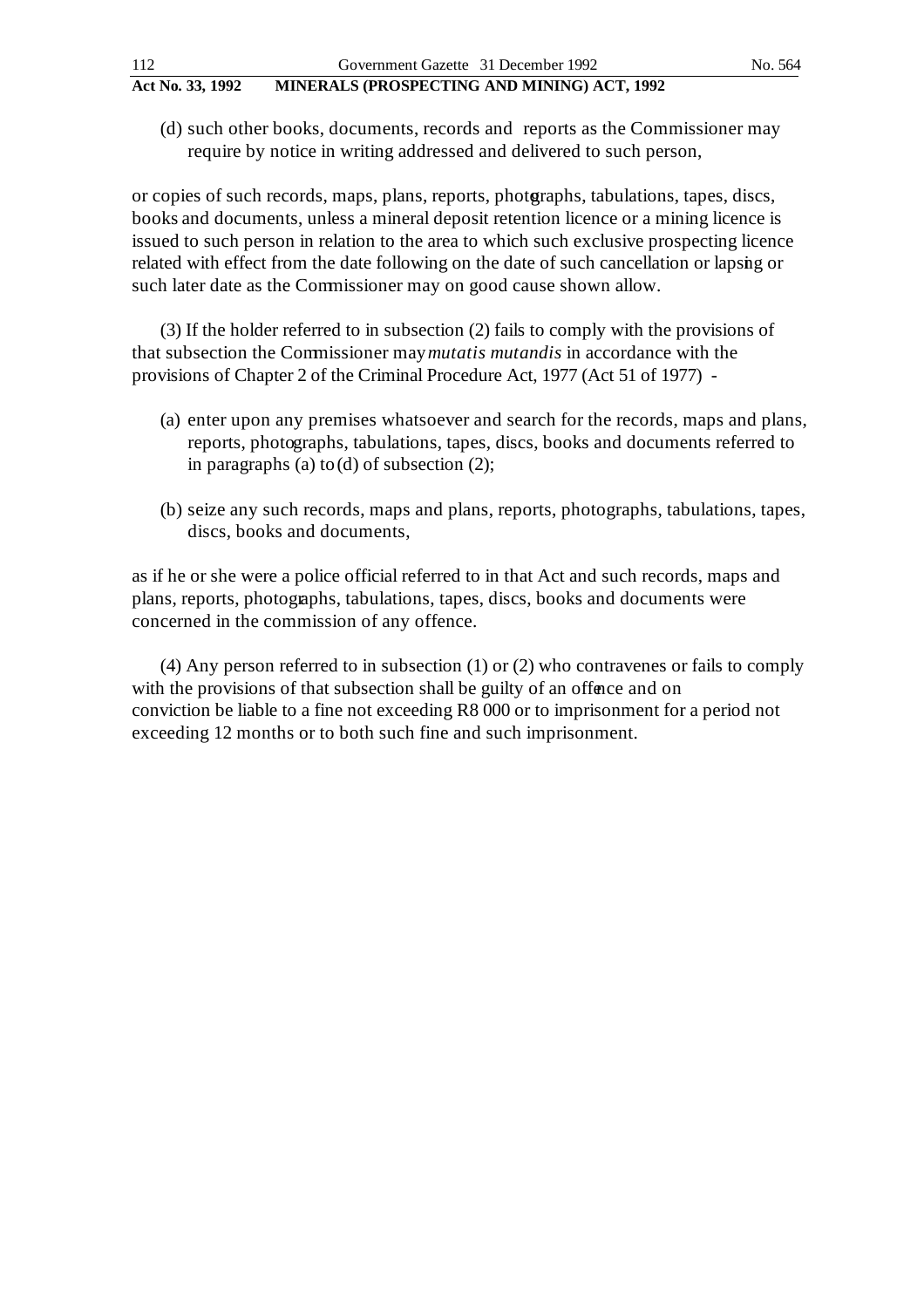# **PART XI**

# **Provisions relating to mineral deposit retention licences**

## **77. Rights of holders of mineral deposit retention licences.**

(1) Subject to the provisions of subsection (2) and the other provisions of this Act, the holder of a mineral deposit retention licence shall be entitled -

- (a) to retain the retention area to which such mineral deposit retention licence relates for future mining operations;
- (b) to carry on, in order to determine from time to time the prospects of mining any mineral or group of minerals to which such mineral deposit retention licence relates on a profitable basis, prospecting operations in such retention area;
- (c) to remove any mineral or group of minerals other than a controlled mineral or sample of such mineral or group of minerals, for any purpose other than sale or disposal, from any place where it was found or incidentally won in the course of prospecting operations referred to in paragraph (b) to any other place within Namibia;
- (d) with the permission in writing Of the Commissioner previously obtained generally or in every particular case and subject to such conditions as may be determined by the Commissioner or subject to the conditions of an exemption granted under section 137 -
	- (i) to remove any mineral or group of minerals referred to in paragraph (c) for any purpose other than sale or disposal, from any, where it was found or incidentally won in course of prospecting operations referred to in paragraph (b) to any place outside Namibia;
	- (ii) to remove any controlled mineral or sample of such mineral, for any purpose other than sale or disposal, from any place where it was found or incidentally won in the course of prospecting operations referred to in paragraph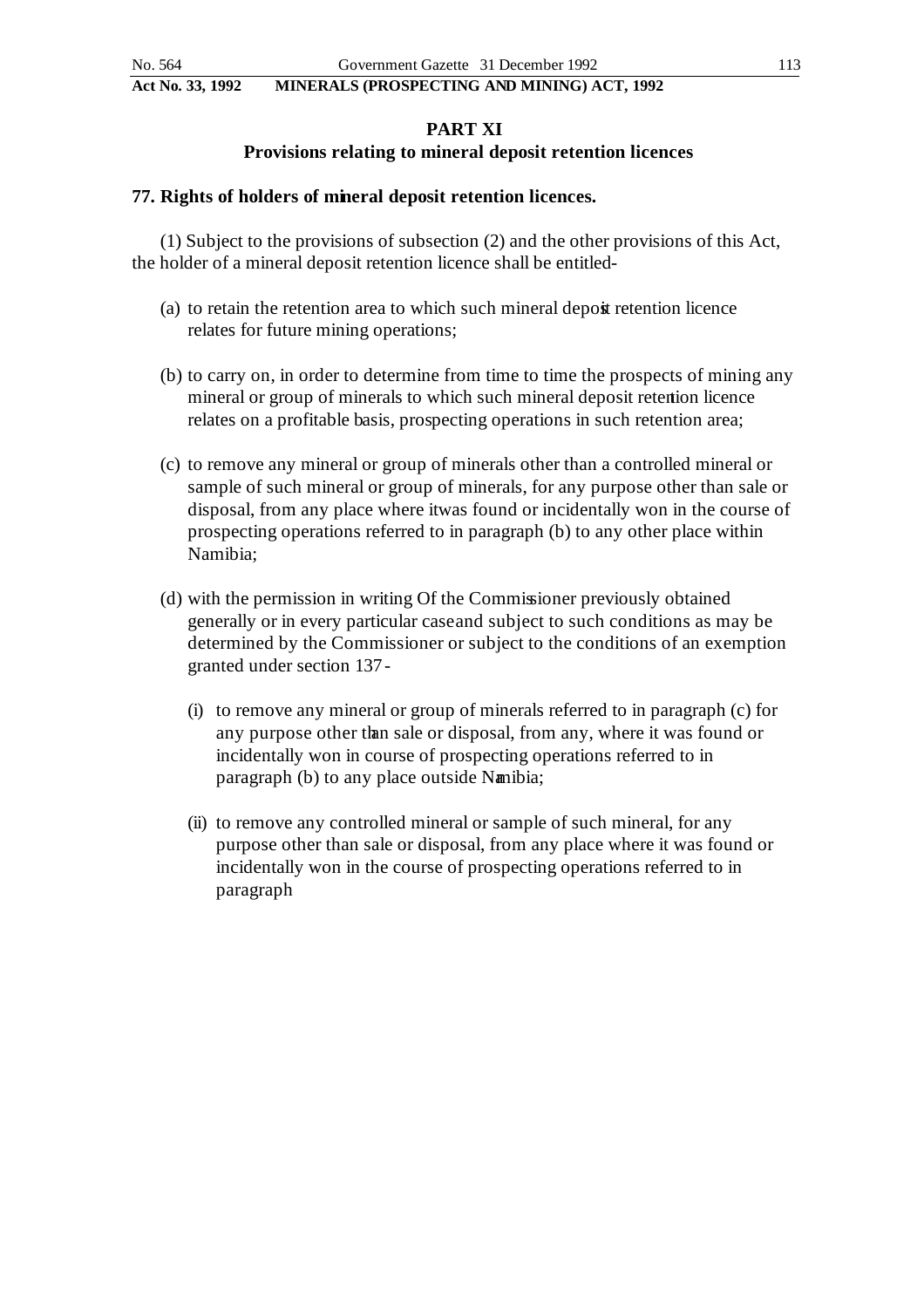- (b) to any place, whether within or outside Namibia;
- (iii)To remove any mineral or group of minerals, for purposes of' sale or disposal, from any place where it was found or incidentally won in the course of such prospecting operations;
- (iv) to sell or otherwise dispose of any such mineral or group of minerals;
- (c) to carry on, in order to determine from time to time the prospects of mining any mineral or group of minerals to which such licence relates on a profitable basis, such other investigations and operations, including the erection or construction of accessory works, in such retention area as may be reasonably necessary for, or in connection with, any future mining operations or any prospecting operations contemplated in paragraph (b).
- $(2)$  The provisions of subsection  $(1)$  shall not be construed as -
- (a) conferring on the holder of a mineral deposit retention licence any preferential right to any other licence in relation to any mineral or group of minerals, other than a mineral or group of minerals to which such mineral deposit retention licence relates, during the currency or on expiry of such mineral deposit retention licence;

(b) preventing the Minister from granting to any other person in respect of the retention area to which such mineral deposit retention licence relates -

- (i) a reconnaissance licence in respect of any mineral or group of minerals;
- (ii) a reconnaissance licence by virtue of which an exclusive right is conferred upon the holder of such licence to carry on reconnaissance operations in respect of any mineral or group of minerals other than the mineral or group of minerals to which such mineral deposit retention licence relates;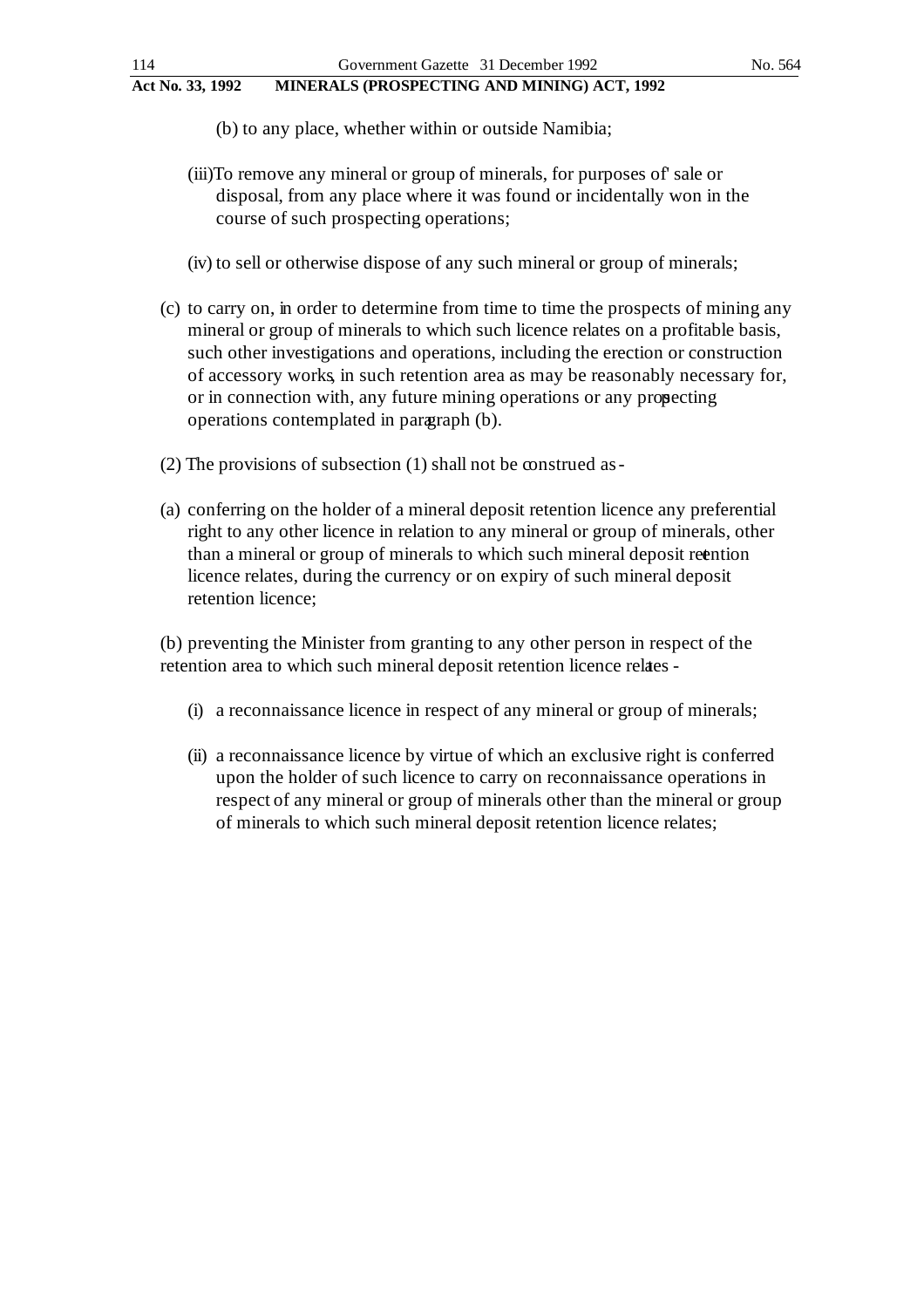- (iii)an exclusive prospecting licence, mining licence or mineral deposit retention licence in respect of any mineral or group of minerals other than the mineral or group of minerals to which such mineral deposit retention licence relates.
- (3) (a) The holder of a mineral deposit retention licence shall not erect or construct any accessory works referred to in subsection  $(1)(c)$  without the prior permission in writing of the Commissioner.
- (b) The Commissioner shall not grant the permission referred to in paragraph (a) in respect of accessory works to be erected or constructed on private land, unless the holder of such mineral deposit retention licence has complied with the provisions of section 52(1)(a) in relation to any compensation to be paid to the owner of such private land.

(4) An application for the permission referred to in subsection  $(1)(d)$  or  $(3)$  shall be made to the Commissioner in such form as may be determined in writing by the Commissioner and shall be accompanied by such application fee, if any, as may be determined under section 123, together with such documents and information as may be required by the Commissioner.

(5) The holder of a mineral deposit retention licence who has removed, as contemplated in paragraph (c) of subsection (1), any mineral or group of minerals other than a controlled mineral or any sample of such mineral or group of minerals from the place where it was found or incidentally won, for any purpose other than for sale or disposal, to any place within Namibia, shall, except to the extent to which such holer has been exempted, under the provisions of section 137, from the provisions of this subsection, inform the Commissioner in writing of such removal, not later than 14 days or such longer period as the Commissioner may allow after such removal, and provide particulars of the nature of such sample, mineral or group of minerals and the place to which it has been so removed.

(6) (a) The holder of a mineral deposit retention licence who has contravened or failed to comply with the provisions of subsection(1)(d), (3) or (5) shall be guilty of an offence and on conviction be liable to a fine not exceeding R20 000 or to imprisonment for a period not exceeding two years or to both such fine and such imprisonment.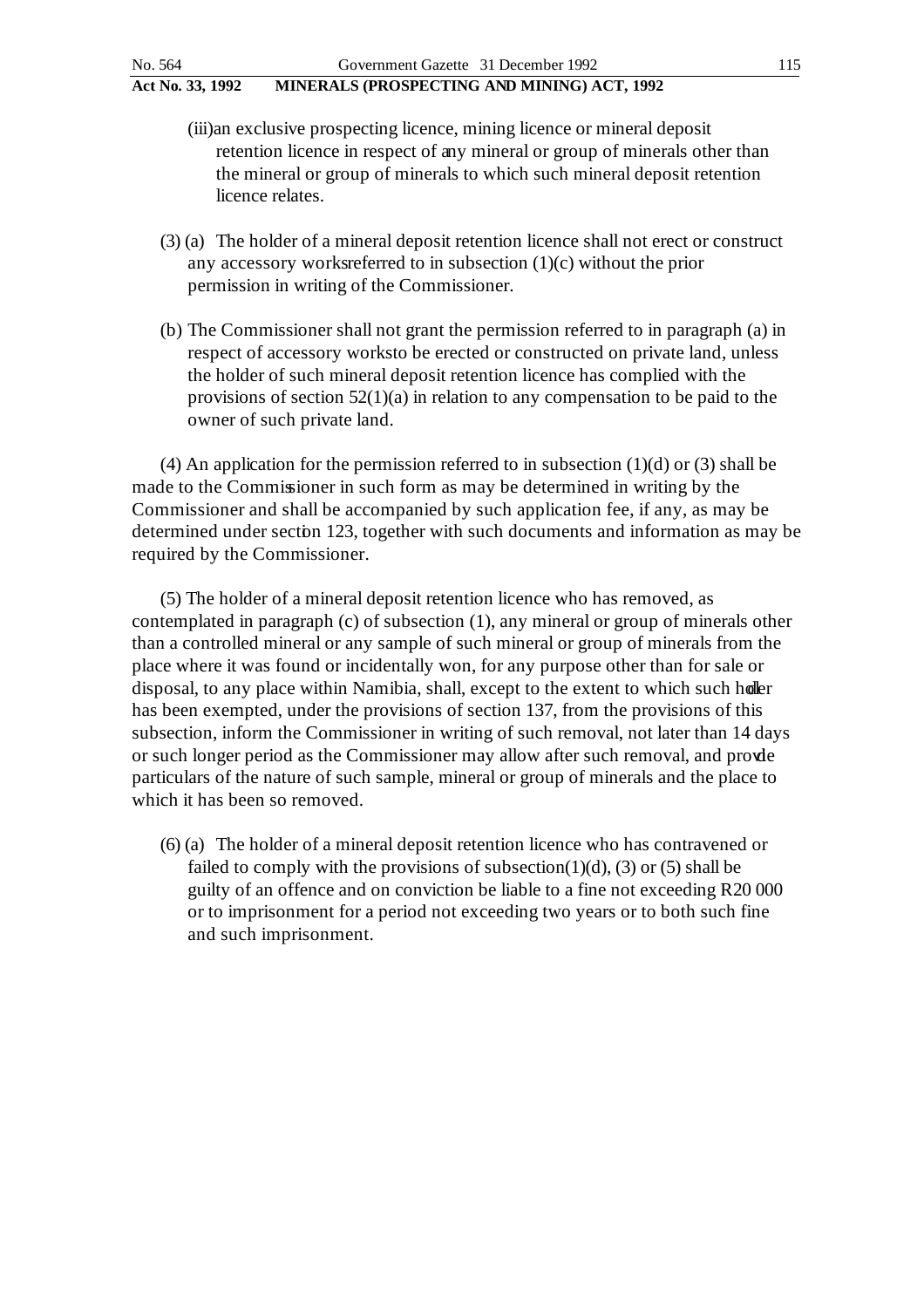- (b) If in any prosecution in terms  $\sigma$  paragraph (a) of this subsection for the contravention or failure to comply with the provisions of subsection  $(1)(d)(iii)$ , it is proved -
	- (i) that the holder referred to in that paragraph has removed any mineral or group of minerals from the retention area to which the mineral deposit retention licence relates;
	- (ii) that such holder has not obtained the permission of the Commissioner for the removal of such mineral or group of minerals as required by subsection  $(1)(d)$ ; and
	- (iii)that such holder has failed to inform the Commissioner of the removal of such mineral or group of minerals as provided in subsection (5),

it shall be presumed until the contrary is proved that such holder has removed such mineral or group of minerals for purposes of sale or disposal, as the case may be.

# **78. Persons who may apply for mineral deposit retention licences.**

Notwithstanding the provisions of section 46, no person shall apply for a mineral deposit retention licence, unless such person is the holder of an exclusive prospecting licence or a mining claim in relation to the area of land and the mineral or group of minerals to which his or her application relates.

# **79. Applications for mineral deposit retention licences.**

An application by any person for a mineral deposit retention licence-

- (a) shall contain
	- (i) in the case of a natural person, the full names, nationality, date of birth, postal and residential address of such person;
	- (ii) in the case of a company, the name of such company and particulars of its incorporation and registration as a company, the registered address and principal place of business of the company in Namibia, the full names and nationality of the directors of the company, the share capital of the company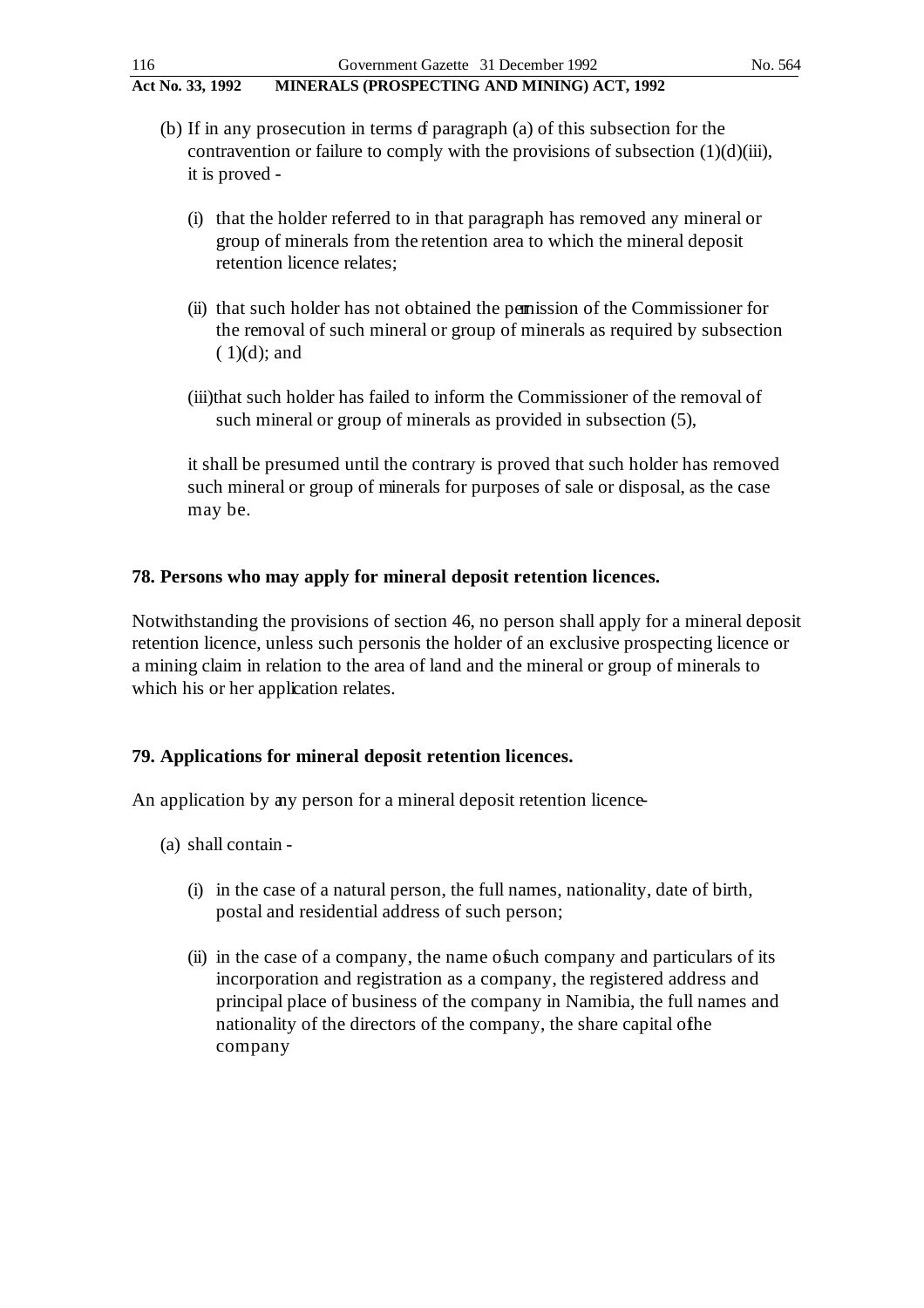and the full names and nationality of any person who 1 the beneficial owner a more than five per cent of the shares issued by such company; and

- (iii) in the case of any person represented by an accredited agenthe full names and address of such accredited agent;
- (b) shall state the period for which such mineral deposit retention licence is required;
- (c) shall be accompanied by a detailed plan of the area to which the application relates drawn according to an appropriate scale of such area, indicating-
	- (i) its location with reference to magisterial districts;
	- (ii) the name and number of any farm situated therein; and
	- $(iii)$ the extent of such area defined by reference to identifiable  $\mathbf{h}$ ysical features or co-ordinate reference points;
- (d) shall contain a detailed geological description of the area of land to which the application relates -
	- (i) in which the mineral or group of minerals to which such application relates is set out;
	- (ii) which includes an estimate, substantiated by documentary proof or such other proof as may be required by the Commissioner, of the mineral reserves in such retention area and properly illustrated by way of' plans and maps drawn according to an appropriate seal; and
	- (iii)which, in the case of an application made consequent upon prospecting operations carried on in lieu of mining operations on a mining claim or
	- prospecting operations carried on in terms of' an exclusive prospecting licence of which the person applying for the mineral deposit retention licence is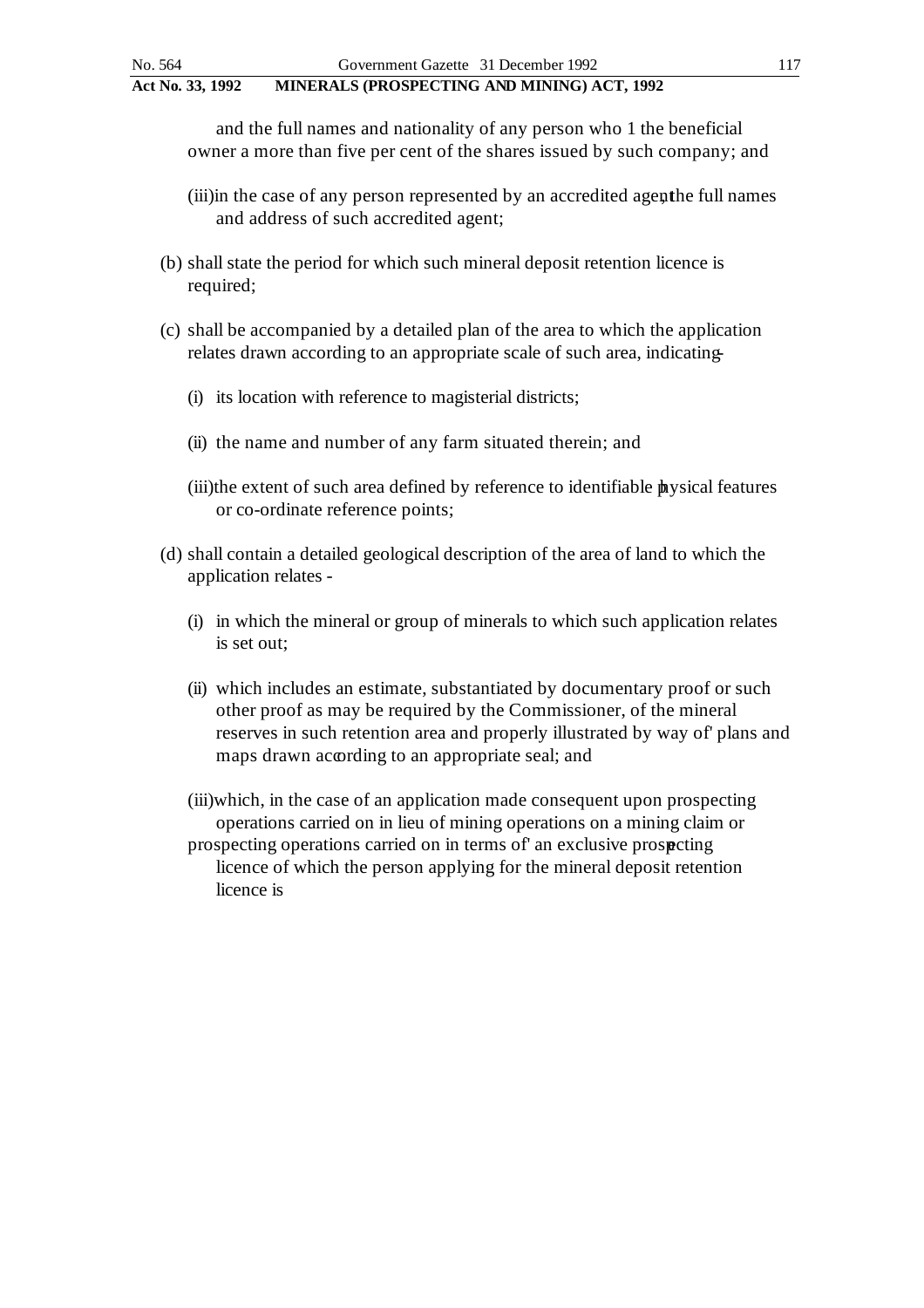the holder, the report and the separate reports, if any, referred to in section  $76(1)(e)(i);$ 

- (e) shall contain particulars of
	- (i) any licence, including any mining claim, issued in terms of the provisions of this Act held by such person alone or jointly with any other person and the mineral or group of' minerals to which any such licence or mining claim relates; and
	- (ii) any prospecting operations and mining operations carried on by such person alone or jointly with any other person outside Namibia,

on the date of such application and during a period of 10 years immediately preceding such date;

- (f) shall contain particulars of
	- (i) the condition of, and any existing damage to, the environment in the area to which the application relates; and
	- (ii) an estimate of the effect which the proposed prospecting operations may have on the environment and the proposed stepto be taken in order to minimize or prevent any such effect;
- (g) shall contain particulars, substantiated by documentary proof or such other proof as may be required by the Commissioner, of the technical and financial resources of, or available to, such person;
- (h) shall be accompanied by a statement containing
	- (i) the reasons why any deposit of any mineral or group of minerals contained in the area of land to which the application relates cannot at the time of the application be won or mined on a profitable basis;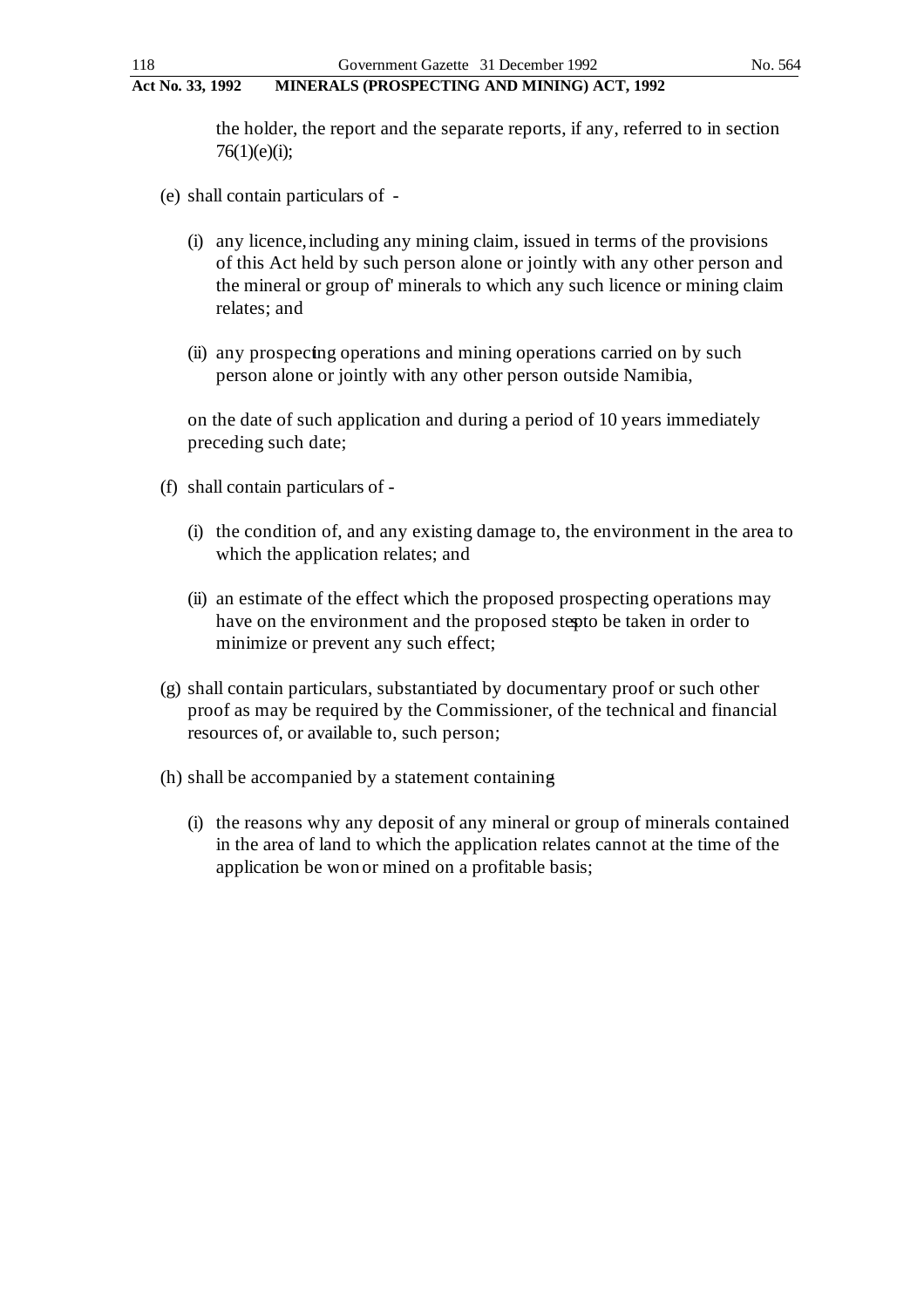- (ii) an indication of the circumstances in which, and the earliest date on which, such mineral or group of minerals can be won or ruined on a profitable basis; and
- (iii)the reasons why no further prospecting operations can usefully be carried on in such prospecting area or on such mining claim or the portion thereof to which the application relates;
- (i) shall be accompanied by such other documents and information as the Minister may require in relation to such application; and
- (j) may contain any other matter which in the opinion of the person concerned is relevant to the application.

# **80. Exercise of powers of Minister to grant or refuse mineral deposit retention licences.**

(1) The Minister shall not grant an application for a mineral deposit retention licence to a person who is, in terms of section 78, entitled to apply for such licence -

- (a) in respect of an area larger than an area which in the opinion of the Minister would be required, having regard to the available minerals or groups of minerals in the area to which the application relates, to carry on the proposed future mining operations;
- (b) if at the time of the application, such person is contravening any provision of this Act or any condition, direction or order determined, given or made under any such provision or is failing to comply with any such provision, condition, direction or order;
- (c) in relation to any mineral or group of minerals, unless the Minister is on reasonable grounds satisfied -
	- (i) that the deposit of the mineral or group of' minerals in the area to which the application relates cannot, for the reasons set out in the application, be won or mined on a profitable basis at the time and can pobably be so won or mined on the expiration of the period contemplated in section 82;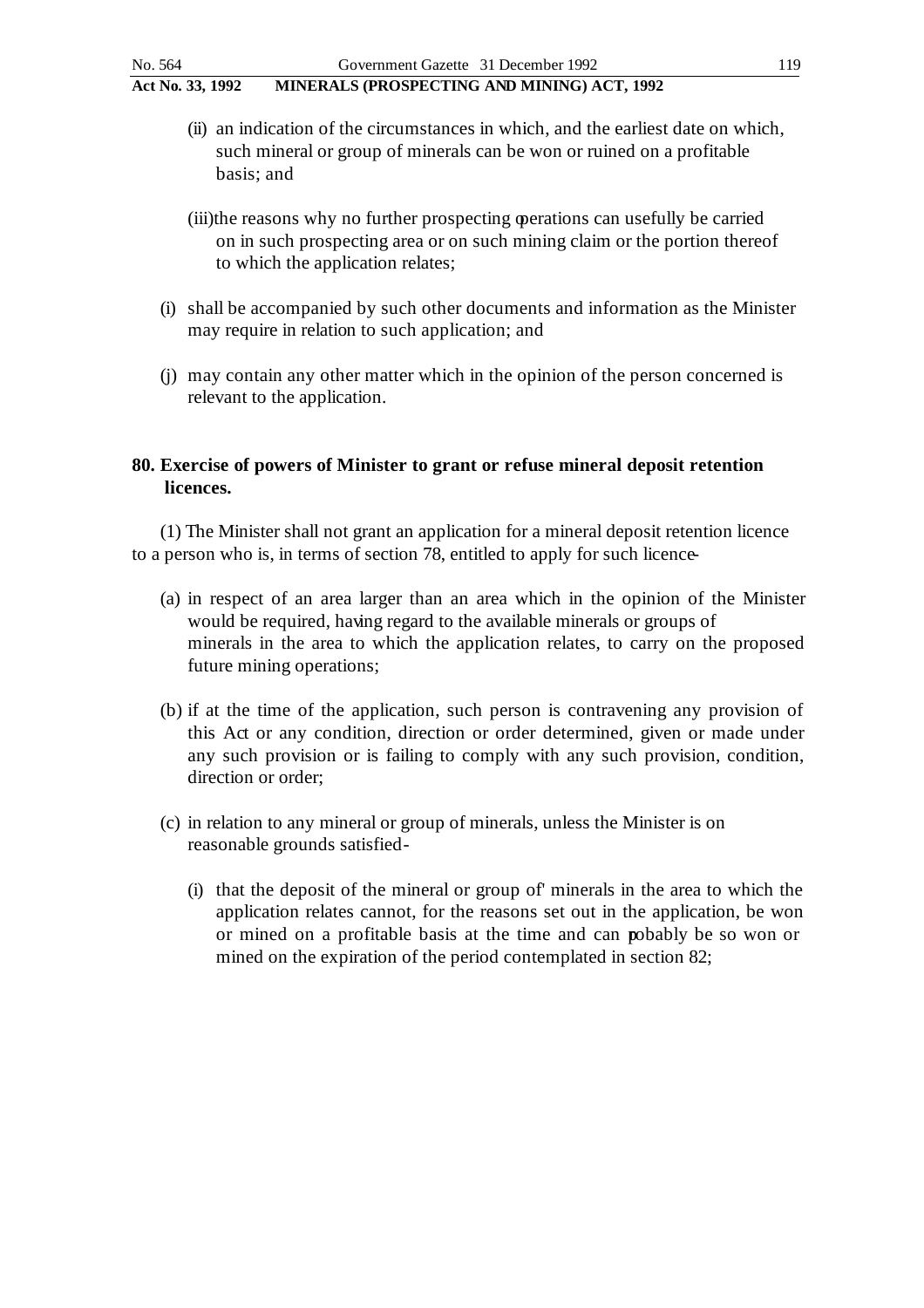(ii) that no further prospecting operations can usefully be carried on in the area to which the application relates; and

(iii)that it is desirable, having regard to the future utilization of the mineral resources of Namibia, to grant such licence;

- (d) in relation to the area of land to which such application relates in respect of any mineral or group of minerals, if at the time of such application -
	- (i) such area of land forms part of any prospecting area in relation to any mineral or group of minerals other than the mineral or group of minerals to which the exclusive prospecting licence issued in respect of that area relates, unless -
		- (aa)such person has given notice in writing, not later than on the date on which such application is made, to the holder of the exclusive prospecting licence to which such prospecting area relates of his or her application or intended application, as the case may be, for such mineral deposit retention licence;
			- (bb)the Minister has afforded the holder referred to in item (aa) a reasonable opportunity to make representations in relation to such application;
		- (cc)the Minister deems it, with due regard to any representations made in terms of item (bb), desirable, having regard to the future utilization of the mineral resources of Namibia, to grant such licence;
		- (dd)the Minister is on reasonable grounds satisfied that prospecting operations referred to in paragraph (b) of section 77(1) and any other investigations and operations referred to in paragraph (e) of that section to be carried on by virtue of such licence will not detrimentally affect the rights of any holder of an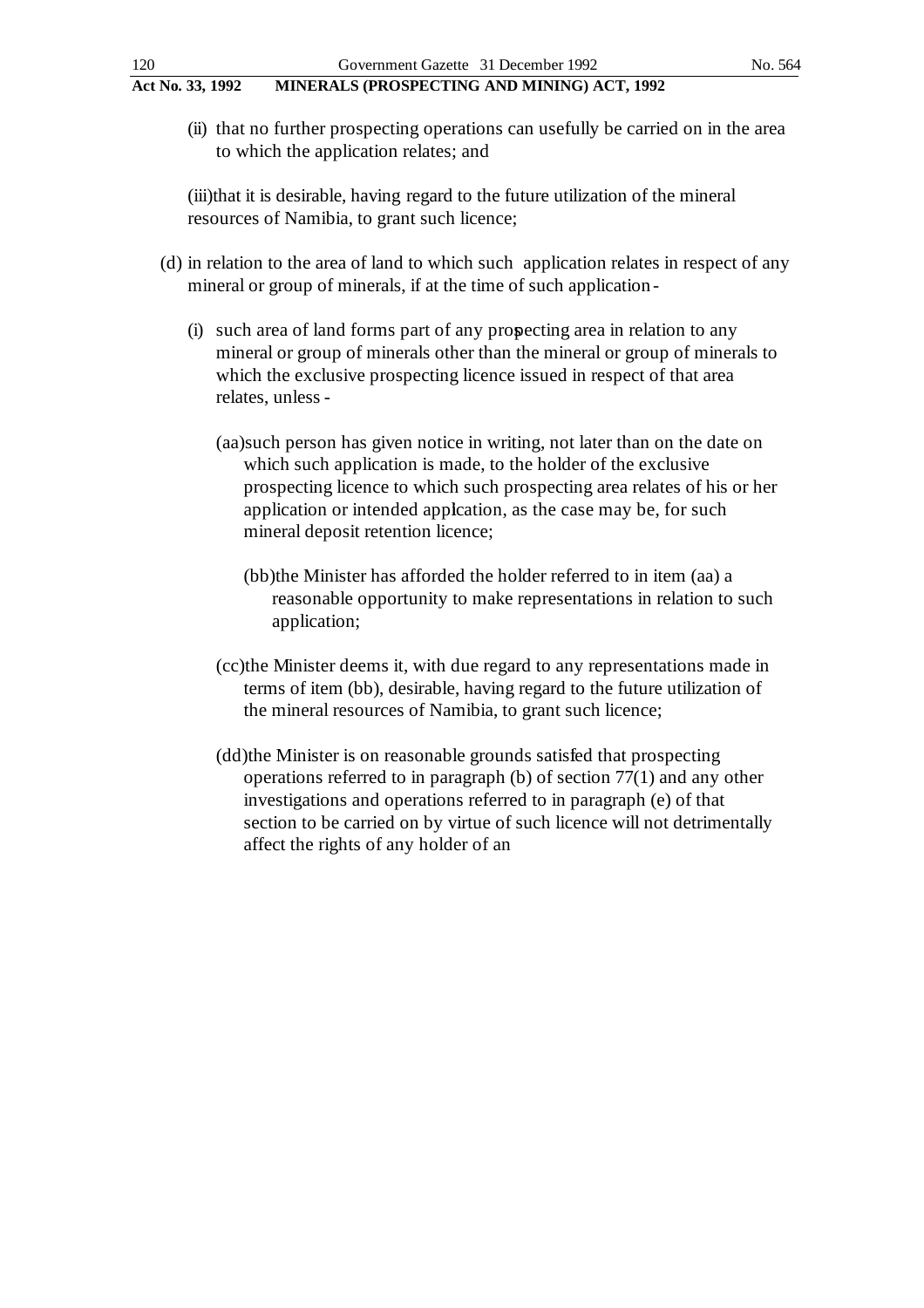exclusive prospecting licence in respect of any such area and that the prospecting operations carried on by the holder of the exclusive prospecting licence on that portion of the prospecting area to which the application relates have little or no prospects of success of discovering any mineral or group of minerals which may in the opinion of the Minister be won or mined on a profitable basis;

- (ii) such area Of land forms part of any retention area in relation to any mineral or group of minerals other than the mineral or group of minerals to which the mineral deposit retention licence issued in respect of that area relates, unless -
	- (aa)the Minister deems it desirable, having regard to the future utilization of the mineral resources of Namibia, to grant such licence;
	- (bb)the Minister is on reasonable grounds satisfied that prospecting operations referred to in paragraph (b) of section 77(1) and any other investigations and operations referred to in paragraph (e) of that section to be carried on by virtue of such licence will not detrimentally affect the rights of any holder of the mineral deposit retention licence in respect of any such area;
	- (cc)the holder of the mineral deposit retention licence has consented to the mineral deposit retention licence being granted.

(2) The Minister shall not refuse to grant an application for a mineral deposit retention licence on any grounds contemplated in subsection  $(1)(b)$ , unless the Minister -

- (a) has by notice in writing informed such holder of his or her intention to so refuse such application -
	- (i) setting out particulars of the grounds on which his or her intention is based; and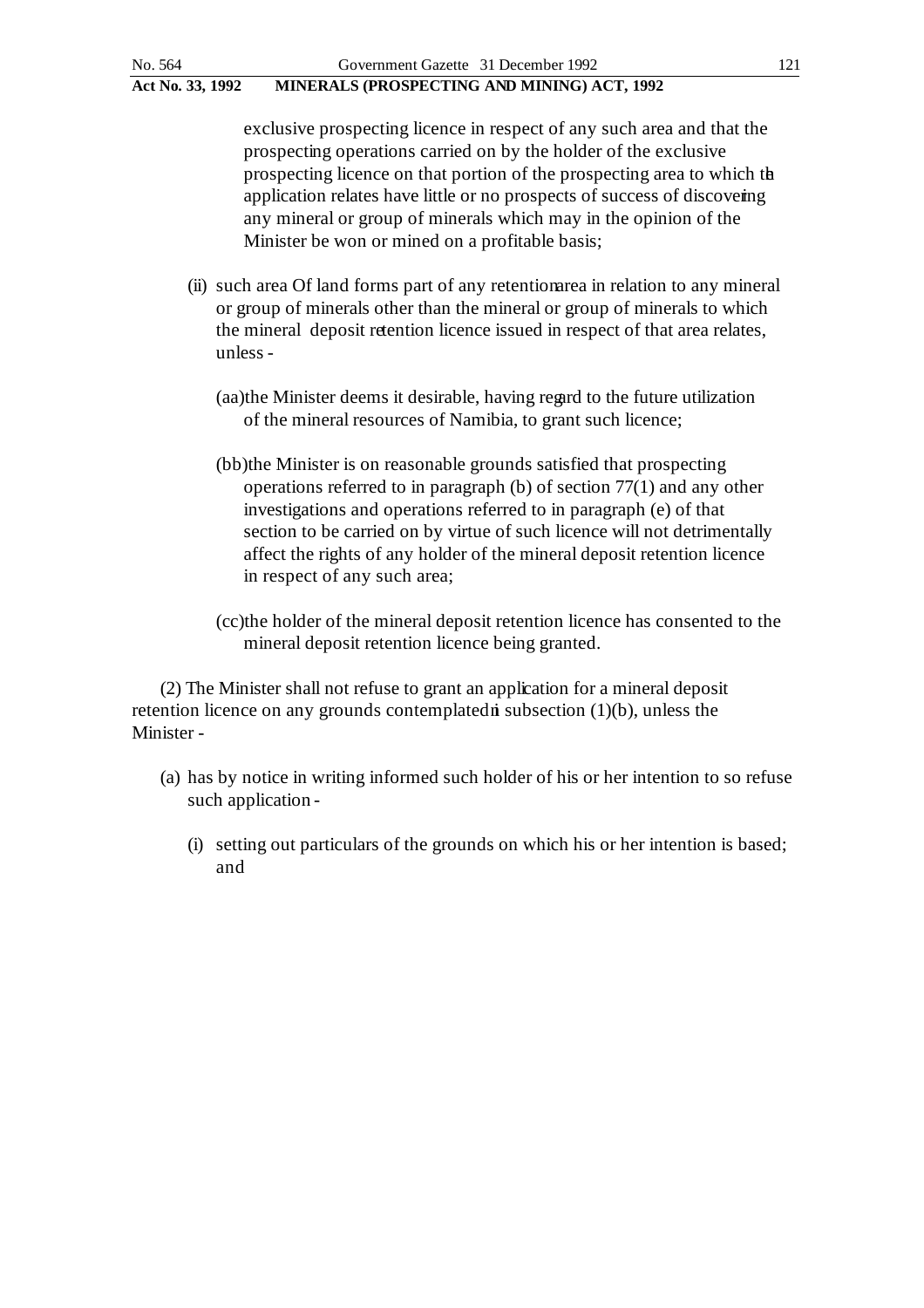(ii) requiring such holder to make representations to the Minister in relation to such grounds or to remedy any matter relating to such grounds specified in such notice, and such holder has failed to so remedy such matter or to make representations; and

(b) has taken into consideration any representations made by such person.

# **81. Issue of mineral deposit retention licences.**

(1) Subject to subsections (4) and (5) of section 48, the Minister shall, upon the granting of an application for a mineral deposit retention licence, direct the Commissioner to issue to the person who applied for such licence, a mineral deposit retention licence on such terms and conditions as may be agreed upon as provided in the said subsections.

(2) The provisions of section 62 shall apply *mutatis mutandis* in relation to a mineral deposit retention licence.

## **82. Duration of mineral deposit retention licences.**

(1) Subject to the provisions of this Act, a mineral deposit retention licence shall be valid -

- (a) for such period, not exceeding five years, as may be determined by the Minister at the time of the granting of such licence; and
- (b) for such further period, not exceeding two years, as may from time to time be determined by the Minister at the time of the granting of any application for the renewal of such licence.

(2) Notwithstanding the provisions of subsection (1), but subject to the other provisions of this Act

(a) a mineral deposit retention licence shall not expire during a period during which an application for the renewal of such licence is being considered until such application is refused or the application is withdrawn or has lapsed, whichever occurs first or, if such application is granted, until such time as the exclusive prospecting licence is renewed in consequence of such application;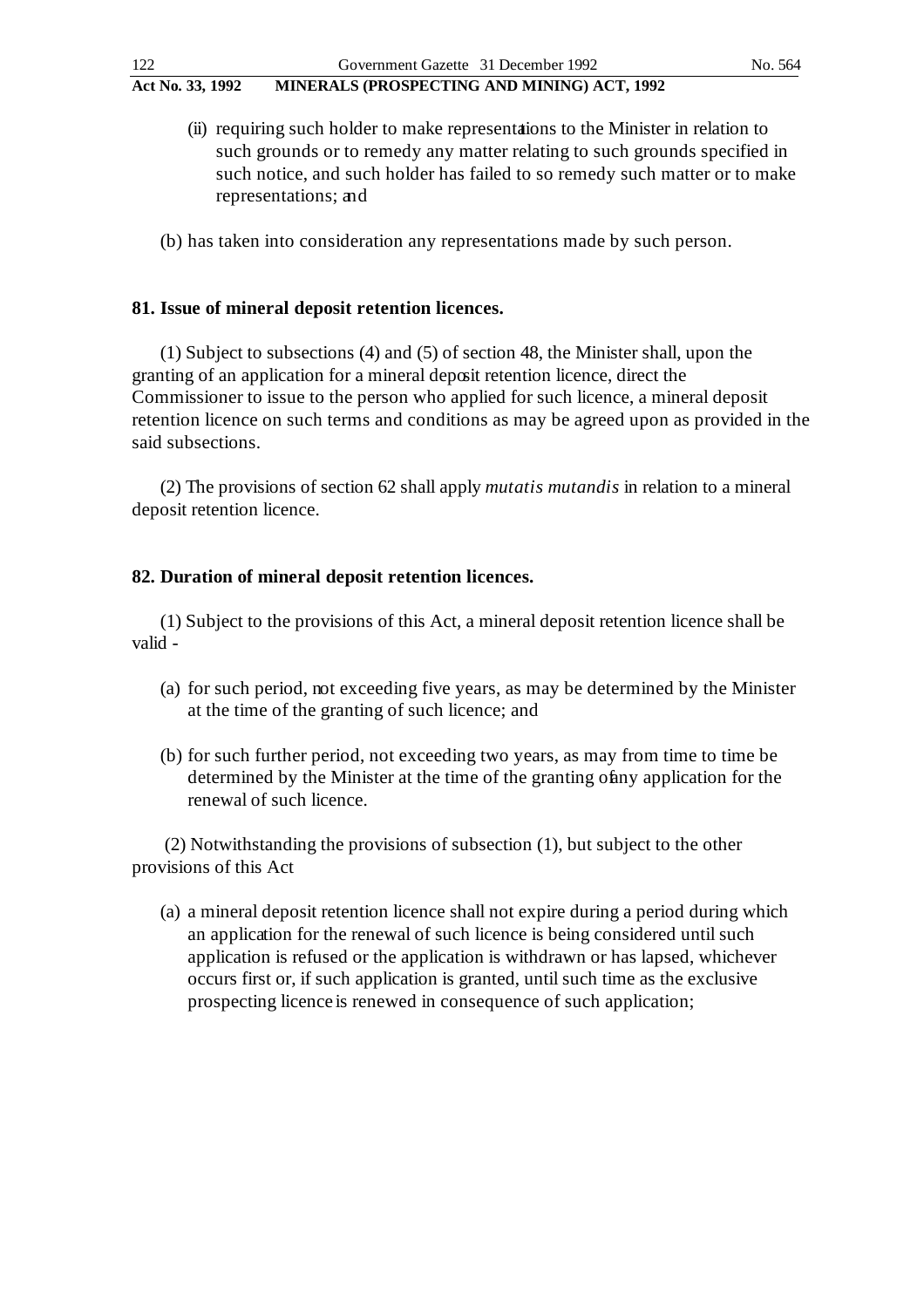- (b) where an application is made by the holder of a mineral deposit retention licence for a mining licence in relation to an area of land which forms part of the retention area and in respect of any mineral or group of minerals to which such mineral deposit retention licence relates, such mineral deposit retention licence shall not expire in relation to such area of land and such mineral or
- group of minerals, until such application is refused or the application is withdrawn or has lapsed, whichever occurs first or, if such application is granted, until such time as the exclusive prospecting licence is renewed in consequence of such application.

### **83. Effect of issue of mineral deposit retention licences on prospecting areas.**

When a mineral deposit retention licence is issued-

- (a) to the holder of a mining claim in respect of the claim area to which that mining claim relates, the registration of such mining claim shall, for purposes of the provisions of Part VII, be deemed to have lapsed; or
- (b) to the holder of an exclusive prospecting licence in respect of an area of land which forms part of the prospecting area and any mineral or group of minerals to which such exclusive prospecting licence relates –
	- (i) such exclusive prospecting licence shall cease to have effect in relation to such area of land as from the date on which such mineral deposit retention licence is issued;
	- (ii) any other exclusive prospecting licence shall so cease to have effect, unless the Minister has, subject to he provisions of section  $80(1)(d)(i)$ , determined otherwise on such conditions as may be determined in writing by him or her.

### 84. Applications for renewal of mineral deposit retetion licences.

(1) Subject to the provisions of subsection (2) of this section, the provisions of sections 79 and 80 shall apply *mutatis mutandis* in relation to an application for the renewal of a mineral deposit retention licence.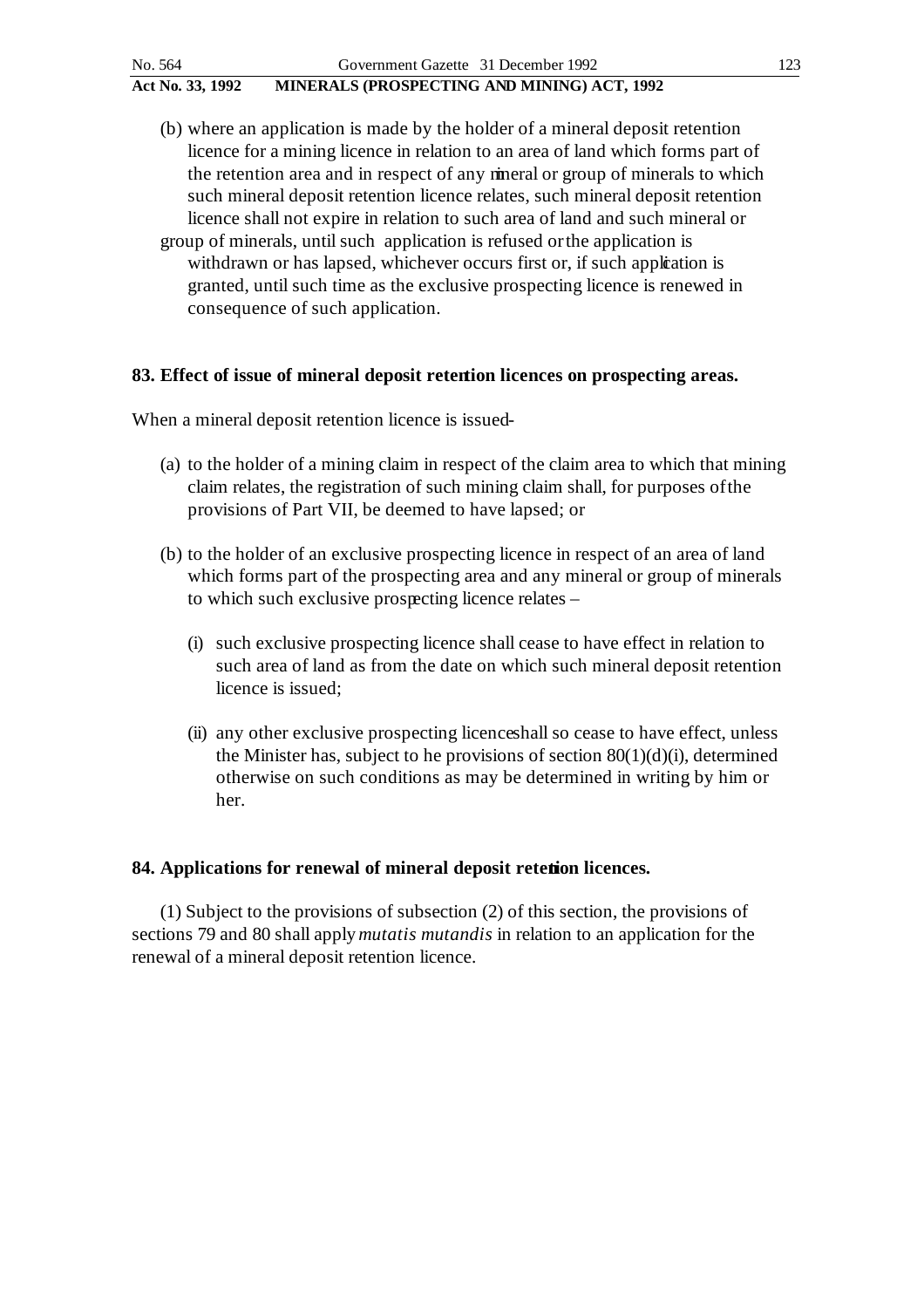| Act No. 33, 1992 | MINERALS (PROSPECTING AND MINING) ACT, 1992 |         |
|------------------|---------------------------------------------|---------|
| 124              | Government Gazette 31 December 1992         | No. 564 |

(2) An application for the renewal of a mineral deposit retention licence shall be made not later than 90 days before the date on which such licence will expire if it is not renewed or such later date, but not later than such expiry dam, as the Minister may on good cause shown allow.

(3) Subject to the provisions of subsection (1), the Minister shall not refuse an application for the renewal of a mineral deposit retention licence on the grounds thereof that the holder of such licence has contravened or failed to comply with any provision of this Act or any term and condition of such licence, unless the Minister has by notice in writing informed such holder of his or her intention to so refuse such application-

- (a) setting out particulars of the contravention or failure in question; and
- (b) requiring such holder to make representations to the Minister in relation to such contravention or failure or to remedy such contravention or failure on or before a date specified in such notice,

and such holder has failed to so emedy such contravention or failure or make representations.

# **85. Application for amendment of mineral deposit retention licence.**

The provisions of section 73(1) shall apply *mutatis mutandis* in relation to the amendment of a mineral deposit retention licence, and in such application-

- (a) any reference to an exclusive prospecting licence, shall be construed as a reference to a mineral deposit retention licence;
- (b) any reference to a prospecting area, shall be construed as a reference to a retention area; and
- (c) any reference to sections 68 and 69 shall be deemed to be a reference to sections 79 and 80.

### **86. Obligations of holders of mineral deposit retention licences.**

The provisions of section 41(1) shall apply *mutatis mutandis* in relation to the holder of a mineral deposit retention licence, and in such application-

(a) any reference to the registration of a mining claim, shall be construed as a reference to a mineral deposit retention licence;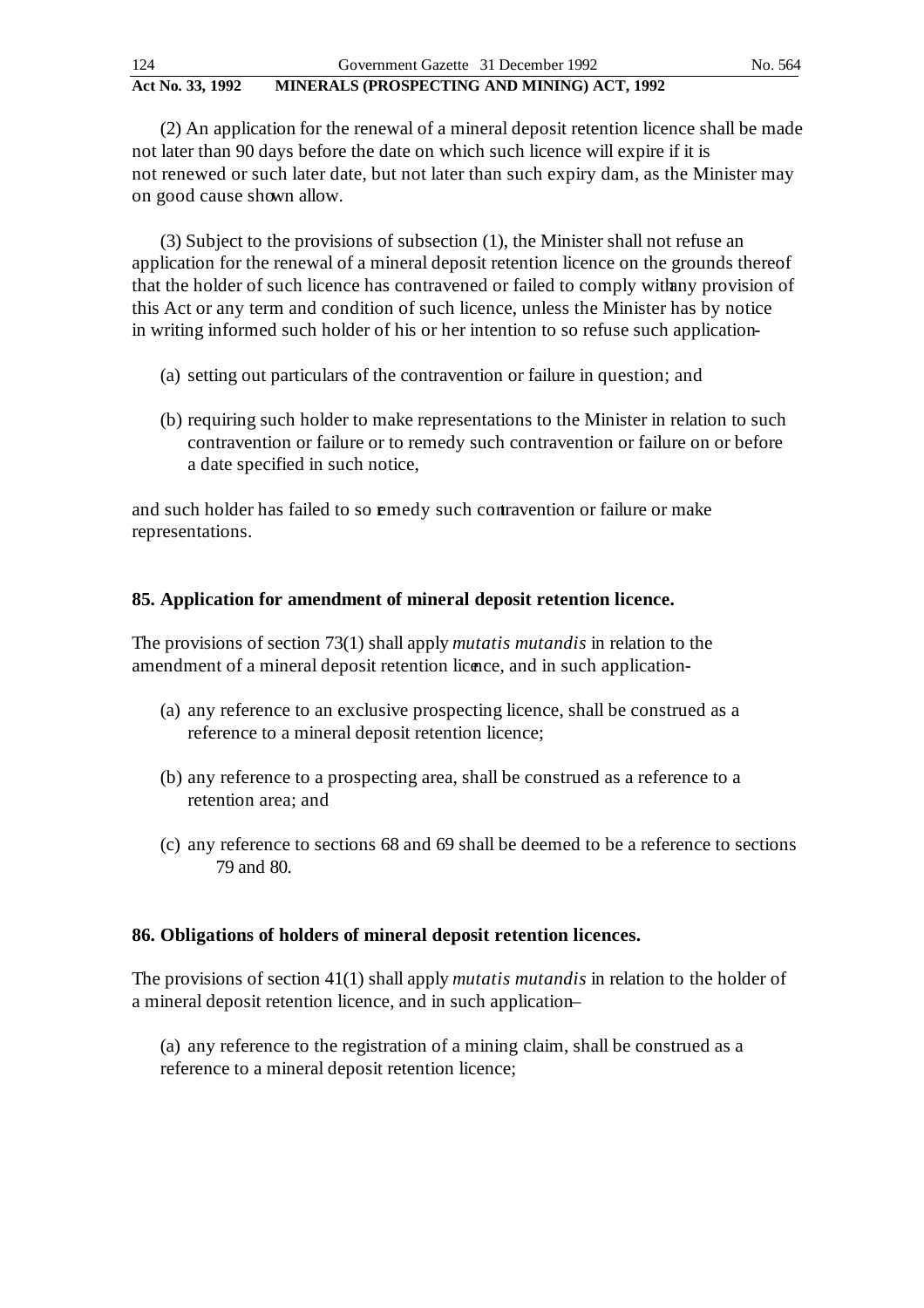- (b) any reference to mining operations, shall be construed as a reference to work performed by virtue of a mineral deposit retention licence;
- (c) any reference to a claim area or a mining claim, shall be construed as a reference to a retention area; and
- (d) the provisions of paragraph (c) of section  $41(1)$  shall be deemed to have been deleted.

## **87. Work programmes of operations carried on in terms of mineral deposit retention licence.**

The provisions of section 42 shall apply *mutatis mutandis* in relation to the holder of a mineral deposit retention licence, and in such application -

- (a) any reference to the holder of a mining claim, shall be construed as a reference to the holder of a mineral deposit retention licence;
- (b) any reference to mining operations, shall be construed as a reference to work performed by virtue of a mineral deposit retention licence; and
- (c) any reference to the registration of a mining claim, shall be construed as a reference to a mineral deposit retention licence.

## **88. Directions by Minister to holders of mineral deposit retention licences to apply for mining licences.**

(1) Subject to the provisions of subsection (2), the Minister may, if he or she has reason to believe -

- (a) that any mineral or group of minerals to which a mineral deposit retention licence relates may be won or mined, sold or otherwise disposed of on a profitable basis;
- (b) that further prospecting operations may indicate the existence of any such mineral or group of minerals which may be won or mined, sold or otherwise disposed of on a profitable basis,

by notice in writing addressed and delivered to he holder of such licence, require such holder -

(i) to apply for a mining licence to carry on mining operations in respect of such mineral or group of minerals;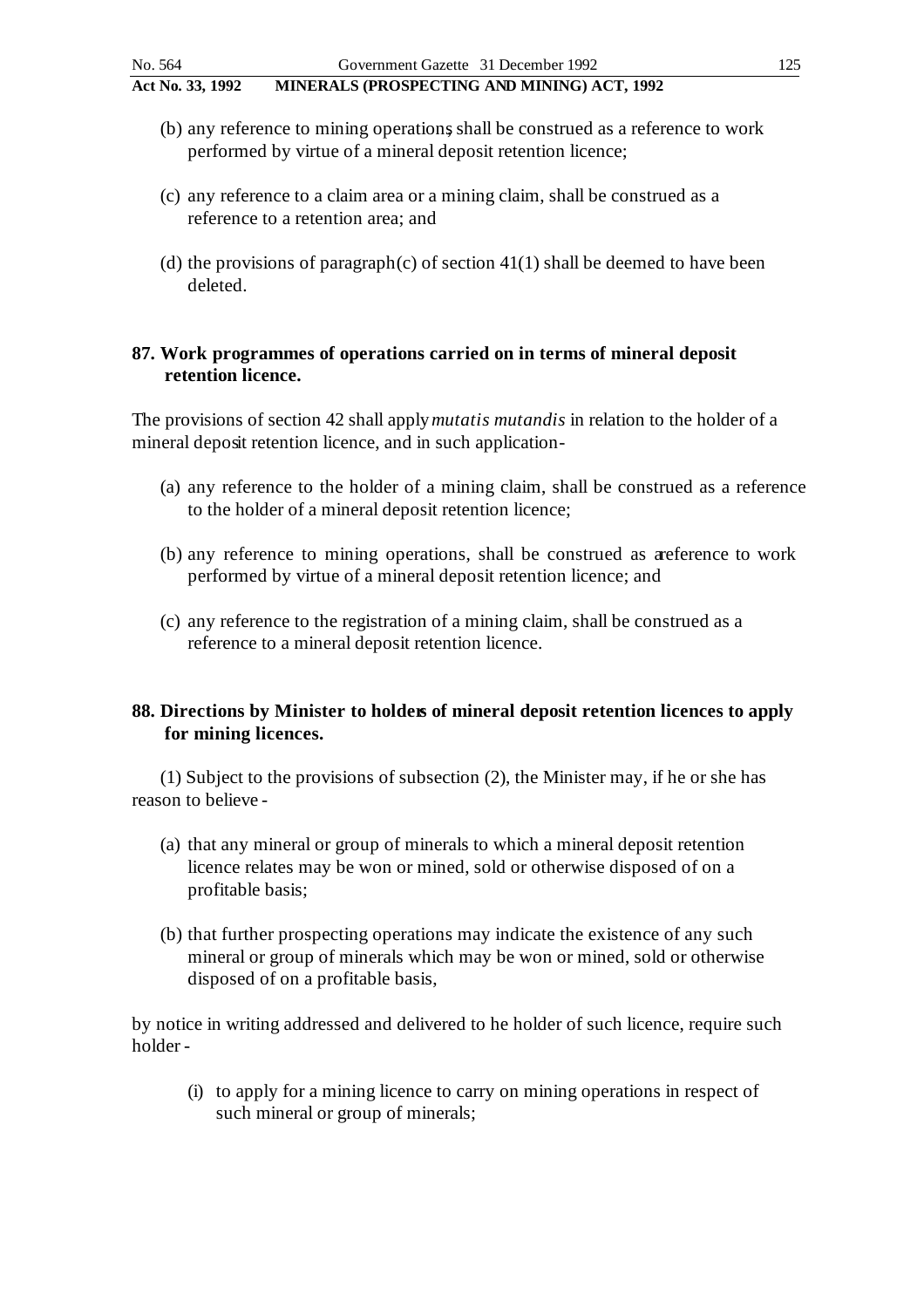- (ii) to carry on such further prospecting operations as may be specified in such notice in relation to such retention area within such reasonable period as may be specified in such notice; or
- (iii)to abandon, if he or she so desires, such retention area in accordance with the provisions of section 54.

(2) The Minister shall not issue a notice under subsection (1) to the holder of a mineral deposit retention licence, unless the Minister-

- (a) has by notice in writing addressed and delivered to such holder informed such holder of his or her intention to issue a notice contemplated in that subsection-
	- (i) setting out the reasons for such intention; and
	- (ii) requiring such holder to make within such period as may be specified in such notice representations to the Minister in relation to such reasons; and

(b) has taken into consideration any representations made by such person.

(3) Any holder of a mineral deposit retention licence who contravenes or fails to comply with a notice referred to in subsection (1) shall be guilty of an offence and on conviction be liable to a fine not exceeding R50 000 or to imprisonment for a period not exceeding two years or to both such fine and such imprisonment.

# **89. Records, maps, plans and financial statements to be kept, and information, reports and returns to be submitted, by holders of mineral deposit retention licences.**

- (1) The holder of a mineral deposit retention licence –
- (a) shall keep at an address in Namibia a proper record in such form as may be determined in writing by the Commissioner in relation to-
	- (i) the investigations and operations, including the erection or construction of accessory works, in such retention area as may be reasonably necessary carried on by such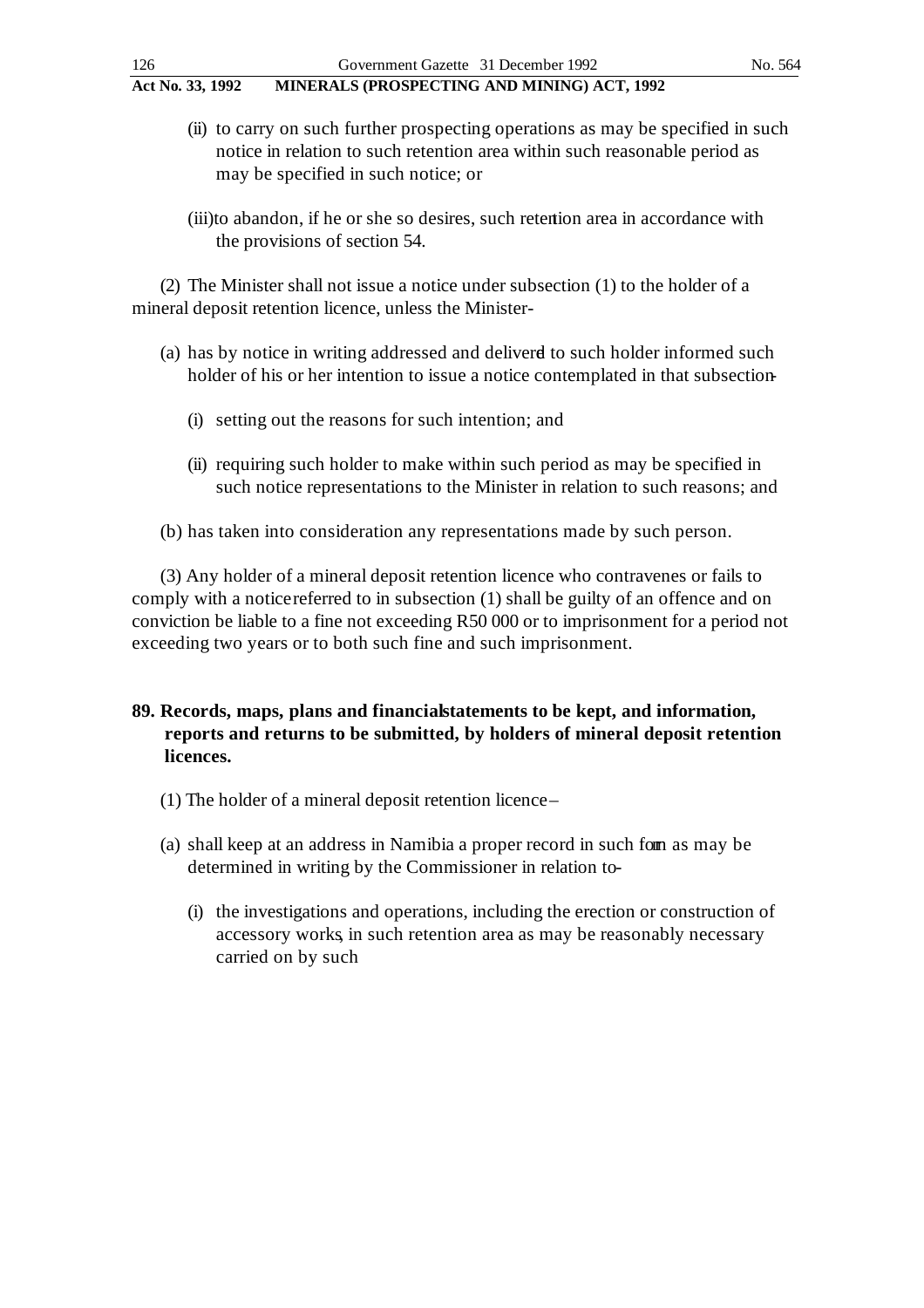holder for, or in connection with, future mining operations contemplated in section 77;

- (ii) the location and results of all photogeological studies, imaging, geological mapping, geochemical sampling, geophysical surveying, drilling, pitting and trenching, sampling and bulk sampling carried on by such holder in the course of the prospecting operations carried on by him or her in the retention area to which such mineral deposit retention licence relates;
- (iii)the results of all analytical, metallurgical and mineralogical work incidental to such prospecting operations;
- (iv) the interpretation and assessment of the studies, surveys and work referred to in subparagraphs (ii) and (iii);
- (v) the persons employed by such holder for purposes of such investigations and operations, including the names, addresses, nationality and ages of, and remuneration and other benefits paid and granted to such persons;
- (vi) the nature, mass or volume and value of any mineral or group of minerals sold or otherwise disposed of and the full names and address of any person to whom such mineral or group of minerals was sold or otherwise disposed of;
- (vii)the expenses incurred by such holder in the course of such prospecting operations; and

(viii)such other work as may be determined by the Commissioner and specified by notice in writing addressed and delivered to such holder;

(b) shall prepare or cause to be prepared and maintain at all times plans and maps in respect of the retention area;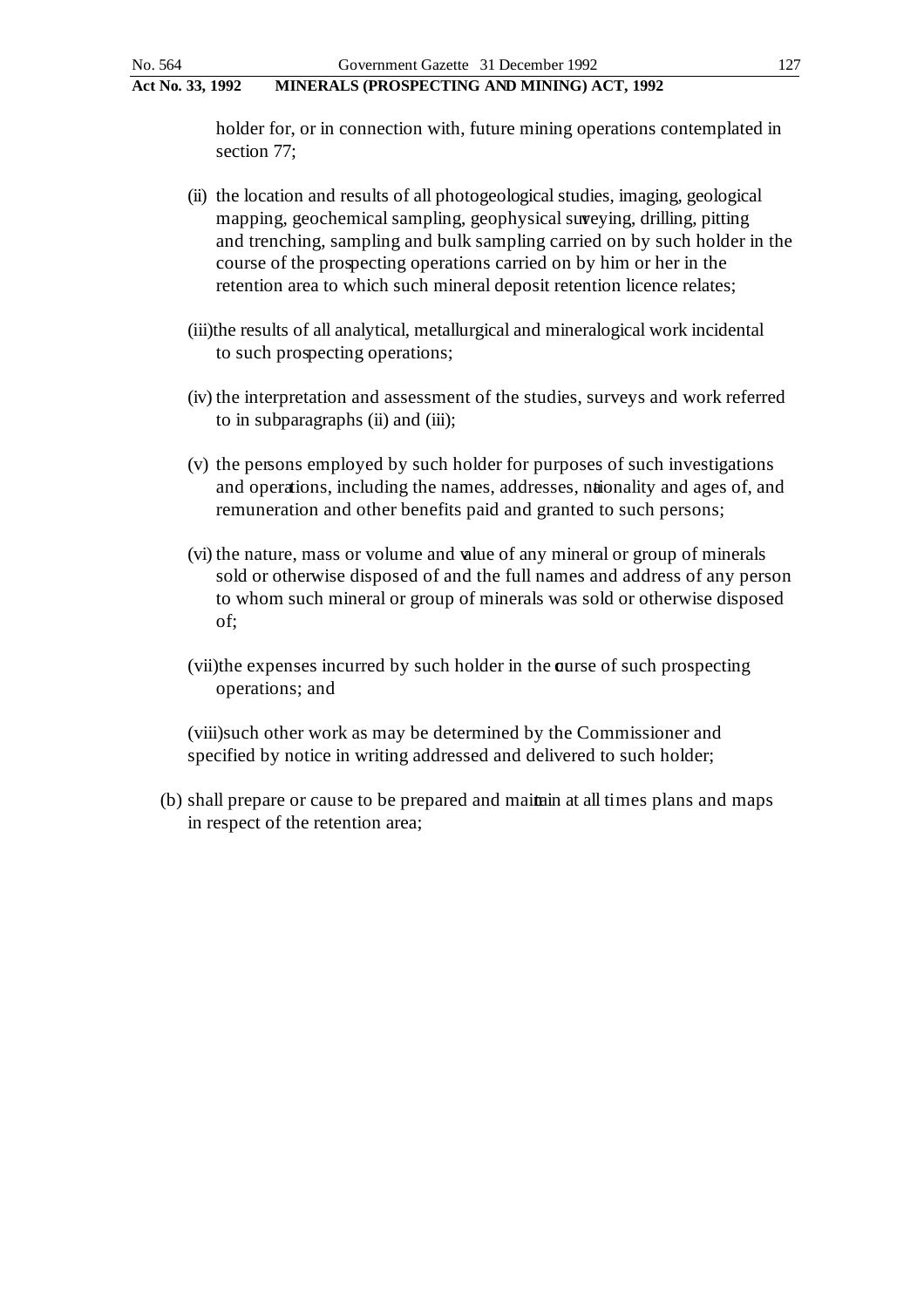| 128              | Government Gazette 31 December 1992         | No. 564 |
|------------------|---------------------------------------------|---------|
| Act No. 33, 1992 | MINERALS (PROSPECTING AND MINING) ACT, 1992 |         |

- (c) shall prepare, in respect of each year of assessment, as defined in section 1 of the Income Tax Act, 1981 (Act 24 of 1981), of such holder during the currency of such mineral deposit retention licence W each period during which such mineral deposit retention licence is renewed, a statement of income and expenditure derived or incurred in connection with any operations in such retention area and such other financial statements as the Commissioner may require in such form as the Commissioner may determine;
- (d) shall submit, within 60 days after the end of the currency of such mineral deposit retention licence in respect of the whole of the retention area, or together with an application for the renewal of such mineral deposit retention licence or an application for a mining licence in respect of the whole or any portion of the retention area, to the Commissioner-
	- (i) in such form as may be determined in writing by the Commissioner, a report in duplicate or, in the case where an application is made for a mining licence in respect of a portion of the retention area, separate reports in duplicate in respect of such portion and the remainder of such retention area, setting out in relation to such period -
		- (aa)an evaluation of the prospects of future mining operations in such retention area;
		- (bb)all information, including photographs, tabulations, tapes and discs, in the records referred to in paragraph (a) and the plans and maps referred to in paragraph (b);
		- (cc)such other particulars as the Commissioner may require in relation to the operations carried on by such holder;
	- (ii) the statement of income and expenditure and financilastatements referred to in paragraph (c);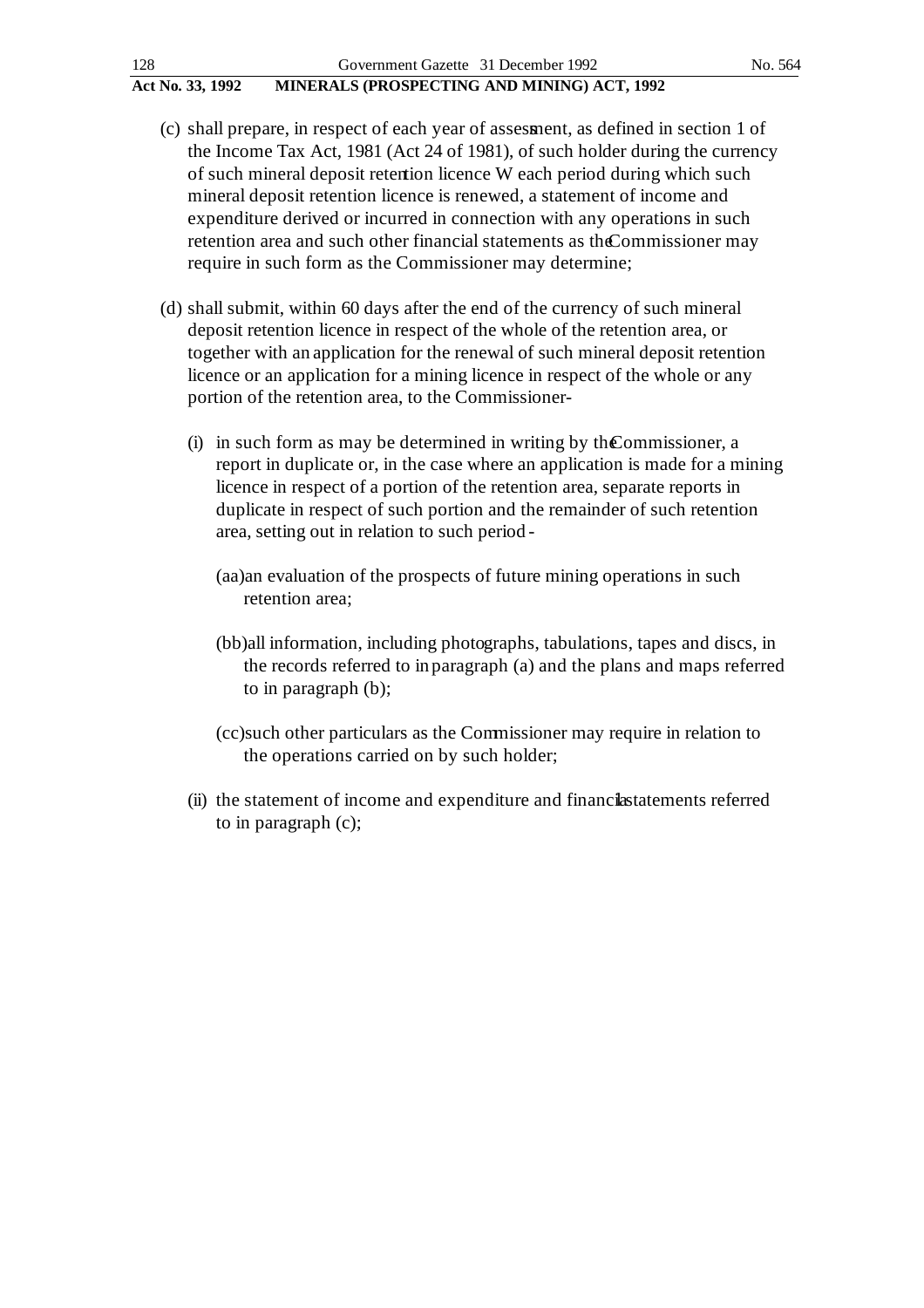- (e) shall submit within 90 days after the end of each year during the currency of such retention licence to the Commissioner in such form as may be determined in writing by the Commissioner the statement of income and expenditure and financial statements referred to in paragraph (c); and
- (f) shall submit to the Minister such other reports, records and other information as the Minister may from time to time require in connection with the carrying on of investigations and operations in the retention area in question.

(2) In the event of the cancellation of a mineral deposit retention licence under section 55 or the expiration of a mineral deposit retention licence he person who was the holder of such licence immediately before such cancellation or expiration shall on a date not later than 180 days after the date of such cancellation or expiration deliver to the Commissioner -

- (a) all records kept in terms of the provisions of subsection  $(1)(a)$ ; and
- (b) such other books, documents, records and reports as the Commissioner may require by notice in writing addressed and delivered to such person,

or copies of such records, books, documents and reports, unless a mining licence is issued to such person in relation to the area to which such mineral deposit retention licence related with effect from the date following on the date of such cancellation or lapsing or such later date as the Commissioner may on good cause shown allow.

(3) If the holder referred to in subsection (2) fails to comply with the provisions of that subsection the Commissioner may*mutatis mutandis* in accordance with the provisions of Chapter 2 of the Criminal Procedure Act, 1977 (Act 51 of 1977) -

(a) enter upon any premises whatsoever and search for the records, maps and plans, reports, photographs, tabulations, tapes, discs, books and documents referred to in paragraphs (a) and (b) of subsection (2);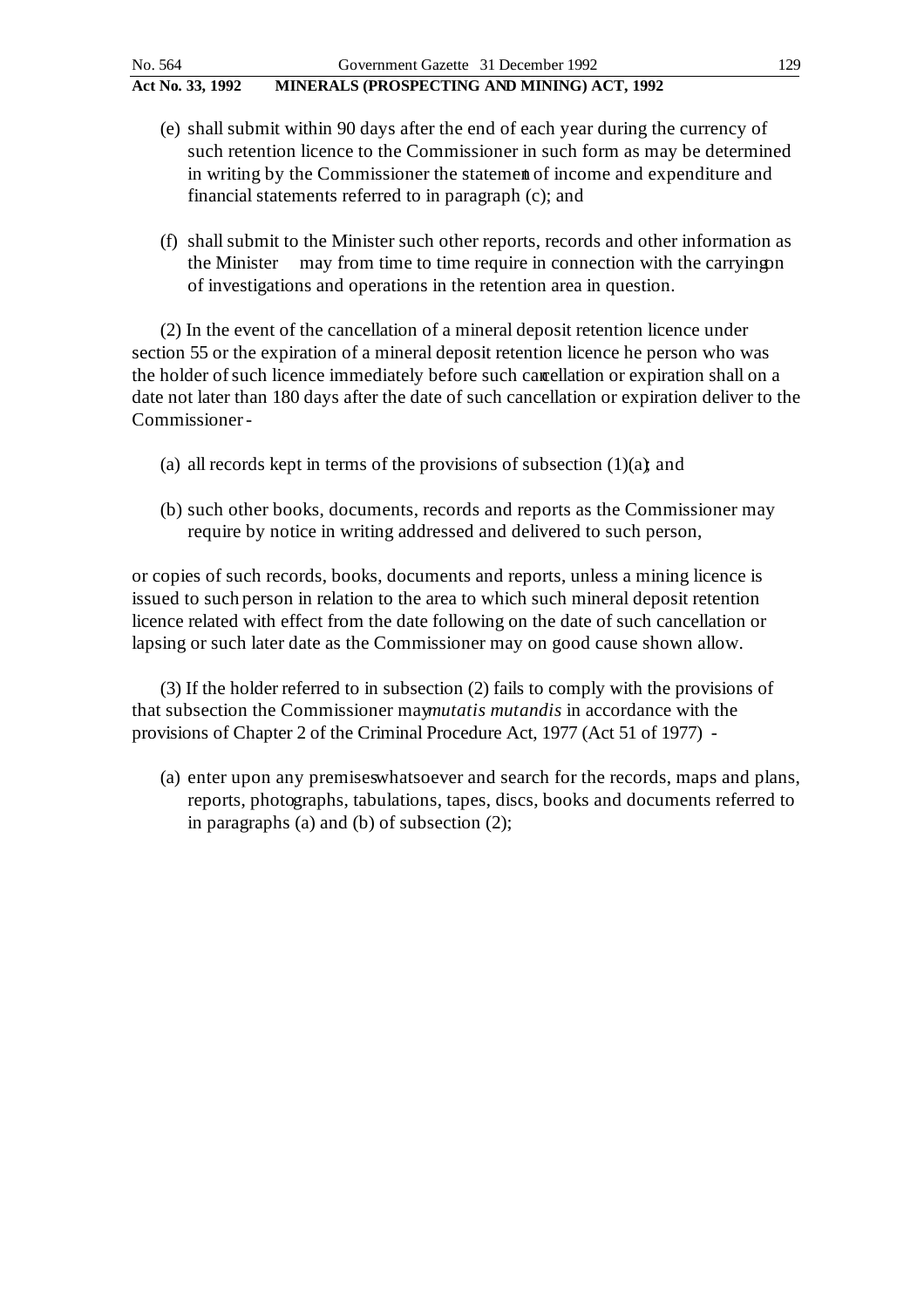(b) seize any such records, maps and plans, reports, photographs, appled that the states, tapes, discs, books and documents,

as if he or she were a police official referred to in that Act and such records, maps and plans, reports, photographs, tabulations, tapes, discs, books and documents were concerned in the commission of any offence.

(4) Any person referred to in subsection (1) or (2) who contravenes or fails to comply with the provisions of that subsection shall be guilty of an offence and on conviction be liable to a fine not exceeding R8 000 or to imprisonment for a period not exceeding 12 months or to both such fine and such imprisonment.

## **PART XII Provisions relating to mining licences**

### **90. Rights of holders of mining licences.**

(1) Subject to the provisions of subsection (2) and the other provisions of this Act, the holder of a mining licence shall be entitled -

- (a) to carry on mining operations in the mining area to which such licence relates for such mineral or group of minerals as may be specified in such licence;
- (b) to carry on in such mining area, in conjuncton with any mining operations referred to in paragraph (a), any prospecting operations in relation to any mineral or group of minerals;
- (c) to remove any mineral or group of minerals other than a controlled mineral or sample of such mineral or group of minerals, for any purpose other than sale or disposal, from any place where it was found or won or mined in the course of mining operations referred to in paragraph (a) or found or incidentally won in the course of prospecting operations referred to in paragraph (b) to any other place within Namibia;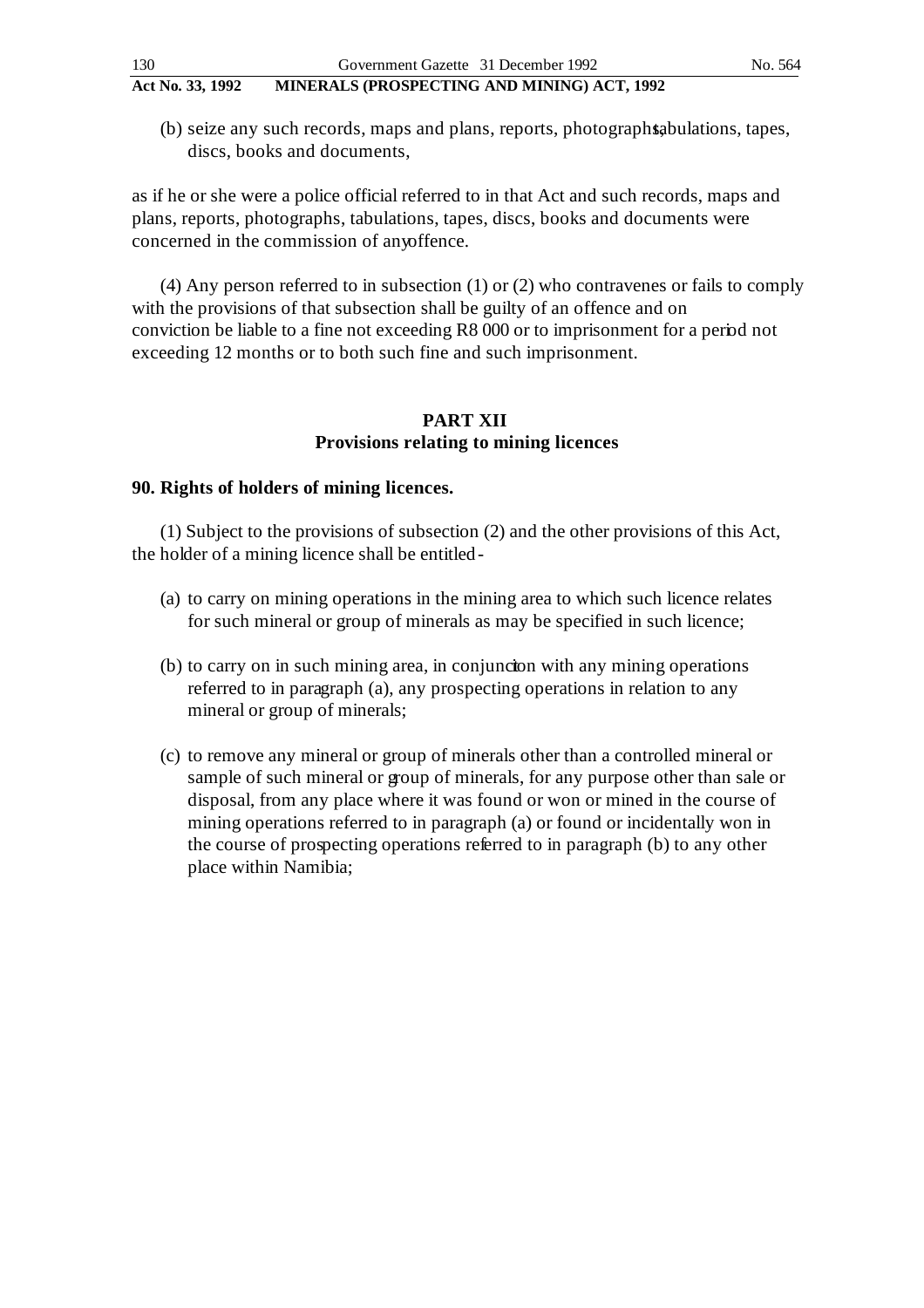(d) with the permission in writing of' the Commissioner previously obtained

- generally or in every particular case and subject to such condions as may be determined by the Commissioner or subject to the conditions of' an exemption granted under section 137 -
	- (i) to remove any mineral or group of minerals referred to in paragraph (c) for any purpose other than sale or disposal, from any place where it was won or mined in the course of mining operations referred to in paragraph (a) or found or incidentally won in the course of prospecting operations referred to in paragraph (b) to any place outside Namibia;
	- (ii) to remove from the mining area, for any, purpose other than sale or disposal, any controlled mineral or sample of such mineral won or mined in the course of mining operations referred to in paragraph (a) or found or incidentally won in the course of prospecting operations referred to in paragraph (c) to any place, whether within or outside Namibia;
	- (iii)to remove from the mining area, for purposes of sale or disposal, any mineral or group of minerals won or mined in the course of mining operations referred to in paragraph (a) or found or incidentally won in the course of prospecting operations referred to in paragraph (b);
	- (iv) to sell or otherwise dispose of any such mineral or group of minerals;
- (e) to carry on such other operations, including the erection or construction  $\phi$ accessory works, as may be reasonably necessary for, or in connection with, the mining operations, removal, selling or disposal or prospecting operations contemplated in paragraph (a), (b), (c) or (d).
	- (2) (a) The holder of a mining licence shall not erect or construct any accessory works referred to in subsection  $(1)(e)$  without the prior permission in writing of the Commissioner.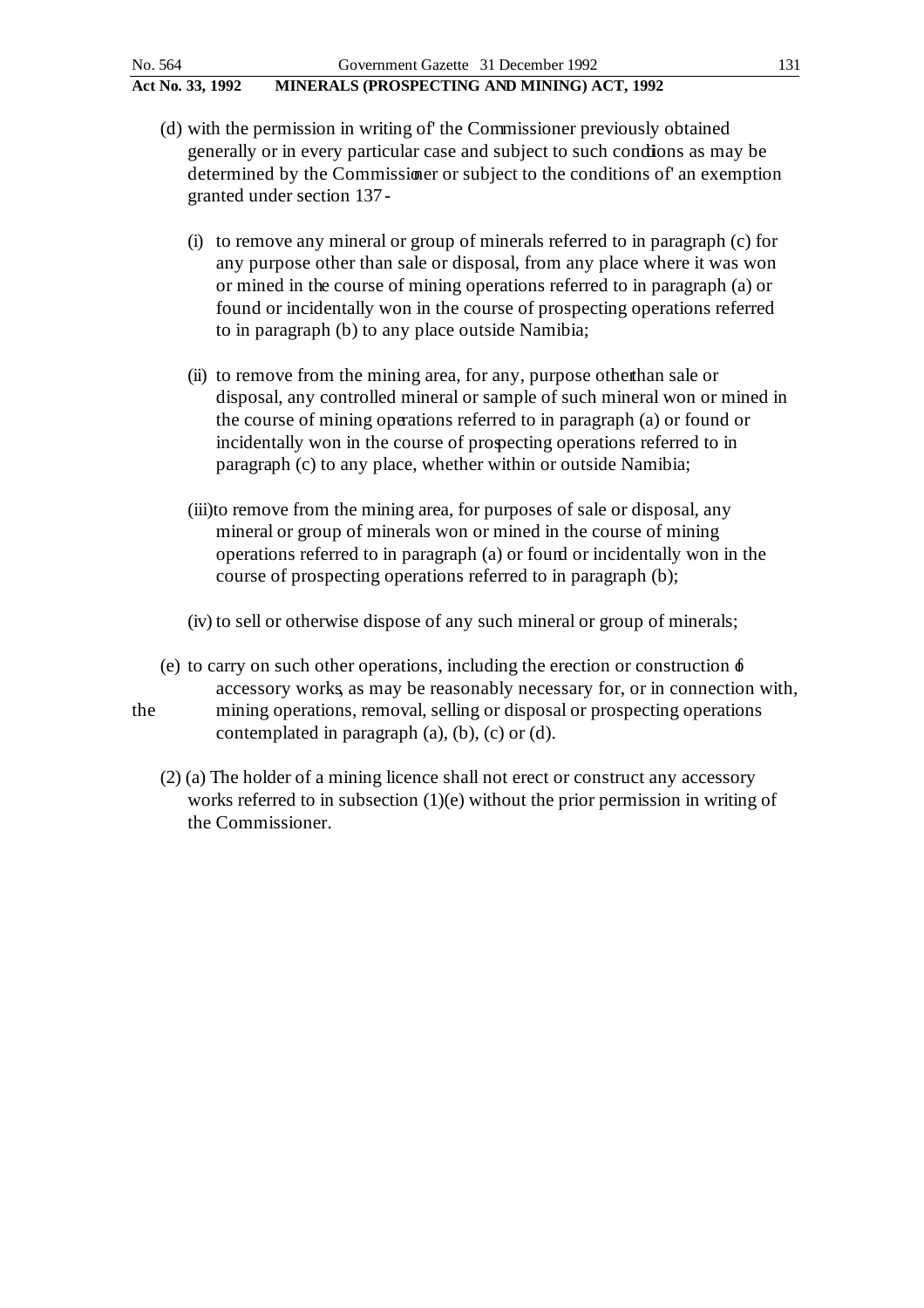- 
- (b) The Commissioner shall not grant the permission referred to in paragraph (a) in respect of accessory works to be erected or constructed on private land, unless the holder of the mining licence has complied *mutatis mutandis* with the provisions of section  $52(1)(a)$  in relation to any compensation to be paid to the owner of such private land.

(3) An application for the permission referred to in subsections  $(1)(d)$  and  $(2)$  shall be made to the Commissioner in such form as my be determined in writing by the Commissioner and shall be accompanied by such appdation fee, if any, as may be determined under section 123, together with such documents and information as may be required by the Commissioner.

(4) The holder of a mining licence who has removed, as contemplated in paragraph (c) of subsection (1), any mineral or group of minerals other than a controlled mineral or any sample of such mineral or group of minerals from the place where it was found, won or mined, for any purpose other than for sale or disposal, to any place within Namibia, shall, except to the extent to which such holder has been exempted, under the provisions of section 137, from the provisions of this subsection, inform the Commissioner in writing of such removal, not later than 14 days or such longer period as the Commissioner may allow after such removal, and provide particulars of the nature of such sample, mineral or group of minerals and the place to which it has been so removed.

- (5) (a) The holder of a mining licence who has contravened or failed to comply with provisions of subsection  $(1)(d)$  or  $(4)$  shall be guilty of an offence and on conviction be liable to a fine not exceeding R20 000 or to imprisonment for a period not exceeding two years or to both such fine and such imprisonment.
- (b) If in any prosecution in terms of paragraph (a) of this subsection for the contravention or failure to comply with the provisions of subsection  $(1)(d)(iii)$ , it is proved -
	- (i) that the holder referred to in that paragraph has removed any mineral or group of minerals from the mining area to which the mining licence relates;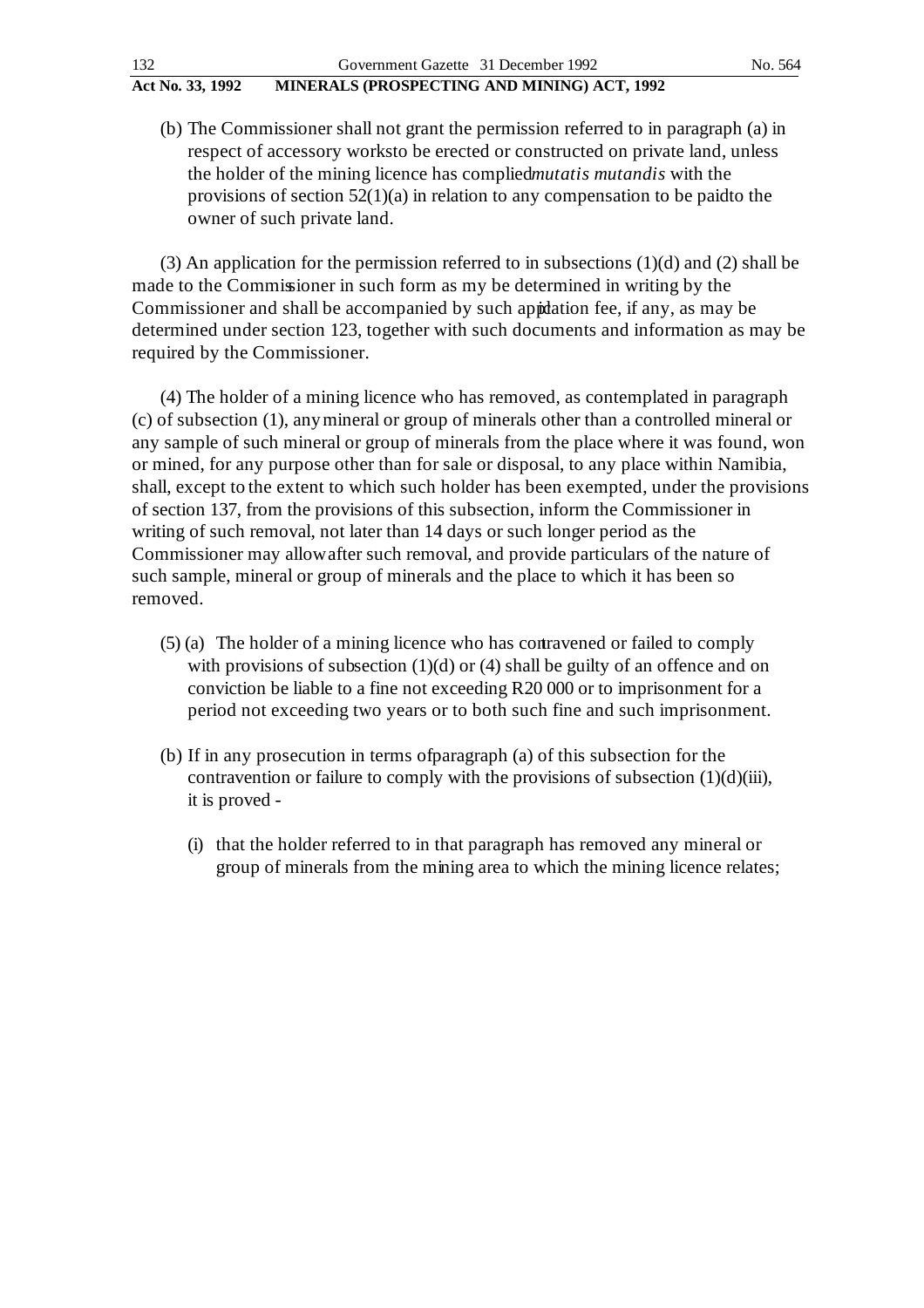- (ii) that such holder has not obtained the permission of the Commissioner for the removal of such mineral or group of minerals as required by subsection  $(1)(d)$ ; and
- (iii)that such holder has failed to inform the Commissioner of the removal of such mineral or group of minerals as provided in subsection (4),

it shall be presumed until the contrary is proved that such holder has removed such mineral or group of minerals for purposes of sale or disposal.

# **91. Applications for mining licences.**

An application by any person for a mining licence

- (a) shall contain
	- (i) in the case of a natural person, the full names, nationality, date of birth, postal and residential address of such person;
	- (ii) in the case of a company, the name of such company and particulars of its incorporation and registration as a company, the registered address and principal place of business of the company in Namibia, the full names and nationality of the directors of the company, the share capital of the company and the full names and nationality of any person who is the beneficial owner of more than five per cent of the shares issued by such company; or
	- (iii)in the case of any person represented by an accredited agent the full names and address of such accredited agent;
- (b) shall state the period for which such mining licence is required;
- (c) shall be accompanied by a detailed plan of the area to which the application relates drawn according to scale of such area indicating-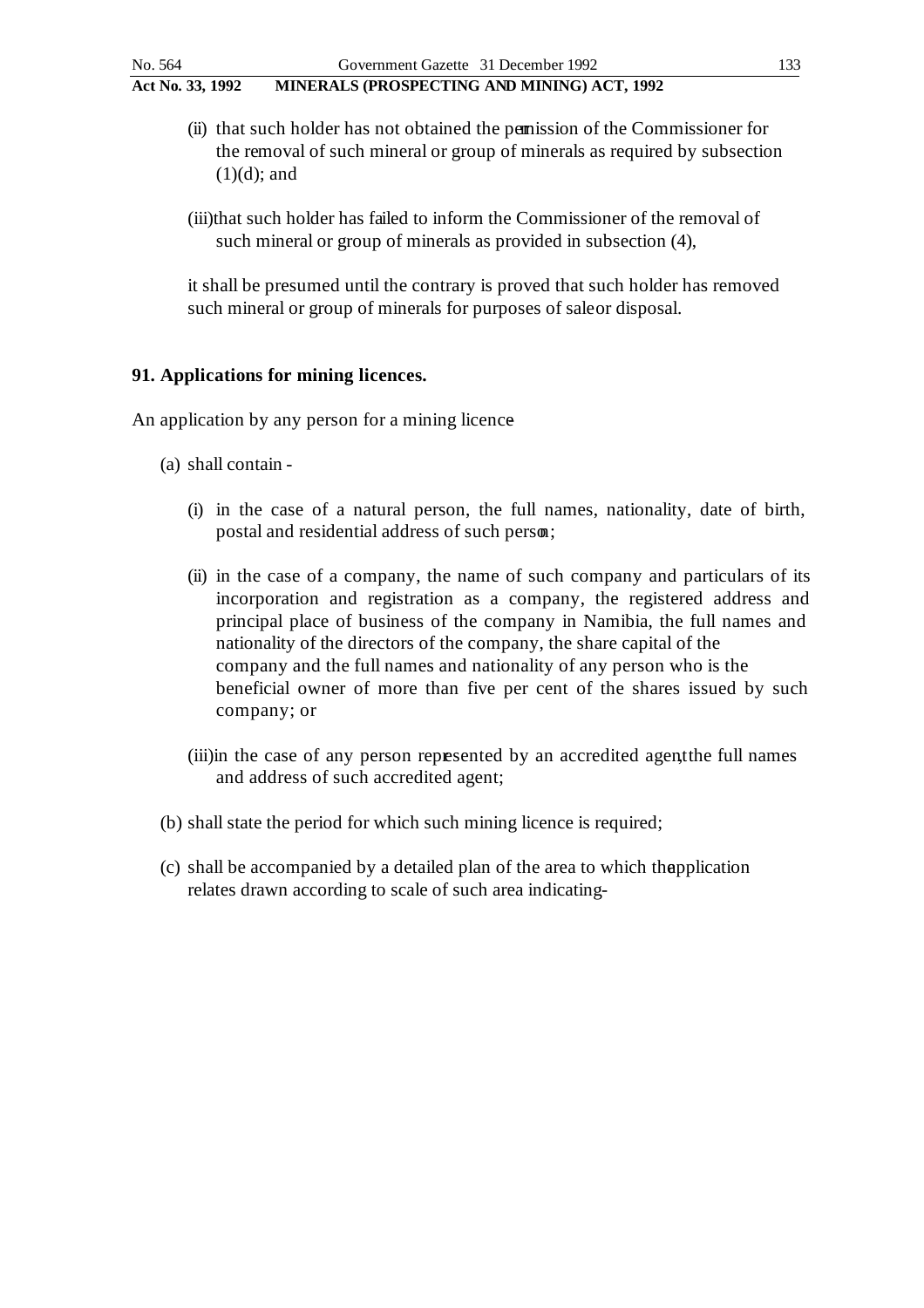- **Act No. 33, 1992 MINERALS (PROSPECTING AND MINING) ACT, 1992**
	- (i) its location with reference to magisterial districts;
	- (ii) the name and number of any farm situated therein; and
	- (iii)the extent of such area defined by reference to identifiable physical features or co-ordinate reference points;
	- (d) shall contain a detailed geological description of the area of land to which the application relates -
		- (i) in which the mineral or group of minerals to which such application relates is set out;
		- (ii) which includes an estimate, substantiated by documentary proof or such other proof as may be required by the Commissioner, of the mineral reserves in such mining area and properly illustrated by way of plans and maps drawn according to scale; and
		- (iii)which, in the case of an application made consequent upon prospecting operations or mining operations carried on in terms of an exclusive prospecting licence, mineral deposit retention licence or on a mining claim of which the person applying for the mining licence was the holder, the report and the separate report, if any, referred to in section  $45(1)(f)(i)$ ,  $76(1)(e)(i)$  or  $89(1)(d)(i)$ , as the case may be;
	- (e) shall contain particulars of -

(i) any licence, including any mining claim, held, whether alone or jointly with any other person, and the mineral or group of minerals to which such licence or mining claim relates; and

(ii) any prospecting operations and mining opeations carried on by such person alone or jointly with any other person outside Nmibia,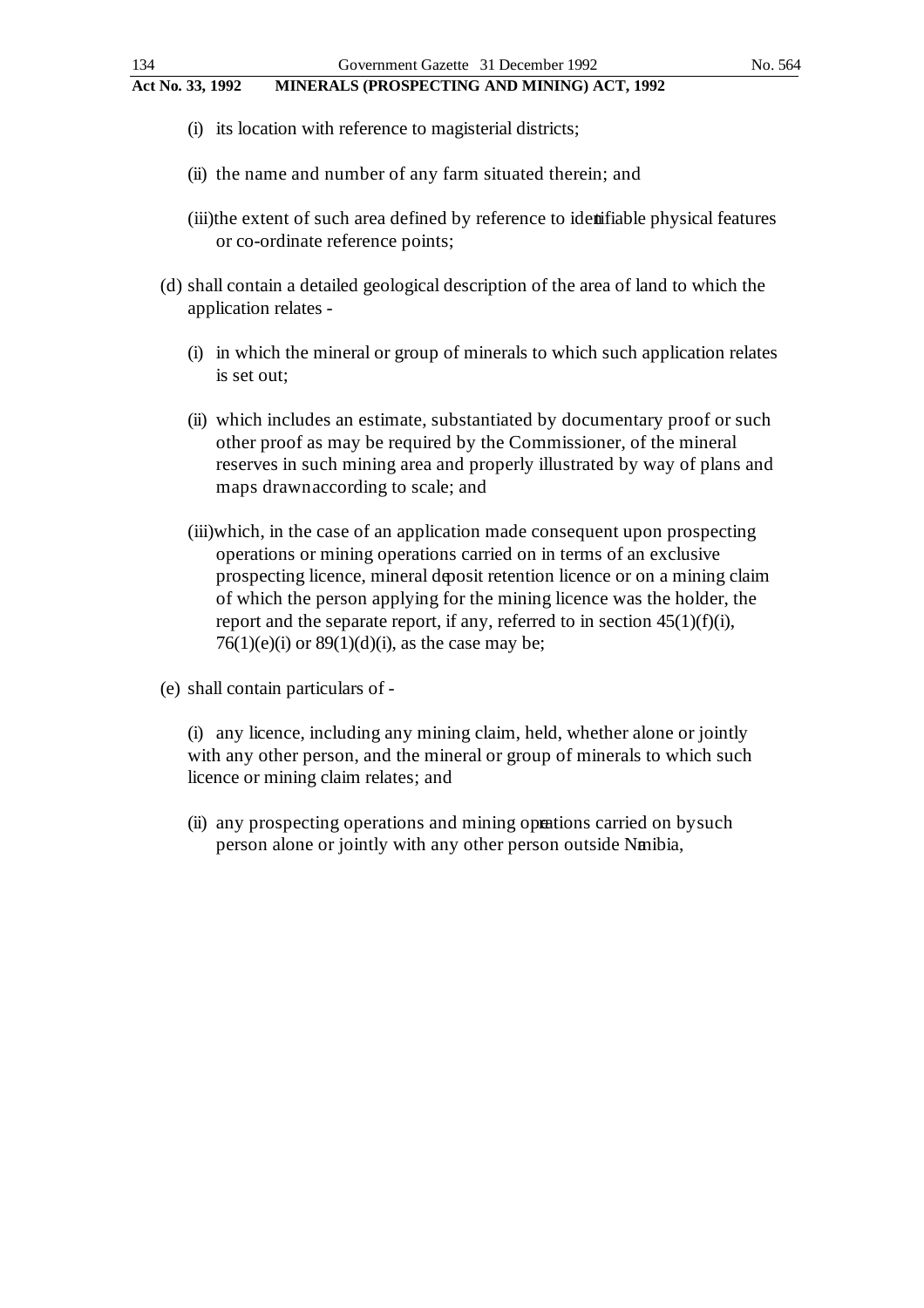on the date of such application and during a period of 10 years immediately preceding such date;

- (f) shall contain particulars of
	- (i) the condition of, and any existing damage to, the environment in the area to which the application relates;
	- (ii) an estimate of the effect which the proposed prospecting operations and mining operations may have on the environment and the proposed steps to be taken in order to minimize or prevent any such effect; and
	- (iii)the manner in which it is intended to prevent pollution, to deal with any waste, to safe guard the mineral resources, to reclaim and rehabilitate land disturbed by way of the prospecting operations and mining operations and to minimize the effect of such operations on land adjoining the mining area;
- (g) shall be accompanied by a complete technical report on the proposed development, mining and ore treatment activities, including-
	- (i) the dates of commencement of development, mining and ore treatment activities;
	- (ii) the capacity of production and scale of operations; and
	- (iii)the overall mining of ore and minerals or groups of minerals and the nature thereof;
- (h) shall contain particulars, substantiated by documentary proof or such other proof as may be required by the Commissioner, of the technical and financial resources of, or available to, such person to carry on the prospecting operations to which the application relates;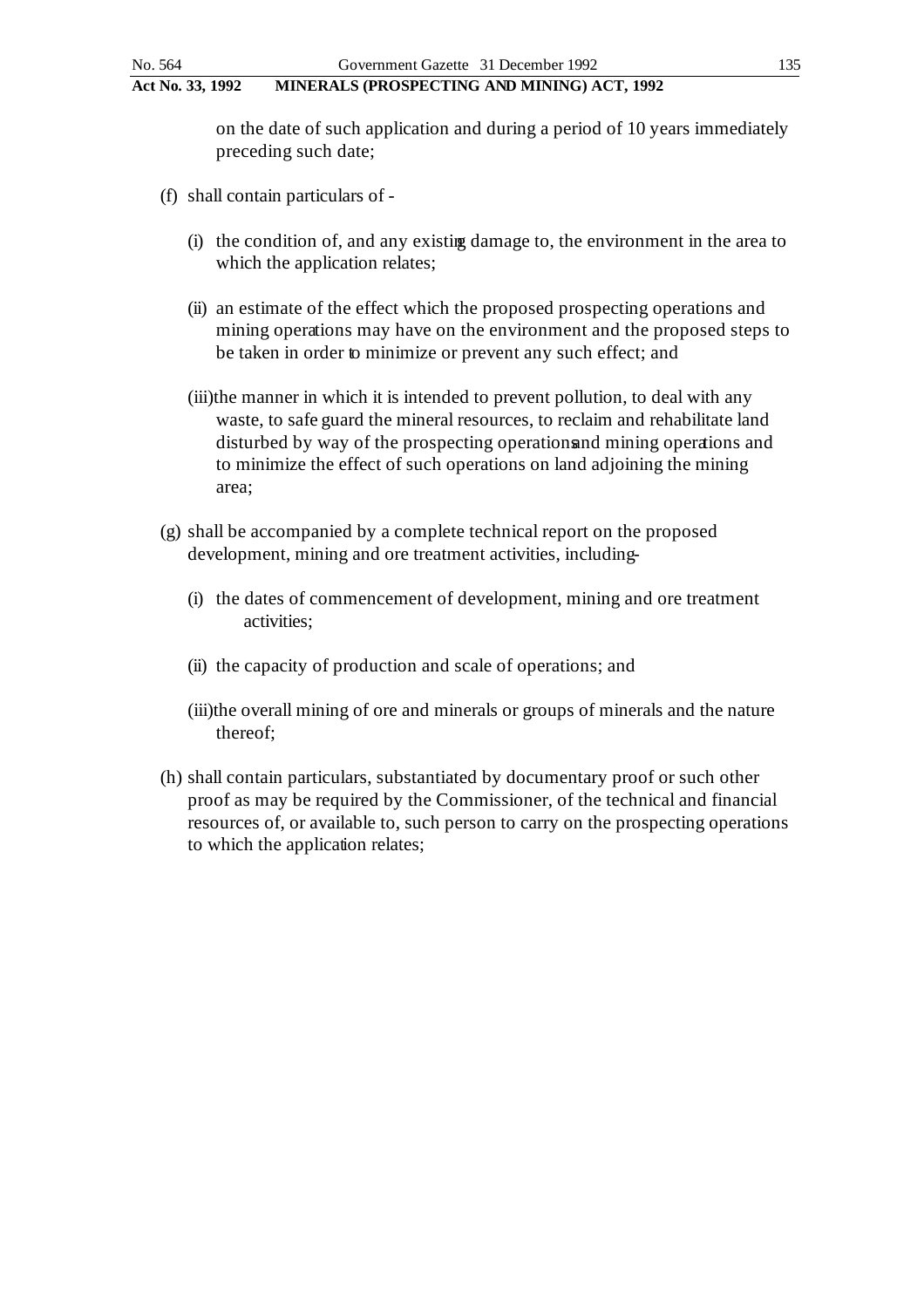- (i) shall contain particulars of the programme of such mining operations, the estimated expenditure in respect thereof, the period within which such operations will be carried on and such expenditure will be made;
- (j) shall be accompanied by a detailed forecast of capital investment, operating cost, income and profits and particulars of the means of financing;
- (k) shall be accompanied by such documents as the Minister may require in relation to any particulars referred to in this section; and
- (1) may contain any other matter which in the opinion of the person concerned is relevant to the application.

## **92. Exercise of powers of Minister to grant or refuse mining licences.**

- (1) The Minister -
- (a) shall in the case of an application for a mining licence by
	- (i) the holder of a reconnaissance licence to whom an exclusive right has been conferred in terms of section 59;
	- (ii) the holder of an exclusive prospecting licence;
	- (iii)the holder of a mineral deposit retention licence; or
	- (iv) the holder of a mining claim,

subject to the provisions of subsections (2) and (4) of this section, grant such application, if such application relates to an area of land and a mineral or group of minerals to which such exdusive right or mineral deposit retention licence or the claim area in question relates;

(b) may, in the case of any other application for a mining licence, subject to the provisions of subsections (3) and (4) of this section, grant or refuse such application.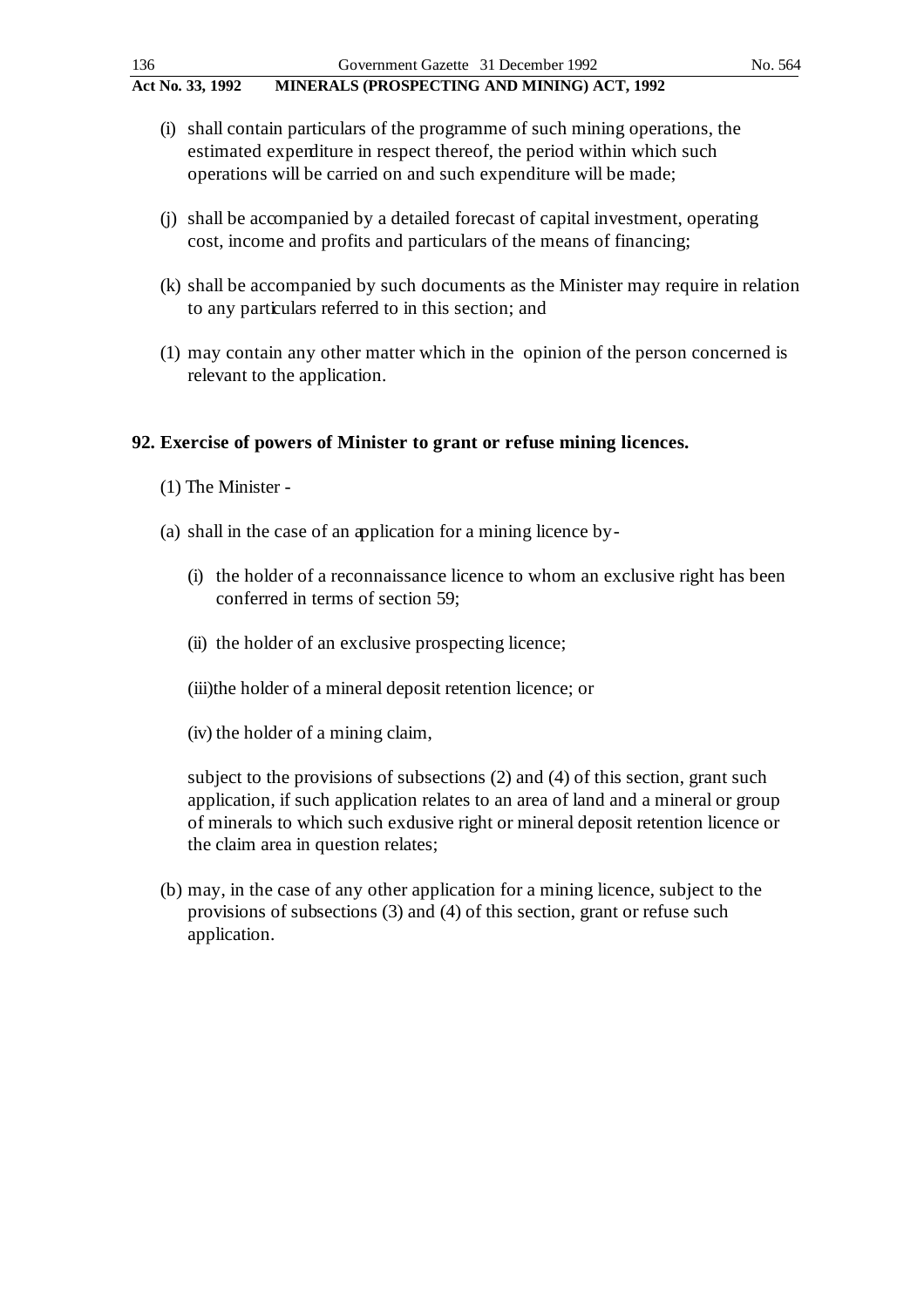(2) Notwithstanding the provisions of subsection (1)(a), the Minister shall not grant an application by any person for a mining licence

- (a) in respect of an area larger than an area which in the opinion of the Minister would be required, having regard to the available minerals or groups of minerals in the area to which the application relates, to carry on such mining operations;
- (b) if, at the time of the application, such person is contravening any provision of this Act or any condition, direction or order determined, given or made under any such provision or is failing to comply with any such provision, condition, direction or order;
- (c) unless the Minister is on reasonable grounds satisfied
	- (i) that the area of land to which the application relates contains a mineral or group of minerals to which the application relates which in the opinion of the Minister may be won or mined, sold or otherwise disposed of on a profitable basis;
	- (ii) that the proposed programme of mining operations to be carried out and the expenditure to be expended in respect of such operations will ensure
		- (aa)efficient, beneficial and timely use of the mineral or group of minerals to which the application relates;
		- (bb)adequate protection of the environment;
	- (iii)that the person concerned has the technical and financial resources to carry on such mining operations;
- (d) in respect of an area of land in relation to a mineral or group of minerals in respect of which an exclusive right has, in terms of section 59, been conferred on any holder of a reconnaissance licence;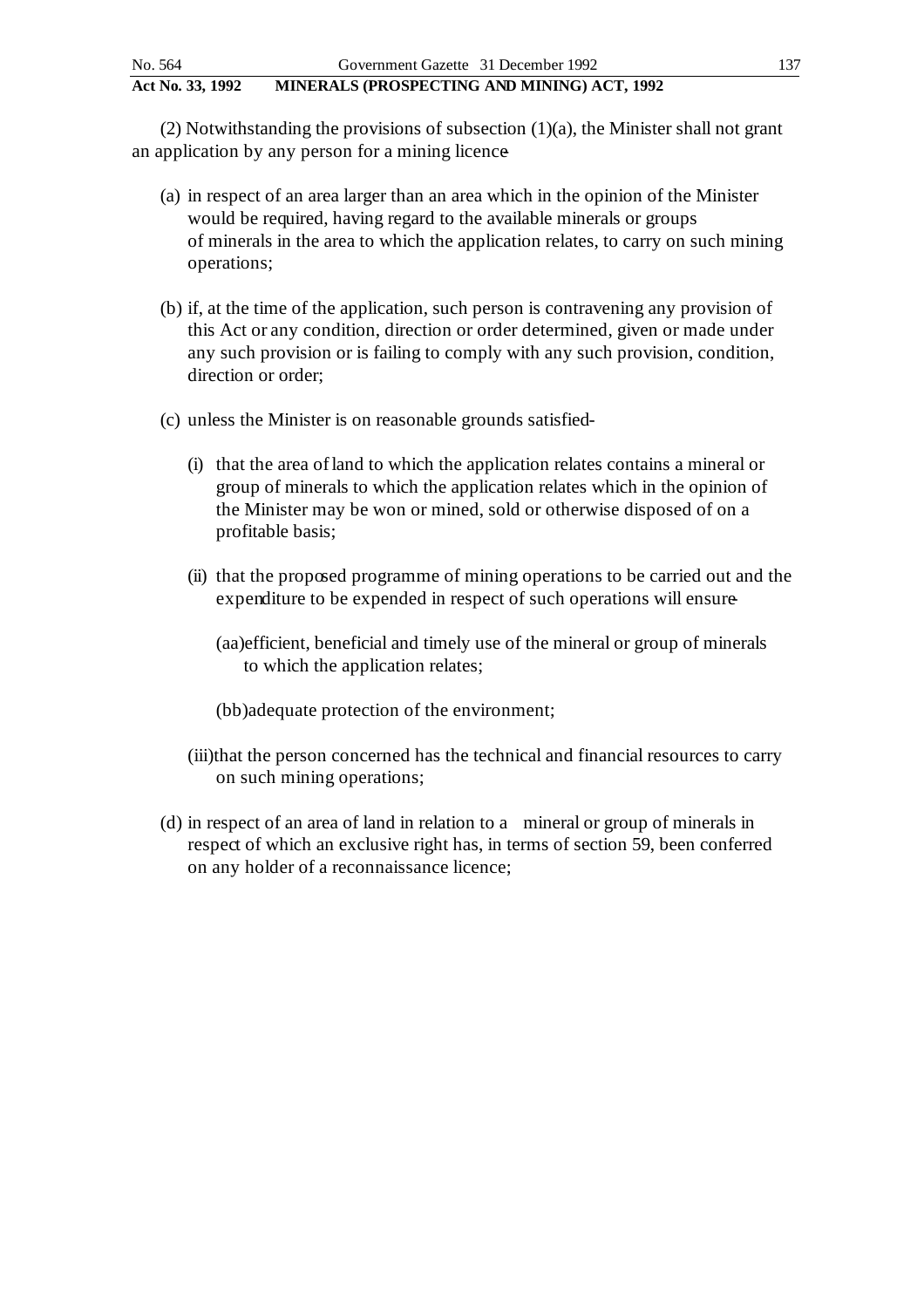- (e) in respect of any claim area or mining area;
- (f) in respect of any area of land to which an exclusive prospecting licence or a mineral deposit retention licence relates in relation to a mineral or group of minerals to which such exclusive prospecting licence or such mineral deposit retention licence relates;
- $(g)$  in respect of any prospecting area in relation to any minerabr group of minerals other than the mineral or group of minerals to which the exclusive prospecting licence issued in respect of that area relates, unless-
	- (i) such person has given notice in writing, not later than on the date on which such application is made, to the holder of the exclusive prospecting licence to which such prospecting area relates of his or her application or intended application, as the case may be, for such mining licence and has provided the Minister of proof in writing of having done so;
	- (ii) the Minister has afforded the holder referred to in subparagraph (i) a reasonable opportunity to make representations in relation to such application;
	- (iii)the Minister deems it, with due regard to any representations made in terms of subparagraph (ii), if any, desirable in the interests of the development of the mineral resources of Namibia, to grant such licence; and
	- (iv) the Minister is on reasonable grounds satisfied
		- (aa)that mining operations carried on by virtue of such licence will not detrimentally affect the rights of any holder of an exclusive prospecting licence in respect of any such area;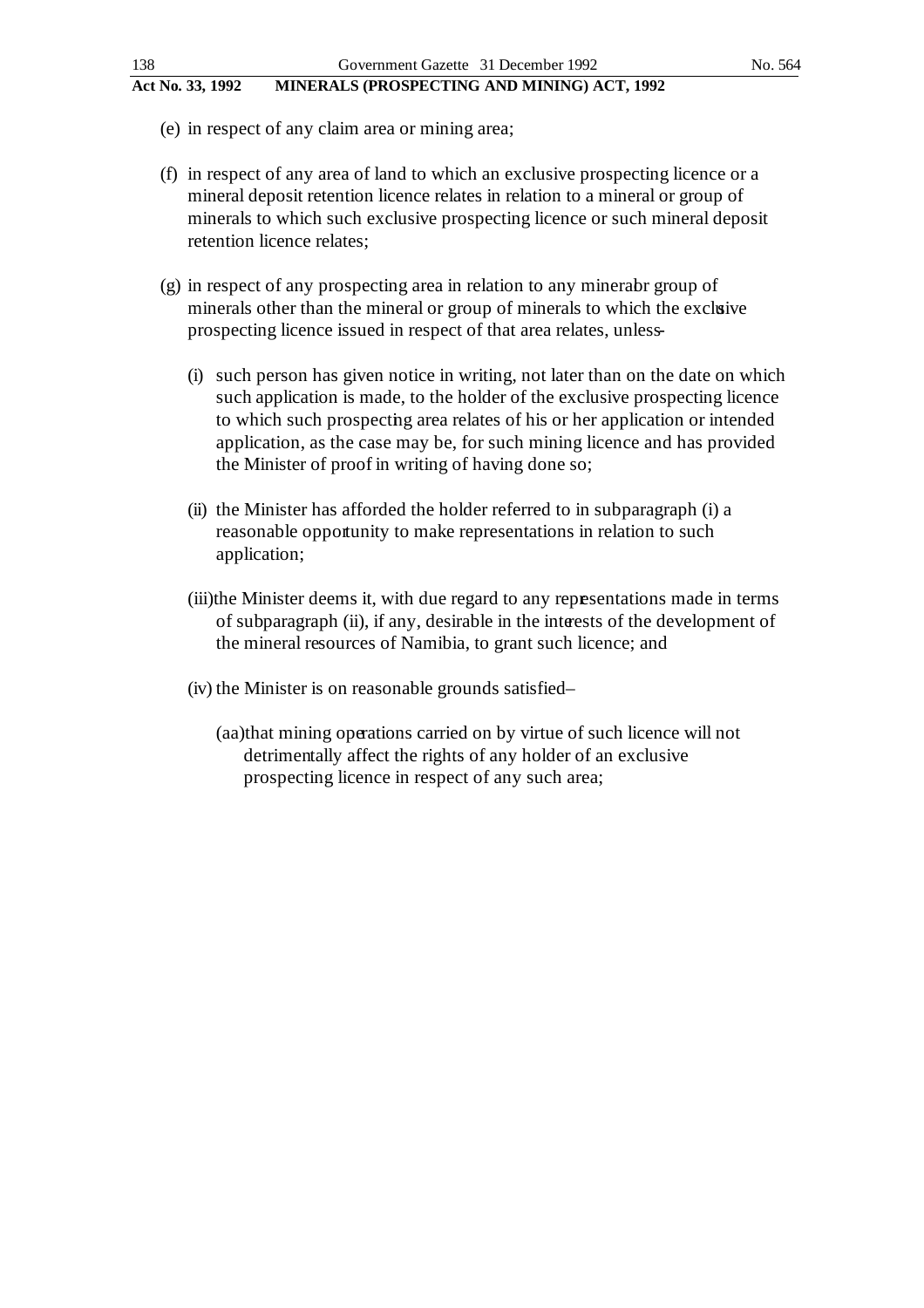- (bb)that the prospecting operations carried on by the holder of the exclusive prospecting licence on that portion of the prospecting area to which the application relates have little or no prospects of success of discovering any mineral or group of minerals which may in the opinion of the Minister be won or mined on a profitable basis;
- (h) in respect of any retention area in relation to any mineral or group of minerals other than the mineral or group of minerals to which the mineral deposit retention licence issued in respect of that area relates, unless-
	- (i) the holder of the mineral deposit retention licence has consented in writing to the mining licence being granted; and
	- (ii) the Minister deems it desirable in the interests of the development of the mineral resources of Namibia to grant such licence.

(3) The Minister shall not grant an application referred to in subsection (1)(b), if at the time of the application –

- (a) the area of land to which the application relates forms pan of a mining area or a claim area;
- (b) the area of land to which the application relates forms part of the area to which a reconnaissance licence by virtue of which an exclusive right has been conferred in terms of section 59, an exclusive prospecting licence or a mineral deposit retention licence relates, unless -
	- (i) the holder of such licence has consented to such mining licence being granted; and
	- (ii) the Minister deems it desirable in the interests of the development of the mineral resources of Namibia to grant such mining licence;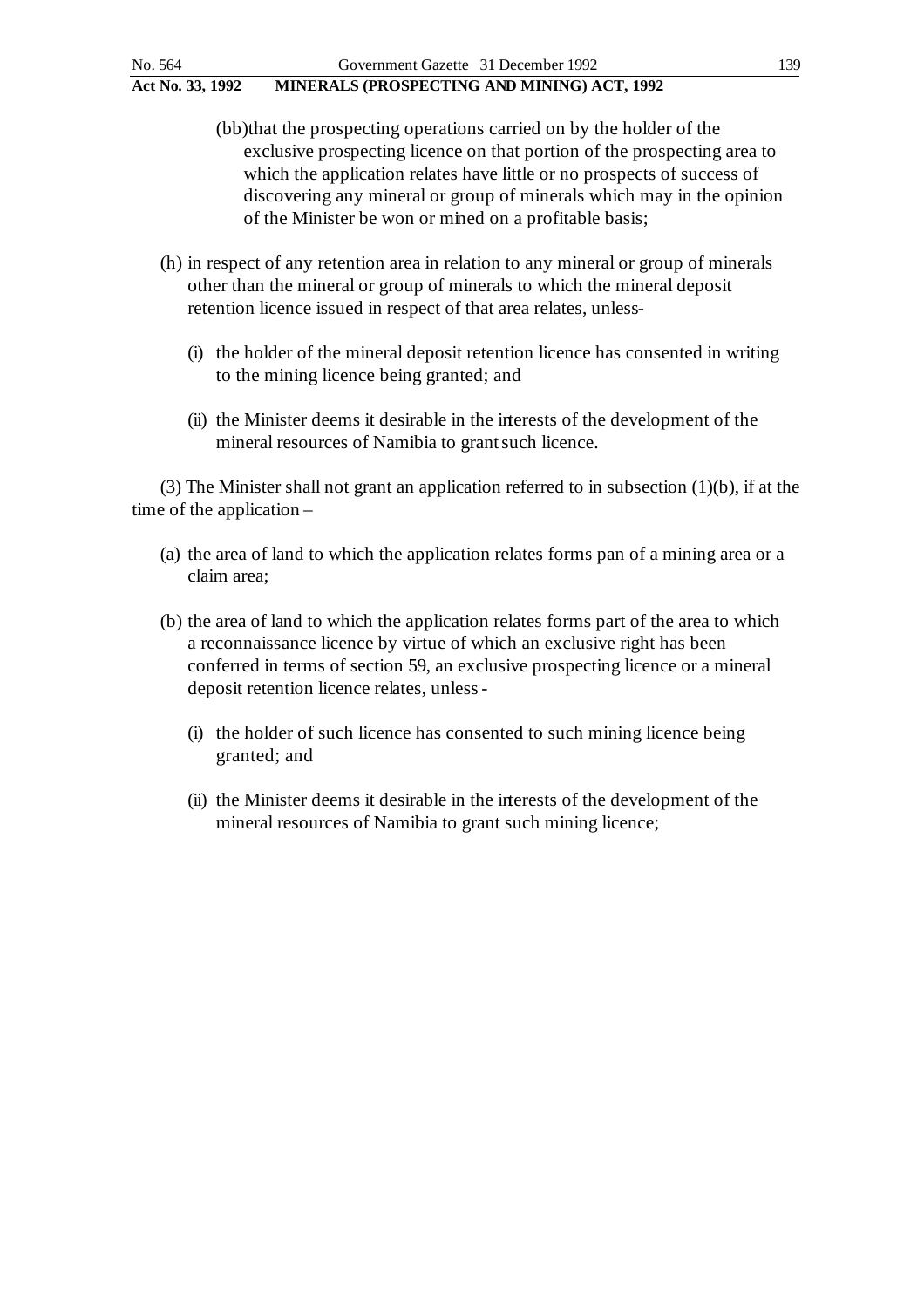(c) the person applying for such mining licence is contravening any provision of this Act or any condition, direction or order determined, given or made under any such provision or is failing to comply with any such provision, condition, direction or order.

(4) The Minister shall not, in the case of an application contemplated in subsection  $(1)(a)$ , refuse to grant such application on any grounds contemplated in subsection  $(2)(b)$ or (c) or, in the case of an application referred to in subsection  $(1)(b)$ , refuse to grant such application on any grounds contemplated in subsection  $(3)(c)$ , unless the Minister

- (a) has by notice in writing informed such holder of his or her intention to so refuse such application -
	- (i) setting out particulars of the grounds on which his or her intention is based; and
	- (ii) requiring such holder to make representations to the Minister in relation to such grounds or to remedy any matter relating to such grounds specified in such notice, and such holder has failed to so remedy such matter or to make representations; and (b) has taken into consideration any representations made by such person.

### **93. Issue of mining licences.**

(1) Subject to subsections (4) and (5) of section 48, the Minister shall, upon the granting of an application for a mining licence, direct the Commissioner to issue to he person who applied for such licence, a mining licence on such terms and conditions as may be agreed upon as provided in the said subsections.

(2) The provisions of section 62 shall apply *mutatis mutandis* in relation to a mining licence.

### **94. Duration of mining licences.**

- (1) Subject to the provisions of this Act, a mining licence shall be valid -
- (a) for a period of 25 years or such shorter period which in the opinion of the Minister represents the estimated life of the mine and determined by the Minister at the time of the granting of the mining licence; or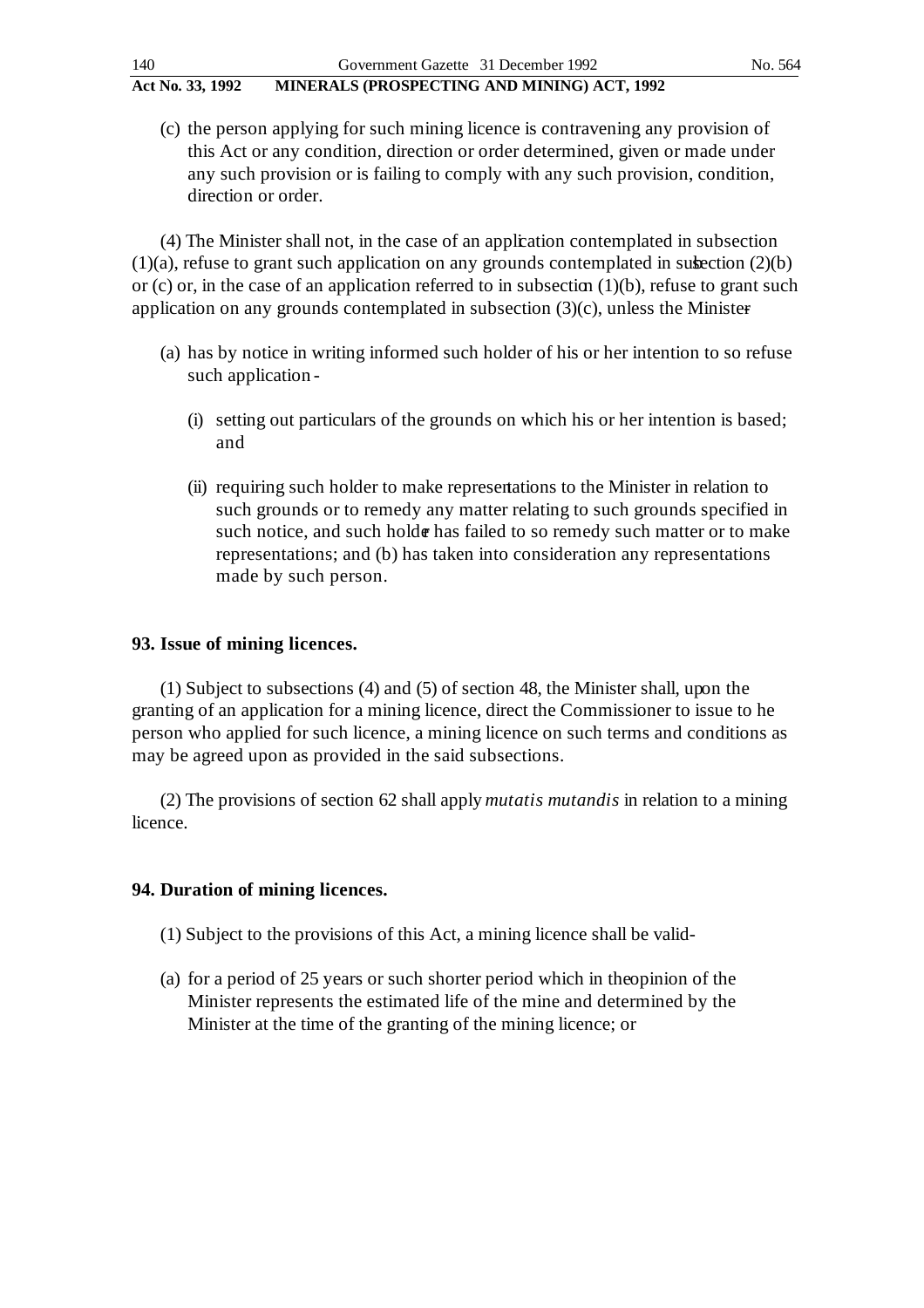(b) for such further periods, not exceeding 15 years at a time, which in the opinion of the Minister represents the remaining period of the estimated life of the mine and determined by the Minister at the time of the renewal of such licence, as from the date on which such licence would have expired if an application for its renewal had not been made or on the date on which the application for such renewal is granted, whichever date is the later date.

(2) Notwithstanding the provisions of subsection(1), but subject to the other provisions of this Act, a mining licence shall not expire until such application for renewal of the licence is refused or the application is withdrawn or has lapsed, whichever occurs first or, if such application is granted, until such time as the mining licence is renewed in consequence of such application.

## **95. Effect of issue of mining licences on prospecting areas.**

When a mining licence is issued-

- (a) to the holder of a mining claim in respect of the claim area to which that mining claim relates, the registration of such mining claim shall, for purposes of the provisions of Part VII, be deemed to have lapsed; or
- (b) to the holder of an exclusive prospecting licence in respect of an area of land which forms part of the prospecting area and any mineral or group of minerals to which such exclusive prospecting licence relates -
	- (i) such exclusive prospecting licence shall cease to have effect in relation to such area of land as from the date on which such mining licence is issued;
	- (ii) any other exclusive prospecting licence shall so cease to have ffect, unless the Minister has, with the concurrence of such holder to whom such mining licence is issued and subject to the provisions of section 92(2)(g), determined otherwise on such conditions as may be determined in writing by the Minister; or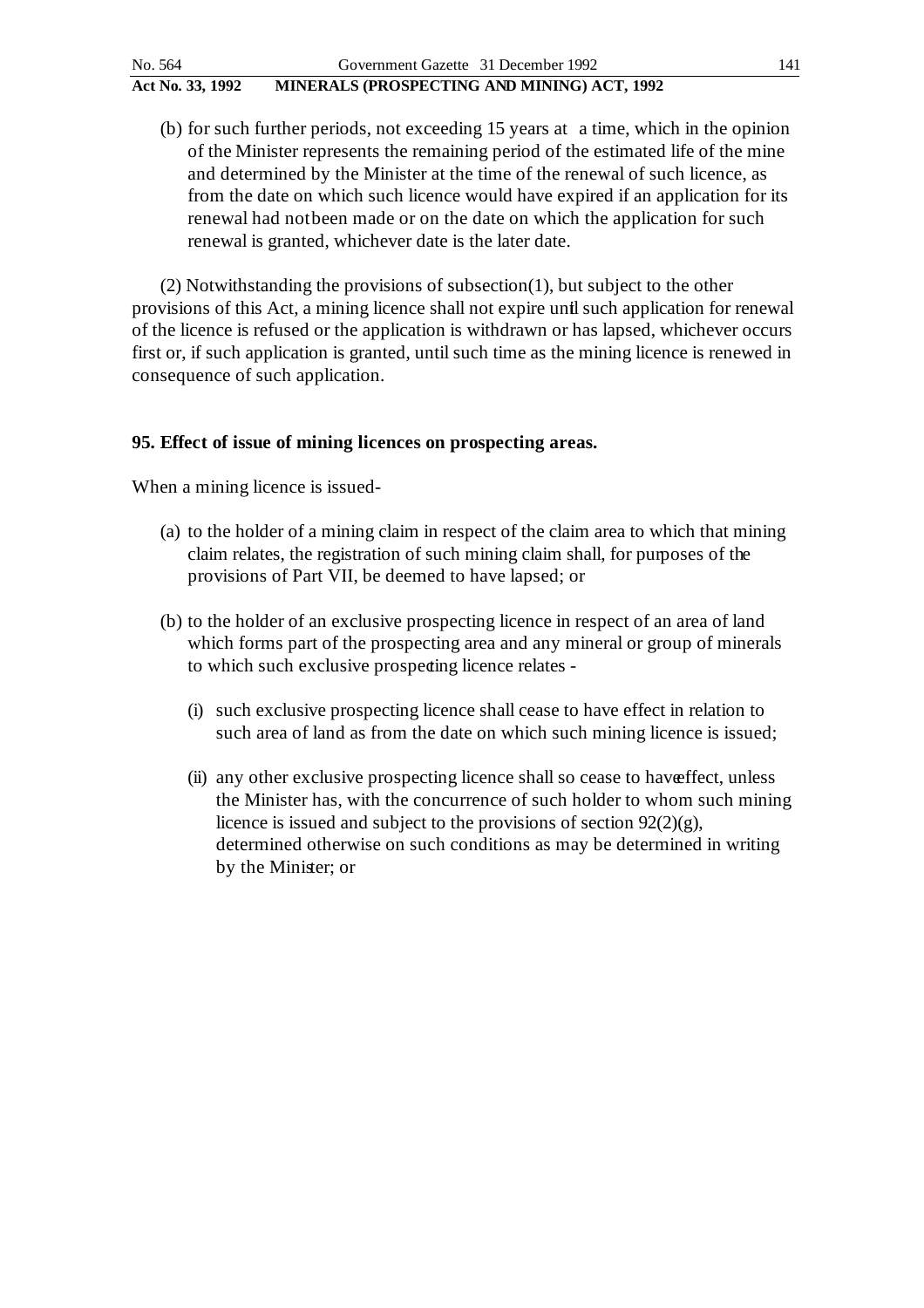- (c) to the holder of a mineral deposit retention licence in respect of an area of land which forms part of the retention area and any mineral or group of minerals to which such mineral deposit retention licence relates-
	- (i) such mineral deposit retention licence shall cease to have effect in relation to such area of land as from the date on which such mining licence is issued;
	- (ii) any other mineral deposit retention licence shall so cease to have effect, unless the Minister has, with the concurrence of such holder to whom such mining licence is issued and subject to the provisions of section 92(2)(h), determined otherwise on such conditions as may be determined in writing by the Minister.

### **96. Applications for renewal of mining licences.**

(1) Subject to the provisions of subsection (2) of this section, the provisions of section 91 shall apply *mutatis mutandis* in relation to an application for the renewal of a mining licence.

(2) An application for the renewal of a mining licence shall be made not later than 12 months before the date on which such licence will expire if it is not renewed or such later date, but not later than such expiry date, as the Minister may on good cause shown allow.

(3) Subject to the provisions of subsection (1), the Minister shall not grant an application for the renewal of a mining licence -

- (a) unless the holder of such licence proves to the satisfaction of the Minister that the mineral or group of minerals to which such licence relates still exists in the mining area in such quantity that it can still be won or mined and sold or otherwise disposed of on a profitable basis;
- (b) unless the Minister is on reasonable grounds satisfied with the proposed mining operations and expenditure to be carried out or expended during the renewal period.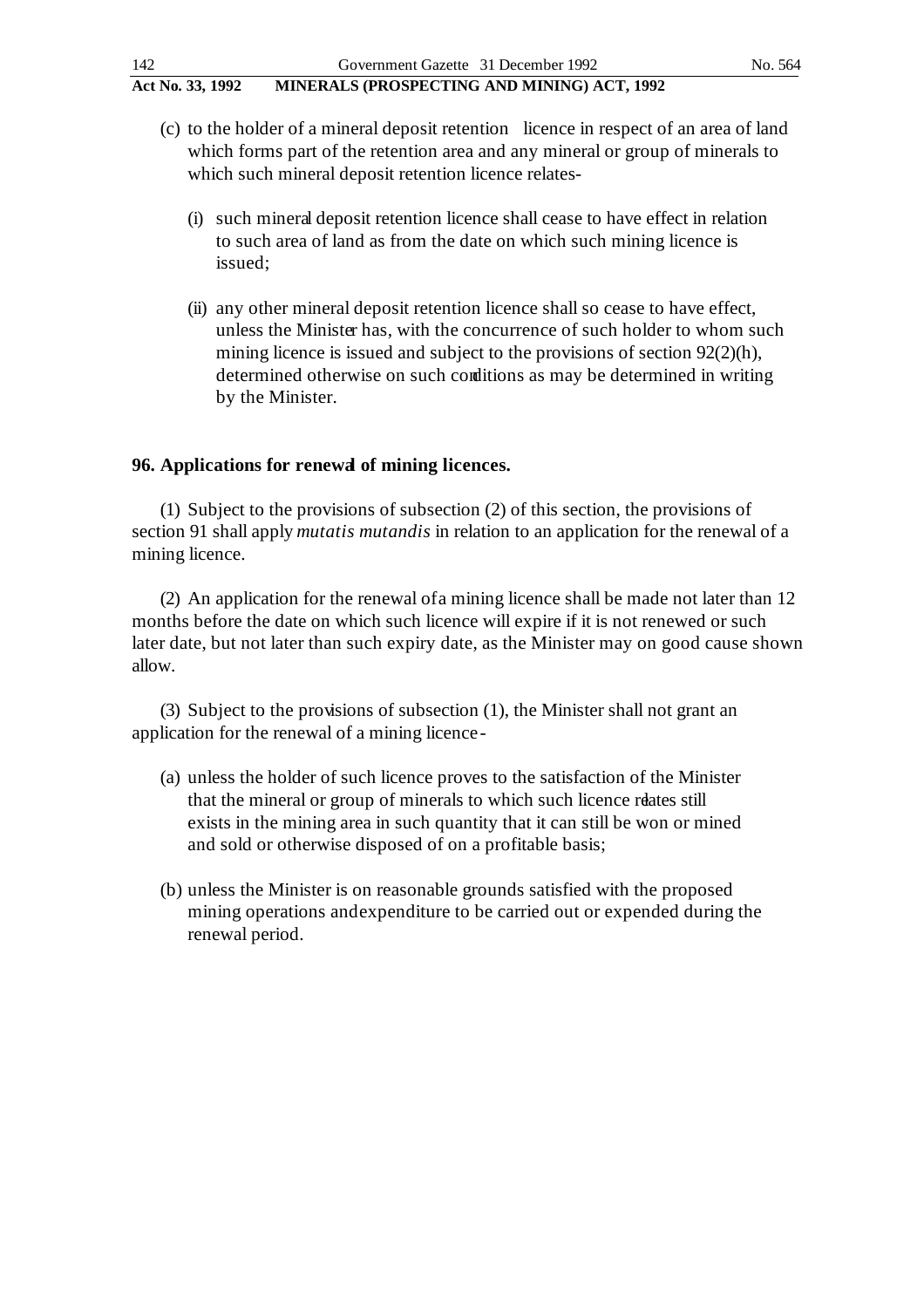(4) The Minister shall not refuse to grant an application for the renewal of a mining licence -

(a) if the holder of such licence has complied with -

- (i) the terms and conditions of such licence;
- (ii) the proposed programme of mining operations,

and has expended in respect of such operations the amount required to be expended in terms of such terms and conditions;

- (b) if the Minister is on reasonable grounds satisfied
	- (i) with the proposed programme of mining operations or the proposed expenditure to be expended in respect of such operations;
	- (ii) that the person concerned has the technical and financial resources to carry on such mining operations;
- (c) on the grounds thereof that such holder has contravened or failed to comply with any provision of this Act or any term and condition of such licence, unless the Minister has by notice in writing informed such holder of his or her intention to so refuse such application -
	- (i) setting out particulars of the contravention or failure in question;
	- (ii) requiring such holder to make representations to the Minister in relation to such contravention or failure or to remedy such contravention  $\sigma$  failure on or before a date specified in such notice,

and such holder has failed to so remedy such contravention or failed to make representations.

#### **97. Applications for amendment of mining licences.**

The provisions of section 73(1) shall apply *mutatis mutandis* in relation to the amendment of a mining licence, and in such application-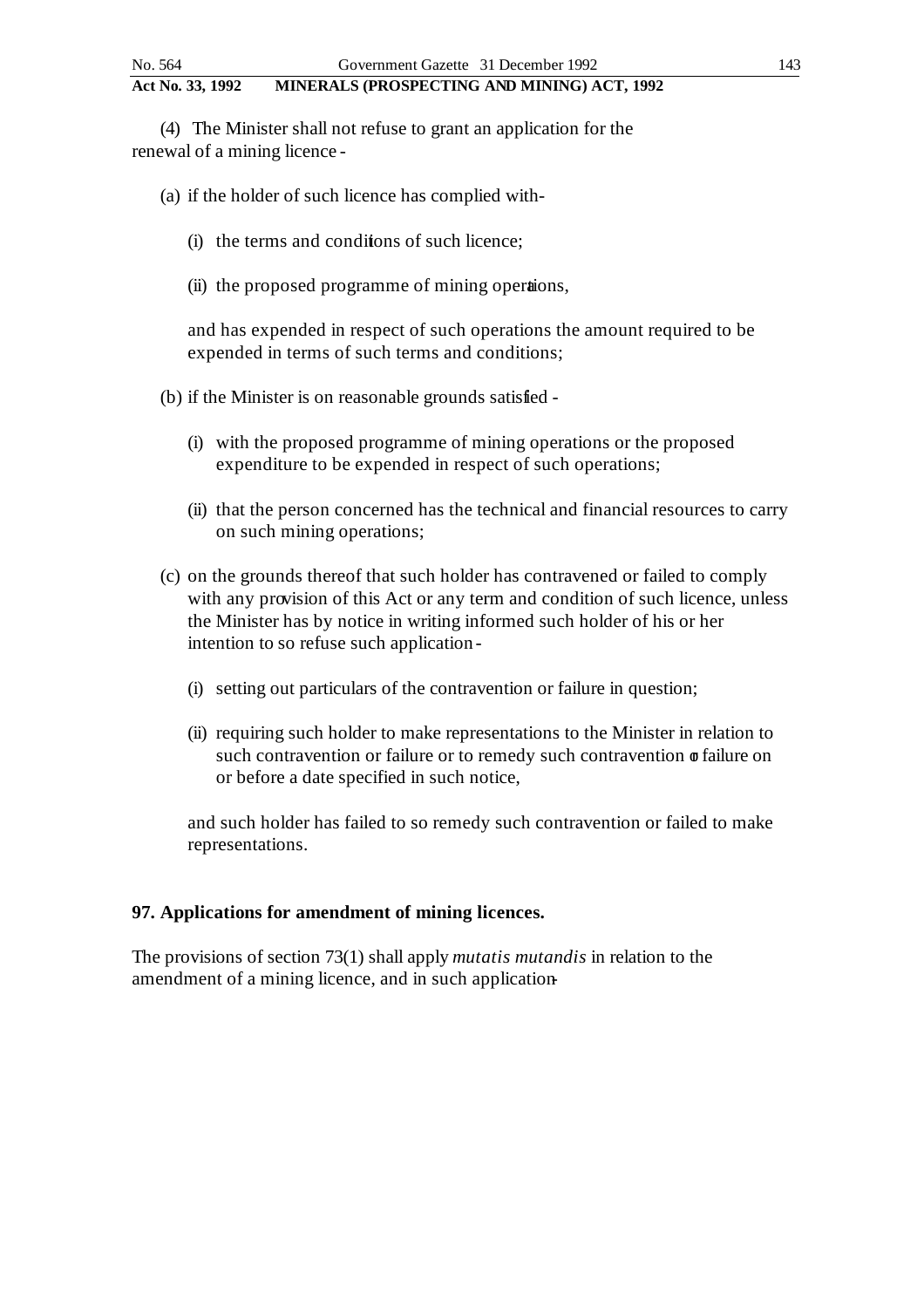- (a) any reference to an exclusive prospecting licence, shall be construed as a reference to a mining licence;
- (b) any reference to prospecting operations, shall be construed as a reference to mining operations; and
- (c) any reference to sections 68 and 69, shall be deemed to be a reference to sections 91 and 92.

### **98. Obligations of holders of mining licences.**

The provisions of section 41(1) shall apply *mutatis mutandis* in relation to the holder of a mining licence, and in such application-

- (a) any reference to the registration of a mining claim, shall be construed as a reference to a mining licence;
- (b) any reference to a claim area or a mining chim, shall be construed as a reference to a mining area; and
- (c) the provisions of paragraph (c) of section  $41(1)$  shall be deemed to have been deleted.

#### **99. Notice of cessation of mining operations.**

- (1) The holder of a mining licence shall –
- (a) before he or she intends to cease permanently or temporarily or to reduce the rate of his or her mining operations give notice of his or her intentions to the Minister on a date not later than -
	- (i) in the case of an intended permanent cessation of mining operations, six months;
	- (ii) in the case of an intended temporary cession of such mining operations, 30 days; or
	- (iii)in the case of an intended reduction of such mining operations, seven days, or such other period as the Ministermay on good cause shown allow before such intended permanent or temporary cessation or intended redution;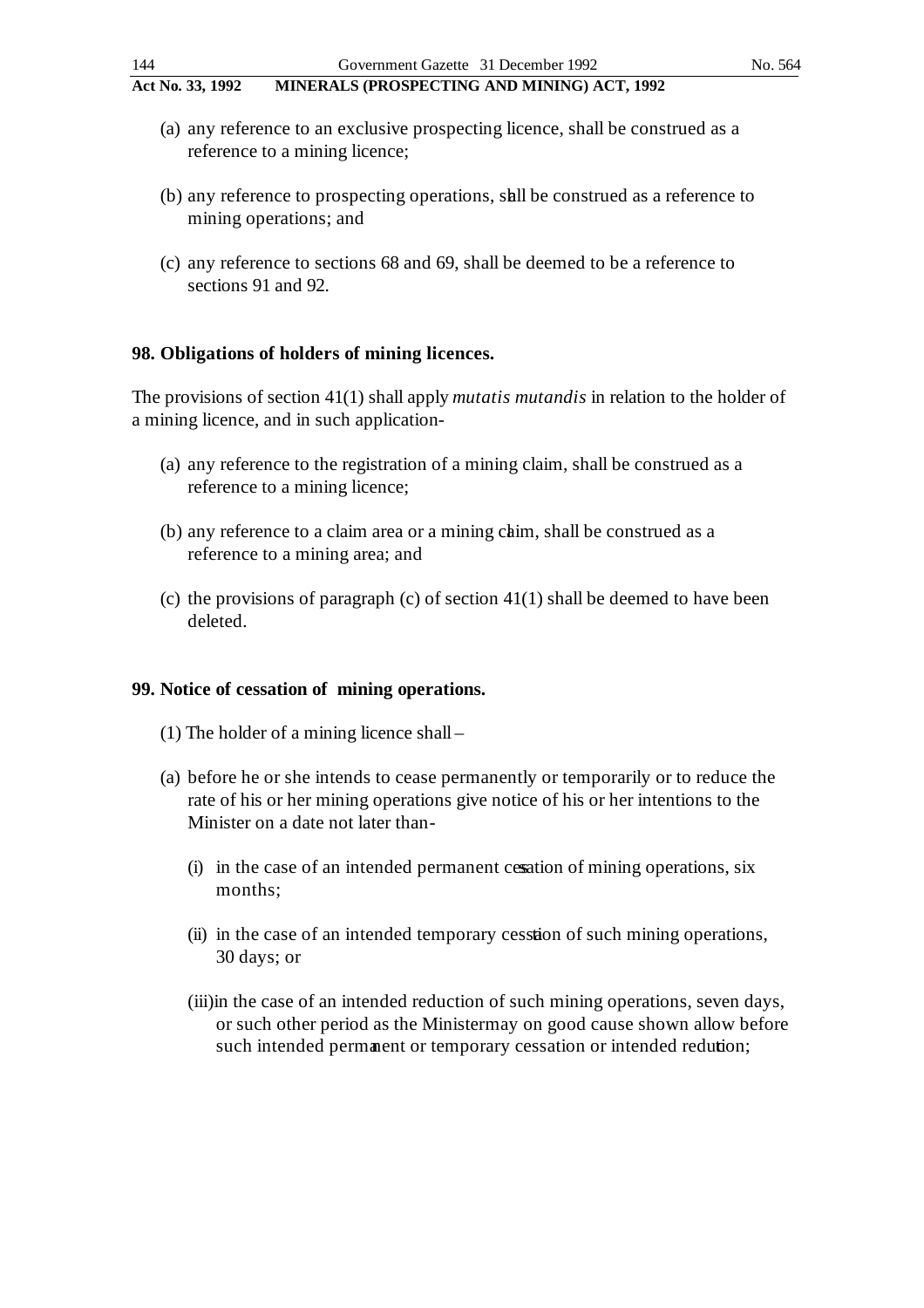(b) if he or she for any reason beyond his or her control at any time permanently or temporarily ceases or reduces his or her mining operations, notify the Minister of such permanent or temporary cessation or reduction as soon as possible after such cessation or reduction, and provide reasons for such intentions or cessation or reduction, as the case may be, and such particulars as the Minister may require in connection with the location, nature and extent of such mining operations.

(2) On receipt of a notice referred to in subsection (1), or if the Minister has otherwise reason to believe that the holder of any mining licence has ceased or reduced, whether permanently or temporarily, mining operations, the Minister may -

- (a) cause the matter to be investigated;
- (b) with due regard to any representations made by such holder, take such steps *mutatis mutandis* in accordance with provisions of section 55 or 100 as the Minister may deem necessary or expedient in the interests of the mineral resources of Namibia.

## **100.** Directions by Minister in relation to mining of misrals or groups of **minerals by holder of mining licences.**

- (1) Subject to the provisions of subsection  $(2)$ , the Minister may-
- (a) if any mineral or group of minerals to which a mining licence relates is not won or mined in the mining area to which such licence relates and the Minister is on reasonable grounds satisfied that such mineral or group of' minerals is capable of being won or mined in that area on a profitable basis;
- (b) if the Minister is, having regard to good mining practices, the technical and financial resources of' such holder and the prevailing marketability of any such mineral or group of minerals, on reasonable grounds satisfied that any mineral or group of minerals is not won or mined at an optimal rate or in a manner calculated to effect such optimal rate, from time to time by notice in writing addressed and delivered to the holder of such mining licence, direct such holder -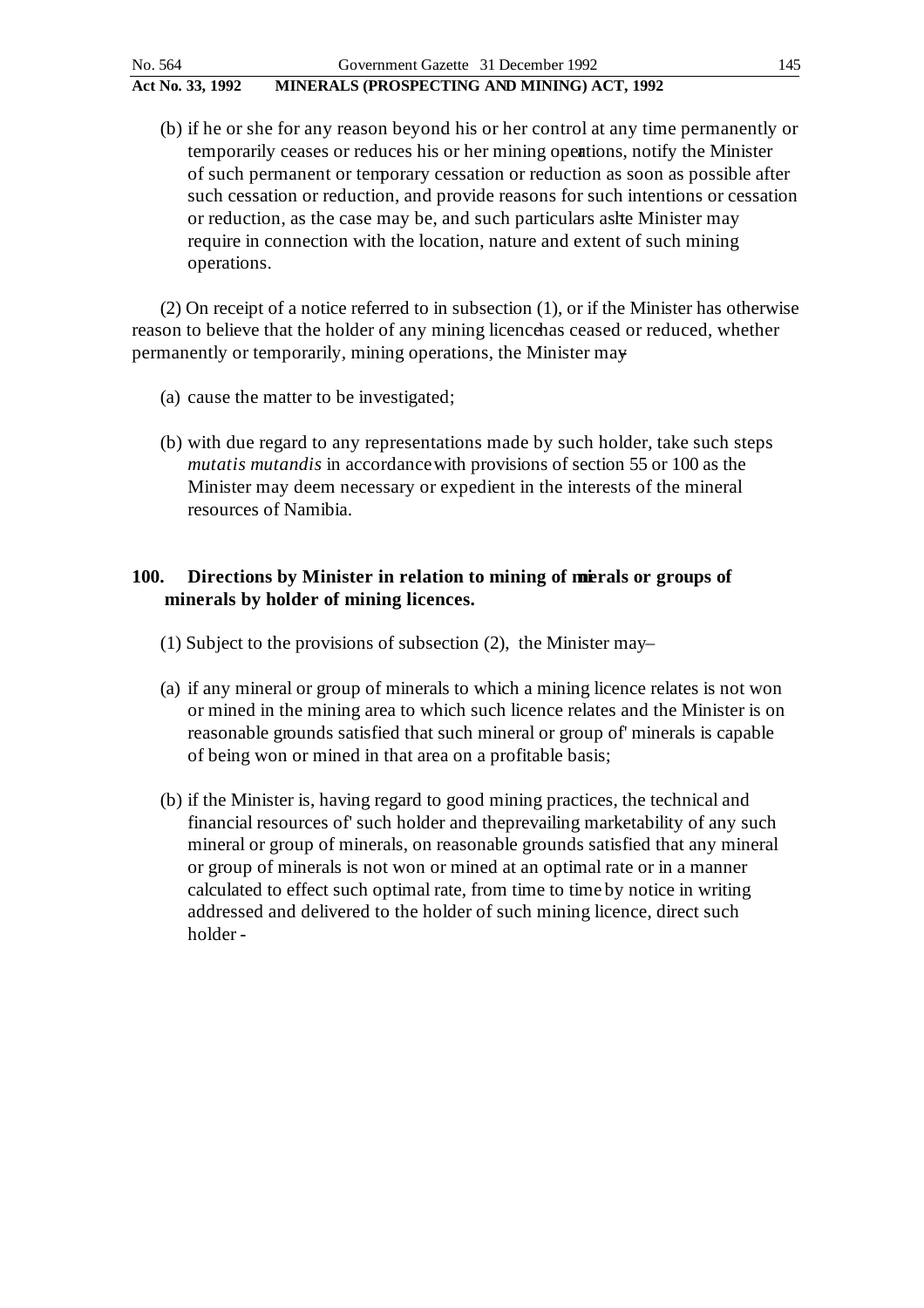| 146              | Government Gazette 31 December 1992         | No. 564 |
|------------------|---------------------------------------------|---------|
| Act No. 33, 1992 | MINERALS (PROSPECTING AND MINING) ACT, 1992 |         |

- (i) to take, within such reasonable period as may he specified in such notice and with due regard to good mining practices, such steps as may be necessary and practicable to mine any mineral or group of minerals in such mining area and so specified;
- (ii) to increase or reduce, within such reasonable period as may be specified in such notice, the rate at which such mineral or group of minerals is won or mined in such area to such rate, not exceeding, in the case of an igrease. the capacity of the mining facilities of the holder of the licence, as the Minister may specify in such notice; or
- (iii)to abandon, if he or she so desires, such mining area in accordance with the provisions of section 54.

(2) The Minister shall not give a direction under subsection (1) to the holder of a mining licence, unless the Minister -

- (a) has by notice in writing addressed and divered to such holder informed such holder of his or her intention to give a direction contemplated in that subsection –
	- (i) setting out he reasons for such intention;
	- (ii) requiring such holder to make within such period as may be specified in such notice representations to the Minister in relation to such reasons;
- (b) has taken into consideration any representations made by such person.

(3) Any holder of a mining licence who contravenes or fails to comply with a notice referred to in subsection (1) shall be guilty of an offence and on conviction be liable to a fine not exceeding R50 000 or to imprisonment for a period not exceeding two years or to both such fine and such imprisonment.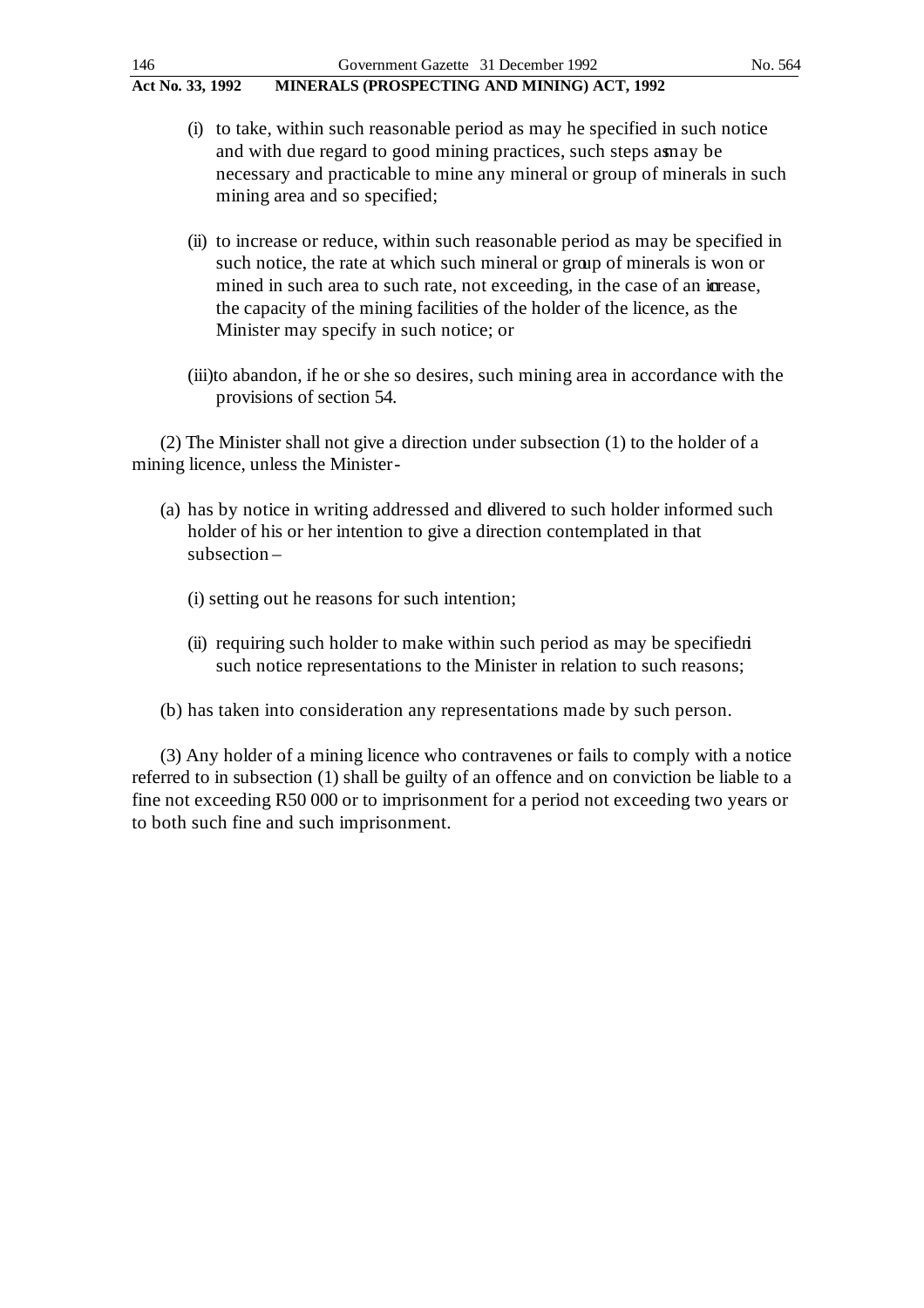## **101.** Records, maps, plans and financial statements tobe kept, and information, **reports and returns to be submitted, by holders of mining licences.**

- (1) The holder of a mining licence –
- (a) shall keep at an address in Namibia a proper record in such form as may be determined in writing by the Commissioner in relation to -
	- (i) any mining operations referred to in section  $90(1)(a)$ -
		- (aa)the nature, appraisal and results of all mining operations carried on in the mining area to which such mining licence relates;
		- (bb)the nature and mass or volume of any mineral or group of minerals won or mined in such mining area and treated or stockpiled in such mining area or elsewhere;
		- (cc)the nature, mass or volume and value of any mineral or group of minerals so won or mined, sold or otherwise disposed of and the full names and address of any person to whom such mineral or group of minerals was sold or otherwise disposed of;
		- (dd)the nature and mass or volume of any waste removed from such mining area and the manner in which it was disposed of;
		- (ee)the persons employed by such holder for purposes of such mining operations, including the names, addresses, nationality and ages of, and remuneration and other benefits paid and granted to such persons;
		- (ff) the unit operating and off-mine costs incurred;
		- (gg)the expenses incurred by such holder in the course of such mining operations; and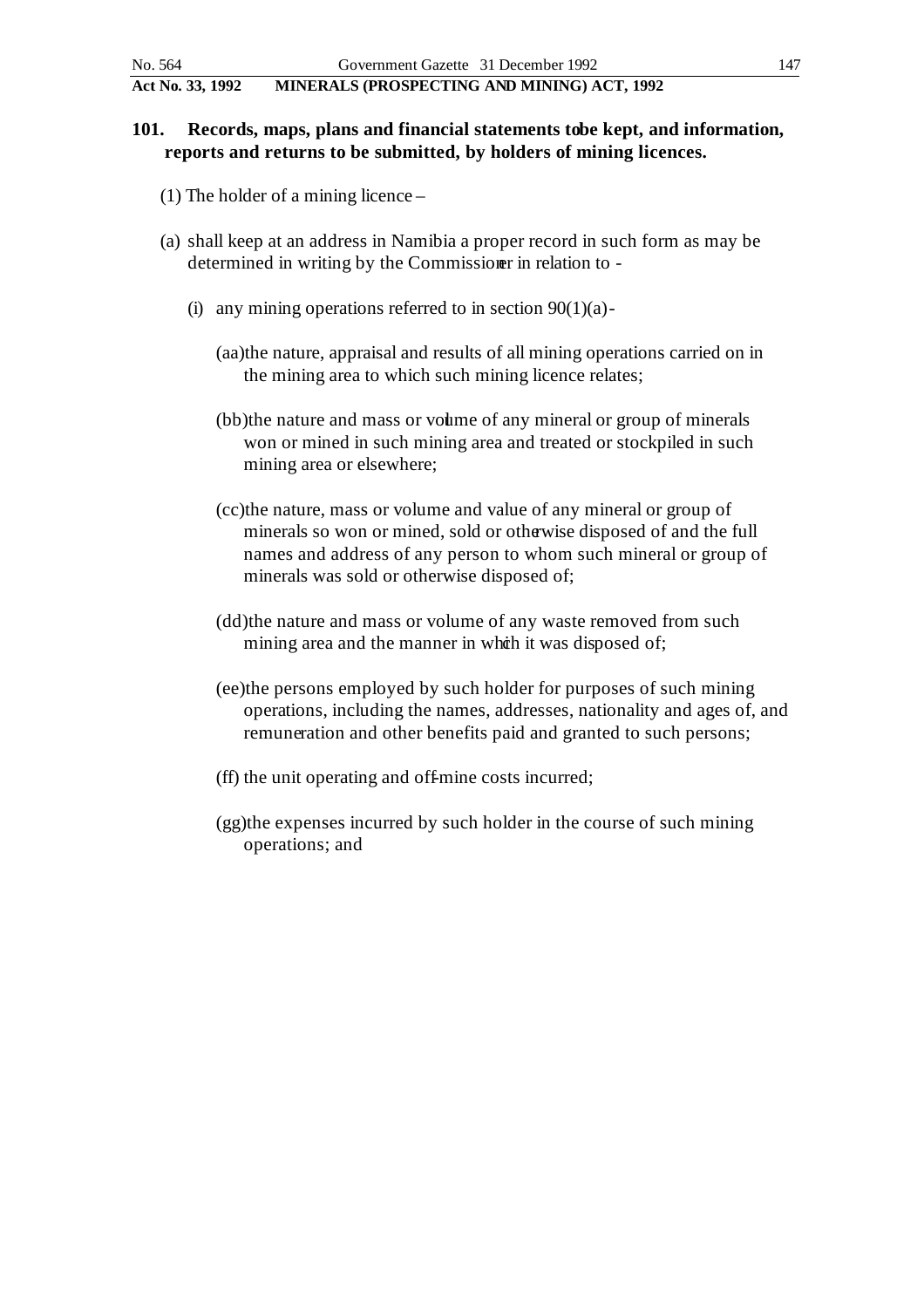- (hh)such other work carried on in the course of such mining operations as may be determined by the Commissioner and specified by notice in writing addressed and delivered to such holder;
- (ii) any prospecting operations referred to in section 90( $1$ )(b)-
	- (aa)the nature, location and results of all photogeological studies, imaging, geological mapping, geochemical sampling, geophysical surveying, drilling, pitting and trenching, sampling and bulk sampling carried on by such holder in the course of such prospecting operations;
	- (bb)the results of all analytical, metallurgical and mineralogical work incidental to such prospecting operations;
	- (cc)the interpretation and assessment of the studies, surveys and work referred to in items (aa) and (bb);
	- (dd)the nature and mass or volume of any mineral or group of minerals found or incidentally won in the course of such prospecting operations;
	- (ee)the persons employed by such holder for purposes of such prospecting operations, including the names, addresses, nationality and ages of, and remuneration and other benefits paid and granted to such persons;
	- (ff) the expenses incurred by such holder in the course of such prospecting operations; and
	- (gg)such other work performed in the course of such mining operations as may be determined by the Commissioner and specified by notice in writing addressed and delivered to such holder;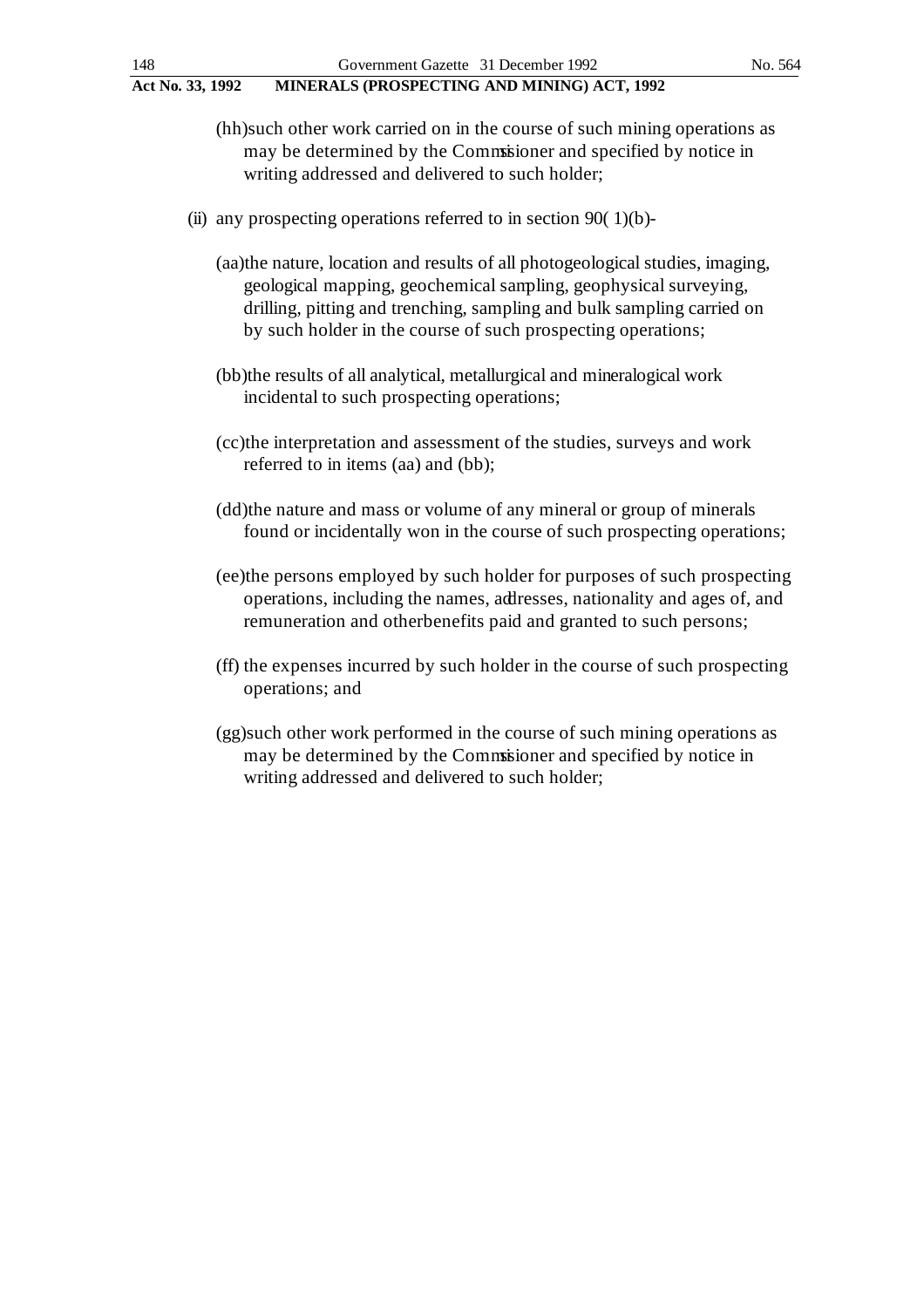- 
- (b) shall prepare or cause to be prepared and maintain at all times plans and maps in respect of the mining area;
- (c) shall prepare, in respect of each year of' assessment, as defined in section 1 of the Income Tax Act 1981 (Act 24 of 1981), of such holder during the currency of such mining licence, a statement of income and expenditure derived or incurred in connection with such mining operations, including a balance sheet and profit and loss account, and such other financial statements as the Commissioner may require in such form as the Commissioner may determine;
- (d) submit within 15 days after the end of each month to the Commissioner in such form as may be determined in writing by the Commissioner a return or returns containing in relation to such month-
	- (i) such summary of the particulars and in formation contained in the records referred to in paragraph  $(a)(i)$  as may be required by the Commissioner and indicated in such form or requested by the Commissioner by notice in writing addressed and delivered to such holder; and
	- (ii) such other particulars as the Commissioner may require in relation to the mining operations and prospecting operations carried on by such holder in such mining area;
- (e) shall submit within 60 days after 31 December in each year to the Commissioner -

(i) in such form as may be determined in writing by the Commissioner, a return or returns containing in relation to such year-

(aa)a summary of the particulars and in formation contained in the records referred to in paragraph (a)(i) as may be required by the Commissioner and indicated in such form or requested by the Commissioner by notice in writing addressed and delivered to such holder;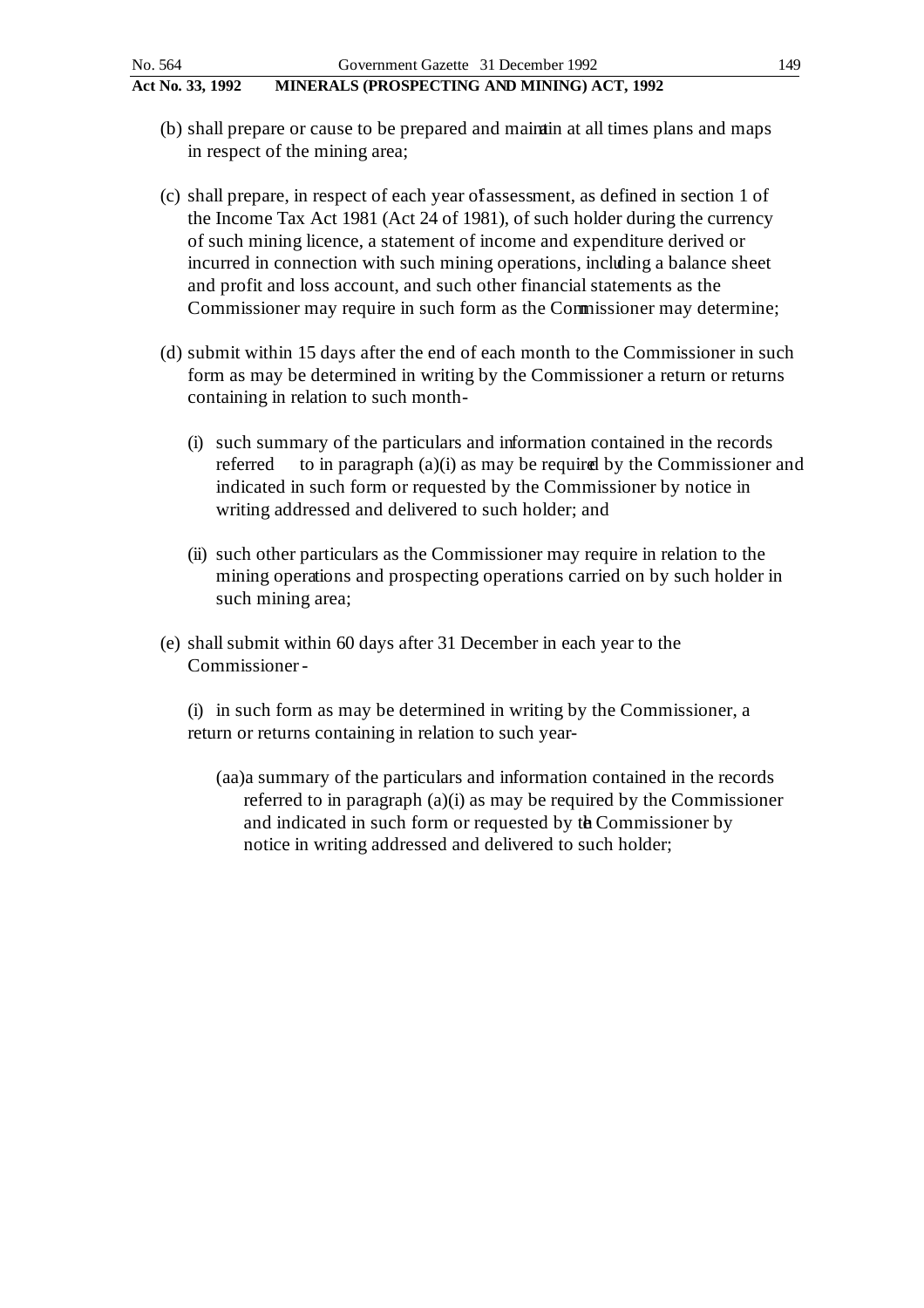(bb)an estimate of the remaining mineral reserves in such mining area properly illustrated by way of plans and maps according to an appropriate scale;

- (cc)particulars of any proposed mining operations and prospecting operations during the succeeding year, together with a forecast of the source of such mining operations in terms of delineated mineral reserves; and
- (dd)such other particulars as the Commissioner may require in relation to the mining operations and prospecting operations carried on by such holder in such mining area;
- (ii) the statement of income and expenditure and financial statements referred to in paragraph (c);
- (f) submit, within 60 days after the end of every second year as from the granting of such mining licence -

(i) in such form as may be determined in writing by the Commissioner, a report in duplicate containing in respect of prospecting operations carried on in conjunction with its mining operations during such period-

- (aa)all information, including photographs, tabulations, tapes and discs, in the records referred to in paragraph (a)(ii) and the plans and maps referred to in paragraph (b); and
- (bb)such other particulars as the Commissioner may require in relation to the prospecting operations carried on by such holder;
- (ii) the statement of income and expenditure and financial statements referred to in paragraph (c); and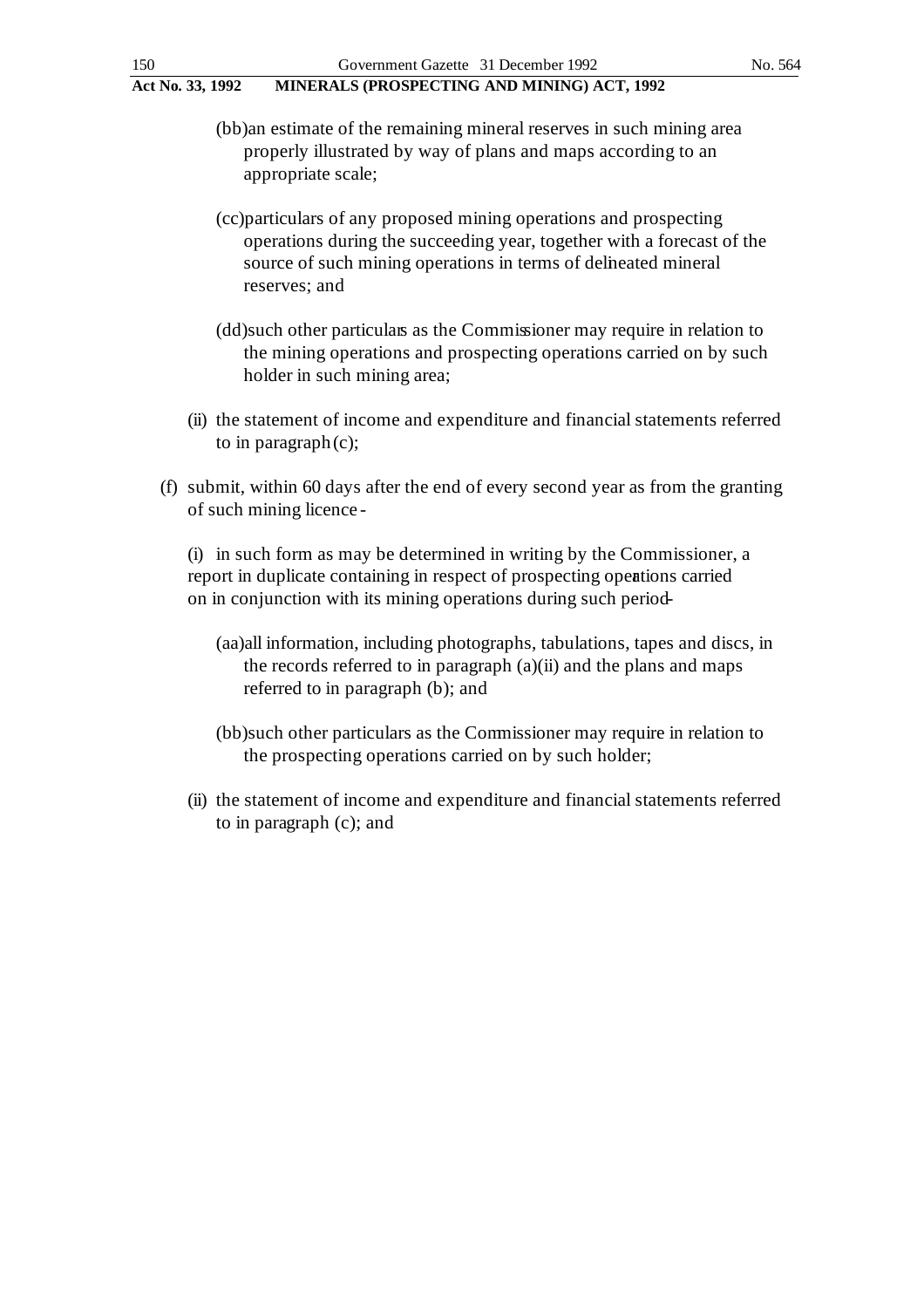(g) submit to the Minister such other reports, records and other information as the Minister may from time to time require in connection with the carrying on of mining operations in the mining area in question.

(2) In the event of the cancellation of a mining licence under section 55 or the expiration of a mining licence the person who was the holder of such licence immediately before such cancellation or expiration shall on a date not later than 180 days after the date of such cancellation or expiration deliver to the Commissioner -

- (a) all records kept in terms of the provisions of subsection  $(1)(a)$ ;
- (b) all maps and plans referred to in subsection  $(1)(b)$ ;
- (c) all reports, photographs, tabulations, tapes and discs prepared by ron behalf of such person in the course of such prospecting operations; and
- (d) such other books, documents, records and reports as the Commissioner may require by notice in writing addressed and delivered to such person,

or copies of such records, maps, plans, reports, photographs, tabulations, tapes, discs, books and documents.

(3) If the holder referred to in subsection (2) fails to comply with the provisions of that subsection the Commissioner may*mutatis mutandis* in accordance with the provisions of Chapter 2 of the Criminal Procedure Act, 1977 (Act 51 of 1977) -

- (a) enter upon any premises whatsoever and search for the records, maps and plans, reports, photographs, tabulations, tapes, discs, books and douments referred to in paragraphs (a) to (d) of subsection (2);
- (b) seize any such records, maps, and plans, reports, photographs, tabulations, tapes, discs, books and documents,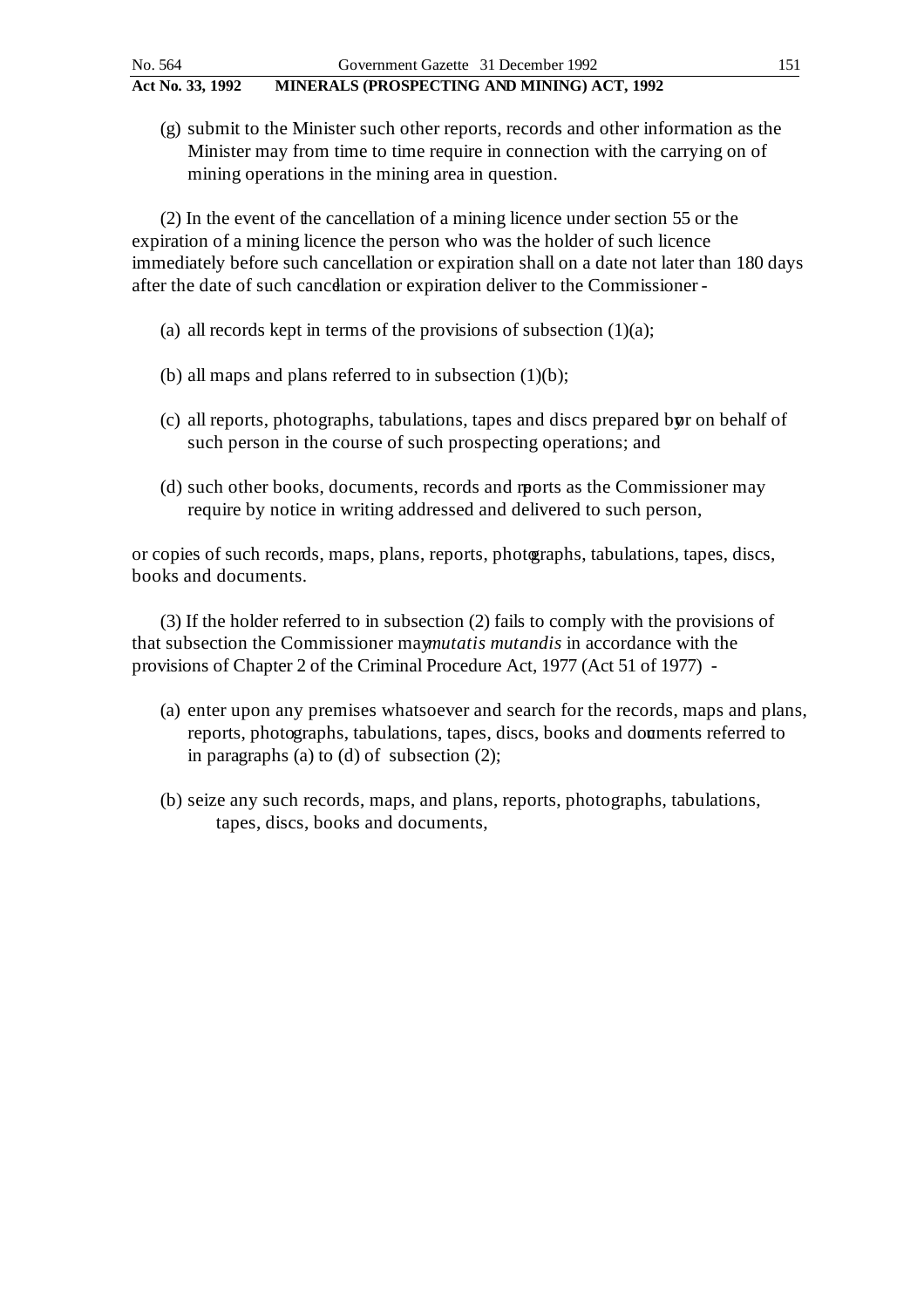as if he or she were a police official referred to in that Act and such records, maps and plans, reports, photographs, tabulations, tapes, discs, books and documents were concerned in the commission of any offence.

(4) Any person referred to in subsection (1) or (2) who contravenes or fails to comply with the provisions of any such subsection shall be guilty of an offence and on conviction be liable to a fine no exceeding R8 000 or to imprisonment for a period not exceeding 12 months or to both such fine and such imprisonment.

#### **PART XIII**

#### **Provisions relating to source material specified in Part 5 6 Schedule 1**

## **102.** Possession, disposal, enrichment, reprocessing and export of source **material specified in Part 5 of Schedule 1.**

(1) Except with the permission in writing of the Minister and subject to such conditions as may be so determined by the Ministemo person shall-

- (a) be in possession of any source material specified in Part 5 of Schedule 1, unless he or she -
	- (i) has come into possession of such source material as a result of prospecting operations or mining operations lawfully carried on by him or her;
	- (ii) is in possession of such source material on behalf of and authorized in writing by a person who-

(aa)has so come into possession of such source material;

- (bb)has lawfully acquired such source material or is in possession of such source material on behalf of a person who has lawfully acquired such source material;
- (b) dispose of any source material specified in Part 5 of Schedule 1;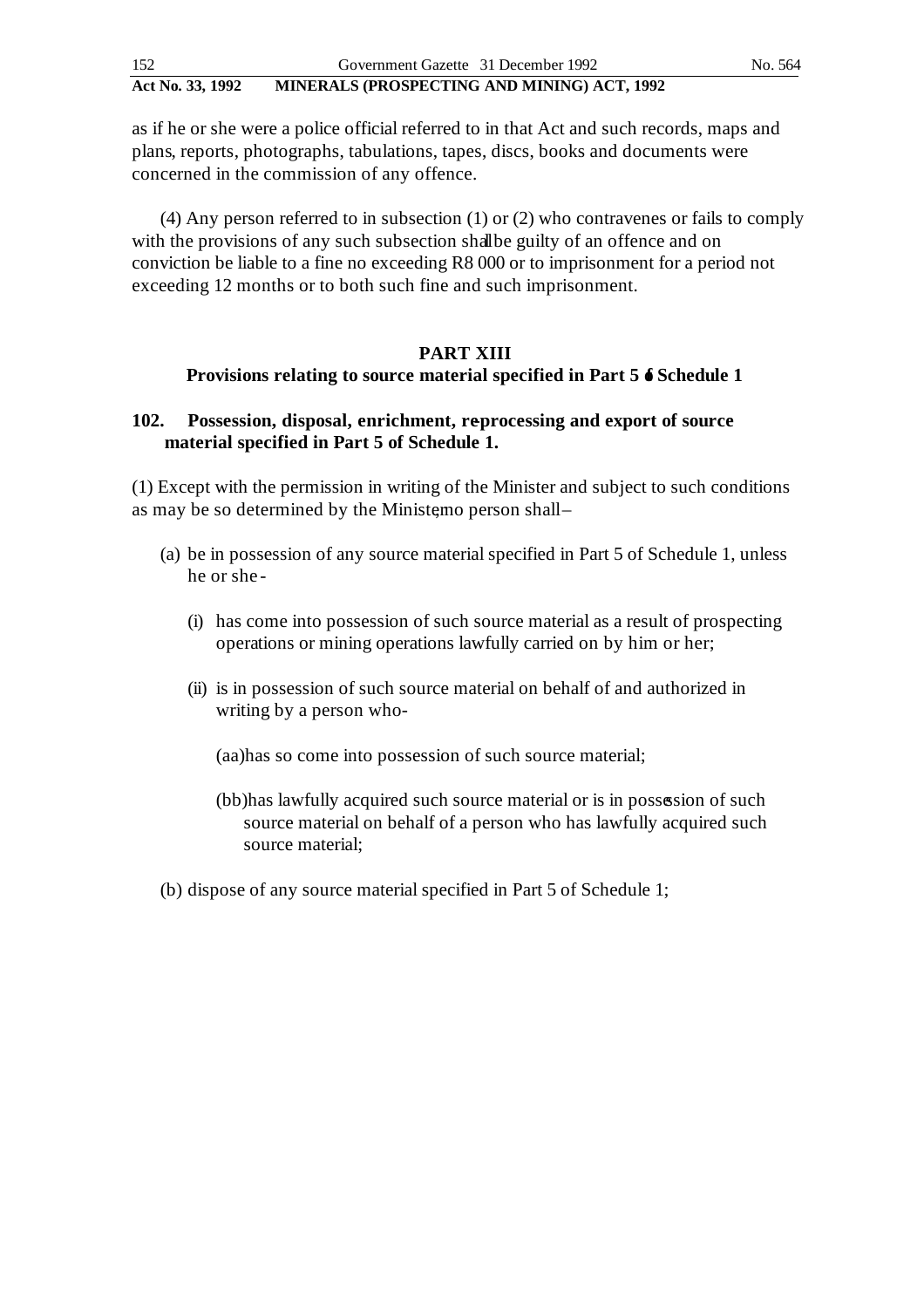- (c) enrich or reprocess any such source material;
- (d) import any such source material into, or export such source material from, Namibia.

(2) No person shall buy or otherwise receive from any other person any source material specified in Part 5 of Schedule 1, except upon production to him or her of the permission in writing referred to in subsection (1).

(3) Any person who wishes to obtain the permission referred to in subsection (1) shall apply in such form as may be determined in writing by the Minister for such permission, and shall submit together with such application such documents and other information as may be required by the Minister.

(4) For purposes of this section "enrich" shall mean to increase the ratio of an isotopic constituent of an element to the remaining isotopic constituents of that element relative to the naturally occurring ratio.

### **103. Offences and penalties.**

Any person who contravenes or fails to comply with the provisions of subsection (1) or (2) of section 102 or contravenes or fails to comply with any conditions of any permission in writing referred to in the said subsection (1), shall be guilty of an offence and on conviction liable to a fine not exceeding R50 000 or to imprisonment for a period not exceeding two years or to both such fine and such imprisonment.

## **PART XIV High value minerals**

#### **104. Prohibitions relating to dealing in or possession of high value minerals.**

- (1) Subject to the provisions of this section and any other law, no person -
- (a) shall purchase, sell, deal in, receive or dispose of by way of barter, pledge or otherwise, either as principal or as agent or have in his or her possession, any high value mineral, unless -
	- (i) such person is -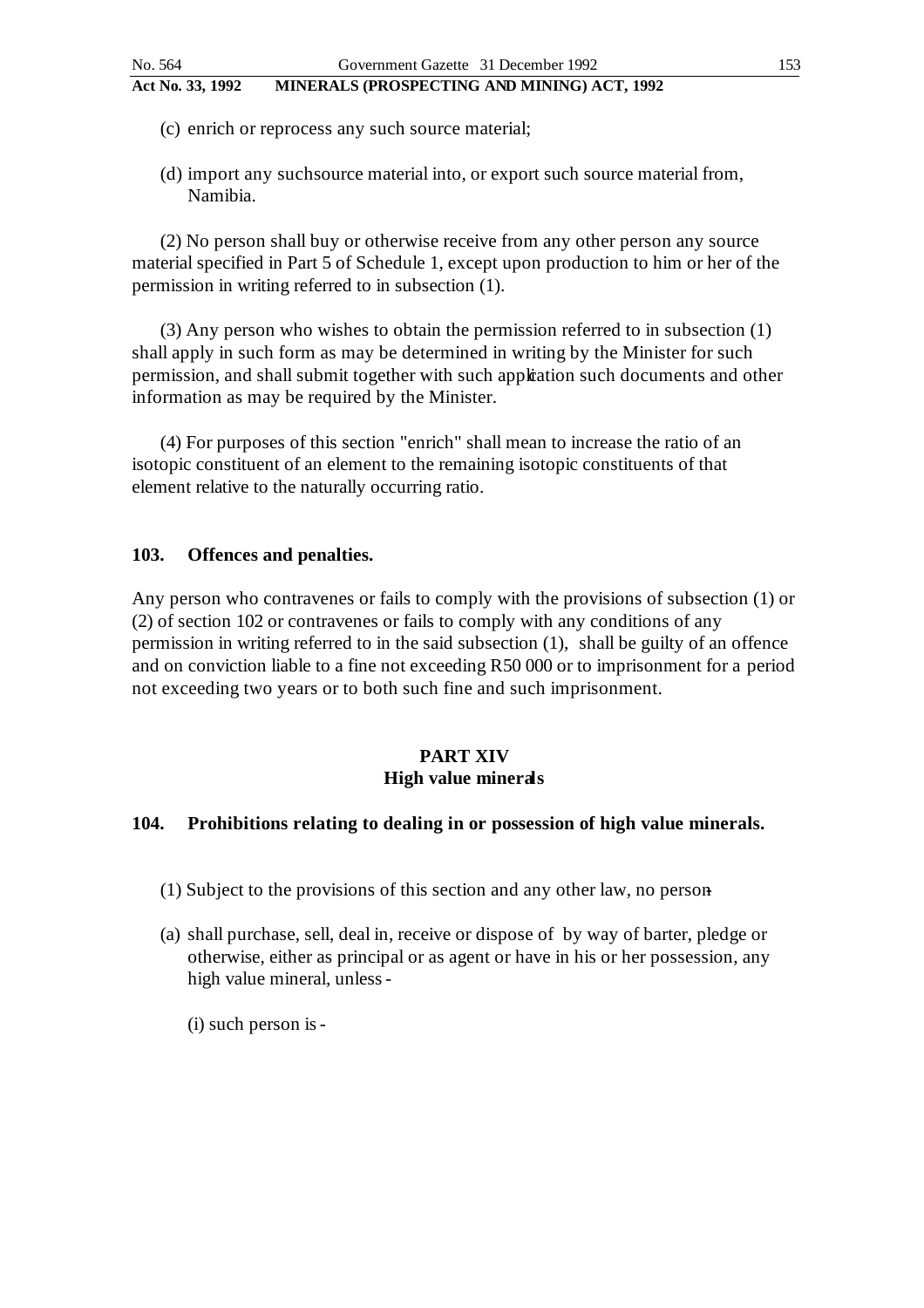- (aa)in the case of a person who has won or mined such high value mineral on a mining claim registered in his or her name in respect of such high value mineral or in terms of a mining licence issued in respect of such high value mineral, granted the permission contemplated in section  $31(1)(d)$  or  $90(1)(d)$ , as the case may be; or
- (bb) in the case of a person who is in possession of such high value mineral on a claim area or mining area on which such high value mineral has been won or mined, is so in possession on the claim area so registered or on the mining area in respect of which such mining lience has been so issued;
- (ii) such person is, in the case of a person who has found or incidentally won such high value mineral in terms of a nonexclusive prospecting licence, an exclusive prospecting licence or a mineral deposit retention licence issued in respect of such high value mineral, granted the permission contemplated in section 16(1)(c),  $67(1)(c)$  or  $77(1)(d)$ , as the case may be;
- (iii)such person is in possession of a permit issued in terms of section 105 authorizing such person to purchase, sell, deal in, receive or dispose of, or to be in possession of such high value mineral;
- (iv) such person is in possession of an authorization in writing issued by a person referred to in subparagraph (i), (ii) or (iii) authorizing him or her to purchase, sell, deal in, receive or dispose of, or to be in possession of, such high value mineral on behalf of such person in the course of his or her duties as his or her agent or servant;
- (v) in the case of an unwrought precious metal, such unwrought precious metal does not exceed 10 gramme in mass; or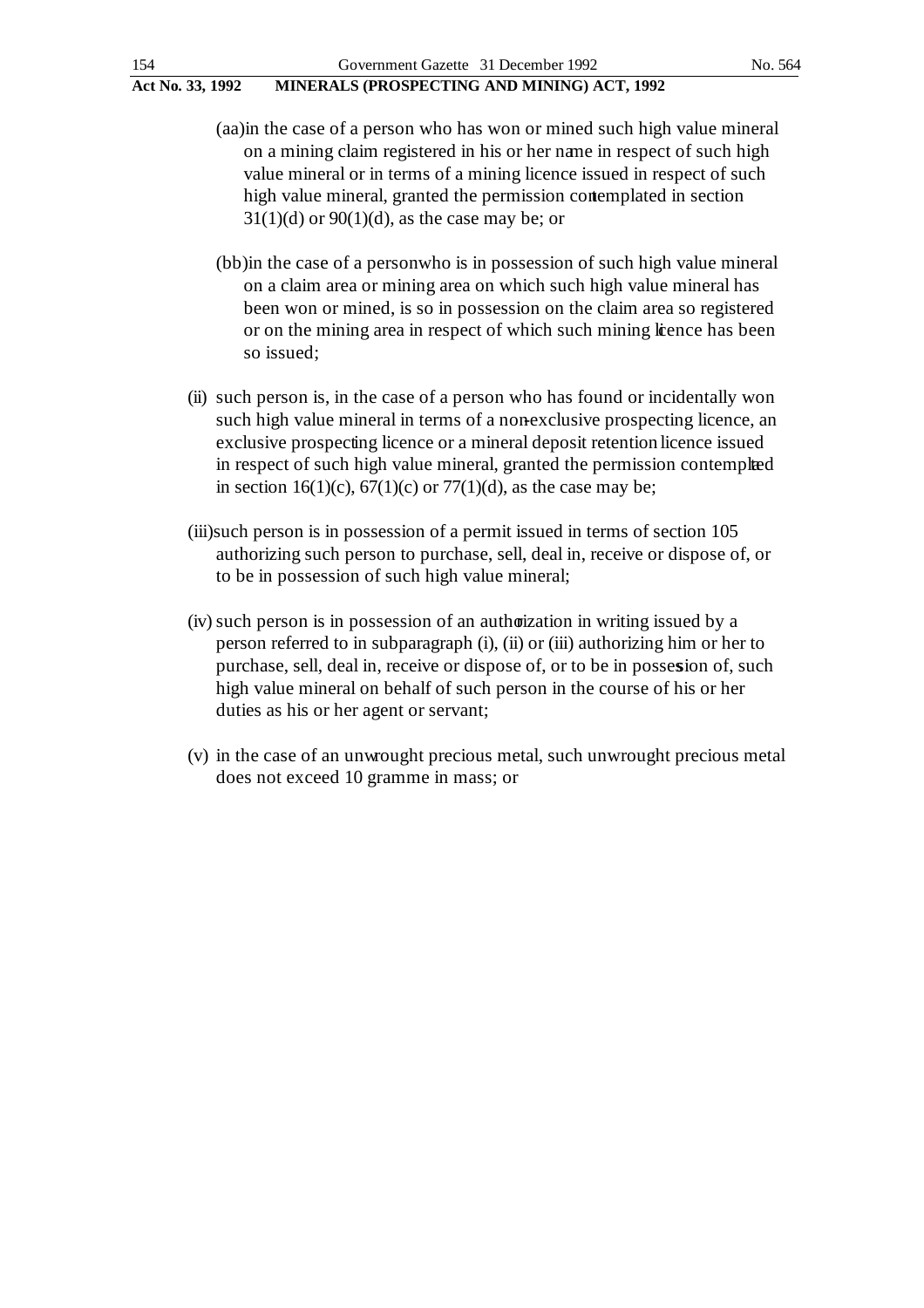(vi) such person has come into possession of such high value mineral in a lawful manner;

- (b) shall purchase or otherwise receive any high value mineral from any other person without having satisfied himself or herself that such person is lawfully entitled to sell or otherwise dispose of, or to be in possession of, such high value mineral;
- (c) shall deliver or cause to be delivered any high value mineral in payment of any debt due from him or her or any other person or in consideration of any service rendered or to be rendered to him or her or any other person.

 $(2)$  Any person who contravenes or fails to comply with the provisions of subsection (1) shall be guilty of an offence and on conviction be liable -

- (a) in the case of an offence referred to in paragraph (a) or (b) of subsection (1), to a fine not exceeding R50 000 or to imprisonment for a period not exceeding three years or to both such fine and such imprisonment; or
- (b) in the case of an offence referred to in paragraph (c) of subsection (1), to a fine not exceeding R20 000 or to imprisonment for a period not exceeding two years or to both such fine and such imprisonment.

#### **105. Applications for, and issue of, permits.**

(1) An application for a permit referred to in section  $104(1)(a)(iii)$  shall be made to the Commissioner in such form as may be determined in writing by the Comissioner and shall be accompanied by such application fee, if any, as may be determined under section 123.

(2) An application referred to in subsection (1) shall not be granted, except after consultation with the Inspector-General of he Namibian Police Force or a person designated by him or her.

(3) The Commissioner shall, upon the granting of an application referred to in subsection (1) and the payment of such fee, if any, as may be determined under section 123, issue in such form as may be determined in writing by him or her a permit for such period, not exceeding 12 months, as may be so determined by the Commissioner at the time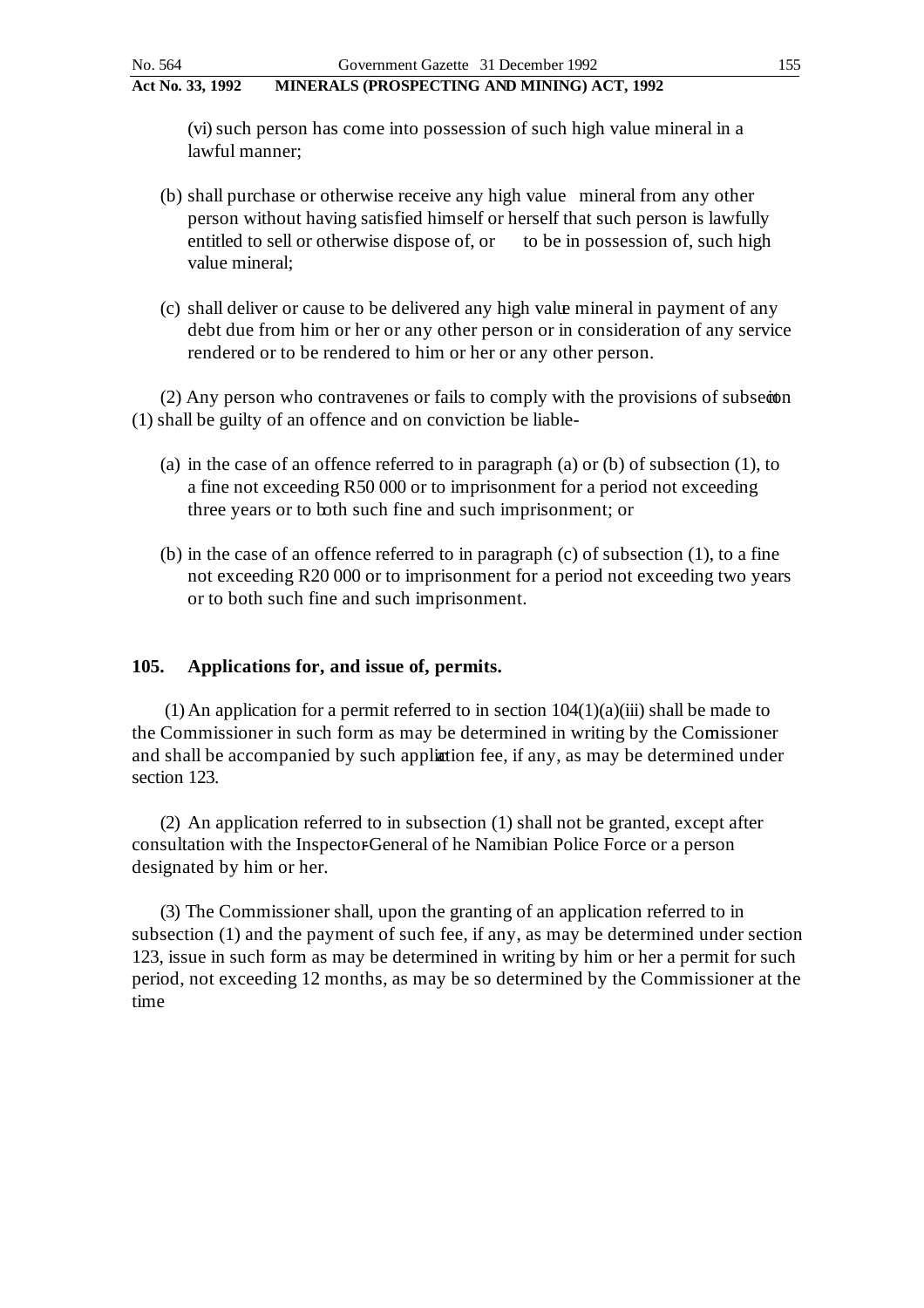of the granting of such application authorizing the holder thereof to purchase, sell, deal in, receive or dispose of, or to be in possession of, such high value mineral.

## **106. Obligations of persons authorized under section 105 to purchase, sell, deal in, receive or dispose of, or to be in possession of, high value minerals.**

 (1) Any holder of a permit issued under section 105 who purchases or otherwise receives for purposes of sale or disposal any high value mineral shall keep a register in such form as may be determined in writing by the Commissioner in which shall be recorded in relation to any transaction by virtue of which any such high value mineral is so purchased or received within 24 hours after every such transaction-

- (a) the date and time of such transaction;
- (b) the nature of such transaction;
- (c) the full names and address of the persons involved in such transaction;
- (d) the nature and weight of the high value mineral so purchased or received;
- (e) the price, if any, involved in such transaction;
- (f) the number and date of the permit issued under section 105 and by virtue of which the high value mineral was sold or otherwise disposed of; and
- (g) the manner in which such holder has dealt with any high value mineral.
- (2) A holder referred to in subsection (1) shall -
- (a) submit, within 15 days after the end of each quarter during the currency of such permit, by way of an affidavit or a solemn declaration to the Commissioner an extract in duplicate of the register referred to in subsection (1) containing the record of all transactions which have taken place during each month of such quarter;
- (b) shall, upon the request of the Commissione or any police officer, produce such register for inspection.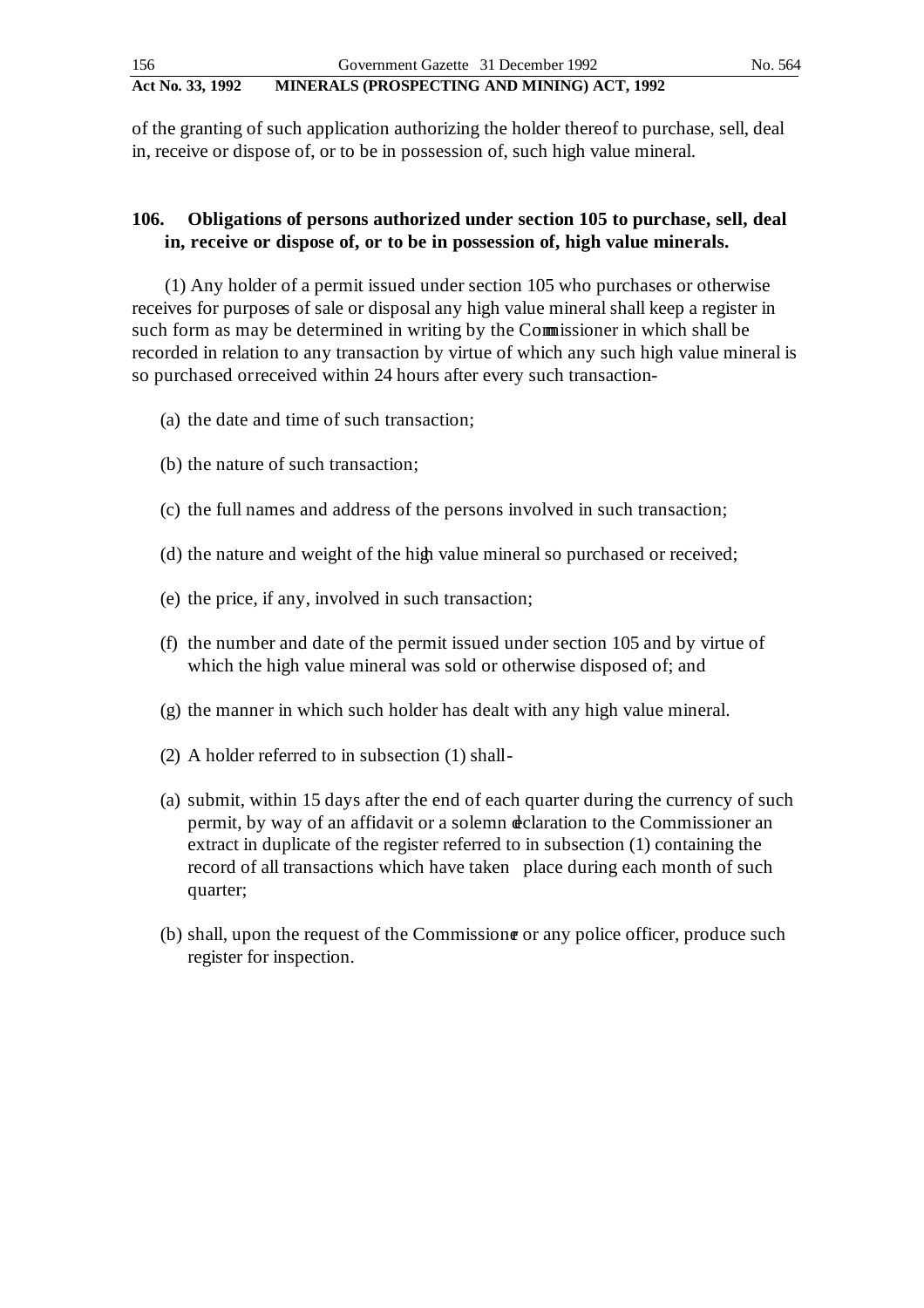(3) Any holder referred to in subsection (1) who contravenes or fails to comply with the provisions of subsection (1) or (2) shall be guilty of an offence and on conviction be liable to a fine not exceeding R50 000 or to imprisonment for a period not exceeding two years or to both such fine and such imprisonment and the court convicting any such holder shall declare the permit issued to such holder to be forfeited.

## **PART XV Ancillary rights**

### **107. Limitation of fundamental rights contemplated in Article 16 of Constitution.**

The provisions of this Part, in so far as they provide for a limitation on the fundamental rights contemplated in subarticle (1) of Article 16 of the Namibian Constitution in order to authorize, subject to an obligation to pay just compensation, the holder of a non-exclusive prospecting licence, a mineral licence or a mining claim to enter upon any land of any person for purposes of carrying on operations authorized by such chees, are enacted upon the authority conferred by subarticle (2) of that Article.

## **108. Establishment of Minerals Ancillary Rights Commission**

(1) There is hereby established a commission to be known as the Minerals Ancillary Rights Commission which shall consist of a chairperson and two other members appointed from time to time by the President.

(2) A member of the Commission shall hold office at the President's pleasure.

(3) A member of the Commission who is not in the full-time service of the State may be paid such remuneration and allowances as may be determined in writing by the Minister with the concurrence of the Minister of Finance.

- (4) (a) The Administrative and clerical work involved in the performance of the Commission's functions, shall be performed by officers in the public service made available by the Permanent Secretary for that purpose.
	- (b) The Commission may designate an officer referred to in paragraph (a) to be the secretary of the Commission.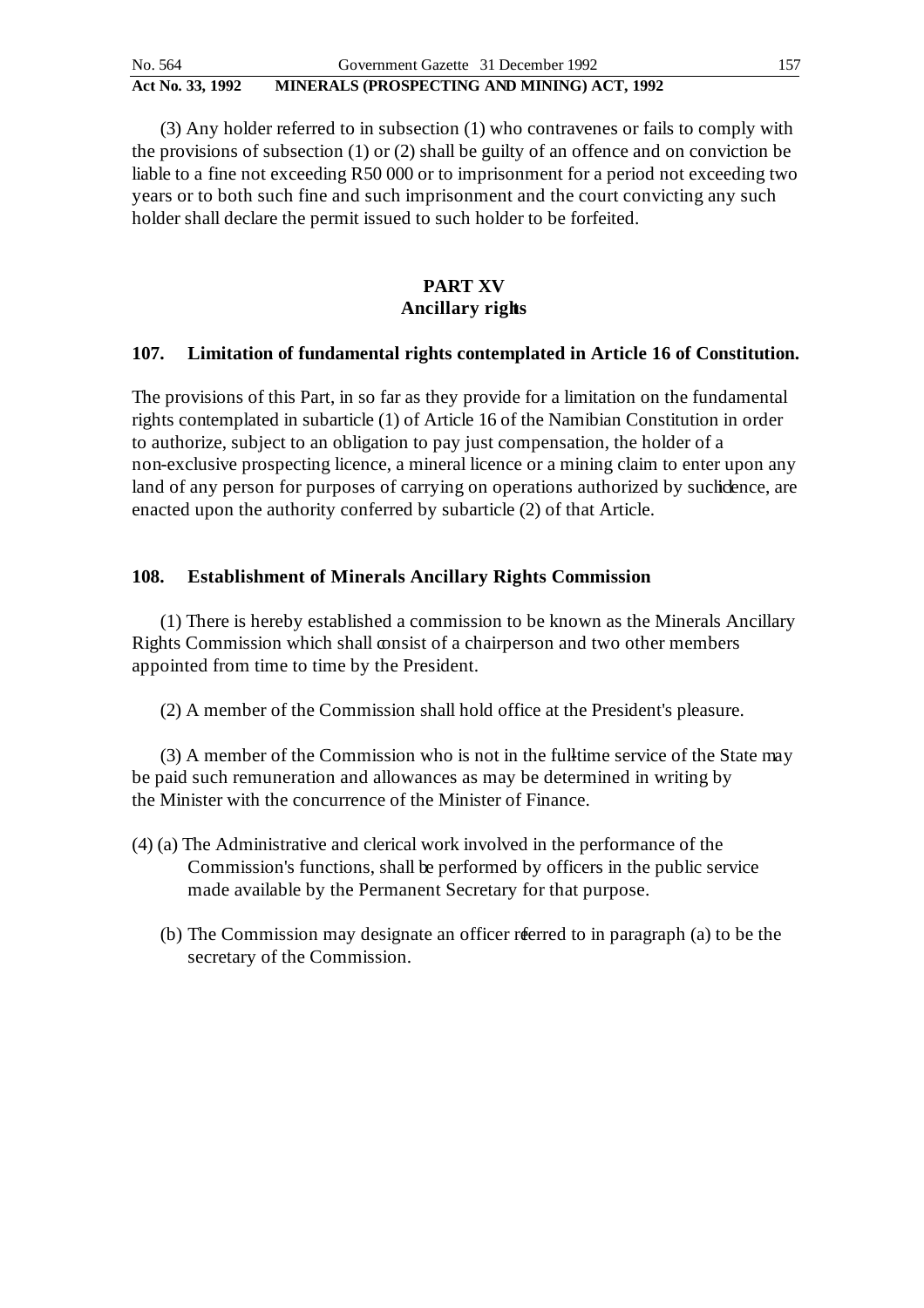(5) Any meeting of the Commission shall be held at a time and place determined by the chairperson of the Commission.

(6) Two members of the Commission shall form a quorum for a meeting of the Commission.

(7) The decision of a majority of the members of the Commission shall be a decision of the Commission: Provided that in the event of an equality of votes the chairperson shall have a casting vote in addition to his or her deliberative vote.

(8) The provisions of the Commissions Act, 1947 (Act 8 of 1947) shall apply *mutatis mutandis* in relation to the Commission as if it were a commission referred to in section 1 of that Act.

## **109.** Obtaining of rights by holder of nonexclusive prospecting licence, mineral **licence or a mining claim.**

 $(1)$  When it is reasonably necessary for the holde of a non-exclusive prospecting licence, a mineral licence or a mining claim to obtain a right -

- (a) to enter upon land in order to carry on operations authorized by such licence or mining claim on such land;
- (b) to erect or construct accessory works on any land for purposes of such operations;
- (c) to obtain a supply of water or any other substance in connection with such operations;
- (d) to dispose of water or any other substance obtained during such operations;
- (e) to do anything else in order to exercise any right conferred upon him or her by such licence or mining claim,

and who is prevented from carrying on such operations by reason thereof

(i) that the owner of the land in question or any person compent to grant such right in relation to such land refuses to grant such right or demands, in return for such right, terms and conditions which are in the circumstances unreasonable, or has raised a dispute in relation to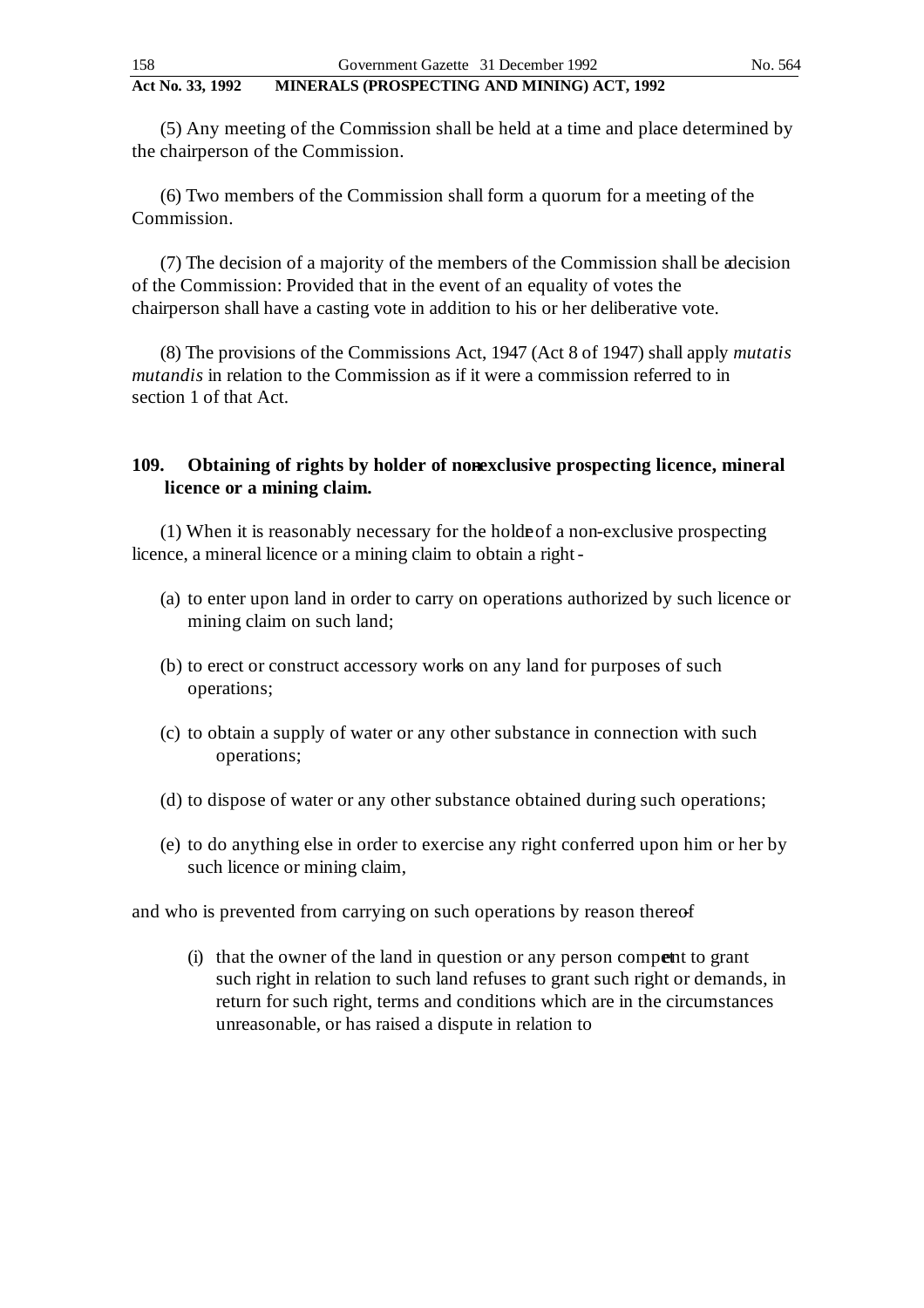the interpretation or application of an order made by the Commission in terms of section 110(4);

- (ii) that, due to the number of owners or persons competent to grant such right involved or such owners or persons having conflicting interests, it is not possible to obtain any such right;
- (iii)that any such owner or person is absent from Namibia or such owner or person's whereabouts is unknown or is a minor or of unsound mind or otherwise under any disability to grant any such right,

may apply in writing to the Commission to grant any such right to him or her.

(2) An application in terms of subsection (1) shall set out by way of a statement under oath or affirmation or in such other form, d any, as may be determined in writing by the Commission particulars of the right required, the circumstances under which such right is required and the circumstances under which the holder of the nonexclusive prospecting licence, a mineral licence or mining claim is prevented from obtaining or exercising such right.

(3) The Commission shall as soon as possible after the receipt of an application referred to in subsection (2), cause -

- (a) a notice to be published in the *Gazette* and in one newspaper circulating in the area in which the land in question is situated seting out the name of the holder of the non-exclusive prospecting licence, a mineral licence or mining claim concerned, the nature of the right required and a description of the land in respect of which it is so required;
- (b) copies of such notice and application to be addressed and delivered to the owner or person competent to grant any such right, if known, calling upon such owner, person or other interested person to make representations, if he or she so wishes, in opposition to such application in such manner and within such period as may be specified in such notice.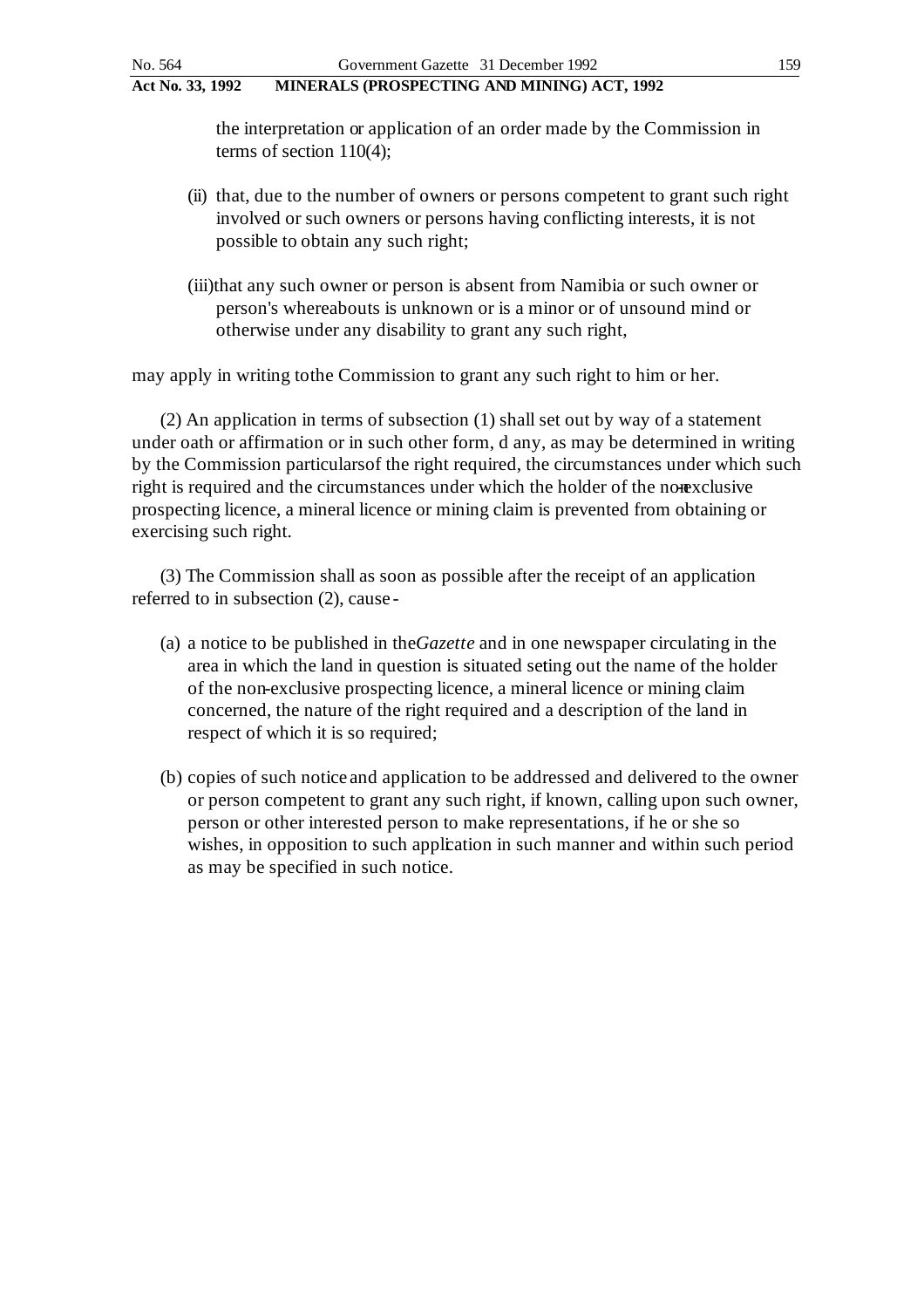## **110. Consideration of applications by Commission.**

(1) The Commission shall inquire as soon as possible into any application made in terms of section 109.

(2) Any person whose interests are or may be prejudicially affected by the grant of an application referred to in subsection (1) shall be entitled to be heard either personally or by way of a legal representative, and to examine and crossxamine any person giving evidence before the Commission.

(3) The Commission, in considering whether any right to which an application relates should be granted and We term and conditions, if any, to be imposed if such a right is granted, shall have regard to the effect of the exercise of such right on such land and the facilities thereon.

- (4) (a) If the Commission is on reasonable grounds satisfied that it i reasonably necessary for the holder of the nonexclusive prospecting licence, a mineral licence or mining claim to obtain such a right in order to carry on operations authorized by such licence or mining claim the Commission shall by order in writing grant such right subject to such terms and conditions and for such period as the Commission may think fit or make such otherorder as it may deem necessary or expedient, whereupon such right shall, subject to the provisions of subsection  $(5)$ , vest in the holder of the non-exclusive prospecting licence, a mineral licence or mining claim concerned.
- (b) The chairperson of the Commission
	- (i) may at any time before or after publication of the notice referred to in paragraph (a) of subsection (3) of section 109, at the request in writing of the holder of a non-exclusive prospecting licence who in terms of section 109(l) has made an application to the Commission to be granted any right referred to in that section, in writing grant to such person, subject to such terms and conditions (including terms and conditions relating to the payment of compensation or the giving of security) as may be determined by him or her, the right referred to in paragraph (a) of section 109(l), as an interim measure, until such time as the matter is considered by the Commission in accordance with the provisions of this section;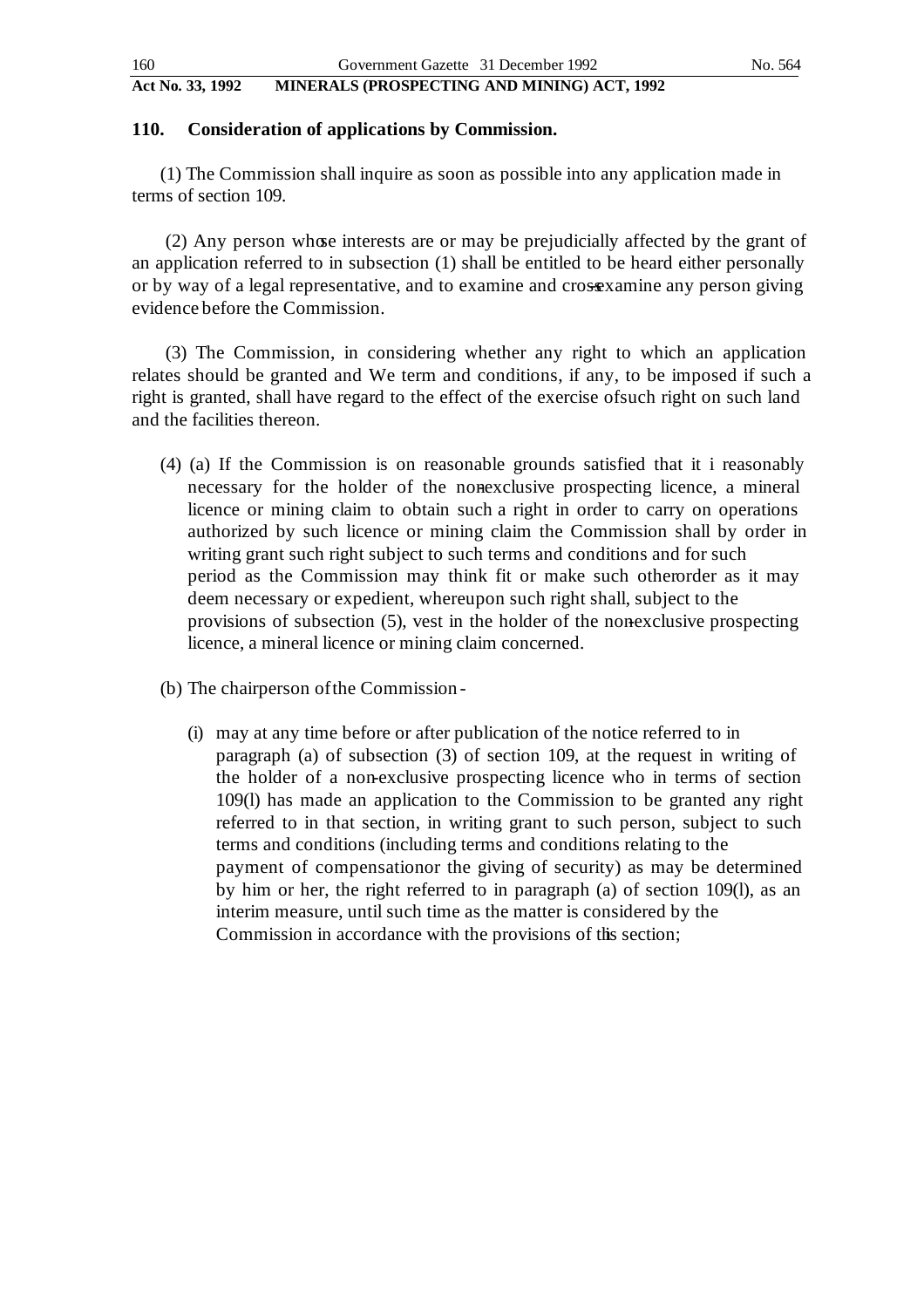(ii) shall not grant any right under subparagraph (i), unless he or she is on reason able grounds satisfied -

- (aa)that the granting of such right ought not to be deferred until the Commission has dealt with the application; and
- (bb)that the owner of the land in question or person competent to grant such right in relation to such land cannot be found timeously, or that he or she is absent from Namibia or that his or her whereabouts is unknown.
- (c) Any right granted under paragraph (b)(i) shall lapse on the date on which the application made under section 109(1) is considered and decided upon by the Commission.

(5) No right granted under this section by the Commission shall confer any power or impose any obligation or liability upon the holder of a non-exclusive prospecting licence, a mineral licence or mining claim concerned other than such power, obligation or liability which would otherwise have been conferred or imposed upon him or her had such right been granted to such holder by the owner or other person concerned.

## **111. Costs incurred in respect of applications to Commission.**

(1) The Commission shall be empowered to order any party to the proceedings to pay the costs of, any part of such costs incurred by any other party in relation to the application and proceedings field in consequence of such application m if such order were an order made by a magistrate's court.

 $(2)$  Any order made in terms of subsection  $(1)$  shall be executable as if such order were a judgement of magistrate's court.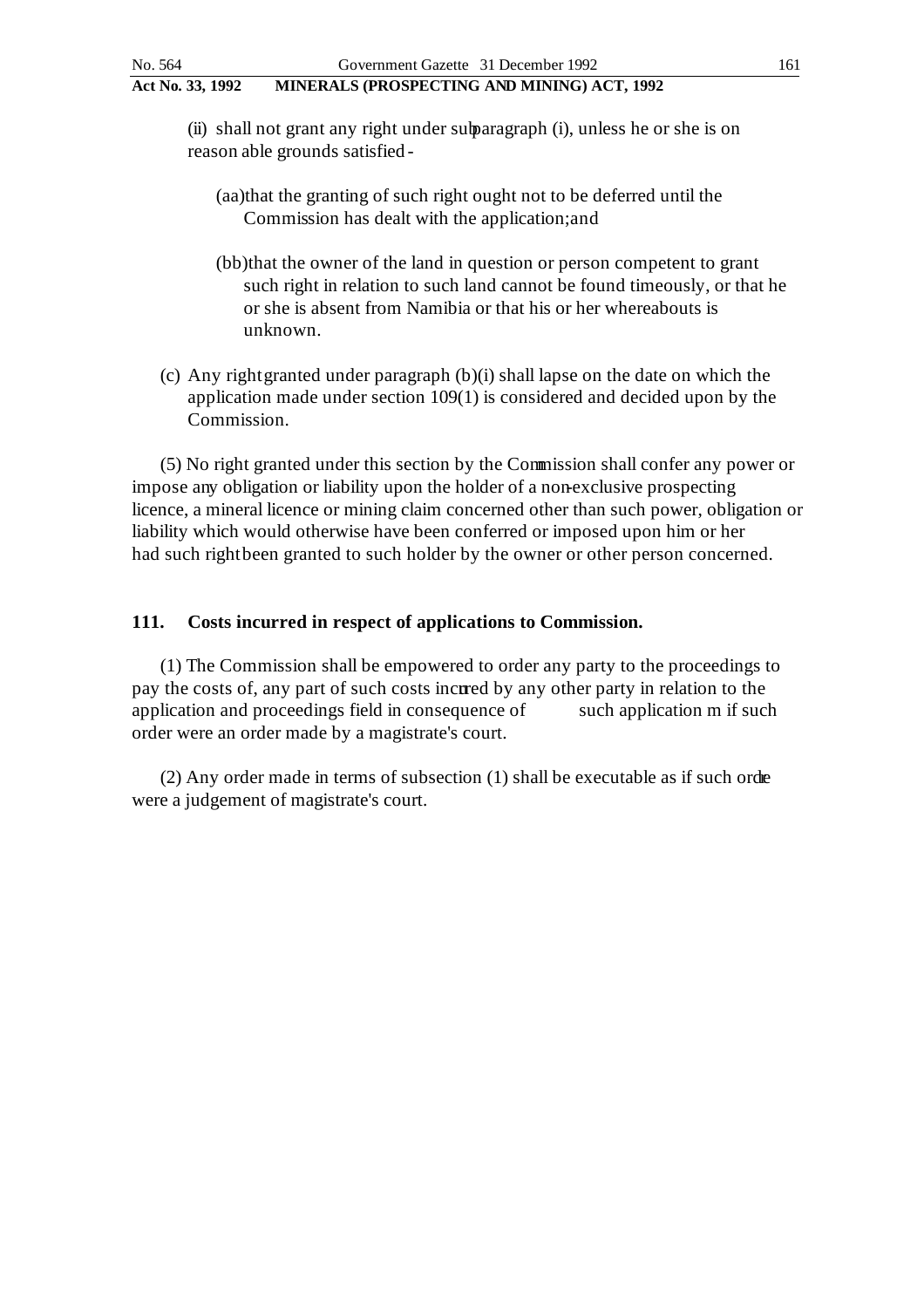## **112. Compensation payable in respect of rights granted.**

(1) If any right is granted in terms of section 110 the Commission shall, if no amount of compensation is agreed upon between the holder of the nonexclusive prospecting licence, a mineral licence or mining claim concerned and the owner or other person concerned, determine an amount which in the opinion of the Commission represents just compensation for the right so granted which shall be paid by the holder occurried in respect of such right.

(2) If compensation is in terms of an order of the Commission to be paid in respect of any right granted by such order, it shall, unless the Commission determines otherwise, be a condition of such order that the compensation so payable shall be paid or that security for the payment thereof shall be given before the right is exercised.

## **113. Right of appeal.**

(1) Any person who feels aggrieved by a decision of the Commission shall have the right to appeal to the High Court of Namibia.

(2) For purposes of an appeal referred to in subsection (1) and the procedure to be followed in connection with such appeal the decision of the Commission shall be deemed to be a judgement of a magistrate's court.

### **PART XVI Financial matters**

## **114. Royalties payable on minerals.**

 (1) The holder of a mining claim or a mining licence who has won or mined in the course of any prospecting or mining operations carried on by him or her, and the holder of any non-exclusive prospecting licence, exclusive prospecting licence or mineral deposit retention licence who has found or incidentally won in the course of any prospecting operations carded on by him or her, any mineral or group of minerals, shall be liable to pay to the Commissioner for the benefit of the State Revenue Fund a royalty -

(a) in the case of any such holder in respect of any rough and uncut mineral of the precious stone group won or mined by such holder in the course of any prospecting operations or mining operations carried on by such holder in terms of such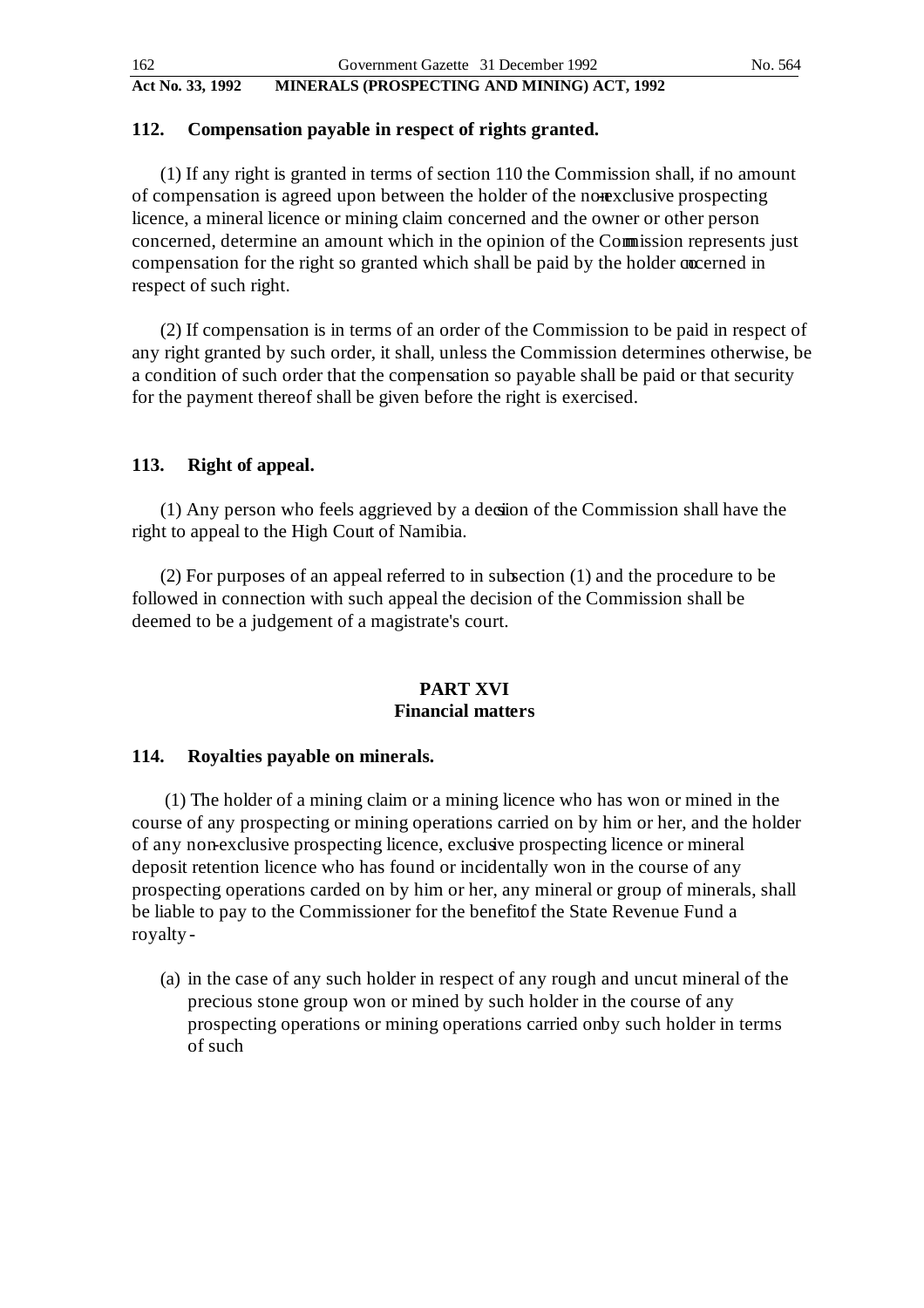licence or on such mining claim, as the case may be, and sold or otherwise disposed of by such holder, at a rate of 10 per cent;

- (b) in the case of any such holder in respect of any rough or unprocessed mineral of the dimension stone group won or mined by such holder in the course of any prospecting operations or mining operations carried on by such holder in terms of such licence or on such mining claim, as the case may be, and sold or otherwise disposed of by such holder, at a rate of five per cent;
- (c) in the case of any such holder in respect of any other mineral or group of minerals so won or mined by such holder, levied by the Minister by notice in writing addressed and delivered to such holder in accordance with the provisions of subsection (2), at such rate, not exceeding five per cent, as may be determined by the Minister from time to time by notice in the *Gazette*, of the market value, determined as provided in subsection  $(3)$ , of such mineral or group of minerals, on a date -
	- (i) in the case of a holder referred to in paragraph (a), not later than the date on which the sale or disposal of such mineral or group of minerals takes place;
	- (ii) in the case of a holder referred to in paragraph (b), not later than 30 days after the end of each period of six monks or pad of such period as from the date on which such licence is issued or such claim is registered, as the case may be;
	- (iii)in the case of a holder referred to in paragraph (c), determined by the Minister and specified in the notice so referred to in relation to any mineral or group of minerals sold or disposed of during a period so determined.
- (2) (a) Subject to the provisions of paragraph (b), the Minister may, for purposes of the provisions of subsection  $(1)(c)$ , levy, with due regard to any return submitted in terms of section 24, 45, 76, 89 or 101 by any holder of a licence or claim referred to in the said subsection and to any representions, if any, made by such holder in terms of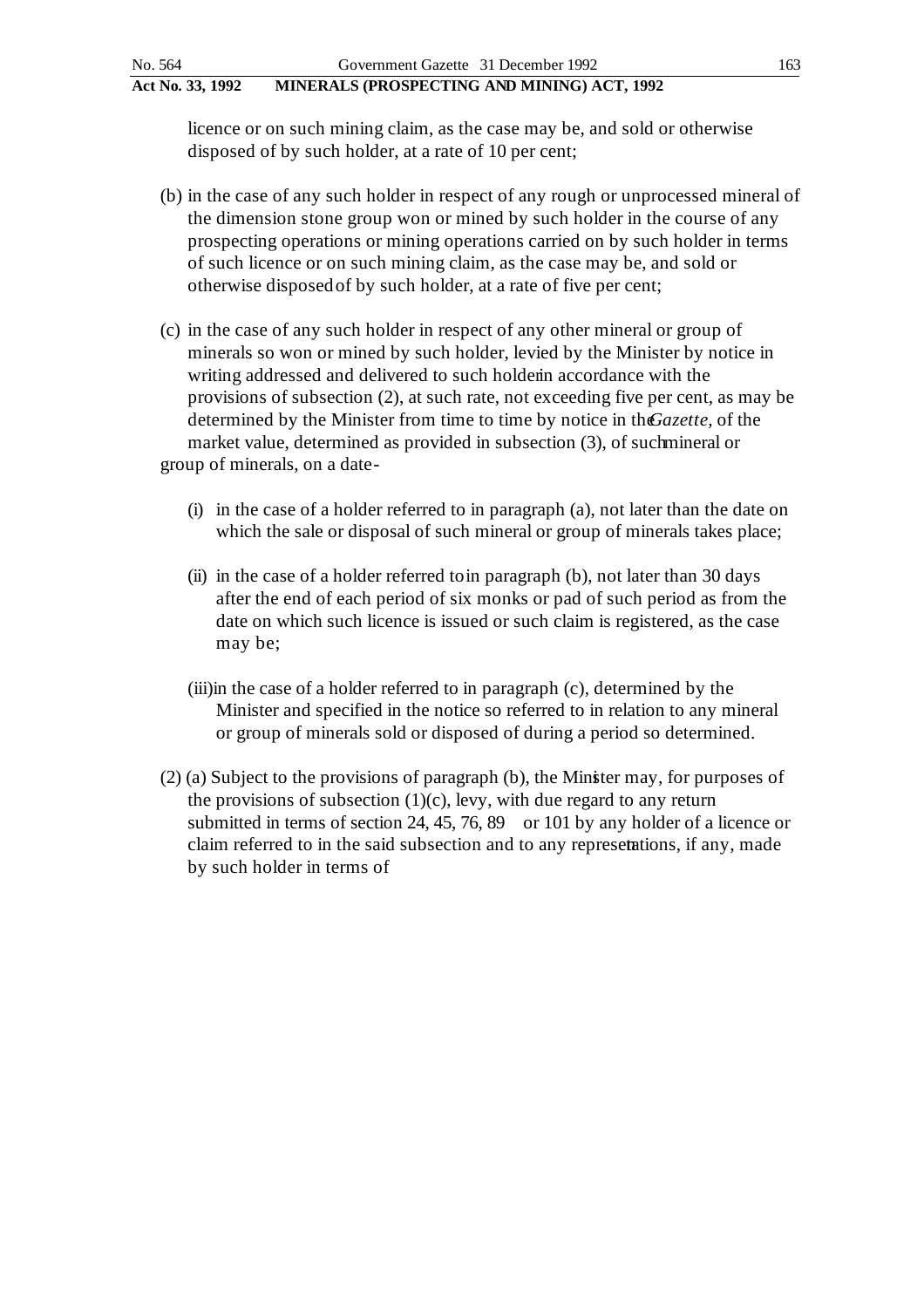paragraph (b), by notice in writing addressed and delivered to any such holder, upon such holder a royalty in respect of any mineral or group of minerals referred to in subsection  $(1)(c)$  won or mined by such holder in the course of any prospecting operations or mining operations carried on by such holder during such period as may be determined in writing by the Minister, if the

Minister is of the opinion -

- (i) that, in the case of any mineral or group of minerals which has been or is about to be exported, any such mineral or group of minerals is of such a nature that it is capable of being increased in value by way of a practical and economical process which is available in Namibia;
- (ii) that the amount received by, or accrued to, or received in favour of, such holder in respect of the sale or disposal of such mineral or group of minerals in a sale at arm's length was not in conformity with prices which were in the opinion of the Minister paid at the time in international markets; or
- (iii)that the amounts deducted from the amount at which such mineral or group of minerals has been sold or disposed of in respect of fees, charges or levies were not in conformity with rates which were in the opinion of the Minister charged at the time in international markets.
- (b) The Minister shall not issue a notice referred to in paragraph (a), unless the Minister -
	- (i) has by notice in writing addressed and delivered to the holder concerned, informed such holder of his or her intention to levy a royalty upon such holder in respect of any mineral or group of minerals won or mined by such holder and provided the grounds on which such intention is based;
	- (ii) has afforded such holder an opportunity within such reasonable period as may be specified in such notice to make representations and, if such holder so desires, proposals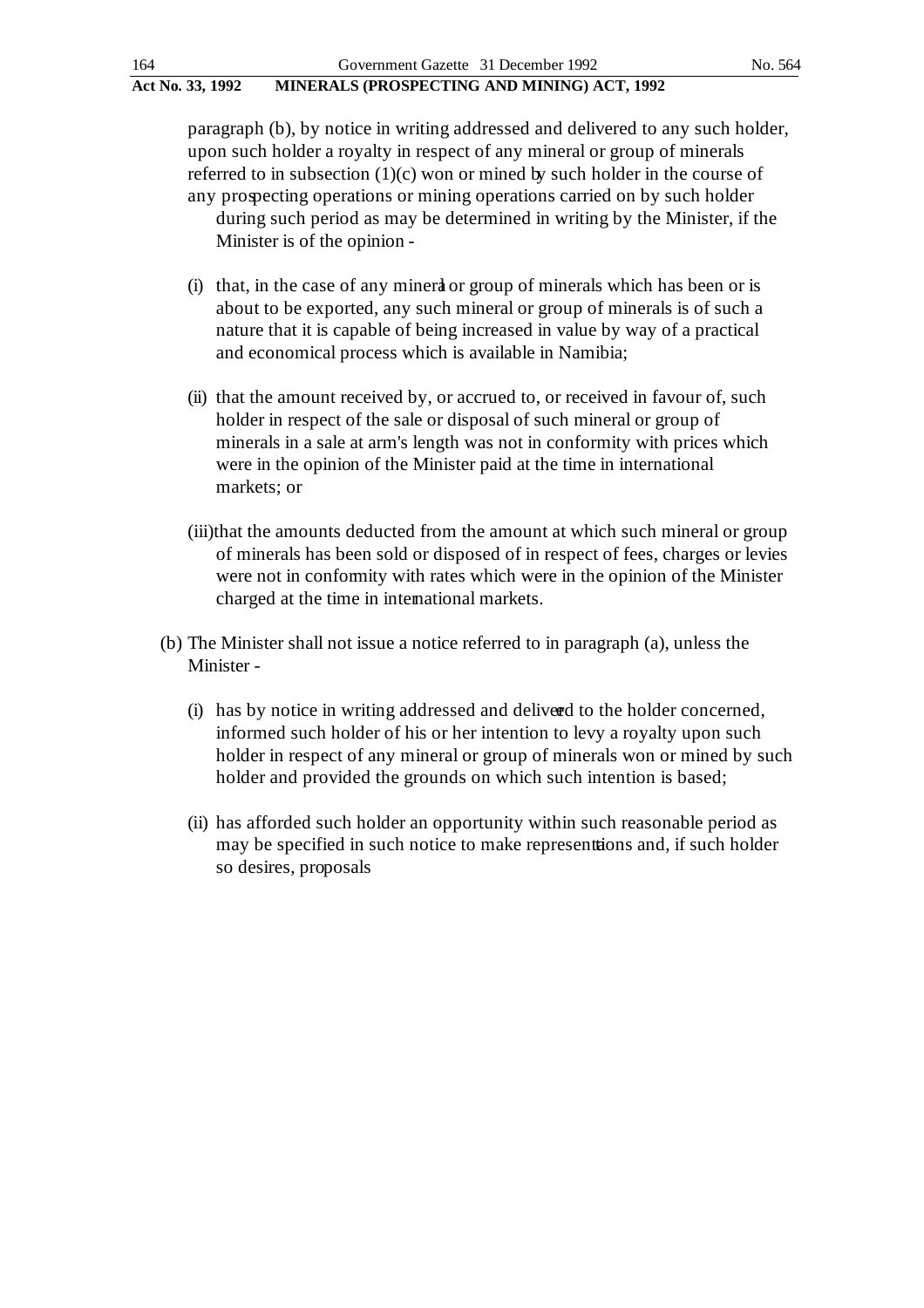in relation to any matter relating to such intention; and

(iii) has taken into account such representations and proposals.

(3) For purpose of subsection (1), the market value of any mineral or group of minerals shall be -

- (a) determined in accordance with any term and condition, if any, of the licence of the holder concerned; or
- (b) if no such term and condition exists, determined in writing by the Minister, having regard to the value agreed between the holder in question and the person to whom such mineral or group of minerals was sold or disposed of in anat arm's length sale and prices which were in the opinion of the Minister at the time paid on international markets for such mineral or group of minerals, less any amounts deducted in respect of fees, charges or levies which are in the opinion of the Minister charged on international markets.

### **115. Penalties for late payments.**

 (1) When any person has failed to pay an amount on or before the date determined by or under the provisions of section 114, an additional amount, calulated at the rate of one-third of one per cent per day, shall be payable on such amount or any part thereof as from the date on which such amount was payable until such time as such amount is paid.

(2) The provisions of paragraph (a) of section 116(1) shall apply *mutatis mutandis* in relation to an amount payable in terms of subsection (1).

#### **116. Remission and deferment of royalties or penalties.**

(1) Notwithstanding the provisions of the State Finance Act, 1991 (Act 31 of 1991), the Minister may, with the concurrence of the Minister of Finance, on application made to him or her by the holder of a licence or mining claim referred to in section 114 -

- (a) by notice in writing addressed and delivered to such holder
	- $(i)$  remit wholly or partly any royalty or penalty payable terms of section 114 or 115;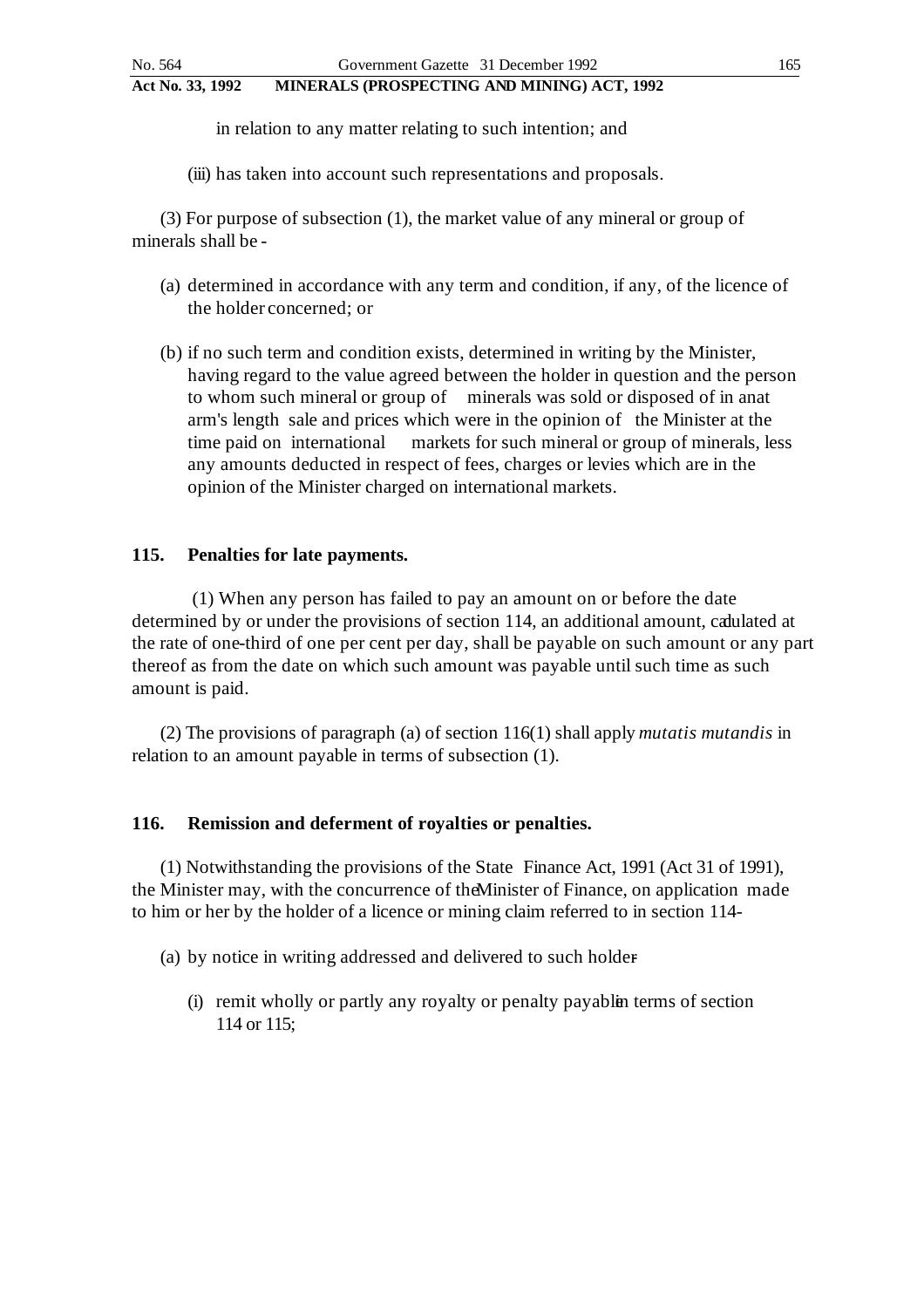- (ii) deter payment of any such royalty or penalty;
- (b) refund wholly or partly any royalty or penalty paid in terms of section 114 or 115, on such conditions as may be determined by the Minister and specified in such notice, or may refuse to so remit or refund such royalty or penalty or defer such payment.

(2) The Minister shall on or before 30 June in each year lay upon the Table of the National Assembly a report consisting of the full names of such holder in respect of whom royalties or penalties were remitted or refunded or of which payment of royalties or penalties were deferred during the financial year which ended in that year and the amounts involved and the reasons for such remission, refund or deferment.

## **117. Powers of Minister in case of failure by holders of licences or mining claims to pay royalties.**

(1) If the holder of a licence or mining claim referred to in section 114 fails to pay any royalty payable in terms of that section by such holder onr before the date referred to in that section or such date to which the payment of such royalty has been remitted or deferred in terms of section 116, the Minister may by notice addressed and delivered to such holder prohibit -

- (a) the removal of any mineral or group of minerals from the prospecting area, mining area, retention area, claim area or other area to which the licence in question relates;
- (b) any dealings in connection with any mineral or group of minerals won or mined from such prospecting area, mining area, retention area, claim area or other area, until such time as such royalty has been paid, or the payment of such royalty has been remitted or deferred in terms of section 116.

(2) Any holder of a licence or mining claim referred to in this section who contravenes or fails to comply with a notice issued under subsection (1) shall be guilty of an offence and on conviction liable to a fine not exceeding R20 000 or to imprisonment for a period not exceeding two years or to both such fine and such imprisonment.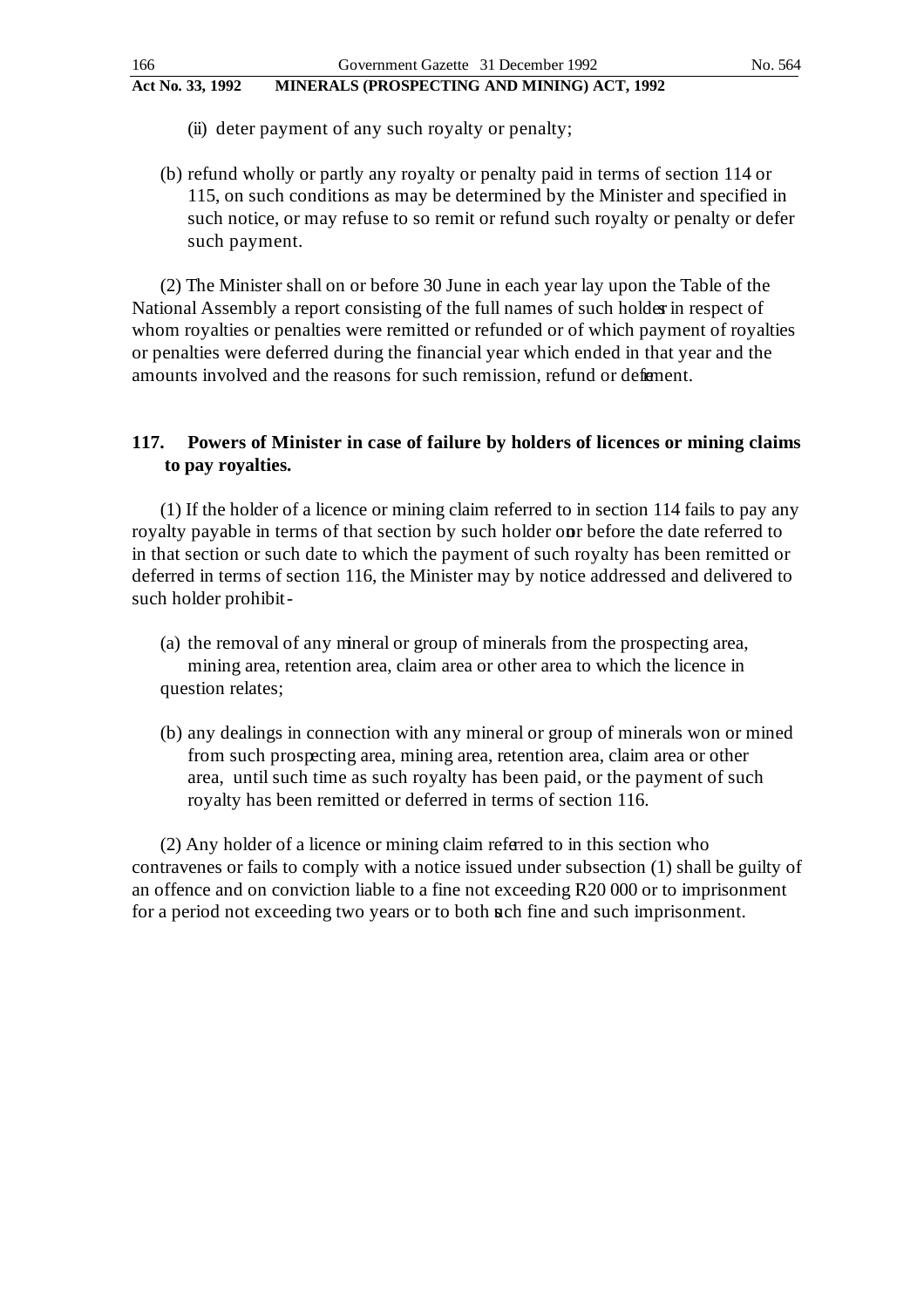#### **118. Security for payment of royalties.**

(1) The Minister may, when he or she deems it necessary to secure the payment of a royalty, by notice in writing addressed and delivered to any holder of a licence or mining claim referred to in section 114 require such holder to provide the Minister with a guarantee given by a person approved by the Minister.

(2) Any holder referred to in subsection (1) who contravenes or fails to comply with a notice issued under that subsection hall be guilty of an offence and on conviction be liable to a fine not exceeding R20 000 or to imprisonment for a period not exceeding two years or to both such fine and such imprisonment.

### **119. Powers of Minister relating to pricing of minerals.**

 (1) Subject to the provisions of subsection (2), the Minister may, if he or she has reason to suspect that any mineral or group of minerals won or mined in the course of any prospecting operations or mining operations by a holder referred to in section 114 has been sold or disposed of by such holder-

- (a) at an amount which was intentionally fixed or agreed upon at an amount which is less than the price which was, in the opinion of the Minister, paid at the time on international markets;
- (b) at an amount from which was deducted an amount in respect of fees, charges or levies which was intentionally fixed or agreed upon which is more than the rates which were, in the opinion of the Minister, charged at the time on international markets, direct such holder to pay to the benefit of the State Revenue Fund an amount equal to the difference between an amount referred to in paragraph (a) or (b) and an amount which in the opinion of the Minister is in conformity with an amount determined in accordance with the prices and rates paid and charged on international markets at the time of the sale or disposal of the mineral or group of minerals in question.
- (2) The Minister shall not give a direction under subsection (1), unless he or she -
- (a) has by notice in writing addressed and delivered to the holder concerned, informed such holder of his or her intention to give such direction and provided the grounds on which such intention is based;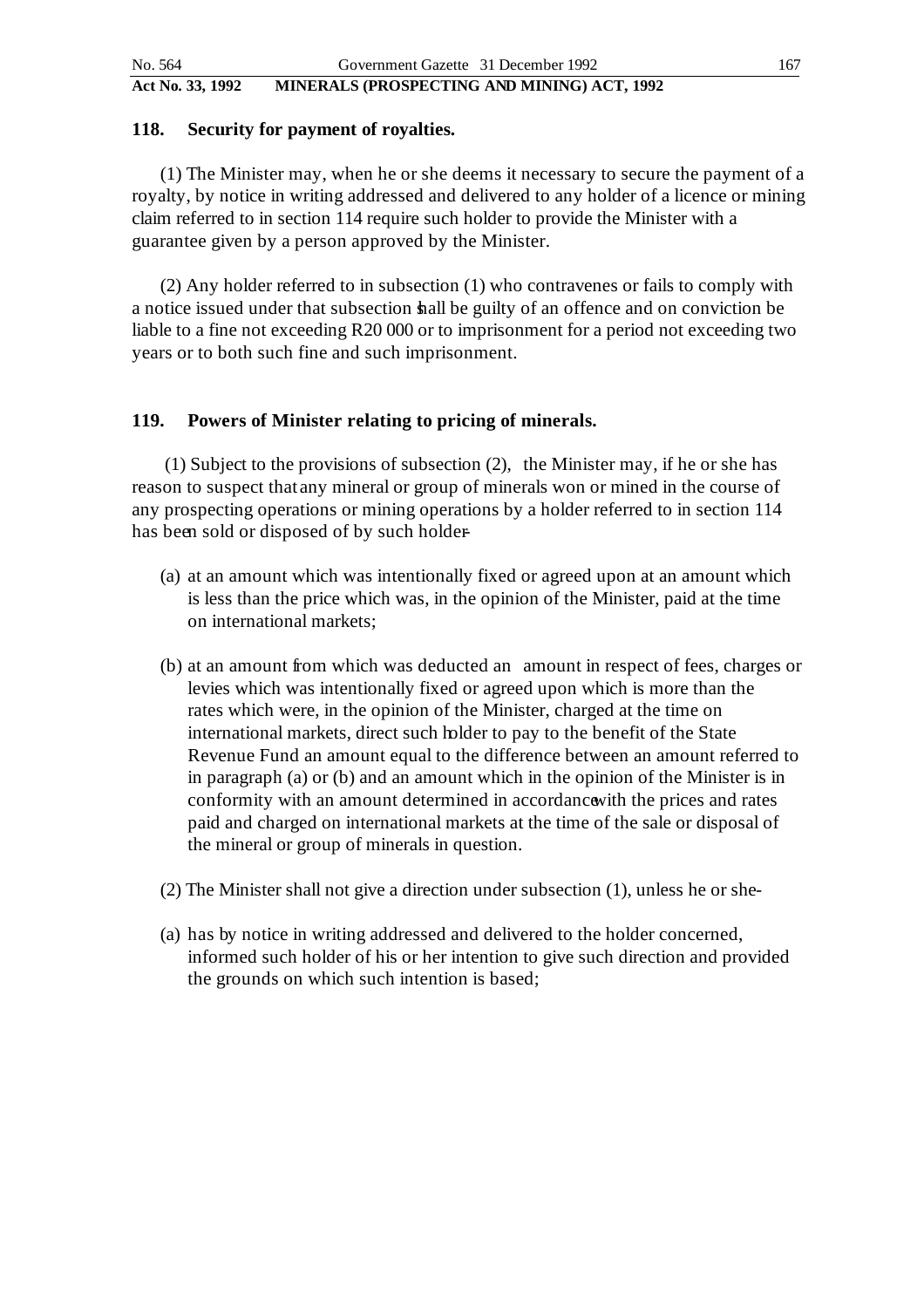- (b) has afforded such holder an opportunity within such reasonable period as may be specified in such notice to make representations and, if such holder so desires, proposals in relation to any matter relating to such intention; and
- (c) has taken into account such representations and proposals.

## **120. Proof of amounts payable in terms of this part.**

In any proceedings to recover in a competent court any amount payable under any provision of this Part, a certificate purporting to be a certificate under the hand of the Minister certifying that an amount of money specified in such certificate is payable in terms of the provisions of this Part by any holder referred to in section 114 named in such certificate, shall be prima facie evidence of the facts stated in such certificate.

## **PART XVII General provisions**

## **121.** Obligations of persons applying for, nonexclusive prospecting licences, **registration of mining claims or mineral licences, and of holders of non-exclusive prospecting licences, mining claims or mineral licences, not resident in Namibia to appoint accredited agents.**

- (1) Subject to the provisions of this Act –
- (a) no non-exclusive prospecting licence or mineral licence shall be issued to, and no mining claim shall be registered in respect of, any natural person who is not resident in Namibia;
- (b) no grant, cession or assignment to any such person of any interest in a mining claim or mineral licence shall be approved;
- (c) no such person shall be joined as the joint holder of any mining claim or mineral licence or any interest in such mining claim or mineral licence,

unless such person has designated in writing a person who is so resident and who is a person to whom any such licence may be granted or in whose name any such mining claim may be registered or to whom such interest may be granted, ceded or assigned or may be so joined, as his or her accredited agent for purposes of the provisions of this Act.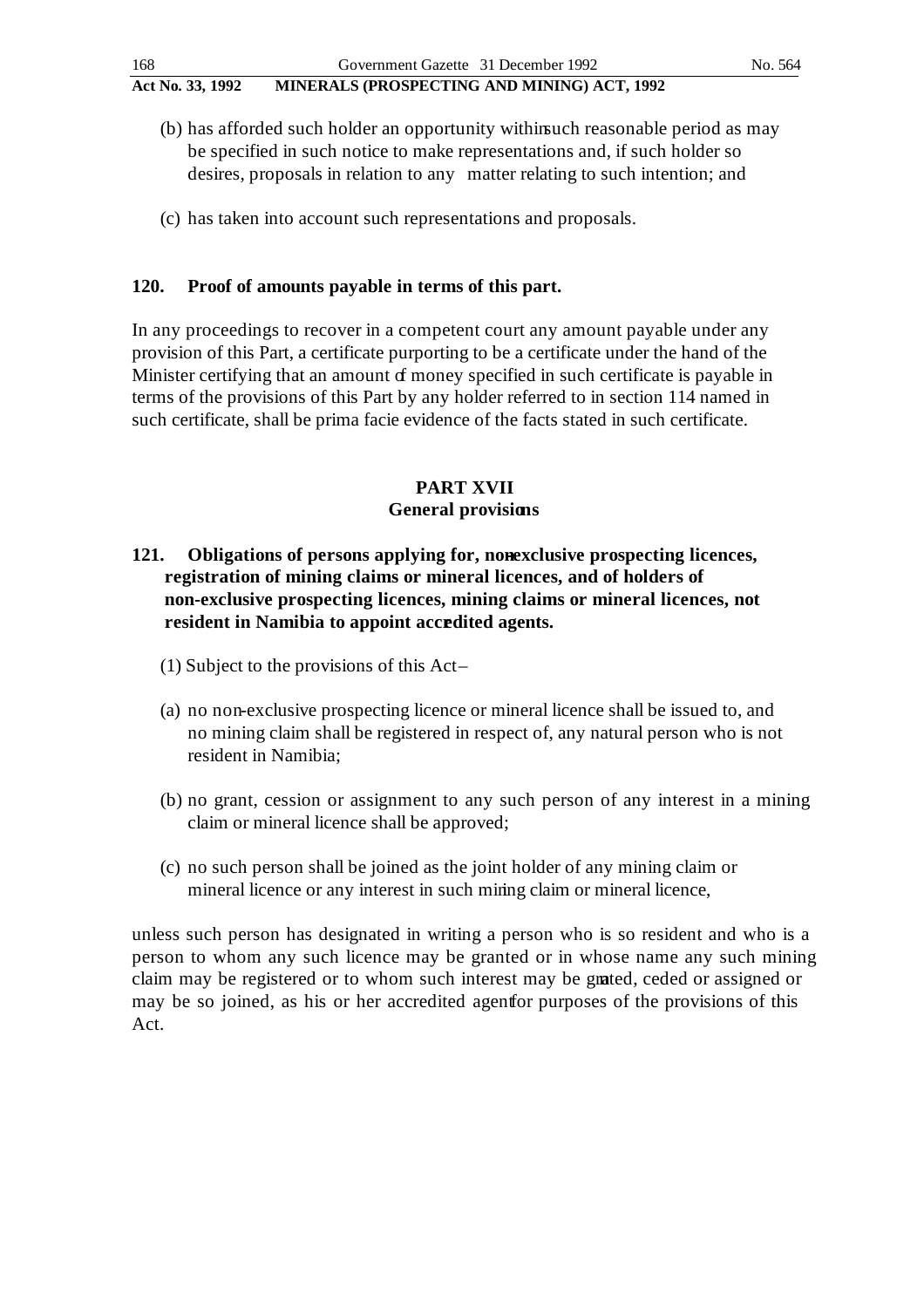| No. 564          | Government Gazette 31 December 1992         | 169 |
|------------------|---------------------------------------------|-----|
| Act No. 33, 1992 | MINERALS (PROSPECTING AND MINING) ACT, 1992 |     |

(2) Any holder of a non-exclusive prospecting licence, mining claim or mineral licence or any person to whom an interest in any such licence or claim has been granted, ceded or assigned or any person joined as joint holder of any such licence or claim or any interest in such licence or claim who takes up residence outside Namibia, shall, within 30 days after having so taken up residence, designate any person who is resident in Namibia and who is a person to whom any such licence may be granted or in whose name any such mining claim may be registered or to whom such interest may be granted, ceded or assigned or may be so joined, as his or her accredited agent for purposes of the provisions of this Act.

(3) An accredited agent shall be a person who has in writing accepted his or her designation in terms of subsection  $(1)$  or  $(2)$  and who is approved in writing by the Commissioner, and such accredited agent shall, upon such approval, for purposes of the provisions of this Act, be deemed to be the holder of the licence or claim in question or to be the person to whom such interest has been granted, ceded or assigned or who has been joined as the joint holder concerned, as the case may be.

(4) The provisions of this section shall not be construed as absolving the holder of the licence or claim in question of any liability or obligations imposed upon him or her by any provision of this Act.

(5) Any person who contravenes or fails to comply with the provisions of subsection  $(2)$  shall be guilty of an offence and on conviction be liable to a fine not exceeding R8 000 or to imprisonment for a period not exceeding 12 months or to both such fine and such imprisonment.

## **122. Reservation of land from prospecting operations and mining operations.**

(1) Subject to the provisions of this section, the Minister may at any time by notice in the *Gazette,* if he or she deems it necessary or expedient in the national interest, declare that no person other than the holder of a reconaissance licence shall, notwithstanding anything to the contrary contained in this  $\hat{\alpha}$  or any other law, but subject to any right conferred upon the holder of any mining claim, exclusive prospecting licence, mineral deposit retention licence or mining licence by this Act before the date of such notice and which exists on the date immediately before the date of such notice, carry on any prospecting operations or mining operations in, on or under any land or area described by the Minister in such notice.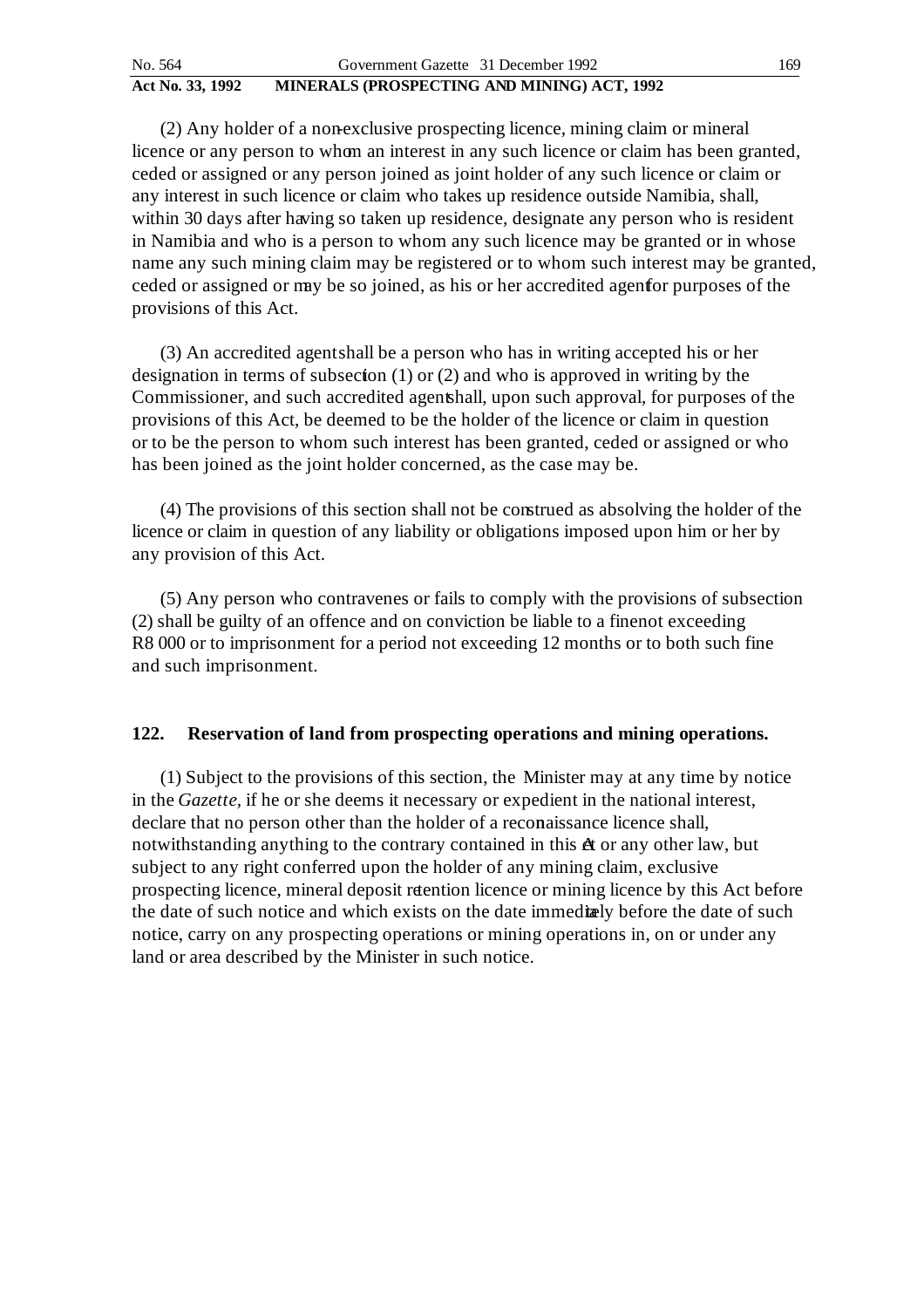- (2) The Minister may in any notice referred to in subsection (1) or by like notice-
- (a) if he or she deems it necessary or expedient in the interests of the development of the mineral resources of Namibia or for the better exercise of control over minerals in Namibia, invite applications in respect of the whole or any part of the land or area referred to in subsection (1) for any licence in respect of any mineral or group of minerals specified in such notice for consideration on or after a date so specified;
- (b) if he or she deems it necessary or expedient for the **peroperation** of the environment or the natural resources of Namibia or the prevention of the pollution of such environment or damage to the natural resources, declare that any prospecting operations or mining operations may be carried on in, on or under any such land or area by any holder of a non-exclusive prospecting licence, mining claim, exclusive prospecting licence, mineral deposit retention licence or mining licence only with the special permission of the Minister and subject to such terms and conditions as may be determined by the Minister.

(3) An application for the special permission referred to in subsection (2)(b) shall be made to the Minister in such form as may be determined by the Minister and shall be accompanied by such appication fee, if any, as may be determined under section 123, together with such documents and information as may be required by the Minister.

(4) Any person who contravenes or fails to comply with a notice issued under subsection (1) shall be guilty of an offence and on conviction liable to a fine not exceeding R50 000 or to imprisonment for a period not exceeding three years or to both such fine and such imprisonment.

## **123. Determination of application, licence and registration fees payable in terms of this Act.**

(1) Subject to the provisions of section 22 of the State Finance Act, 1991 (Act 31 of 1991), the Minister may from time to time determine by notice in the *Gazette* the amount  $of -$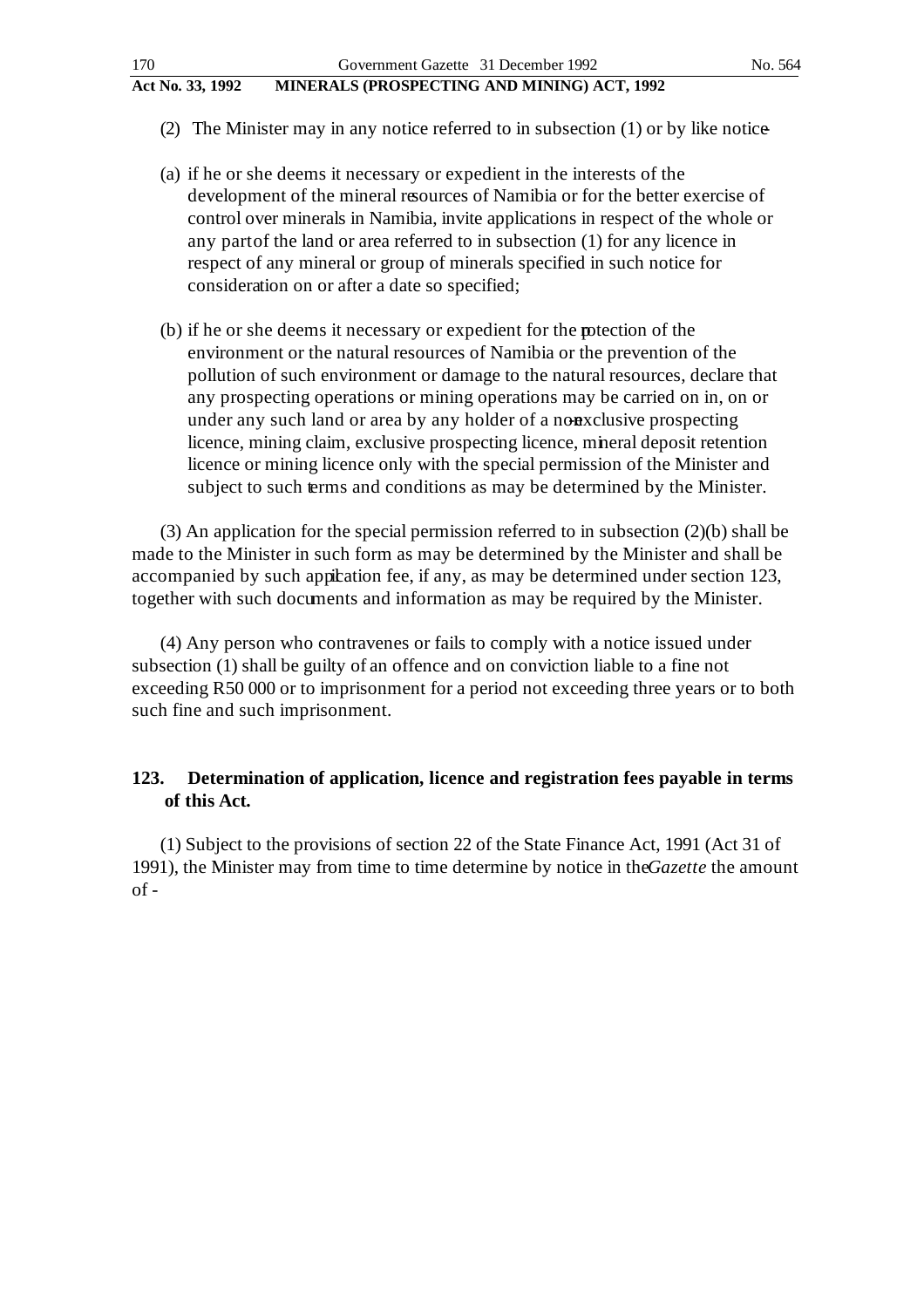- (a) any fees to be paid in relation to any application for, or  $\dot{m}$  connection with, a non-exclusive prospecting licence or mineral licence or for, or in connection with, the registration of any mining claim at the time of such application, or for any permit referred to in section 105;
- (b) any licence fees, claim fees or other fees to be paid by the holders of any such licence or mining claim during the currency or renewal period, if any, at such dates, for such periods and on such basis as may be determined by the Minister in such notice;
- (c) any inspection fees or other fees to be paid by any person in relation to any permit or permission required by any provision of this Act and the inspection of any register to be kept and maintained by the Commissioner or other function to be performed by himor her,

and may from time to time amend or withdraw any such notice by like notice.

(2) When an application referred to in paragraph (a) of subsection (1) is refused, three-quarters of any application fee and the full amount of any licence fee referred o in that paragraph which was paid at the time of such application shall be refunded to the person who has made such application.

(3) The provisions of section 115 shall apply *mutatis mutandis* in relation to the holder of any licence or mining claim referred to in subsection (1) who has failed to pay any licence fees or claim fees on or before the date determined under paragraph (b) of that subsection.

(4) One half of any licence fees or claim fees referred to in paragraph (b) of subsection (1) paid to the Commissioner in respect of -

- (a) any mineral licence in terms of which prospecting operations or mining operations are carried on on private land; or
- (b) any mining claim situated on private land,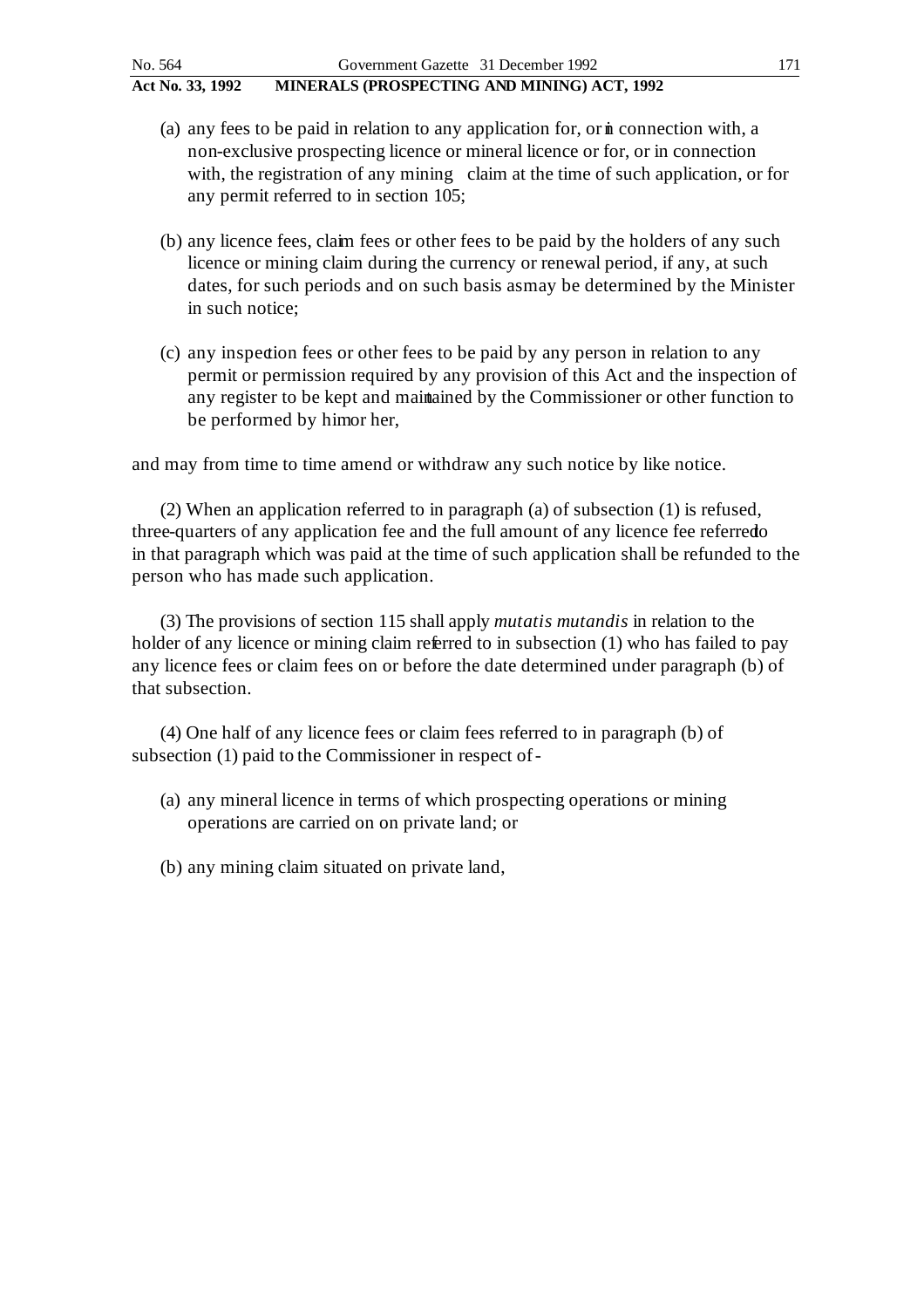shall be paid over by the Commissioner at he end of April and October in each year to the owner of such land or, in the case of such land or mining claim situated on private land which is owned by more than one owner, to such owners in such proportion as may be determined in writing by the Commissioner.

## **124. Notice by Commissioner of applications made in terms of this Act.**

The Commissioner shall give notice of any application for a mineral licence or the registration of a mining claim received in his or her office by posting a notice on the day after the date on which such application was received in which -

- (a) it is made known for general information that such application has been received in his or her office; and
- (b) is stated
	- (i) the name of he person who submitted such application;
	- (ii) the nature of the licence, the area and the mineral or group of minerals to which such application relates;
	- (iii) the date on which such application was received; and
	- (iv) such other particulars as may be determined in writing by the Commissioner,

and shall keep such notice so posted until such date as such application has finally been disposed of.

## **125. Order in which applications made in terms of this Act are to be considered.**

All applications made in terms of any provision of this Actand received in the office of the Commissioner, shall be considered by the Minister or the Commissioner, as the case may be, in the same order as such applications have been so made and received: Provided that all applications so received on the same dates hall be deemed to have been received simultaneously.

## **126. Reports to he submitted by purchasers and sellers of minerals.**

- $(1)$  Any person-
- (a) who, whether as agent or principal, has purchased or otherwise acquired from any holder of a nonexclusive prospecting licence, a mining claim or a mineral licence, any controlled mineral;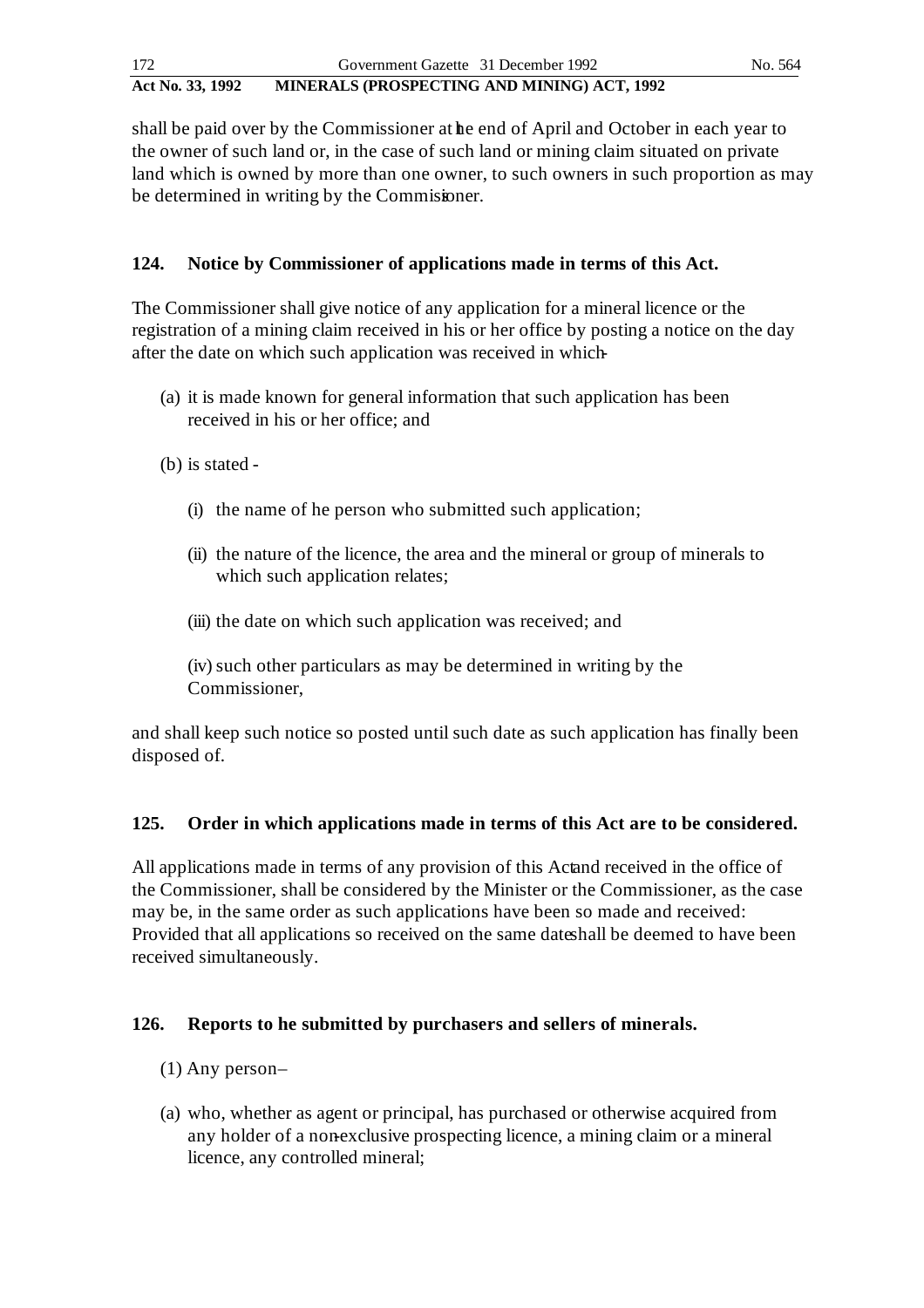- (b) who has sold or otherwise disposed of any controlled mineral; or
- (c) who deals, whether or not by virtue of a licence issued in terms of any law governing trading licences, in minerals or any group of minerals other than controlled minerals and who has sold any mineral or group of minerals to any person,

shall submit forthwith to the Commissioner in such form as may be determined in writing by the Commissioner a report in duplicate setting out -

- (i) the mass or volume and nature of any such mineral or group of minerals purchased or acquired and the amounts paid or other remueration exchanged, if any, in respect of the purchase or acquisition of such mineral or group of minerals;
- (ii) the mass, volume, nature and value of any such mineral or group of minerals sold or otherwise disposed of and such particulars of the persons to whom such mineral or group of minerals has been so sold ordisposed of and the places whereto such mineral or minerals have been removed.

## **127. Export of minerals or groups of minerals.**

(1) No person shall export any mineral or group of minerals from Namibia, except with the permission of the Commissioner previously obtained generally or in every particular case in writing and subject to such conditions as may be determined by the Commissioner, unless he or she-

- (a) is the holder of a non-exclusive prospecting licence, a mining claim or a mineral licence and has been granted the permission referred to in section 16(1)(c),  $31(1)(d)$ ,  $67(1)(c)$ ,  $77(1)(d)$  or  $90(1)(d)$  to remove any such mineral or group of minerals from Namibia; or
- (b) is exempted from the provisions of this section in terms of section 137.

(2) An application for the permission referred to in subsection (1), shall be made to the Commissioner or any other person designated by him or her in such form as may be determined in writing by the Commissioner and shall be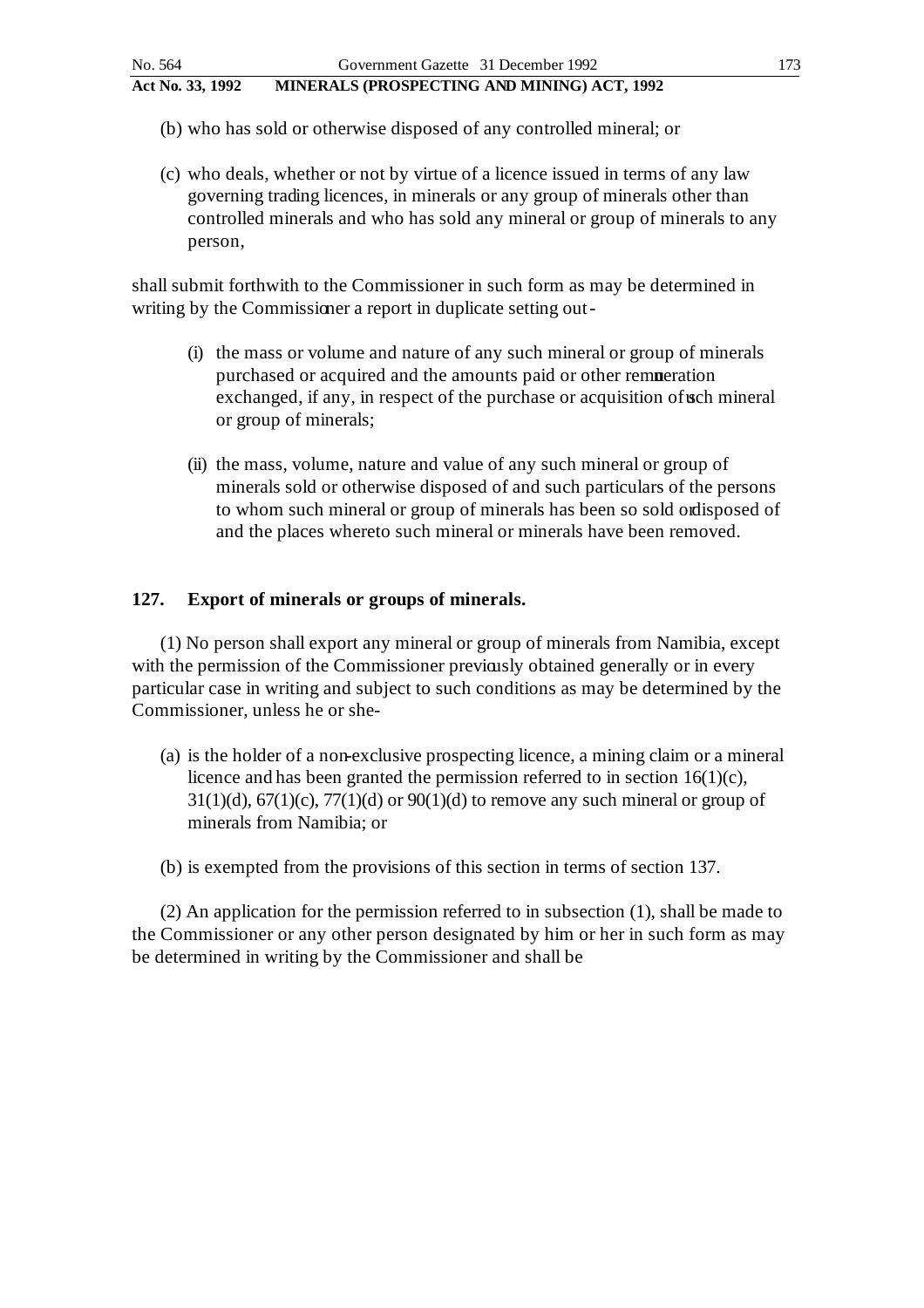accompanied by such appliction fee, if any, as may be determined under section 123, together with such documents and information as may be required by the Commissioner.

(3) Any person who has contravened or failed to comply with the provisions of subsection (1) shall be guilty of an offence and on conviction liable to a fine not exceeding R20 000 or to imprisonment for a period not exceeding two years or to both such fine and such imprisonment.

## 128. Removal of property from areas to which non-exclusive prospecting licences, **mining claims or mineral licences relate on abandonment, cancellation or expiration, and remedying of damage caused to surface of, and environment on, land situated in such areas.**

(1) If a non-exclusive prospecting licence or mineral licence or the registration of a mining claim has been cancelled or has expired or, if any area to which such licence or mining claim relates has been abandoned or has for any reason ceased to be part of the area to which such non-exclusive prospecting licence relates or of the prospecting area, mining area or claim area, as the case may be, the Minister may by notice in writing addressed and delivered to the person who was the holder of such licence or mining claim direct such person -

- (a) to demolish any buildings, structures or any other thing erected or constructed by such person in such area and to remove from such area all debris and any other object brought into such area, except in so far as the owner of the land which is situated in such area retains such buildings, structures or other thing on such conditions as may mutually be agreed upon between such owner and person;
- (b) to take all such steps as may be necessary to remedy to the satisfaction of the Minister any damage caused by any prospecting operations and mining operations carried on by such holder to the surface of, and the environment in, such area;
- (c) to take such other steps as may be specified in such notice as the Minister may deem necessary or expedient to give effect to any direction referred to in paragraph (a).

(2) If the person referred to in subsection (1) contravenes or fails to comply with a direction given under that subsection, the Minister may-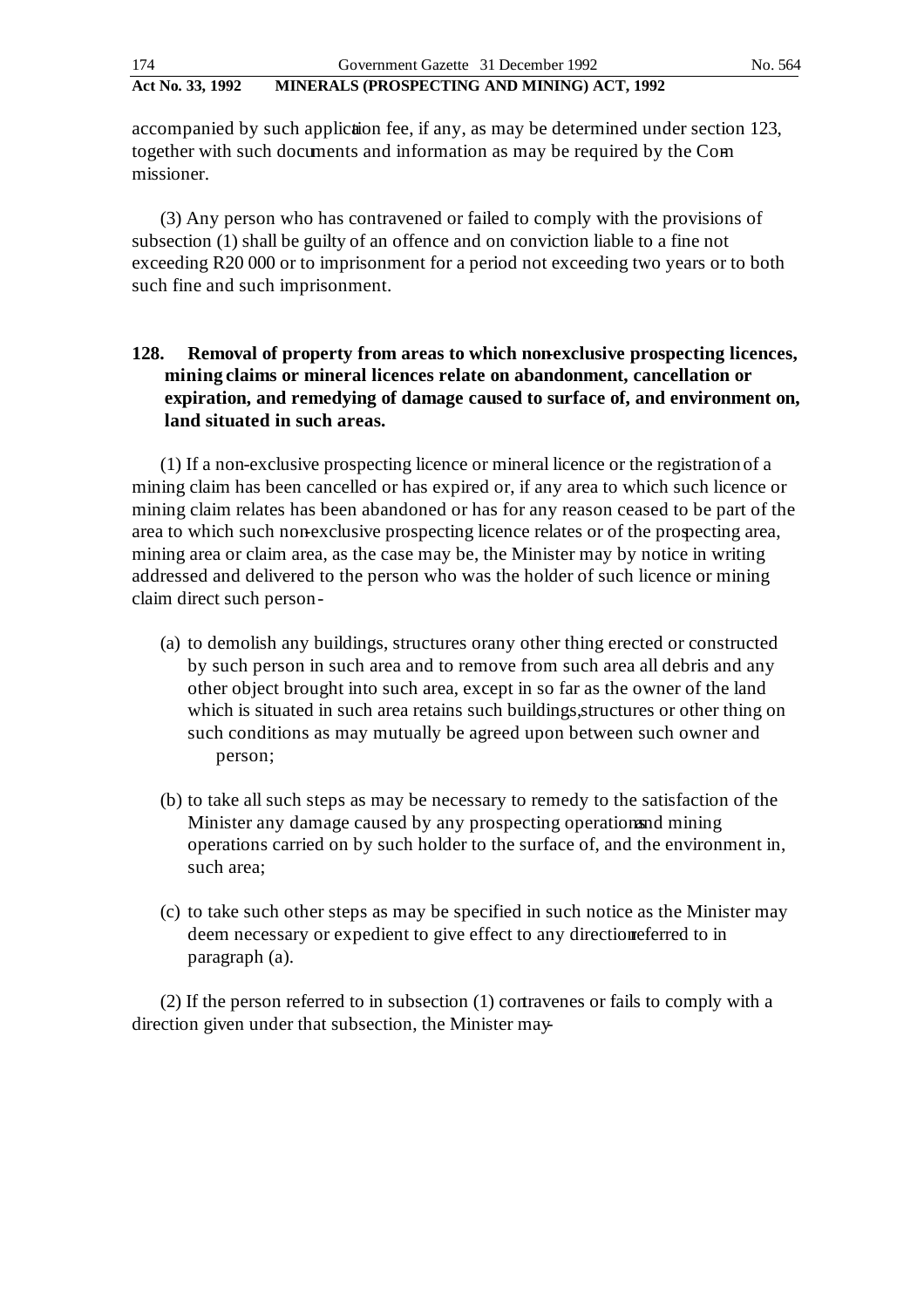- (a) cause such goods to be removed or such steps to be taken and recover the cost thereof from such person;
- (b) subject to the provisions of paragraph (c), dispose of, in such manner as he or she may deem fit, all or any of the goods referred to in paragraph (a);
- (c) after having published a notice in the *Gazette* and in two newspapers circulating in the district in which the area from which the goods in question were removed setting out the Minister's intention to sell such goods and inviting any person who is the lawful owner of such goods to claim such goods-
	- (i) sell or cause to be sold by public auction or otherwise all or any of such property and recover the cost thereof from such person;
	- (ii) deduct from the proceeds of the sale-
		- (aa)the costs incurred by him or her in respect of the removabr steps referred to in subsection (1) and the sale referred to in subparagraph (i) of this paragraph;
		- (bb)any amounts due and payable under the provisions of this Act.

(3) Any person referred to in subsection (1) who contravenes or fails  $\phi$  comply with a direction issued under that subsection shall be guilty of an offence and liable on conviction to a fine not exceeding R 100 000 or to imprisonment for a period not exceeding five years or to both such fine and such imprisonment.

## **129. Powers of Minister to obtain further information in relation to reconnaissance operations, prospecting operations or mining operations or minerals won, mined, sold or otherwise disposed of.**

(1) Where the Minister has reason to believe that a person is capable of furnishing books, documents or any particulars of whatever nature in relation to reconnaissance operations, prospecting operations or mining operations or to minerals or groups of minerals won, mined, sold or otherwise disposed of, the Minister may by note in writing addressed and delivered to such person, direct such person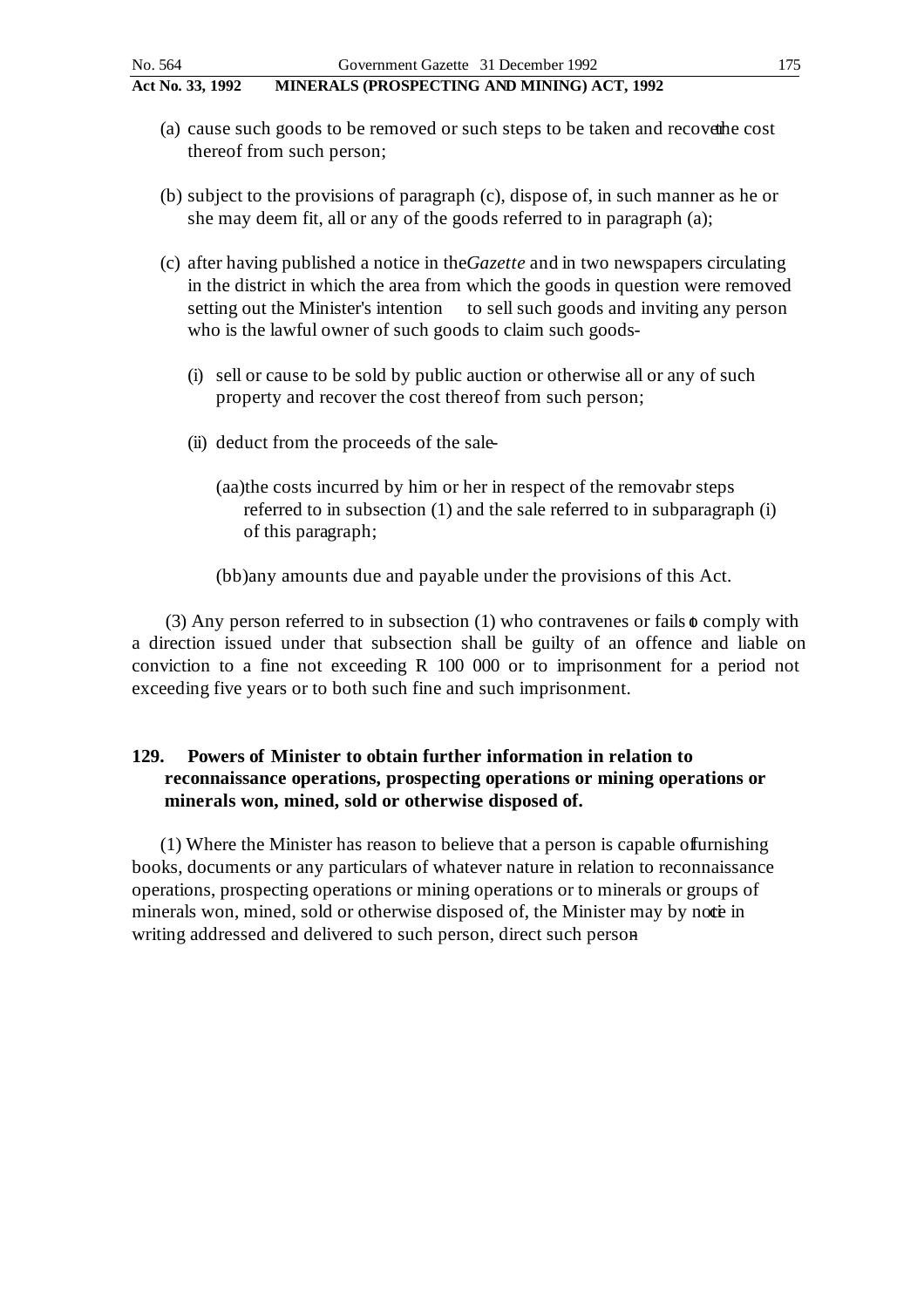- (a) to furnish him or her with such books, documents or particulars within such period and in such manner as may be specified in such notice;
- (b) to appear before the Commissioner or such other person as my be authorized by the Minister and identified in such notice at such time and place as may be specified in such notice to answer questions relating to those books, documents or particulars;
- (c) to furnish the Commissioner or such other person as may be authorized by the Minister and identified in such notice at such time and place as may be specified in such notice with such books, documents or particulars as may be in his or her possession or under his or her control, as the case may be.
- $(2)$  Any person who-
- (a) refuses or fails to comply with a notice issued under subsection (1);
- (b) knowingly furnishes particulars which are false or misleading, shall be guilty of an offence and on conviction liable to a fine not exceeding R8 000 or to imprisonment for a period not exceeding 12 months or to both such fine and such imprisonment.

## **130. Liability of holders of licences or mining claims for pollution of environment or other damages or losses caused.**

(1) When in the course of any reconnaissance operations, prospecting operations or mining operations carried on under any nonexclusive prospecting licence, a mining claim or a mineral licence, any mineral or group of minerals is spilled in the sea or on land or in any water on or under the surface of any land or the sea or such land or water is otherwise polluted or any plant or animal life, whether in the sea, other water in, on or under land, is endangered or destroyed or any damage or loss is caused to amperson, including the State, by such spilling or pollution, the holder of such licence or mining claim shall forthwith -

(a) report such spilling, pollution, loss or damage to the Minister;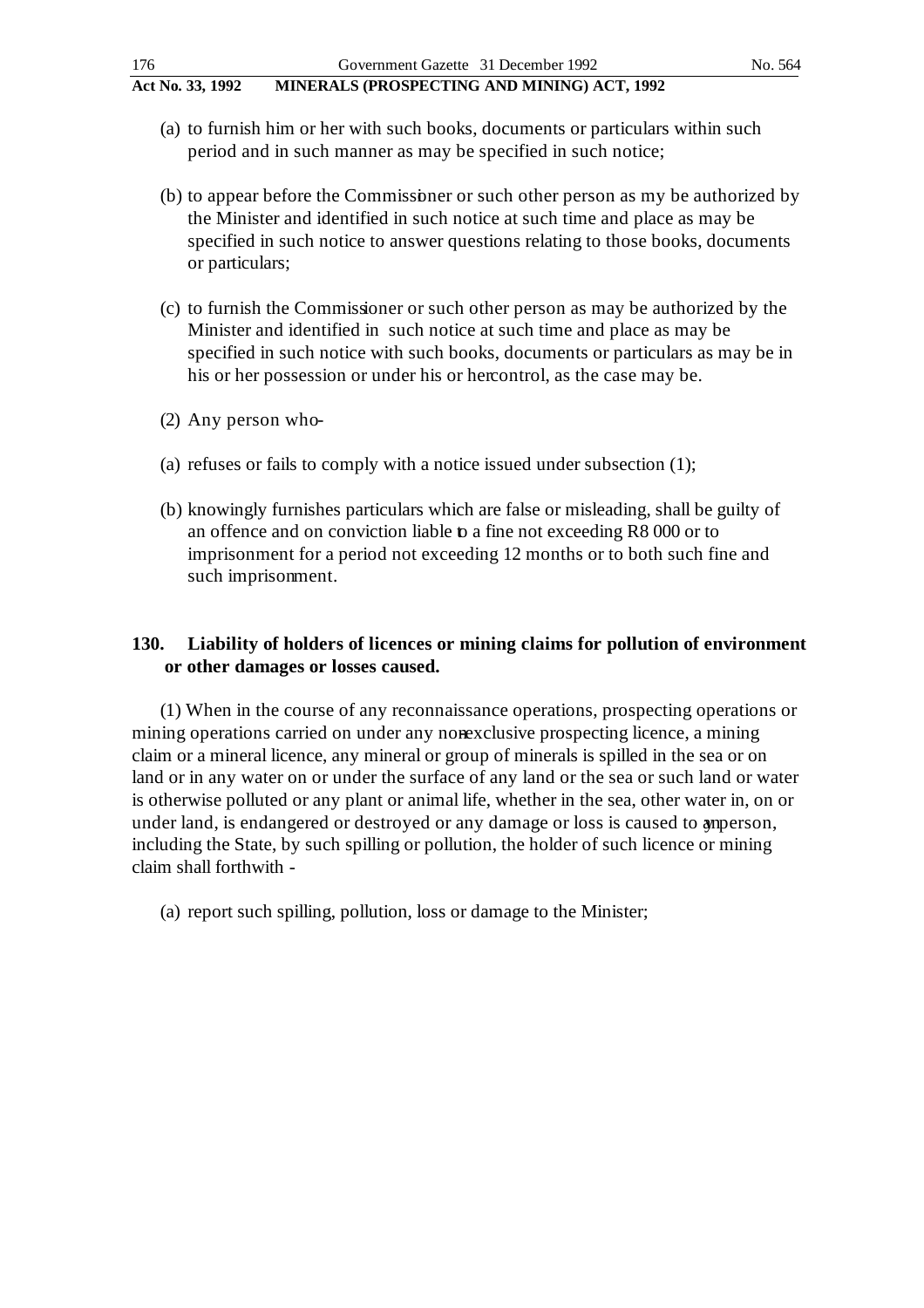(b) take at his or her own costs all such steps as may be necessary in accordance with good reconnaissance practices, good prospecting practices or good mining practices or otherwise as may be necessary to remedy such spilling, pollution, loss or damage.

(2) If the holder of a licence or mining claim referred to in subsection (1) fails to comply with the provisions of paragraph (b) of that subsection within such period as the Minister may deem in the circumstances to be reasonable, the Minister may direct by notice in writing addressed and delivered to such holder to take within such period as may be specified in such notice such sups as may be so specified in order to remedy the spilling, pollution or damage or loss, and the Minister may, if such holder fails to comply with such directions to the satisfaction of the Minister within the period specified in such notice or such further period as the Minister may on good cause shown allow in writing, cause such steps to be taken as may be necessary to remedy such spilling, pollution or damage or loss and recover in a competent court the costs incurred thereby from such holder.

## **131. General right of appeal.**

Any person who feels aggrieved with any action or decision taken or made by the Commissioner in terms of any provision of this Act, may, within 30 days as from the date on which such action or decision was made known to such person, lodge an appeal against any such action or decision, and thereupon the Minister may confirm, set aside or amend any such action or decision.

## **132. Service of documents.**

(1) Any document, notice or other communication required or authorized under the provisions of this Act to be glen or delivered to any person by the Minister the Commissioner or any officer authorized thereto be deemed to have been given or delivered -

- (a) A delivered to such person personally;
- (b) if despatched by registered post addressed to such person at his or her last known address which may be any such place or office as is referred to in paragraph (c) or his or her last known post office box number opprivate bag number or that of his or her employer or accredited agentif any;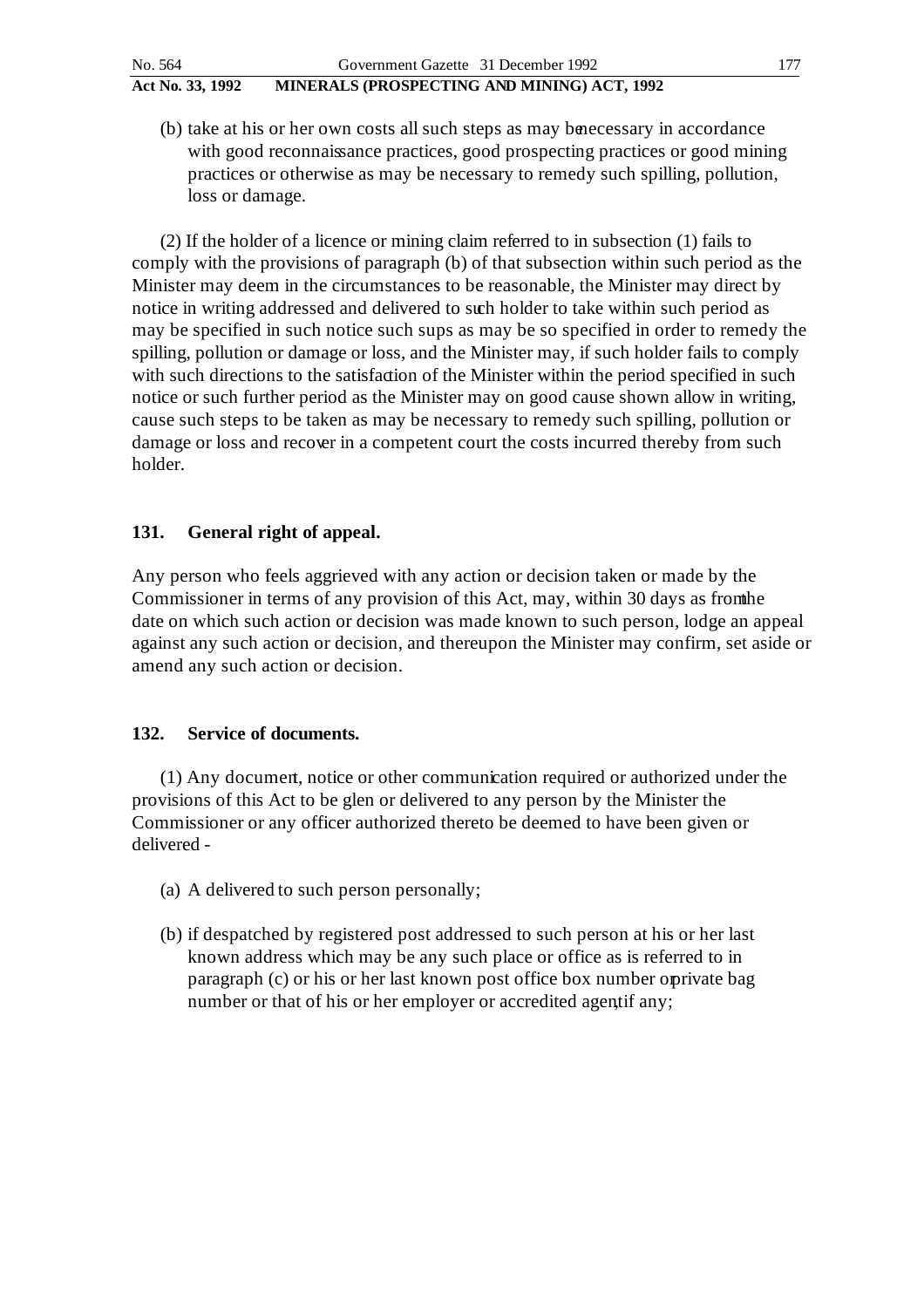- (c) if left with some adult person apparently residing at or occupying or employed at his or her last known abode or office or place of business; or
- (d) in the case of a company-
	- (i) if delivered to the public officer of the company;
	- (ii) left with some adult person apparently residing at or occupying or employed at its registered address;
	- (iii)if despatched by registered post addressed to the company or its public officer at its or his or her last known address, which may be any such office or place as is referred to in subparagraph (ii) or its or his or her last known post office box number or private bag number or that its or his or her employer; or
	- (iv) if transmitted by means of a facsimile transmission to the person concerned at the registered office of the company.

(2) Any document, notice or other communication referred to in subsection (1) which has been given or delivered in the manner contemplated in paragraph (b) or (d)(iii) of that subsection shall, unless the contrary is proved, be deemed to have been received by the person to whom it was addressed at the time when it would, in the ordinary course of post have arrived at the place to which it was addressed.

## **133. Miscellaneous offences and penalties.**

Any person who-

(a) without reasonable excuse, obstructs, hinders or prevents the holder of any non-exclusive prospecting licence, mining claim or mineral licence, the Minister, the Commissioner or any other officer referred to in section 4(2) from exercising or performing any right, power, duty or function conferred or imposed upon him or her by or under any provision of this Act;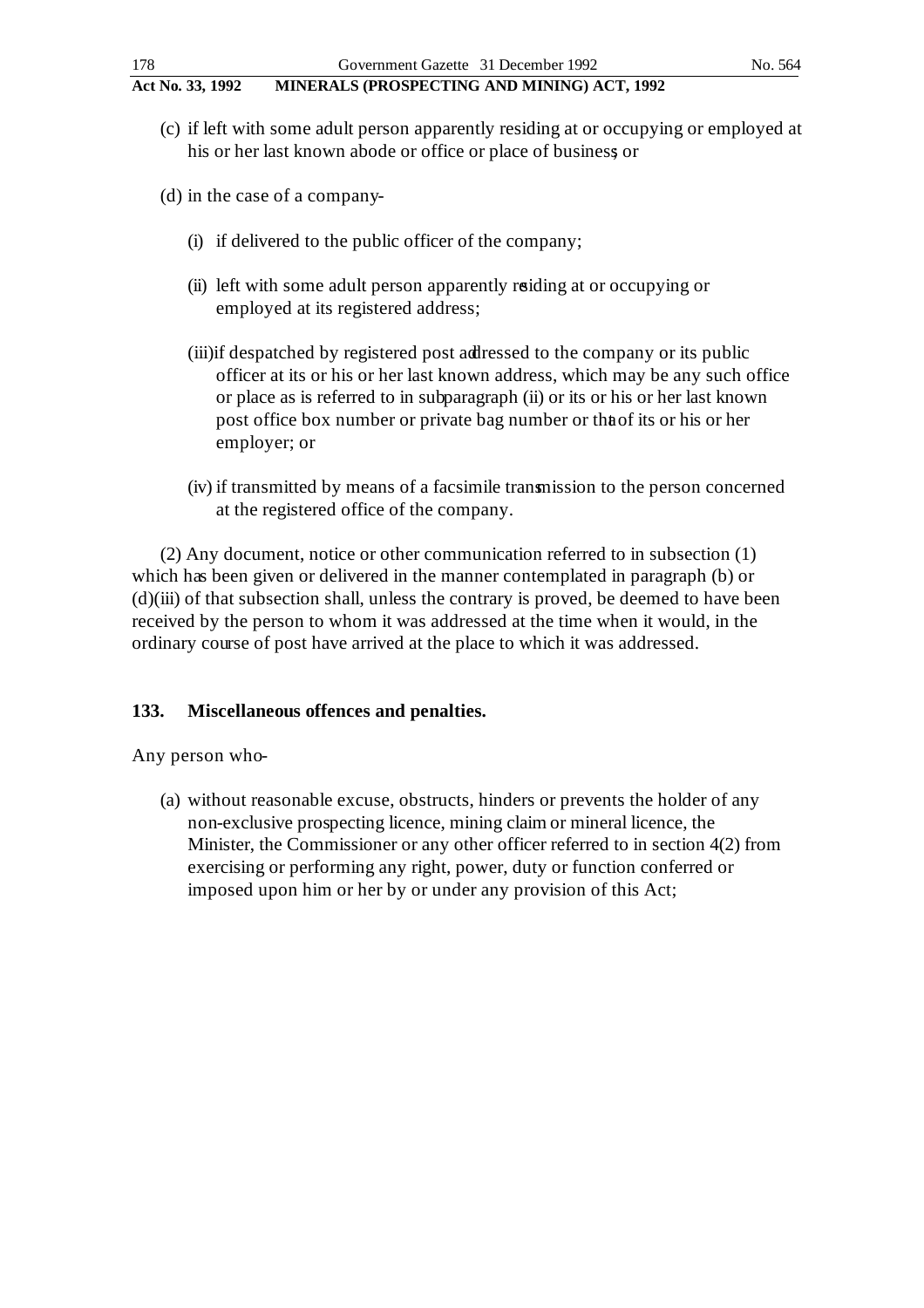- (b) makes or causes to be made in connection with any application made in terms of any provision of this Act any statement which is false or misleading knowing it to be false or misleading;
- (c) submits or causes to be submitted in connection with any such application or any notice, report, return or statement issued or given under any provision of this Act or the terms and conditions of any nonexclusive prospecting licence, mining claim or mineral licence, any document, information or particulars which are false or misleading knowing them to be false or misleading;
- (d) fraudulently and, with the intent to mislead any other person to believe that a mineral or group of minerals of a mineable nature exist at any place, places or deposits or causes to be placed or deposited any mineral or group of minerals in or at any such place;
- (e) fraudulently and with the intent to defraud mingles or causes to be mingled with any sample of ore any substance which will increase the value or nature of such ore;
- (f) intentionally or negligently transgresses the boundaries of his or her reconnaissance area, prospecting area, claim area, retention area or mining area while carrying on reconnaissance operations, prospecting operations or mining operations or such boundaries to be so transgressed; or
- (g) without any lawful reason removes, destroys, disfigures or displaces any trigonometrical station or a beacon or boundary mark of any propecting area, claim area, retention area or mining area,

shall be guilty of an offence and on conviction be liable to a fine not exceeding R8 000 or to imprisonment for a period not exceeding 12 months or to both such fine and such imprisonment.

## **134. Jurisdiction of court in relation to offences under this Act committed at sea.**

Notwithstanding the provisions of any law to the contrary, the High Court of Namibia or a magistrate's court which would otherwise have jurisdiction shall have jurisdiction to try any offence under this Act which is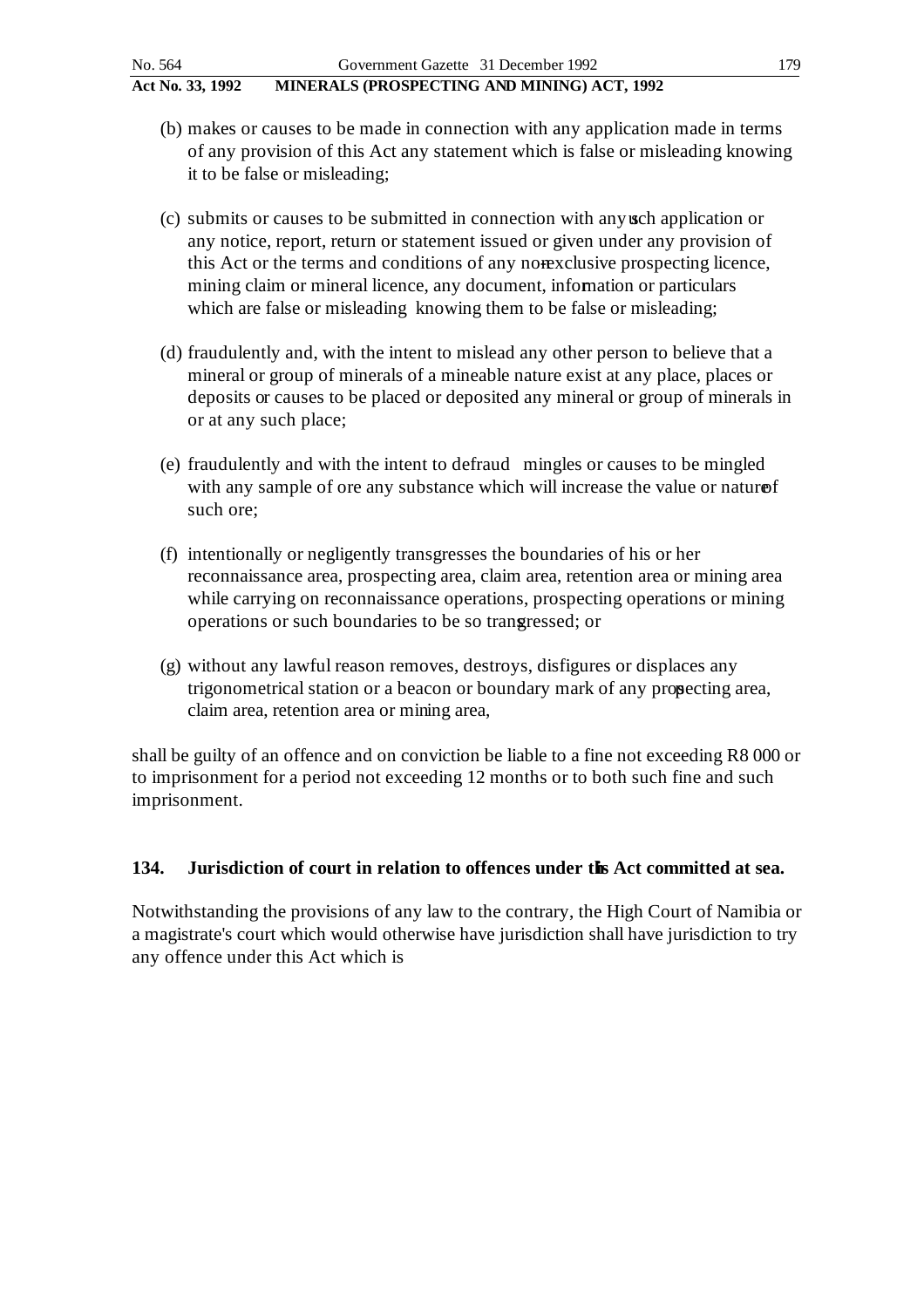committed or alleged to have been committed within the territorial sea referred to in section 2 of the Territorial Sea and Exclusive Economic Zone of Namibia Act, 1990 (Act 3 of 1990), the exclusive economic zone referred to in section 4 of that Act and the continental shelf referred to in section 6 of that Act.

## **135. Evidence.**

The production in any criminal or civil proceedings in any court of law or other proceedings instituted in terms of the provisions of this Act of-

- (a) any certificate purporting to have been signed by the Commissioner certifying whether or not on a date specified in such certificate-
	- (i) a licence was issued, renewed or transferred to a person so specified;
	- $(ii)$  a mining claim was registered or renewed in the name of, or transferred to, a person so specified;
	- (iii)any interest in such a licence or mining claim has been granted, ceded or assigned to a person so specified;
	- (iv) any person so specified has been joined as a joint holder of such a licence or claim or any interest in such licence or claim;
	- (v) any term and condition so specified is or was a term and condition of a licence or mining claim;
	- (vi) a person mentioned in such certificate is or was a holder of such a licence or mining claim;
	- (vii)a li cence has been issued or mining claim registered in respect of any area of land so specified;
- (b) an extract from the register referred to in section 36(2) or 51 certified by the Commissioner to be true and correct,

shall, unless the contrary is proved, be conclusive evidence of the facts mentioned therein.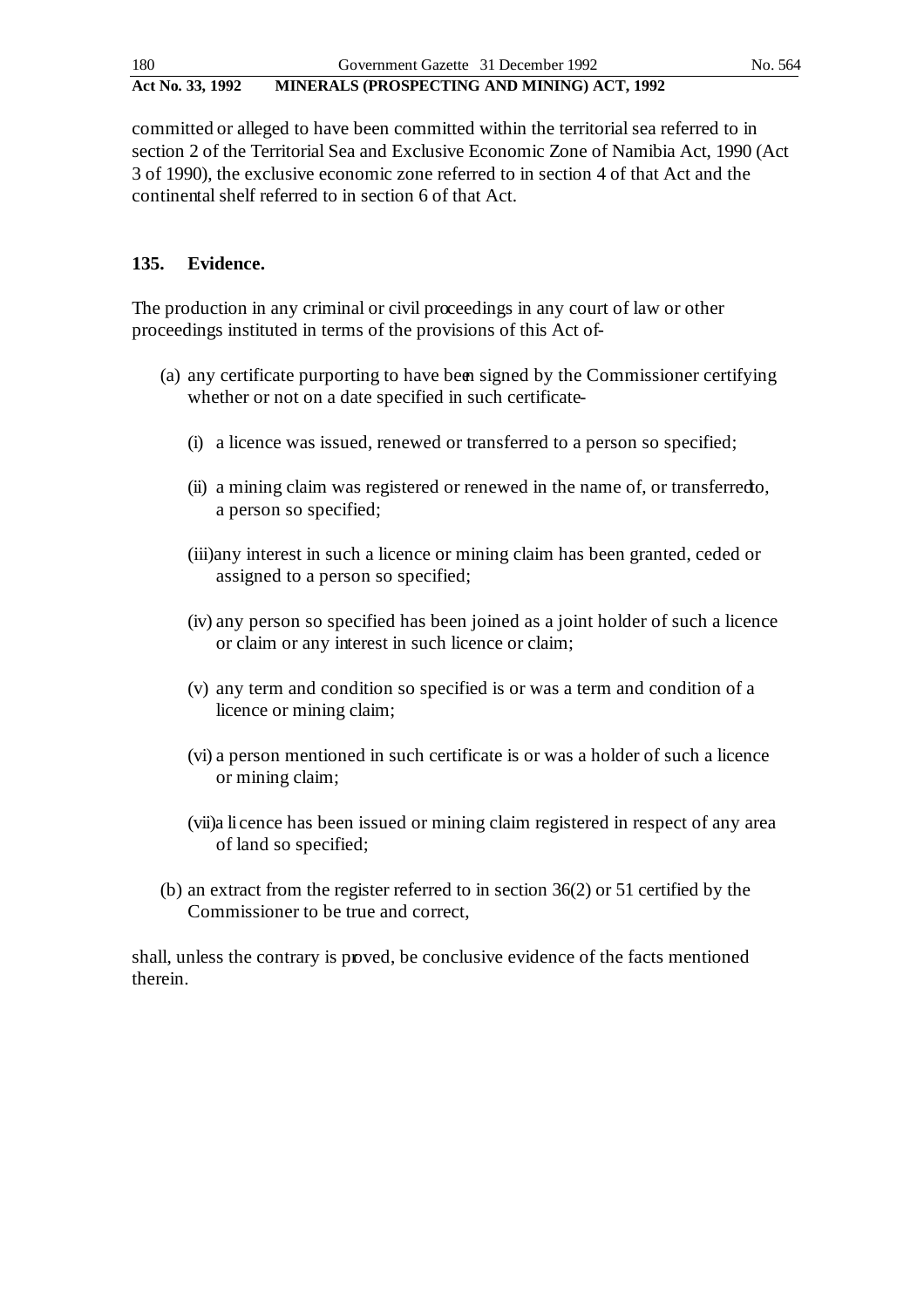### **136. Forfeiture orders.**

If a person is convicted of an offence under this Act the court which has convicted the person may, in addition to any other penalty imposed or any forfeiture ordered und any other law, order any mineral or group of minerals won or mined in the course of the commission of such offence be forfeited to the State or, in the event of any such mineral or group of minerals having been sold or otherwise disposed of, an amount qual to the proceeds of the sate or the market value of such mineral or group of minerals, as determined by the court, be paid by such person for the benefit of the State Revenue Fund.

## **137. Exemptions.**

 (1) The Minister may, whenever he or she deems it necessary or expedient for the better administration of the provisions of this Act -

- (a) from time to time by notice in the *Gazette* exempt, subject to such conditions as may be determined by him or her and specified in such notice, the holders of non-exclusive prospecting licences, mining claims or mineral licences from the provisions of section 16(1)(c) and (5), 31(1)(d) and (5), 67(1)(c) and (5),  $77(1)(d)$  and  $(5)$ ,  $90(1)(d)$  and  $(4)$  or 127 in relation to any mineral or group of minerals specified in such notice or any quantity or mass of such mineral or group of minerals so specified;
- (b) upon an application made by the holder of a nonexclusive prospecting licence, mining claim or mineral licence in such form as may be determined in writing by the Minister, by notice in writing exempt, subject to such conditions as may be determined by him or her and specified in such notice, any such holder from the provisions of the said sections in relation to any mineral or group of minerals specified in such notice or any quantity or mass of such mineral or group of minerals so specified;
- (c) upon an application made by any person in such form as may be determined in writing by the Minister, by notice in writing exempt, subject to such onditions as may be determined by him or her and specified in such notice, any such person from any provision of Part XIV in relation to any high value mineral specified in such notice or any quantity or mass of such high value mineral so specified, if the Minister is on reasonable grounds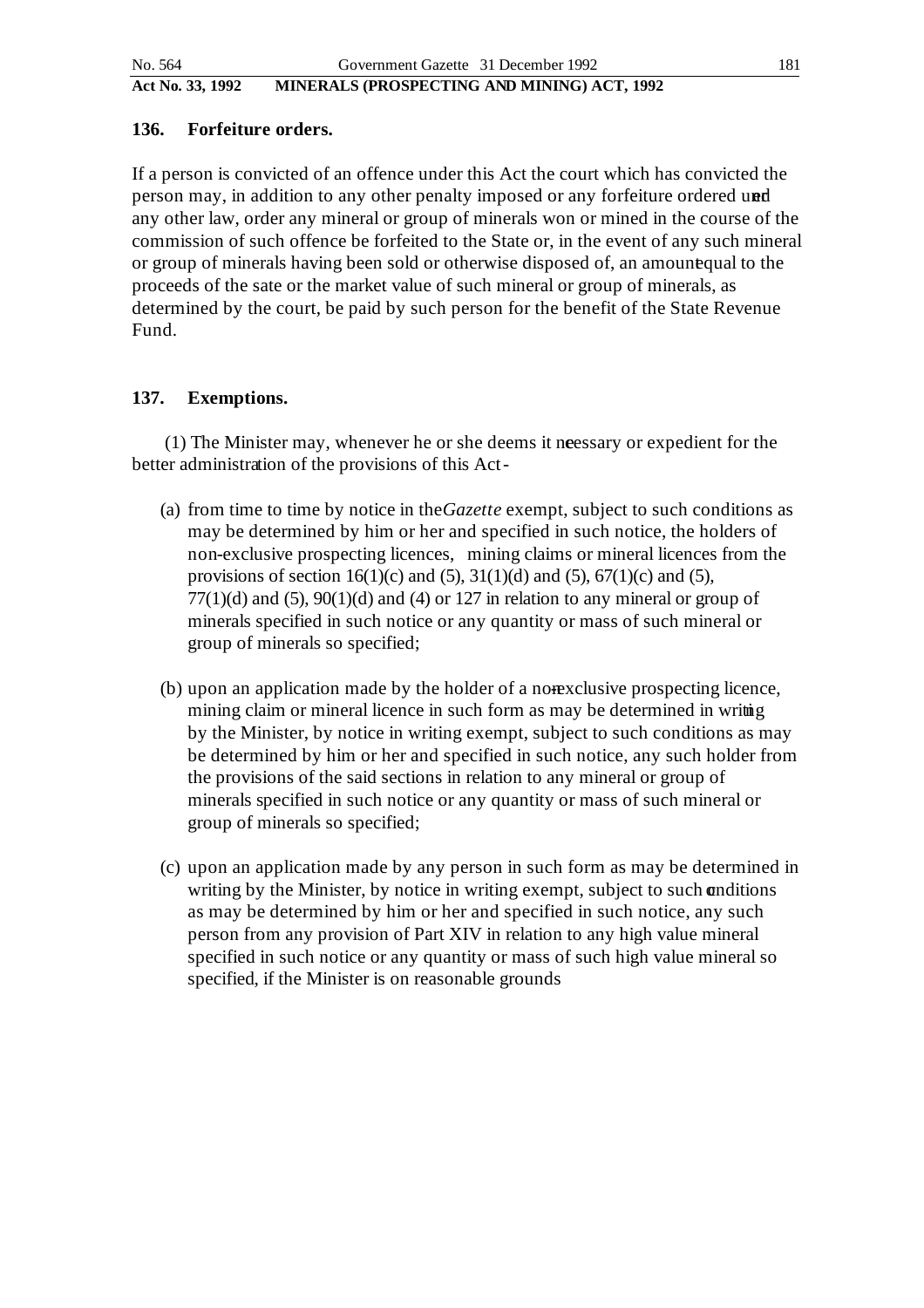satisfied that such person is *abona fide* collector of such high value minerals referred to in that Part,

and may at any time by like notice amend or withdraw such notice.

(2) An application for the exemption referred to in subsection  $(1)(b)$  or  $(c)$ , shall be made to the Minister in such form as may be determined in writing by the Comissioner and shall be accompanied by such application fee, if any, as may be determined under section 123, together with such documents and information as may be required by the Minister.

### **138. Delegation of powers.**

(1) The Minister may delegate any power conferred upon him or her by this Act, excluding any power which is required to be exercised by notice in the *Gazette*, to the Permanent Secretary, the Commissioner or any other officer in the service of the Ministry of Mines and Energy.

(2) Any delegation under subsection (1) shall not prevent the Minister from exercising the power concerned personally.

### **139. Repeal and amendment of laws, and savings.**

(1) Subject to the provisions of this section, the laws specified in column 2 of Schedule 2 are hereby repealed or amended to the extent shown in column 3 of that Schedule.

- (2) On the date of commencement of this  $Act$
- (a) the person appointed in terms of section 4(2) of the Mines, Works and Minerals Ordinance, 1968 (Ordinance 20 of 1968) (hereinafter referred to as the repealed Ordinance), in the office of the mining commissioner who was holding such office on the date immediately before such date of commencement, shall be deemed to have been appointed under section 4 of this Act as the Commissioner;
- (b) subject to the provisions of subsection (8), any prospecting licence issued in terms of section 20 of the repealed Ordinance which was in force on the date immediately before such date of commencement, shall be deemed to be a non-exclusive prospecting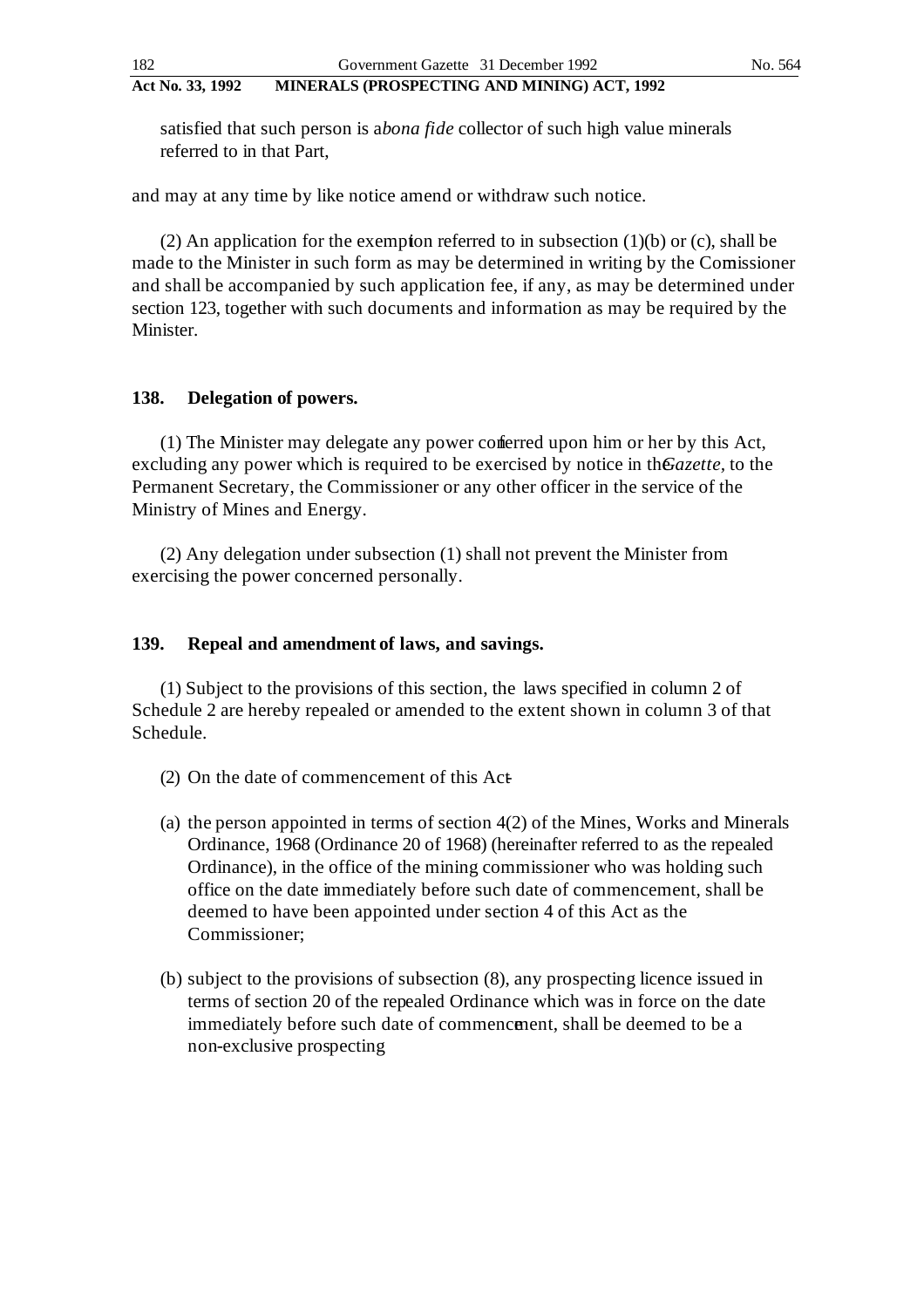licence issued in terms of section 21 of this Act on the date of such commencement to the person wb was the holder of such prospecting licence on the date immediately before such date of commencement for a period equal to the unexpired portion of the period for which it was issued in terms of the said section 20 on such terms and conditions as may have been determined in terms of the repealed Ordinance in respect of such prospecting licence;

- (c) subject to the provisions of subsections (3), (7) and (8), any claim registered in terms of section 29 of the repealed Ordinance which was so registered on the date immediately before such date of commencement, shall be deemed to be a mining claim registered in terms of section 36 of this Act on such date of commencement in favour of the person who was the holder on such first-mentioned date of the certificate of registration issued in terms of subsection (3) of the said section 29, in respect of such area and such mineral or group of minerals in respect of which such claim was so registered as if such claim were in terms of the said section 36 registered on such date of commencement;
- (d) subject to the provisions of subsections (4), (7) and (8), any prospecting grant embodied in a deed of grant and registered, or deemed to have been registered, in terms of section  $60(1)(e)$  of the repealed Ordinance which was in force on the date immediately before such date of commencement, shall be deemed to be an exclusive prospecting licence issued in terms of section 70 of this Act on the date of such commencement to the person who was the holder of any such

prospecting grant immediately before such commencement for a period equal to the unexpired portion of the period for which any such prospecting grant was granted or extended, and in respect of such area and such mineral group of minerals and on such terms and conditions determined, in terms of the said section 60 in respect of such prospecting grant;

(e) subject to the provisions of subsections  $(5)$ ,  $(7)$ ,  $(8)$  and  $(9)$ -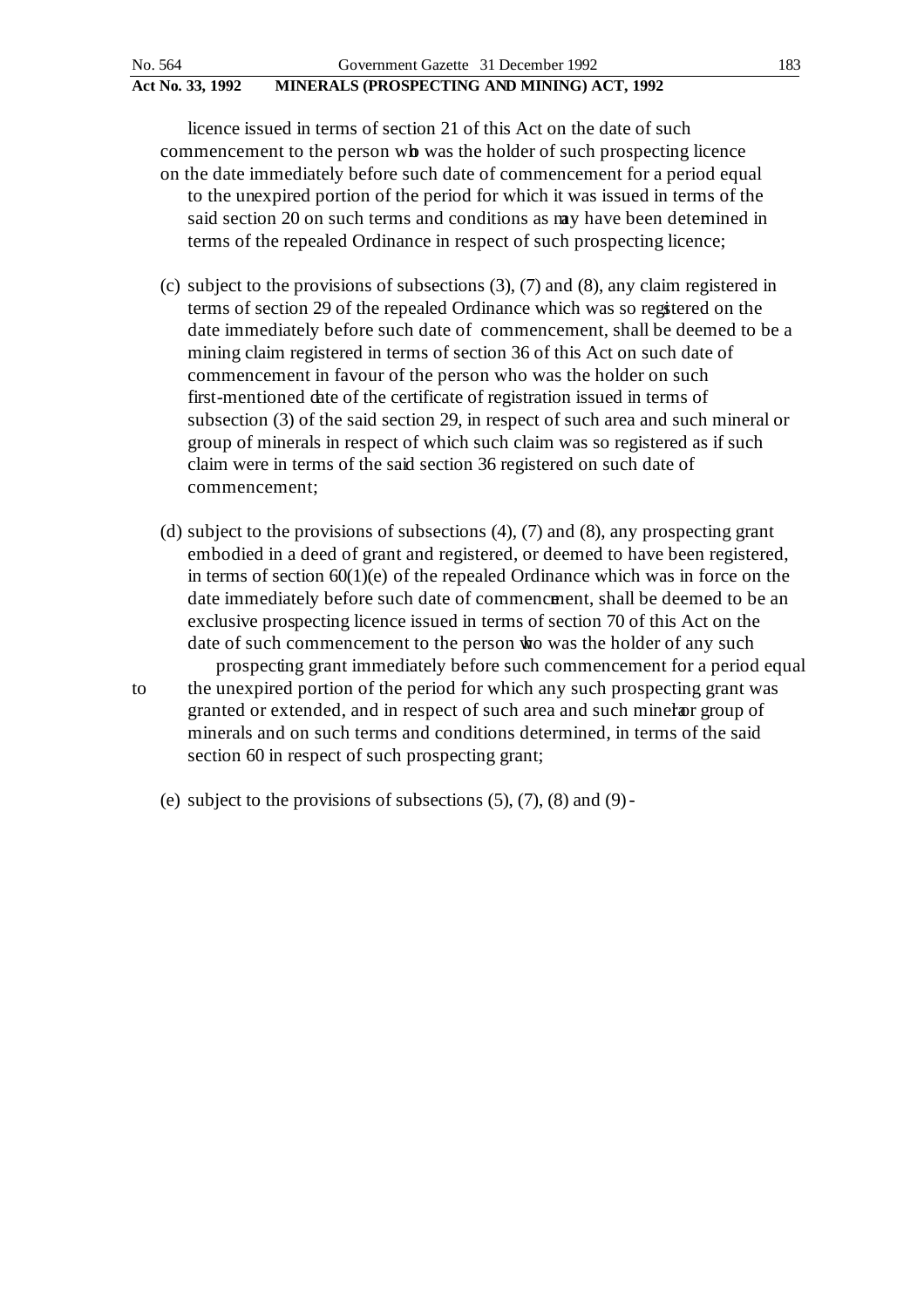- (i) any mining title secured by way  $\phi$  a deed of conversion registered in terms of section 46(10) of the repealed Ordinance which was in force on the date immediately before such date of commencement; and
- (ii) any mining grant embodied in a deed of grant and registered in terms of section 61(6)(b) of the repealed Ordinance,

shall be deemed to be a mining licence issued in terms of section 93 of this Act on the date of such commencement

- (aa)in the case of the mining title referred to in subparagraph (1), to the person who was the owner of the mining area to which such mining title relates immediately before such commencement for a period of 25 years as from the date of such commencement or such shorter period as in the opinion of the Minister represents the estimated life of the mine in question and determined *mutatis mutandis* in accordance with the procedure as provided in section 92(4) by notice in writing addressed and delivered to such person in respect of such mining area and such mineral or group of minerals and on such terms and conditions determined in terms of the provisions of the repealed Ordinance; or
- (bb) in the case of the mining grant referred to in subparagraph (ii), to the person who was be holder of such mining grant immediately before such commencement for a period of 25 years as from the date of such commencement or such shorter period as in the opinion of the Minister represents the estimated life of the mine in question and determined *mutatis mutandis* in accordance with the procedure as provided in section 92(4) by notice in writing addressed and delivered to such person in respect of the mining area to which such mining grant relates and such mineral or group of minerals and on such terms and conditions determined in terms of section 61(1) of the repealed Ordinance;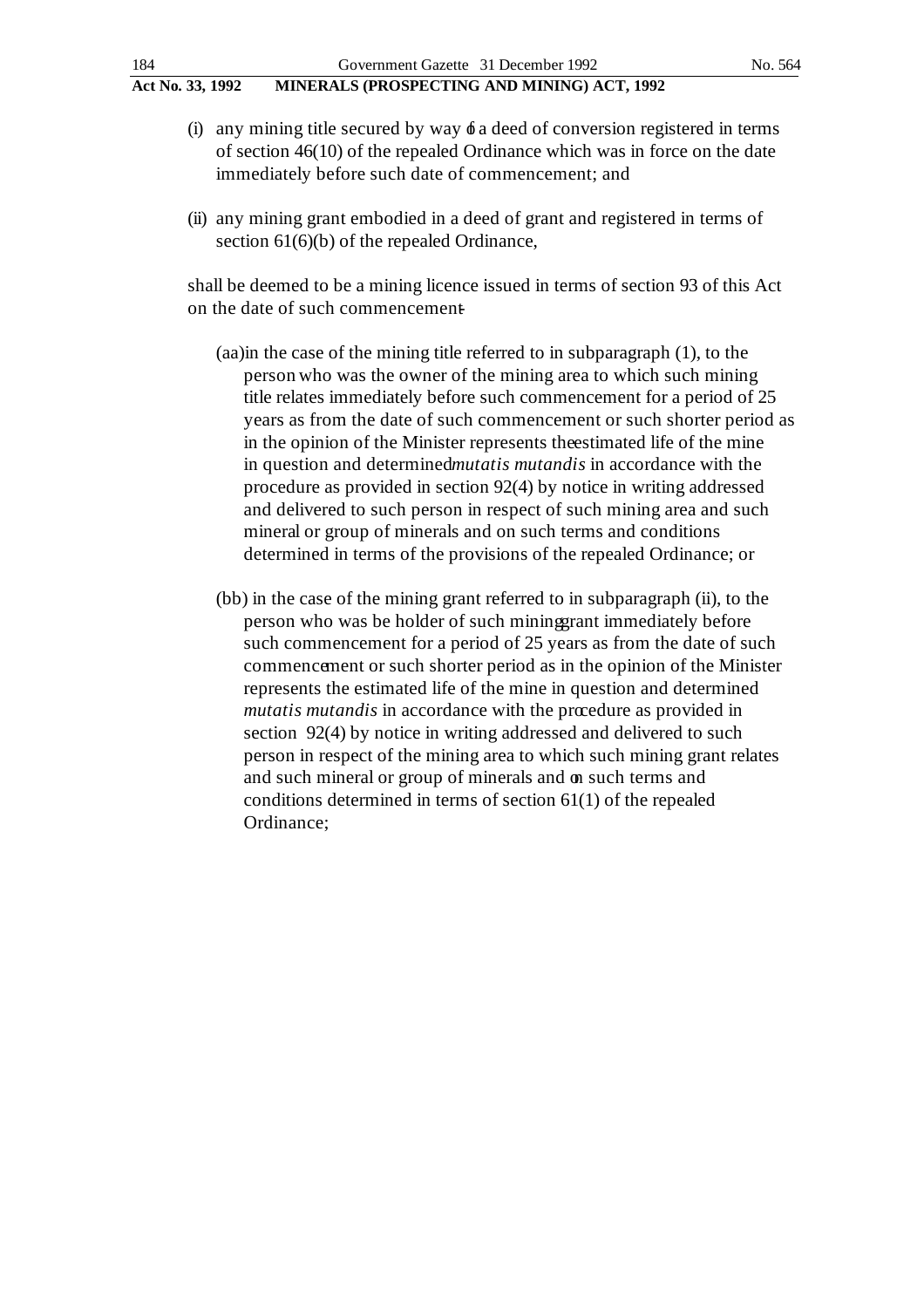- (f) anything else done under any provision of the repealed Ordinance before its repeal under subsection (1) which may be done under a corresponding provision of this Act, shall be deemed to have been done under such corresponding provision;
	- $(g)$  any reference in any law or document
		- (i) to the mining commissioner appointed under section  $4(2)$  of the repealed Ordinance, shall be construed as a reference to the Commissioner;
		- (ii) to a prospecting licence issued in terms of section 20 of the repealed Ordinance, shall be construed as a reference to a nonexclusive prospecting licence;
		- (iii)to a claim registered in terms of section 29 of the repealed Ordinance or the area or holder of such claim, shall be construed as a reference to a mining claim or the claim area or the holder of a mining claim, respectively;
		- (iv) to a prospecting grant referred to in section  $60(1)(e)$  of the repealed Ordinance or the area or holder of such prospecting grant shall be construed as a reference to an exclusive prospecting licence, the holder of an exclusive prospecting licence or the prospecting area, respectively;
	- (h) any reference in any law or document-
		- (i) to any mining title referred to in section  $44$  of the repealed Ordinance or the owner of the mining area to which such mining title relates;
		- (ii) to any mining grant referred to in section 61 of the repealed Ordinance or the holder or the grant area of such grant,

shall be construed as a reference to a mining licence, the holder of a mining licence or a mining area, respectively.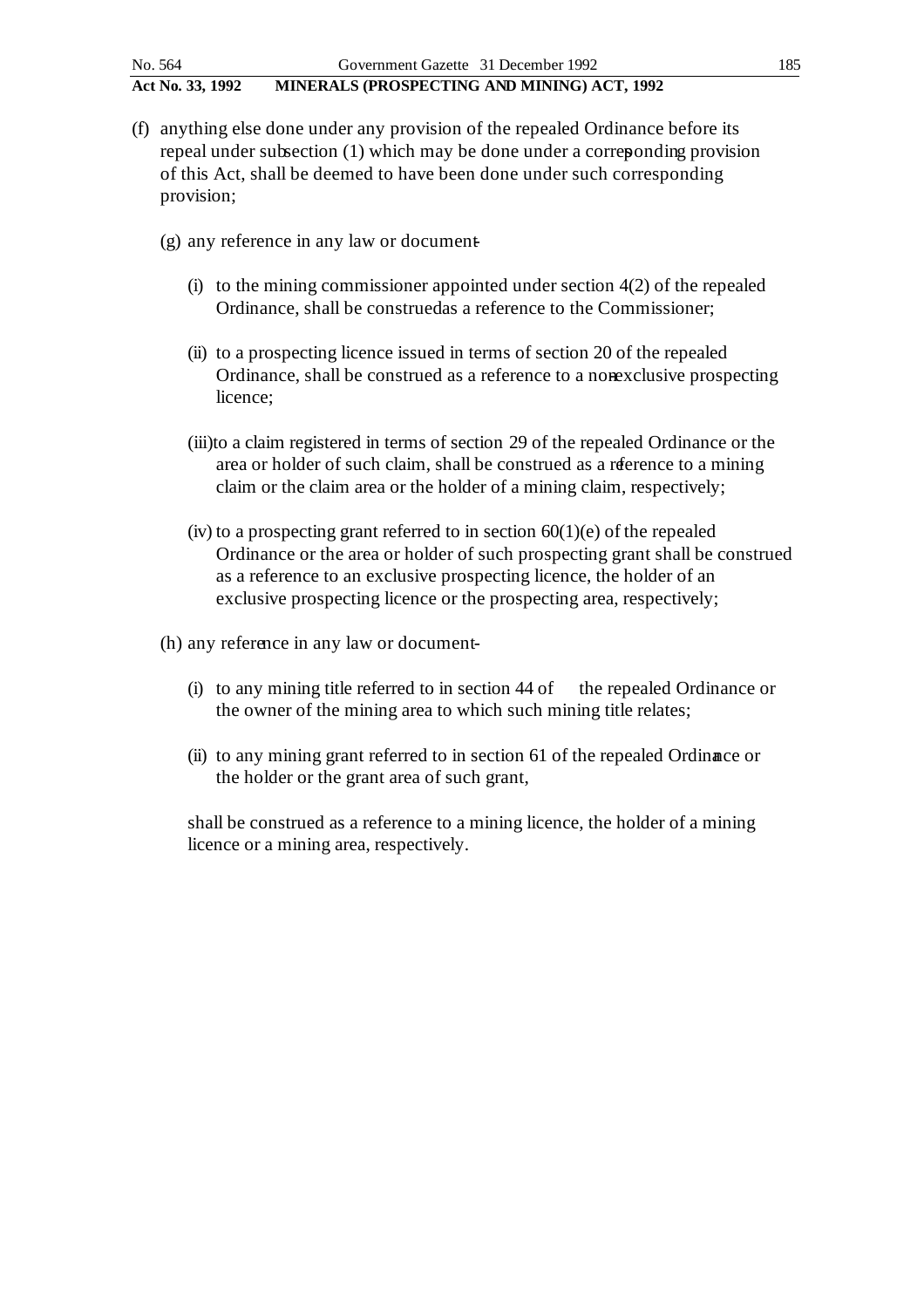- (3) (a) Notwithstanding the provisions of section 123, the claim fees which were payable in respect of such claim in terms of section 30 of the repealed Ordinance immediately before the date of commencement of this Act, shall continue to be so payable as if the repealed Ordinance had not been repealed by subsection (1) and this Act had come into operation on a date 12 months as from such date of commencement.
- (b) The holder of a mining claim referred to in paragraph (c) of subsection (2) shall on a date not later than 12 months as from such date of commencement -
	- (i) furnish the Commissioner with the particulars referred to in paragraphs (d), (e) and (f) of subsection (4) of section 26 of the repealed Ordinance;
	- (ii) submit to the Commissioner
		- (aa)a sketch-plan of the claim area and a certificate prepared *mutatis mutandis* in accordance with the provisions of section 33(2)(e) of this Act;
		- (bb)a report in duplicate in such form as the Commissioner may determine on all prospecting operations and mining operations carried on on the area of such claim as from the date on which such claim was registered in terms of section 29 of the repealed Ordinance together with the results of all analytical, metallurgical and mineralogical work relating thereto.
- (c) Any holder of a mining claim who contravenes or fails to comply with the provisions of paragraph (a) or (b) shall be guilty of an offence and on conviction liable to a fine not exceeding R8 000 or to imprisonment not exceeding 12 months or to both such fine and such imprisonment.
- (4) Notwithstanding the provisions of -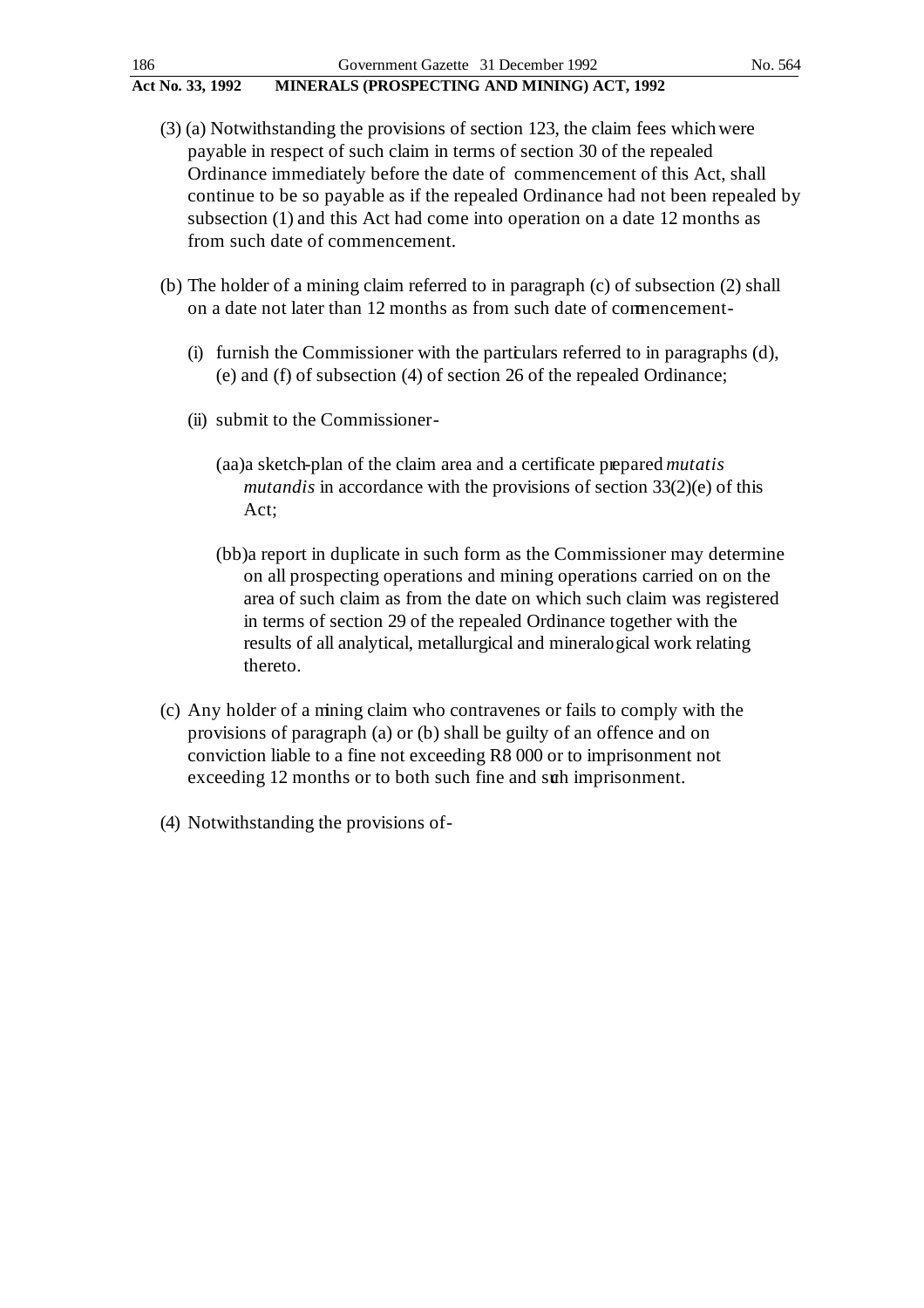- (a) section 42, as applied by section 75, the holder of an exclusive prospecting licence contemplated in paragraph (d) of subsection (2) shall carry on the prospecting operations to which such exclusive prospecting licence relates and incur such expenditure which are, in terms of the programme of prospecting operations specified in the deed of grant in question, required to be carried on and expended;
- (b) section 123, the rental which was payable in respect of the prospecting grant referred to in paragraph (d) of subsection (2) in terms of section  $60(2)(c)$  of the repealed Ordinance immediately before the date of commencement of this Act, shall continue to be so payable as if the repealed Ordinance had not been repealed by subsection (1) and this Act had come into operation on the date on which such grant is required to he extended as contemplated in section  $60(1)(b)$ of the repealed Ordinance.
- (5) Notwithstanding the provisions of -
- (a) section 123
	- (i) in the case of the mining title referred to in paragraph (e) of subsection (2), the mining area fee payable in respect of the mining area to which the mining title so referred to relates immediately before the date of commencement of this Act, shall, continue to be so payable as if the repealed Ordinance had not been repealed by subsection (1) and this Act had come into operation on the date on which the first half year contemplated in section 47(2) of the repealed Ordinance after the commencement of this Act had expired;
	- (ii) in the case of the mining grant referred to in paragraph (e) of subsection (2), the rental payable in respect of the grant area to which the mining grant so referred to relates immediately before the date of commencement of this Act, shall continue to be so payable as if the repealed Ordinance had not been repealed by subsection (1) and this Act had come into operation on the date on which such rental would have been payable after the date of commencement of this Act;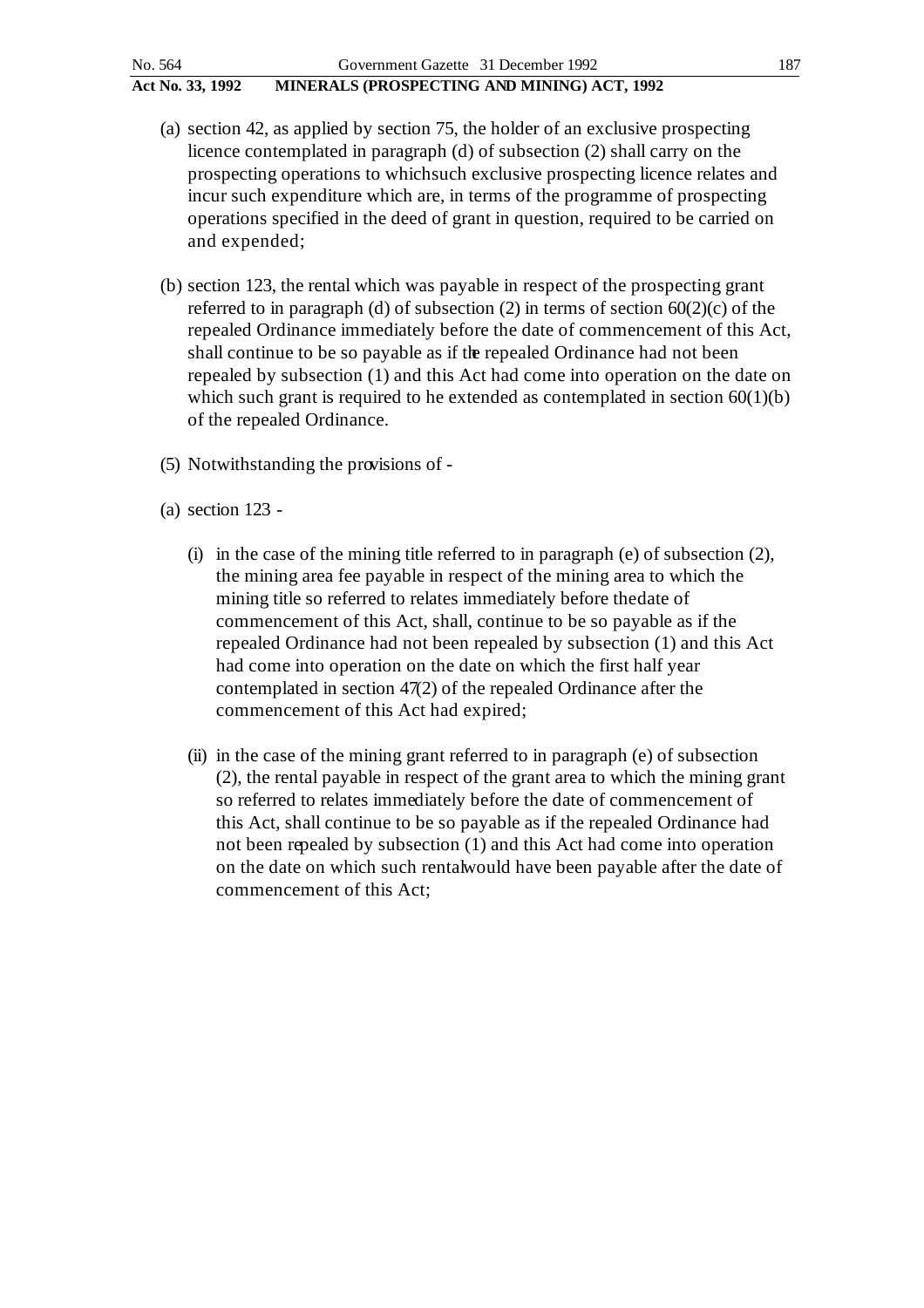(b) section 78, the holder of a mining licence referred to in paragraph (e) of subsection (2) shall be entitled to apply *mutatis mutandis* in accordance with the provisions of Part XI of this Act for a mineral deposit retention licence as if such holder were the holder of an exclusive prospecting licence or a mining claim, except when a notice referred to in subsection (7) has been delivered to him or her.

(6) Subject to the provisions of subsection (7), the provisions of this Act shall not be construed as detracting from the validity of the agreement known as the Halbscheid Agreement in so far as it was in force on the date immediately before the commencement of this Act.

(7) The Minister may, if he or she deems it necessary in the interests of the development of the mineral resources of Namibia, by notice in writing addressed and delivered to the holder of a mining claim contemplated in paragraph (c) of subsection (2), the holder of an exclusive prospecting licence contemplated in paragraph (d) of that subsection, the holder of a mining licence contemplated in paragraph (e) of subsection (2) or any party to the agreement referred to in subsection  $(6)$ , require such holder or party -

- (a) to enter into negotiations with the Minister in relation to
	- (i) the continuation or variation of the terms and conditions to which such mining claim, exclusive prospecting licence, mining licence or agreement, as the case maybe, relates;
	- (ii) the discontinuance of the registration of such mining claim or of such exclusive prospecting licence, mining licence or agreement or of any terms and conditions to which such mining claim, licence or agreement relates, and the registration of such mining claim or the issue of an exclusive prospecting licence or a mining license, in accordance with the provisions of this Act, in relation to any rights connected with such firstmentioned mining claim, exclusive prospecting licence, mining licence, or agreement;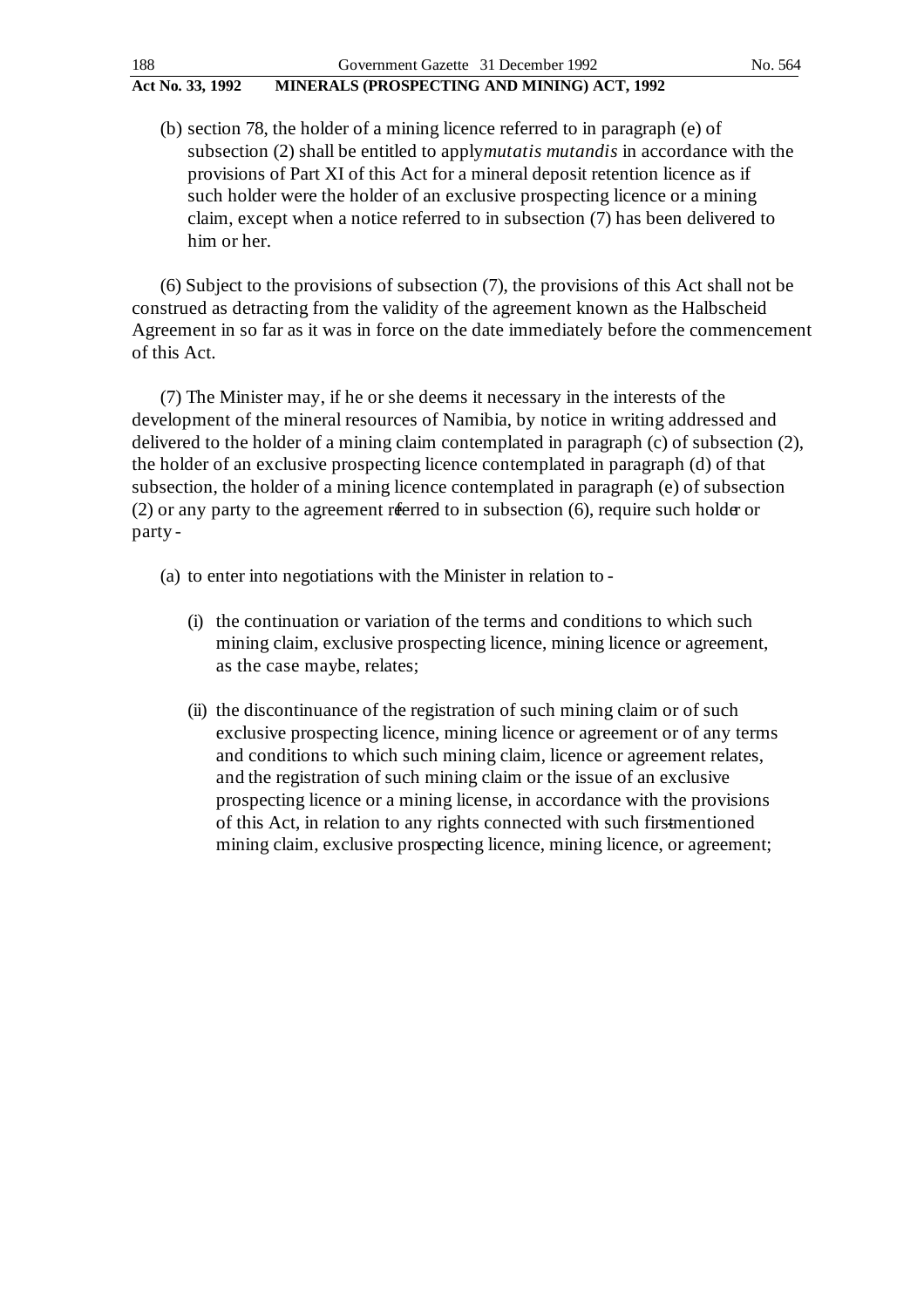- (b) to furnish the Minister with copies of such documents or other information which is in the possession or under the control of such holder or party as the Minister may require for purposes of any negotiations contemplated in paragraph (a).
- (8) (a) A person referred to in section 78(2) of the Petroleum (Exploration and Production Act), 1991 (Act 2 of 199 1), shall submit, within a period of 90 days as from the date of the commencement of this Act, particulars of any right granted to him or her under the repealed Ordinance in relation to natural oil, as defined in section 1 of the repealed Ordinance.
- (b) Any person referred to in paragraph (a) who fails to comply with the provisions of that paragraph shall be deemed to have abandoned all rights so granted, unless the Minister determines on good cause shown otherwise by notice in writing addressed and delivered to such person.

(9) Notwithstanding the provisions of paragraph ( $\theta$  of subsection (2), the Minister may -

- (a) if he or she is on reasonable grounds satisfied that he person who was the owner of a mining area referred to in the said paragraph (e) or the holder of a mining grant so referred to, has no intention of carrying on any mining operations on the mining area to which such mining title or mining grant relates, *mutatis mutandis* in accordance with the procedure as provided in section 92(4) by notice in writing addressed and delivered to such person declar that such mining title or mining grant, as the case may be, has lapsed;
- (b) if he or she is on reasonable grounds satisfied that the person who was the owner of a mining area referred to in the said paragraph (e) or the holder of a mining grant so referred to, is not carrying on any such mining operations on account of the fact that there exist grounds by virtue of which a mineral deposit retention licence can be issued to such person in terms of the provisions of this Act, grant, *mutatis mutandis* in accordance with the procedure as provided in section 92(4) and subject to the provisions of Part XI, a mineral deposit retention licence to such person;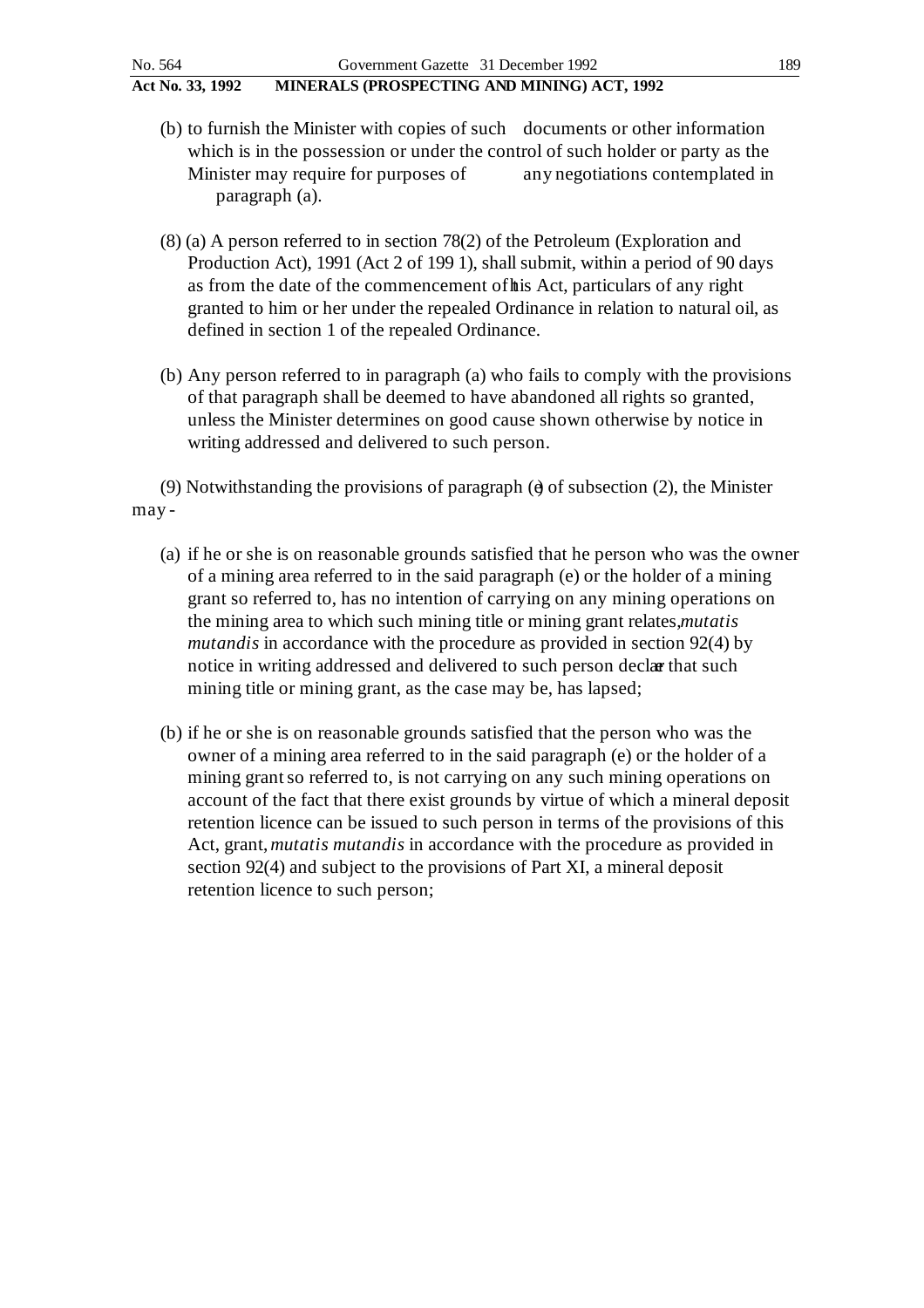$(c)$  if he or she is on reasonable grounds satisfied that the person who was the ower of a mining area referred to in the said paragraph (c) or the holder of a mining grant so referred to, is not carrying on any such mining operations on account of the fact that the circumstances relating to the mining area to which such mining title or mining grant relates justify the granting of an exclusive prospecting licence, *mutatis mutandis* in accordance with the procedure as provided in section 92(4) by notice in writing addressed and delivered to such person declare that the provisions of paragraph (d) of subsection (2) of this section shall apply *mutatis mutandis* in relation to such person as if such person were on the date immediately before the commencement of this Act the holder of a prospecting grant referred to in that paragraph.

(10) Any licence issued under section 2 of the Dealing in Unwrought Precious Metals Proclamation, 1938 (Pro clamation 5 of 1938), which was in force on the date immediately before the date of commencement of this Act shall be deemed to be a permit issued under section 105 of this Act on the date of such commencement.

#### **140. Short title and commencement**

This Act shall be called the Minerals (Prospecting and Mining) Act, 1992, and shall come into operation on a date to be fixed by the Minister by notice in the *Gazette.*

#### **SCHEDULE 1**

### **GROUPS OF MINERALS, ELEMENTS AND ROCK (Section 1)**

### **Part 1 Base and rare metals group**

Aluminium, antimony, arsenic, beryllium, bismuth, cadmium, caesium, chromium, cobalt, copper, gallium, germanium, hafnium, indium, iron, lead, manganese, mercury, molybdenum, nickel, niobium, radium, "Rare Earths" or lanthanides, including the actinides, scandium and yttrium, rhenium, rubidium, selenium, tantalum, tellurium, thallium, tin, tungsten, vanadium, zinc or zirconium, but does not include any such minerals if such mineral is incidentally included in a mineral falling in any other group of minerals.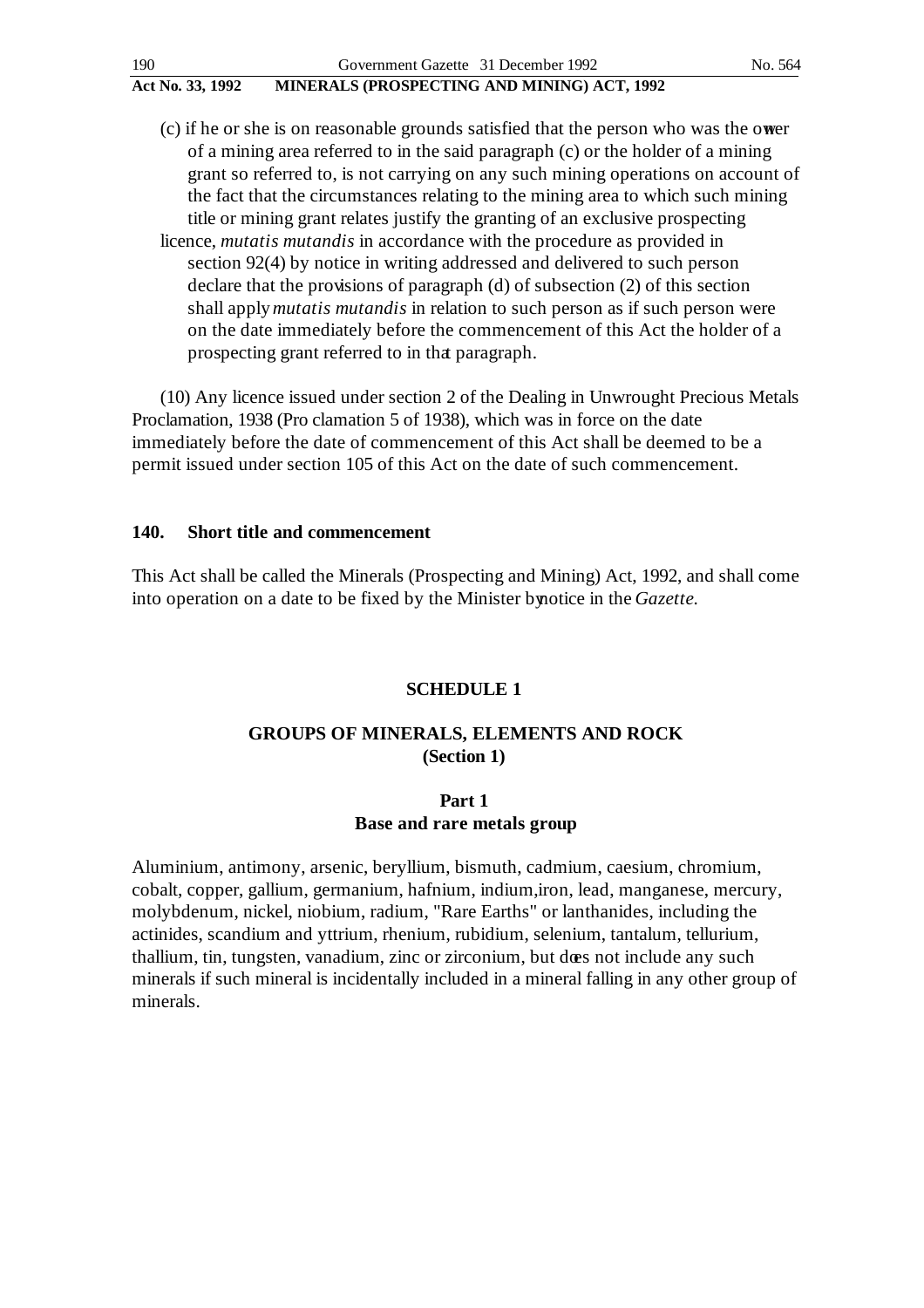### **Part 2 Dimension stone group**

Rock material occurring naturally in, on or under the earth which is capable of being cut, shaped or used in blocks, slabs, sheets and tiles for the construction or cladding of buildings, pavings, monuments and memoials.

### **Part 3 Industrial minerals group**

Alunite, andalusite-sillimanite-kyanite, anhydrite, aplite, asbestos, barite, beryl (excluding beryl as a source of beryllium metal or as a semiprecious stone), boron minerals, calcium carbonate, celestite, clay (including bentonite and Fuller's Earth (Palygorsite and attapulgite), ball clay, halloysite, hectorite, kaolin, refractory clay), corundum, diatomite, dolomite, epsomite, feldspar, fluorite, garnet (for industrial purposes), graphite, gypsum, heavy mineral sands, iodine minerals, leucoxene, lithium minerals, limestone and marble, magnesite, mica, nepheline syenite, nitrate, olivine, perlie, phosphate, fossil guano, quartz (for industrial purposes), picture-stone, potash, pumice, pyrophyllite, salt, sepiolite, silica sand, soapstone, soda-ash and other sodium compounds, strontianite sulphur and pyrite, talc, vermiculite, wollastonite.

### **Part 4 Non-nuclear fuel minerals group**

Coal and oil-shale and all substances related thereto or derived therefrom, but does not include petroleum as defined in section I of the Petroleum (Exploration and Production) Act, 1991 (Act 2 of 1991).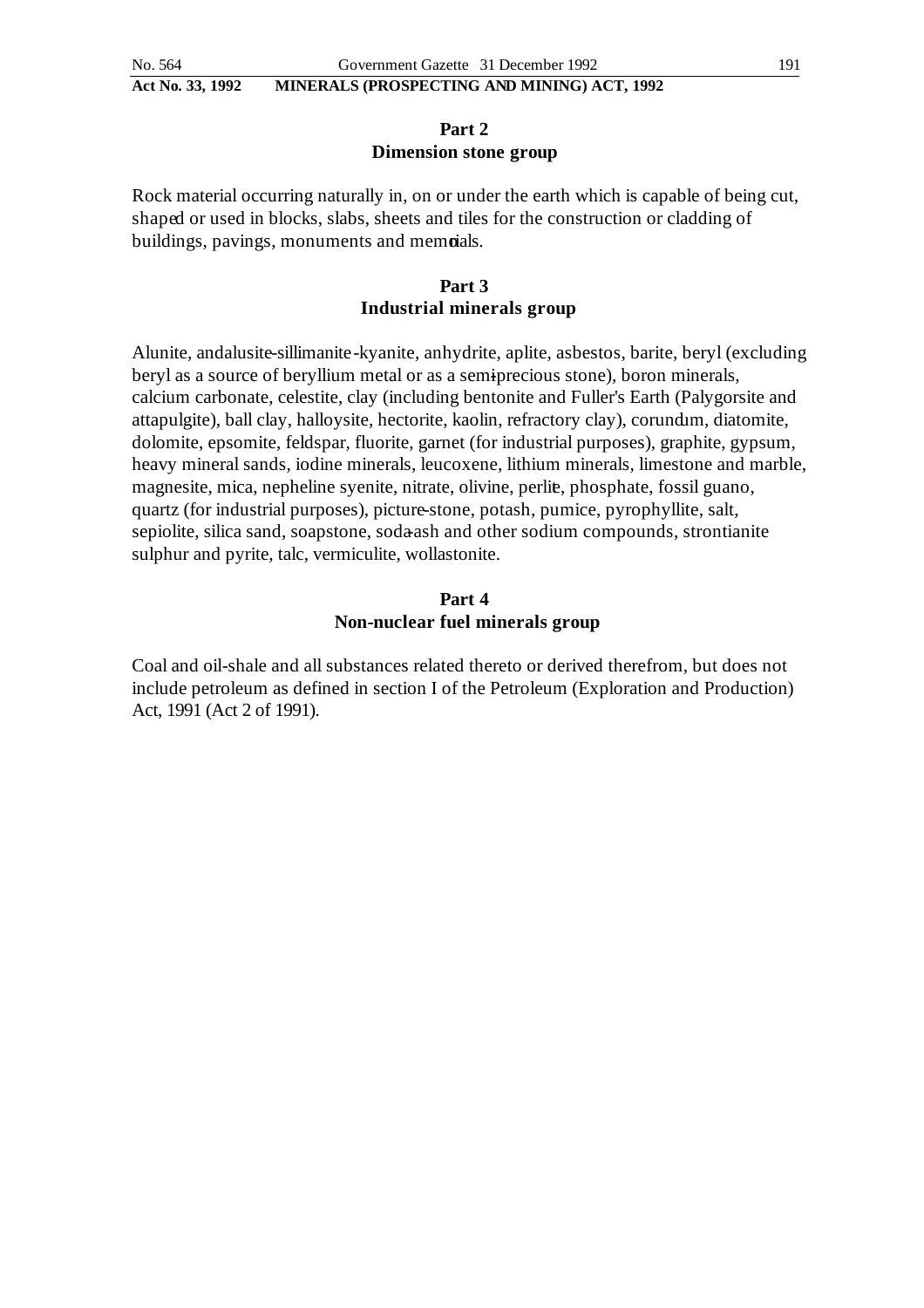### **Part 5 Nuclear fuel minerals group**

Source material containing –

- (a) uranium, expressed as uranium oxide  $(\text{U}_0O_8)$ , of more than 0.006 per cent;
- (b) thorium, expressed as thorium oxide  $(ThQ)$ , of more than 0.5 per cent,

and of which the mass is more than a half kide gram.

### **Part 6 Precious metals group**

Gold, silver, platinum, palladium, osmium rhodium, iridium and ruthenium, but does not include any such mineral if such mineral is incidentally included in a mineral falling in any other group of minerals.

# **Part 7 Precious stones group**

Diamonds, emeralds, rubies and sapphires.

# **Part 8 Semi-precious stones group**

Amazonite, aventurine, beryl (including aquamarine, heliodor and morganite, but excluding beryl as a source of beryllium metal or as an industrial mineral), chrysoberyl, chrysocolla, cordierite, dioptase, dumortierite, garnet, milarite, quartz (including amethyst, citrine rock crystal, rose and strawberry quartz, agate, carnelian, chalcedony, chrysoprase, jasper, moss agate, hyalite, opal, pietersite and tiger's ye), sodalite, topaz, tourmaline and turquoise.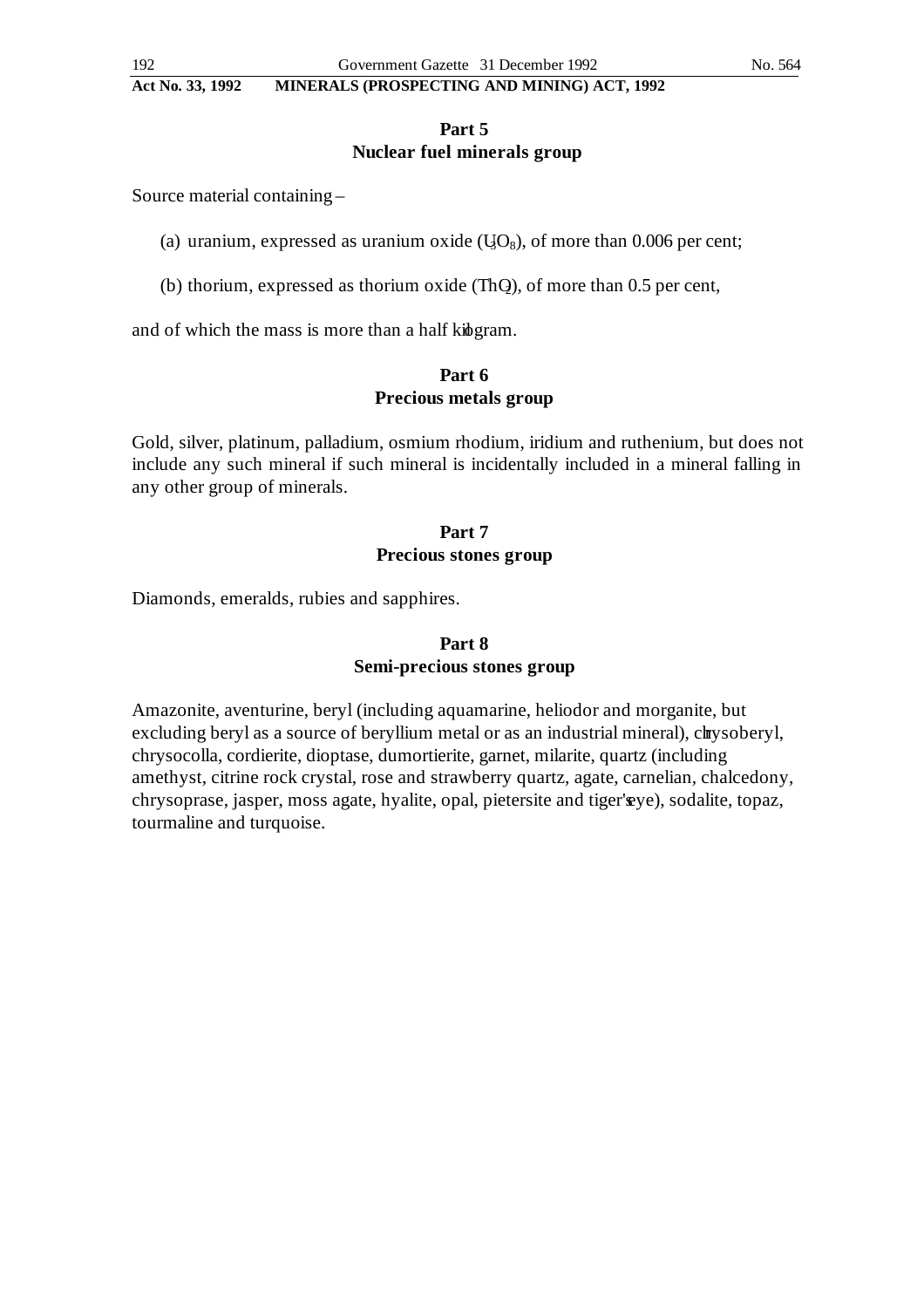# **SCHEDULE 2**

# **LAWS REPEALED OR AMENDED (Section 139)**

| Column 1                | Column 2                     |     | Column <sub>3</sub>                        |
|-------------------------|------------------------------|-----|--------------------------------------------|
| No. and year of law     | <b>Title</b>                 |     | Extent of repeal or amendment              |
| Proclamation 5 of 1938  | Dealing in Unwrought         |     | The repeal of the whole                    |
|                         | Precious Metals              |     |                                            |
|                         | Proclamation, 1938           |     |                                            |
| Proclamation 16 of 1941 | Diamond Taxation Pro-        | (a) | The repeal of section 3;                   |
|                         | clamation, 1941              |     |                                            |
|                         |                              | (b) | the amendment of section 12 by the         |
|                         |                              |     | deletion of the words "the diamond         |
|                         |                              |     | export duty and";                          |
|                         |                              | (c) | the amendment of section 13 -              |
|                         |                              |     | (i) by the deletion of subsection $(1)$ ;  |
|                         |                              |     | $(ii)$ by the deletion in subsection $(3)$ |
|                         |                              |     | of the words "diamond export duty          |
|                         |                              |     | and";                                      |
|                         |                              | (d) | the amendment of section 16 by the         |
|                         |                              |     | deletion of the words "the diamond         |
|                         |                              |     | export duty,";                             |
|                         |                              | (e) | the amendment of sector 18 by the          |
|                         |                              |     | deletion in subsection (2) of the          |
|                         |                              |     | words "the diamond export duty,".          |
| Act 43 of 1963          | Nuclear Installations        |     | The repeal of the whole.                   |
|                         | Act (Licensing and           |     |                                            |
|                         | Security Systems),<br>1963   |     |                                            |
| Act 39 of 1965          | Atomic Energy and Nu         |     | The repeal of the whole.                   |
|                         | clear Installations (Li-     |     |                                            |
|                         | censing and Security)        |     |                                            |
|                         | Amendment Act, 1965          |     |                                            |
| Act 89 of 1967          | <b>Nuclear Installations</b> |     | The repeal of the whole.                   |
|                         | (Licensing and               |     |                                            |
|                         | Security) Amendment          |     |                                            |
|                         | Act, 1967                    |     |                                            |
| Act 90 of 1967          | Atomic Energy Act,           |     | The repeal of the whole.                   |
|                         | 1967                         |     |                                            |
| Ordinance 20 of 1968    | Mines, Works and             |     | The repeal of the whole, except in so      |
|                         | Minerals Ordinance,          |     | far as it relates to the appointment       |
|                         | 1968                         |     | and powers, duties and functions of        |
|                         |                              |     | the Chief Inspector of Mines and an        |
|                         |                              |     | inspector of mines, and the safety and     |
|                         |                              |     | health of persons employed in or in        |
|                         |                              |     | connection with mines and works.           |
| Proclamation R.87 of    | Dealing in Unwrought         |     | The repeal of the whole.                   |
| 1969                    | Precious Metals              |     |                                            |
|                         | Amendment                    |     |                                            |
|                         | Proclamation, 1969           |     |                                            |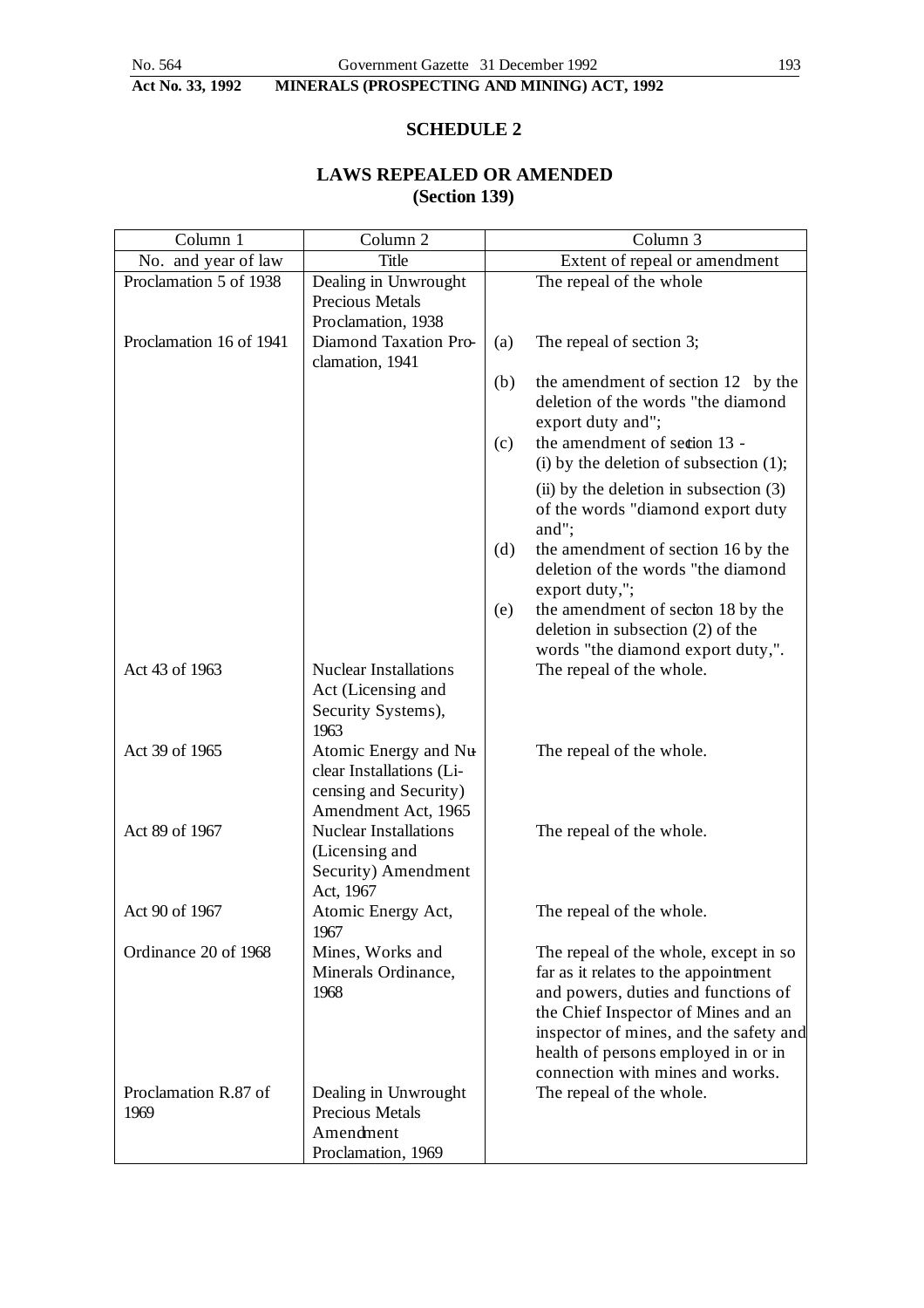| Government Gazette 31 December 1992<br>194<br>No. 564           |                              |                                               |  |  |  |  |
|-----------------------------------------------------------------|------------------------------|-----------------------------------------------|--|--|--|--|
| MINERALS (PROSPECTING AND MINING) ACT, 1992<br>Act No. 33, 1992 |                              |                                               |  |  |  |  |
| Proclamation R19 of                                             | Mines Works and              | The repeal of the whole.                      |  |  |  |  |
| 1969                                                            | Minerals Amendment           |                                               |  |  |  |  |
|                                                                 | Proclamation, 1969           |                                               |  |  |  |  |
| Proclamation R.90 of                                            | <b>Mining Titles</b>         | The repeal of the whole.                      |  |  |  |  |
| 1969                                                            | Registration                 |                                               |  |  |  |  |
|                                                                 | Proclamation, 1969           |                                               |  |  |  |  |
| Act 34 of 1970                                                  | <b>Atomic Energy Amend</b>   | The repeal of the whole.                      |  |  |  |  |
|                                                                 | ment Act, 1970               |                                               |  |  |  |  |
| Act 73 of 1971                                                  | <b>Atomic Energy Amend</b>   | The repeal of the whole.                      |  |  |  |  |
|                                                                 | ment Act, 1971               |                                               |  |  |  |  |
| Act 47 of 1972                                                  | Mines, Works and             | The repeal of the whole.                      |  |  |  |  |
|                                                                 | Minerals in South-West       |                                               |  |  |  |  |
|                                                                 | Africa Amendment             |                                               |  |  |  |  |
|                                                                 | Act, 1972                    |                                               |  |  |  |  |
| Act 46 of 1973                                                  | Sea Birds and Seals          | The deletion of subsection $(3)$ of           |  |  |  |  |
|                                                                 | Protection Act, 1973         | section 15.                                   |  |  |  |  |
| Act 62 of 1973                                                  | <b>General Law Amend</b>     | The repeal of section 33.                     |  |  |  |  |
|                                                                 | ment Act, 1973               |                                               |  |  |  |  |
| Act 38 of 1974                                                  | Nuclear Installations        | The repeal of the whole.                      |  |  |  |  |
|                                                                 | (Licensing and               |                                               |  |  |  |  |
|                                                                 | Security) Amendment          |                                               |  |  |  |  |
|                                                                 | Act, 1974                    |                                               |  |  |  |  |
| Act 39 of 1974                                                  | <b>Atomic Energy Amend</b>   | The repeal of the whole.                      |  |  |  |  |
|                                                                 | ment Act, 1974               |                                               |  |  |  |  |
| Act 63 of 1975                                                  | Expropriation Act,           | The repeal of sections 74 and 75.             |  |  |  |  |
|                                                                 | 1975                         |                                               |  |  |  |  |
| Act 91 of 1976                                                  | <b>Nuclear Installations</b> | The repeal of the whole.                      |  |  |  |  |
|                                                                 | (Licensing and               |                                               |  |  |  |  |
|                                                                 | Security) Amendment          |                                               |  |  |  |  |
|                                                                 | Act, 1976                    |                                               |  |  |  |  |
| Act 76 of 1977                                                  | <b>Atomic Energy Amend</b>   | The repeal of the whole.                      |  |  |  |  |
|                                                                 | ment Act, 1977               |                                               |  |  |  |  |
| Act 22 of 1978                                                  | Nuclear Installations        | The repeal of the whole.                      |  |  |  |  |
|                                                                 | (Licensing and               |                                               |  |  |  |  |
|                                                                 | Security) Amendment          |                                               |  |  |  |  |
|                                                                 | Act, 1978                    |                                               |  |  |  |  |
| Act 46 of 1978                                                  | <b>Atomic Energy Amend</b>   | The repeal of the whole.                      |  |  |  |  |
|                                                                 | ment Act, 1978               |                                               |  |  |  |  |
| Proclamation AG.57 of                                           | <b>Mineral Rights</b>        | The repeal of the whole.                      |  |  |  |  |
| 1978                                                            | Proclamation, 1978           |                                               |  |  |  |  |
| Act 46 of 1979                                                  | <b>Atomic Energy Amend</b>   | The repeal of the whole.                      |  |  |  |  |
|                                                                 | ment Act, 1979               |                                               |  |  |  |  |
| Act 26 of 1980                                                  | Mine, Works and              | The repeal of the whole.                      |  |  |  |  |
|                                                                 | <b>Minerals Amendment</b>    |                                               |  |  |  |  |
|                                                                 | Act, 1980                    |                                               |  |  |  |  |
| Act 4 of 1981                                                   | Mines, Works and             |                                               |  |  |  |  |
|                                                                 | <b>Minerals Amendment</b>    | The repeal of the whole.                      |  |  |  |  |
|                                                                 | Act, 1981                    |                                               |  |  |  |  |
| Act 7 of 1981                                                   |                              |                                               |  |  |  |  |
|                                                                 | Atomic Energy Amend          | The repeal of the whole.                      |  |  |  |  |
|                                                                 | ment Act, 1981               |                                               |  |  |  |  |
| Act 2 of 1991                                                   | Petroleum (Exploration       | The amendment of-                             |  |  |  |  |
|                                                                 | and Production) Act,         | section 4 by the deletion in paragraph<br>(a) |  |  |  |  |
|                                                                 | 1991                         | $(i)$ of subsection $(1)$ of                  |  |  |  |  |

 $\overline{\phantom{a}}$ 

 $\sqrt{ }$ 

 $\overline{\phantom{a}}$